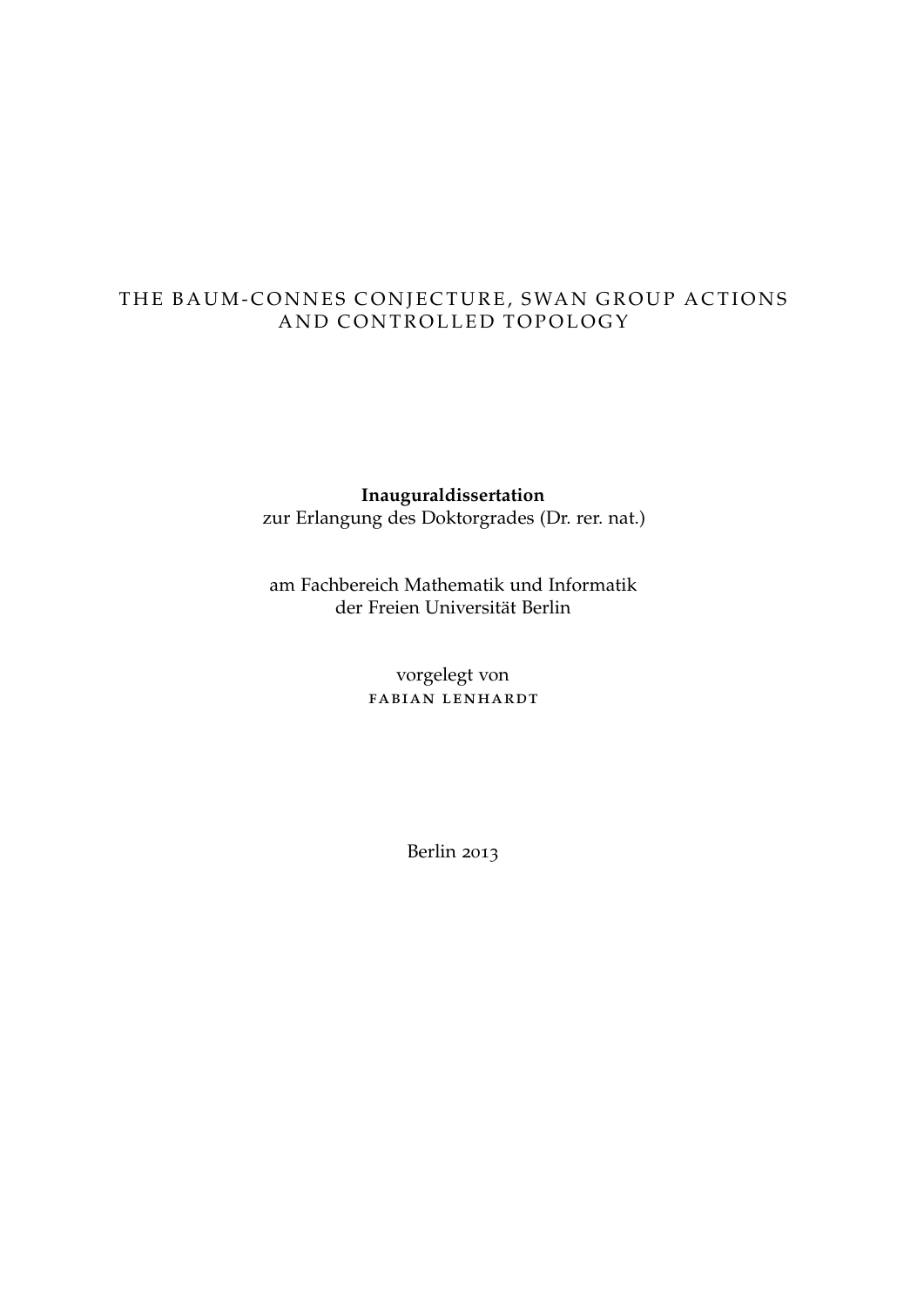Erstgutachter: Professor Holger Reich Zweitgutachter: Professor Wolfgang Lück

Tag der Disputation: 15.01.2013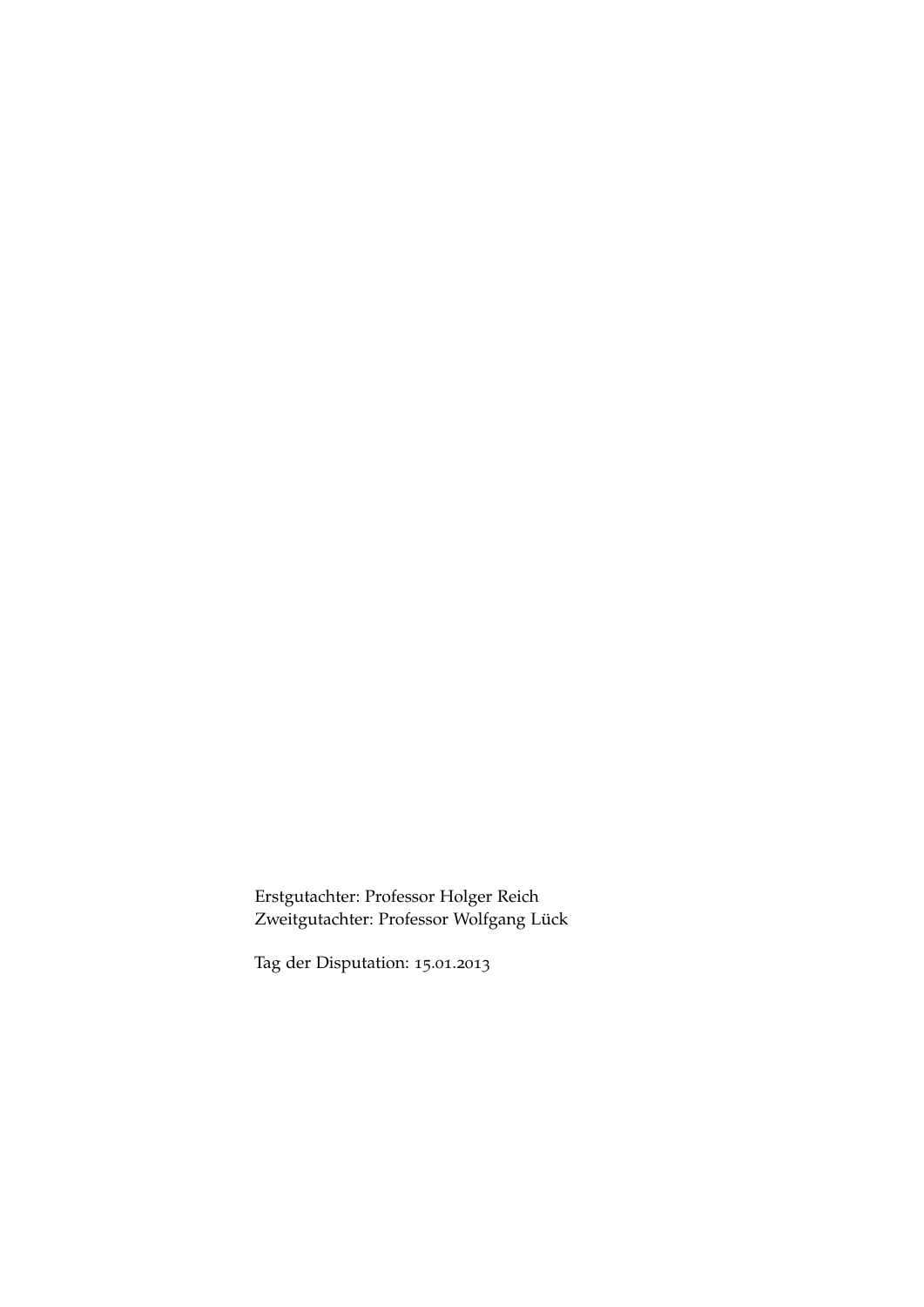*Seek simplicity, and distrust it.* —*A.N. Whitehead*

### A C K N O W L E D G E M E N T S

First and foremost, I would like to thank my advisor Holger Reich for suggesting the topic of this thesis and for many fruitful discussions, and for answering many questions.

Furthermore, I would like to thank the Graduiertenkolleg 1150 "Homotopy and Cohomology" for their financial support and the lectures and seminars they organized. After moving to Berlin, the Berlin Mathematical School provided both financial and organizational support, for which I am grateful.

I would also like to thank Mark Ullmann for many mathematical discussions, and Ferit Deniz, Henrik Rüping and Wolfgang Steimle for their participation in a joint seminar on the Farrell-Jones conjecture.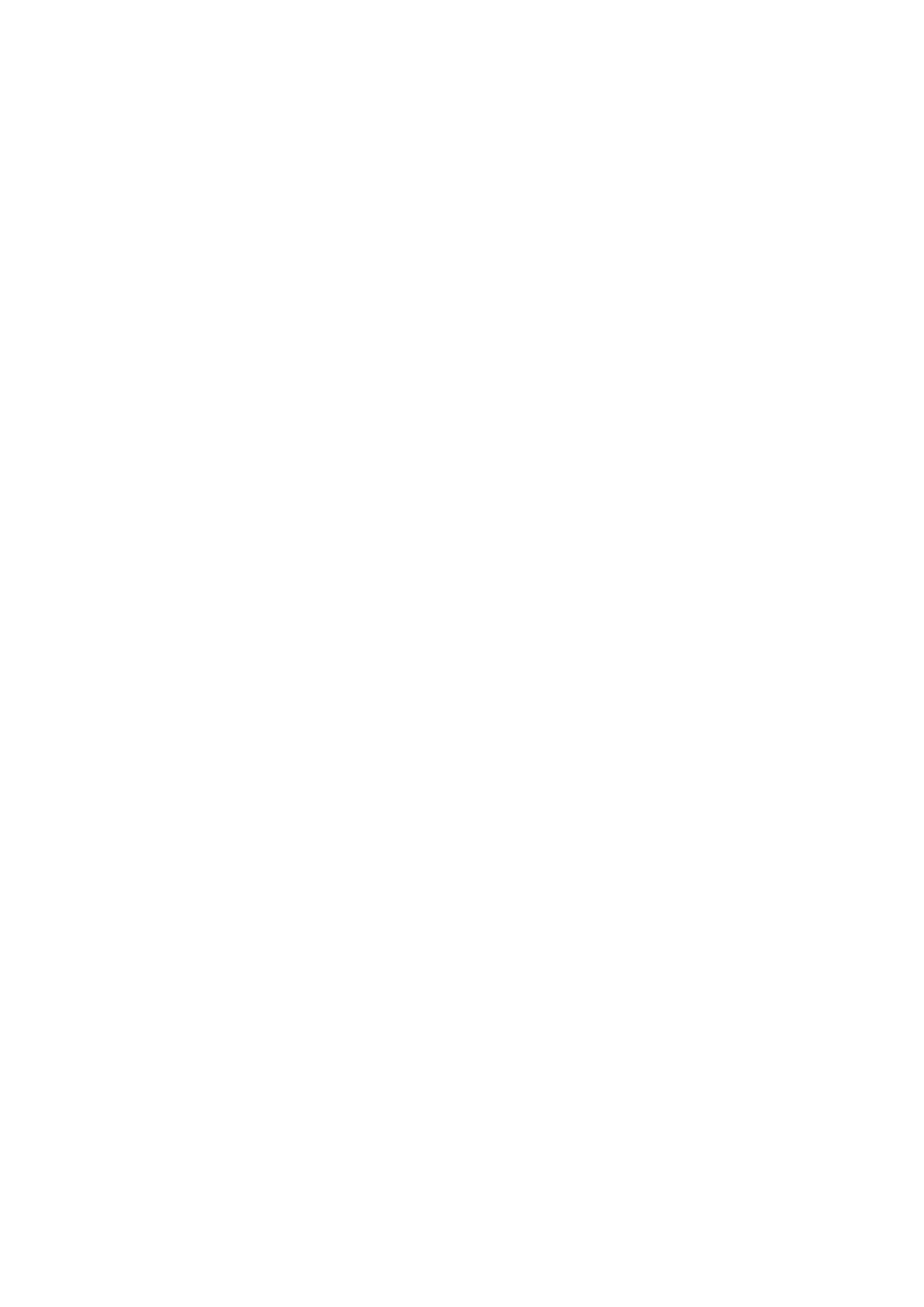<span id="page-4-0"></span>In geometric topology, the algebraic K- and L-groups of the group ring  $\mathbb{Z}\pi_1X$  of the fundamental group of some space X play a fundamental role as the domain of many obstructions. For example, the s-cobordism theorem tells us that all h-cobordisms over a given manifold M are trivial if and only if the Whitehead group of  $\pi_1M$ , a quotient of  $K_1(\mathbb{Z}\pi_1(M))$ , vanishes.

Unfortunately, the K-and L-groups of group rings are extremely hard to compute. The Farrell-Jones conjecture is a structured approach to obtain information about these groups. In its simplest form for algebraic K-theory, it predicts that for torsion-free groups G, the so-called assembly map is an isomorphism

$$
H_*(BG,K^{-\infty} \mathbb{Z}) \to K_*(\mathbb{Z} G)
$$

where **K**−∞**Z** is the K-theory spectrum of **Z** and H∗(−; **K**−∞**Z**) is the associated homology theory. The left-hand side is quite accessible: Once one knows the group homology of G and some K-groups of **Z**, one can attack it with the Atiyah-Hirzebruch spectral sequence. This simple form of the Farrell-Jones conjecture already fails when G is finite, or infinite cyclic when one also considers group rings RG over an arbitrary ring R due to nil group phenomena. We will now explain the general form of the Farrell-Jones conjecture with coefficients in a ring, for which no counterexample is known. Associated to R, there is a G-homology theory  $H_*^G(-, K_R)$  such that

$$
H^G_\ast(\ast, \mathbb{K} R) \cong K_\ast(RG)
$$

The simple version of the Farrell-Jones conjecture is now obtained by plugging the map  $EG \rightarrow pt$  into the homology theory to obtain the assembly map

$$
H_*(BG, \mathbb{K}R) \cong H^G_*(EG, \mathbb{K}R) \to H^G_*(*, \mathbb{K}^{-\infty}R) = K_*(RG)
$$

where **K**−∞R is the non-connective K-theory spectrum of the ring R. We refer the reader to [\[LR](#page-152-0)05] for further information on G-homology theories. Since the simple version fails for some groups, we have to account for these failures in general. This is encoded into the conjecture by considering not the space EG, which classifies free actions, but the space  $E_{VCyc}G$  which classifies G-actions with virtually cyclic isotropy. So the Farrell-Jones assembly map is the map

$$
H^G_*(E_{\mathcal{V}\mathcal{C}\mathcal{Y}\mathcal{C}}G, K^{-\infty}R) \to H^G_*(*, KR) \cong K_*(RG)
$$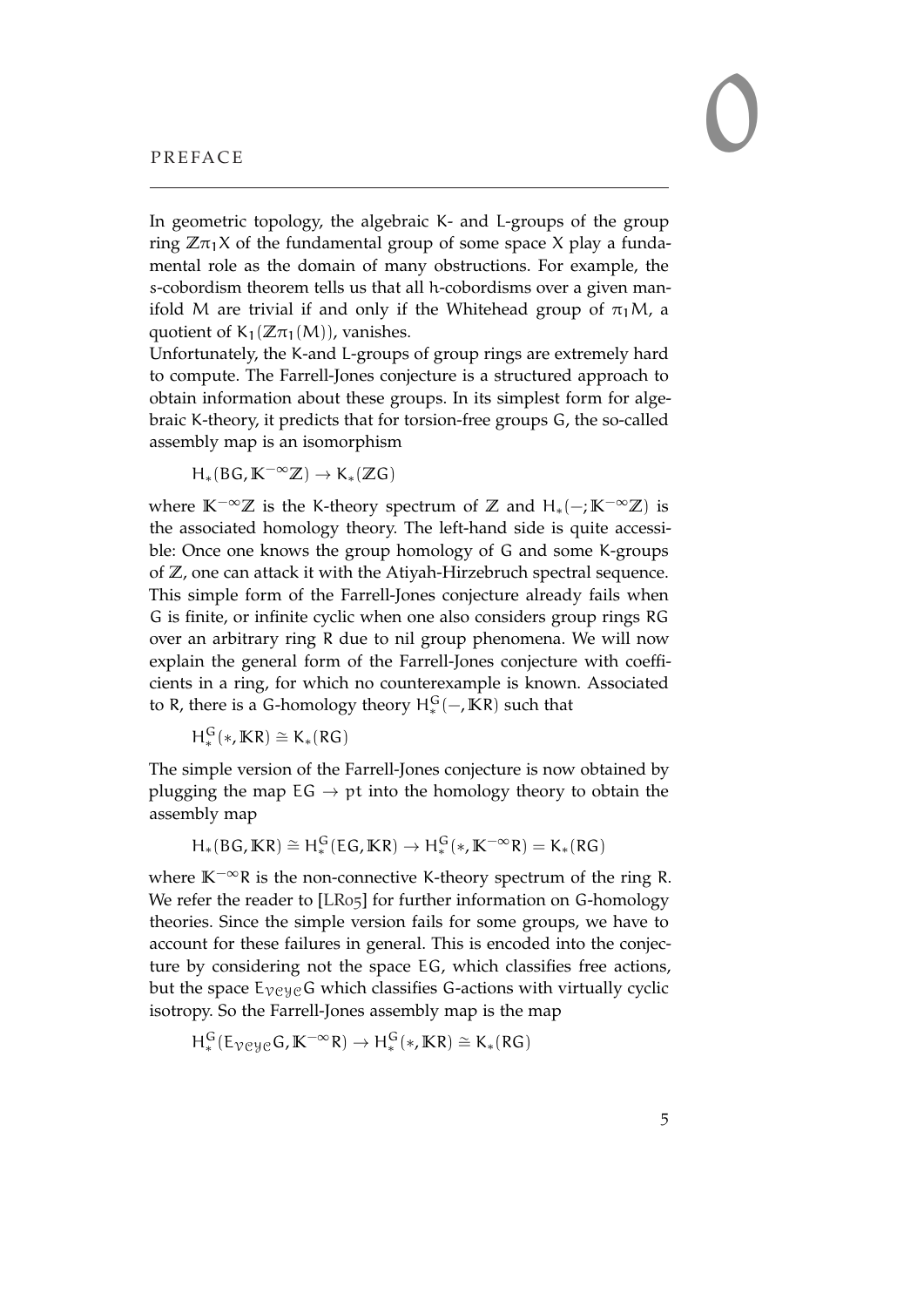which is predicted to be an isomorphism. In some sense, one pushes the problems with finite and infinite cyclic groups into the left-hand side of the conjecture. The left-hand side is now more complicated, but still accessible to Atiyah-Hirzebruch spectral sequence type methods, and it has the advantage that now the conjecture stands a chance to be true. We refer the reader to [\[LR](#page-152-0)05] for an overview over the Farrell-Jones conjecture.

In the world of C\*-algebras, the Baum-Connes conjecture is formally very similar to the Farrell-Jones conjecture. It can be formulated as follows. Associated to a C<sup>\*</sup>-algebra A, there is an equivariant homology theory  $H_*^G(-, KA)$  such that

$$
H^G_*(*,KA) = K^{\mathfrak{TOP}}_*(C^*_rA)
$$

where  $C_r^*A$  is the reduced group  $C^*$ -algebra of G, a certain completion of the ring AG to a C<sup>\*</sup>-algebra, and  $K^{TOP}$  denotes the topological K-theory of a C\*-algebra. Then the Baum-Connes conjecture predicts that the assembly map

$$
H^G_*(E_{\mathcal V\mathcal C\mathcal Y\mathcal C}G,KA)\to H^G_*(*,KA)=K_*(C_r^*A)
$$

is an isomorphism. Typically, the Baum-Connes conjecture is formulated with the classifying space  $E_{\text{FIN}}G$  of proper G-actions, but since topological K-theory is better behaved than algebraic K-theory and in particular has no nil group phenomena, this does not make a difference. For general information on the Baum-Connes conjecture, we refer the reader to [\[LR](#page-152-0)05] or [\[Val](#page-154-0)02].

Both the Farrell-Jones and Baum-Connes conjecture are known for large classes of groups. The proofs of the Baum-Connes conjecture rely on equivariant KK-theory, see the original [\[Kas](#page-152-1)88] and, for example, [\[Bla](#page-150-0)98] and [\[Hig](#page-152-2)90], and the Dirac-dual Dirac method, see for example [\[GHT](#page-151-0)00]. Actual proofs of the conjecture are contained in [\[HK](#page-152-3)01] for groups with the Haagerup property, in [\[MY](#page-153-0)02] for hyperbolic groups and in [\[Laf](#page-152-4)02] for certain groups which have property T. In recent years, there has been a lot of progress on the Farrell-Jones conjecture based on the geodesic flow techniques developed in [\[FJ](#page-151-1)86] and [\[FJ](#page-151-2)87], starting with [\[BFJR](#page-150-1)04] and [\[BR](#page-151-3)05] for fundamental groups of closed Riemannian manifolds with negative sectional curvature. In [\[BLR](#page-151-4)08b] and [\[BLR](#page-150-2)08a], this is extended to hyperbolic groups, and in [\[BL](#page-150-3)12a] and [\[BL](#page-150-4)12b] to groups acting cocompactly by isometries on a CAT(0)-spaces, at least for lower K-theory. The result is extended to all K-groups in [\[Weg](#page-154-1)12]. A somewhat different type of argument is given in [\[BL\]](#page-150-5) for certain groups, including for example crystallographic groups.

The strategy of the proofs of the Farrell-Jones and Baum-Connes conjectures are rather unrelated. The point of this work is to employ the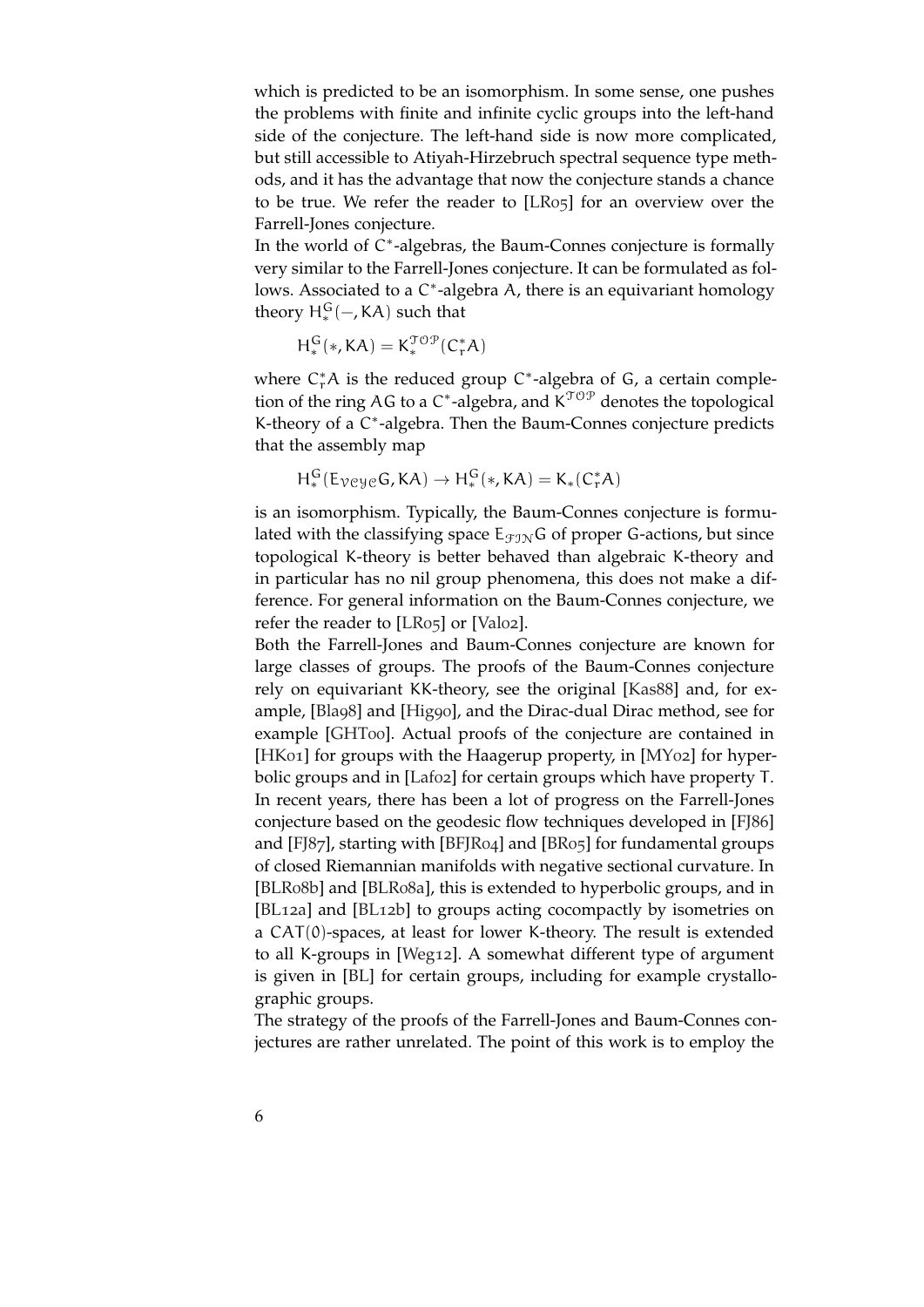strategy of one of the proofs of the Farrell-Jones conjecture, namely the one in [\[BL\]](#page-150-5), to obtain a proof of the Baum-Connes conjecture for certain groups. This strategy has two main ingredients: Controlled algebra and induction theorems.

The basic idea of controlled algebra is to capture "large-scale" invariants of spaces endowed with some additional structure. For example, given a locally compact metric space X and a ring R, we form the following category. Objects are sequences  $(M_x)_{x\in X}$  of free R-modules such that for each compact K  $\subset$  X, only finitely many R<sub>k</sub> with k  $\in$  K are nonzero. A morphism  $\phi \colon M \to N$  consists of morphisms of Rmodules  $\varphi_{(x,y)}\colon R_y\to R_x$  such that for each  $z\in X$ , only finitely many  $\phi_{(x,z)}$  and  $\phi_{(z,u)}$  are nonzero; and furthermore we demand that  $\phi$ is controlled: there is a constant  $C > 0$  such that  $\phi_{(x,y)} = 0$  whenever  $d(x, y) > C$ . This yields an additive category and we can take its algebraic K-theory. It turns out that this is well-behaved and yields something like a "large-scale homology theory". For example, this construction can distinguish the large-scale geometry of  $\mathbb{R}^n$  for different values of n.

The properties of the metric d which allow these kind of constructions can be axiomatized, yielding the notion of a coarse space. Furthermore, we can take a G-action on the space into account to obtain an equivariant variant of the additive category. The first step in the proofs of the Farrell-Jones conjecture essentially is to write down an equivariant coarse space such that the algebraic K-groups whose construction we just indicated vanish if and only if the Farrell-Jones conjecture is true.

Similarly, one can associate topological K-groups to a coarse space, and the topological K-groups of the very same coarse space as in the Farrell-Jones conjecture are the only obstruction for the Baum-Connes conjecture to hold. Since the coarse space is quite explicit, this allows us to perform explicit constructions to obtain information about Ktheory.

The other main ingredient, induction theory, is used to create more room for certain constructions. Given a finite group G, consider its complex representation ring K<sub>0</sub>(CG). For each subgroup H  $\subset$  G, we obtain an induction map

$$
ind_H^G\colon K_0(\mathbb{C} H)\to K_0(\mathbb{C} G)
$$

Given a collection  $H_i$  of subgroups of G, one can ask under which conditions we obtain a surjection

$$
\oplus\, \text{ind}_{H_i}^G\colon \oplus K_0(\mathbb{C} H_i) \to K_0(\mathbb{C} G)
$$

Some answers are provided by the Brauer and Artin induction theorems. These will play a crucial role, allowing us to create more room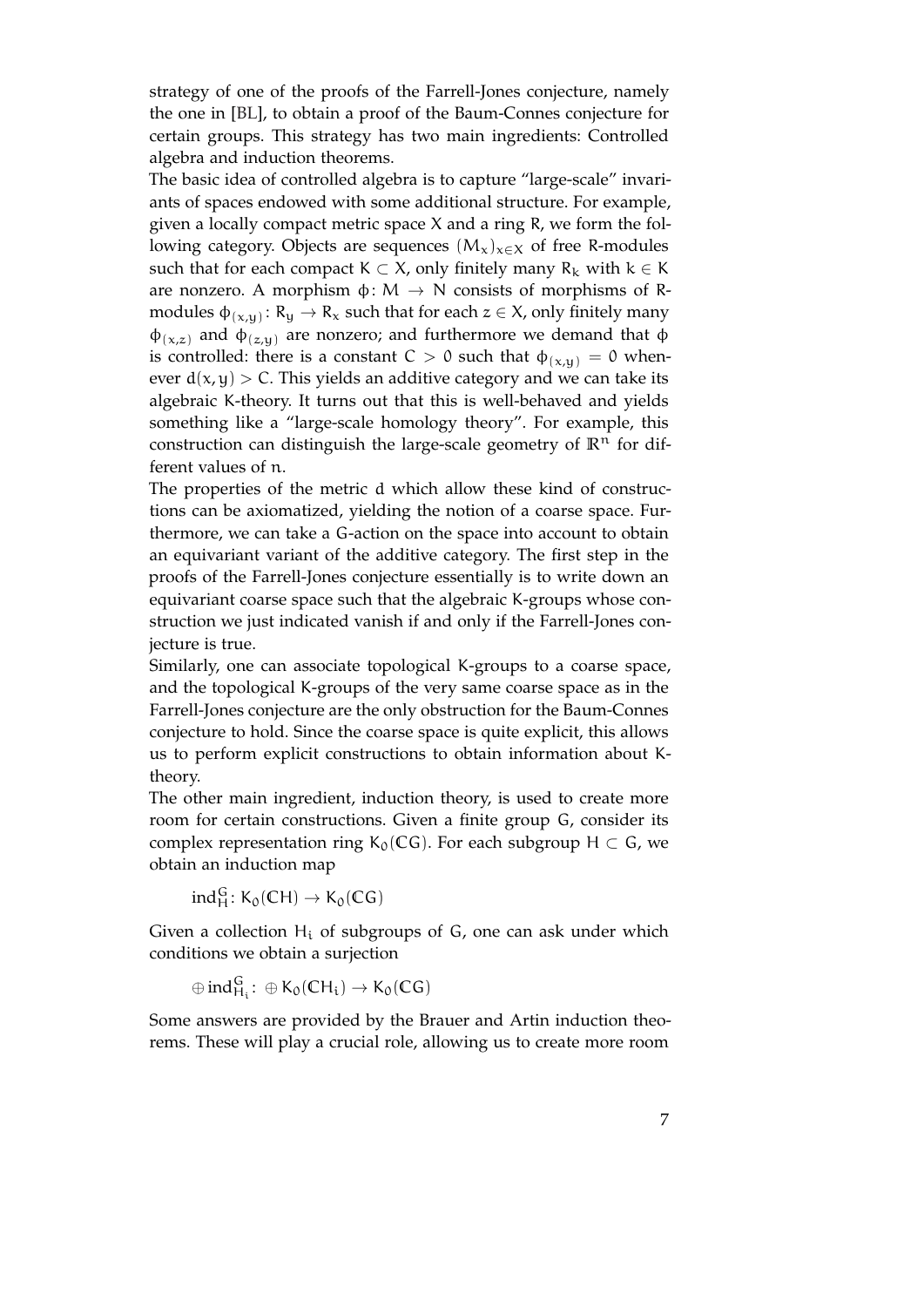to make some constructions work.

Instead of looking at the ordinary Baum-Connes map

$$
H^G_*(E_{\mathcal V\mathcal C\mathcal Y\mathcal C}G,KA)\to H^G_*(*,KA)
$$

we can take any family  $\mathcal F$  of subgroups of G and consider the Baum-Connes map for the family F

$$
A_{\mathcal{F}}: H^G_*(E_{\mathcal{F}}G,KA)\to H^G_*(*,KA)
$$

which yields a version of the Baum-Connes conjecture with respect to the family  $\mathcal{F}$ , namely that  $A_{\mathcal{F}}$  is an isomorphism.

Under the following condition on a group, we will verify the Baum-Connes conjecture with respect to the family F. The idea of the condition goes back to [\[FH](#page-151-5)78] and was later on considered in [\[Qui](#page-153-1)12] and [\[BL\]](#page-150-5) in the context of the Farrell-Jones conjecture. Recall that an elementary group is a finite group which is a product of a p-group for some prime p and a cyclic group.

**Definition.** Let G be a group with a word metric  $d_G$  and  $\mathcal F$  a family of subgroups of G. We say that G is a Farrell-Hsiang group with respect to  $\mathcal F$  if the following condition is satisfied:

There exists a natural number N such that for each  $n \in \mathbb{N}$  there is a surjective group homomorphism  $\alpha_n : G \to F_n$  with  $F_n$  finite such that for each elementary subgroup  $C \subset F_n$  and  $H = \alpha_n^{-1}(C) \subset G$ , there is a simplicial complex  $E_H$  of dimension at most N and a simplicial H-action with isotropy in  $\mathcal{F}$ , and an H-equivariant map  $f_H : G \to E_H$ such that for all  $g, h \in G$  with  $d_G(g, h) \le n$ , we have

$$
d_{E_H}^1(f_H(g), f_H(h)) \leqslant \frac{1}{n}
$$

where  $d_{E_H}^1$  is the  $l^1$ -metric on  $E_H$ .

In the context of the Farrell-Jones conjecture, elementary groups have to be replaced with hyperelementary groups, i.e. extensions of pgroups and finite cyclic groups since the integral analogue of the Brauer induction theorem requires hyperelementary, so this definition does not quite agree with the one in [\[BL\]](#page-150-5). However, the difference is rather small and we use the induction results as a blackbox anyway, so we do not invent a new name for such groups. Our main result is the following.

**Theorem.** *If* G *is a Farrell-Hsiang group with respect to* F*, then the Baum-Connes conjecture with respect to* F *for* G *is true.*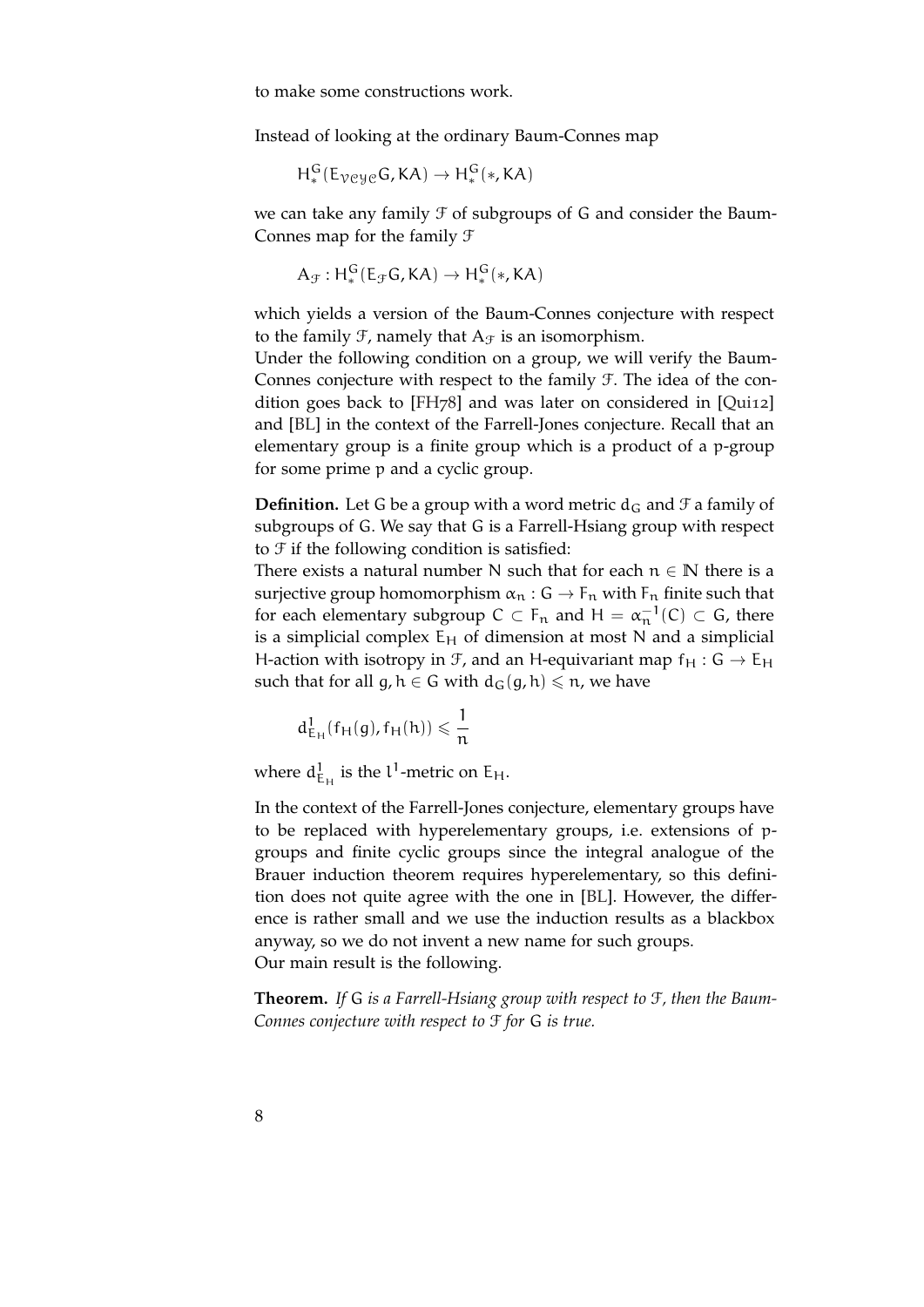To pass from the family version to the usual version of the Baum-Connes conjecture, there is the transitivity principle, which roughly states that if G satisfies the Baum-Connes conjecture with respect to a family  $\mathcal F$  and all elements of  $\mathcal F$  satisfy the ordinary Baum-Connes conjecture, then also G satisfies the ordinary Baum-Connes conjecture. The strategy employed in [\[BFL\]](#page-150-6) to prove the Farrell-Jones conjecture is essentially to prove that G is a Farrell-Hsiang group with respect to a family for which we already know the conjecture by induction. To make up for the quite high level of abstraction, we have included an account of some of the results of [\[BFL\]](#page-150-6) in this thesis. Somewhat unfortunately, the groups considered in [\[BFL\]](#page-150-6) are amenable or the proof strategy also requires the Farrell-Jones conjecture for groups for which we do not know the Baum-Connes conjecture, and so we do not obtain new results on the Baum-Connes conjecture, but different proofs for already known results.

#### notation and conventions

Both algebraic and topological K-theory will play a role in this thesis. When we write an undecorated K, we will always mean topological K-theory, and use the notation K<sup>alg</sup> when we have to refer to algebraic K-theory.

We will also adopt a point of view which involves more category theory than the usual more analytic approaches to the Baum-Connes conjecture. We will usually not deal with C\*-algebras, but with C\*categories and their K-theory. Actually, most of our arguments are not even about C<sup>\*</sup>-categories, but only about pre-C<sup>\*</sup>-categories: Categories with a norm which can be completed to a C<sup>\*</sup>-category. We will almost never explicitly work with an arbitrary morphism of a C ∗ -category; instead, all constructions take place in the uncompleted setting, where one has a better grasp of the morphisms, and are then completed to extend them to the whole C\*-category.

Throughout the thesis, A will denote a C<sup>\*</sup>-algebra with a G-action, and we will consider the Baum-Connes conjecture with coefficients in A. This is in some sense a necessary evil: without coefficients, we do not have the inheritance properties on which parts of [\[BFL\]](#page-150-6) crucially rely on, and we want to apply the theory in [\[BFL\]](#page-150-6) to the Baum-Connes conjecture. However, coefficients add an additional layer of complication which distracts from the actual arguments. The reader who is interested in the actual proof and not in technical annoyances related to coefficients should concentrate on the case  $A = C$  with the trivial G-action.

Aside from basic C\*-algebra theory, the only functional analysis we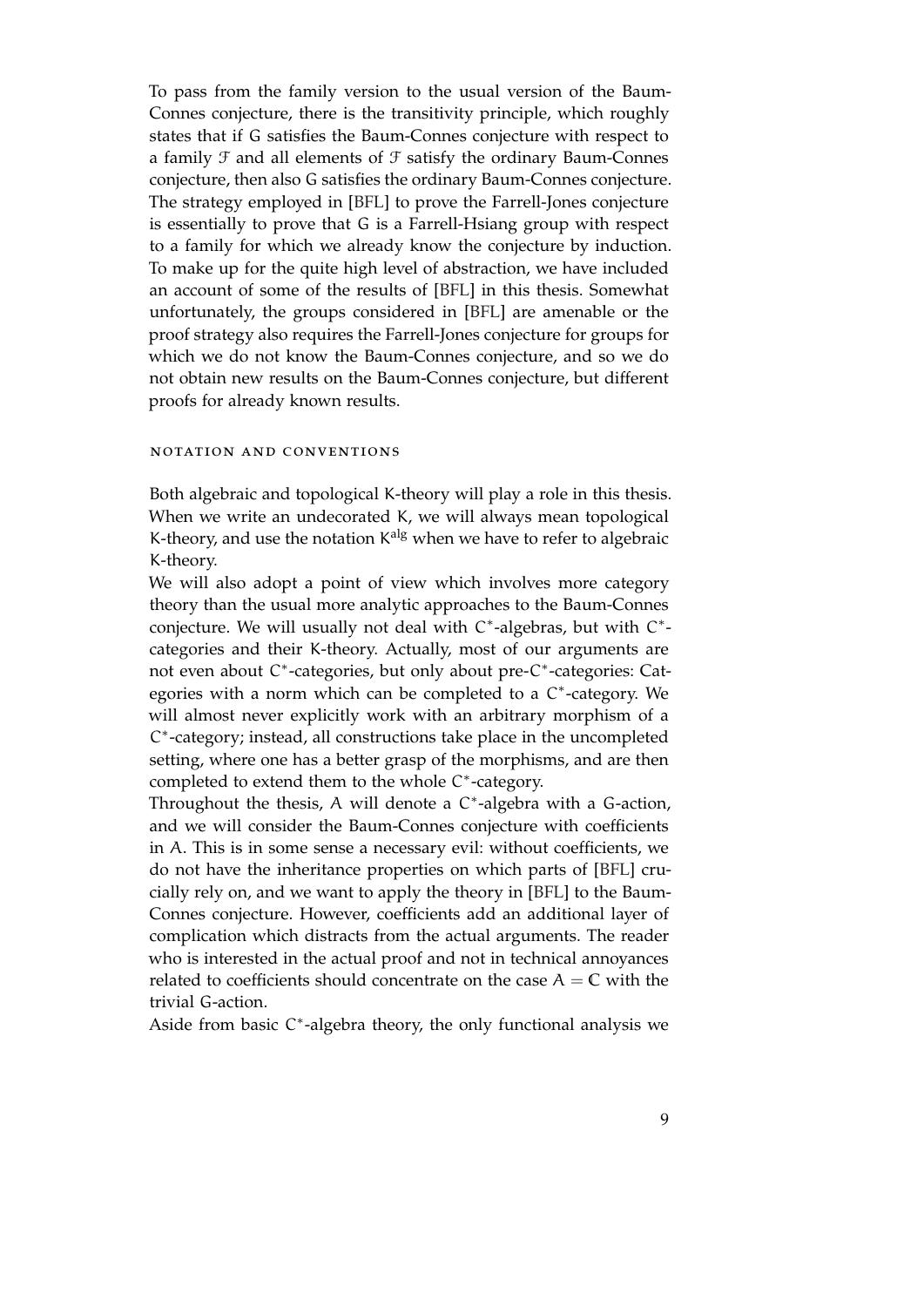will use are some basics about Hilbert C\*-modules over C\*-algebras. Hilbert modules are generalizations of Hilbert spaces from **C** to an arbitrary C\*-algebra A. The reader not familiar with Hilbert modules can either consult [\[Lan](#page-152-5)95] for some background, or can ignore coefficients and concentrate on  $A = C$ , replacing Hilbert modules with Hilbert spaces and ignoring the word adjointable whenever it appears.

#### organization

In the irst section, we give a short review of topological K-theory of C ∗ -algebras, with a special emphasis on representing K-groups as homotopy groups of a space. The sections 2, 3 and 4 set up the necessary topological K-theory machinery for C ∗ -categories, which is not developed in the literature in a way which fulfills all of our needs. Section 5 is a review of the necessary representation theory. The actual proof of the Baum-Connes conjecture, along the lines of the proof of the Farrell-Jones conjecture in [\[BL\]](#page-150-5), is contained in the sections 6, 7 and 8. Section 6 introduces the basic strategy, section 7 is devoted to the transfer and section 8 to a stability result. Section 9 shows how to obtain rational results on the Baum-Connes conjecture using the Artin induction theorem. Section 10 is devoted to geometrically trivial examples which nevertheless yield interesting results. Finally, section 11 is a short account of some of the results of [\[BFL\]](#page-150-6) to get our hands at some concrete, nontrivial examples of Farrell-Hsiang groups.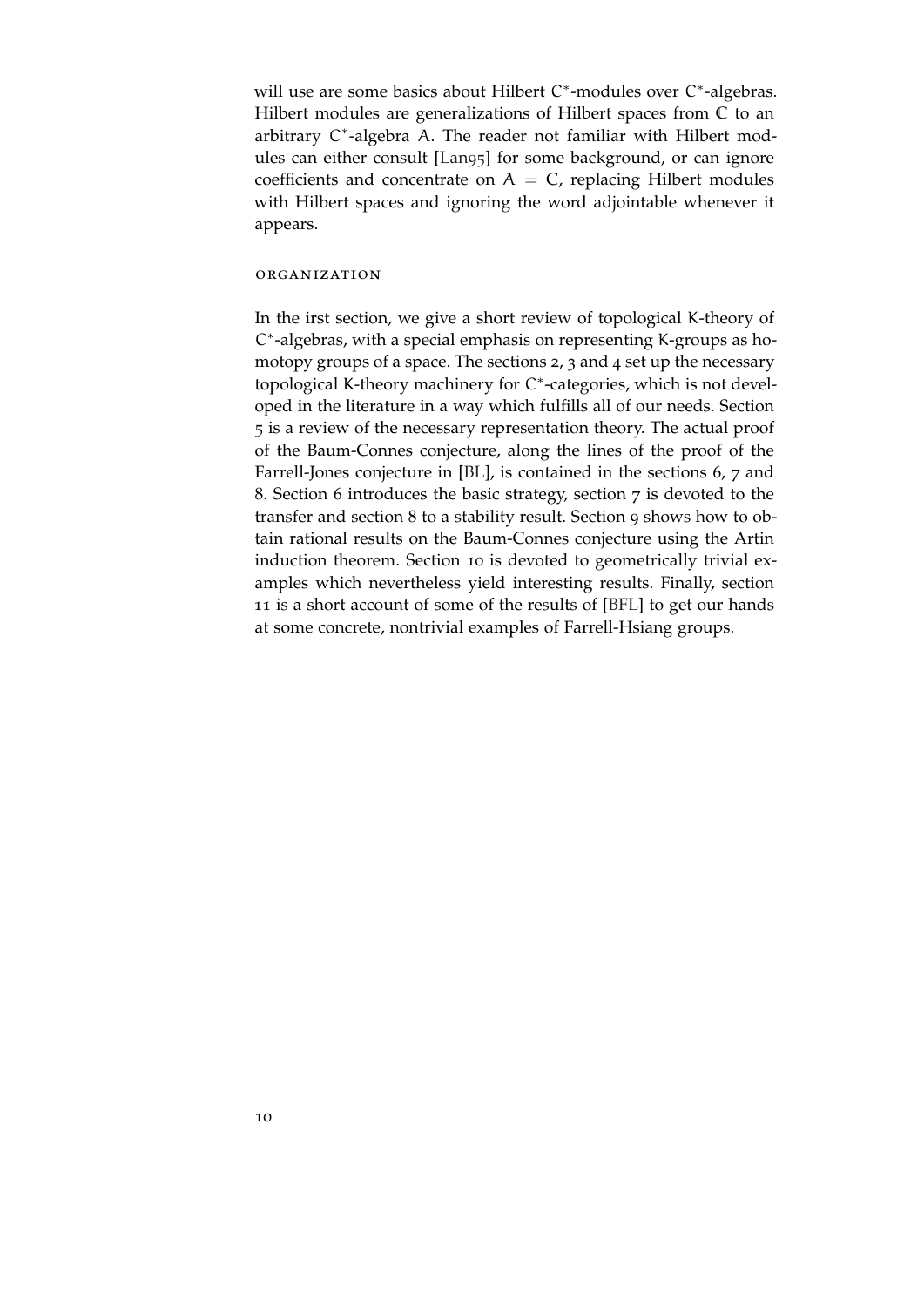# CONTENTS

| о              |                                      | <b>PREFACE</b><br>5                                          |  |
|----------------|--------------------------------------|--------------------------------------------------------------|--|
| 1              | C*-ALGEBRAS AND THEIR K-THEORY<br>13 |                                                              |  |
|                | 1.1                                  | Topological K-theory of C*-algebras<br>13                    |  |
|                | 1.2                                  | Non-unital algebras<br>18                                    |  |
|                | 1.3                                  | A space-level description of K-theory<br>19                  |  |
|                |                                      | 1.4 Bott periodicity<br>22                                   |  |
|                |                                      | 1.5 Continuity of K-theory<br>22                             |  |
|                |                                      | 1.6 G-C*-algebras<br>26                                      |  |
| $\overline{2}$ |                                      | CONTROLLED TOPOLOGY AND C*-CATEGORIES<br>27                  |  |
|                | 2.1                                  | $C^*$ -categories<br>27                                      |  |
|                | 2.2                                  | C*-categories and idempotent completion<br>28                |  |
|                | 2.3                                  | Controlled topology and C*-categories<br>30                  |  |
|                |                                      | 2.4 Quotient categories<br>41                                |  |
| 3              |                                      | K-THEORY OF CONTROLLED C*-CATEGORIES<br>45                   |  |
|                | 3.1                                  | K-theory of C*-categories<br>45                              |  |
|                | 3.2                                  | Biexact functors and topological K-theory<br>52              |  |
|                | 3.3                                  | A $C^*$ -algebra representing K-theory of controlled $C^*$ - |  |
|                |                                      | categories<br>53                                             |  |
|                | 3.4                                  | Representing $T(X)$ as a concrete $C^*$ -algebra<br>54       |  |
|                |                                      | 3.5 Functoriality and lack thereof<br>56                     |  |
|                | 3.6                                  | Properties of K-theory<br>60                                 |  |
|                | 3.7                                  | Comparison with the Roe algebra<br>67                        |  |
|                | 3.8                                  | A functor to spectra<br>70                                   |  |
| $\overline{4}$ |                                      | AN EQUIVARIANT HOMOLOGY THEORY<br>71                         |  |
|                | 4.1                                  | G-homology theories<br>71                                    |  |
|                | 4.2                                  | A review of the Davis-Lück construction<br>71                |  |
|                | 4.3                                  | Groupoids and $Or(G)$ -spectra<br>72                         |  |
|                | 4.4                                  | Equivariant homology theories from controlled topol-         |  |
|                |                                      | ogy<br>77                                                    |  |
|                | 4.5                                  | Identifying the coefficients<br>81                           |  |
|                | 4.6                                  | Inheritance properties<br>85                                 |  |
| 5              |                                      | SWAN GROUP ACTIONS<br>87                                     |  |
|                | 5.1                                  | Swan groups and induction<br>87                              |  |
|                | 5.2                                  | Action of the Swan group on the algebraic K-theory of        |  |
|                |                                      | complex group rings<br>89                                    |  |
|                |                                      | 5.3 Some computations<br>91                                  |  |
|                | 5.4                                  | The relationship with equivariant KK-theory<br>91            |  |
| 6              |                                      | THE CORE OF THE ARGUMENT<br>97                               |  |
|                | 6.1                                  | Tensor products on C-categories<br>97                        |  |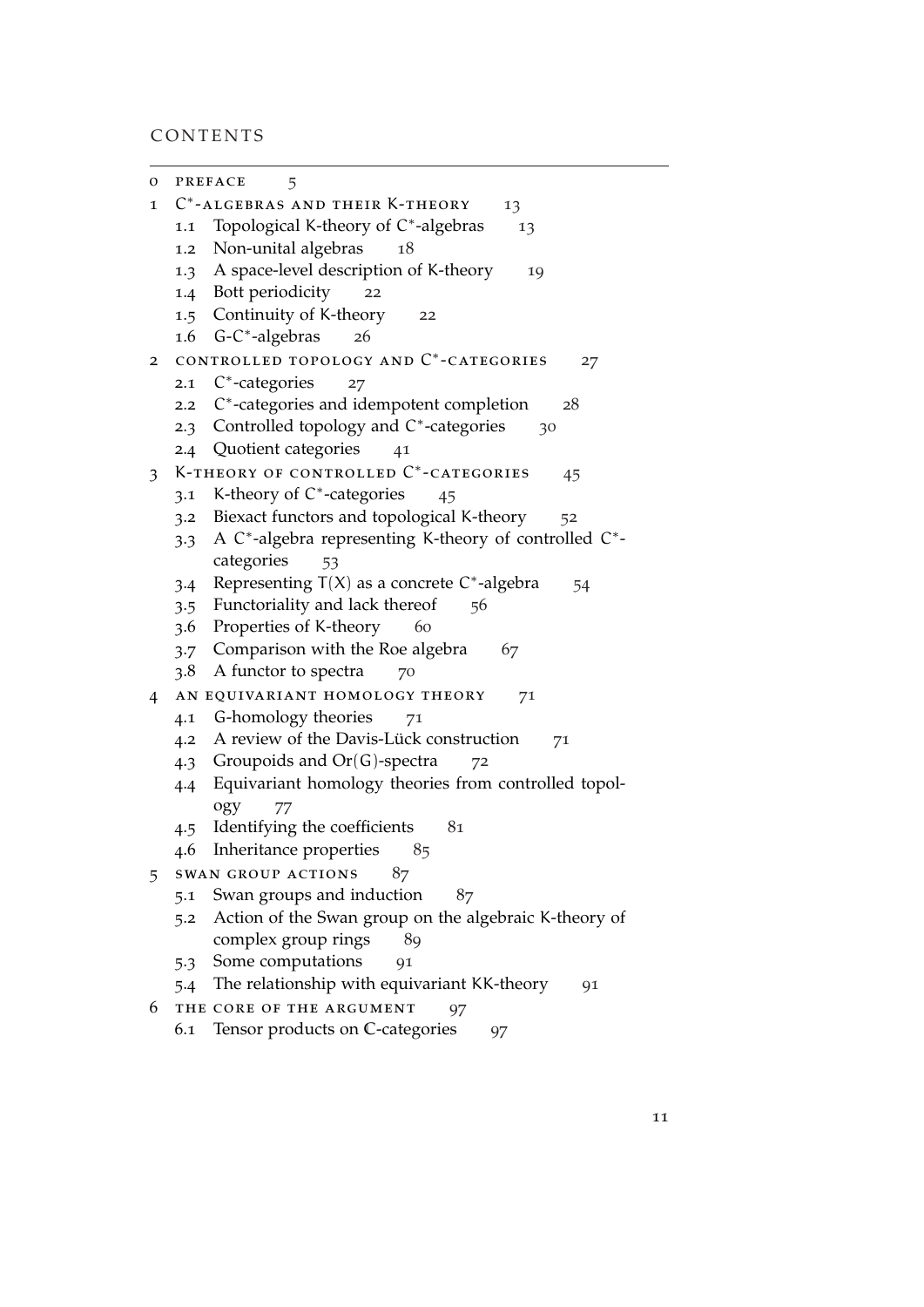- .2 The strategy of the proof [98](#page-96-2)
- .3 The diagram [99](#page-98-0)
- 7 THE TRANSFER [103](#page-102-0)
	- .1 Swan group actions on controlled categories [103](#page-102-1)
	- .2 The transfer [110](#page-109-0)
	- .3 The horizontal map [113](#page-112-0)
- 8 stability [115](#page-114-0)
	- .1 Topological K-theory and stability [115](#page-114-1)
- 9 rational results [121](#page-120-0)
	- .1 Rational Farrell-Hsiang groups [121](#page-120-1)
- 10 varying the family of subgroups [125](#page-124-0) .1 Some examples of Farrell-Hsiang groups [125](#page-124-1)
	- .2 Rational reductions [126](#page-125-0)
- 11 farrell-hsiang groups [129](#page-128-0)
	- 11.1 The case  $\mathbb{Z}^2$  [129](#page-128-1)
	- .2 Crystallographic groups [134](#page-133-0)
	- .3 The Baum-Connes conjecture for virtually finitely gen-erated abelian groups [137](#page-135-0)
- 12 OUTLOOK [149](#page-148-0)
	- .1 The transfer [149](#page-148-1)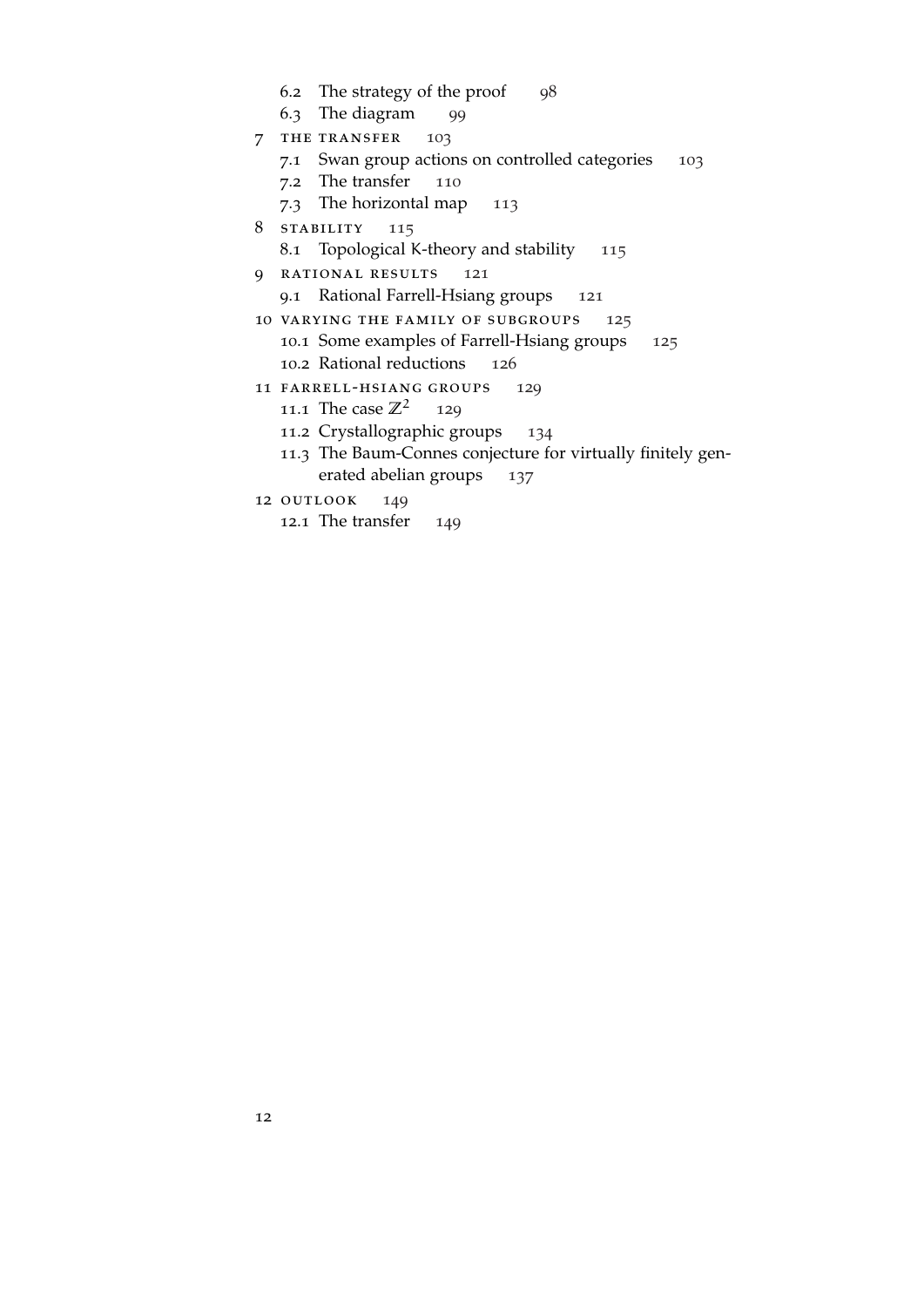<span id="page-12-0"></span>This section is a short review of topological K-theory of C\*-algebras. The material is well-known and mostly well-documented in the literature, see for example [\[HR](#page-152-6)00], [\[WO](#page-154-2)93] or [\[RLL](#page-153-2)00]. We will follow [\[HR](#page-152-6)00] since the exposition given there is more in the spirit of topology and algebraic K-theory and does not focus on explicit matrix manipulations so much. We will also consider a space-level version of topological K-theory, i.e. representing K-groups as homotopy groups of a certain space, which is well-known but not well-covered in the literature.

We assume a working knowledge of basic C<sup>\*</sup>-algebra theory as developed, for example, in [\[Rud](#page-153-3)91] or [\[Mur](#page-153-4)90]. In particular, we will make use of the continuous function calculus for C\*-algebras.

Throughout this section, let A be a C<sup>\*</sup>-algebra. Representing A as an algebra of bounded operators on a Hilbert space  $H$ , we obtain a  $∗$ -representation of the n × n-matrices  $M_n(A)$  over A on  $\mathcal{H}^n$ . This turns  $M_n(A)$  into a C $^*$ -algebra as well. We do not demand that A has a unit; if it has, we call A unital.

### <span id="page-12-1"></span>1.1 TOPOLOGICAL K-THEORY OF C<sup>\*</sup>-ALGEBRAS

Let  $A$  be a unital  $C^*$ -algebra. The cycles in the K-groups of  $A$  will be given by projections and unitaries.

**Definition 1.1.1.** A projection in a C ∗ -algebra A is a self-adjoint element p with  $p^2 = p$ . A projection over A is a projection in some matrix algebra  $M_n(A)$ . A unitary in A is an element  $u \in A$  such that  $uu^* = u^*u = 1.$ 

Now we can immediately give the definition of the K-theory of A, starting with  $K_0$ .

**Definition 1.1.2.** Let A be a unital  $C^*$ -algebra. The group  $K_0(A)$  is the free abelian group with one generator [p] for each projection p over A modulo the following relations:

- (i)  $[p] + [q] = [p \oplus q]$  where  $\oplus$  denotes the direct block sum of matrices.
- (ii) If p, q  $\in M_n(A)$  are connected by a continuous path of projections in  $M_n(A)$ , then  $[p] = [q]$ .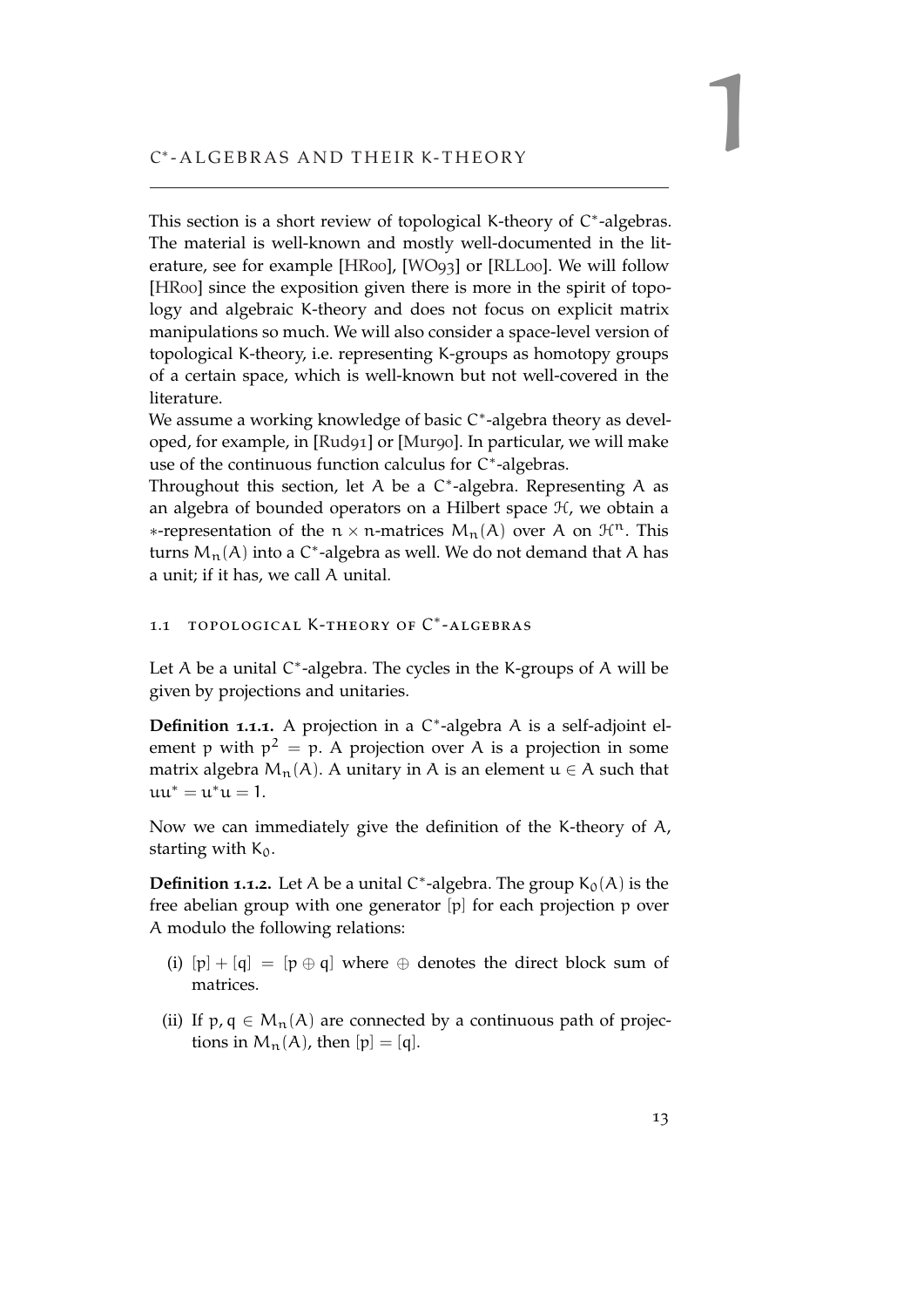(iii)  $[0] = 0$  for any 0-matrix.

*Remark* 1.1.3*.* Alternatively, one can define  $K_0(A)$  as the Grothendieck group of the monoid of conjugacy classes of projections under the direct sum. It follows from [3](#page-47-0).1.7 and [1](#page-13-0).1.5 that this yields the same group  $K_0(A)$ .

In the definition of  $K_0(A)$ , there are two other relations one could use instead of  $[p] = [q]$  whenever p and q are connected by a path.

**Definition 1.1.4.** Let  $p, q \in M_n(A)$  be two projections.

- (i) We say that p and q are unitarily equivalent if there is a unitary  $u \in M_n(A)$  with  $upu^* = q$ .
- (ii) We say that p and q are Murray-von Neumann equivalent if there is  $v \in M_n(A)$  such that  $vv^* = p$  and  $v^*v = q$ .

<span id="page-13-0"></span>**Proposition 1.1.5.** *Let* p, q *be as above.*

- *(i)* If p and q are connected by a path of projections inside  $M_n(A)$ , they *are unitarily equivalent.*
- *(ii) If* p *and* q *are unitarily equivalent, they are Murray-von Neumann equivalent.*
- *(iii) If* p *and* **q** *are Murray-von Neumann equivalent,*  $p \oplus 0_n$  *and*  $q \oplus 0_n$ *are connected by a path of projections in*  $M_{2n}(A)$ *.*

*It follows that we could have used any of the three relations in our definition of*  $K_0$ *.* 

*Proof.* This is a standard fact; see for example [\[HR](#page-152-6)00, 4.1.11]. We may assume that p, q  $\in$  A by renaming  $M_n(A)$  if necessary. To prove i), it suffices to see that any two projections whose distance from one another is less than 1 are unitarily equivalent; then one can cut the path connecting p and q into finitely many pieces, each of which has length  $< 1$ .

So assume  $\|p - q\| < 1$ . Let  $x = qp + (1 - q)(1 - p)$ . An easy calculation shows  $xp = qx$  and  $x - 1 = (2q - 1)(p - q)$ . Since  $||p - q|| < 1$ ,  $||x - 1||$  < 1 as well and so x is invertible. Now define a unitary u as  $\mathfrak{u} = \mathfrak{x}(\mathfrak{x}^*\mathfrak{x})^{-\frac{1}{2}}$ , compare 1.1.[10](#page-16-0). Since  $\mathfrak{xp} = \mathfrak{qx}$ , p commutes with  $\mathfrak{x}^*\mathfrak{x}$ and hence also with all elements obtained from  $x^*x$  by functional calculus, in particular with  $(x^*x)^{-\frac{1}{2}}$ . It follows that  $\mu p = xp(x^*x)^{-\frac{1}{2}} =$  $qx(x^*x)^{-\frac{1}{2}} = qu$  as desired.

If  $up = qu$ , setting  $v = pu^*$  proves ii).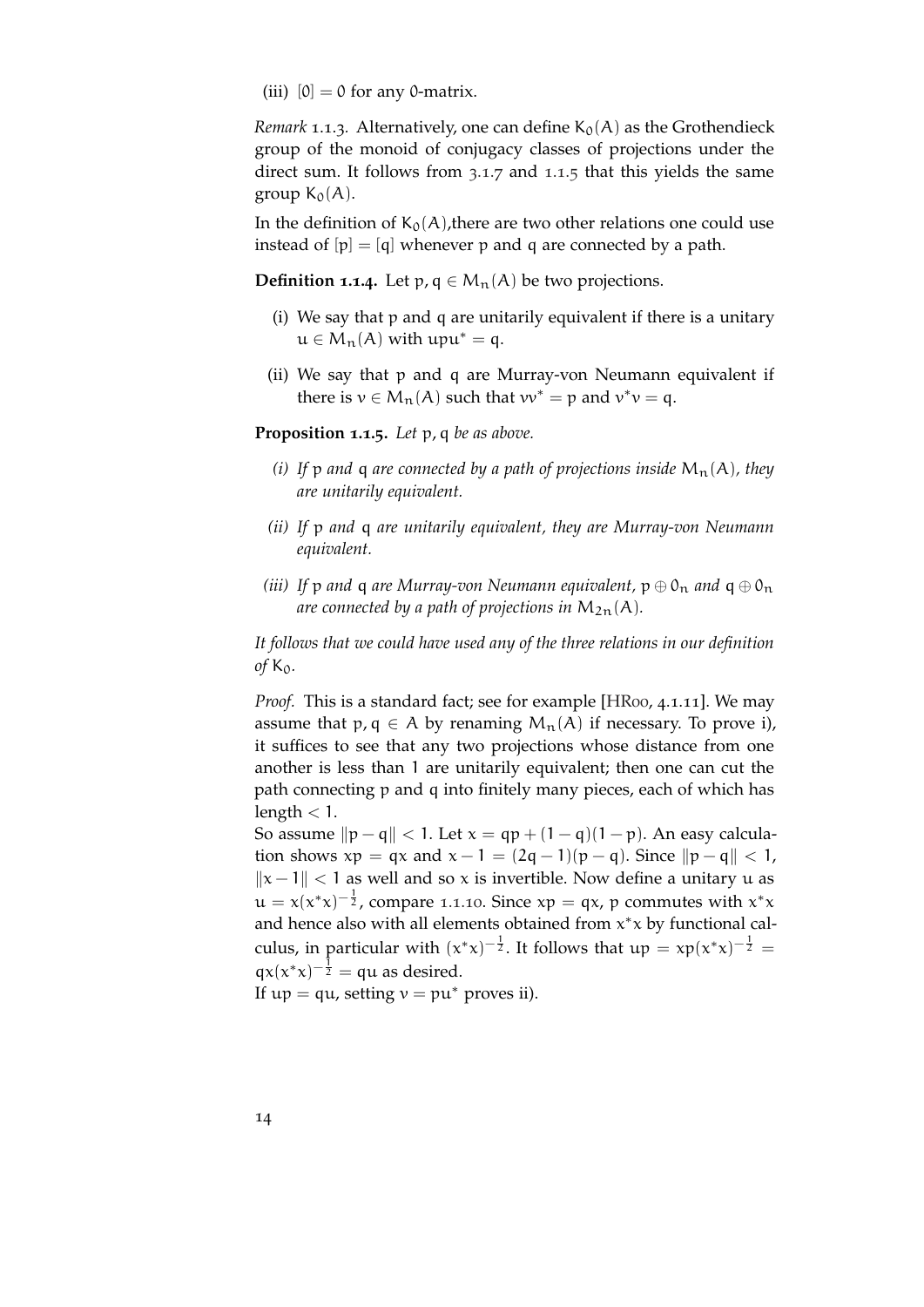Now let v be given with  $vv^* = p$  and  $v^*v = q$ . Let  $x = (1 - vv^*)v$ . We compute

$$
x^*x = v^*(1-p)(1-p)v = v^*(1-p)v = q - v^*pv
$$
  
= q - v^\*vv^\*v = q - q<sup>2</sup> = 0

and hence  $x = 0$  and  $v = vv^*v$ . Now consider the matrix

$$
\mathbf{u} = \begin{pmatrix} \mathbf{v} & 1 - \mathbf{v}\mathbf{v}^* \\ \mathbf{v}^* \mathbf{v} - 1 & \mathbf{v}^* \end{pmatrix}
$$

A straightforward calculation, using  $v = vv^*v$ , yields that this is a unitary matrix conjugating  $p \oplus 0$  to  $q \oplus 0$ . Considering the path of unitary matrices

$$
u('t) = \begin{pmatrix} \cos(t)v & 1 - (1 - \sin(t))vv^* \\ (1 - \sin(t))v^*v - 1 & \cos(t)v^* \end{pmatrix}
$$

we see that  $v$  is connected by unitaries to

$$
\begin{pmatrix} 0 & 1 \ -1 & 0 \end{pmatrix}
$$

which, in turn, is connected by unitaries to the identity matrix - just pick  $v = 1$  in the above path. Concatenating these two paths, we obtain a path  $u(t)$  connecting u and the identity. It follows that  $p \oplus 0$ and  $q \oplus 0$  are connected by the path

$$
t\mapsto u(t)(q\oplus 0)u(t)^*
$$

This implies iii).

 $\Box$ 

**Proposition 1.1.6.** The group  $K_0(A)$  is canonically isomorphic to the alge*braic* K*-group* K alg  $_{0}^{\mathfrak{aug}}(A).$ 

*Proof.* We defer the proof to [3](#page-47-0).1.7, where it is a special case of iii).  $\Box$ 

We now turn to the definition of  $K_1$ .

**Definition 1.1.7.** The group  $K_1(A)$  for a unital C<sup>\*</sup>-algebra A is the free abelian group with one generator [u] for each unitary u over A, modulo the following relations:

- (i)  $[u] + [v] = [u \oplus v]$  for all unitaries  $u, v$ .
- (ii) Whenever  $u, v \in M_n(A)$  are connected by a path of unitaries in  $M_n(A)$ , we have  $[u] = [v]$ .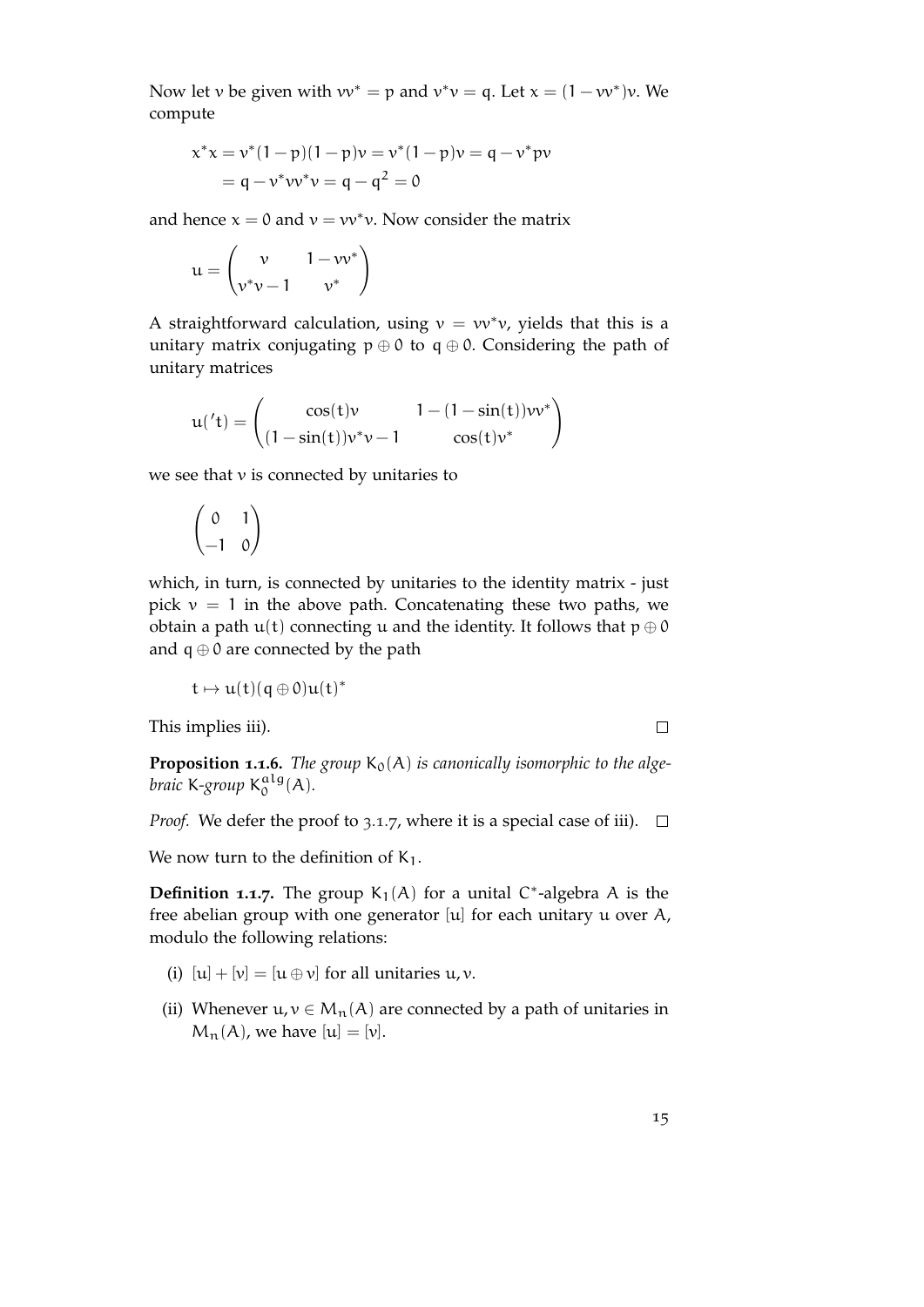(iii)  $[1_n] = 0$  for all n.

<span id="page-15-0"></span>**Proposition 1.1.8.** *If*  $u, v \in U_n(A)$ *, the following relations hold in*  $K_1(A)$ *:* 

$$
[u \oplus v] = [v \oplus u] = [uv] = [vu]
$$

*In particular,*  $[u^*]$  *is inverse to*  $[u]$  *in*  $K_1(A)$ *.* 

*Proof.* This is a standard K-theory computation. We have

$$
\begin{pmatrix} u & 0 \ 0 & v \end{pmatrix} = \begin{pmatrix} uv & 0 \ 0 & 1 \end{pmatrix} \begin{pmatrix} v^* & 0 \ 0 & v \end{pmatrix}
$$

Now the path

$$
\begin{pmatrix}\cos(t)\nu^* & \sin(t) \\ -\sin(t) & \cos(t)\nu\end{pmatrix}
$$

is a path of unitaries connecting

$$
\begin{pmatrix} \nu^* & 0 \\ 0 & \nu \end{pmatrix}
$$

to

$$
\begin{pmatrix} 0 & 1 \ -1 & 0 \end{pmatrix}
$$

which in turn is connected by a path of unitaries to the identity for example, by using the above path with  $v = 1$ . Now the relation  $[u \oplus v] = [uv \oplus 1]$  is obvious, and since  $[1] = 0$ , we obtain  $[u \oplus v] = [uv]$ . The other statements are direct consequences of this and  $[u \oplus v] =$  $[\nu \oplus u]$  $\Box$ 

Both  $K_0$  and  $K_1$  are functorial for \*-homomorphisms f: A  $\rightarrow$  B since for a projection p over A,  $f(p)$  is a projection over B and similarly for unitaries. We leave it to the reader to check the details.

To compare algebraic and topological  $K_1$ , we need another proposition.

**Definition <b>1.1.9**. If A is unital, let  $U(A)$  be the unitary group of A, i.e.

$$
U(A) = \{u \in A \mid uu^* = u^*u = 1\}
$$

and let

 $GL(A) = \{a \in A \mid a \text{ is invertible }\}$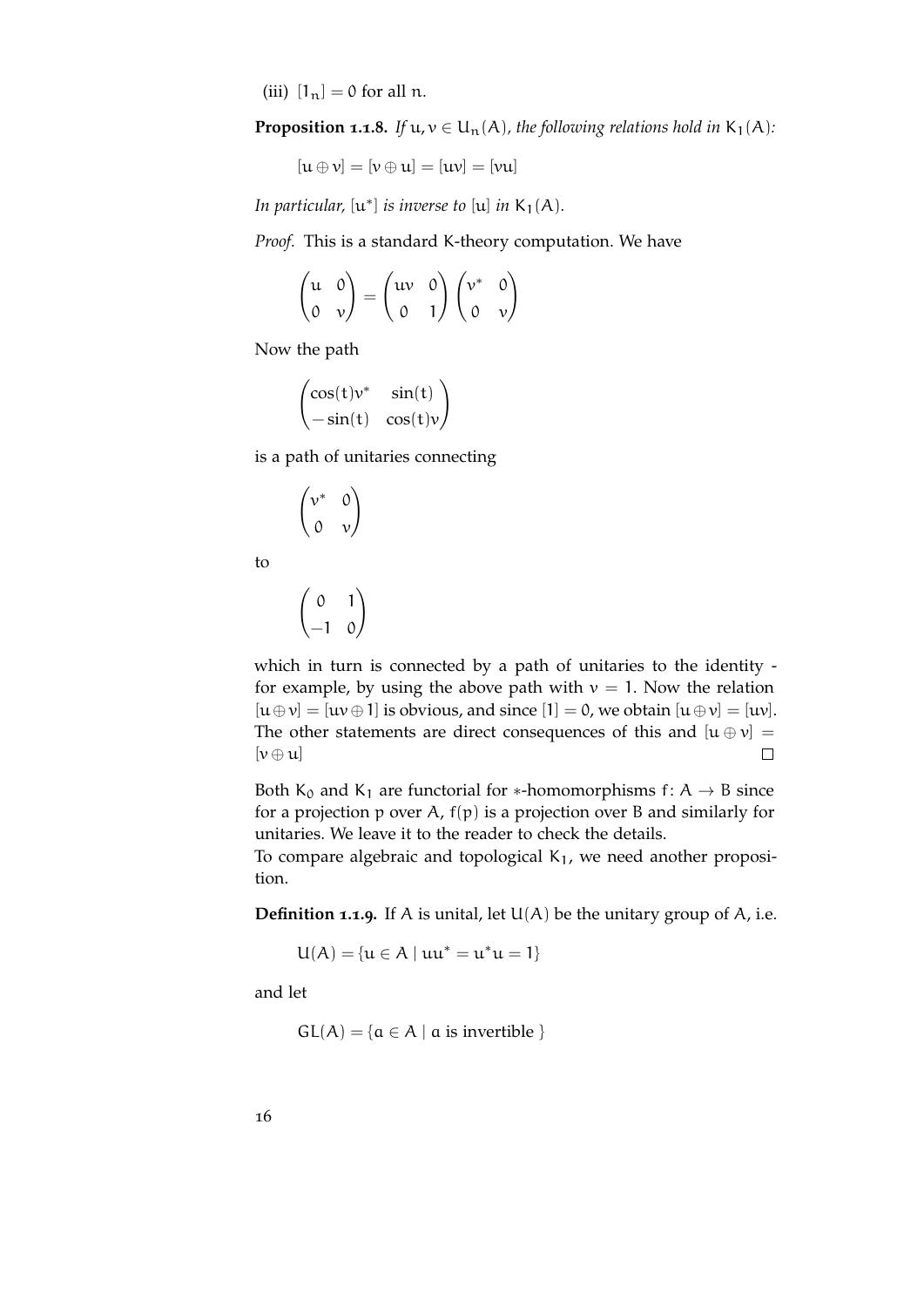If A is possibly nonunital, let  $\tilde{A}$  be its unitalization and  $p : \tilde{A} \to \mathbb{C}$  the canonical map, compare [1](#page-17-1).2.1. We set

$$
U(A) = \{u \in \tilde{A} \mid uu^* = u^*u = 1, p(u) = 1\}
$$

and

$$
GL(A) = \{ \alpha \in \tilde{A} \mid \alpha \text{ is invertible }, p(\alpha) = 1 \}
$$

Since for unital A, the map  $\tilde{A} \to A \oplus C$ ,  $(a, \lambda) \mapsto (a + \lambda \cdot 1_A, \lambda)$  is an algebra isomorphism, both definitions give the same result for unital algebras.

<span id="page-16-0"></span>**Proposition 1.1.10.** *Let* A *be a* C ∗ - *algebra. Then* U(A) *is a deformation retract of* GL(A)*.*

*Proof.* See [\[WO](#page-154-2)93, 4.2.3].

 $\Box$ 

<span id="page-16-1"></span>**Proposition 1.1.11.** *If we replace unitary by invertible in the definition of*  $K_1(A)$ *, the group*  $K_1(A)$  *does not change.* 

*Proof.* This is a consequence of the fact 1.1.[10](#page-16-0) that  $\text{Gl}_n(A)$  is homotopy equivalent to  $U_n(A)$ .  $\Box$ 

On the level of  $K_1$ , algebraic and topological K-theory differ, but we still have he following:

**Proposition 1.1.12.** There is a natural, surjective map  $K_1^{\text{alg}}$  $_{1}^{alg}(A) \to K_{1}(A).$ 

Proof. We define K<sup>alg</sup>  $1^{\text{alg}}_1(A)$  as in [\[Ros](#page-153-5)94, 3.1.6] as the free abelian group generated by the invertibles over A, modulo the following relations:

(i)  $[a] + [b] = [ab]$ 

(ii) If there is a commutative diagram with exact rows



we have the relation  $[b] + [c] = [a]$ .

By the above proposition 1.1.[11](#page-16-1), we can also view  $K_1(A)$  as a quotient of the free abelian group generated by the invertibles over A. So to obtain a surjective map  $\mathsf{K}^\text{alg}_1$  $_{1}^{aug}(A) \rightarrow K_{1}(A)$ , we only have to check that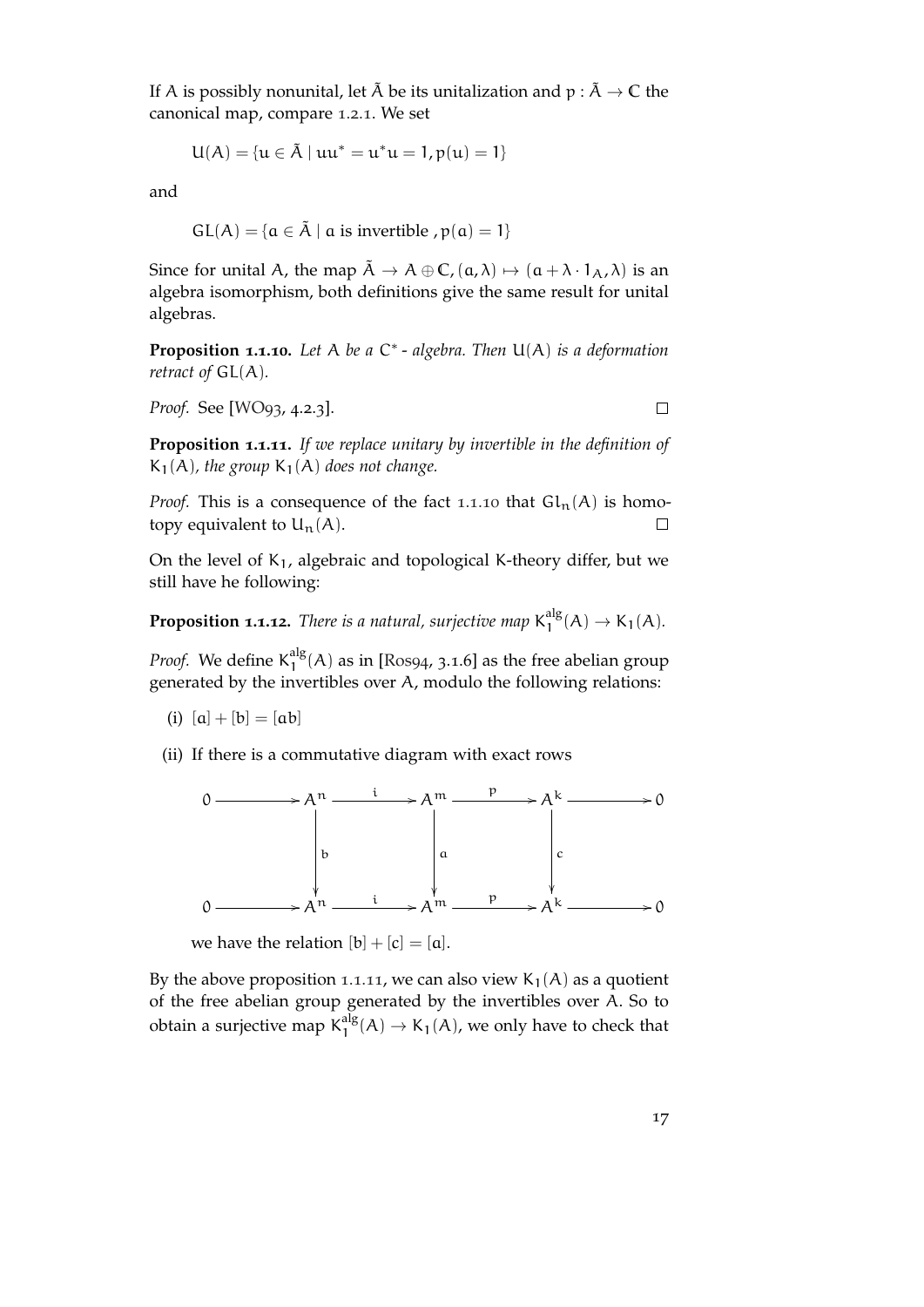the two types of relations in  $K_1^{\text{alg}}$  $_1^{\text{aug}}$  are also satisfied in K<sub>1</sub>(A). For the first, this is clear. For the second, note that we can write

$$
a = \begin{pmatrix} b & x \\ 0 & c \end{pmatrix}
$$

after identifying  $A^m$  with  $A^{n+k}$  as prescribed by the short exact sequence in the rows in the diagram. Letting  $x$  go to 0 along the linear path, we obtain

$$
[\mathfrak{a}] = \left[ \begin{pmatrix} \mathfrak{b} & \mathfrak{0} \\ \mathfrak{0} & \mathfrak{c} \end{pmatrix} \right]
$$

in  $K_1(A)$  which implies  $[a] = [b] + [c]$ .

 $\Box$ 

#### <span id="page-17-0"></span>1.2 non-unital algebras

We will also consider C\*-algebras without identity and their K-theory. The definition is standard and uses a standard trick to extend a functor a priori only defined for unital algebras to all algebras.

<span id="page-17-1"></span>**Definition 1.2.1.** Let A be a C ∗ -algebra. We define its unitalization  $\tilde{A}$  to be the algebra  $A \oplus C$  with involution and addition defined as prescribed by the direct sum decomposition and with multiplication

$$
(\mathfrak{a}, \lambda) \cdot (\mathfrak{b}, \mu) = (\mathfrak{a}\mathfrak{b} + \lambda \cdot \mathfrak{b} + \mu \cdot \mathfrak{a}, \lambda \cdot \mu)
$$

The norm is given by

 $\|(a, \mu)\| = \|a\| + |\mu|$ 

It is easy to check that this is a unital  $C^*$ -algebra with unit  $(0, 1)$ . The algebra A embeds into  $\tilde{A}$  via  $\alpha \mapsto (\alpha, 0)$ . Also  $\tilde{A}$  comes with a canonical \*-homomorphism  $p : \tilde{A} \to \mathbb{C}$  sending  $(a, \mu)$  to  $\mu$ . We define

 $K_i(A) = \text{ker}(p_*; K_i(\tilde{A}) \rightarrow K_i(\mathbb{C}))$ 

The following proposition shows that we have defined nothing new in case A already was unital.

**Proposition 1.2.2.** If A is unital,  $\tilde{A}$  is isomorphic to the direct sum C<sup>\*</sup>*algebra*  $A \oplus \mathbb{C}$ *. Consequently, the two possible definitions of*  $K_i(A)$  *agree.* 

*Proof.* The embedding  $A \rightarrow \tilde{A}$  is split by the map  $(a, \mu) \mapsto a + \mu \cdot 1$ . Note that the corresponding splitting  $\tilde{A} \cong A \oplus \mathbb{C}$  is not the splitting used in the definition of  $\tilde{A}$ .  $\Box$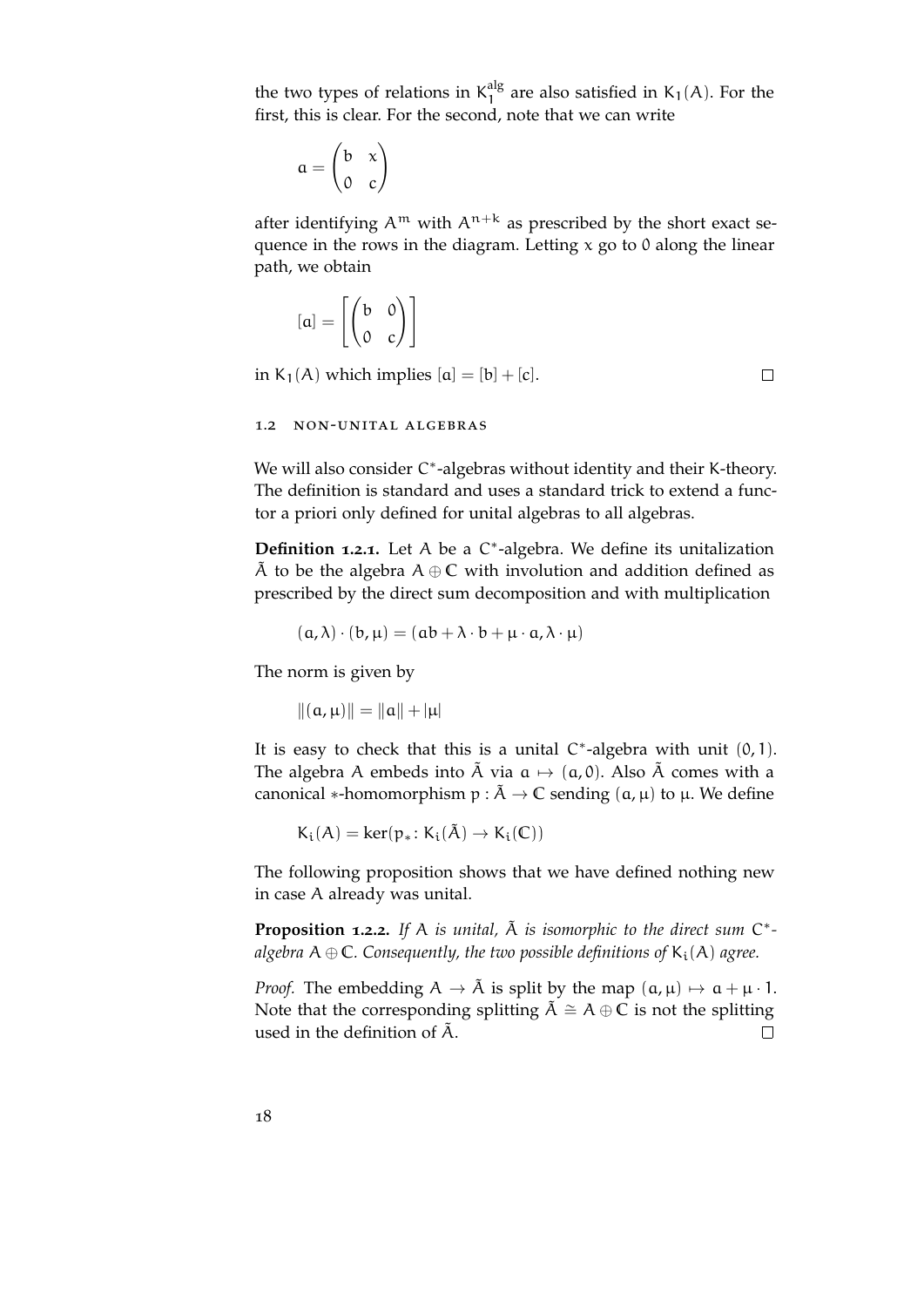One can also find a direct description of  $K_1(A)$  for any algebra A: It is the free abelian group with one generator for each unitary over the unitalisation of A which maps to the identity matrix over **C**, i.e. each element of  $U_n(A)$ , modulo the same relations we used in defininig  $K<sub>1</sub>$  for unital algebras. We leave it to the reader to check that this definition is the same as the one above.

#### <span id="page-18-0"></span>1.3 a space-level description of K-theory

Now we have defined topological K-theory on the group level; we will however also need a space-level version of K-theory, i.e. a natural functor from C\*-algebras to spaces or, later on, spectra representing K-theory. Nothing in this section is new, but there seems to be no place in the literature where the space-level version is investigated in detail.

For definiteness, we will always work in the category of compactly generated weak Hausdorff spaces; see [\[Str\]](#page-153-6). This does not really make a difference since most spaces we consider are metric spaces anyway. In particular, we will use [\[Str,](#page-153-6) 3.6] to commute certain colimits and maps out of compact spaces with one another.

Let A be a  $C^*$ -algebra, possibly non-unital. Let  $\tilde{A}$  be its unitalization and  $p : \tilde{A} \to \mathbb{C}$  the canonical map.

**Definition 1.3.1.** Recall that the unitary group of A is

$$
U(A)=\{u\in \tilde{A}\mid u\text{ unitary },p(u)=1\}
$$

If A is already unital,  $U(A)$  is isomorphic to the usual unitary group of A by sending an actual unitary u of A to  $u - 1_A + 1_C \in U(A)$ . If A is non-unital, we can (and often will) identify  $U(A)$  with

$$
\{x \in A \mid xx^* + x + x^* = 0 = x^*x + x + x^*\}
$$

the identification being  $x \mapsto x + 1_C$ .

For a natural number n, let p:  $M_n(\tilde{A}) \to M_n(\mathbb{C})$  be the canonical map. Define

$$
U_n(A) = \{u \in M_n(\tilde{A}) \mid u \text{ unitary}, p(u) = 1_n\}
$$

We have  $U_n(A) = U(M_n(A))$ . The reader should convince himself that this is true, and that this is not a total triviality: After all,  $M_n(\tilde{A})$ and  $M_n(A)$  are quite different.

Let  $s_n : U_n(A) \to U_{n+1}(A)$  be the stabilization map sending a matrix u to

$$
\begin{pmatrix} u & 0 \\ 0 & 1 \end{pmatrix}
$$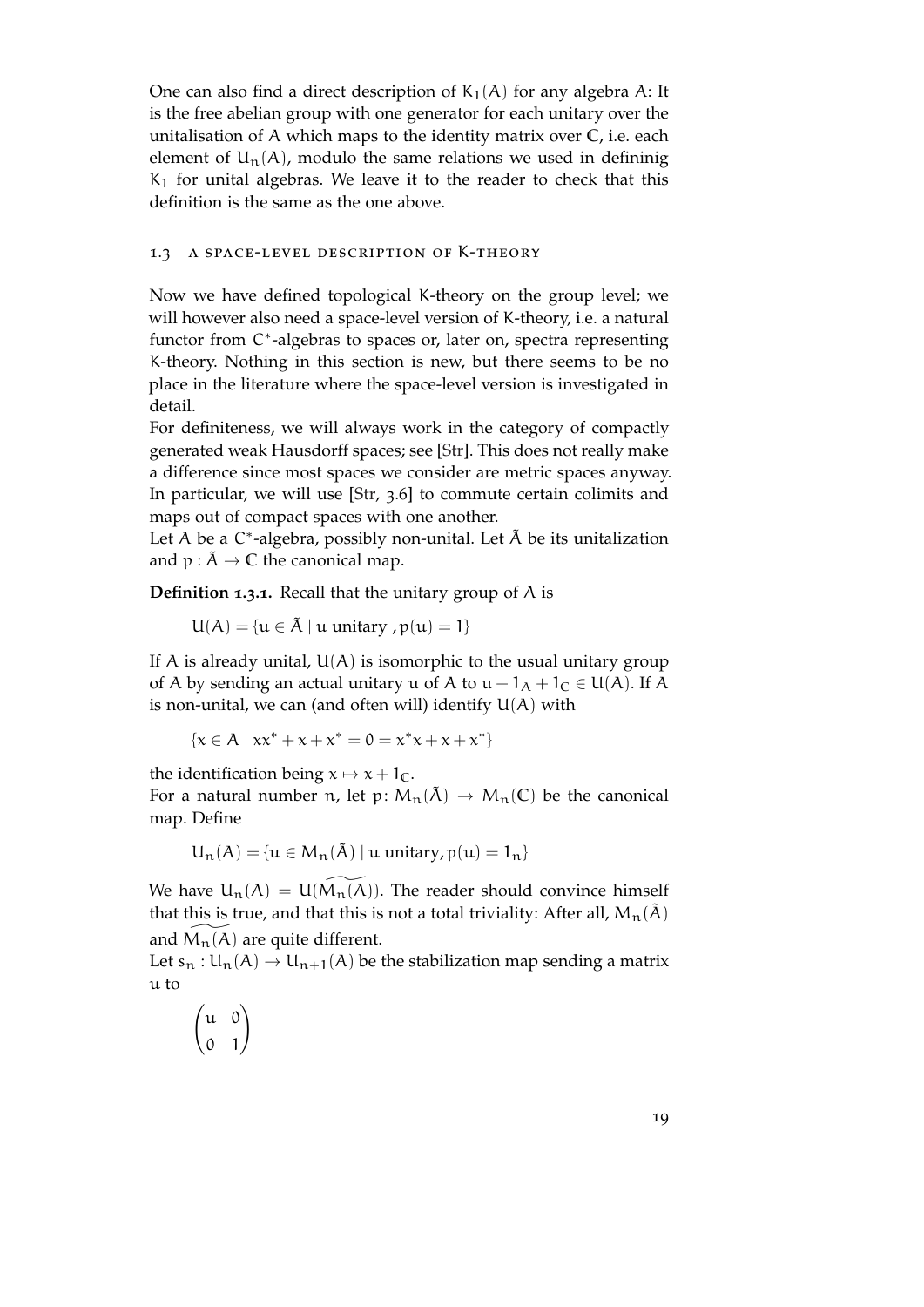Let  $U_{\infty}(A)$  be the colimit of the  $U_i(A)$  along these stabilization maps. Note that  $U_{\infty}(A)$  is a topological group, being the colimit of topological groups along group homomorphisms.

**Proposition 1.3.2.** *There is a canonical isomorphism of groups*

 $\phi: \pi_0(U_\infty) \to K_1(A)$ 

*Proof.* Any point of  $U_{\infty}$  is given by a unitary matrix u of some size n. We define the map  $\phi$  by sending u to [u]. This is indeed well-defined: If  $u, v \in U_{\infty}$  lie in the same path-component, each path connecting them actually lies in some  $U_k(A)$  for some large k since the unit interval is compact, and this implies  $[u] = [v]$  in  $K_1(A)$ . The map φ is a group homomorphism by [1](#page-15-0).1.8, and it is clearly surjective. If  $u \in U_{\infty}$  goes to 0 in K<sub>1</sub>(A), there must be an n such that  $u \oplus 1_n$  is connected to the identity matrix, which in turn means that  $u = 0$  in  $\pi_0(U_\infty)$ .  $\Box$ 

We also record the following:

**Proposition 1.3.3.** *Let* A *be a* C ∗ *-algebra. Then for each* n*, the inclusion*

$$
A \to M_n(A)
$$

$$
a \mapsto \begin{pmatrix} a & 0 \\ 0 & 0 \end{pmatrix}
$$

*induces an isomorphism*  $K_i(A) \cong K_i(M_n(A))$ 

*Proof.* This is straightforward; see for example [\[HR](#page-152-6)00, 4.2.4].  $\Box$ 

**Proposition 1.3.4.** *Let* J *be an ideal inside the unital* C ∗ *-algebra* A*. Then for each unitary*  $u \in A$ , the  $*$ -homomorphism  $Ad_u : J \to J$  given by conjugation *with* u *induces the identity on* Ki(J)*. Furthermore, the map induced on*  $U_{\infty}(I)$  *is homotopic to the identity of*  $U_{\infty}(I)$ *.* 

*Proof.* For the first claim, see [\[HR](#page-152-6)00, 4.6.1]. For the second claim, note that this is clear as long as  $u$  is connected to 1 inside the unitaries of A, since then  $Ad<sub>u</sub>$  and  $Ad<sub>1</sub> = Id$  are connected by a path of  $*$ homomorphisms. This situation can always be arranged by replacing J by  $M_2$ (J) and conjugation by u with conjugation by

$$
\begin{pmatrix} u & 0 \\ 0 & u^* \end{pmatrix}
$$

which is connected to 1 inside the unitaries of  $M_2(A)$ . Since the inclusion  $J \rightarrow M_2(J)$  is a K-equivalence, the claim then easily follows.  $\Box$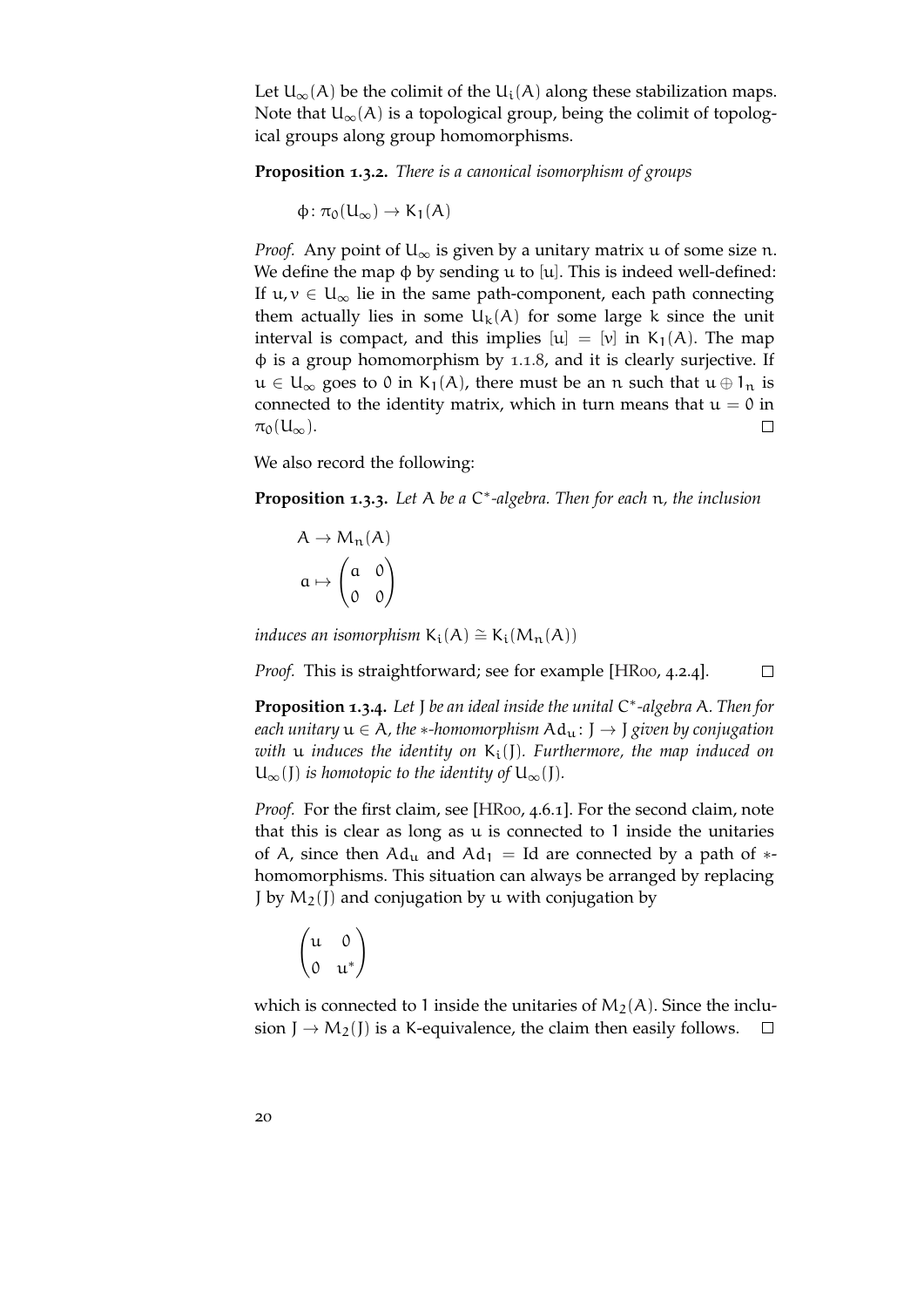**Proposition 1.3.5.** Let  $J \subset A$  be an ideal in A. Then the map

$$
U_\infty(A)\to U_\infty(A/J)
$$

*is a Serre fibration with fiber*  $U_{\infty}(J)$ *.* 

*Proof.* Given a diagram



we have to find a lift  $D^n \times I \to U_\infty(A)$ . Since  $D^n$  is compact, we may view the top horizontal map as an element of  $U_{\infty}(Map(D^n, A))$ , and the lower horizontal map as a map I  $\rightarrow U_{\infty}(\text{Map}(D^n, A/I))$ . Since also

$$
Map(D^n,J)\to Map(D^n,A)\to Map(D^n,A/J)
$$

is an ideal sequence of C<sup>\*</sup>-algebras, we see that it suffices to treat the case  $n = 0$ . To see that  $\text{Map}(D^n, A) \rightarrow \text{Map}(D^n, A/I)$  is indeed onto, use [1](#page-23-0).5.4 and that \*-homomorphism have closed image. By maybe passing from A to  $M_n(A)$  for some n, we may assume that the map  $I \to U_{\infty}(A/I)$  actually takes values in  $U(A/I)$ . Consider the diagram



We have a path f of unitaries in  $U(A/I)$  and a lift u of  $f(0)$  to a unitary in A. By multiplying everything with  $u^*$ , we can assume that  $u = 1$ and f is a path starting at 1. Now view f as an element of the identity component  $U_0(Map(I, A/I))$  of  $U(Map(I, A/I))$ . Since

 $Map(I, A) \rightarrow Map(I, A/I)$ 

is onto, we can apply [\[RLL](#page-153-2)00, 2.1.7] to see that also

 $U_0(Map(I, A)) \rightarrow U_0(Map(I, A/I))$ 

<span id="page-20-0"></span>is onto. The reader should note that this completely fails when we leave out the zero. Now any preimage of f yields the desired lift. The fiber over  $1 \in U_{\infty}(A/I)$  is clearly  $U_{\infty}(I)$ .  $\Box$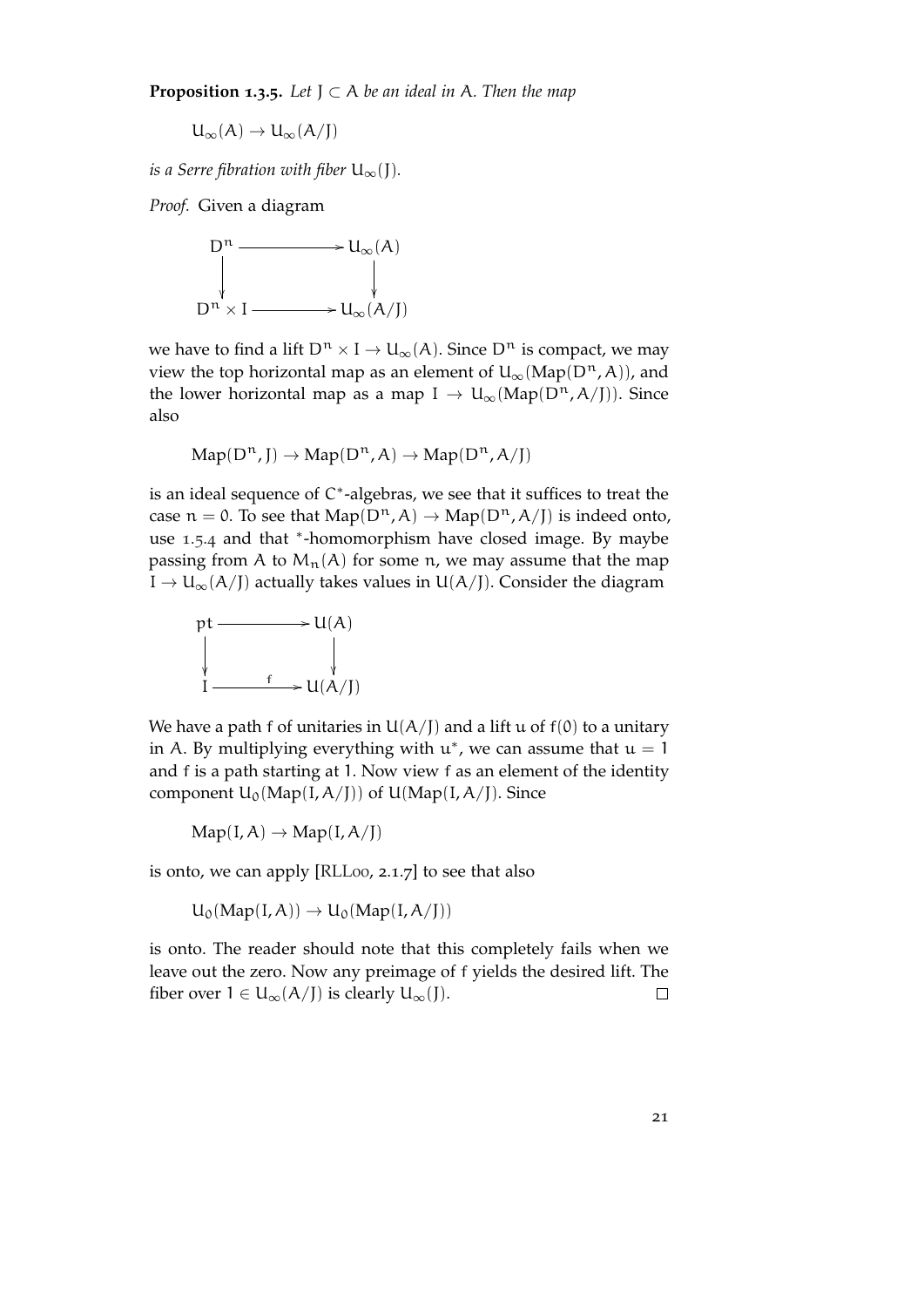We define for  $n \geq 1$  the higher K-groups of A to be

$$
K_n(A) = \pi_{n-1} U_{\infty}(A)
$$

The fundamental theorem of topological K-theory is the Bott periodicity theorem.

**Theorem 1.4.1.** For each  $n \ge 0$ , there is a natural isomorphism

$$
\bar{K}_n(A)\cong \bar{K}_{n+2}(A)
$$

*On the space level, for each* C ∗ *-algebra* A*, there is a natural weak homotopy equivalence*  $b_A: U_\infty(A) \to \Omega^2 U_\infty(A)$ .

*Proof.* This is a space-level version of the Bott periodicity theorem; see for example [\[HR](#page-152-6)00, 4.7. 4.8] and [\[RLL](#page-153-2)00, 11.4].  $\Box$ 

Out of the Bott periodicity map, we can build an  $Ω$ -spectrum K(A) as follows: In even dimensions, we have  $K(A)_n = \Omega U_\infty(A)$  and in odd dimensions, we have  $K(A)_n = U_\infty(A)$ . The structure maps  $K(A)_n \to$  $\Omega K(A)_{n+1}$  is the identity if n is even and the Bott map if n is odd. It is straightforward to verify that this spectrum represents K-theory of A in the sense that

$$
\pi_n(K(A))=K_n(A)
$$

for each n. This yields a functor

K:  $C^*$  - alg  $\rightarrow$  SPECTRA

representing K-theory. For an ideal  $J \subset A$ , the fibration sequence of spaces  $U_{\infty}(J) \to U_{\infty}(A) \to U_{\infty}(A/J)$  is carried to a levelwise fibration of spectra K(J)  $\rightarrow$  K(A)  $\rightarrow$  K(A/J) since  $\Omega$  preserves fibrations.

#### <span id="page-21-0"></span>1.5 continuity of K-theory

We will consider colimits of C<sup>\*</sup>-algebras; while it is well-documented that K-theory on the group level behaves well with respect to colimits, we need that K-theory also behaves well on the space level. This section supplies the necessary tools. We begin with recalling the group-level version of the continuity of K-theory.

Recall that for a directed system  $(A_i)_{i \in I}$  of  $C^*$ -algebras, its colimit in the category of C\*-algebras is the following algebra: First form the algebraic colimit  $A'$ . This algebra inherits an involution and a pseudonorm, see [\[WO](#page-154-2)93, Appendix L]. We then divide out the ideal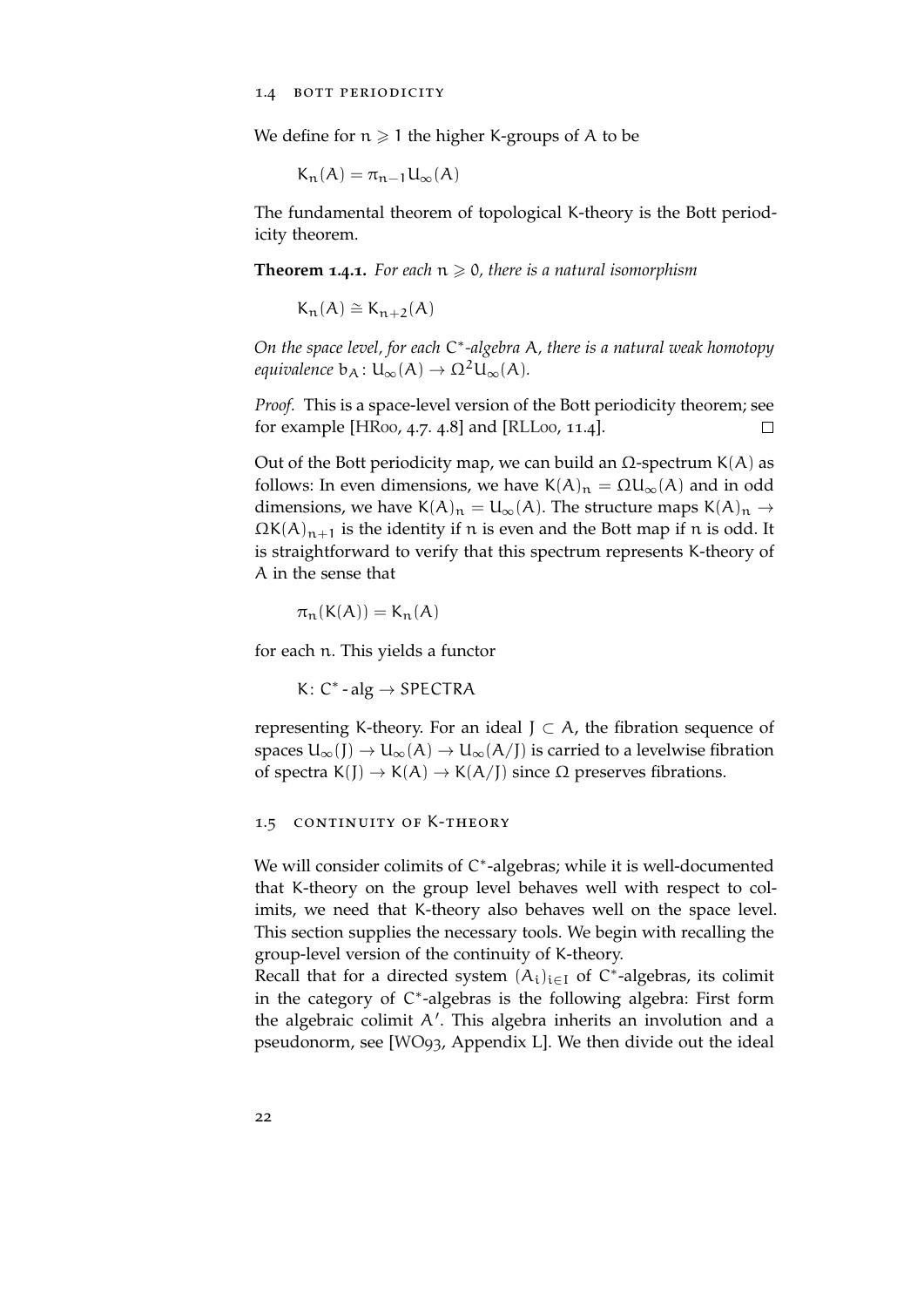of elements of norm 0 and finally complete the resulting pre-C<sup>\*</sup>algebra to a  $C^*$ -algebra A which is the colimit of  $(A_i)_{i\in I}$ . The only case of interest for us is the case of a directed union, i.e. a directed system  $(A_i)_{i\in I}$  where all structure maps  $A_i \rightarrow A_j$  are injective. In this case,  $A'$  is just the union of all  $A_i$ , with the unique norm such that each inclusion  $A_i \rightarrow A'$  is isometric, which is well-defined since all structure maps are automatically isometric. Then A is the completion of  $A'$  under this norm. Note that due to the completion process, a directed union in this case is not a set-theoretic directed union.

**Proposition 1.5.1.** *Let* (Ai)i∈<sup>I</sup> *be a directed system of* C ∗ *-algebras. Then the canonical map*

colim  $K_n(A_i) \rightarrow K_n$  colim  $A_i$ 

*is an isomorphism for all* n*.*

*Proof.* See [\[WO](#page-154-2)93, 6.2.9, 7.1.7].

 $\Box$ 

To obtain a space-level version, we will restrict for the sake of simplicity to the case of directed unions of C ∗ -algebras, i.e. directed systems in which all structure maps are isometric inclusions.

For a directed system  $(X_i)_{i\in I}$  of metric spaces and isometric inclusions, we can put two potentially different topologies on the settheoretic union of the  $X_i$ : On the one hand, we can use the usual colimit topology to obtain colim  $X_i$ , and on the other hand,  $\cup X_i$  inherits a metric by defining  $d(x,y) = d_i(x,y)$  where i is such that  $x, y \in X_i$ . This is well-defined since all structure maps are isometric. We denote the space we obtain by colim<sup>met</sup>  $X_i$ .

<span id="page-22-0"></span>**Proposition 1.5.2.** *Let* (Ai)i∈<sup>I</sup> *be a directed union of* C ∗ *-algebras. Then the canonical maps*

$$
\text{colim}^{\mathfrak{met}}\, \mathsf{U}(\mathsf{A}_i) \to \mathsf{U}(\text{colim}\, \mathsf{A}_i)
$$

*and*

$$
\operatorname{colim}^{\mathfrak{m}\mathfrak{e}\mathfrak{t}} \mathsf{U}_{\infty}(\mathsf{A}_{\mathfrak{i}}) \to \mathsf{U}_{\infty}(\operatorname{colim} \mathsf{A}_{\mathfrak{i}})
$$

*are weak homotopy equivalences. Furthermore, the canonical maps induce isomorphisms*

$$
\pi_n \mathop{\text{colim}}\nolimits^{\mathop{\mathfrak{met}}\nolimits}(U(A_i)) \cong \mathop{\text{colim}}\nolimits \pi_n(U(A_i))
$$

*and*

$$
\pi_n \mathop{\text{\rm colim}}\nolimits^{met}(U_\infty(A_i)) \cong \mathop{\text{\rm colim}}\nolimits \pi_n(U_\infty(A_i))
$$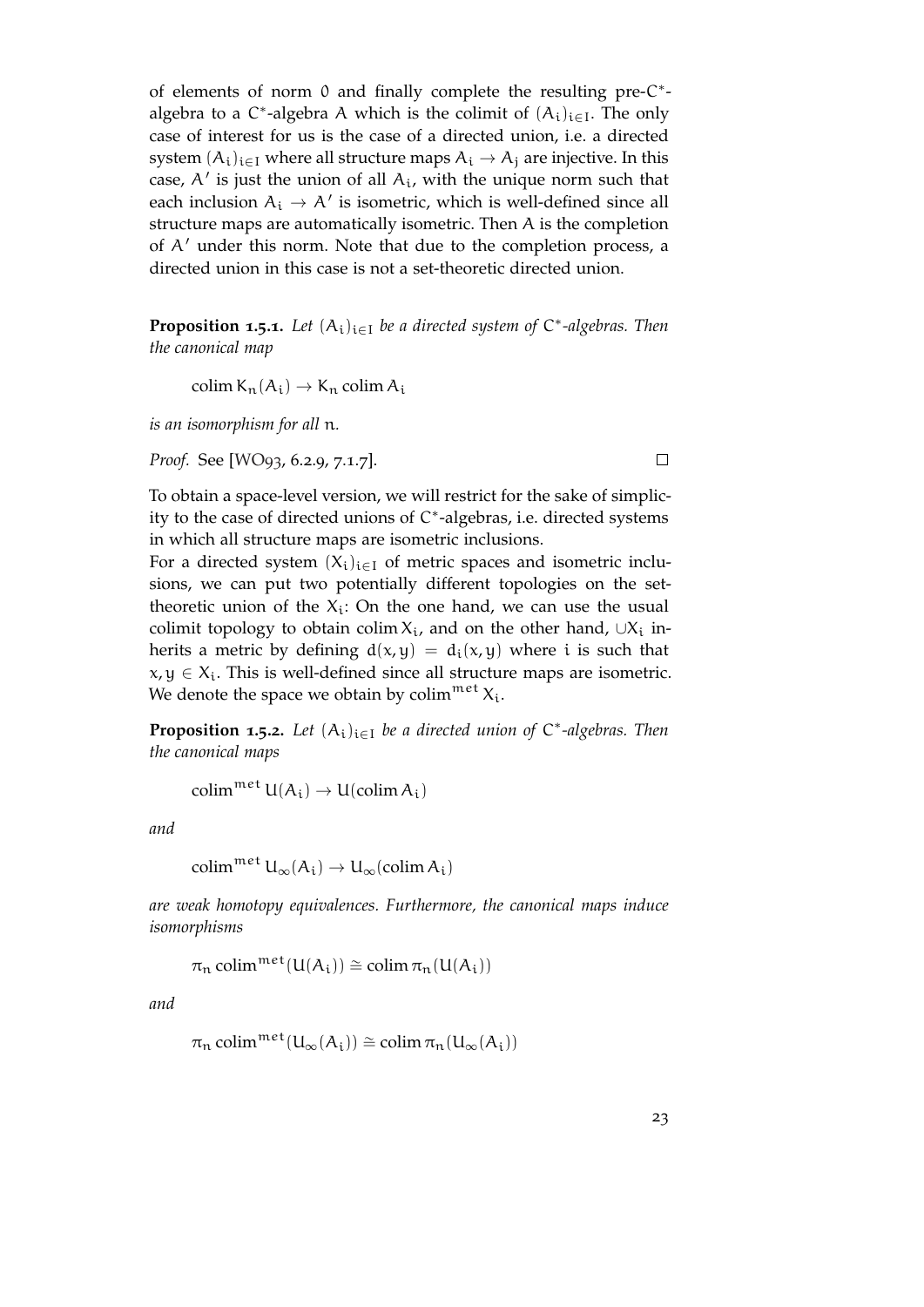$[X, \text{colim}^{\text{met}}(U(A_i))] \cong \text{colim}[X, U(A_i)]$ 

*and*

$$
[X, \text{colim}^{\mathfrak{met}}(U_{\infty}(A_i))] \cong \text{colim}[X, U_{\infty}(A_i)]
$$

The reader should note that this is not true on the level of maps, i.e. for example there is no bijection between  $\text{Map}(S^n, U(\text{colim } A_i))$ and colim  $\text{Map}(S^n, U(A_i))$  since  $U(\text{colim } A_i)$  is strictly bigger than colim  $U(A_i)$ . Furthermore, we will consider colimits over indexing posets where we cannot commute maps out of compact spaces and colimits anyway, compare [\[Str\]](#page-153-6).

We will prove the above result in a series of lemmas.

**Definition 1.5.3.** For a compact Hausdorff space X and a C ∗ -algebra A, let  $C(X, A)$  be the C<sup>\*</sup>-algebra of continuous functions from X to A. The norm is the sup-norm

$$
\left\|f\right\|_{C\left(X,A\right)}=\sup_{x\in X}\left\|f(x)\right\|_{A}
$$

 $i=1$ 

<span id="page-23-0"></span>**Lemma 1.5.4.** *For*  $f \in C(X) = C(X, \mathbb{C})$  *and*  $\alpha \in A$ *, let*  $(f, \alpha): X \to A$ *be the function sending* x *to* f(x)a*. Then the linear span of all* (f, a) *with*  $f \in C(X)$  *and*  $a \in A$  *is dense in*  $C(X, A)$ *.* 

*Proof.* Let  $g: X \to A$  be an arbitrary continuous map. Let  $\epsilon > 0$  be given. Since X is compact, there is a finite open covering  $U_1, \ldots, U_n$ of X such that  $||g(x) - g(y)|| < \epsilon$  whenever  $x, y \in U_i$ . Let  $\phi_i : X \to \mathbb{C}$ be a subordinate partition of unity and pick points  $x_i \in U_i$ . Then the function  $\phi = \sum^{n}$  $g(x_i)φ_i$  satisfies

$$
\|g - \varphi\| = \sup_{y \in X} \left\| g(y) - \sum_{i=1}^{n} g(x_i) \varphi_i(y) \right\| =
$$
  
= 
$$
\sup_{y \in X} \left\| \sum_{i=1}^{n} g(y) \varphi_i(y) - \sum_{i=1}^{n} g(x_i) \varphi_i(y) \right\|
$$
  

$$
\leq \varepsilon \sum_{i=1}^{n} \varphi_i(y) = \varepsilon
$$

Since  $φ$  is in our span and  $ε$  was arbitrary, we are done.

 $\Box$ 

<span id="page-23-1"></span>*Remark* 1.5.5*.* For the reader familiar with tensor products, this lemma says that  $C(X, A)$  is a (and actually, the) completion of  $C(X) \otimes A$  to a C<sup>\*</sup>-algebra, where an elementary tensor  $f \otimes a$  corresponds to  $(f, a) \in$  $C(X, A)$ .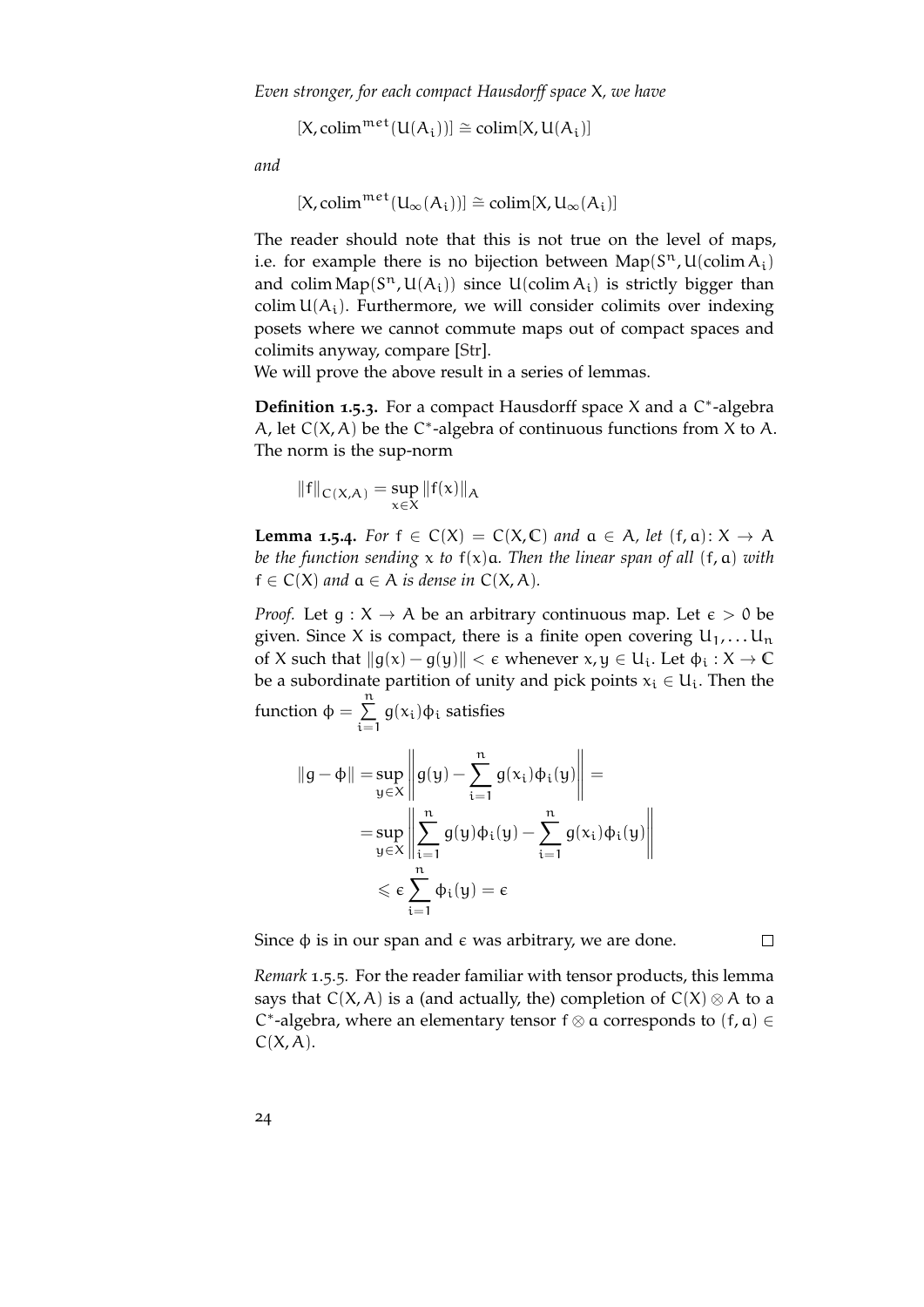**Proposition 1.5.6.** *For each compact Hausdorff space* X*, the functor*

 $C(X, -): C^*$  - alg  $\rightarrow C^*$  - alg

*preserves directed unions.*

*Proof.* Let  $A = \cup A_i$  (recall the completion process). There are compatible maps  $C(X, A_i) \to C(X, A)$  induced by the inclusions  $A_i \to A$ , and for  $i \le j$ , the canonical map  $C(X, A_i) \to C(X, A_j)$  is also an inclusion. So we get an induced map

$$
\cup C(X,A_i) \to C(X,A)
$$

which is an isometric inclusion: It is clearly isometric when restricted to the set-theoretic union of the  $C(X, A_i)$ , and this carries over to the completions. For surjectivity, it is by [1](#page-23-0).5.4 enough to see that all functions of the form (f, a) are in the image. But a can be approximated arbitrarily well by elements  $a_i$  lying in some  $A_{k_i}$ , and clearly  $(f, a_i)$  is in the image. The claim now follows since the image of an isometric inclusion of C ∗ -algebras is closed.  $\Box$ 

*Proof of [1](#page-22-0).5.2:* Let us first discuss the case where all structure maps  $A_i \rightarrow A_j$  are unital, and hence also all inclusions  $A_i \rightarrow A = \text{colim } A_i$ . We begin with the isomorphism

 $\pi_n$  colim<sup>met</sup>(U(A<sub>i</sub>)) ≅ colim  $\pi_n(U(A_i))$ 

Let  $f: S^n \to \text{colim}^{\text{met}}(\mathsf{U}(\mathsf{A}_i))$  be a continuous map. We may consider colim<sup>met</sup>( $U(A_i)$ ) as a subspace of  $A = \text{colim } A_i$  and hence f as an element of  $C(S^n, A)$ . By [1](#page-23-1).5.6, we find an  $f' : S^n \to A_i$  such that  $f'$ and f are arbitrarily close. If, say,  $||f' - f|| < \frac{1}{10}$ , f' has to take values inside the invertibles of A and then also in the invertibles of  $A_i$ , since C\*-subalgebras are closed under taking inverses. Also f and f' are homotopic as maps to  $Gl(A)$  by the linear homotopy  $t \cdot f + (1-t) \cdot f'$ . By 1.1.[10](#page-16-0), we then find  $f'' : S^n \to U(A_i)$  which is homotopic to f' as maps to  $U(A_i)$ . Together, it follows that f comes from colim  $\pi_n(U(A_i))$ , i.e. the canonical map colim  $\pi_n(U(A_i)) \to \pi_n$  colim<sup>met</sup> $(U(A_i))$  is onto. The argument for injectivity is pretty much the same, using that also  $S<sup>n</sup> \times I$  is compact. The argument for the map

 $\pi_n$  colim<sup>met</sup>(U<sub>∞</sub>(A<sub>i</sub>)) ≅ colim  $\pi_n(U_\infty(A_i))$ 

is similar, using that for any C ∗ -algebra B, we have an isomorphism  $\pi_n U_\infty(B) = \text{colim}_k \pi_n U_k(B)$  since sequential colimits of closed inclusions of metric spaces commute with maps out of compact sets, see [\[Str\]](#page-153-6). The only property of the sphere we have used is Hausdorff and compactness, so the same proof applies to all compact Hausdorff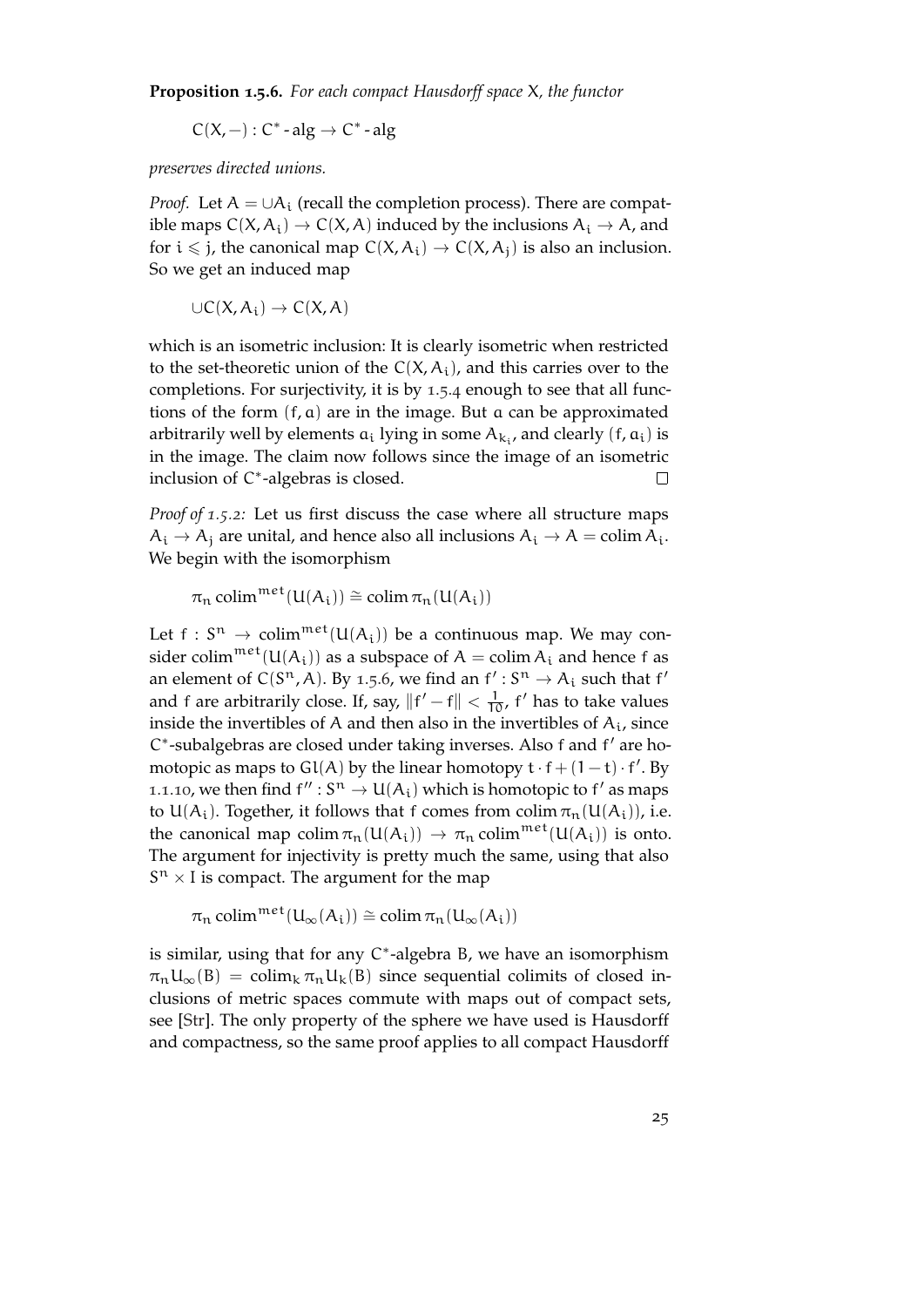spaces X. Now let us consider

 $\text{colim}^{\mathfrak{met}} \mathsf{U}(A_i) \to \mathsf{U}(\text{colim } A_i)$ 

Let  $f: S^n \to U(\text{colim } A_i)$  be given. Again viewing f as a map to A, we find by [1](#page-23-1).5.6  $f' : S^n \to A_i$  arbitrarily close to f. Again f' takes values in  $GL(A_i)$  and is homotopic to f inside  $GL(A)$ . By 1.1.[10](#page-16-0), we can homotope f' to  $f'' : S^n \to U(A_i)$ . This proves surjectivity of  $\pi_n$  colim  $U(A_i) \to \pi_n U$ (colim  $A_i$ ). Injectivity is again the same argument with  $S<sup>n</sup> \times I$  instead of  $S<sup>n</sup>$ . The map

colim $^{\text{met}} \mathsf{U}_{\infty}(\mathsf{A}_{i}) \to \mathsf{U}_{\infty}(\text{colim } \mathsf{A}_{i})$ 

is treated similarly.

If the inclusions  $A_i \rightarrow A_j$  are possibly non-unital, one can unitalize all involved algebras and use nearly the same argument, using the non-unital part of 1.1.[10](#page-16-0). The only difficulty is that f' may not take values in  $GL(A) = \{a \in \tilde{A} \mid a \text{ invertible}, p(a) = 1\}$  directly since  $p(f'(x)) \in \mathbb{C}$ may not be 1. This, however, is easily repaired by multiplying f' with  $(p \circ f')^{-1}.$  $\Box$ 

<span id="page-25-0"></span>1.6 G-C<sup>\*</sup>-ALGEBRAS

For definiteness, we include the following definition.

**Definition 1.6.1.** Let G be a (discrete) group. A G-C ∗ -algebra A s a C<sup>\*</sup>-algebra A together with a left action of G on A through \*homomorphisms.

*Example* 1.6.2. If X is a G-space, the  $C^*$ -algebra  $C(X)$  inherits a Gaction.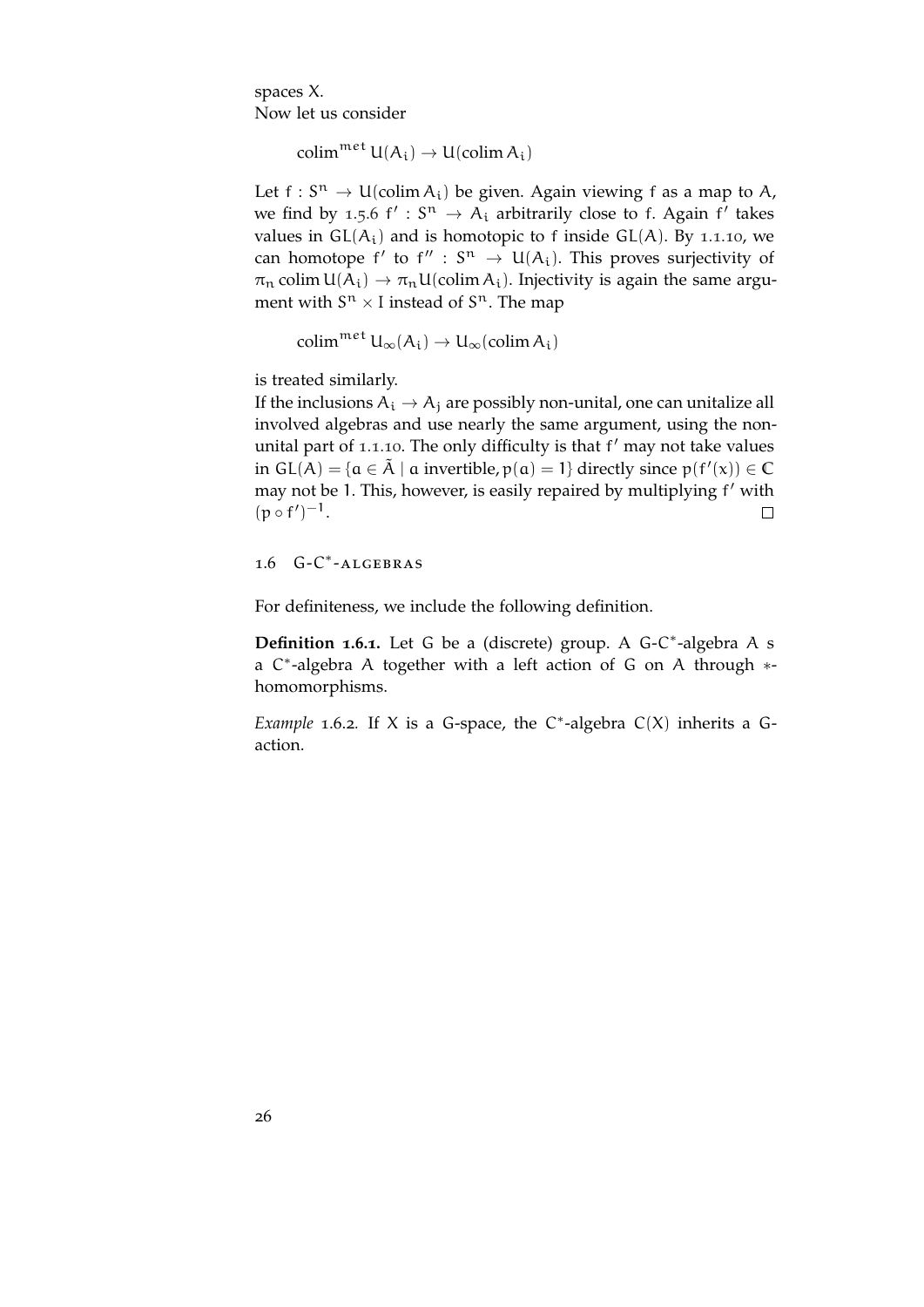<span id="page-26-0"></span>This section introduces the basic definitions of controlled algebra, with an emphasis on C<sup>\*</sup>-categories. Throughout this section, let G be a discrete group and X a G-space.

## <span id="page-26-1"></span>2.1 C<sup>\*</sup>-CATEGORIES

We begin with the definition of a  $C^*$ -category. The main source is [\[Mit](#page-152-7)02], but note that unlike there, we will usually consider unital and additive C<sup>\*</sup>-categories.

**Definition 2.1.1.** Let C be an additive category.

- (i) The category C is a **C**-category if all morphism sets are not only abelian groups, but complex vector spaces, with composition being complex bilinear.
- (ii) Let C be a **C**-category. An involution on C consists of a map (−)<sup>∗</sup> : Hom(A, B) → Hom(B, A) for each two objects A and B of C such that  $f^{**} = f$ ,  $(\alpha f + \beta g)^* = \overline{\alpha} f^* + \overline{\beta} g^*$  and  $(fg)^* = g^* f^*$ whenever f and g are composable.
- (iii) The **C**-category C is a normed category if each morphism space carries a norm such that composition is submultiplicative, i.e. we have  $||f \circ g|| \le ||f|| ||g||$  for all composable morphisms f, g. It is a normed category with involution if it also carries an involution which is isometric, i.e. satisfies  $||f|| = ||f^*||$  for all morphisms f.
- (iv) A normed C-category with involution is a pre-C<sup>\*</sup>-category if it satisfies the C<sup>\*</sup>-identity  $||f^* \circ f|| = ||f||^2$  for each  $f: A \to B$ and when, additionally, f<sup>\*</sup>f is a positive element of the pre-C<sup>\*</sup>algebra  $\text{End}(A)$ . It is a C $^*$ -category if in addition each morphism space is complete with respect to the norm.
- (v) A  $C^*$ -functor F:  $C \rightarrow D$  between two  $C^*$ -categories is an additive functor which is compatible with the involutions in the sense that  $F(\phi)^* = F(\phi^*)$ . Such a functor is automatically continuous with norm at most one, i.e. it satisfies  $\|F(\phi)\| \le \|\phi\|$ : The norm of  $F(\phi) : A \rightarrow B$  is by the C<sup>\*</sup>-identity determined by the norm of  $F(φ * φ) : A → A$ . Since F induces a ∗-homomorphism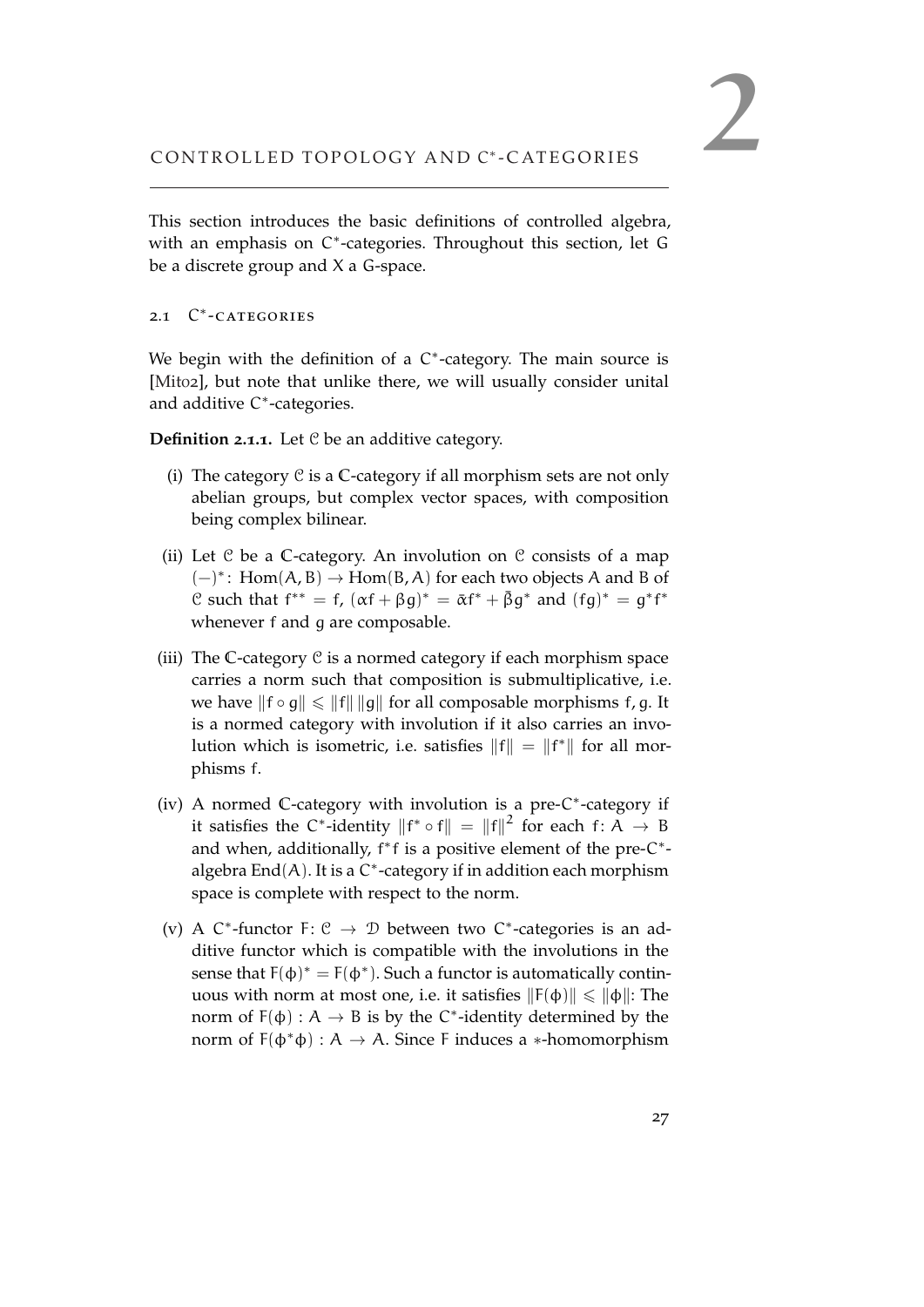from the  $C^*$ -algebra  $End(A)$  to  $End(F(A))$  and  $*$ -homomorphisms of C\*-algebras are automatically continuous with norm at most one, we have

$$
||F(\varphi)||^2 = ||F(\varphi)^* \circ F(\varphi)|| \leq ||\varphi^*\varphi|| = ||\varphi||^2
$$

as desired.

*Remark* 2.1.2*.* The positivity condition in (iv) is really necessary, as the example in [\[Mit](#page-152-7)02][2.10] shows.

*Remark* 2.1.3*.* Morally, we have to demand some compatibility between the norms and the direct sum. Fortunately, C\*-algebras are nice enough that we do not need such a condition: The norm on a C ∗ -category is uniquely determined by the norms on the endomorphism algebras because of the C<sup>\*</sup>-identity, and on the endomorphism algebras, basic C\*-algebra theory tells us the norm is uniquely determined by the algebra structure and the involution. In particular, an equivalence of categories with involution between C\*-categories is automatically isometric.

Example 2.1.4. A concrete C<sup>\*</sup>-category is a norm-closed and involutionclosed subcategory of the C ∗ -category of all Hilbert spaces and boun-ded operators between them. By [\[Mit](#page-152-7)o2, 6.12], every C\*-category is isomorphic to a concrete one.

Example 2.1.5. Let A be a C<sup>\*</sup>-algebra. Then we can view A as a C<sup>\*</sup>category with one object which has A as its endomorphism ring. This category is not additive, so we pass to its additive completion  $A_{\oplus}$  which is equivalent to the category of finitely generated free Amodules. Explicitly, for a (possibly non-additive) C<sup>\*</sup>-category *C*, define its additive completion  $A_{\oplus}$  to be the category with objects finite sequences  $(A_1, A_2, \ldots, A_n)$ , and a morphism from  $(A_1, A_2, \ldots, A_n)$  to  $(B_1, \ldots, B_k)$  is a matrix of morphisms  $A_i \rightarrow B_j$ ,  $1 \leq i \leq n$ ,  $1 \leq j \leq m$ . Composition is matrix multiplication. The category  $\mathcal{C}_{\oplus}$  is additive, the direct sum of two objects just being the concatenation of the underlying sequences. It also inherits an involution which is given by conjugate-transposing matrices. Finally, by the preceding example, we can represent  $C$  on the category of Hilbert spaces; this representation can be extended to  $\mathcal{C}_{\oplus}$  in the evident way. In this fashion,  $\mathcal{C}_{\oplus}$ inherits a C<sup>\*</sup>-norm. Since there is at most one norm making  $\mathcal{C}_{\oplus}$  into a C<sup>\*</sup>-category, this norm is independent of all choices.

### <span id="page-27-0"></span>2.2 C<sup>\*</sup>-CATEGORIES AND IDEMPOTENT COMPLETION

Recall the following definition: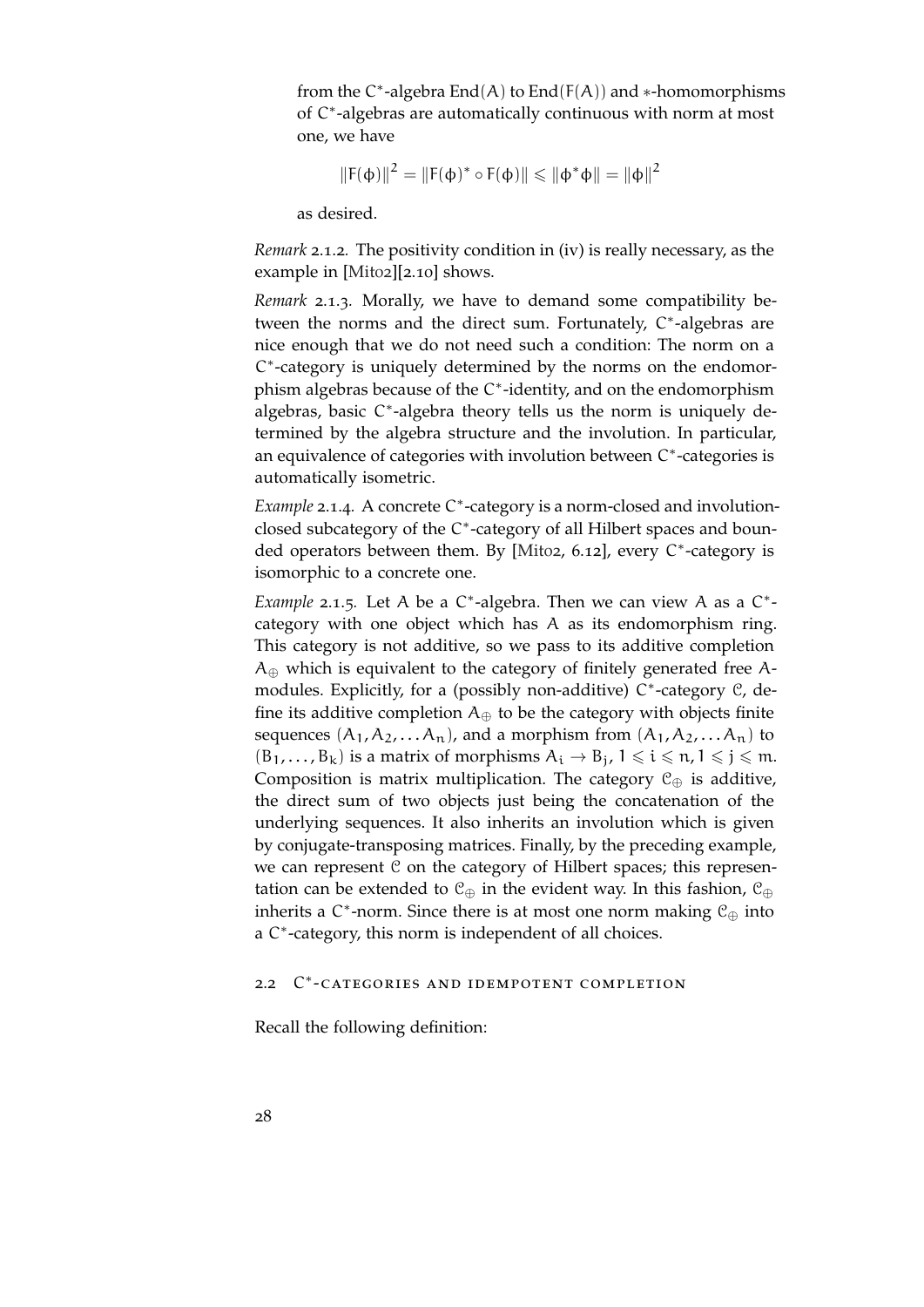**Definition 2.2.1.** For an additive category C, the idempotent completion Idem( $\mathcal{C}$ ) is the category with objects  $(A, p)$  with A an object of C and p:  $A \rightarrow A$  an idempotent. A morphism from  $(A, p)$  to  $(B, q)$  is a morphism  $f: A \rightarrow B$  such that  $qfp = f$ . Composition is inherited from C: the composite of f:  $(A, p) \rightarrow (B, q)$  and  $q: (B, q) \rightarrow (C, e)$  is qf which is possible since  $eqfp = gf$ .

We would like the idempotent completion of a C<sup>\*</sup>-category to be a C ∗ -category again; however, using the above definition of idempotent completion, there is a problem: For a morphism  $f: (A, p) \rightarrow (B, q)$ ,  $f^*$ is only a morphism  $(B, q^*) \to (A, p^*)$  and not a morphism  $(B, q) \to$  $(A, p)$  as required; or in other words, though the idempotent completion inherits an involution, this involution is no longer the identity on objects. The following very useful fact about C ∗ -algebras allows us to circumvent this problem:

**Proposition 2.2.2.** *Let* e *be an idempotent over a unital* C ∗ *-algebra* A*. Then the projective module*  $A<sup>n</sup>e$  *defined by e can also be defined by a projection (i.e. a selfadjoint idempotent)* p. By considering an idempotent  $e: X \rightarrow X$ *in a* C ∗ *-category* C *as an element of the* C ∗ *-algebra* End(X)*, we get an analogous statement for* C *and objects of* Idem(C)*.*

*Proof.* Replacing A by matrices over A if necessary, we may assume that e is an actual element of A. Consider the element  $h = 1 +$  $(e-e^*)(e^*-e)$ . Since  $(e-e^*)(e^*-e)$  is positive, h is invertible, see [\[Mur](#page-153-4)90, Section 2.2]. It is also easy to check that  $eh = ee^*e = he$  and  $e^*h = e^*ee^* = he^*$ . Now set  $p = ee^*h^{-1}$ . Since e and  $e^*$  commute with h $^{-1}$  and  $e^*ee^*h^{-1}=e^*$ ,  $p$  is a projection. Clearly  $ep=p$ , and it is easily checked that  $pe = e$ . Hence p and e define isomorphic projective modules;  $e : (A, e) \rightarrow (A, p)$  inducing the isomorphism with inverse p.  $\Box$ 

This leads to the following definition.

**Definition 2.2.3.** For a C ∗ -category C, the idempotent completion Idem<sub>∗</sub>( $\mathcal{C}$ ) is the category with objects  $(A, p)$  with A an object of  $\mathcal{C}$ and  $p : A \rightarrow A$  a projection. A morphism from  $(A, p)$  to  $(B, q)$  is a morphism  $f : A \rightarrow B$  such that  $qfp = f$ . Composition is inherited from C: the composite of f :  $(A, p) \rightarrow (B, q)$  and  $g : (B, q) \rightarrow (C, e)$  is qf which is possible since  $eqfp = gf$ .

By applying the above proposition, we see that this idempotent completion is equivalent to the usual idempotent completion:

**Proposition 2.2.4.** For a  $C^*$ -category  $C$ , the inclusion functor  $Idem_*(C) \rightarrow$ Idem(C) *is an equivalence of categories.*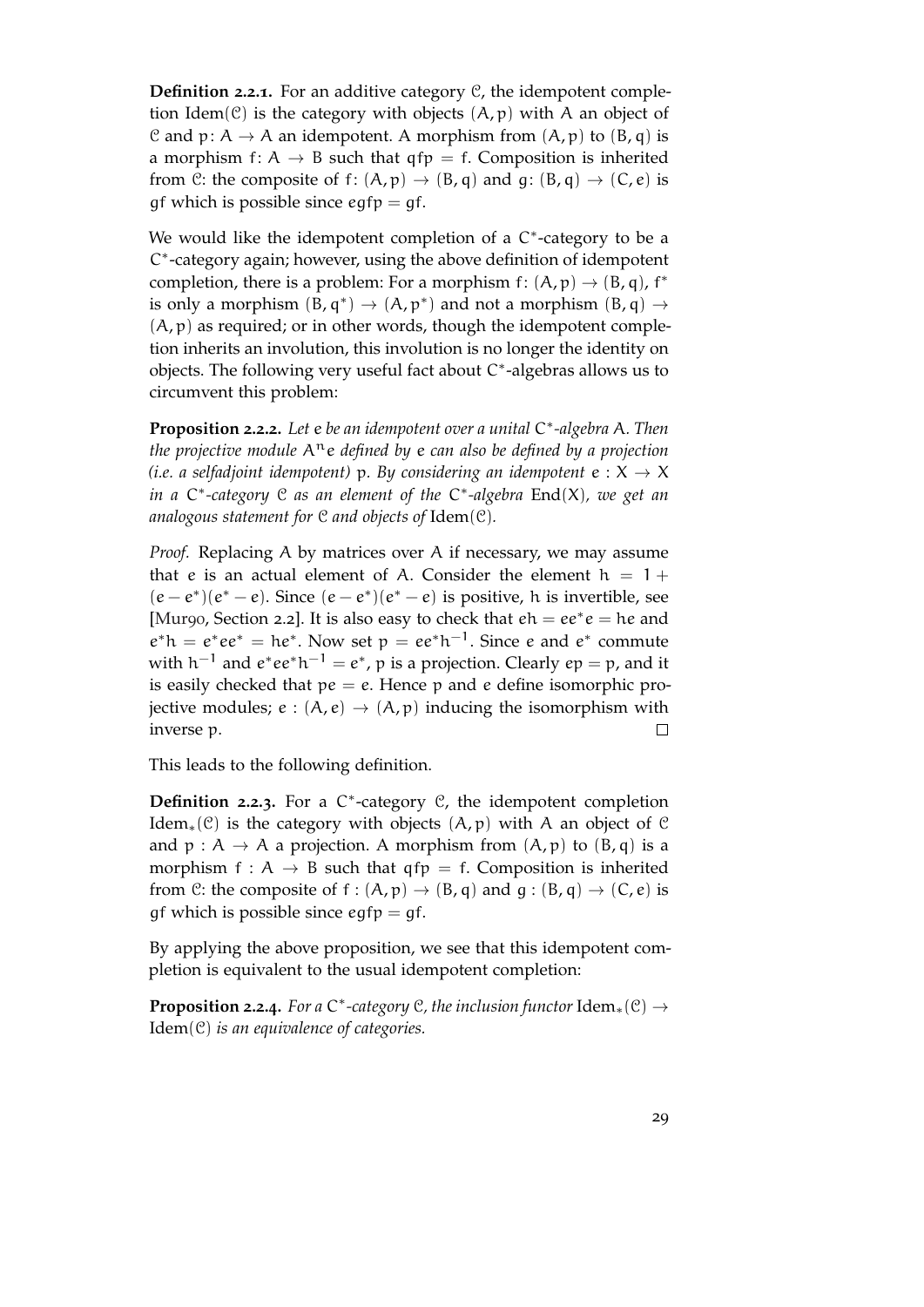From now on, we will drop the  $*$  and just write Idem( $C$ ) for the latter definition. This definition allows us to make  $Idem(\mathcal{C})$  into a C<sup>\*</sup>-category. To define the involution, given a morphism  $f: (A, p) \rightarrow$  $(B, q)$ , i.e. a morphism  $f: A \rightarrow B$  such that  $qfp = f$ , the morphism f<sup>\*</sup> of  $C$  satisfies  $pf^*q = f^*$  since p and q are selfadjoint, and is hence a morphism  $(B, q) \rightarrow (A, p)$  as desired. The morphisms from  $(A, p)$ to  $(B, q)$  form a subspace of  $Hom(A, B)$  which is closed since it is the subspace determined by the relation  $pfq = f$ . Hence  $Hom((A, p), (B, q))$ inherits a norm in which it is complete. The C<sup>\*</sup>-identity is inherited from C. It remains to check that for any morphism  $f : (A, p) \rightarrow (B, q)$ , f<sup>\*</sup>f:  $(A, p) \rightarrow (A, p)$  is positive. But this can be checked by inspecting the spectrum of  $f^*f$  which is not changed by passing from  $End(A)$  to the smaller  $C^*$ -algebra  $End((A, p), (A, p))$ , see [\[Mur](#page-153-4)go, 2.1.11], and by definition of a C<sup>\*</sup>-category, f<sup>\*</sup>f is positive in End(A). Hence Idem(C) is again a  $C^*$ -category which is equivalent to the usual Idem $(C)$  as additive categories.

### <span id="page-29-0"></span>2.3 CONTROLLED TOPOLOGY AND C<sup>\*</sup>-CATEGORIES

Given a metric space, we can study its large-scale geometry with the help of the sets

$$
E_r = \{(x, y) \in X \times X \mid d(x, y) < r\}
$$

The properties of these sets are the motivation for the following definition; compare [\[BFJR](#page-150-1)04, 2.3].

**Definition 2.3.1.** A coarse structure  $(\mathcal{E}, \mathcal{F})$  on the G-space X consists of a family  $\mathcal E$  of subsets of  $X \times X$  and a family  $\mathcal F$  of subsets of X such that the following holds:

(i) For  $E, E' \in \mathcal{E}$ , there is an  $E''$  in  $\mathcal{E}$  such that

$$
E\circ E'=\{(x,z)\in X\times X\mid \exists y\in X: (x,y)\in E, (y,z)\in E'\}\subset E''
$$

- (ii) For  $E, E' \in \mathcal{E}$ , there is an  $E''$  such that  $E \cup E' \subset E''$ .
- (iii) The diagonal of  $X \times X$  is in  $\mathcal{E}$ .
- (iv) For  $F, F' \in \mathcal{F}$  there is an  $F'' \in \mathcal{F}$  such that  $F \cup F' \subset F''$ .
- (v) For  $E \in \mathcal{E}$ , also the flip  $E^* = \{(y, x) | (x, y) \in E\}$  is in  $\mathcal{E}$ .
- (vi) For  $E \in \mathcal{E}$  and  $g \in G$ , we have  $E = gE = \{(gx, gy) | (x, y) \in E\}$ , and for  $F \in \mathcal{F}$ , we have  $F = gF = \{gx \mid x \in F\}$ .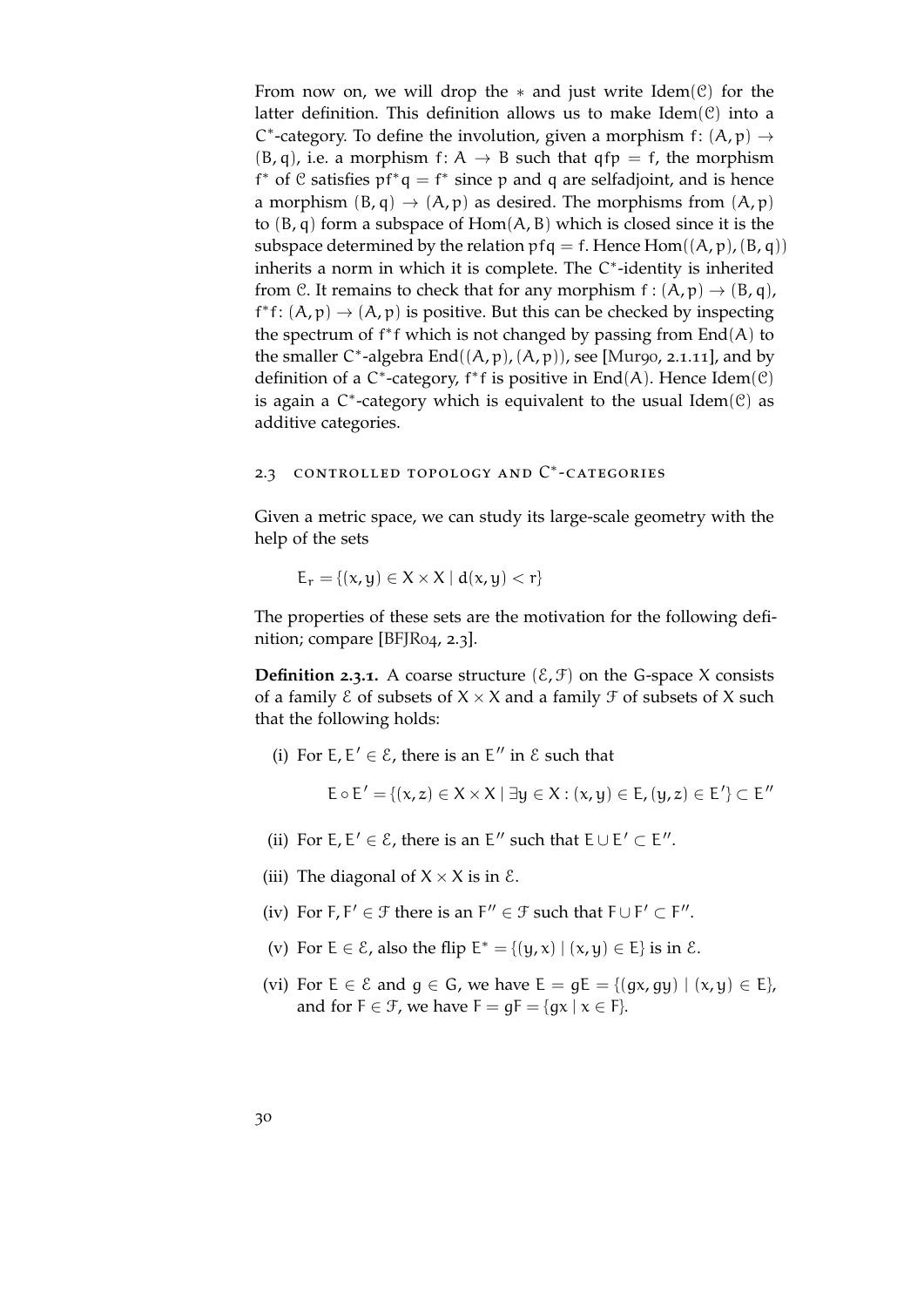Often,  $\mathfrak F$  will be the power set of  $X$  and will be omitted from the notation. We say that  $(X, \mathcal{E}, \mathcal{F})$  is a coarse G-space.

A G-equivariant coarse map  $f : (X, \mathcal{E}, \mathcal{F}) \to (Y, \mathcal{E}', \mathcal{F}')$  is a G-equivariant map  $f: X \rightarrow Y$  such that:

- (i) For each compact K ⊂ Y and each  $F \in \mathcal{F}$ , the set  $f^{-1}(K) \cap F$  is relatively compact in X.
- (ii) For each  $E \in \mathcal{E}$ , there is  $E' \in \mathcal{E}'$  such that  $(f \times f)(E) \subset E'$ .
- (iii) For each  $F \in \mathcal{F}$ , there is  $F' \in \mathcal{F}'$  such that  $f(F) \subset F'$ .

The definition is precisely such that the claim in ix) of the below definition [2](#page-30-0).3.2 below is true.

<span id="page-30-0"></span>**Definition 2.3.2.** Let A be a G-C<sup>\*</sup>-algebra. Let  $\mathcal V$  be the additive category with objects  $A^n$ ,  $n \ge 0$ , equipped with the standard A-valued inner product

$$
\langle (a_1, a_2, \cdots a_n), (b_1, b_2, \cdots b_n) \rangle = \sum_{i=1}^n a_i b_i^*
$$

and with morphisms the right A-linear maps. The category  $\gamma$  has a left G-action by letting  $g \in G$  act as identity on objects and by applying g pointwise to the entries of a matrix in  $Hom(A^n, A^m)$ .

(i) The category  $C(X)$  is the category with objects given by sequences  $(M_x)_{x\in X}$  with  $M_x \in V$  such that  $\{x \mid M_x \neq 0\}$  is discrete in X. A morphism  $\phi : M \to N$  is given by maps  $\phi_{x,y} : M_y \to N_x$ in V such that for all  $x \in X$ , the sets  $\{s \in X \mid \phi_{s,x} \neq 0\}$  and  ${s \in X \mid \varphi_{x,s} \neq 0}$  are finite. Note that it is not a typo that  $\phi_{x,y}$  is a map from M<sub>y</sub> to N<sub>x</sub>. Composition is given by matrix multiplication: For two morphisms  $\phi$ ,  $\psi$ , we set

$$
(\varphi\circ\psi)_{x,y}=\sum_{s\in X}\varphi_{x,s}\circ\psi_{s,y}
$$

which is a finite sum. This definition is modeled on the usual matrix multiplication; this is the reason we are working with right modules.  $C(X)$  is an additive category with direct sum  $M \oplus N$  defined by  $(M \oplus N)_x = M_x \oplus N_x$ . The direct sum is strictly associative, and it is commutative in the sense that  $M \oplus$  $N = N \oplus M$  as objects of  $C(X)$  - the various maps implementing the universal property are of course different.

(ii) The category  $\mathcal{C}(X)$  also comes with an involution  $*$  which is the identity on objects and acts as the usual adjoint on morphisms, i.e.  $(\phi^*)_{x,y}$  is given by  $(\phi_{y,x})^*$ . This is a strict involution.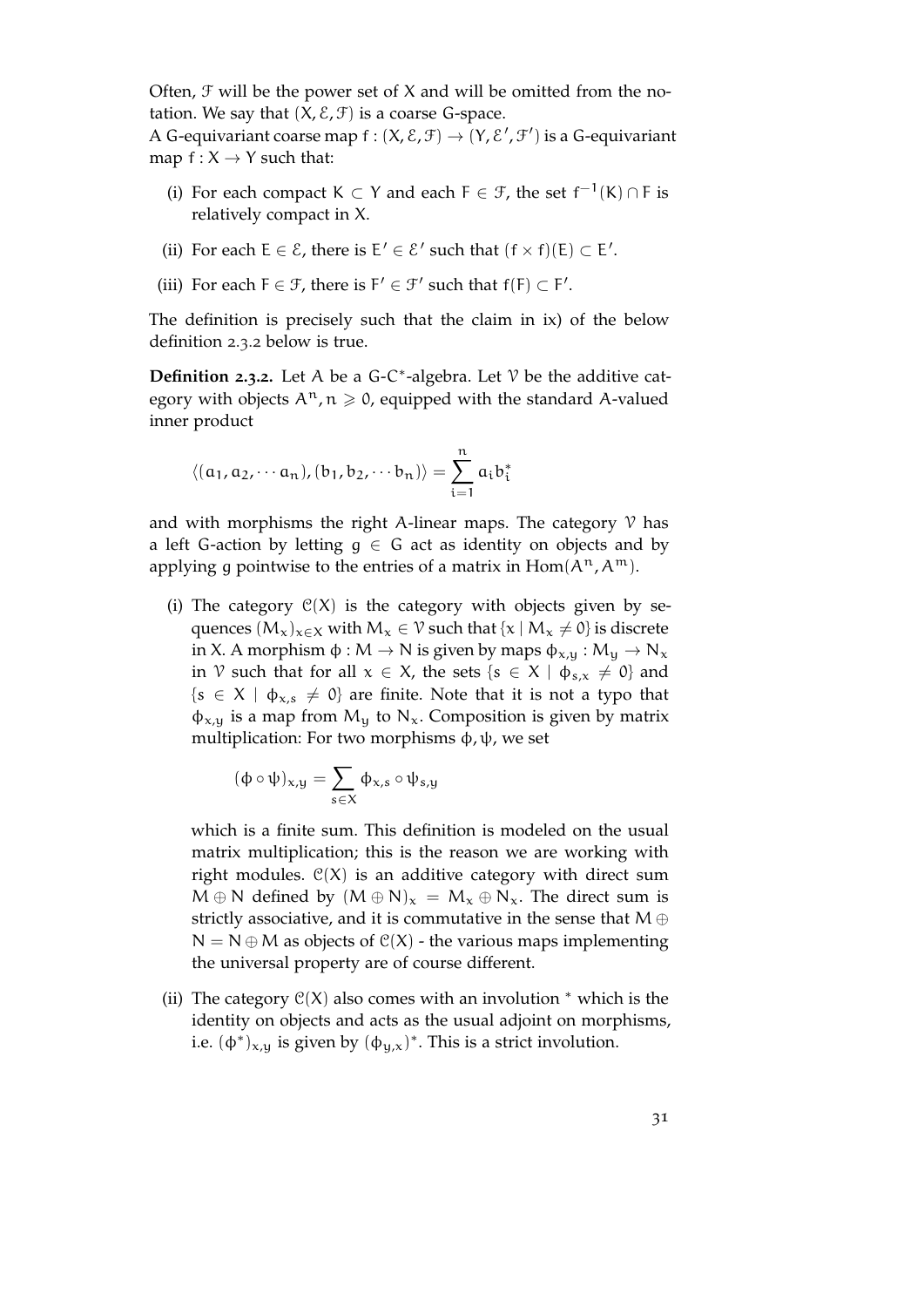(iii) For an object M of  $C(X)$ , the total object  $T(M)$  of M is the pre-Hilbert-A-module  $\bigoplus_{x\in X}M_x$ , where the sum is orthogonal. We consider  $T(M)$  as a right A-module. For each morphism  $\varphi \colon M \to N$ , we obtain a morphism of right A-modules

 $T(\phi)$ :  $T(M) \rightarrow T(N)$ 

In this way, we can view T as a functor from  $\mathcal{C}(X)$  to the category of pre-Hilbert-A-modules and (possibly unbounded) Alinear maps between them, at least after choosing an order for the summands in the sum for each involved space X. We will mainly ignore this point, since a different order of the basis elements does not affect whether an operator  $T(M) \rightarrow T(N)$  is bounded or not. The functor T preserves involutions when the category of pre-Hilbert A-modules of the form ⊕A and possibly unbounded operators is equipped with the involution given by conjugate-transposing matrices.

- (iv)  $C(X)$  comes with a right G-action given by  $(M \cdot g)_x = M_{gx}$  on objects and  $(\phi \cdot g)_{x,y} = g^{-1}(\phi_{gx,gy})$  on morphisms, where the  $g^{-1}$  makes up for the fact that G acts from the left on  $V$ , not from the right. Let  $\mathcal{C}^G(X) \subset \mathcal{C}(X)$  be the fixed category under this action. Note that the G-action on A only enters into the morphisms.
- (v) Let  $\mathcal{C}_{\mathbf{b}}(X)$  respectively  $\mathcal{C}_{\mathbf{b}}^{G}(X)$  be the subcategories of  $\mathcal{C}(X)$  respectively  $\mathcal{C}^{\mathsf{G}}(X)$  with the same objects, but with morphisms  $\varphi \colon M \to N$  only those for which  $T(\varphi) \colon T(M) \to T(N)$  is a bounded, adjointable A-linear operator in the sense of Hilbert A-modules. Then  $\mathcal{C}_{\mathfrak{b}}(X)$  and  $\mathcal{C}_{\mathfrak{b}}^{G}(X)$  become normed categories with involution, with the norm of a morphism φ given by the operator norm of  $T(φ)$ . We can view T as a functor from  $\mathcal{C}_b(X)$ respectively  $\mathfrak{C}^{\mathsf{G}}_{\mathsf{b}}(\mathsf{X})$  to the category of pre-Hilbert-A-modules and bounded, adjointable operators and hence, by completion, to the category of Hilbert-A-modules and bounded, adjointable operators. The latter category also has an involution given by the adjoint, and T is strictly compatible with the involutions.
- (vi) For an object M of  $C(X)$  or  $C^G(X)$ , we define

 $supp M = \{x \in X \mid M_x \neq 0\} \subset X$ 

For a morphism  $\phi$  in  $\mathcal{C}(X)$  or  $\mathcal{C}^{\mathsf{G}}(X)$ , we define

 $supp(\phi) = \{(x, y) \in X \times X \mid \phi_{\mathsf{U},x} \neq 0\} \subset X \times X$ 

Given a coarse structure  $(\mathcal{E}, \mathcal{F})$ , we define categories

 $\mathcal{C}(X; \mathcal{E}, \mathcal{F})$ ,  $\mathcal{C}^{\mathsf{G}}(X; \mathcal{E}, \mathcal{F})$ ,  $\mathcal{C}_{\mathsf{b}}(X; \mathcal{E}, \mathcal{F})$ ,  $\mathcal{C}_{\mathsf{b}}^{\mathsf{G}}(X; \mathcal{E}, \mathcal{F})$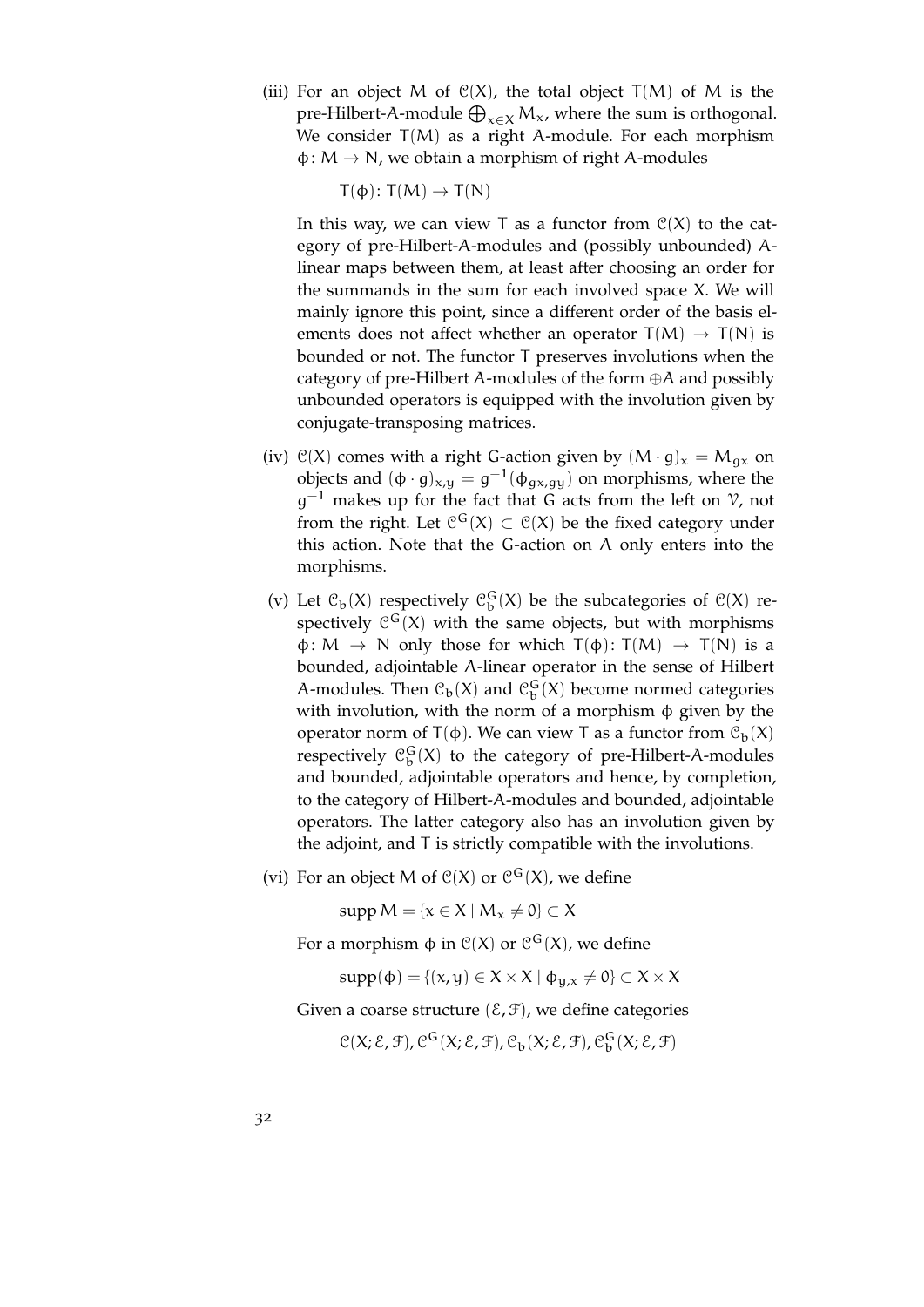as those subcategories of  $\mathcal{C}(X)$ ,  $\mathcal{C}^{\mathsf{G}}(X)$ ,  $\mathcal{C}_{\mathsf{b}}(X)$ ,  $\mathcal{C}_{\mathsf{b}}^{\mathsf{G}}(X)$  with objects those objects M for which there is an  $F \in \mathcal{F}$  with supp(M) ⊂ F and morphisms those  $\phi$  for which there is an E  $\in \mathcal{E}$  with supp( $\phi$ )  $\subset$  E. The axioms of a coarse structure are made such that these categories are actually closed under composition of morphisms, closed under the involution and additive.

(vii) The functor T represents  $\mathcal{C}_b(X;\mathcal{E},\mathcal{F})$  and  $\mathcal{C}_b^G(X;\mathcal{E},\mathcal{F})$  as categories of Hilbert modules and bounded adjointable operators; by completion, we hence obtain C<sup>\*</sup>-categories  $\mathcal{C}_*(X; \mathcal{E}, \mathcal{F})$  respectively  $\mathcal{C}_*^G(X;\mathcal{E},\mathcal{F})$ . Explicitly,  $\mathcal{C}_*^G(X;\mathcal{E},\mathcal{F})$  is defined as follows: objects are the same as the objects of  $\mathcal{C}_b^G(X;\mathcal{E},\mathcal{F})$ . For each two objects N, M of  $\mathcal{C}_b^G(X;\mathcal{E},\mathcal{F})$ ,  $\mathrm{Hom}_{\mathcal{C}_b^G(X;\mathcal{E},\mathcal{F})}(N,M)$  is a normed space, and the involution is an isometric map

 $\text{Hom}_{\mathcal{C}_{\mathfrak{b}}^{\mathbb{G}}(X;\mathcal{E},\mathcal{F})}(\mathsf{N},\mathsf{M})\to \text{Hom}_{\mathcal{C}_{\mathfrak{b}}^{\mathbb{G}}(X;\mathcal{E},\mathcal{F})}(\mathsf{M},\mathsf{N})$ 

We define

 $\mathrm{Hom}_{\mathcal{C}_*^{\mathcal{G}}(X;\mathcal{E},\mathcal{F})}(\mathsf{N},\mathsf{M})$ 

to be the completion of  $\text{Hom}_{\mathfrak{S}^{\mathbb{G}}_b(X;\mathcal{E},\mathcal{F})}(\mathsf{N},\mathsf{M})$  to a Banach space. Since the involution is continuous, we obtain an involution

 $\text{Hom}_{\mathcal{C}_*(G\chi;\mathcal{E},\mathcal{F})}(N,M)\to \text{Hom}_{\mathcal{C}_*(\chi;\mathcal{E},\mathcal{F})}(M,N)$ 

by extending the involution of  $\mathcal{C}_b^G(X;\mathcal{E},\mathcal{F})$  to the completions, Since for a third object L, the composition map

 $\mathrm{Hom}_{\mathcal{C}_{\mathfrak{b}}^{\mathsf{G}}(X;\mathcal{E},\mathcal{F})}(\mathsf{N},\mathsf{M})\times \mathrm{Hom}_{\mathcal{C}_{\mathfrak{b}}^{\mathsf{G}}(X;\mathcal{E},\mathcal{F})}(\mathsf{M},\mathsf{L})\rightarrow \mathrm{Hom}_{\mathcal{C}_{\mathfrak{b}}^{\mathsf{G}}(X;\mathcal{E},\mathcal{F})}(\mathsf{N},\mathsf{L})$ 

is continuous, we can complete the composition map to obtain a map

 $\text{Hom}_{\mathcal{C}_*^{\mathsf{G}}(X;\mathcal{E},\mathcal{F})}(\mathsf{N},\mathsf{M})\times \text{Hom}_{\mathcal{C}_*^{\mathsf{G}}(X;\mathcal{E},\mathcal{F})}(\mathsf{M},\mathsf{L})\to \text{Hom}_{\mathcal{C}_*^{\mathsf{G}}(X;\mathcal{E},\mathcal{F})}(\mathsf{N},\mathsf{L})$ 

which defines the composition in  $\mathfrak{C}_*^G(X;\mathcal{E},\mathcal{F}).$  The C\*-identity is inherited from  $\mathcal{C}_b^G(X;\mathcal{E},\mathcal{F})$ , so  $\mathcal{C}_*^G(X;\mathcal{E},\mathcal{F})$  is a C\*-category.

(viii) To simplify notation, we adopt the following conventions. If M is an object of any of our categories, we let  $m<sub>x</sub>$  be the rank of  $M_x$  as an A-module. Furthermore,  $M_x = A^{m_x}$  has a canonical basis, which we will denote by  $e_{(x,1)}, e_{(x,2)}, \cdots e_{(x,m_x)}$  as long as M is clear from the context. We will usually be sloppy and write something like  $\{e_{(x,n)} \mid x \in X, n \in \mathbb{N}\}$  for the collection of all such vectors occuring in M; of course,  $e_{(x,n)}$  does not really make sense when  $n > m<sub>x</sub>$ .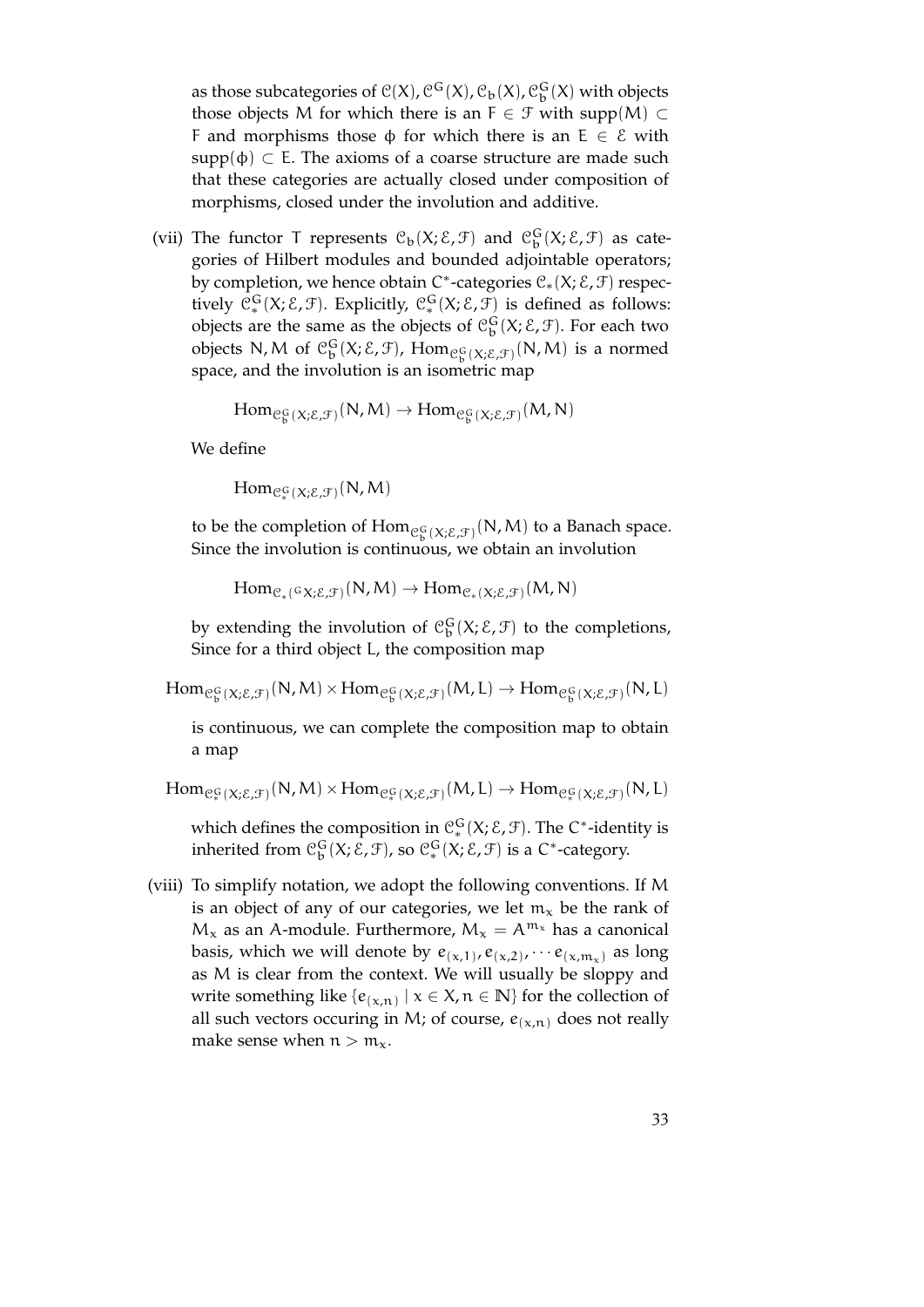(ix) A coarse G-invariant map  $f: X \rightarrow Y$  induces functors

 $f_*: \mathcal{C}^{\mathsf{G}}(\mathsf{X}; \mathcal{E}, \mathcal{F}) \to \mathcal{C}^{\mathsf{G}}(\mathsf{Y}; \mathcal{E}, \mathcal{F})$  $f_*: \mathcal{C}^G_b(X; \mathcal{E}, \mathcal{F}) \to \mathcal{C}^G_b(Y; \mathcal{E}, \mathcal{F})$  $f_*: \mathcal{C}_*^G(X; \mathcal{E}, \mathcal{F}) \to \mathcal{C}_*^G(Y; \mathcal{E}, \mathcal{F})$ 

via f<sub>\*</sub>(M)<sub>y</sub> =  $\bigoplus_{x \in f^{-1}u} M_y$ . The conditions on a coarse map guarantee that this sum is finite and that the resulting object over Y is locally finite. Since this does not change the total object  $T(M)$ and the total maps of morphisms, we indeed get a functor on  $\mathcal{C}_{\mathbf{b}}^{\mathsf{G}}$ . For simplicity, we choose to ignore the problem of how to order the summands, which becomes a problem once one wants  $(f \circ g)_* = f_* \circ g_*$  for two coarse maps f, g. This can be fixed as indicated in [\[BFJR](#page-150-1)04, 2.4].

- *Example* 2.3.3*.* (i) Let (X, d) be a metric space with G acting on X by isometries. Then we define the metric coarse structure  $\varepsilon_d$  on X by declaring  $E \subset X \times X$  to be controlled if and only if E is symmetric and G-invariant and there is  $R > 0$  such that for all  $(x, y) \in E$ ,  $d(x, y) < R$ .
	- (ii) If X is any G-space, we define the G-compact object support condition  $\mathcal{F}_{\mathsf{G}_c}$  by declaring that  $F \subset X$  is in  $\mathcal{F}$  if and only if F is relative G-compact, i.e. the closure of F is G-compact.
- (iii) Given two coarse structures  $(\mathcal{E}, \mathcal{F})$  and  $(\mathcal{E}', \mathcal{F}')$ , we define their intersection  $(\mathcal{E} \cap \mathcal{E}', \mathcal{F} \cap \mathcal{F}')$  to be the coarse structure obtained by taking any  $E \in \mathcal{E}$ ,  $E' \in \mathcal{E}'$  and forming the intersection  $E \cap E'$ which is an element of  $\mathcal{E} \cap \mathcal{E}'$ , and similarly for  $\mathcal{F} \cap \mathcal{F}'$ . Sloppily speaking, this means that we enforce both control conditions; for example, in the category  $C^G(X; E \cap E', \mathcal{F} \cap \mathcal{F}')$ , a morphism is allowed if and only if it is both  $\mathcal{E}$ - and  $\mathcal{E}'$ -controlled.
- (iv) If  $f : X \to Y$  is any G-equivariant map and  $(Y; \mathcal{E}, \mathcal{F})$  is a coarse structure, we obtain a pullback coarse structure  $(\mathsf{X};\mathsf{f}^{-1}(\mathcal{E}),\mathsf{f}^{-1}(\mathcal{F})),$ where for each  $E \in \mathcal{E}$ , we form  $(f \times f)^{-1}(E) \subset X \times X$  and let  $f^{-1}(\mathcal{E})$  be the collection of subsets of  $X \times X$  obtained in this way, and  $f^{-1}(\mathcal{F})$  consists of the sets  $f^{-1}(F)$  for  $F \in \mathcal{F}$ .

For a G-algebra A, we define the twisted group ring  $A \times G$  to have elements finite formal sums

$$
\sum_{g\in G} \mathfrak{a}_g \mathfrak{g}
$$

with  $a_g \in A$  and the evident addition. Multiplication is defined such that

 $g \cdot a = \sigma_q(a)g$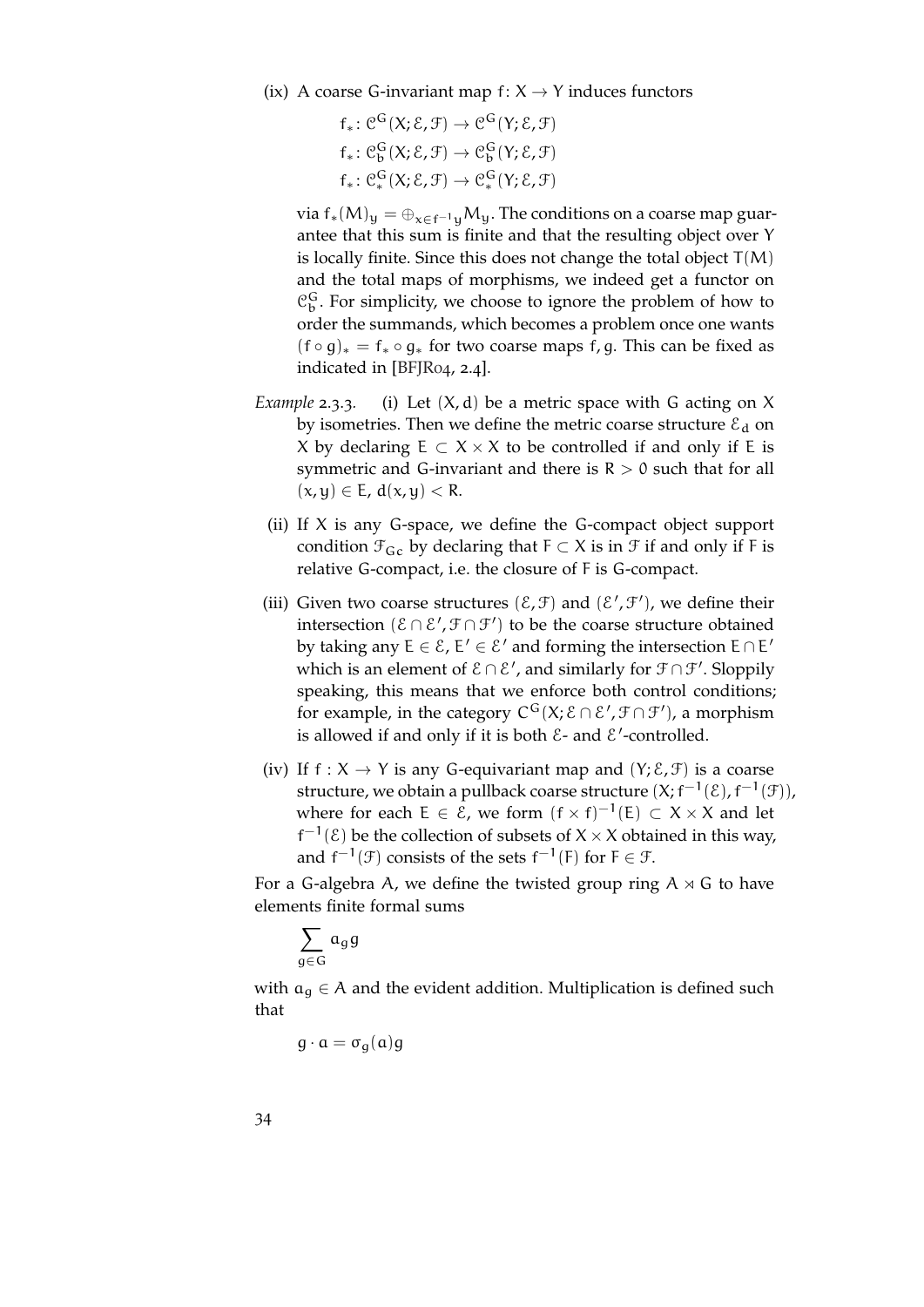for  $g \in G$ ,  $a \in A$  and extended distributively, where  $\sigma_g : A \to A$ denotes the action of g on A. It is easy to check that a right  $A \rtimes G$ module M is the same as a right A-module with a right G-action such that for  $m \in M$ ,  $q \in G$ ,  $a \in A$  we have

$$
(\nu \cdot g) \cdot \alpha = (\nu \cdot \sigma_g(\alpha)) \cdot g
$$

A map of right modules is the same as a G-equivariant A-module map. There is a dual statement for left modules.

Let  $l^2(G, A)$  be the Hilbert module with basis G. Then A acts from the left on  $l^2(G, A)$  via  $a \cdot h = \sigma_{h^{-1}}(a)h$  for  $h \in G$ . Also, G acts on  $l^2(G, A)$  from the left by left multiplication. The reduced group C<sup>\*</sup>algebra  $A \rtimes_{r} G$  is the completion of the resulting representation of A  $\rtimes$  G on the bounded, adjointable operators on  $l^2(G, A)$ .

**Proposition 2.3.4.** For each object M of  $C^G(X; \mathcal{E}, \mathcal{F})$ ,  $C^G_b(X; \mathcal{E}, \mathcal{F})$  respectively  $\mathfrak{C}_*^G(X;\mathcal{E},\mathfrak{F})$ ,  $\mathsf{T}(\mathsf{M})$  *is a right*  $\mathsf{A}\rtimes \mathsf{G}\text{-module}$  and for each morphism f:  $M \to N$  in  $\mathcal{C}^G(X; \mathcal{E}, \mathcal{F})$   $\mathcal{C}_b^G(X; \mathcal{E}, \mathcal{F})$  respectively  $\mathcal{C}_*^G(X; \mathcal{E}, \mathcal{F})$ ,  $T(f)$ :  $T(M) \rightarrow T(N)$  *is an* A  $\rtimes$  G-module map.

*Furthermore, if the G-action on X is free,*  $T(M)$  *is a free*  $A \rtimes G$ *-module. If*  $X = G$  with no control conditions, the category  $\mathcal{C}_b^G(X; \mathcal{E}, \mathcal{F})$  is equivalent to the category of free right  $\mathsf{A} \rtimes \mathsf{G}$  - modules and the category  $\mathcal{C}^{\mathsf{G}}_* (\mathsf{X}; \mathsf{E}, \mathsf{F})$  is *equivalent to the category of free right*  $A \rtimes_r G$  *- modules.* 

*Proof.* To decrease the confusion potential, let us first discuss the case  $A = \mathbb{C}$  with the trivial G-action. Let M be an object of  $\mathcal{C}^{\mathsf{G}}(X; \mathcal{E}, \mathcal{F})$ . Then  $T(M)$  is a complex vector space. To define a G-action on  $T(M)$ , we use the G-action on the underlying space X. Let for  $x \in X$ 

 $e_{(x,1)}, \ldots, e_{(x,m_x)}$  be the standard basis of  $M_x = \mathbb{C}^{m_x}$ . Varying over all x, the vectors  $e_{(x,i)}$  by definition form a basis for T(M). The Gaction is now defined by setting

 $e_{(x,n)} \cdot g = e_{(g^{-1}x,n)}$ 

which is possible since  $M_x$  and  $M_{g^{-1}x}$  have the same dimension. This gives T(M) the structure of a right **C**G-module. Note that, at least in the case of non-commutative coefficients, our definitions force us to use right modules: Composition of morphisms in  $\mathfrak{C}_{*}^{G}(X)$  is modeled on the usual matrix multiplication, and multiplying with a matrix from the left is a right module homomorphism. Consequently,  $T(\phi)$ for φ a morphism in  $\mathcal{C}_*^G(X)$  is naturally a right module homomorphism, so to make it into a **C**G-module map, G has to act from the right.

Now let f: M  $\rightarrow$  N be a morphism in  $\mathcal{C}^G(X;\mathcal{E},\mathcal{F})$ . By definition, T(f)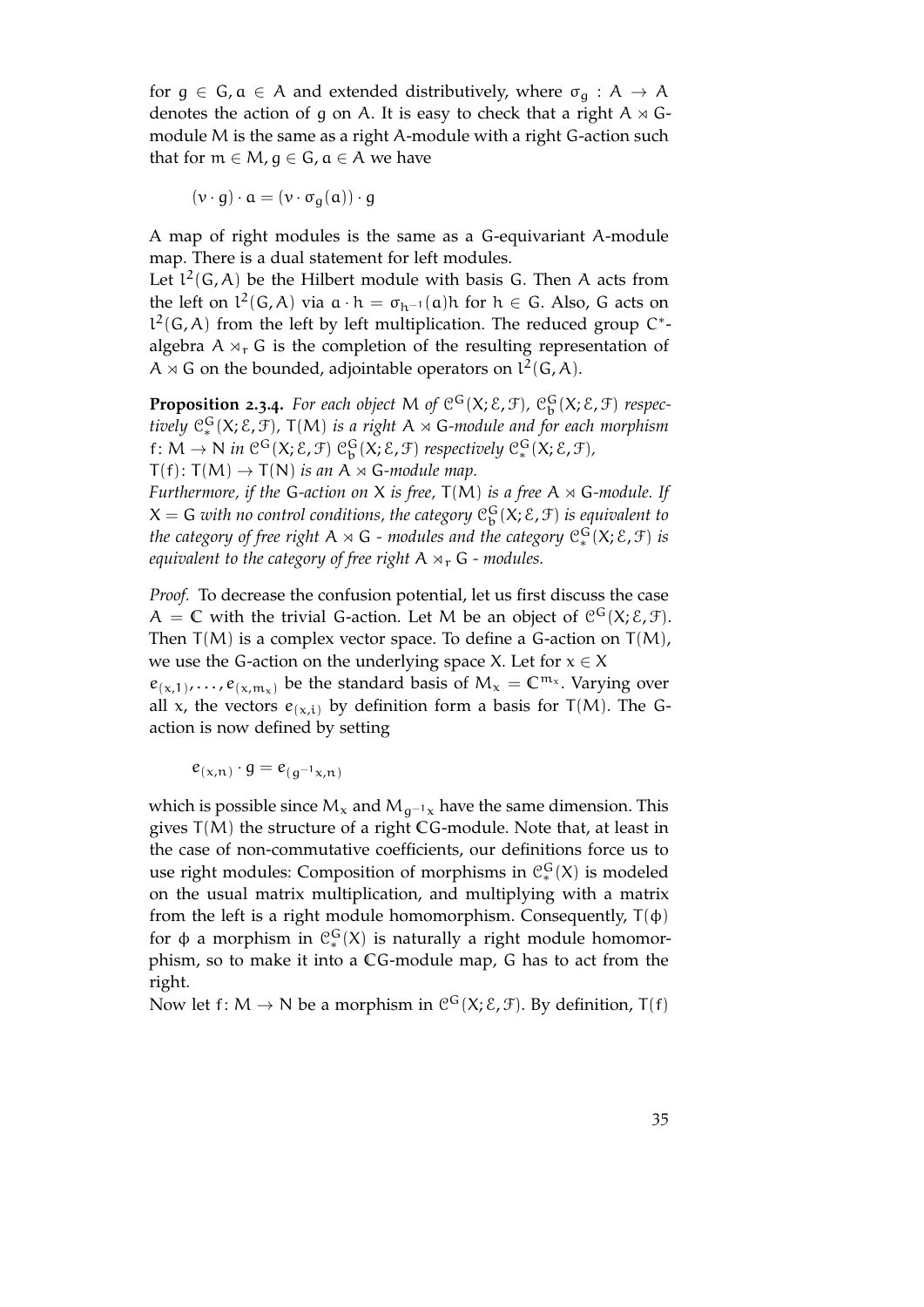is complex linear. We have to check that  $T(f)$  is G-equivariant. It suffices to check this on the basis vectors  $e_{(x,n)}$  where we compute

$$
T(f)(e_{x,n} \cdot g) = T(f)(e_{g^{-1}x,n})
$$
  
=  $\sum_{y \in X} f_{y,g^{-1}x}(e_{g^{-1}x,n})$   
=  $\sum_{y \in X} f_{g^{-1}y,g^{-1}x}(e_{g^{-1}x,n})$   
=  $(\sum_{y \in X} f_{y,x}(e_{x,n})) \cdot g$   
=  $T(f)(e_{x,n}) \cdot g$ 

where we changed indexing from y to  $g^{-1}$ y after line 2 and used that  $f_{g^{-1}y,g^{-1}x}$  and  $f_{y,x}$  are the same matrices by G-invariance of f.

If  $X$  is a free G-space and  $M$  is only nonzero over a single G-orbit, then clearly T(M) is a free **C**G-module. If M is an arbitrary object, decompose it as a direct sum of objects, each of which is only nonzero over a single G-orbit. Since the functor T is compatible with direct sums, T(M) is a free **C**G-module.

Finally, assume  $X = G$  without any control conditions. Then the category  $\mathfrak{C}_*^G(\mathsf{G})$  has one object for each natural number  $\mathfrak n$ , namely the one whose dimension is n at each point - this dimension is constant by G-invariance. Hence  $\mathcal{C}_*^G(G)$  is equivalent to the category of free modules over the endomorphism ring of the object M whose dimension is one at each point, so we are done once we see that

$$
End_{\mathcal{C}_*^G(\,G\,)}(M)=C_*^r(G)
$$

By definition,  $\text{End}_{\mathcal{C}_*^G(G)}(M)$  is the completion of  $\text{End}_{\mathcal{C}_*^G(G)}(M)$ . We will identify  $\text{End}_{\mathcal{C}_{\mathfrak{b}}^{\mathbb{G}}(G)}(M)$  with CG and the norm on  $\text{End}_{\mathcal{C}_{\mathfrak{b}}^{\mathbb{G}}(G)}(M)$ with the usual norm used in defining the reduced C\*-algebra.

Let  $\phi : M \to M$  be a morphism in  $C_b^G(G)$ , where M is still the object with the dimension of  $M<sub>g</sub>$  equal to one for all g. Let  $e<sub>g</sub>$  be the standard generator (i.e. the 1) of  $M<sub>q</sub> = C$ . The morphism  $\phi$  is uniquely determined by

$$
\varphi(\varepsilon_1)=\sum_{g\in G}\alpha_g\varepsilon_g
$$

since we have by definition

$$
\varphi(e_h)=\sum_{g\in G}\varphi_{hg,h}e_{hg}
$$

and by G-invariance of  $\phi$ , we have  $a_g = \phi_{g,1} = \phi(\text{hg}, \text{h}).$ When identifying  $\phi$  with

$$
\sum_{g\in G}\, \alpha_g g^{-1}\in \mathbb{C} G
$$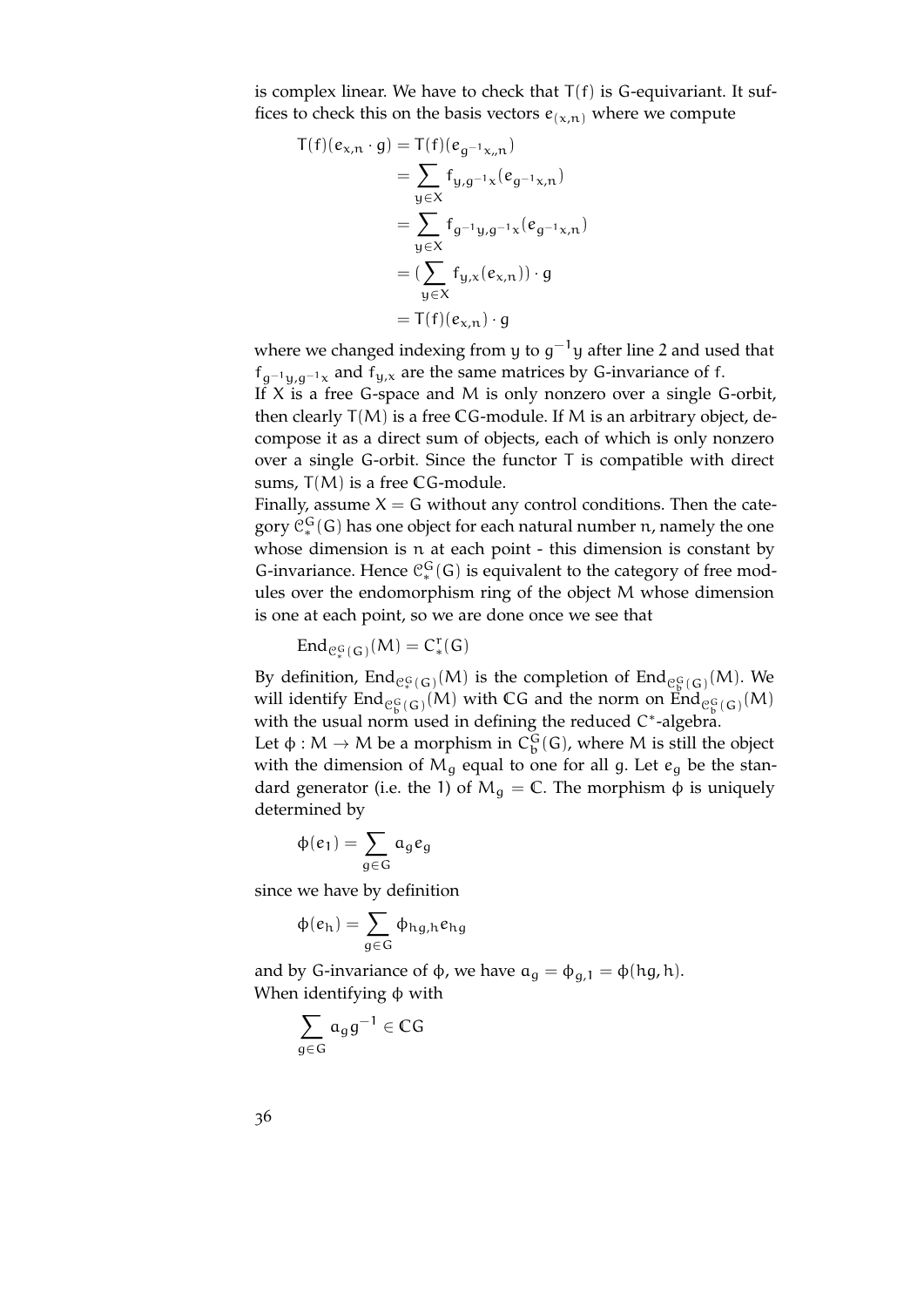composition in the endomorphisms and multiplication in **C**G agree. To see this, note we only have to consider  $\phi_q$ ,  $\psi_h$  with  $\phi(e_1) = e_{q^{-1}}$ and  $\psi(e_1) = e_{h^{-1}}$  for some g,  $h \in G$  since any morphism is a complex linear combination of these and both the composition in the category and multiplication in the group ring are bilinear. Note that  $\phi_{\alpha}(e_h)$  =  $e_{hg^{-1}}$  and not  $e_{g^{-1}h}$ ; this forces the occurence of  $g^{-1}$  instead of g. We hence have

$$
(\psi_h \circ \varphi_g)(e_1) = \psi_h(e_{g^{-1}}) = e_{g^{-1}h^{-1}}
$$

Since  $\psi_h$  corresponds to h and  $\phi_q$  to g in the group ring, it follows that the compositions agree.

Any coefficients  $a_g$  are allowed here, i.e. we actually have  $\mathcal{C}_b^G(G)$  =  $\mathcal{C}^{\mathsf{G}}(\mathsf{G})$ : Again, each  $\phi$  is a linear combination of the maps  $\phi_{g}$  with  $\phi_g(e_1) = e_{g^{-1}}$ , and  $\phi_g : T(M) \to T(M)$  is bounded. In fact,  $T(M)$  is the pre-Hilbert space with basis G and  $T(\phi_g)$  is right multiplication by  $g^{-1}.$ 

Hence  $\text{End}_{\mathcal{C}_{\mathfrak{b}}^{\mathsf{G}}(\mathsf{G})}(M) = \text{End}_{\mathfrak{C}^{\mathsf{G}}(\mathsf{G})}$  is canonically identified with the group ring, and the norm it inherits is precisely the norm we obtain from letting G act on  $l^2(G)$  by left multiplication once one identifies the completion of T(M) with  $l^2(G)$  via  $e_g \mapsto g^{-1}$ . Completing, we hence obtain

$$
End_{\mathcal{C}_*^G(G)}(M)=C_*^r(G)
$$

as desired.

Now we turn to the case of arbitrary coefficients. The principle is the same, but the presence of the G-action on A complicates the formulas. Clearly,  $T(M)$  is a right A-module. To avoid confusion, we will write  $\sigma_{\mathsf{q}} : A \to A$  for the action of  $\mathsf{q} \in \mathsf{G}$  on A. Since the action will be on the right, we will view A as a right  $G - C^*$ -algebra by letting g act as  $\sigma_{g^{-1}}$ . We define a right G-action on T(M) =  $\bigoplus_{x \in X} A^{m_x}$  by

$$
(\sum_{x\in X, n\in \mathbb{N}}\alpha_{x,n}e_{x,n})\cdot g=\sum_{x\in X, n\in \mathbb{N}}(\sigma_{g^{-1}}(\alpha_{x,n}))e_{g^{-1}x,n}
$$

which is well-defined since Mg = M implies  $m_x = m_{gx}$  for all x. For  $v =$  $\overline{y}$ x∈X,n∈**N**  $a_{x,n}e_{x,n}$  and  $a \in A$ , we have to check  $(va) \cdot g =$  $(v \cdot g) \sigma_{q^{-1}}(a)$  to obtain a right A  $\times$  G-module. We compute

$$
\begin{aligned} ((\sum_{x \in X, n \in \mathbb{N}} a_{x,n} e_{x,n})a) \cdot g &= (\sum_{x \in X, n \in \mathbb{N}} a_{x,n} a e_{x,n}) \cdot g \\ &= \sum_{x \in X, n \in \mathbb{N}} \sigma_{g^{-1}}(a_{x,n}) \sigma_{g^{-1}}(a) e_{g^{-1}x,n} \\ &= (\nu \cdot g) \sigma_{g^{-1}}(a) \end{aligned}
$$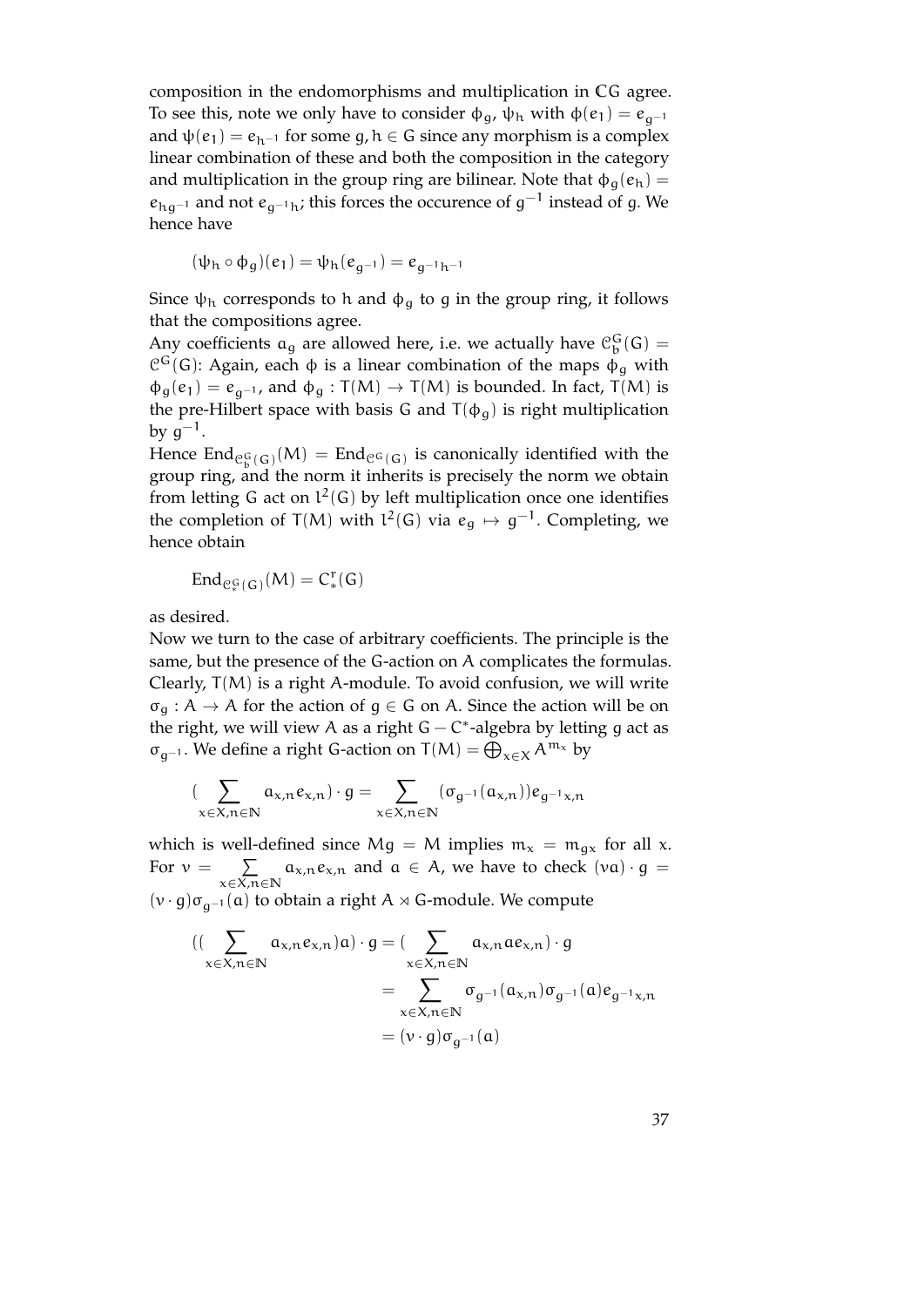If  $f \colon M \to N$  is a morphism in  $\mathcal{C}^G(X; \mathcal{E}, \mathcal{F})$ ,  $T(f)$  is a right A-module homomorphism. We have to check  $T(f)(v \cdot q) = T(f)(v) \cdot q$ . We compute for one of the canonical basis vectors  $e_{x,n}$ 

$$
T(f)(e_{x,n} \cdot g) = T(f)(e_{g^{-1}x,n})
$$
  
\n
$$
= \sum_{y \in X} f_{y,g^{-1}x}(e_{g^{-1}x,n})
$$
  
\n
$$
= \sum_{y \in X} f_{g^{-1}y,g^{-1}x}(e_{g^{-1}x,n})
$$
  
\n
$$
= \sum_{y \in X} \sigma_{g^{-1}}(f_{y,x})(e_{g^{-1}x,n})
$$
  
\n
$$
= T(f)(e_{x,n}) \cdot g
$$

From the second to the third line, we just changed the indexing from  $\mathfrak y$  to  $\mathfrak g^{-1}\mathfrak y.$ 

Furthermore, if  $T(f)(v \cdot g) = T(f)(v) \cdot g$  and  $T(f)(w \cdot g) = T(f)(w) \cdot g$ , then  $T(f)((v + w) \cdot q) = T(f)(v + w) \cdot q$ . It remains to check that for  $a \in A$ , if  $T(f)(v \cdot g) = T(f)(v) \cdot g$ , then also  $T(f)(va \cdot g) = T(f)(va) \cdot g$ ; then by linearity and since we have checked  $T(f)(v \cdot g) = T(f)(v) \cdot g$ on a basis, we can conclude it is true for all v. We compute, using  $va \cdot g = v \cdot g \cdot \sigma_{q^{-1}}(a)$ ,  $T(f)(v \cdot g) = T(f)(v) \cdot g$  and the A-linearity of  $T(f)$ 

$$
T(f)(va \cdot g) = T(f)(v \cdot g \cdot \sigma_{g^{-1}}(a))
$$
  
= T(f)(v \cdot g) \cdot \sigma\_{g^{-1}}(a)  
= T(f)(v) \cdot g \cdot \sigma\_{g^{-1}}(a)  
= T(f)(v) \cdot a \cdot g  
= T(f)(va) \cdot g

The same is true for  $\mathcal{C}_{\mathbf{b}}^{\mathbf{G}}(X;\mathcal{E},\mathcal{F})$ . By continuity, also all morphisms of  $\mathcal{C}_*^G(X;\mathcal{E},\mathcal{F})$  induce right A  $\times$  G-module homomorphisms.

If the G-action on X is free, we can write  $M = \bigoplus_{s \in G \setminus X} M_s$ , where  $M_s$  is a module supported only over the orbit s. Note that  $M_s$  is determined by a single number n. By decomposing  $M_s$  further as in  $n = 1 + 1 + \cdots + 1$ , we can assume we are in the situation  $X = G$  with M the object with  $M_g = A$  for all g. Then it is easy to check that T(M) is a free  $A \rtimes G$ -module.

Now let  $X = G$  and consider  $\mathcal{C}_b^G(X; \mathcal{E}, \mathcal{F})$ . Let M be the object which has  $M_q = A$  for all  $q \in G$ . Since G has only one G-orbit, each object of  $\mathcal{C}_b^G$  (X;  $\mathcal{E}, \mathcal{F}$ ) is a direct sum of copies of M, so it suffices to see that  $End(M) = A \rtimes G$  as rings.

Let  $\phi : M \to M$ . Since  $\phi$  is G-invariant, it is determined by the components  $\phi_{e,q}$ . We send  $\phi$  to  $\Sigma$   $\phi_{e,q}$   $g \in A \rtimes G$ . This is a bijection;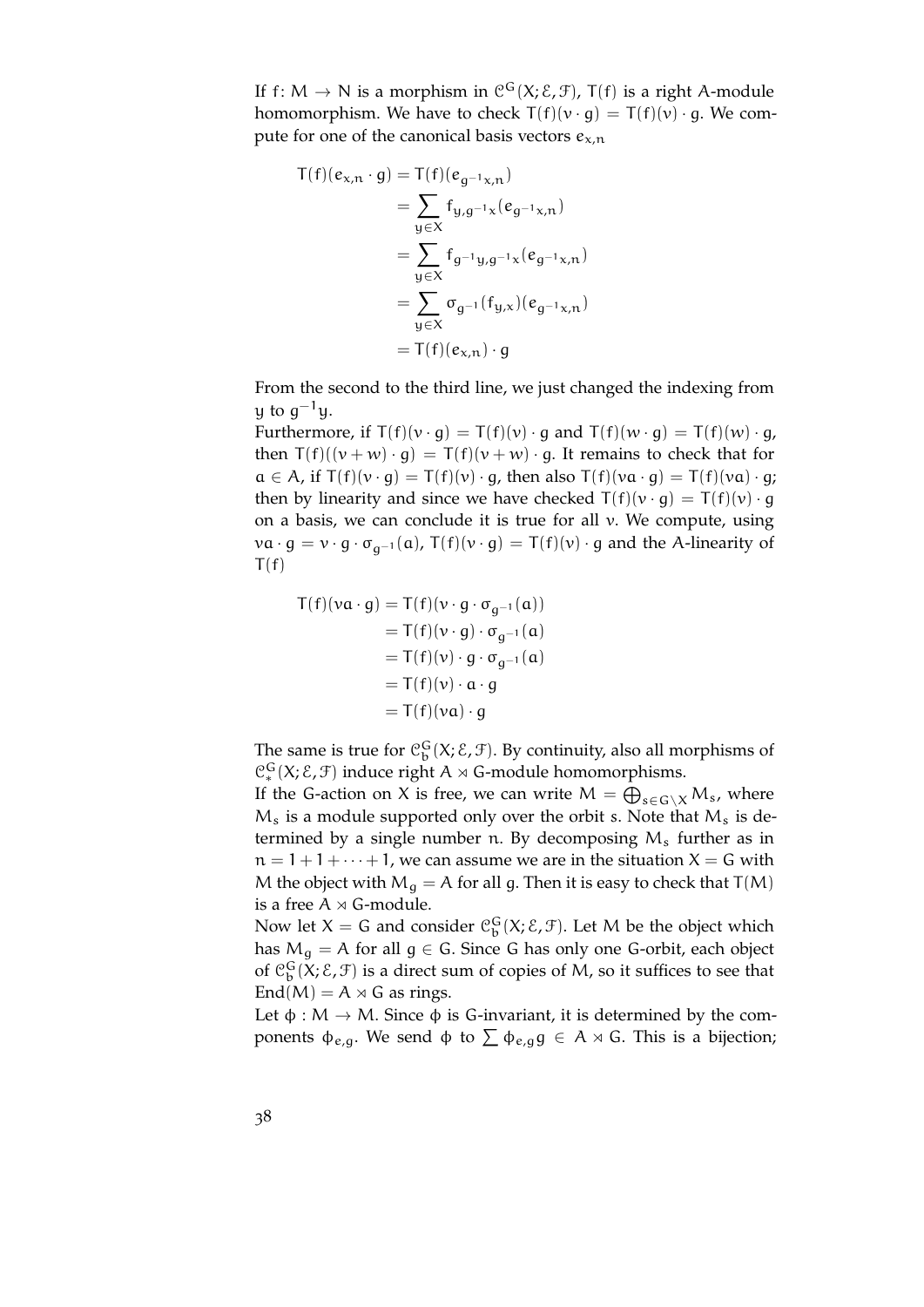we have to check that it is compatible with composition. For this, let  $\phi$ ,  $\psi$  : M  $\rightarrow$  M be given. By decomposing  $\phi$  and  $\psi$ , we may assume that only  $\phi_{e,q}$  and  $\psi_{e,h}$  are nonzero. Then the only potentially nonzero component of  $φ ∘ ψ$  into *e* is the one from gh, and we have

$$
(\varphi \circ \psi)_{e,gh} = \varphi_{e,g} \circ \psi_{g,gh} = \varphi_{e,g}(g \cdot \psi_{e,h})
$$

Hence  $\phi \circ \psi$  is sent to  $\phi_{e,q}(g \cdot \psi_{e,h})$ gh  $\in A \rtimes G$ , which happens to be the same as the product of  $\phi_{e,q}$ g and  $\psi_{e,h}$ h in A  $\times$  G.

For the final claim about  $\mathfrak{C}_*^G(G; \mathcal{E}, \mathcal{F})$ , we regard M as an object of the category  $\mathcal{C}_{*}^{\mathsf{G}}(\mathsf{G}; \mathcal{E}, \mathcal{F})$ . It again suffices to see that  $\text{End}(M) = A \rtimes_{\mathsf{r}} \mathsf{G}$ . Both are completions of  $A \rtimes G$ , so it suffices to see that the norms are the same. Consider  $T(M) = \bigoplus_{g \in G} A$ , which we regard as a free A-module with basis G. The ring  $A \rtimes G$  now acts on  $T(M)$  from the left since A  $\times$  G lies in the endomorphisms of M. For  $g \in G$ , consider the endomorphism  $\phi : M \to M$  with  $\phi_{e,q} = 1$  and  $\phi_{e,h} = 0$  for  $h \neq g$ . Now  $T(\phi) : T(M) \to T(M)$  is the map sending a basis element h to hg<sup>-1</sup>, since  $\phi_{hg^{-1},h}$  is the only component of  $\phi$  leaving h. We hence obtain a representation  $ρ$  of G on T(M). For  $α ∈ A$ , consider the endomorphism  $\psi$  of M with  $\psi_{e,e} = \alpha$  and  $\psi_{e,h} = 0$  for  $h \neq e$ . Then  $T(\phi) : T(M) \to T(M)$  is the map sending a basis element g to  $\sigma_g(\alpha)$ g since the only nonzero component of  $\psi$  leaving g is  $\phi_{g,g}$  which is  $\sigma_{\alpha}(\alpha)$ .

Now identify the completion of  $T(M)$  with  $l^2(G, A)$  by the map sending g to  $g^{-1}$ . The representation of G on  $l^2(G, A)$  obtained from the representation ρ constructed above is given by left multiplication. The representation of A on  $T(M)$  constructed above identifies with the representation

$$
g\mapsto \sigma_{g^{-1}}(\mathfrak{a})g
$$

Hence the obtained representation of  $A \rtimes G$  is precisely the one used in the definition of the reduced group C<sup>\*</sup>-algebra.  $\Box$ 

*Remark* 2.3.5*.* As long as the G-action on A is nontrivial, the category  $\mathcal{C}_*^G(X;\mathcal{E},\mathcal{F},A)$  is *not* an (right) A-linear category: The only way to make it so in general would be to define  $f \cdot a$  as having components  $(f \cdot a)_{(x,y)} = f_{(x,y)} \cdot a$ , which fails to be G-invariant. However, in all of our examples, X will be of the form  $G \times Y$ , i.e. all orbits of the G-action have a canonical starting point, namely  $(e, y)$ . Then we can define

 $(f \cdot a)_{(g,y),(h,z)} = f_{(g,y),(h,z)} \cdot g(a)$ 

which is G-invariant. Then we have that  $T(f \cdot \alpha) = T(f) \cdot \alpha$ , where the latter multiplication is right multiplication by a as given by the  $A \rtimes G$ module structure on the target of  $T(f)$ . This is different from obvious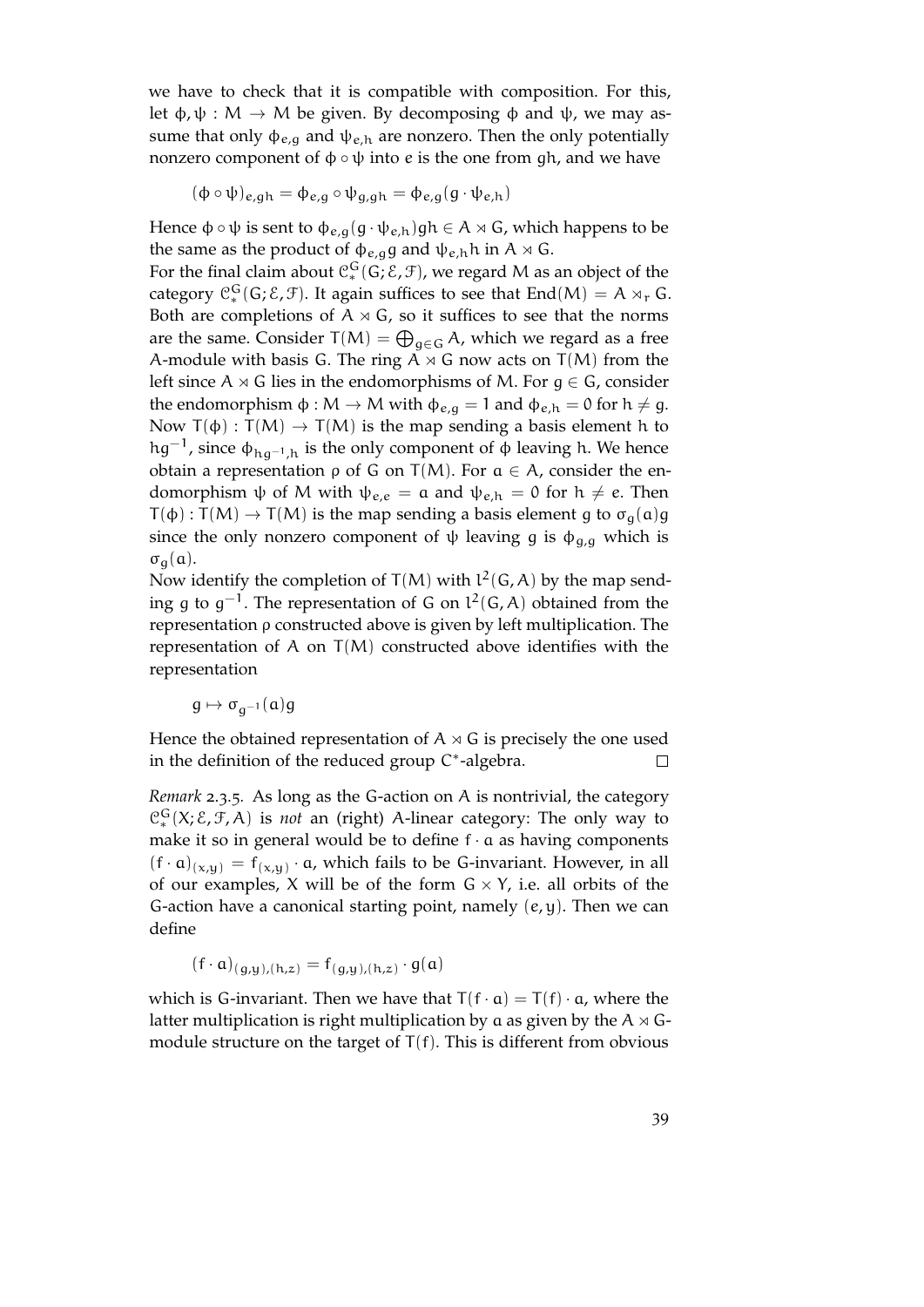right action of A. After all, regarding A as a subring of  $A \rtimes G$  via  $a \mapsto a \cdot e$ , A  $\times$  G is an A-bimodule. The identification (as, say, abelian groups) A  $\rtimes$  G  $\cong \bigoplus_G A$  is an isomorphism of left A-modules, but not of right A-modules since we have  $g \cdot a = \sigma_q a \cdot g$  in  $A \rtimes G$  and not  $qa = aq$ .

<span id="page-39-0"></span>*Example* 2.3.6*.* This example illustrates an easy-to-miss subtlety in the definition of  $\mathcal{C}^{\mathsf{G}}(X)$  respectively  $\mathcal{C}^{\mathsf{G}}_{*}(X)$ . We use the ring C as coefficients for this example and to keep matters simple assume that G is trivial. Pick a coarse space X. Let  $\phi : M \to M$  be a morphism in  $\mathcal{C}(X)$ such that  $T(\phi) : T(M) \to T(M)$  is an isomorphism of C-modules. Then it does in general *not* follow that  $\phi$  is an isomorphism in  $C(X)$ or  $\mathcal{C}_*(X)$ , and it may happen that  $\phi$  is an isomorphism in  $\mathcal{C}_*(X)$ , but not in  $C(X)$ . In other words, control does not carry over to inverses of morphisms. For a concrete example, let  $X = N$  with its metric control structure. Let M be the object of  $C(X)$  with  $M_x = C$  for all x. We write  $M = M_1 \oplus M_2 \oplus M_3 \oplus \cdots$  where  $M_1$  is the part of M supported on 1,  $M_2$  is the part supported on 2 and 3,  $M_3$  is the part supported on 4,5 and 6 etc., such that the support of  $M_i$  consists of i subsequent natural numbers. Pick a sequence  $a_n \in \mathbb{C}$ . Let  $e_1, \dots, e_n, \dots$  be the canonical orthonormal basis of M with  $e_i$  supported over the j-th number in the support of M. Then the map  $\phi_i : M_i \to M_i$  given by

$$
e_j \mapsto \begin{cases} e_j + a_i e_{j+1} & \text{if } j < i \\ e_j & \text{else} \end{cases}
$$

is 1-controlled. Hence the direct sum of the various  $\phi_i$  fits together to a map

$$
\varphi:M\to M
$$

which is 1-controlled. The matrix form of  $\phi_i$  is

$$
\begin{pmatrix} 1 & a_i & 0 & 0 & \cdots \\ 0 & 1 & a_i & 0 & \cdots \\ 0 & 0 & 1 & a_i & \cdots \\ \cdots & \cdots & \cdots & \cdots & \cdots \end{pmatrix} = Id + a_i N
$$

where

$$
N = \begin{pmatrix} 0 & 1 & 0 & 0 & \cdots \\ 0 & 0 & 1 & 0 & \cdots \\ 0 & 0 & 0 & 1 & \cdots \\ \cdots & \cdots & \cdots & \cdots & \cdots \end{pmatrix}
$$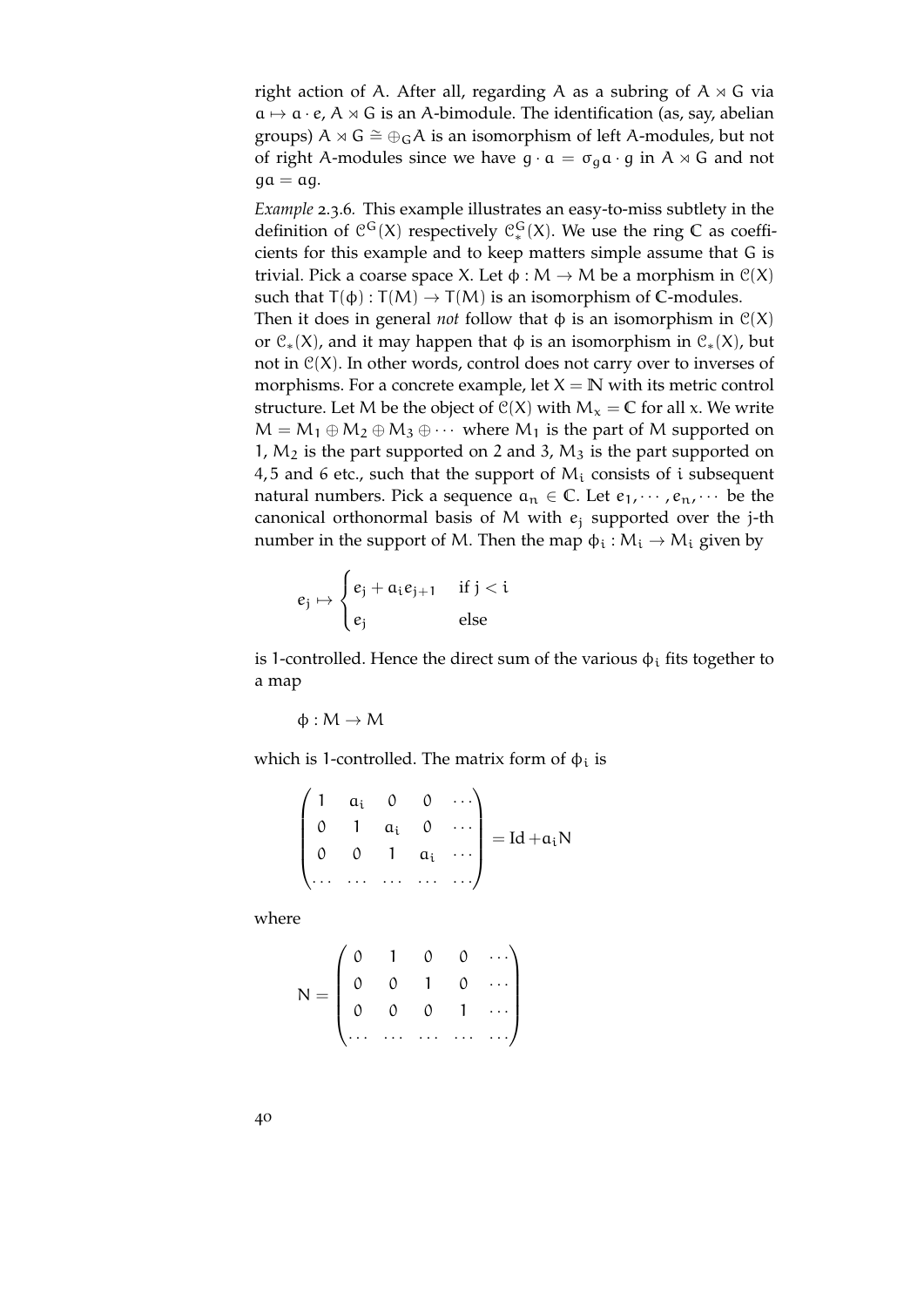is nilpotent. However, the inverse of  $\phi_i : M_i \to M_i$  is i-controlled but not (i − 1)-controlled: The inverse of the above matrix is  $\sum_{i=1}^{i-1}$  $k=0$  $(-a)^k N^k$ , which has an entry in the top-right corner. Since i can be arbitrarily large, the inverse of  $\phi$  is not controlled and  $\phi$  is not an isomorphism in  $C(X)$ .

If  $\|\alpha_i\| < 1$  for all i, it is straightforward to see that each  $T(\phi_i)$  is bounded by 2, and hence so is  $T(\phi)$  as an orthonormal sum of the  $T(\phi_i)$ . If  $a_i$  converges to zero sufficiently fast, the potential inverse for φ is still not controlled, but can be approximated by controlled morphisms since the components of the inverse of the above matrix become very small towards the top right corner if  $a_i$  is small, and hence φ is invertible in  $\mathcal{C}_*(X)$ .

### 2.4 quotient categories

This section collects some language concerning coarse spaces and their associated categories. The terminology is mainly from [\[BFJR](#page-150-0)04]. Let  $(X, \mathcal{E}, \mathcal{F})$  be a coarse G-space and  $Y \subset X$  a G-invariant subspace. For any  $E \in \mathcal{E}$ , we define the E-thickening of Y to be

 $Y^{\mathsf{E}} = \{ \mathsf{x} \in X \mid \text{ there is } y \in Y \text{ such that } (y, \mathsf{x}) \in \mathsf{E} \}$ 

This is again G-invariant: If  $(y, x)$  is in E, then so is  $(gy, gx)$  by our assumptions on  $\mathcal E$ . In terms of the controlled category  $C^G(X;\mathcal E,\mathcal F)$ , one should think of  $Y^E$  as the subset of X you can reach from an object supported in Y by an E-controlled morphism. In particular, if an object M over X is isomorphic to an object N supported over Y via an E-controlled morphism, M must be supported over  $Y^E$ . Even more precisely, if the support of N is contained in  $F \in \mathcal{F}$ , then the support of M is contained in  $(F \cap Y)^E$ . Since also the support of M is contained in some  $F' \in \mathcal{F}$ , we find that supp $(M) \subset (F \cap Y)^E \cap F'.$ Since  $F'' = F \cup F'$  is also in  $\mathcal{F}$ , we conclude supp $(M) \subset (F'' \cap Y)^E \cap F''$ . So for an object M of  $\mathcal{C}^{\mathsf{G}}(X)$  to be isomorphic to one supported over *Y*, it is necessary that supp(M) ⊂  $(F ∩ Y)^E ∩ F$  for some  $F ∈ F$ ,  $E ∈ E$ . This leads us to define a new class of object support conditions as

 $\mathcal{F}(Y) = \{ (F \cap Y)^{\mathsf{E}} \cap F \mid F \in \mathcal{F}, E \in \mathcal{E} \}$ 

Now we can form the categories  $\mathcal{C}_b^G(X;\mathcal{E},\mathcal{F}(A))$  and  $\mathcal{C}_*^G(X;\mathcal{E},\mathcal{F}(Y))$ . One has the inclusion functors

$$
\mathcal{C}_{b}^{G}(Y; i^{-1}\mathcal{E}, i^{-1}\mathcal{F}) \to \mathcal{C}_{b}^{G}(X; \mathcal{E}, \mathcal{F}(Y))
$$

$$
\mathcal{C}_{*}^{G}(Y; i^{-1}\mathcal{E}, i^{-1}\mathcal{F}) \to \mathcal{C}_{*}^{G}(X; \mathcal{E}, \mathcal{F}(Y))
$$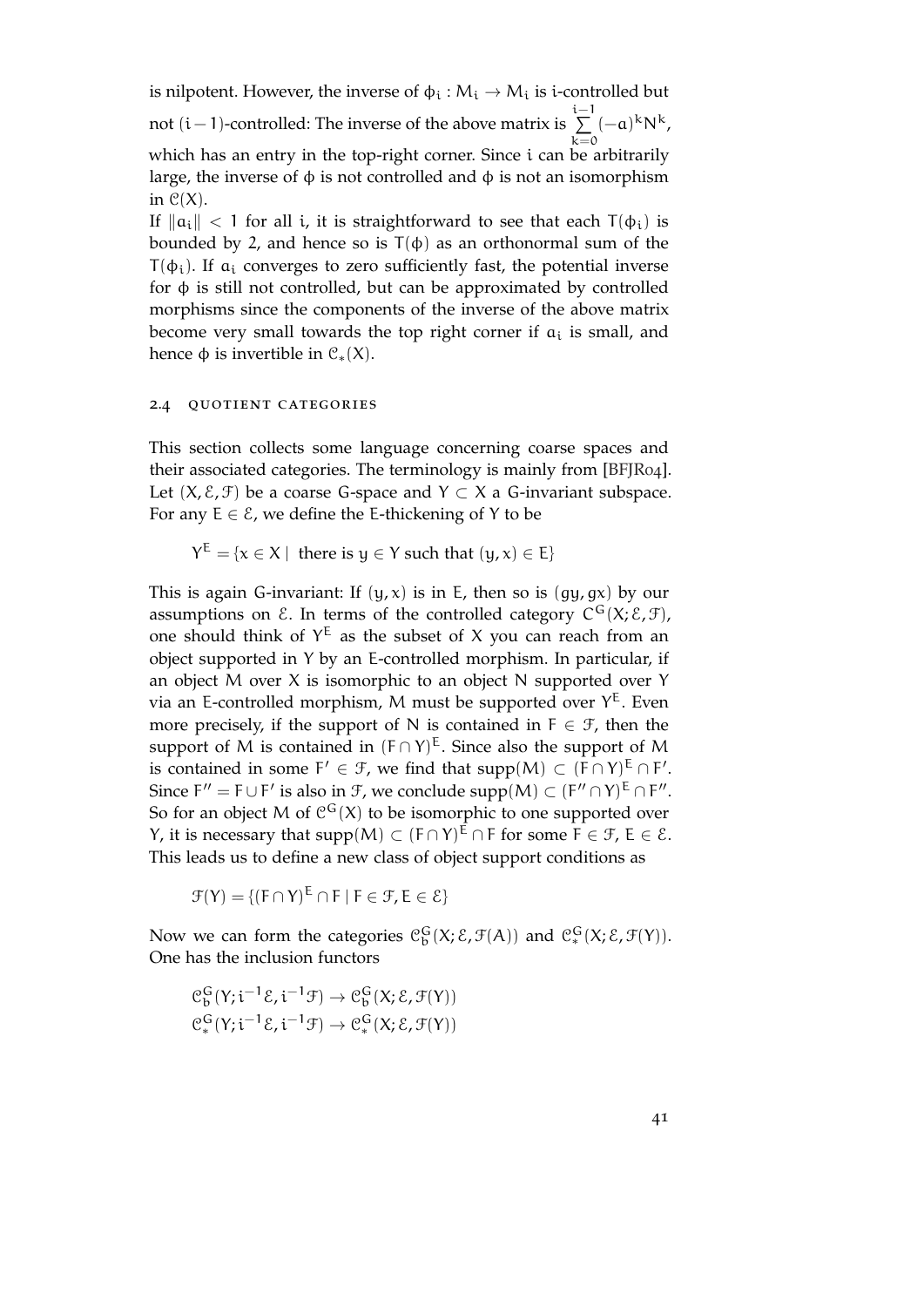and the definitions are nearly made such that these two functors are equivalences. However, this is not true in general, as the following example shows:

*Example* 2.4.1. Let X be an infinite-dimensional Banach space and  $Y =$  $\{0\}$ . Let  $\epsilon$  be the metric control condition and  $\mathcal F$  be the power set of X, i.e. there is no control at all for the support of objects. Pick a discrete, infinite subset of the unit disk in X and let M be some object of  $\mathcal{C}_b^G(X;\mathcal{E},\mathcal{F}(Y))$  supported on this set. This object cannot be equivalent to an object supported only on Y.

The following definition is tailor-made to circumvent this problem.

**Definition 2.4.2.** [BF[R04, 4.1] Let  $(X, \mathcal{E}, \mathcal{F})$  be a coarse G-space. We say that X is G-proper if for each G-compact  $K \subset X$ , each  $E \in \mathcal{E}$  and each  $F \in \mathcal{F}$ , we find a G-compact K' such that  $(F \cap K)^E \cap F \subset K'$ .

<span id="page-41-0"></span>**Proposition 2.4.3.** *If the coarse structure on* X *is* G*-proper, the* G*-action on* X *is free and* Y ⊂ X *is closed and* G*-invariant, the inclusion functors*

$$
\mathcal{C}_{\mathfrak{b}}^{G}(Y; i^{-1}\mathcal{E}, i^{-1}\mathcal{F}) \to \mathcal{C}_{\mathfrak{b}}^{G}(X; \mathcal{E}, \mathcal{F}(Y))
$$

$$
\mathcal{C}_{*}^{G}(Y; i^{-1}\mathcal{E}, i^{-1}\mathcal{F}) \to \mathcal{C}_{*}^{G}(X; \mathcal{E}, \mathcal{F}(Y))
$$

*are equivalences of categories.*

*Proof.* We only consider the first functor; the claim for the second just follows by completion since the first functor is isometric.

The only thing to check is essential surjectivity; full and faithful follow immediately from the definitions: The allowed morphisms are the same on both sides. So let M be an object of  $\mathcal{C}_{b}^{G}(X; \mathcal{E}, \mathcal{F}(Y))$ . By definition of  $\mathcal{F}(Y)$ , there is  $F \in \mathcal{F}$  and  $E \in \mathcal{E}$  such that supp $(M) \subset$  $(F \cap Y)^E \cap F$ . Hence we find for  $x \in supp(M)$  an  $f(x) \in F \cap Y$  such that  $(x, f(x)) \in \mathcal{E}$ . This yields a (probably uncontinuous) map f:  $supp(M) \rightarrow F \cap Y$  which we can choose to be G-equivariant, and  $f_*(M)$  is controlled by  $\mathcal F$ . We only have to check that  $f_*(M)$  is locally finite; then  $M \cong f_*(M)$  along an *E*-controlled isomorphism since  $(x, f(x)) \in \mathcal{E}$  for all x and  $f_*(M)$  is a legit object of  $\mathcal{C}_b^G(Y; i^{-1}\mathcal{E}, i^{-1}\mathcal{F})$ . If  $K \subset Y$  is G-compact, then we find by G-properness a G-compact K' such that  $(F \subset K)^E \cap F \subset K'$ . Hence, if  $f(x) \in K$ , we must have  $x \in K'$ . Since M is locally finite, it follows that  $M'$  is locally finite.  $\Box$ 

<span id="page-41-1"></span>**Definition 2.4.4** Let X be a G-proper coarse space and  $Y \subset X$  a Ginvariant subspace. Consider the inclusion of categories

 $\mathcal{C}_{*}^{\mathsf{G}}(\mathsf{X}; \mathcal{E}, \mathcal{F}(\mathsf{Y})) \rightarrow \mathcal{C}_{*}^{\mathsf{G}}(\mathsf{X}; \mathcal{E}, \mathcal{F})$ 

We define the quotient category

 $\mathfrak{C}^{\mathsf{G}}_*({\mathsf{X}}; {\mathcal{E}}, {\mathcal{F}})^{> \mathsf{Y}}$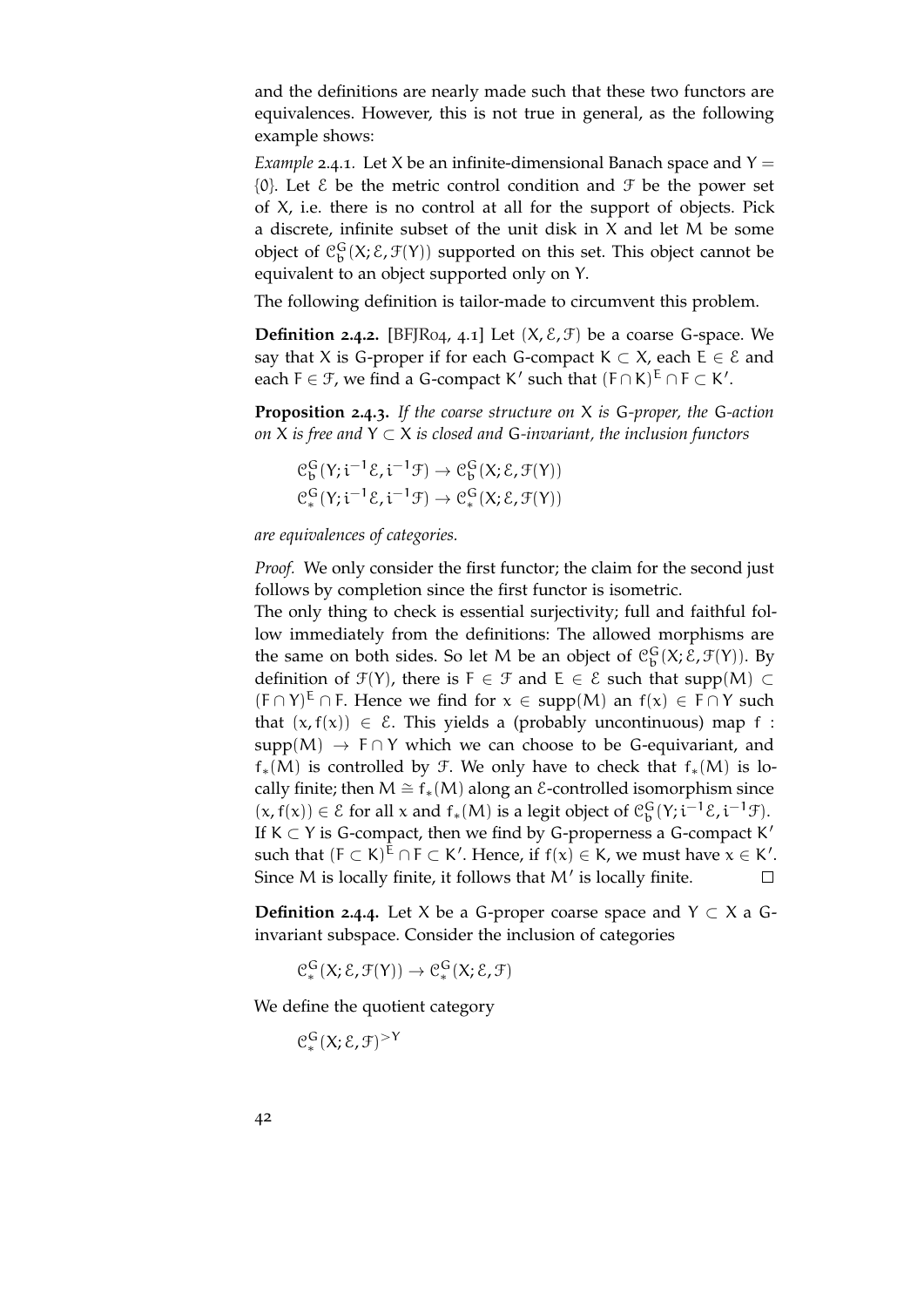of this inclusion as follows. Its objects are the objects of  $\mathcal{C}_*^G(X;\mathcal{E},\mathcal{F})$ . We say that a morphism of  $\mathcal{C}_*^G(X;\mathcal{E},\mathcal{F})$  is completely continuous if it factors through an object of  $\mathfrak{C}^{\mathsf{G}}_*(X; \mathcal{E}, \mathcal{F}(Y))$ . The completely continuous morphisms form an ideal, in the sense that if f is completely continous, then so are f ∘ g and g ∘ f for any g. We say that  $f : M \to N$ is approximately completely continuous if it is in the norm closure of the completely continuous maps inside  $Hom(M, N)$ . Note that also the approximately completely continuous maps form an ideal in the above sense. Finally, we define the morphisms of  $\mathcal{C}_*^G(X;\mathcal{E},\mathcal{F})^{\geq Y}$  to be the morphisms of  $\mathcal{C}_{*}^{G}(X;\mathcal{E},\mathcal{F})$ , modulo the approximately continuous maps. The composition of morphisms in  $\mathcal{C}_*^G(X;\mathcal{E},\mathcal{F})$  descends to the quotients because of the ideal property. The resulting category  $\mathfrak{C}^{\mathsf{G}}_*(X;\mathcal{E},\mathcal{F})^{>Y}$  inherits a C\*-norm under which it is again a C\*category, namely

$$
||f||_{\mathcal{C}_{*}^{G}(X;\mathcal{E},\mathcal{F})^{\geq Y}} = \inf ||f - g||_{\mathcal{C}_{*}^{G}(X;\mathcal{E},\mathcal{F})}
$$

where the infimum is taken over all approximately completely continuous maps g with the same source and target as f.

<span id="page-42-0"></span>*Remark* 2.4.5*.* The reader familiar with algebraic K-theory should note that this is not a Karoubi quotient as defined in [\[CP](#page-151-0)97]. Indeed, the relationship of  $\mathfrak{C}_*^G(X;\mathcal{E},\mathcal{F})^{>Y}$  and the Karoubi quotient  $\mathfrak{C}^G_b(X;\mathcal{E},\mathcal{F})^{>Y}$ is as follows. The category  $\mathfrak{C}^G_{\textnormal{b}}(X;\mathcal{E},\mathcal{F})^{>Y}$  inherits a pseudonorm from  $\mathfrak{C}^{\mathsf{G}}_{\mathsf{b}}(\mathsf{X}; \mathcal{E}, \mathcal{F})$ , defined for a morphism  $\mathsf{f} : \mathsf{M} \to \mathsf{N}$  as

$$
\|f\|_Y=\inf_g\|f-g\|
$$

where the infimum is taken over all  $g : M \to N$  which go to zero in  $\mathfrak{C}^G_{\textup{b}}(X;\mathcal{E},\mathcal{F})^{>Y}$ . It is easy to see that  $\mathfrak{C}^G_{\textup{b}}(X;\mathcal{E},\mathcal{F})^{>Y}$  with this norm satisfies all conditions of a normed category except that  $\|f\|$  can be 0 even if f is nonzero, i.e. it is a pseudonormed category. Indeed, the approximately completely continuous maps which are not completely continuous do not go to 0 in  $\mathfrak{C}^G_{\textup{b}}(X;\mathcal{E},\mathcal{F})^{>Y}$ , but by their very definition have norm 0. We can make a normed category out of a pseudo-normed category by dividing out all morphisms of norm 0. The resulting category is a normed category which we can complete to obtain a complete normed category. The result of this procedure is precisely  $\mathcal{C}_*^G(X;\mathcal{E},\mathcal{F})^{>Y}$ . In particular,  $\mathcal{C}_b^G(X;\mathcal{E},\mathcal{F})^{>Y}$  is not a subcategory of  $C_*^G(X; \mathcal{E}, \mathcal{F})^{\geq Y}$ .

The reader should compare this situation to the corresponding situation in normed spaces: Given two normed spaces  $B \subset A$ , the quotient A/B only inherits a pseudonorm, unless B is closed in A. Dividing out the elements of norm 0 and then completing the resulting normed space to a Banach space  $A/B$  gives the same result as completing  $A$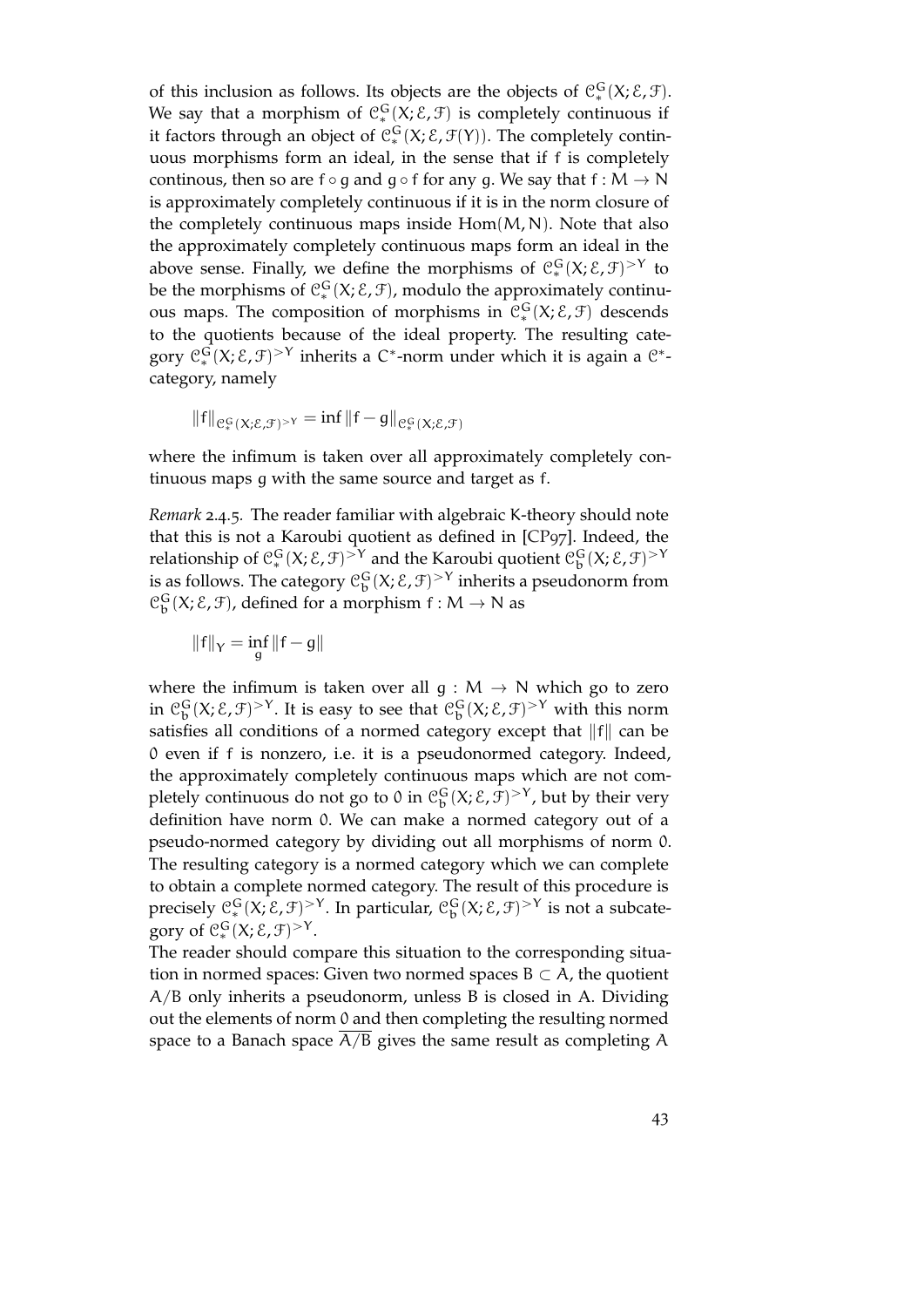and B and then considering  $\bar{A}/\bar{B}$ . The above is the categorical analogue of this.

Put another way, A and B give rise to the following diagram:



and similarly, we have a diagram of categories and functors, with  $\mathcal{D} = \mathcal{C}_{*}^{\mathsf{G}}(\mathsf{X}; \mathcal{E}, \mathcal{F}(\mathsf{Y})) \cap \mathcal{C}_{\mathsf{b}}^{\mathsf{G}}(\mathsf{X}; \mathcal{E}, \mathcal{F})$ :

$$
\begin{array}{ccc}\n\mathcal{C}_{b}^{G}(X;\mathcal{E},\mathcal{F}(Y)) & \longrightarrow & \mathcal{C}_{b}^{G}(X;\mathcal{E},\mathcal{F}) \longrightarrow & \mathcal{C}_{b}^{G}(X;\mathcal{E},\mathcal{F}) & \nearrow \\
& & \downarrow & & \downarrow \\
& & \mathcal{C}_{*}^{G}(X;\mathcal{E},\mathcal{F}(Y)) \cap \mathcal{C}_{b}^{G}(X;\mathcal{E},\mathcal{F}) & \longrightarrow & \mathcal{C}_{b}^{G}(X;\mathcal{E},\mathcal{F}) \longrightarrow & \mathcal{C}_{b}^{G}(X;\mathcal{E},\mathcal{F})/\mathcal{D} \\
& & \downarrow & & \downarrow \\
& & \mathcal{C}_{*}^{G}(X;\mathcal{E},\mathcal{F}(Y)) & \longrightarrow & \mathcal{C}_{*}^{G}(X;\mathcal{E},\mathcal{F}) \longrightarrow & \mathcal{C}_{*}^{G}(X;\mathcal{E},\mathcal{F}) & \longrightarrow \\
& & & \downarrow & & \downarrow \\
& & & \downarrow & & \downarrow \\
& & & \downarrow & & \downarrow \\
& & & \downarrow & & \downarrow \\
& & & \downarrow & & \downarrow \\
& & & \downarrow & & \downarrow \\
& & & \downarrow & & \downarrow \\
& & & \downarrow & & \downarrow \\
& & & \downarrow & & \downarrow \\
& & & \downarrow & & \downarrow \\
& & & \downarrow & & \downarrow \\
& & & \downarrow & & \downarrow \\
& & & \downarrow & & \downarrow \\
& & & \downarrow & & \downarrow \\
& & & \downarrow & & \downarrow \\
& & & \downarrow & & \downarrow \\
& & & \downarrow & & \downarrow \\
& & & \downarrow & & \downarrow \\
& & & \downarrow & & \downarrow \\
& & & \downarrow & & \downarrow \\
& & & \downarrow & & \downarrow \\
& & & \downarrow & & \downarrow \\
& & & \downarrow & & \downarrow \\
& & & \downarrow & & \downarrow \\
& & & \downarrow & & \downarrow \\
& & & \downarrow & & \downarrow \\
& & & \downarrow & & \downarrow \\
& & & \downarrow & & \downarrow \\
& & & \downarrow & & \downarrow \\
& & & \downarrow & & \downarrow \\
& & & \downarrow & & \downarrow \\
& & & \downarrow & & \downarrow \\
& & & \downarrow & & \downarrow \\
& & & \downarrow & & \downarrow \\
& & & \downarrow & & \downarrow \\
& & & \downarrow & & \downarrow \\
& & & \downarrow & & \
$$

where in the last column, we first divide out elements of norm 0 and then complete the resulting category.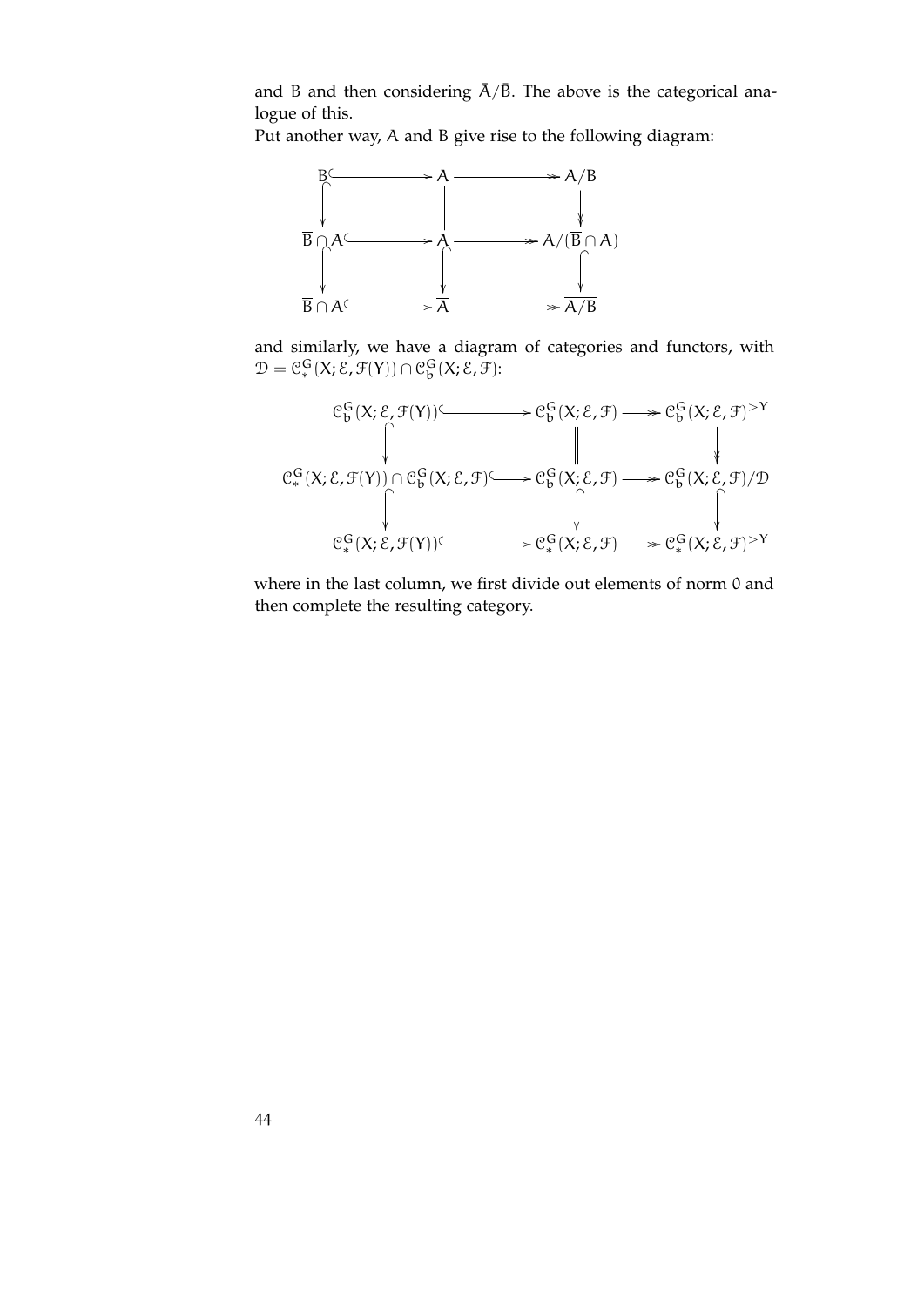In this section, we will give two definitions of the topological K-theory of controlled  $C^*$ -categories, one by directly defining groups  $K_0$  and  $K_1$  and one by associating a  $C^*$ -algebra and hence a space respectively spectrum to the category. We will check that these two definitions yield the same groups and play out the definitions against each other to prove various properties of K-theory. For example, it is not at all obvious from the C\*-algebra definition that equivalent categories have the same K-theory, but it is quite obvious that the directly defined K-groups are isomorphic, which allows us to conclude that the two C ∗ -algebras are K-equivalent through the backdoor. Since we need a spectrum-level definition of K-theory, using only the group approach would not suffice.

## 3.1 K-THEORY OF C<sup>\*</sup>-CATEGORIES

In this section, we define the abelian groups  $K_0$  and  $K_1$  associated to a C<sup>\*</sup>-category *C*. Here it will not be necessary to assume that *C* is of the form  $C_{*}^{G}(X; \mathcal{E}, \mathcal{F})$ . The definitions are similar to those in [\[Kar](#page-152-0)o8, II.3] for Banach categories.

**Definition 3.1.1.** Let *℃* be a small *C*<sup>\*</sup>-category. A projection in *℃* is a self-adjoint idempotent  $p: A \rightarrow A$  for some object A of C. The group  $K_0(\mathcal{C})$  is the free abelian group generated by the projections  $p: A \rightarrow A$ in C, modulo the following relations:

- (i) For two projections  $p: A \rightarrow A$  and  $q: B \rightarrow B$ , we form the projection  $p \oplus q$ :  $A \oplus B \rightarrow A \oplus B$  and force the relation  $p \oplus q =$  $p + q$ .
- (ii) For any object A and the zero projection  $O_A : A \rightarrow A$ , we force  $0_A = 0.$
- (iii) If  $p, q : A \rightarrow A$  are two projections joined by a path of projections inside End(A), we have the relation  $p = q$ .

A unitary in C is an endomorphism u:  $A \rightarrow A$  such that  $uu^* = 1 =$  $u^*u$ . The group  $K_1(\mathcal{C})$  is the free abelian group generated by the unitary endomorphisms  $u: A \rightarrow A$  in  $C$ , modulo the following relations:

(i) For unitaries  $u, v: A \rightarrow A$  which can be joined by a path of unitaries inside End(A), we have  $u = v$ .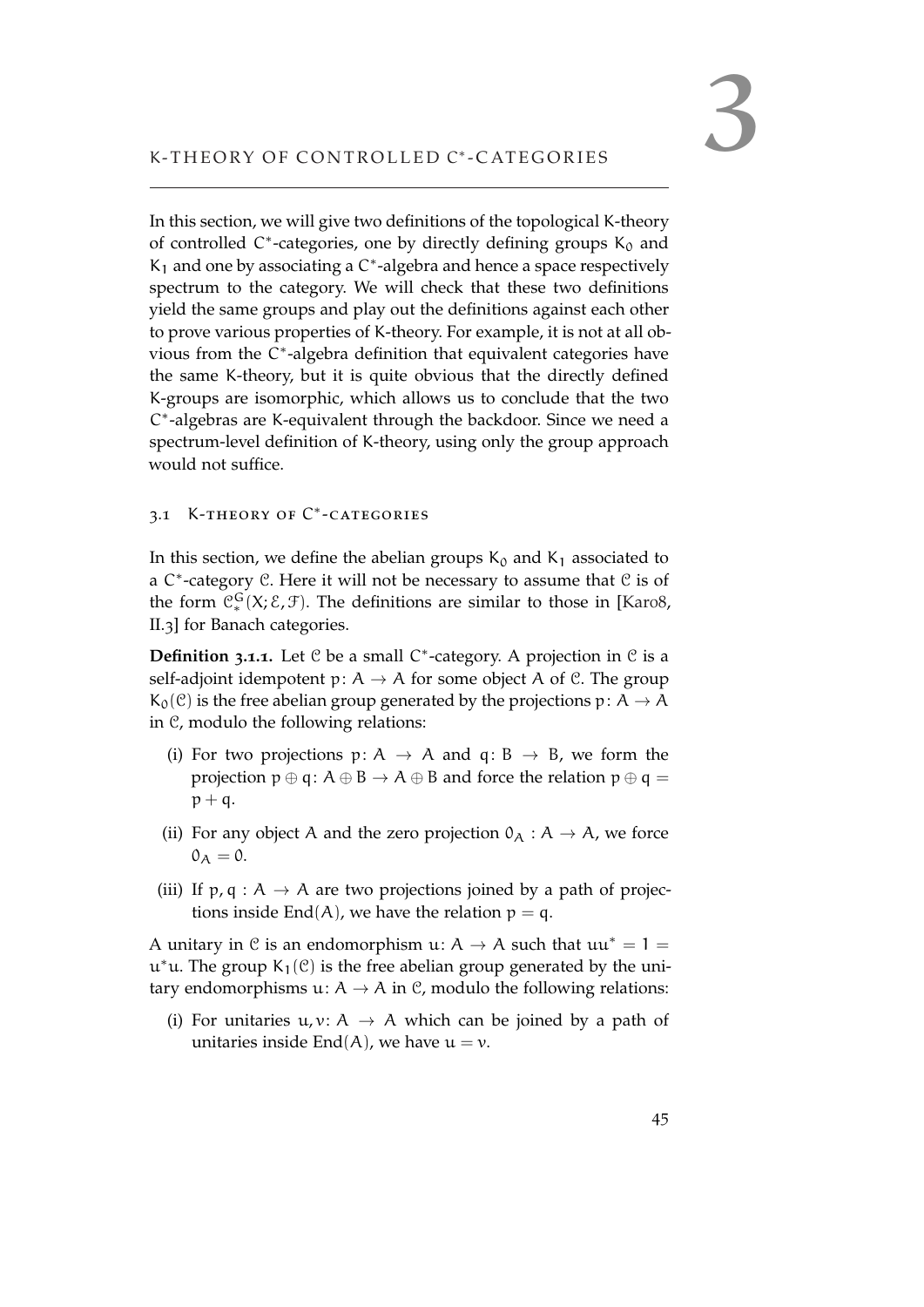- (ii)  $1_A = 0$  for any object A
- (iii) For u:  $A \rightarrow A$  and  $v: B \rightarrow B$ ,  $u \oplus v: A \oplus B \rightarrow A \oplus B$  is unitary and we force the relation  $u \oplus v = u + v$ .

*Remark* 3.1.2*.* By definition, only endomorphisms can be unitaries. A map  $u : A \to B$  satisfying  $uu^* = Id_B$  and  $u^*u = Id_A$  will be called unitary isomorphism.

Instead of the relation of being connected by a path, we could have used unitary equivalence or Murray-von Neumann equivalence in our definition of  $K_0$ :

**Definition 3.1.3.** Let  $p: A \rightarrow A$  and  $q: B \rightarrow B$  be two projections in C.

- (i) p and q are unitarily equivalent if there is a unitary morphism u:  $A \rightarrow B$  such that upu<sup>\*</sup> = q.
- (ii) p and q are Murray-von Neumann equivalent if there is a morphism  $v : A \to B$  such that  $v^*v = p$  and  $vv^* = q$

**Proposition 3.1.4.** *Let* p *and* q *be as above.*

- *(i) If*  $p \oplus 0_B$  *and*  $0_A \oplus q$  *are connected by a path of projections, they are unitarily equivalent.*
- *(ii) If* p *and* q *are unitarily equivalent, they are Murray-von Neumann equivalent.*
- *(iii) If*  $p$  *and*  $q$  *are Murray-von Neumann equivalent,*  $p \oplus 0_B \oplus 0_A \oplus 0_B$ and  $0_A \oplus q \oplus 0_A \oplus 0_B$  are unitarily equivalent via a unitary con*nected to* 1:  $A \oplus B \rightarrow A \oplus B$  *with a path of unitaries, and hence*  $p \oplus 0_B \oplus 0_A \oplus 0_B$  and  $0_A \oplus q \oplus 0_A \oplus 0_B$  are connected by a path of *projections.*

*It follows that we could have used any of the three relations as (iii) of our definition of* K<sub>0</sub>.

*Proof.* The proofs are the obvious adaptions of the corresponding facts for C<sup>\*</sup>-algebras, see for example [\[HR](#page-152-1)00, 4.[1](#page-13-0).10]or 1.1.5.

For the first part, to simplify notation, we write p for  $p \oplus 0_B$  and q for  $0_A \oplus q$  and work in the C<sup>\*</sup>-algebra  $D = \text{End}(A \oplus B)$ . By subdividing the path into smaller paths, we may assume  $\|p - q\| < 1$ . Now set  $x = qp + (1 - q)(1 - p)$ . We have  $xp = qx$  and

 $x - 1 = (2q - 1)(p - q)$ 

Since  $\|p - q\| < 1$  and  $\|2q - 1\| \le 1$ , we have  $\|x - 1\| < 1$  and hence x is invertible. Set  $u = x(x^*x)^{-\frac{1}{2}}$ . It is then easy to check that  $up = qu$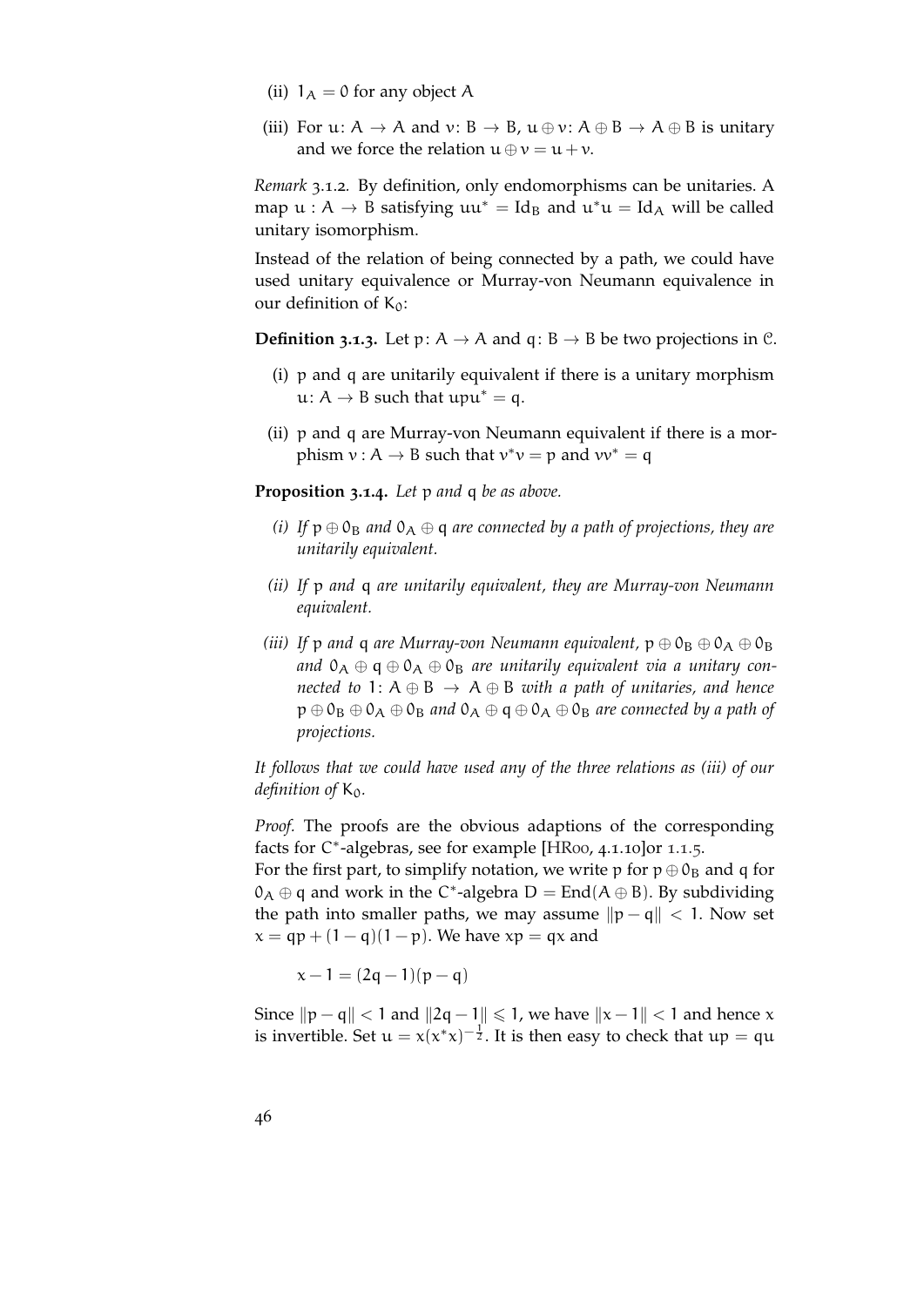since  $x^*x$  and hence  $(x^*x)^{-\frac{1}{2}}$  commute with p. For the second claim, just set  $v = qu$  for  $u : A \rightarrow B$  with  $p = u^*qu$ . For the third claim, let  $v : A \rightarrow B$  be a Murray-von Neumann equivalence between  $p$  and  $q$ . We may as well consider  $v$  as a morphism

$$
\nu:A\oplus B\to A\oplus B
$$

where it implements a Murray- von Neumann equivalence between  $p \oplus 0_B$  and  $0_A \oplus q$ .

Consider the matrix

$$
\begin{pmatrix} v & 1 - vv^* \\ v^*v - 1 & v^* \end{pmatrix}
$$

as an endomorphism of  $A \oplus B \oplus A \oplus B$ . A straightforward calculation using the fact that  $v^*v$  and  $vv^*$  are projections shows that this matrix is a unitary automorphism u of  $A \oplus B \oplus A \oplus B$  with

$$
\mathfrak{u}(p\oplus \mathfrak{0}_B\oplus \mathfrak{0}_A\oplus \mathfrak{0}_B)\mathfrak{u}^*=\mathfrak{0}_A\oplus \mathfrak{q}\oplus \mathfrak{0}_A\oplus \mathfrak{0}_B
$$

The path

$$
t \rightarrow \begin{pmatrix} \cos(\frac{\pi}{2}t)v & 1 - (1 - \sin(\frac{\pi}{2}t))vv^* \\ (1 - \sin(\frac{\pi}{2}t))v^*v - 1 & \cos(\frac{\pi}{2}t)v^* \end{pmatrix}
$$

connects the matrix to

$$
\begin{pmatrix} 0 & 1 \ -1 & 0 \end{pmatrix}
$$

through unitaries. Specializing the path to  $v = 1$ , we see that this matrix is connected to the identity as claimed. Hence  $p \oplus 0_B \oplus 0_A \oplus 0_B$ and  $0_A \oplus q \oplus 0_A \oplus 0_B$  are connected by a path of projections.  $\Box$ 

The reader may be worried that we are not passing to isomorphism classes of unitaries or projections; the following proposition shows that this is not necessary.

**Proposition 3.1.5.** *Let* C *be a* C ∗ *-category and* A, B *objects of* C*. Let*

 $φ: A \rightarrow B$ 

*be a unitary isomorphism, i.e.*  $\phi \circ \phi^* = \text{Id}_B$  *and*  $\phi^* \circ \phi = \text{Id}_A$ *, and*  $u: A \to A$  *a unitary. Let*  $v = \phi u \phi^* : B \to B$ *. Then*  $u = v$  *in*  $K_1(\mathcal{C})$ *. The same holds for projections and*  $K_0(\mathcal{C})$ *.*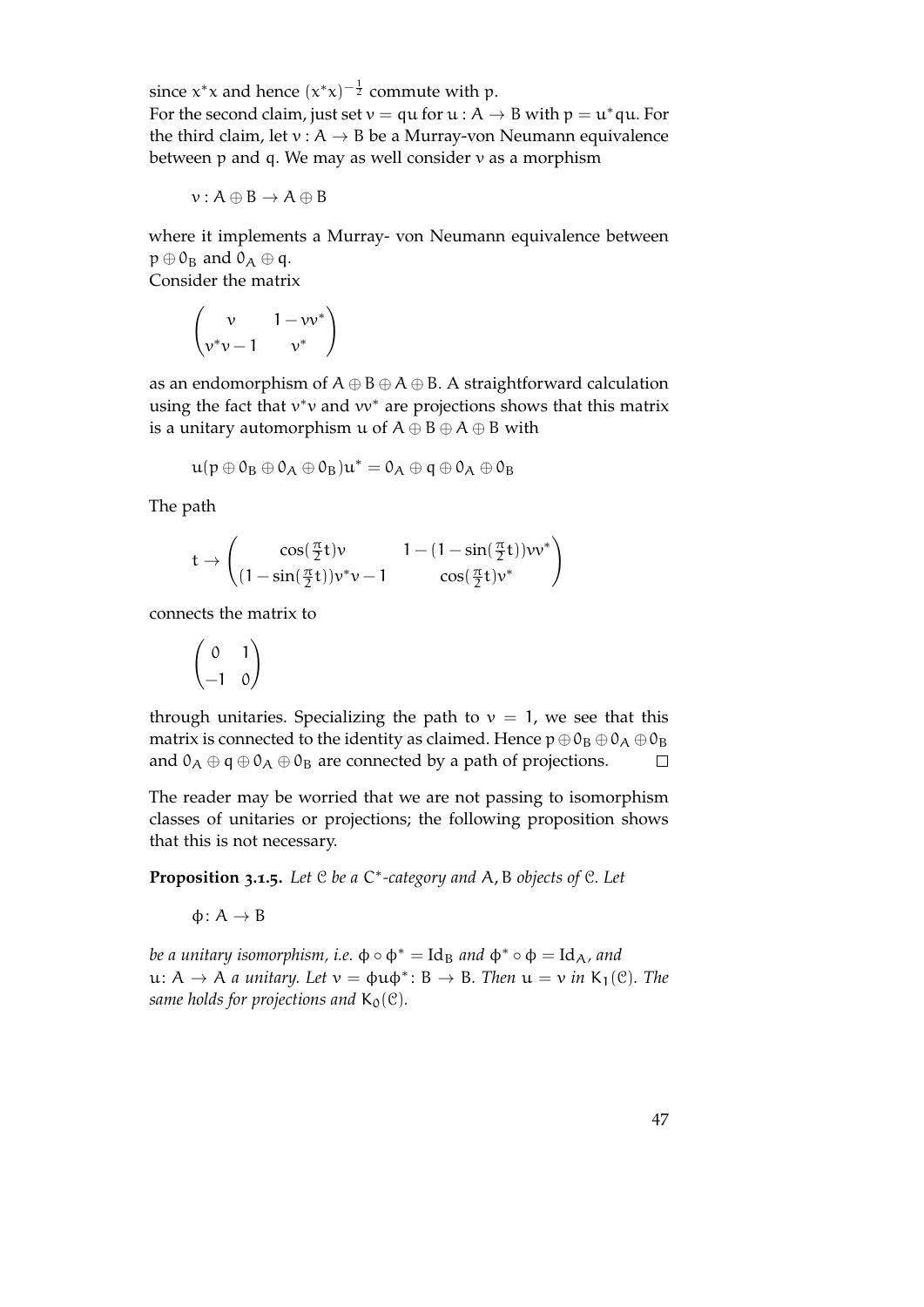*Proof.* Since  $-v = v^*$  in  $K_1(\mathcal{C})$ , it suffices to see that

 $u \oplus v^*$ :  $A \oplus B \to A \oplus B$ 

is zero in  $K_1(\mathcal{C})$ . But under conjugation with the isomorphism

 $1 \oplus \phi : A \oplus A \rightarrow A \oplus B$ 

this map corresponds to  $u \oplus u^*$ :  $A \oplus A \rightarrow A \oplus A$ , which is connected to the identity of  $A \oplus A$  via a path of unitaries. This path yields under conjugation with  $1 \oplus \varphi$  a path of unitaries from  $u \oplus v^*$  to  $Id_{A \oplus B}$  as desired. The same argument applies to the  $K_0$ -case.  $\Box$ 

<span id="page-47-0"></span>*Remark* 3.1.6. Let  $\phi$ :  $A \rightarrow B$  be an isomorphism in a C<sup>\*</sup>-category. Then also  $\phi^*$  is an isomorphism and  $\phi^*\phi: A \to A$  is an automorphism of A. Via the continuous calculus and since  $\phi^*\phi$  is by definition of a C ∗ -category an positive element of End(A), we can form

$$
(\varphi^*\varphi)^{-\frac{1}{2}}\colon A\to A
$$

Then  $\phi(\phi^*\phi)^{-\frac{1}{2}}: A \to B$  is a unitary isomorphism. So isomorphic objects in C ∗ -categories are in fact unitarily isomorphic.

**Proposition 3.1.7.** *Let* C *be a* C ∗ *-category.*

- *(i) If* A *is a* C ∗ *-algebra, then the* K*-theory of the* C ∗ *-category* A<sup>⊕</sup> *is the same as the* K*-theory of* A*.*
- *(ii) The groups* Ki(C) *depend functorially on* C*, i.e.* C ∗ *-functors induce maps on*  $K_i(\mathcal{C})$ *.*
- *(iii)* The group  $K_0(\mathcal{C})$  *is isomorphic to*  $K_0^{\text{alg}}$  $_{0}^{\text{aug}}$ (Idem(C)).
- *(iv)* In the definition of  $K_1(\mathcal{C})$ , we may replace unitary by invertible. Then *we obtain a quotient map* K alg  $I_1^{\text{ang}}(\mathcal{C}) \rightarrow K_1(\mathcal{C})$ .
- *(v) Naturally isomorphic* C ∗ *-functors induce the same maps on* K*-groups.*

*Proof.* Item (i) follows by definition. (ii) is also easy: If  $F: \mathcal{C} \to \mathcal{D}$  is a C<sup>\*</sup>-functor, we define  $K_0(F)$ :  $K_0(\mathcal{C}) \to K_0(\mathcal{D})$  by sending a projection  $p$  in  $C$  to the projection  $F(p)$  in  $D$ . Since F is additive, continuous and sends zero morphisms to zero morphisms, the relations defining  $K_0$ are respected. The same argument applies to  $K_1$ .

For (iii), we define  $K_0^{alg}$  $\frac{alg}{0}$ (Idem $(\mathcal{C})$ ) as in [\[Ros](#page-153-0)94, 3.1.6] as the free abelian group on the isomorphism classes of objects of  $Idem(\mathcal{C})$  modulo the relation  $(A, p) + (B, q) = (A \oplus B, p \oplus q)$ . The definition in [\[Ros](#page-153-0)94] is more general, covering exact categories, but this is what it boils down to in the split exact context. We have already seen in [2](#page-28-0).2.2 that any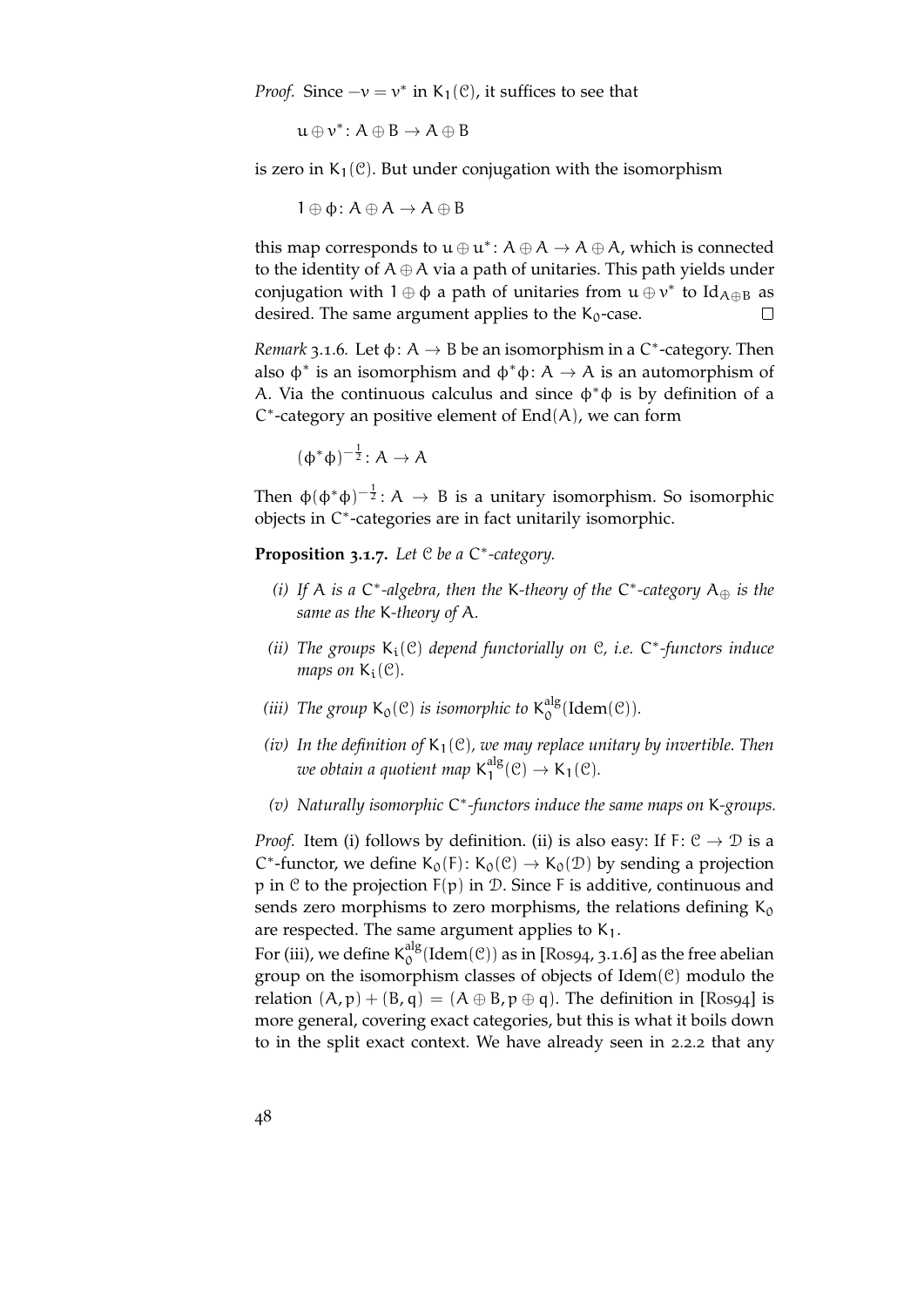object in Idem $(\mathcal{C})$  is isomorphic to an object  $(A, p)$  with p a projection, i.e.  $p = p^*$  in addition to  $p^2 = p$ .

Now let  $(A, p)$  and  $(B, q)$  be two isomorphic objects of Idem $(\mathcal{C})$  with p and q self-adjoint. The difficult step is to see that  $p \oplus 0$  and  $0 \oplus q$ are unitarily equivalent projections in  $End(A \oplus B)$ . Once we have this, the relations defining K<sub>0</sub> and K<sub>0</sub><sup>dlg</sup>  $\int_{0}^{\text{mg}}$  are the same, so the groups are the same.

So let f:  $(A, p) \rightarrow (B, q)$  be an isomorphism with inverse q:  $(B, q) \rightarrow$  $(A, p)$ . This means that

$$
fp = qf
$$
  
 
$$
gf = p
$$
  
 
$$
gf = q
$$
  
 
$$
fg = q
$$

The trick is now to consider

$$
\begin{pmatrix} 1-p & pg \\ qf & 1-q \end{pmatrix} : A \oplus B \to A \oplus B
$$

compare [\[Ros](#page-153-0)94, 1.2.1]. Using the above relations, one checks that

$$
\begin{pmatrix} 1-p & pg \\ qf & 1-q \end{pmatrix} \cdot \begin{pmatrix} 1-p & pg \\ qf & 1-q \end{pmatrix} = \begin{pmatrix} 1 & 0 \\ 0 & 1 \end{pmatrix}
$$

and

$$
\begin{pmatrix} 1-p & pg \\ qf & 1-q \end{pmatrix} \cdot \begin{pmatrix} p & 0 \\ 0 & 0 \end{pmatrix} \cdot \begin{pmatrix} 1-p & pg \\ qf & 1-q \end{pmatrix} = \begin{pmatrix} 0 & 0 \\ 0 & q \end{pmatrix}
$$

To simplify notation, we write p for  $p \oplus 0$  and q for  $0 \oplus q$ . We have now found

$$
\alpha = \begin{pmatrix} 1-p & pg \\ qf & 1-q \end{pmatrix}
$$

such that  $apa^{-1} = q$ , but a is not yet a unitary. Since a and hence  $a^*a$  is invertible, we can form  $(a^*a)^{-\frac{1}{2}}$  via the continuous function calculus and we define  $u = a(a^*a)^{-\frac{1}{2}}$ . We compute

$$
uu^* = a(a^*a)^{-\frac{1}{2}}(a^*a)^{-\frac{1}{2}}a^* = a(a^*a)^{-1}a^* = 1
$$

and similarly  $u^*u = 1$ . So u is a unitary. Furthermore, p commutes with  $a^*a$  since

$$
p\alpha^*\alpha=\alpha^*q\alpha=\alpha^*\alpha p
$$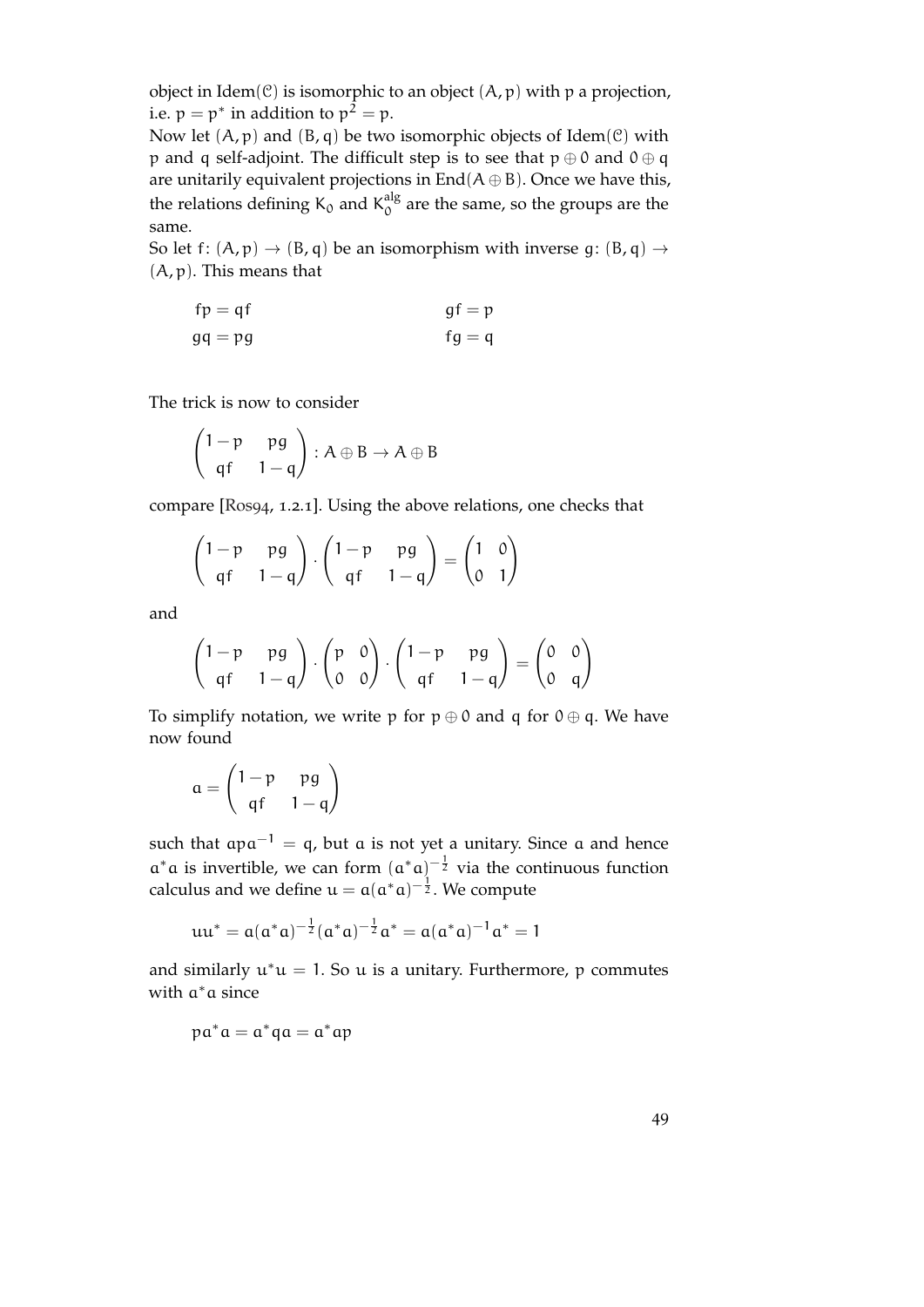and hence p also commutes with  $(a^*a)^{-\frac{1}{2}}$ . It follows that

$$
\begin{aligned} u p u^* & = \alpha (a^* a)^{-\frac{1}{2}} p (a^* a)^{-\frac{1}{2}} a^* = \alpha (a^* a)^{-\frac{1}{2}} \alpha (a^* a)^{-\frac{1}{2}} p a^* = \\ & = \alpha (a^* a)^{-\frac{1}{2}} (a^* a)^{-\frac{1}{2}} a^* q = q \end{aligned}
$$

Part (iv) follows directly from 1.1.[10](#page-16-0) and the same proof as in 1.1.[12](#page-16-1). For the last statement, note that also induced maps on  $K_1$  are the quotient maps of the induced maps on  $K_1^{alg}$ <sup>ang</sup>. Naturally isomorphic functors induce the same map on  $K_1^{\text{alg}}$  $1<sup>48</sup>$  and hence also on the quotient groups  $K_1$ . Note that the claim really requires a proof since we do not assume that the natural isomorphism is unitary. The claim for  $K_0$  is immediate from (iii).

Alternatively, let  $\eta : F \to G$  be a natural isomorphism of  $C^*$ -functors. We argue that then F and G are unitarily isomorphic, i.e. there is a natural transformation  $\tau : \mathsf{F} \to \mathsf{G}$  such that  $\tau_X^* \tau_X = \text{Id}$  and  $\tau_X \tau_X^* = \text{Id}$ for all objects X. As in [3](#page-47-0).1.6, we set

$$
\tau_X=\eta_X(\eta_X^*\eta_X)^{-\frac{1}{2}}
$$

We have to check that  $\tau$  is natural. First note that  $\eta^*$  defines a natural transformation from G to F: We have for  $f: X \rightarrow Y$ 

$$
\begin{aligned} F(f)\eta^*_X&=(\eta_XF(f^*))^*\\&=(G(f)^*\eta_Y)^*\\&=\eta^*_YG(f) \end{aligned}
$$

It follows that  $\eta^*\eta: F \to F$  is a self-adjoint natural self-transformation of F. Then clearly every polynomial in  $\eta^* \eta$  is also a natural selftransformation of F, and since for each object X  $(\eta_X^*\eta_X)^{-\frac{1}{2}}$  is a normlimit of polynomials in  $\eta^*_X \eta_X$ , it follows that  $(\eta^*_X \eta_X)^{-\frac{1}{2}}$  is natural as well. Then also  $\tau$  is natural as a composition of natural transformations.  $\Box$ 

*Remark* 3.1.8*.* Let us issue one warning. Given a coarse G-space X, consider the following (wrong) argument for the wrong statement that the map  $K_1^{alg}$  $\frac{alg}{1}(\mathcal{C}_b^G(X)) \to K_1(\mathcal{C}_*^G(X))$  is always surjective:

Start with an invertible morphism  $\varphi : M \to M$  in  $\mathcal{C}_*^G(X)$  representing an element of  $K_1(\mathcal{C}_*^G(X))$ . Since the morphisms of  $\mathcal{C}_b^G(X)$  are dense inside the morphisms of  $\mathcal{C}_{*}^{G}(X)$ , we find  $\varphi' : M \to M$  in  $\mathcal{C}_{b}^{G}(X)$  arbitrarily close to φ, say such that  $\|\phi - \phi'\| < \frac{1}{10}$ . Then φ' is invertible and represents the same K<sub>1</sub>-class as  $\phi$ . Now  $\phi'$  represents an element of  $K_1^{alg}$  $\frac{alg}{1}$ ( $\mathcal{C}_{b}^{G}(X)$ ) which is a preimage for φ.

The argument fails because  $\phi'$ , while being a morphism in  $\mathcal{C}_{\mathfrak{b}}^{\mathsf{G}}(\mathsf{X})$ and invertible in  $\mathcal{C}_{*}^{G}(X)$ , may not be invertible in  $\mathcal{C}_{b}^{G}(X)$ , see [2](#page-39-0).3.6 for a counterexample.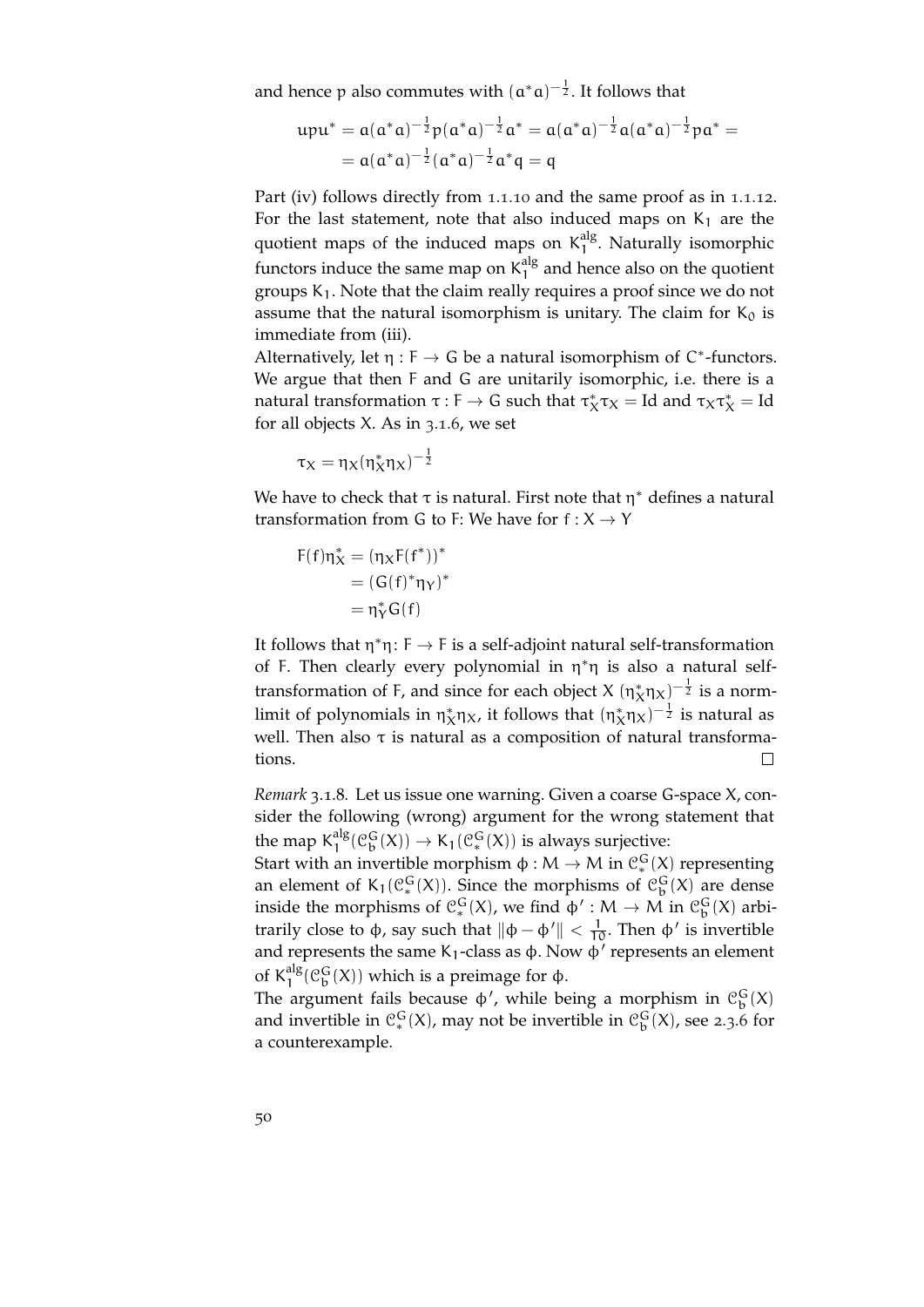**Proposition 3.1.9.** Any element of  $K_0(\mathcal{C})$  can be represented in the form p − q *for two projections* p, q*. Any element of* K1(C) *can be represented by a single unitary* u*.*

*Proof.* Let  $x = \sum p_i - \sum q_i$  be an arbitary element of the free abelian group generated by the projections, with  $p_i$  and  $q_i$  projections. Then set  $p = \bigoplus p_i$  and  $q = \bigoplus q_i$ . The relations in  $K_0(\mathcal{C})$  then give  $x = p - q$ . The same argument applies to  $K_1$ , so we can write any element of K<sub>1</sub>(C) as  $u - v$  for unitaries u and v. If  $u : A \rightarrow A$  and  $v : B \rightarrow B$ , we may replace u by  $u \oplus 1_B : A \oplus B \rightarrow A \oplus B$  and v by  $1_A \oplus v : A \oplus B \rightarrow$  $A \oplus B$ , hence we can assume that u and v are unitary endomorphisms of the same object. Now a standard argument yields  $-v = v^*$  and  $u - v = u + v^* = u \oplus v^*$ , proving the claim; compare [1](#page-15-0).1.8.

 $\Box$ 

We also record the following for reference:

**Proposition 3.1.10.** If  $p_i : A \rightarrow A$  and  $q_i : B \rightarrow B$  are projections for  $i = 0, 1$ , then  $p_0 - q_0 = p_1 - q_1$  *in*  $K_0(\mathcal{C})$  *if and only if there is an object* C *such that*  $p_0 \oplus q_1 \oplus 0_C$  *and*  $p_1 \oplus q_0 \oplus 0_C$  *are homotopic in the projections of*  $A \oplus B \oplus C$ *. Similarly, if*  $u : A \rightarrow A$  *and*  $v : B \rightarrow B$  *are two unitaries, then*  $u = v$  *in* K<sub>0</sub>(C) *if and only if there is a third object* C *such that*  $u \oplus 1_B \oplus 1_C$ *and*  $1_A \oplus v \oplus 1_C$  *are homotopic in the unitaries of*  $A \oplus B \oplus C$ *.* 

*Proof.* We discuss the K<sub>1</sub>-case. We can also define K<sub>1</sub>(C) as the free abelian group generated by the homotopy classes of unitaries, modulo the relations  $Id_D = 0$  for each object D and  $u \oplus v = u + v$  for all unitaries  $u, v$ , which also makes sense on the homotopy level. If  $u, v$ are as in the proposition, we may pass to  $1 \oplus \nu, \nu \oplus 1 : A \oplus B \rightarrow A \oplus B$ and hence can assume that  $u, v$  are endomorphisms of the same object A. Now  $u = v$  in K<sub>1</sub> if and only if we find finitely many unitaries  $\mathfrak{u_i}$ ,  $v_i$  and finitely many objects  $\mathsf{A_j}$ ,  $\mathsf{B_k}$  such that

$$
u+\sum_{i\in I}\nu_i\oplus u_i+\sum_{j\in J}Id_{A_j}=\nu+\sum_{i\in I}u_i+\sum_{i\in I}\nu_i+\sum_{k\in K}Id_{B_k}
$$

as formal sums of homotopy classes of unitaries. In particular, this means that the  $B_k$  are only a reordering of the  $A_j$ . But now, also the homotopy classes of

$$
u\oplus \bigoplus_{i\in I} (\nu_i\oplus u_i)\oplus \bigoplus_{j\in J} Id_{A_j}
$$

and

$$
\nu\oplus\bigoplus_{i\in I}\mathfrak{u}_i\oplus\bigoplus_{i\in I}\nu_i\oplus\bigoplus_{k\in K}Id_{B_k}
$$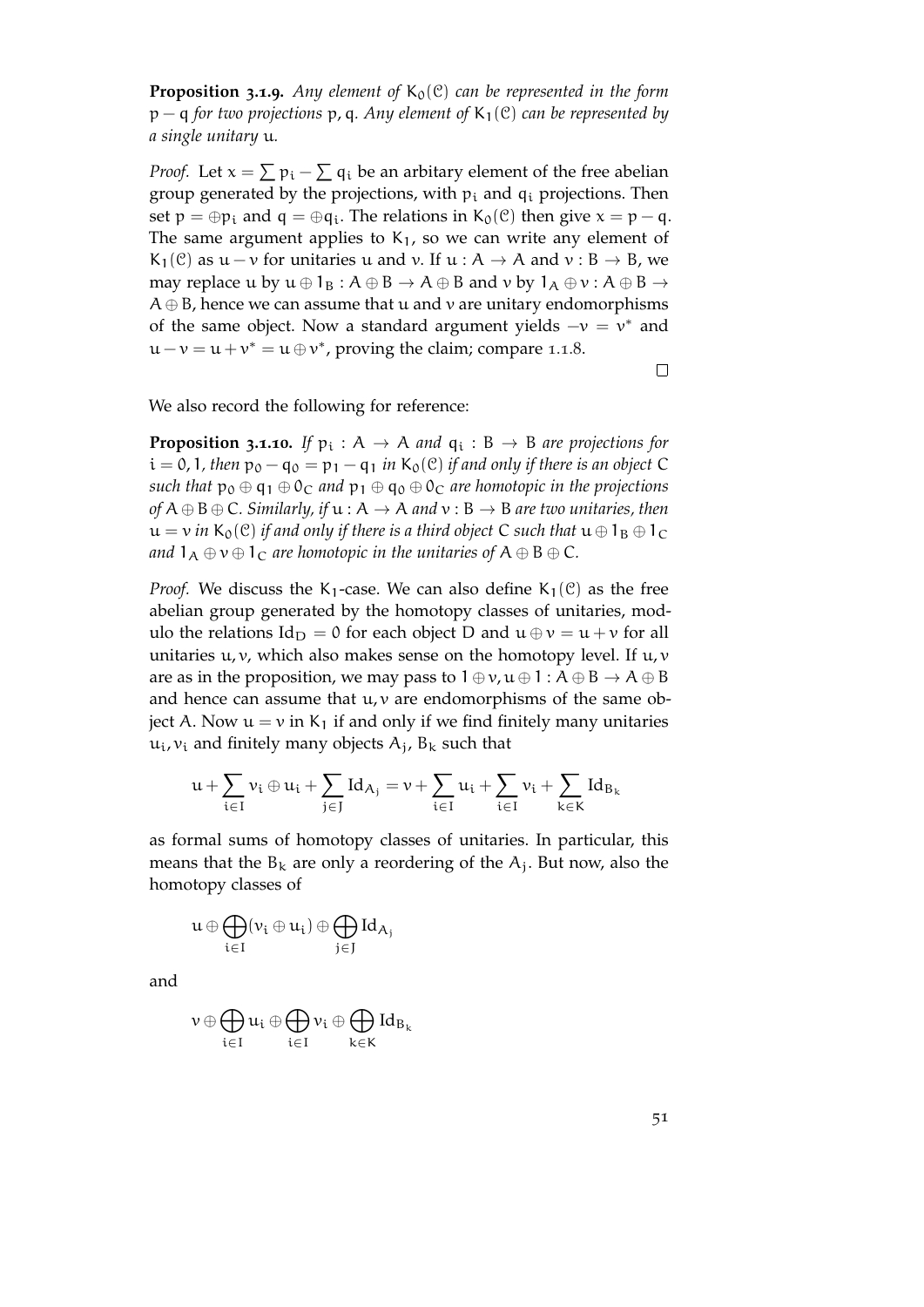have to agree once we view them as unitaries of the same object after reordering the sums. So  $u = v$  if and only if there is a unitary  $w: C' \to C'$  such that  $u \oplus w$  and  $v \oplus w$  are homotopic, where  $w = \bigoplus u_i \oplus \bigoplus v_i \oplus \bigoplus \text{Id}_{B_k}$ . Finally, this implies that  $u \oplus w \oplus w^*$ k∈K i∈I i∈I and  $v \oplus w \oplus w^*$  are homotopic, and since  $w \oplus w^{'}$  is in turn homotopic to the identity of  $C = C' \oplus C'$ , we see that  $u \oplus Id_C$  and  $v \oplus Id_C$ are homotopic. The converse direction is obvious.  $\Box$ 

**Proposition 3.1.11.** Let  $C$  be a  $C^*$ -category, and let  $C_i \subset C$  be a directed *system of full subcategories such that*  $C = \cup C_i$ *. Then the canonical map* 

colim<sub>i</sub> K<sub>n</sub> $\mathcal{C}_i \rightarrow K_n(\mathcal{C})$ 

*is an isomorphism for*  $n = 0, 1$ .

*Proof.* This is straightforward.

 $\Box$ 

### 3.2 biexact functors and topological K-theory

Let  $C$  be a  $C^*$ -category and  $\mathcal E$  an exact category in the sense of Quillen, see for example [\[Ros](#page-153-0)94, 3.1.1].

**Definition 3.2.1.** A bilinear functor  $F : \mathcal{E} \times \mathcal{C} \rightarrow \mathcal{C}$  is called  $C^*$ -biexact if for each  $A \in \mathcal{E}$ ,  $F(A, -) : \mathcal{C} \to \mathcal{C}$  is a  $C^*$ -functor and for each exact sequence  $A \rightarrow B \rightarrow C$  in  $\&$  and each object M of  $\&$ , the sequence  $0 \to F(A,M) \to F(B,M) \to F(C,M) \to 0$  is split exact.

**Proposition 3.2.2.** A C<sup>\*</sup>-biexact functor  $F : \mathcal{E} \times \mathcal{C} \rightarrow \mathcal{C}$  induces a  $K_0^{\text{alg}}$  $\int_{0}^{\text{alg}} (\mathcal{E})^{-1}$ *module structure on*  $K_i(\mathcal{C})$ ,  $i = 0, 1$ , where an element  $[A] - [B] \in K_0^{\text{alg}}$  $0^{\text{alg}}(\mathcal{E})$ *acts on*  $K_i(\mathcal{C})$  *as*  $F(A, -)_* - F(B, -)_* : K_i(\mathcal{C}) \rightarrow K_i(\mathcal{C})$ .

Proof. Note that we need the C<sup>\*</sup>-functor condition to even make sense of  $F(A, -)_* - F(B, -)_*$ . What we have to check is that this definition is well-defined, i.e. that if  $[A] - [B] = [A'] - [B']$  in  $K_0^{alg}$  $0^{\text{alg}}(\mathcal{E})$ , we have  $F(A, -)_* - F(B, -)_* = F(A', -)_* - F(B', -)_*$ . However, this equation is true for the functors induced in the *algebraic* K-theory of C, and even of Idem $(\mathcal{C})$ , and since the topological K-theory is a quotient of the algebraic K-theory (and induced maps are the induced quotient maps), the claim follows.  $\Box$ 

We will usually abuse notation and call a C<sup>\*</sup>-biexact functor just biexact.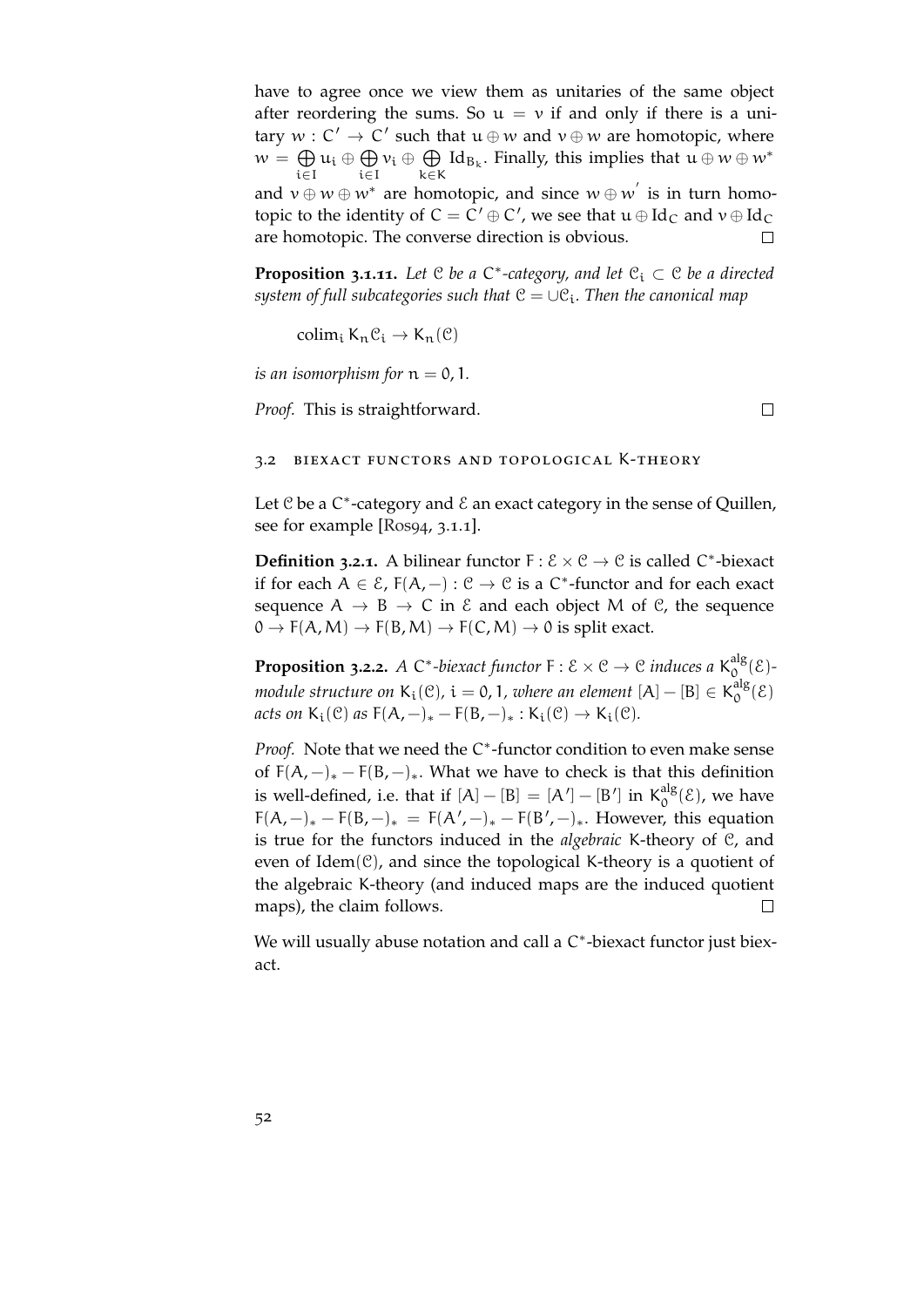# 3.3 a C ∗ -algebra representing K-theory of controlled C ∗ -categories

Fix a G-C\*-algebra A. Let  $\mathcal{C} = \mathcal{C}_*^G(X; \mathcal{E}, \mathcal{F})$  be the C\*-category associated to the coarse G-space  $(X, \mathcal{E}, \mathcal{F})$ . We associate a C<sup>\*</sup>-algebra to C whose K-groups are the K-groups of C. Everything we say will also apply to quotient categories  $\mathcal{C}_*^G(X;\mathcal{E},\mathcal{F},A)^{>Y}$ ; we will not explicitly carry them through the notation. The construction is a more categoryfriendly and less functional-analytic variant of the Roe algebra; see [\[HR](#page-152-1)00, Chapter 6] and [\[HPR](#page-152-2)97], in particular the remarks after 6.3. We will indicate at the end of this chapter that our constructions and the ones in [\[HR](#page-152-1)00] are more closely related than one may think on the first glance.

In the following, when we say that two objects are equal, we really mean equal, not isomorphic.

**Definition 3.3.1.** Define a partial order on the set of objects of C as follows: If M, N are two objects, then for each  $x \in X$  look at  $M_x$  and  $N_x$ . These are determined by their dimensions  $m_x$  and  $n_x$ , and we say  $M \le N$  if for all  $x, m_x \le n_x$ . Let P be the poset obtained in this way, which we regard as a category in the usual way. Define a functor

 $T: P \rightarrow C^*$  - alg

as follows: Send  $M \in \mathcal{C}$  to End(M). If  $M \le N$ , we embed End(M) into End(N) as follows: There is a (in fact unique) way to write  $M = N \oplus L$ with  $L_x = A^{n_x - m_x}$ . Then embed End(M) to End(M ⊕ L) via  $f \mapsto f \oplus 0$ . This is clearly compatible with compositions, i.e. if  $M \le N \le L$ , then the two maps  $End(M) \to End(L)$  agree. Now define the C<sup>\*</sup>-algebra

 $T(X; \mathcal{E}, \mathcal{F}) = T(\mathcal{C}) = \text{colim}_{P} T$ 

By abuse of notation, we will often leave out  $(\mathcal{E}, \mathcal{F})$  and just write  $T(X)$  if no confusion is possible. Similarly, define a functor

 $U: P \rightarrow \text{TOP}$ 

by sending  $M \in \mathcal{C}$  to the topological space  $U(M)$  of unitary endomorphisms of M. If  $M \le N$ , we embed  $U(M)$  into  $U(N)$  as above, where we view  $\text{End}(M)$  and  $\text{End}(N)$  as being non-unital since the induced map between them is not unital. Now define

 $U(\mathcal{C}) = \operatorname{colim}_{P}^{\mathfrak{met}} U$ 

From a philosophical point of view, this definition has serious flaws. For example, we obtain maps  $U(M) \to U(N \oplus M)$  which will almost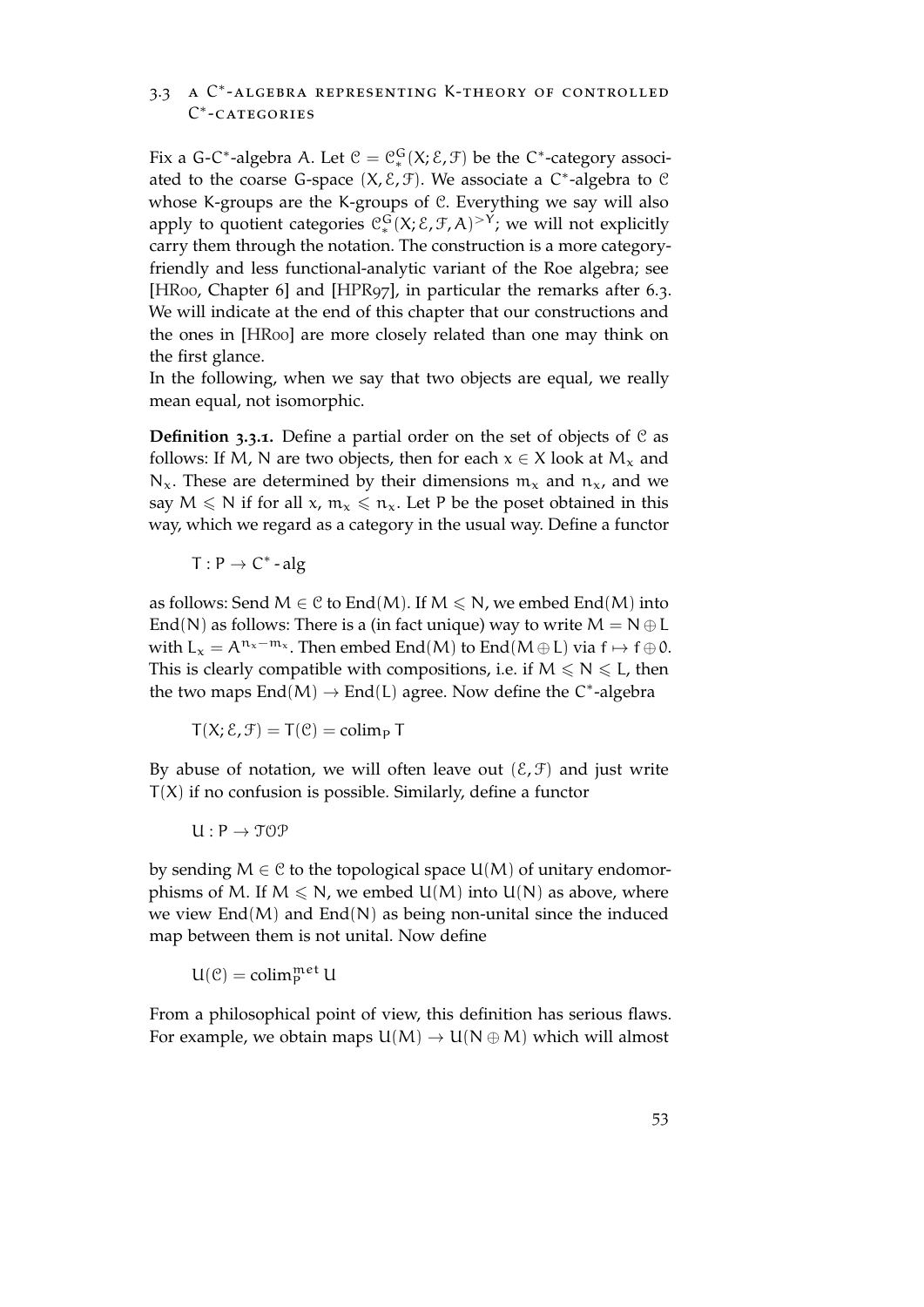never be the obvious map  $u \to 1 \oplus u$ , which is annoying. However, the actual map  $U(M) \rightarrow U(N \oplus M)$  differs from the obvious one only by conjugation by an automorphism of  $N \oplus M$ , so everything works out fine on the K-theory level, as we will now see. Let us first record the following:

**Proposition 3.3.2.** *The induced map*  $U(\mathcal{C}) \to U(T(\mathcal{C}))$  *is a weak homotopy equivalence.*

*Proof.* This follows from [1](#page-22-0).5.2.

 $\Box$ 

**Proposition 3.3.3.** *There is a canonical isomorphism*

f:  $K_i(T(\mathcal{C})) \rightarrow K_i(\mathcal{C})$ 

Proof. The algebra T(C) is a filtered colimit of C<sup>\*</sup>-algebras. Since Ktheory of C\*-algebras commutes with filtered colimits, it suffices to see that  $K_i(\mathcal{C})$  is isomorphic to colimp  $K_i(\text{End}(M))$ .

For each M, we have a canonical map  $K_i(End(M)) \rightarrow K_i(\mathcal{C})$  coming from the obvious  $C^*$ -functor  $\text{End}(M)_{\oplus} \to \mathcal{C}$ . This map sends a projection  $p : M^{\oplus k} \to M^{\oplus k}$  to the projection p itself, where we now consider  $M^{\oplus k}$  as an object of  $\mathcal{C}$ , and similarly for unitaries. For  $M \leq N = M \oplus L$ , the map  $K_i(End(M)) \rightarrow K_i(End(N))$  is compatible with the two maps to K<sub>i</sub>(C): If  $p : M^{\oplus k} \to M^{\oplus k}$  is a projection, p is sent (up to conjugation with the canonical isomorphism  $M^{\oplus k} \oplus L^{\oplus k} \cong N^{\oplus k}$ , which does not affect matters in K-theory) to  $p \oplus 0_{L^{\oplus k}}$  in End $(M^{\oplus k} \oplus L^{\oplus k})$  and then to  $p \oplus 0_{L^{\oplus k}} = p$  in  $K_0(\mathcal{C})$ , and similarly for unitaries. So we obtain a map colimp K<sub>i</sub>(End(M))  $\rightarrow$  $K_i(\mathcal{C})$ . This map is clearly surjective: a projection p:  $M \rightarrow M$  certainly comes from  $K_0(End(M))$ , and similarly for unitaries. It remains to see injectivity.

To see this, note that colimp  $K_i(End(M))$  is also a quotient of the free abelian group generated by the projections respectively unitaries in C. So it is enough to see that the relations in  $K_i(\mathcal{C})$  are also true in colim<sub>P</sub> K<sub>i</sub>(End(M)). But this is now nearly obvious, except for the relation  $p \oplus q = p + q$  respectively  $u \oplus v = u + v$ . However, if for example  $u : A \rightarrow A$ ,  $v : B \rightarrow B$ , then  $u \oplus v \in End(A \oplus B)$  and the relations in K<sub>1</sub>(End(A ⊕ B)) give  $u \oplus v = u + v$  in the colimit. The same argument applies to  $K_0$ . This finishes the proof.  $\Box$ 

## 3.4 REPRESENTING  $T(X)$  as a concrete  $C^*$ -Algebra

Let  $(X; \mathcal{E}, \mathcal{F})$  be a coarse space. We consider the Hilbert A-module  $H = L^2(X \times N, A)$  with basis  $X \times N$ . The total object of each object M of  $C_{*}^{G}(X; \mathcal{E}, \mathcal{F})$  can be viewed as a Hilbert submodule of  $\mathcal{H}$ : For each x,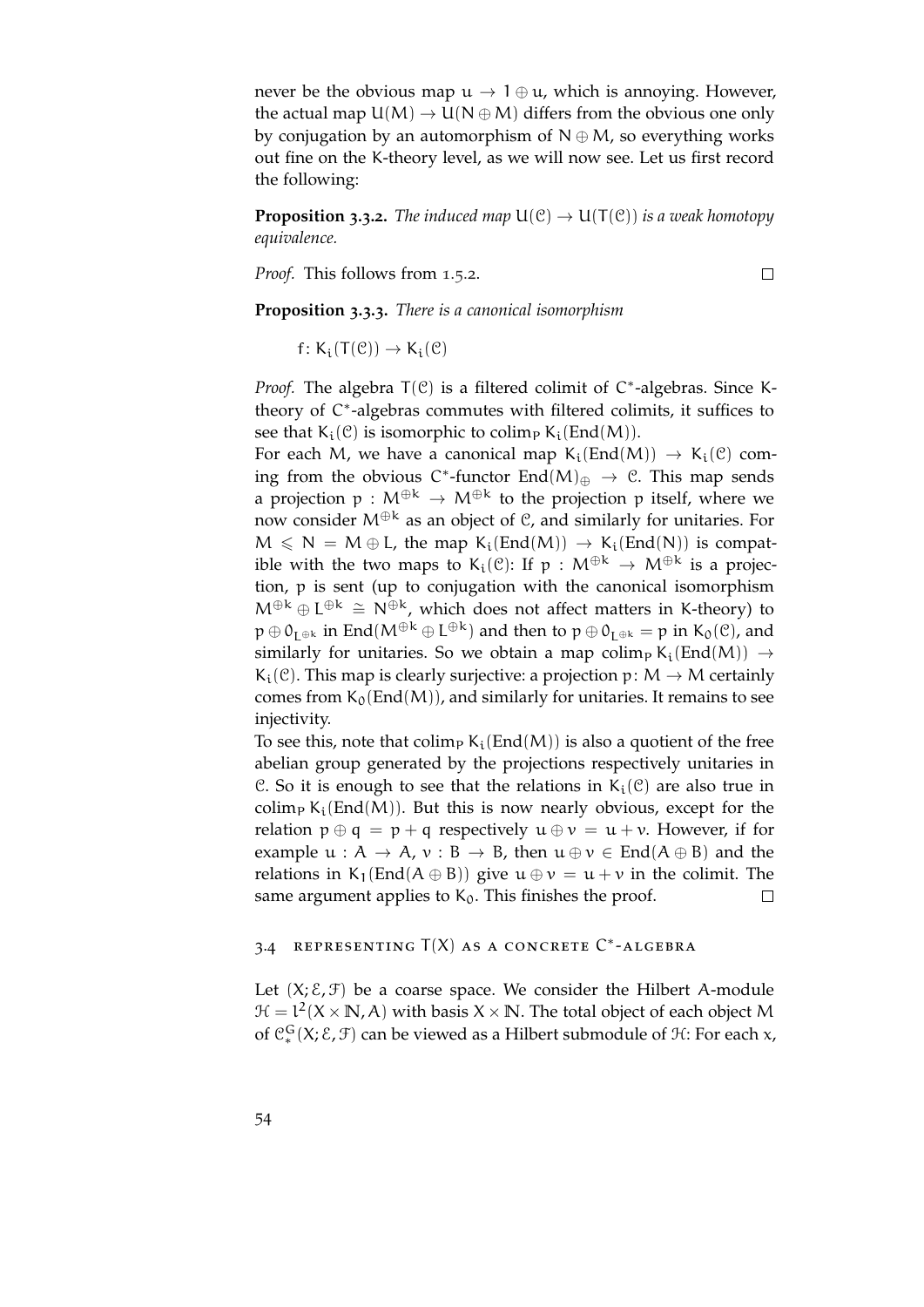if  $M_x$  is n-dimensional, we take the vectors  $(x, 1)$ , . . .  $(x, n)$  and T(M) is the Hilbert submodule of H spanned by all these vectors. Note that this submodule is complemented. A morphism  $f : M \to N$  gives rise to an operator on  $H$  by first projecting onto  $T(M)$ , then using  $T(f)$ to map to  $T(N)$  and then include  $T(N)$  into  $H$ . This gives rise to a bounded, adjointable operator on  $H$  since the projection onto  $T(M)$ and the inclusion of  $T(N)$  into  $H$  are adjointable.

<span id="page-54-0"></span>**Proposition 3.4.1.** *The algebra* T(X; E, F) *is the completion of the bounded,* adjointable operators on  ${\mathfrak{R}}$  which come from a morphism  ${\mathsf f} \in {\mathfrak{C}}_*^{\mathsf{G}}({\mathsf{X}}; {\mathcal{E}}, {\mathcal{F}}).$ *Hence we can view* T(X; E, F) *as a subalgebra of the bounded, adjointable operators on* H*.*

*Proof.* For an object M, let  $E(M) \subset B(H)$  be the image of End(M) in  $\mathcal{B}(\mathcal{H})$ . Letting M vary over the objects of  $\mathcal{C}_*^G(X;\mathcal{E},\mathcal{F})$ , we obtain a directed system of  $C^*$ -subalgebras of  $\mathcal{B}(\mathcal{H})$  which is easily seen to be the same directed system we used to define  $T(X; \mathcal{E}, \mathcal{F})$ .

Potentially, the bounded, adjointable operators coming from morphisms in  $C_*^G(X)$  might be bigger than this algebra since we have so far only handled endomorphisms, not arbitrary morphisms. However, we can view any morphism as an endomorphism in the following way: Begin with a morphism  $f: M \rightarrow N$ . Define an object M' as

$$
M'_x = \begin{cases} 0 \text{ if } m_x \geq n_x \\ A^{n_x - m_x} \text{ else} \end{cases}
$$

and similarly  $N'$  as

$$
N'_x = \begin{cases} 0 \text{ if } n_x \geqslant m_x \\ A^{m_x - n_x} \text{ else} \end{cases}
$$

These are vaild objects of  $C_*^G(X)$  since their support is contained in the support of  $N \oplus M$ . We have

$$
M\oplus M'=N\oplus N'
$$

and can view f as an endomorphism of this object via

$$
\begin{pmatrix} f & 0 \\ 0 & 0 \end{pmatrix} : M \oplus M' \to N \oplus N'
$$

The images of f and of

$$
\begin{pmatrix} f & 0 \\ 0 & 0 \end{pmatrix}
$$

in  $\mathcal{B}(\mathcal{H})$  are the same, so we see that the morphism f is already covered in the endomorphisms.  $\Box$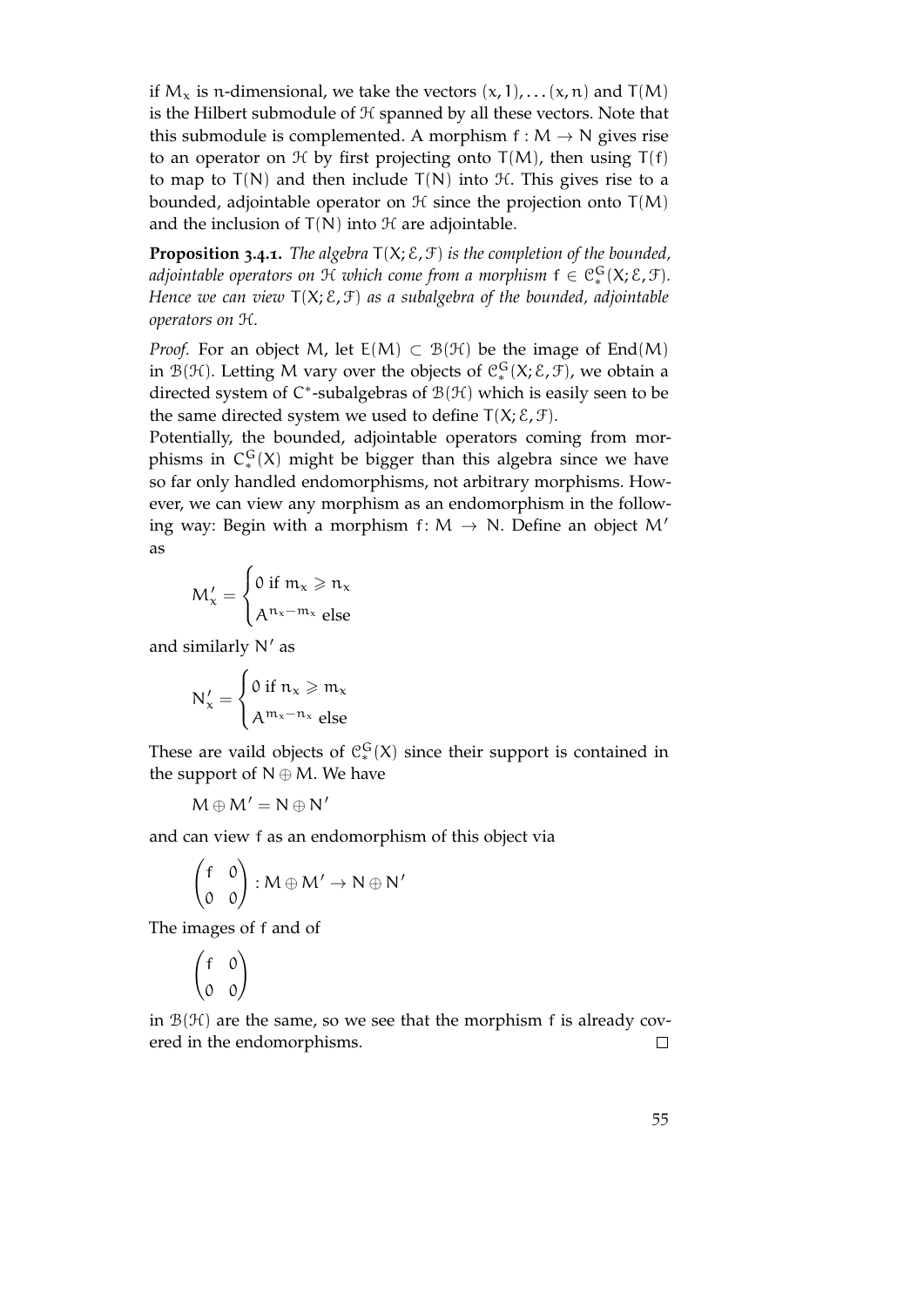#### 3.5 functoriality and lack thereof

Unfortunately,  $T(\mathcal{C}) = T(\mathcal{C}_*^G(X;\mathcal{E},\mathcal{F}))$  does not depend functorially on the coarse space X. For example, let  $X = S^0$  and  $Y = pt$  without any control conditions and with G the trivial group. The map  $X \rightarrow Y$ induces a  $C^*$ -functor  $F: C(X) \to C(Y)$ . But let M be the object over X with  $M_x = A$  for both points of X and N the object with  $N_x = A^2$ . Then the square



does not commute: The upper composition corresponds to embedding  $T(M) = A^2$  into  $T(F(N)) = A^4$  as the first and third summand, whereas the lower composition corresponds to embedding it as the first and second summand. Consequently, we cannot hope for an induced map on the colimits. There seems to be no way around this problem; but using some tricks, we can at least turn  $\mathcal{C}_*^G(X; \mathcal{E}, \mathcal{F})$  into a functor from coarse spaces to the homotopy category of spaces or spectra. Let us first notice that everything is fine as long as we only consider injective maps.

**Proposition 3.5.1.** Let  $(X; \mathcal{E}, \mathcal{F})$  and  $(Y; \mathcal{E}', \mathcal{F}')$  be two coarse G-spaces and  $f: X \to Y$  a coarse injective G-map. Then we get a functorial  $C^*$ *homomorphism*  $T(f) : T(X) \to T(Y)$ *, i.e. if*  $g : Y \to Z$  *is another injection, we have*  $T(q \circ f) = T(q) \circ T(f)$ *.* 

*Proof.* For each object M of  $C_*^G(X)$ , we obtain a C\*-homomorphism  $\text{End}(M) \to \text{End}(F(M))$ . For  $M \le N$ , we have to check commutativity of the square



to obtain an induced map on the colimits. But this is immediate to check since f is injective.

 $\Box$ 

Now let f:  $X \rightarrow Y$  be an arbitrary coarse map with X and Y free Gspaces. We will employ a trick to make f injective up to equivalence of categories.

<span id="page-55-0"></span>**Definition 3.5.2.** Let  $f: X \rightarrow Y$  be a coarse G-map. We define a new coarse structure on  $X \times Y$  with its diagonal G-action as follows: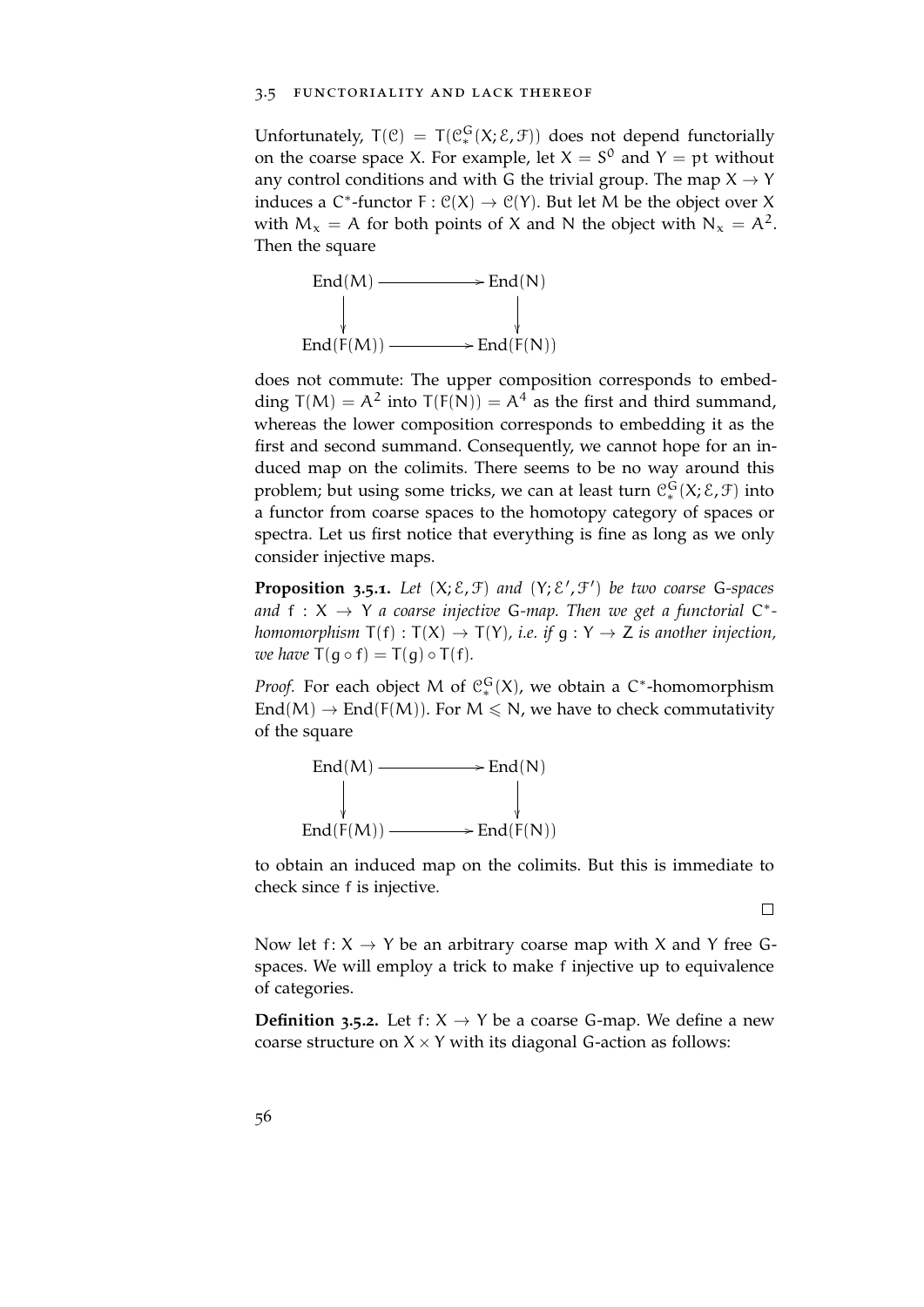- For morphisms, we pull back the morphism support  $\mathcal E$  of Y back to  $X \times Y$ .
- For the object support, we also pull back the object support  $\mathcal F$ of Y and also insist on finiteness in X-direction:  $F \subset X \times Y$  is controlled if and only if it is the pullback of a controlled subset of Y and for each  $y \in Y$ , there are only finitely many  $x \in X$  with  $(x, y) \in F$ . Note that for any object M over X and any  $y \in Y$ , the conditions on a coarse map force that supp $(M) \cap f^{-1}(y)$  is finite, so that pushing M forward along  $x \mapsto (x, f(x))$  yields a vaild object over  $X \times Y$ .

We denote the category  $\mathcal{C}_*^G(X \times Y)$  with the above control conditions as  $C_*^G(Y)_X$  since the X is only a dummy variable we need to create enough space. Let  $f_X: X \to X \times Y$  be the map sending x to  $(x, f(x))$ . This is again a coarse G-map and, since it is injective, we obtain an induced map  $(f_X)_*: T(X)$  →  $T(X \times Y)$ , which by abuse of notation we will often write as f<sup>∗</sup> again.

<span id="page-56-0"></span>**Proposition 3.5.3.** Let  $g: Y \to X$  be any G-equivariant map of sets, which *exists since* X *and* Y *are free* G-spaces. Then the map  $g \times Id$ : Y  $\rightarrow X \times Y$ *is coarse and induces an equivalence of categories*  $F \colon \mathcal{C}_*^G(Y) \to \mathcal{C}_*^G(X \times Y)$ . *Also the induced* C ∗ *-homomorphism*

$$
i\colon T(Y)\to T(X\times Y)
$$

*is a* K*-equivalence and in particular induces a weak homotopy equivalence of* K*-theory spectra. The homotopy class of this map does not depend on the choice of* g*. By inverting* K(i)*, we hence obtain a well-defined homotopy class*

$$
K(f)\colon K(T(X))\stackrel{K(f_X)}{\to} K(T(X\times Y))\stackrel{K(i)^{-1}}{\to} K(T(Y))
$$

*Proof.* It is easy to check that  $g \times id$  is compatible with the control conditions. Let M be an object in  $\mathcal{C}_*^G(X \times Y)$ . Let M' be the object in  $\mathfrak{C}_{*}^{\mathsf{G}}(X \times Y)$  with

$$
M_{(x,y)}' = \begin{cases} 0 \text{ if } x \neq g(y) \\ \bigoplus_{x' \in X : M_{(x',y) \neq 0}} M_{(x',y)} \text{ else } \end{cases}
$$

The object  $M'$  is clearly in the image of the functor

$$
F\colon \mathcal{C}_*^G(Y)\to \mathcal{C}_*^G(X\times Y)
$$

Since there are no morphism control conditions in the X-direction of  $X \times Y$ , it is easy to write down an isomorphism from M to M', so F is essentially surjective. That F is full and faithful is immediate. Hence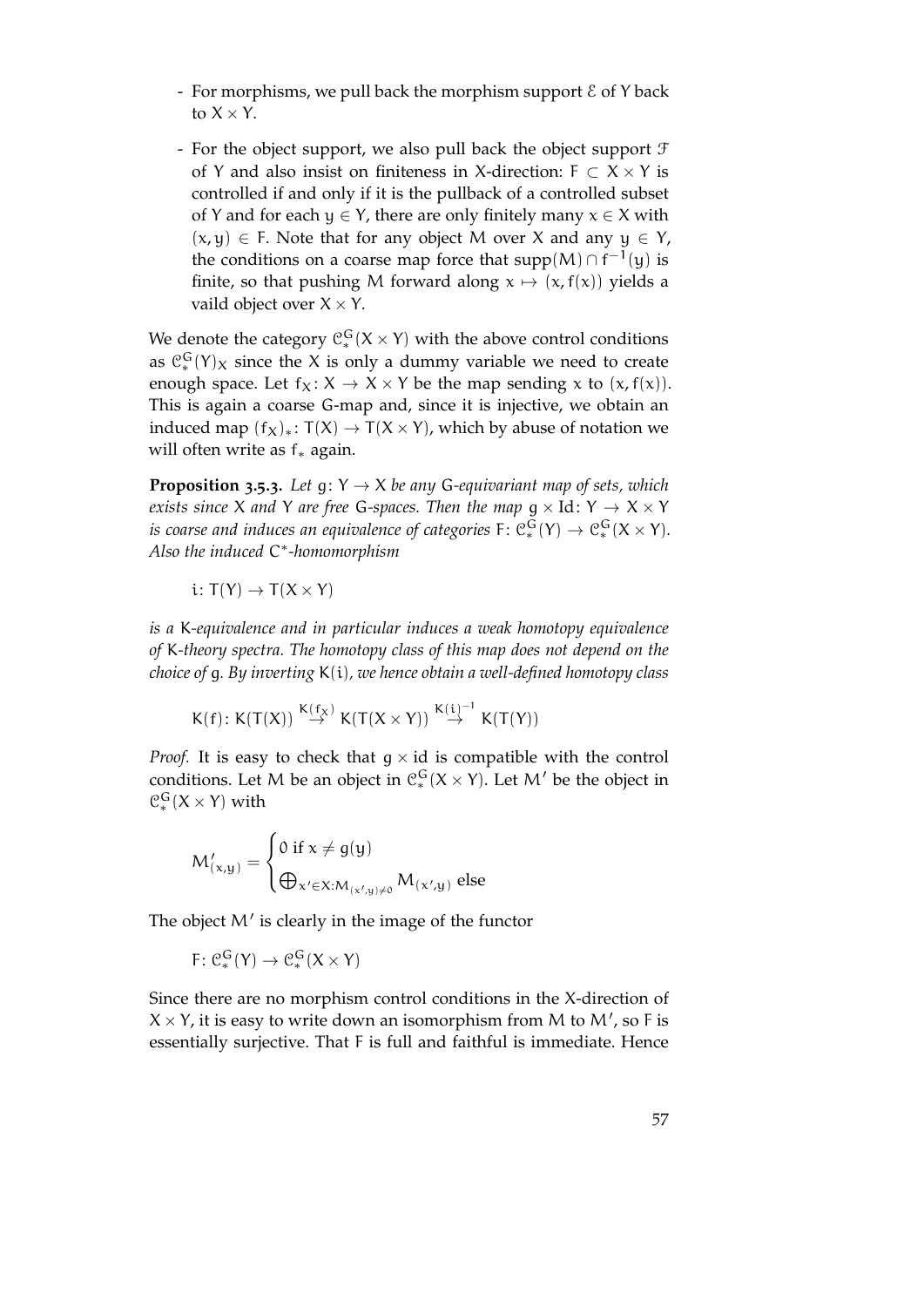F induces an isomorphism on the K-groups of the categories  $\mathcal{C}_{*}^{G}(Y)$ and  $\mathcal{C}_{*}^{G}(X \times Y)$ . Since these K-groups are also the K-groups of T(Y) respectively  $T(X \times Y)$ , the map i:  $T(Y) \rightarrow T(X \times Y)$  is a K-equivalence. It remains to see that the homotopy class of  $K(i)$  does not depend on the choice of g. Let g' be another choice. For each  $y \in Y$ , pick a self-bijection  $\phi_y: X \to X$  sending  $g(y)$  to  $g'(y)$  and consider the bijection

$$
F: X \times Y \to X \times Y
$$

$$
(x, y) \mapsto (\phi_y(x), y)
$$

F induces a unitary operator V from the Hilbert module with basis  $X \times Y \times \mathbb{N}$  to itself by acting on the basis as  $(x, y, n) \mapsto (F(x, y), n)$ . Considering  $T(X \times Y)$  as a subalgebra of  $\mathcal{B}(\mathcal{H}(X \times Y \times \mathbb{N}))$ , it is easy to check that V is a multiplier of  $T(X \times Y)$ , i.e. for each operator  $S \in$  $T(X \times Y)$ , also VS and SV are in  $T(X \times Y)$ : By [3](#page-54-0).4.1, it suffices to check that for any morphism  $f : M \to N$  in  $\mathcal{C}_*^G(X \times Y)$ , which we can view as a bounded, adjointable operator on  $l^2(X \times Y \times \mathbb{N}, A)$  as in [3](#page-54-0).4.1, Vf and fV - again viewed as bounded operators on  $l^2(X \times Y \times N, A)$  also come from morphisms in the category. However Vf comes from

$$
f'\colon M\to F_*N
$$

which is obtained by composing f with the isomorphism  $N \cong F_*(N)$ identifying  $N_{(x,y)}$  with  $F_*(N)_{F(x,y)}$ , and similarly for fV. Since there are no control conditions in the X-direction and F preserves the fibers in X-direction, the isomorphism  $N \cong F_*(N)$  is indeed controlled. Furthermore, i and i' precisely differ by conjugation with V. Since conjugation with V induces the identity in K-theory up to homotopy,  $K(i)$  and  $K(i')$  are homotopic.  $\Box$ 

So we now have defined a potential functor K from coarse G-spaces to the homotopy category spectra on objects and morphisms and have shown this depends on no choices. It remains to see that K is compatible with compositions.

**Proposition 3.5.4.** *Let*  $f : X \rightarrow Y$  *and*  $g : Y \rightarrow Z$  *be two coarse* G-*maps*, *with* X *and* Y *free* G*-spaces. Then* K(g) ◦ K(f) = K(g ◦ f) *in the homotopy category of spectra.*

*Proof.* For a map  $s : A \rightarrow B$ , we write  $s_A : A \rightarrow A \times B$  or  $s_A: A \rightarrow B \times A$ , depending on context, for the map sending a to  $(a, s(a))$  respectively  $(s(a), a)$ . Fix G-equivariant maps (probably noncontinuous) h:  $Y \rightarrow X$  and k:  $Z \rightarrow Y$ . Consider the following diagram of C ∗ -algebras and ∗-homomorphisms: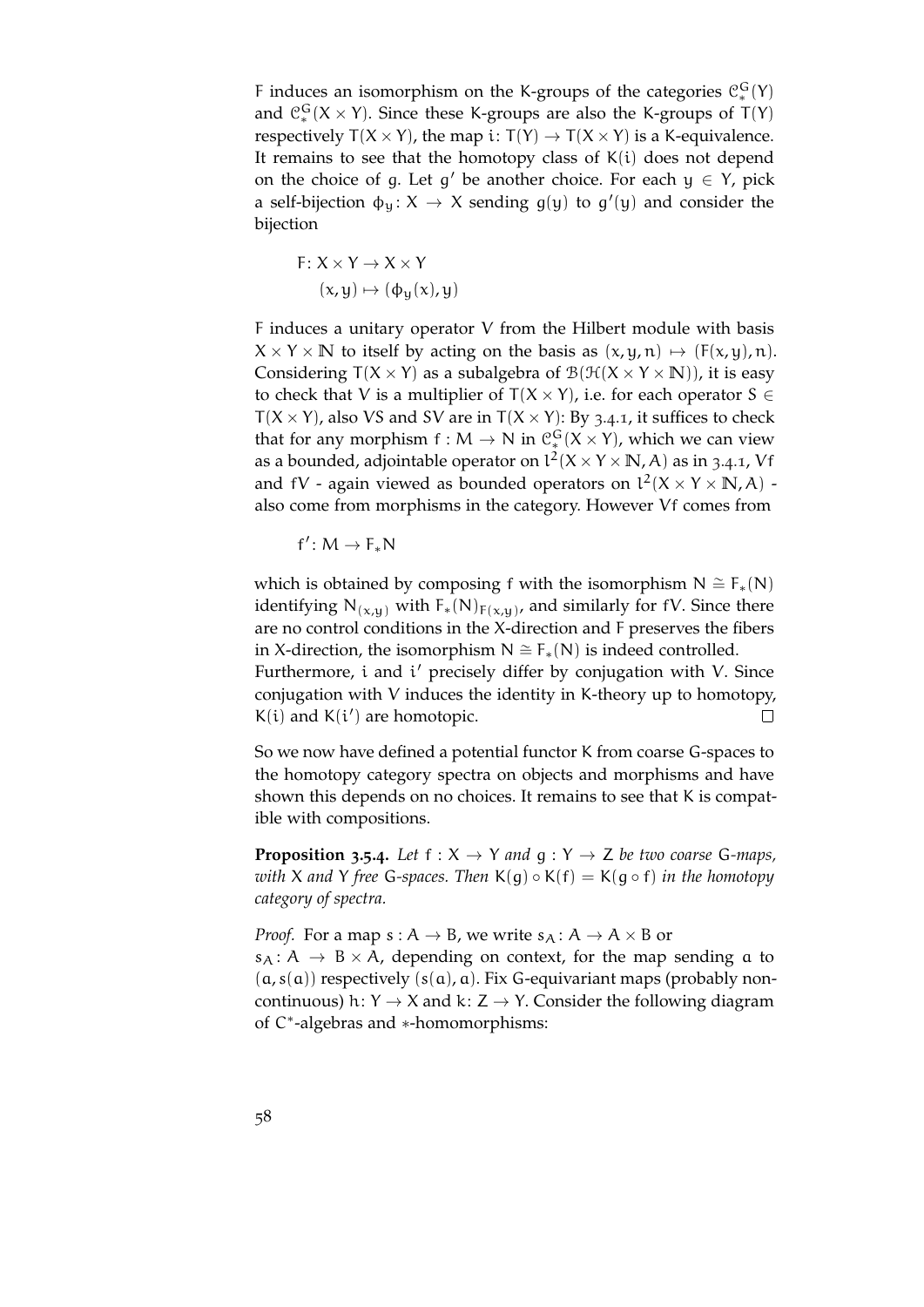

Some explanations are in order. We always use the last variable of the various products to build the actual coarse structures, and the remaining factors are dummies. For example,  $T(X \times Y \times Z)$  is  $T(\mathcal{C}_*^G(Z)_{X \times Y})$ with notation as in [3](#page-55-0).5.2. All solid maps in the diagram are induced by the maps of spaces as indicated. The left-hand dashed arrow is such that the left-hand part of the diagram commutes and the right-hand dashed arrow is such that the right-hand part commutes. All arrows labeled with a  $\simeq$  are K-equivalences. The dotted arrows only exist in the homotopy category of spaces or spectra after taking K-theory of the involved C<sup>\*</sup>-algebras. They are defined such that the triangles

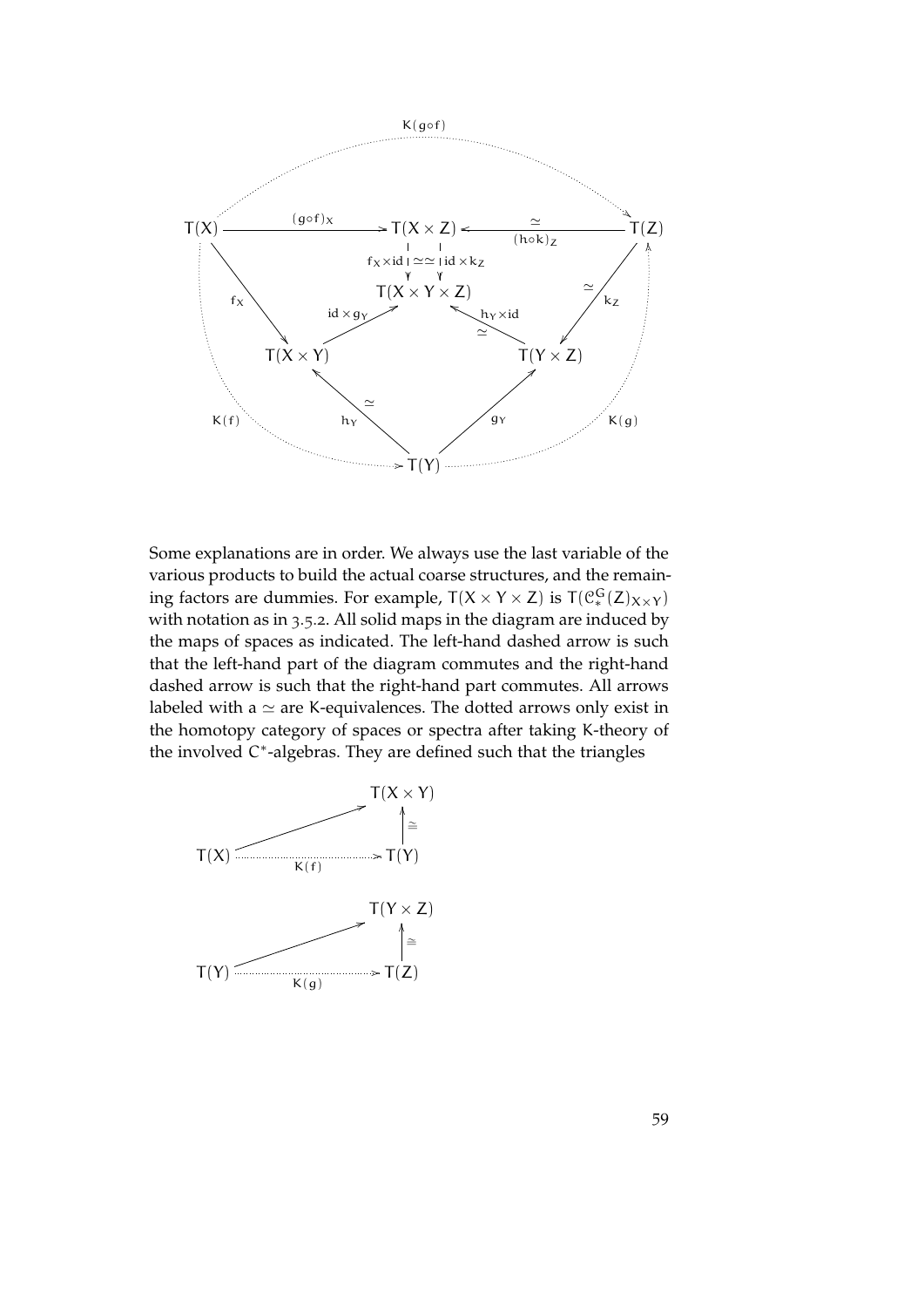

commute in the homotopy category after taking K-theory. The claim is that the triangle consisting of the three dotted arrows is commutative in the homotopy category.

The two dashed arrows are different on-the-nose, but induce homotopic maps on K-theory. This argument is similar to the multiplier argument in the proof of [3](#page-56-0).5.3. There is a bijection

$$
F\colon X\times Y\times Z\to X\times Y\times Z
$$

such that

 $F \circ (f_X \times id) = id \times k_Z$ 

and such that F preserves the Z-component, i.e. we have  $F(x, y, z) =$  $(x', y', z)$  for all  $x, y, z$ . The map F induces a unitary operator on  $l^2$ (X × Y × Z, A) which again is a multiplier of T(X × Y × Z), and the two maps  $T(X \times Z) \rightarrow T(X \times Y \times Z)$  differ by conjugation with this unitary. So when we consider things in the homotopy category after taking K-theory, we can replace the two dashed arrows with a single arrow which makes the whole diagram commutative. Now a diagram chase and using that many maps are actually isomorphisms immediately implies that the triangle consisting of the three dotted arrows is commutative.  $\Box$ 

#### 3.6 properties of K-theory

This section collects some properties of topological K-theory of controlled categories. We will assume that all involved coarse G-spaces are free G-spaces.

**Proposition 3.6.1.** Let X be a proper coarse G-space and  $Y \subset X$  a G*invariant subspace. Then:*

(*i*) The inclusion  $\mathfrak{C}^G_\mathfrak{b}(X;\mathcal{E},\mathfrak{F}(Y)) \to \mathfrak{C}^G_\mathfrak{b}(X;\mathcal{E},\mathfrak{F})$  is a Karoubi filtration. *Hence there is a fibration sequence*

$$
\mathbb{K}^{-\infty} \mathcal{C}^G_b(Y;i^{-1}\mathcal{E},i^{-1}\mathcal{F}) \to \mathbb{K}^{-\infty} \mathcal{C}^G_b(X;\mathcal{E},\mathcal{F}) \to \mathbb{K}^{-\infty} \mathcal{C}^G_b(X;\mathcal{E},\mathcal{F})^{>Y}
$$

*where* **K**−<sup>∞</sup> *denotes the non-connective algebraic* K*-theory spectrum* and we used [2](#page-41-0).4.3 to replace  $\mathcal{C}_b^G(X;\mathcal{E},\mathcal{F}(Y))$  by  $\mathcal{C}_b^G(Y;i^{-1}\mathcal{E},i^{-1}\mathcal{F})$ .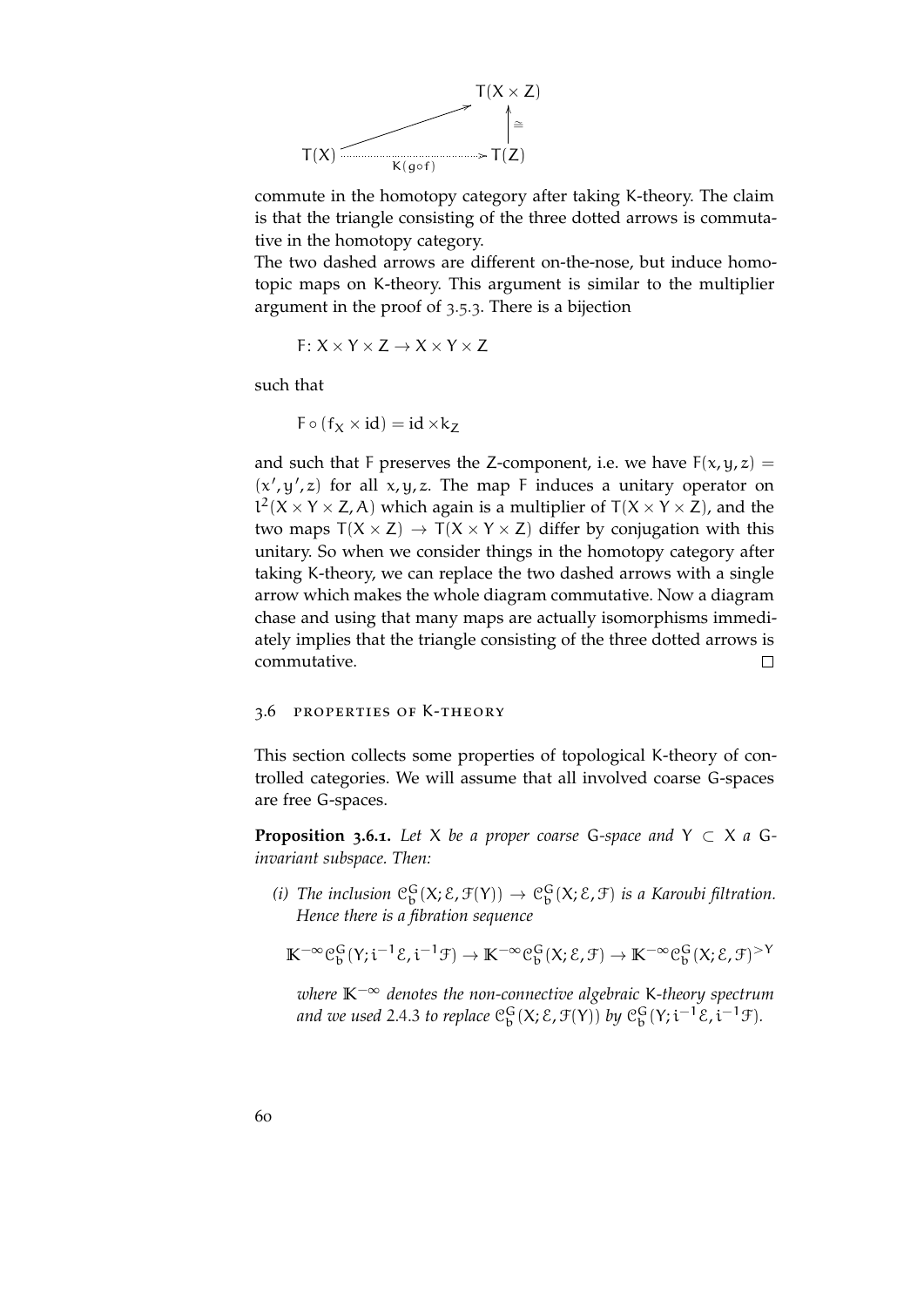*(ii) There is a fibration sequence*

$$
K\mathcal{C}_{*}^{G}(Y; i^{-1}\mathcal{E}, i^{-1}\mathcal{F}) \to K\mathcal{C}_{*}^{G}(X; \mathcal{E}, \mathcal{F}) \to K\mathcal{C}_{*}^{G}(X; \mathcal{E}, \mathcal{F})^{>Y}
$$

*Proof.* The first part is standard; see [\[CP](#page-151-0)97]. For the second part, consider the projection  $\mathcal{C}_*^G(X;\mathcal{E},\mathcal{F}) \to \mathcal{C}_*^G(X;\mathcal{E},\mathcal{F})^{>Y}$  and let J be the kernel of this projection, i.e. the category without identities with the same objects as  $\mathfrak{C}_{*}^{\mathsf{G}}(\mathsf{X}; \mathcal{E}, \mathcal{F})$ , but with only those morphisms which map to zero in  $\mathcal{C}_{*}^{G}(X;\mathcal{E},\mathcal{F})^{>Y}$ . In the language of [2](#page-41-1).4.4, J consists precisely of the approximately continuous morphisms. Even though J is not really a category - not all objects have identites-, nothing keeps us from defining the  $C^*$ -algebra  $T(J)$  as in the usual case as

 $T(J) = \text{colim}_{P}$  End<sub>I</sub>(M)

where now  $\text{End}_{J}(M)$  is a potentially non-unital algebra. We will prove the following facts:

- (i) The induced inclusion  $T(\mathcal{C}_{*}^{G}(Y; i^{-1}\mathcal{E}, i^{-1}\mathcal{F})) \rightarrow T(J)$  induces an isomorphism in K-theory.
- (ii) The sequence  $J \to T(\mathcal{C}_*^G(X;\mathcal{E},\mathcal{F})) \to T(\mathcal{C}_*^G(X;\mathcal{E},\mathcal{F})^{>Y})$  is an ideal sequence and hence induces a fiber sequence in K-theory.

Together, the two facts imply the claim.

Let us start with (i). We will actually give two different proofs of this. For the first one, let  $E \in \mathcal{E}$  be arbitrary. We define a new object support condition  $\mathcal{F}(E)$  on X as follows: A subset  $F \subset X$  is in  $\mathcal{F}(E)$  if and only if there is  $F' \in \mathcal{F}$  such that  $F = (F' \cap Y)^E$ . We define furthermore the C ∗ -algebras

$$
T(E)=T(\mathfrak{C}_*^G(X;\mathcal{E},\mathfrak{F}(E)))
$$

for each  $E \in \mathcal{E}$ . The categories  $\mathcal{C}_*^G(X; \mathcal{E}, \mathcal{F}(E))$  form a directed system of categories in the E-variable, and for  $E \subset E'$  the inclusion

$$
\mathcal{C}_{*}^{G}(X; \mathcal{E}, \mathcal{F}(E)) \to \mathcal{C}_{*}^{G}(X; \mathcal{E}, \mathcal{F}(E'))
$$

is an equivalence of categories: Indeed, any object in any of our categories is by definition isomorphic to an object supported only over Y since X was assumed to be G-proper. Now we claim that

 $T(J) = \text{colim}_{E} T(E)$ 

which is directed by the definition of a coarse structure. Since all the structure maps on the right-hand side are K-equivalences, the claim follows from this.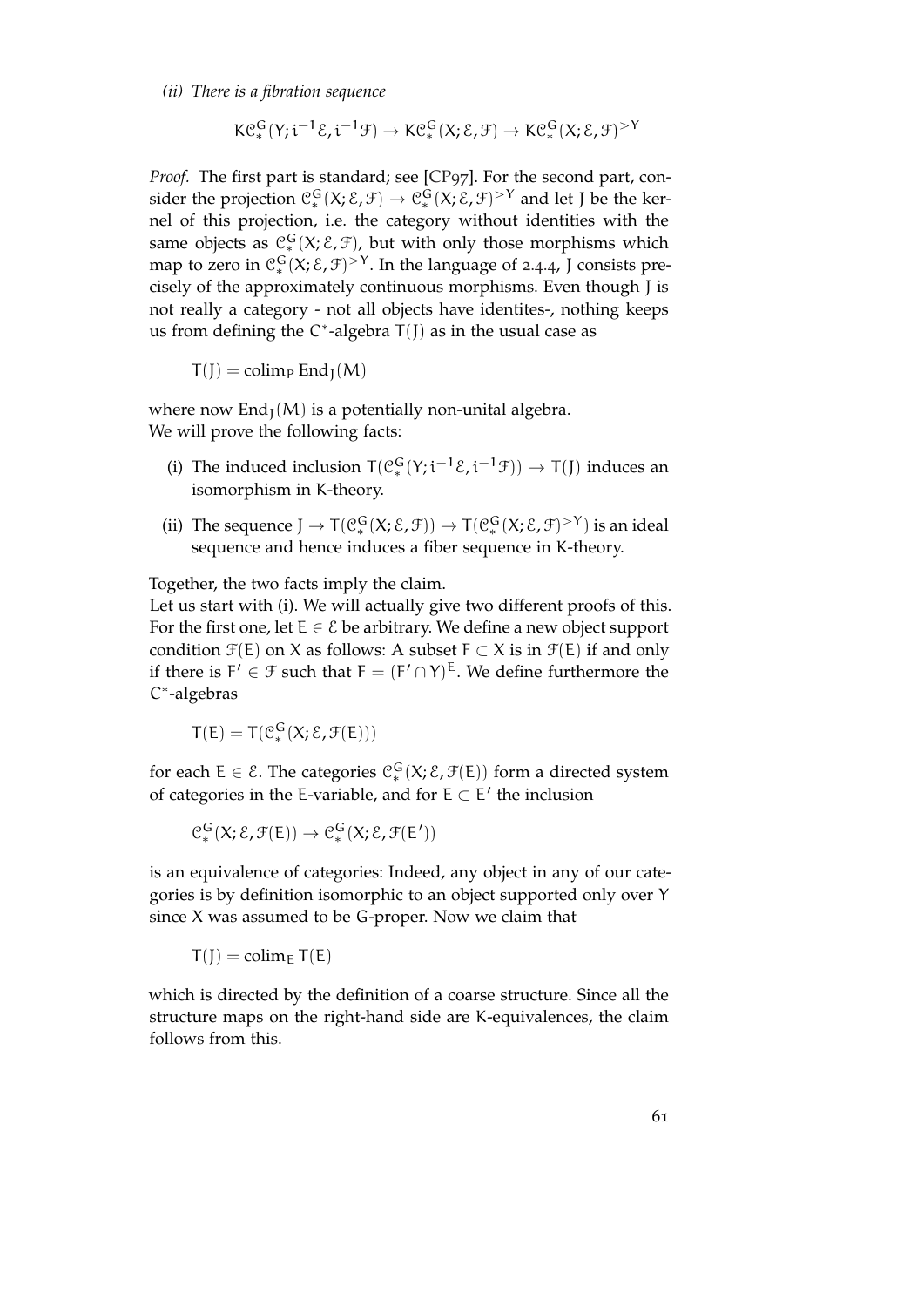For each E, the category  $\mathcal{C}_*^G(X;\mathcal{E},\mathcal{F}(E))$  is a subcategory of J. This gives rise to compatible inclusion maps

$$
\mathsf{T}(E) \to \mathsf{T}(J)
$$

and hence to an injection

colim<sub>E</sub>  $T(E) \rightarrow T(I)$ 

By definition of J, each morphism in J can be approximated arbitrarliy closely by morphisms in some  $\mathcal{C}_*^G(X;\mathcal{E},\mathcal{F}(E))$ : Each morphism factoring through  $C_*^G(Y; E, \mathcal{F})$  lies in some  $C_*^G(X; E, \mathcal{F}(E))$ . This implies surjectivity of the map colim<sub>E</sub>  $T(E) \rightarrow T(J)$  and hence

$$
T(\mathcal{C}^G_*(Y;i^{-1}\mathcal{E},i^{-1}\mathcal{F})) \to T(J)
$$

is a K-equivalence.

Unfortunately, we would like to obtain the statement of the proposition in a slightly more general setting in the proof of [8](#page-114-0).1.1, where the proof above does not apply. So we give a second proof of (i) which will also apply in the more general setting. This proof will apply whenever we are in a situation where we have a Karoubi filtration before completing to C<sup>\*</sup>-categories.

We will make heavy use of the space-level continuity of K-theory [1](#page-22-0).5.2. Pick a map  $f: S^n \to U(T(J))$ . By [1](#page-22-0).5.2, we find a map homotopic to f which factors through some  $U(End_I(M))$  where M is an object of J. For simplicity, let us call this map f again, i.e.  $f: S^n \to U(\text{End}_{J}(M)).$ Recall that the object M is actually an object of  $\mathcal{C}_*^G(X;\mathcal{E},\mathcal{F})$ . For each  $F \in \mathcal{F}(Y)$ , we write  $M = M_F \oplus M_{X-F}$  where  $M_F$  is supported only over F and  $M_{X-F}$  is only supported over X – F. This yields a (nonunital) inclusion map  $\text{End}_{\text{I}}(M_F) \rightarrow \text{End}_{\text{I}}(M)$ . By definition of the quotient construction,  $\text{End}_{I}(M)$  has to be the completion of the ascending union of the  $\text{End}_{I}(M_{F})$ : The morphisms coming from some End( $M_F$ ) are precisely those factoring over Y (thanks to G-properness, compare [2](#page-41-0).4.3), and these morphisms are dense in  $\text{End}_{\text{I}}(M)$  by definition. Now apply [1](#page-22-0).5.2 again to conclude that f is actually homotopic to a map  $S^n \to U(M_F)$  for some F. But  $M_F$  is an object of  $\mathcal{C}_*^G(X;\mathcal{E},\mathcal{F}(Y))$  which is equivalent to  $\mathcal{C}_*^G(Y;\mathfrak{i}^{-1}\mathcal{E},\mathfrak{i}^{-1}\mathcal{F})$ . This implies surjectivity of

$$
T(\mathcal{C}^G_*(Y;i^{-1}\mathcal{E},i^{-1}\mathcal{F}))\to T(J)
$$

on the K-theory level. Injectivity is the same argument, using that also  $S<sup>n</sup> \times I$  is compact.

For ii), we need some more notation. Let  $T^{alg}(J)$  be the colimit of  $\text{End}_{\text{I}}(M)$  in the category of (non-unital) algebras, and similarly we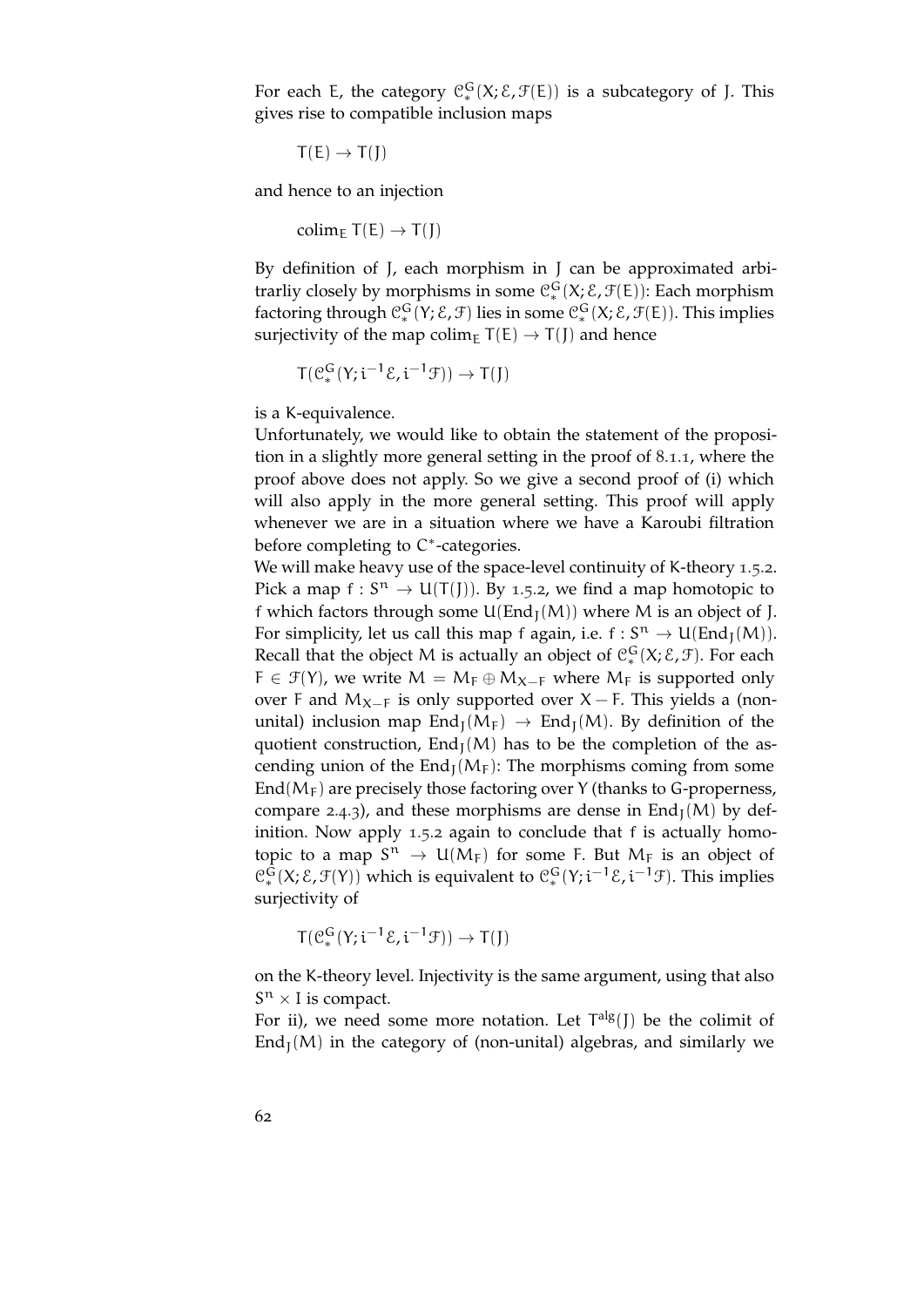define  $T^{alg}(\mathcal{C}_*^G(X;\mathcal{E},\mathcal{F}))$  and  $T^{alg}(\mathcal{C}_*^G(X;\mathcal{E},\mathcal{F})^{>Y})$ . Since algebraic colimits are exact, we have a short exact sequence of algebras

$$
T^{alg}(J) \to T^{alg}(\mathcal{C}^G_*(X;\mathcal{E},\mathcal{F})) \to T^{alg}(\mathcal{C}^G_*(X;\mathcal{E},\mathcal{F})^{>Y})
$$

We have to argue this carries over to the completions to  $C^*$ -algebras. Certainly, after completing the composition of the two maps is still 0. Also, the left-hand map is an isometric inclusion, which also carries over to the completions. What we have to see is that the quotient pre- $C^*$ -norm  $\mathsf{T}^{\text{alg}}(\mathcal{C}_*^{\mathsf{G}}(X;\mathcal{E},\mathcal{F})^{\geq \mathsf{Y}})$  inherits is the same as the one it inherits by the colimit structure. Let  $f : M \to M$  be an endomorphism of an object of  $\mathfrak{C}_{*}^{\mathsf{G}}(\mathsf{X}; \mathcal{E}, \mathcal{F})$ . Its norm in the quotient is

$$
\|f\|_Y=\inf_{g:M\to M\in J}\|f-g\|
$$

Considering f as an element of  $T^{alg}(\mathcal{C}_*^G(X;\mathcal{E},\mathcal{F}))$ , its quotient norm is

$$
\left\|f\right\|_{Y}=\inf_{g\in T^{alg}J}\left\|f-g\right\|
$$

The second norm is clearly at most as large as the first one. However, we can decompose  $f - g$  in the second norm as the direct orthogonal sum of two operators: one whose support is precisely the support of M, and one whose support is the rest. The second operator makes the norm larger, and the first operator is already covered in the first norm. This proves the claim.

 $\Box$ 

The following proposition concerns potential Eilenberg Swindles on controlled categories.

**Proposition 3.6.2.** *Let*  $(X, \mathcal{E}, \mathcal{F})$  *be a coarse* G-space. Let  $s : X \to X$  *be a* G*-equivariant map such that:*

- *(i)* For every compact  $K ⊂ X$ , every  $F ∈ F$  and every  $n ≥ 0$  the set  $(s<sup>n</sup>)<sup>-1</sup>(K) \cap F$  *is compact and eventually empty.*
- (*ii*) For every  $E \in \mathcal{E}$  and  $F \in \mathcal{F}$ , there is an  $E' \in \mathcal{E}$  with

$$
\bigcup_{n\geqslant 1} (s\times s)^n(E\cap F\times F)\subset E'.
$$

- (*iii*) For every  $F \in \mathcal{F}$  there exists an  $F' \in \mathcal{F}$  with  $\bigcup_{n \geqslant 1} s^n(F) \subset F'.$
- (*iv*) For every  $F \in \mathcal{F}$  the set  $\{(x, s(x)) \mid x \in \bigcup_{n \geq 1} s^n(F)\}$  *is contained in some*  $E \in \mathcal{E}$ *.*

*Then the topological* K-theory of  $C_*^G(X; \mathcal{E}, \mathcal{F})$  *is trivial.*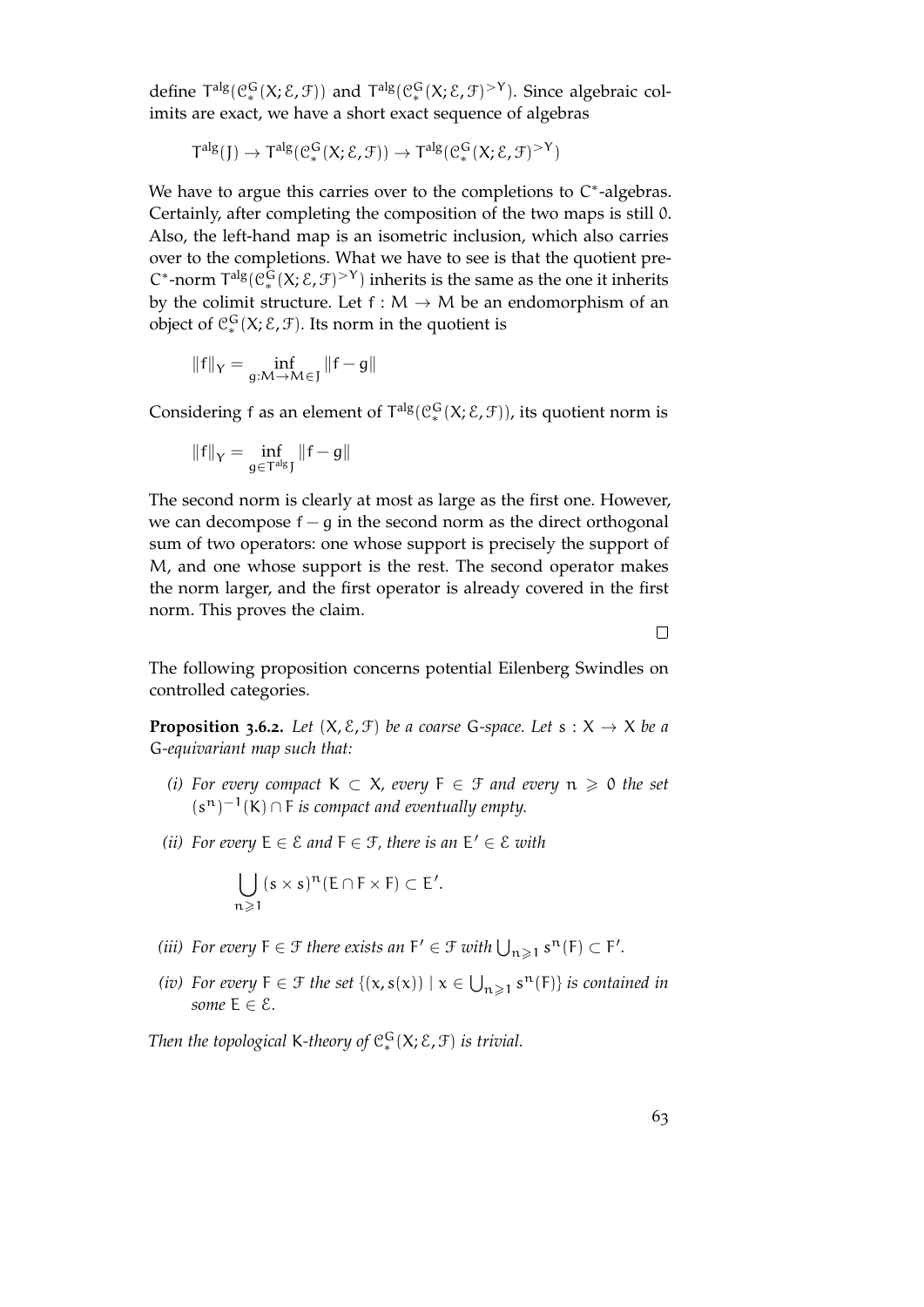*Proof.* The proof is the same as the one in [\[BFJR](#page-150-0)04, 4.4], with some continuity arguments added in. For each  $n \geq 1$ , consider the map  $s^{n}: X \to X$  and the induced  $C^*$ -functor  $s^{n}: \mathcal{C}_{*}^{\mathbb{G}}(X; \mathcal{E}, \mathcal{F}) \to \mathcal{C}_{*}^{\mathbb{G}}(X; \mathcal{E}, \mathcal{F})$ . Now consider  $S = \bigoplus_{n \geq 1} s_n : C_*^G(X; \mathcal{E}, \mathcal{F}) \to C_*^G(X; \mathcal{E}, \mathcal{F})$ . As long as this makes sense, i.e. respects the control conditions and does not create non-locally finite objects, there are no worries about continuity since if  $f : M \to N$  is bounded,  $s^n(f)$  also has norm  $||f||$  and an infinite direct sum of bounded operators with uniformly bounded norm is bounded. The conditions i)-iv) guarantee that S respects the control conditions and that Id ⊕S  $\cong$  S. The condition i) guarantees that S(M) is locally finite for each object  $M$ , ii) guarantees that  $S(f)$  is controlled for each controlled f, iii) checks that S(M) is a controlled object and finally iv) guarantees that  $\tau = s_* : Id \oplus S \cong S$  is controlled.  $\Box$ 

To obtain homological properties of topological K-theory of controlled categories, we need a kind of Mayer-Vietoris principle. For this end, we make the following definition.

**Definition 3.6.3.** Let  $(X, \mathcal{E}, \mathcal{F})$  be a G-proper coarse space and  $A, B \subset \mathcal{F}$ X be two G-invariant subsets with  $A \cup B = X$ . We say that the triple  $(X, A, B)$  is coarsely excisive if the following condition holds:

For each  $E \in \mathcal{E}$  and  $F \in \mathcal{F}$  there are  $E' \in \mathcal{E}$  and  $F' \in \mathcal{F}$  such that  $(A \cap F)^E \cap (B \cap F)^E \cap F \subset (A \cap B \cap F')^{E'} \cap F'.$ 

*Remark* 3.6.4. Let M be an object of  $C_*^G(X; \mathcal{E}, \mathcal{F})$ . Then supp $(M) \subset$  $(A \cap F)^E \cap (B \cap F)^E \cap F$  says that M is close to both A and B, and supp $(M) \subset (A \cap B \cap F')^{E'} \cap F'$  says that M is close to  $A \cap B$ .

**Proposition 3.6.5.** *Let*  $(X, \mathcal{E}, \mathcal{F})$  *be a* G-proper coarse space and A, B  $\subset X$ *be two* G*-invariant subsets with* A∪B = X*. If the triple* (X, A, B) *is coarsely excisive, the following diagram induces a homotopy pull-back square in* K*theory*



*where*  $i : A \cap B \to X$ ,  $i_A : A \to X$  *and*  $i_B : B \to X$  *are the inclusions.*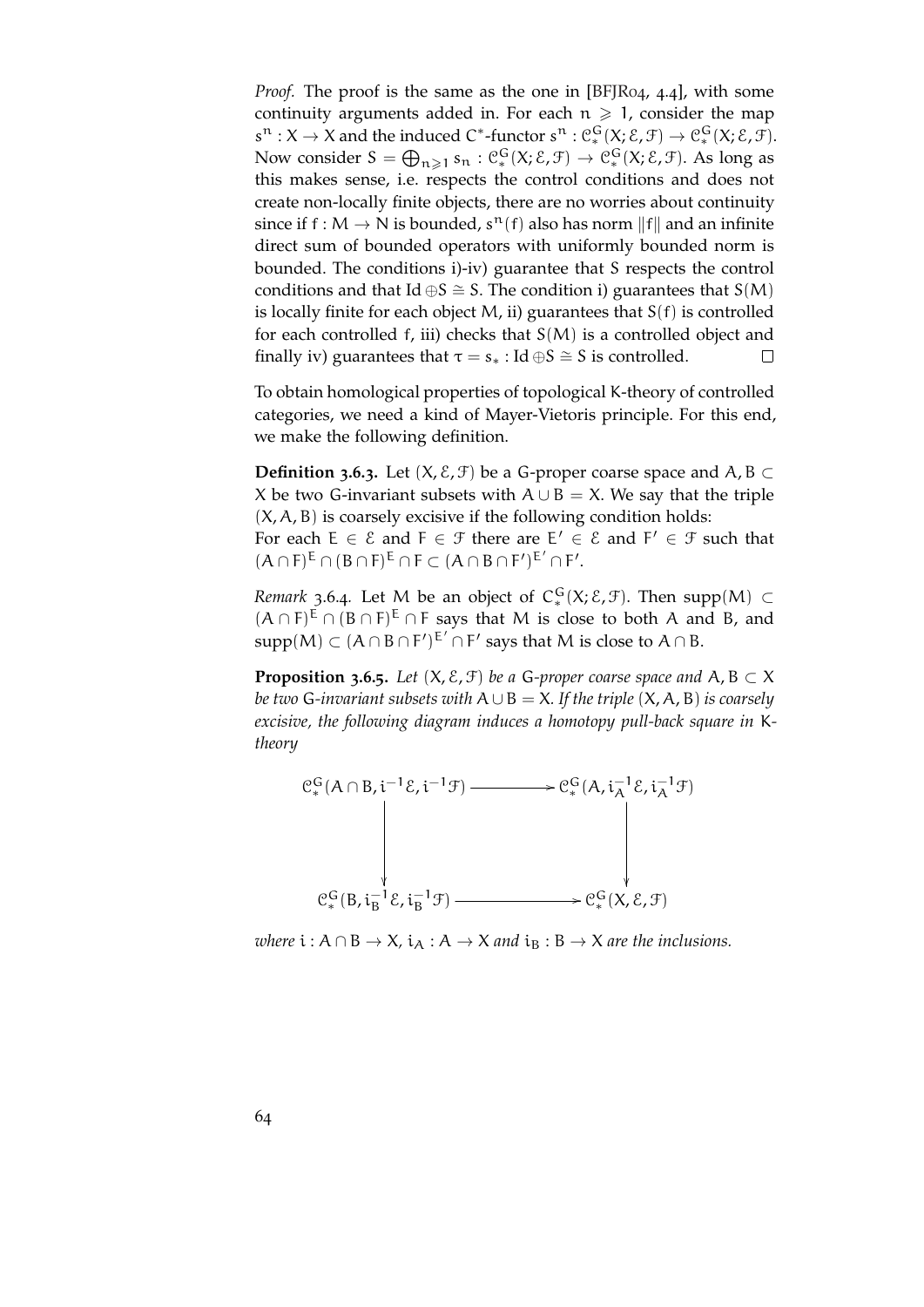*Proof.* Note that by G-properness of the coarse structure, we may as well work with the square



The idea of the proof is the same as the one used in [\[BFJR](#page-150-0)04, 4.3]: Check that the induced  $C^*$ -functor on the quotients

$$
F: \mathcal{C}_{*}^{G}(X, \mathcal{E}, \mathcal{F}(A))^{>A \cap B} \to \mathcal{C}_{*}^{G}(X, \mathcal{E}, \mathcal{F})^{>B}
$$

is an equivalence of categories and then use that both rows in the resulting diagram induce fiber sequences in K-theory.

The execution is a bit more subtle since our quotient process is more complicated. We will follow the usual strategy: Prove a suitable statement for the  $\mathcal{C}_{\mathbf{b}}^{\mathbf{G}}$ -categories and complete it. First consider the uncompleted categories

$$
\mathcal{C}_{\mathfrak{b}}^{G}(X, \mathcal{E}, \mathcal{F}(A \cap B)) \to \mathcal{C}_{\mathfrak{b}}^{G}(X, \mathcal{E}, \mathcal{F}(A)) \to \mathcal{C}_{\mathfrak{b}}^{G}(X, \mathcal{E}, \mathcal{F}(A))^{>A \cap B}
$$

where the right-hand category is the Karoubi quotient of the left-hand inclusion functor. The problem is now that  $\mathcal{C}^{\mathsf{G}}_*(X,\mathcal{E},\mathcal{F}(\mathsf{A}))^{>A\cap\mathsf{B}}$  is *not* a completion of  $\mathcal{C}_{\text{b}}^{\text{G}}(\text{X},\mathcal{E},\mathcal{F}(\text{A}))^{\geq A\cap B}$ : Indeed, a morphism of

 $\mathfrak{C}^{\mathsf{G}}_{\mathsf{b}}(\mathsf{X},\mathcal{E},\mathfrak{F}(\mathsf{A}))^{>\mathsf{A}\cap\mathsf{B}}$ 

which is a norm-limit of morphisms factoring through  $\mathcal{C}_b^G(X,\mathcal{E},\mathcal{F}(A\cap$  $B)$ ) is 0 in

$$
\mathfrak{C}^{\mathsf{G}}_*(X,\mathcal{E},\mathfrak{F}(A))^{>A\cap B}
$$

but not necessarily in  $\mathcal{C}_b^G(X,\mathcal{E},\mathcal{F}(A))^{>A\cap B}$ , compare [2](#page-42-0).4.5. As in [2](#page-42-0).4.5, we can define a pseudonorm on  $\mathcal{C}_b^G(X, \mathcal{E}, \mathcal{F}(A))^{>A\cap B}$ , and similarly we can put a pseudonorm on the other quotient category  $\mathcal{C}_{\mathrm{b}}^{\mathrm{G}}(X;\mathcal{E},\mathcal{F})^{>B}$ . It follows from the discussion in [2](#page-42-0).4.5 that it suffices to see that the induced functor

$$
F_b: \mathcal{C}_b^G(X, \mathcal{E}, \mathcal{F}(A))^{>A \cap B} \to \mathcal{C}_b^G(X; \mathcal{E}, \mathcal{F})^{>B}
$$

is an isometric equivalence of pre-normed categories. Then the "completion" (which really consists of first dividing out morphisms of norm 0 and then completing) of  $F_b$  to a C<sup>\*</sup>-functor is also an equivalence of categories as desired.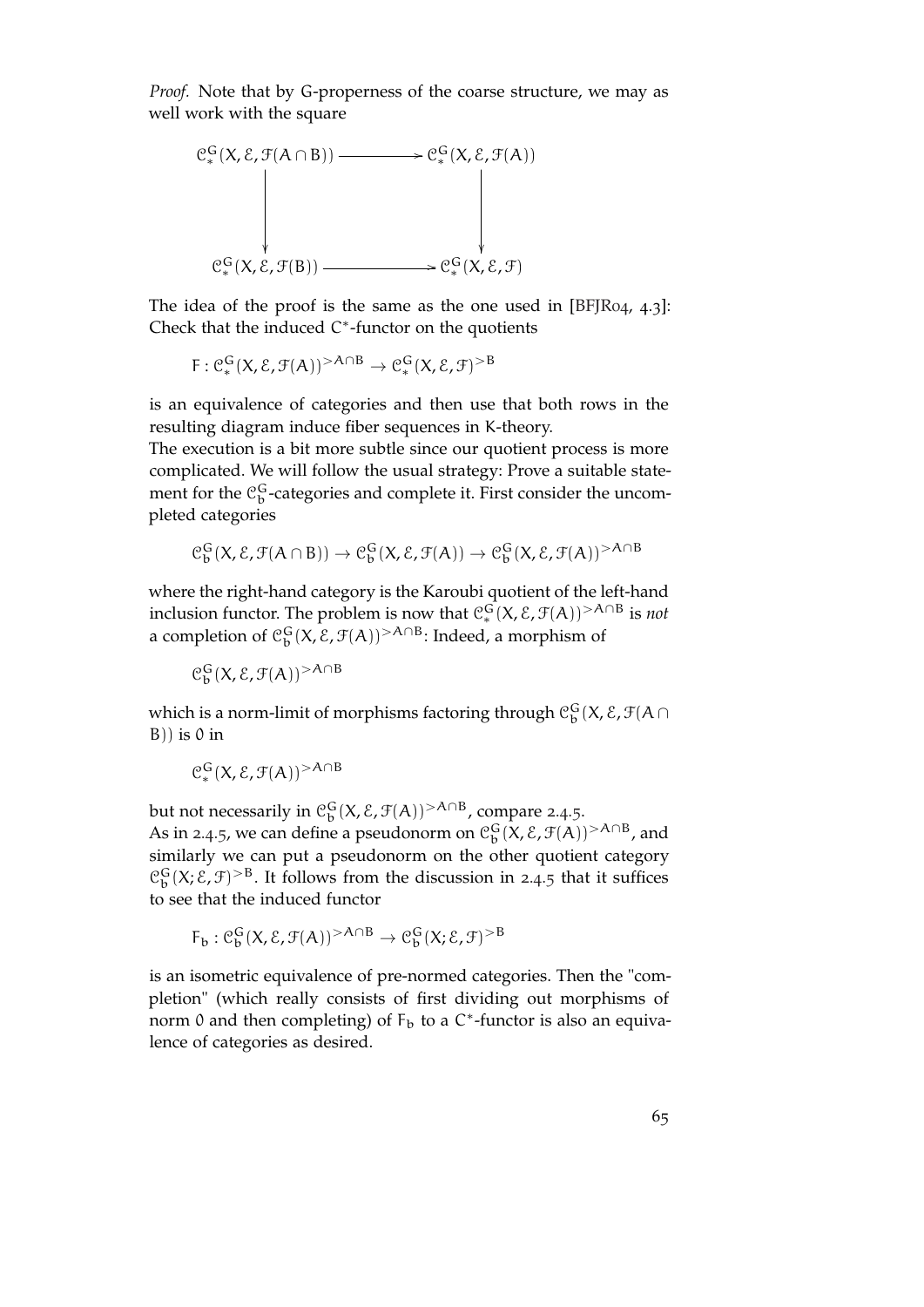So let us set out to prove this. First we prove that  $F_b$  is essentially surjective. Let M be an object of  $\mathcal{C}_b^G(X, \mathcal{E}, \mathcal{F})^{\geq B}$ . Let M' be the object of  $\mathfrak{C}^{\mathsf{G}}_{\mathsf{b}}(\mathsf{X}, \mathsf{E}, \mathsf{F})$ <sup>>B</sup> with

$$
M'_x = \begin{cases} M_x & \text{ if } x \notin B \\ 0 & \text{ else } \end{cases}
$$

Since we disregard things happening over B,  $M'$  and M are isomorphic in  $\mathfrak{C}^{\mathsf{G}}_{\mathsf{b}}(\mathsf{X},\mathcal{E},\mathcal{F})$ <sup>>B</sup>. But M' clearly is in the image of F<sub>b</sub>.

That  $F_b$  is full is a direct consequence of the definitions.

Let  $f: M \to N$  be a morphism in  $\mathcal{C}_b^G(X, \mathcal{E}, \mathcal{F}(A))^{>A \cap B}$ . We can assume that both M and N are not supported over  $A \cap B$ . Let M' be the direct summand of M consisting of those  $M_x$  on which f does not vanish, and let N' be the direct summand of N consisting of those  $N_x$  which f actually hits. If  $F_b(f) = 0$ ,  $F_b(f)$  has to factor over an object K supported only over B, say via  $g : M \to K$  and  $h : K \to N$ . Let g be E-controlled, h E'-controlled and N' F-controlled, with  $E, E' \in \mathcal{E}$  and  $F \in \mathcal{F}$ . It follows that

$$
supp(N') \subset supp(M')^E \cap supp(K)^{E'} \cap F
$$
  

$$
\subset (A \cap supp(M'))^{E \cup E'} \cap (B \cap supp(K))^{E \cup E'} \cap F
$$

By the coarse excisiveness of the triple  $(X, A, B)$ , we conclude that there is an  $E'' \in \mathcal{E}$  and  $F'' \in \mathcal{F}$  with

$$
supp(N')\subset (A\cap B\cap F'')^{E''}\cap F''
$$

But this implies  $N' = 0$  in  $\mathcal{C}_b^G(X, \mathcal{E}, \mathcal{F}(A)) > A \cap B$  and hence  $f = 0$  in  $\mathcal{C}_b^G(X, \mathcal{E}, \mathcal{F}(A))^{>A\cap B}$ .

It remains to see that  $\mathsf{F}_\mathsf{b}$  is indeed isometric. Let  $\mathsf{f}:\mathsf{M}\to\mathsf{N}$  be a morphism of  $\mathcal{C}_{\mathfrak{b}}^{\mathsf{G}}(\mathsf{X},\mathcal{E},\mathfrak{F}(\mathsf{A}))$ , representing a morphism of  $\mathcal{C}_{\mathfrak{b}}^{\mathsf{G}}(\mathsf{X},\mathcal{E},\mathfrak{F}(\mathsf{A}))^{\geq \mathsf{A} \cap \mathsf{B}}$ . We may assume that M and N are supported over  $A \setminus B$ . Its norm as a morphism in the quotient category is

 $||f||_{A\cap B} = inf(||f - g|| | g : M \rightarrow N$  completely continuous }

where g is a morphism of  $\mathcal{C}_{\mathbf{b}}^{\mathbf{G}}(X,\mathcal{E},\mathcal{F}(A))$ . Considering f as a morphism of  $\mathcal{C}_{b}^{G}(X;\mathcal{E},\mathcal{F})$ , the norm of the morphism represented by f in  $\mathfrak{C}^{\mathsf{G}}_{\mathsf{b}}(\mathsf{X}; \mathsf{E}, \mathsf{F})^{> \mathsf{B}}$  is

 $\|f\|_{B} = \inf\{\|f - g\| \mid g : M \to N \text{ completely continuous }\}$ 

where now g is a morphism of  $\mathcal{C}_b^G(X;\mathcal{E},\mathcal{F})$ . It follows that we are done once we can prove that each completely continuous map  $g : M \to N$ in  $\mathcal{C}_b^G(X;\mathcal{E},\mathcal{F})$  is the image of a completely continuous map under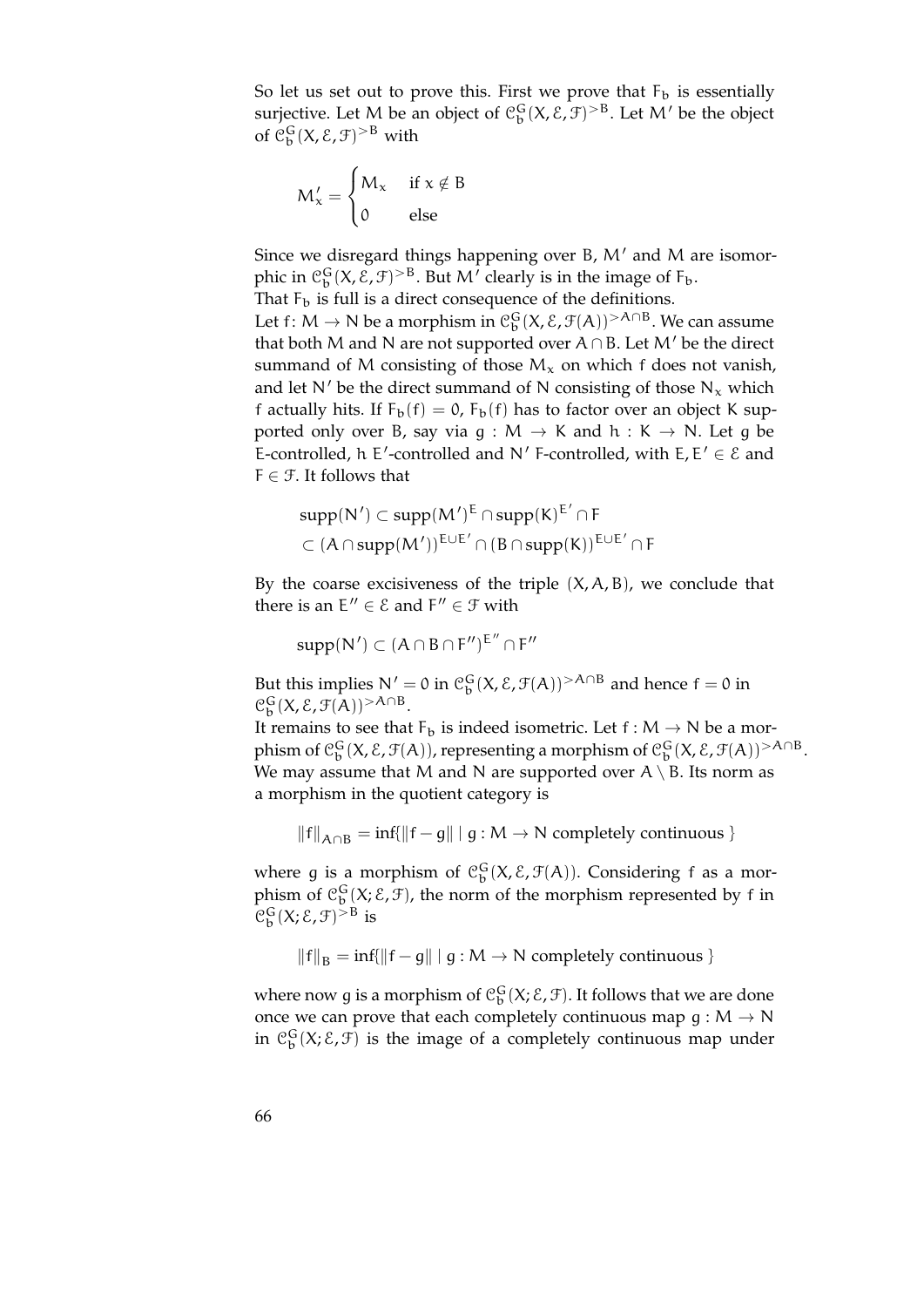the inclusion functor  $\mathcal{C}_b^G(X;\mathcal{E},\mathcal{F}(A)) \to \mathcal{C}_b^G(X;\mathcal{E},\mathcal{F})$ . Since M and N are supported over  $A \setminus B$ , each morphism  $g : M \to N$  is in the image of the inclusion functor:  $q : M \to N$  just is a valid morphism in  $\mathcal{C}_*^G(X;\mathcal{E},\mathcal{F})$ . If g where not completely continuous as a morphism of  $\mathcal{C}_{\mathbf{b}}^{\mathbf{G}}(X;\mathcal{E},\mathcal{F}(A))$ , the class of g in the quotient would be nonzero and its image in  $\mathcal{C}_{\mathfrak{b}}^{\mathsf{G}}(\mathsf{X}; \mathsf{E}, \mathsf{F})^{\geq \mathsf{B}}$  would be zero since g is completely continuous as a morphism of  $\mathcal{C}_b^G(X;\mathcal{E},\mathcal{F})$ . This contradicts the faithfulness of  $F_b$ .  $\Box$ 

### 3.7 comparison with the roe algebra

In this section, we outline a relationship between our constructions and the Roe algebra as defined in, for example, [\[HR](#page-152-1)00]. For simplicity, we only give the argument for the case of a metric space with its metric control and without group actions.

**Definition 3.7.1.** Let X be a proper metric space. Let

 $\rho : C_0(X) \to \mathcal{B}(\mathcal{H})$ 

be a representation of  $C_0(X)$  on a separable Hilbert space H.

- (i) We say that  $\rho$  is nondegenerate if  $\rho(C_0(X))(H)$  is dense in H.
- (ii) We say that  $\rho$  is ample if in addition, no nonzero  $f \in C_0(X)$  acts as a compact operator on H.

*Example* 3.7.2*.* Let S  $\subset$  X be a countable dense subset and let  $\mathcal{H}$  =  $l^2$ (S × **N**). Then  $C_0(X)$  acts on H via

 $\rho_S(f)(s, n) = f(s) \cdot (s, n)$ 

This is nondegenerate, since each  $(s, n)$  is in the image of some  $\rho(f)$ : just pick f such that  $f(s) \neq 0$ . It is also ample, because if  $f(s) \neq 0$  for some s, the image of unit ball in  $l^2(s \times N) \subset l^2(S \times N)$  is the ball of radius  $f(s)$  in  $l^2({s} \times N)$  which is certainly not compact.

**Definition 3.7.3.** Let  $\rho$  be an ample representation of  $C_0(X)$  on  $\mathcal{H}$ .

- (i) An operator  $T : \mathcal{H} \to \mathcal{H}$  is locally compact if for all f, the operators  $\rho(f)T$  and  $T\rho(f)$  are compact.
- (ii) The support of an operator  $T : \mathcal{H} \to \mathcal{H}$  is the complement of the set of all  $(x, y) \in X \times X$  such that there are open neighborhoods U of x and V of y such that  $\rho(f)T\rho(g) = 0$  for all  $g \in C_0(V)$ ,  $f \in C_0(U)$ .
- (iii) We say that  $T$  is controlled if the support of  $T$  is a controlled subset of  $X \times X$  with respect to the metric control condition.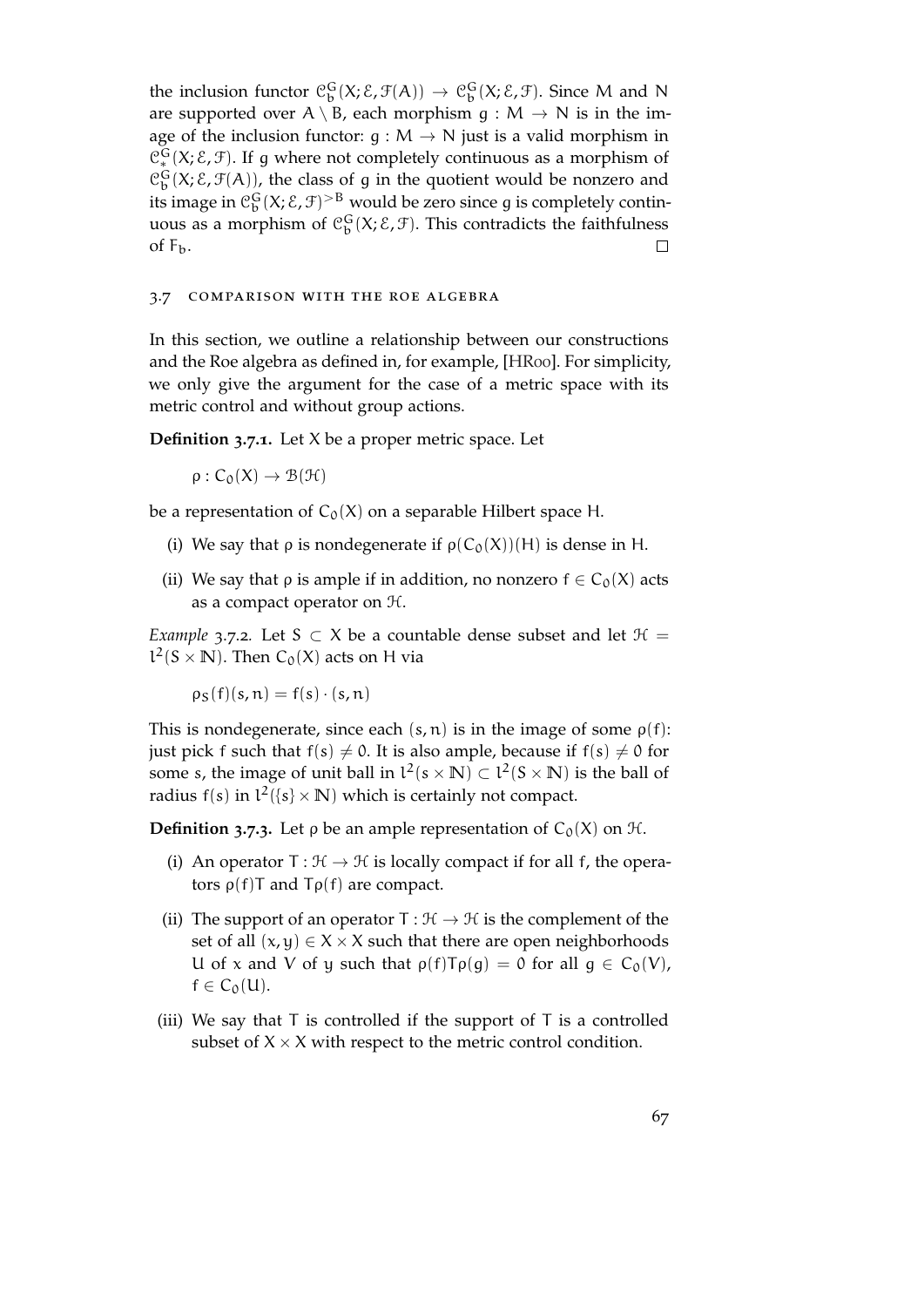(iv) Let the Roe-algebra  $C_*^{\text{Roe}}(X, \rho)$  of X be the C<sup>\*</sup>-algebra generated by the controlled, locally compact operators.

**Proposition 3.7.4.** *Let* C∗(X) *be the controlled* C ∗ *-category associated to* X *with its metric coarse structure. Let* S ⊂ X *be dense and countable and*  $p_S$  *the associated representation of*  $C_0(X)$ *. Then there is a canonical algebra homomorphism*

 $C^{Roe}_*(X, \rho_S) \to T(C_*(X))$ 

*inducing an isomorphism on* K*-theory.*

*Proof.* In the proof, we omit  $\rho_S$  from the notation. Let  $C_*(X, S)$  be the full subcategory of  $C_*(X)$  spanned by the objects whose support is in S. The inclusion  $C_*(X, S) \to C_*(X)$  is an equivalence of categories: If M is any object of  $C_*(X)$ , we can pick for each  $x \in supp(M)$  an s  $\in$  S with, say,  $d(s, x)$  < 1 and push  $M_x$  away from x to s. Since there are only finitely many x with distance  $< 1$  from s such that  $M_x \neq 0$ , this indeed yields an object of  $C_*(X, S)$  which is clearly isomorphic to M. In other words,  $(S, d)$  and  $(X, d)$  yield coarsely equivalent coarse structures.

Since the inclusion  $C_*(X, S) \to C_*(X)$  is induced by the injective space map  $S \to X$ , we obtain an induced map

 $T(C_*(X, S)) \to T(C_*(X))$ 

which induces an isomorphism on K-theory since the functor  $C_*(X, S) \rightarrow$  $C_*(X)$  does. We will be done once we can prove

$$
T(C_*(X,S)) = C_*^{\text{Roe}}(X)
$$

where we think of  $T(C_*(X, S))$  as an algebra of operators on  $l^2(S \times N)$ . Let  $f : M \to M$  be an endomorphism of an object M of  $C_*(X, S)$ . Then the bounded operator  $f: L^2(S, \mathbb{N}) \to L^2(S, \mathbb{N})$  is controlled and locally finite-dimensional, i.e. for all  $\phi \in C_0(X)$  with compact support we have that φf and fφ are finite-dimensional operators. Since the normlimit of a locally finite-dimensional operator is locally compact, it follows that

$$
T(C_*(X,S))\subset C^{Roe}_*(X)
$$

The other direction is more involved. Note that also bounded Borel functions act on  $H$  in the obvious way. Decompose X into a disjoint, countable union of Borel-measurable, relatively compact subsets  $M_i$ . Let T be a locally compact operator and let  $1 > \epsilon > 0$  be given. Denote by  $\mathcal{H}(M_i)$  the sub-Hilbertspace of  $\mathcal H$  spanned by the vectors  $(s, n)$  with  $s \in M_i$ . Let  $\chi_{M_i}$  be the characteristic function of  $M_i$ . Then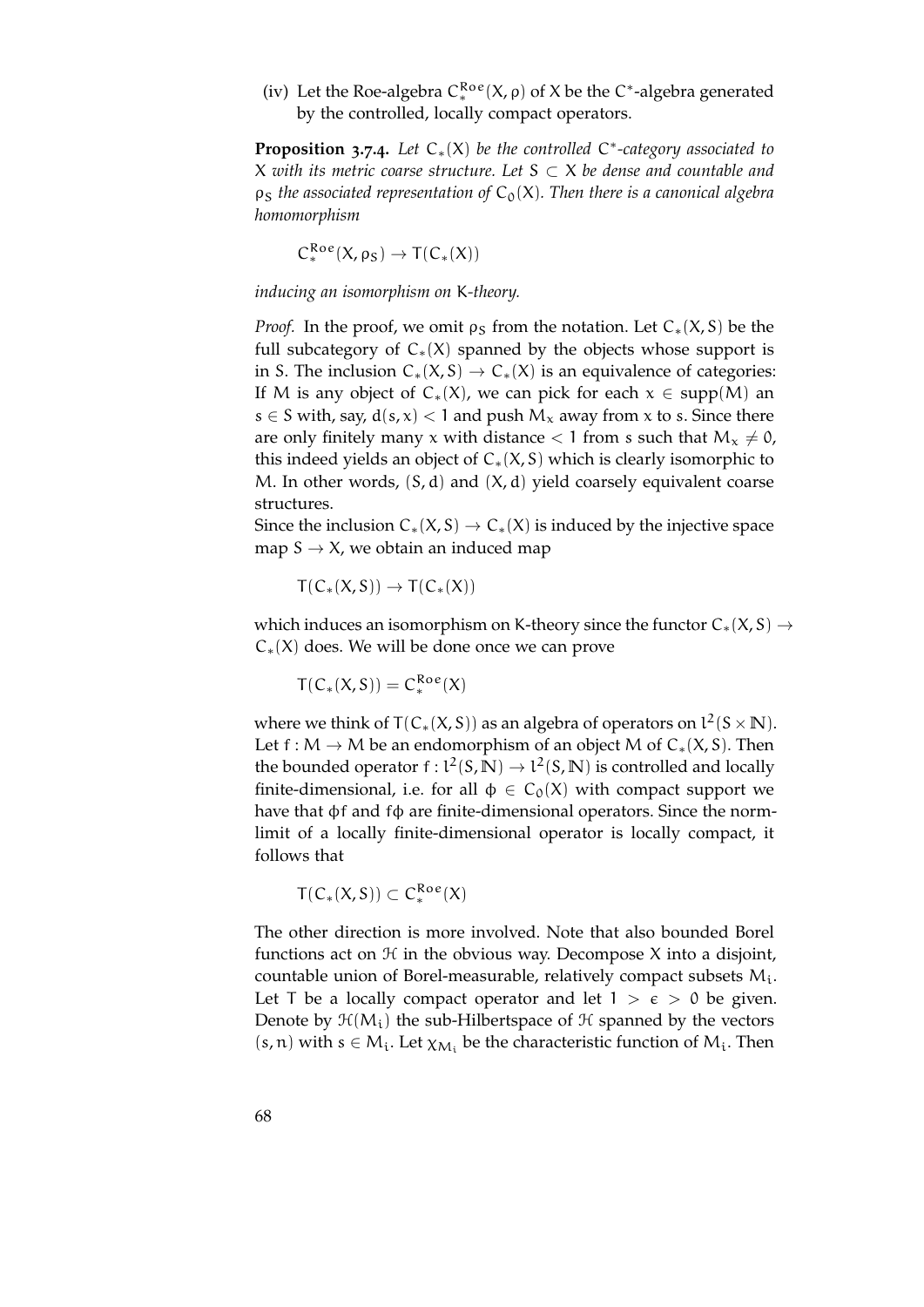$\chi_{\mathcal{M}_\mathfrak{l}}: \mathfrak{K}_\mathbb{S}\to \mathfrak{K}_\mathbb{S}$  is the orthogonal projection onto  $\mathfrak{H}(\mathsf{M}_\mathfrak{l}).$  Consider the operator

$$
\chi_{M_i}T:\mathcal{H}=\oplus\mathcal{H}(M_i)\to\mathcal{H}(M_i)
$$

This operator is compact since  $M_i$  is relative compact and we have  $T = \oplus \chi_{M_i} T$ .

Note that  $\mathcal{H}(M_i)$  has  $M_i \cap S$  as an orthogonal basis. Enumerate the countably many elements of  $(S \cap M_i) \times N$  in a way such that for  $x \in X$ and  $n < n'$ ,  $(x, n)$  occurs before  $(x, n')$  and let  $S_k : \mathcal{H}(M_i) \to \mathcal{H}(M_i)$ be the projection onto the first k basis vectors with respect to this enumeration.

For each i, pick  $k_i$  such that  $S_{k_i} : \mathcal{HM}_i \to \mathcal{HM}_i)$  satisfies

$$
\left\|\chi_{\mathcal{M}_i}\mathsf{T}-\mathsf{S}_{k_i}\chi_{\mathcal{M}_i}\mathsf{T}\right\|^2<\varepsilon^i
$$

This can be arranged since  $\chi_{M_i}T : \mathcal{H}(M_i) \to \mathcal{H}(M_i)$  is compact and the usual argument proving that compact operators on a Hilbert space can be approximated by finite-dimensional ones proceeds precisely by using projection operators  $S_k$  as above.

Set  $S = \oplus S_{k_i}: \mathcal{H}_S \to \mathcal{H}_S$ . Clearly, S is locally finite-dimensional, and we have

$$
\begin{aligned} \|T - ST\| &= \|\oplus(\chi_{\mathcal{M}_i}T - S_{k_i}\chi_{\mathcal{M}_i}T)\| \\ &\leqslant \sqrt{\sum} \|\chi_{\mathcal{M}_i}T - S_{k_i}\chi_{\mathcal{M}_i}T\|^2 \leqslant \sqrt{\frac{\varepsilon}{1 - \varepsilon}} \end{aligned}
$$

which goes to zero as  $\epsilon$  goes to zero. Now ST may not be locally finite-dimensional, but it is at least left locally finite-dimensional in the sense that  $\rho(f)$ ST is finite-dimensional for each  $f \in C_0(X)$ . If T was right finite-dimensional to start with, then ST is finite-dimensional. We now apply the same arguments to the other sides to find an operator  $S' = \bigoplus S_{n_i}$  such that STS' approximates ST arbitrarily close. Finally, STS' comes from a morphism in  $C_*(X)$ : Let M be the object of  $C_*(X)$  with the dimension of  $M_X$  the dimension of the image of S' intersected with  $l^2({x} \times N)$  and N the object with the dimension of N<sub>x</sub> the dimension of the image of S intersected with  $l^2({x} \times N)$ . Then STS' is more or less a morphism from M to N: Pick a basis vector  $e_{(x,m)}$  of M. Then write STS'((x, m)) as

$$
\sum a_i(x_i,m_i)
$$

and set

$$
f(e_{(x,m)}) = \sum a_i e_{(x_i,m_i)}
$$

By definition of N,  $e_{(x_i,m_i)}$  is a basis vector of N as long as  $a_i \neq 0$ . This finishes the argument.

 $\Box$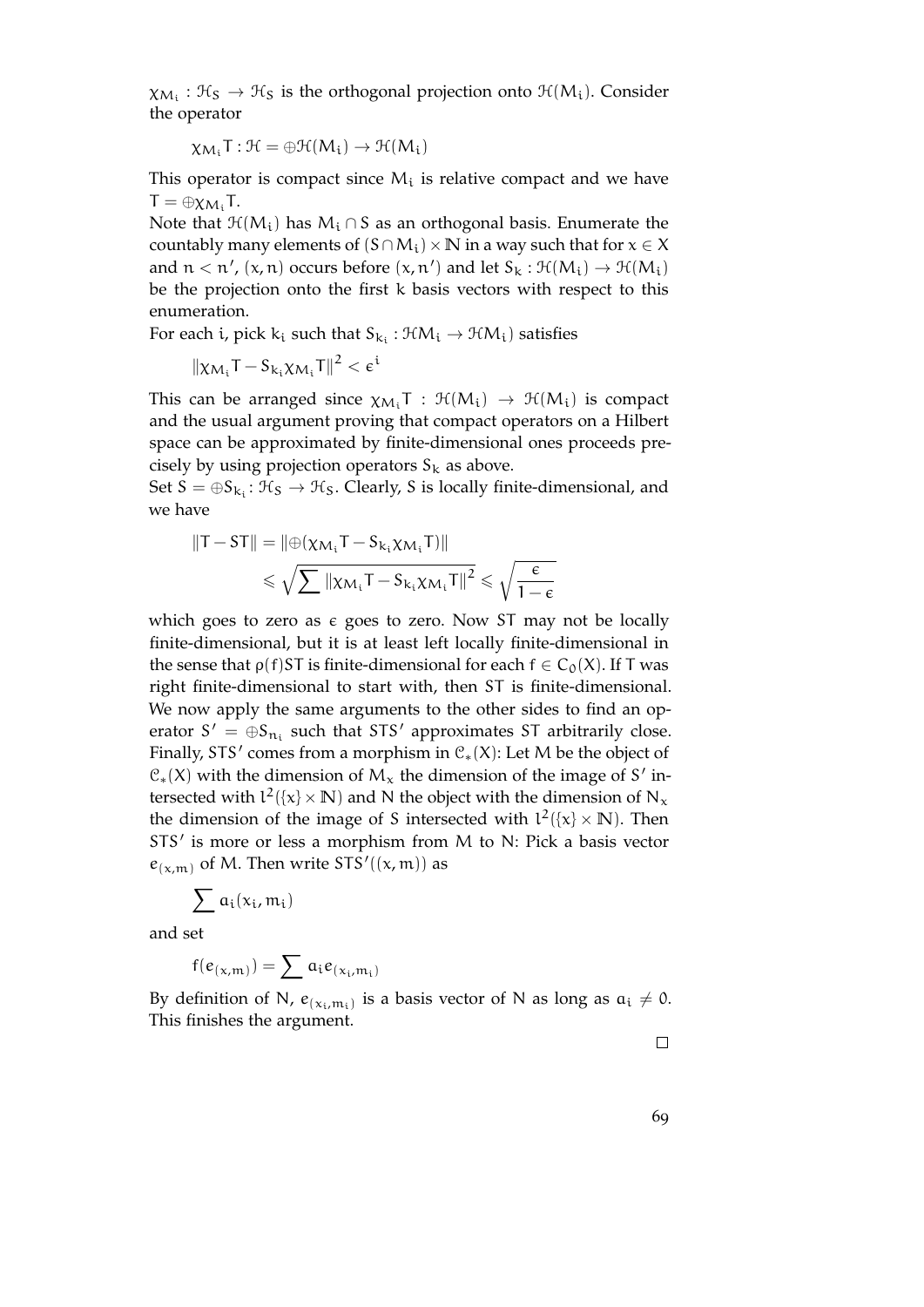### 3.8 a functor to spectra

For some of our purposes, a functor to the homotopy category of spectra is not enough - we need an honest functor to spectra. Using infinite loop space techniques, we can lift our functor from coarse Gspaces to the homotopy category of spectra to an actual functor to spectra:

## **Proposition 3.8.1.** *There is a functor*

 $K: C^*$  - cat  $\rightarrow$  SPECTRA

*lifting the* K*-theory functor from coarse spaces to* Ho(SPECTRA) *we have constructed.*

*Proof.* The argument is the same as the one in [\[HPR](#page-152-2)97, 6.4] or [\[HP](#page-152-3)04, Section 2.2]. The partition of unity-argument alluded to in [\[HP](#page-152-3)04, 2.3] is really an application of [1](#page-22-0).5.2.  $\Box$ 

Luckily, it is enough for our purposes that such a functor exists; we will always use the up to homotopy-version, tacitly assuming that there is an actual functor to spectra in the background.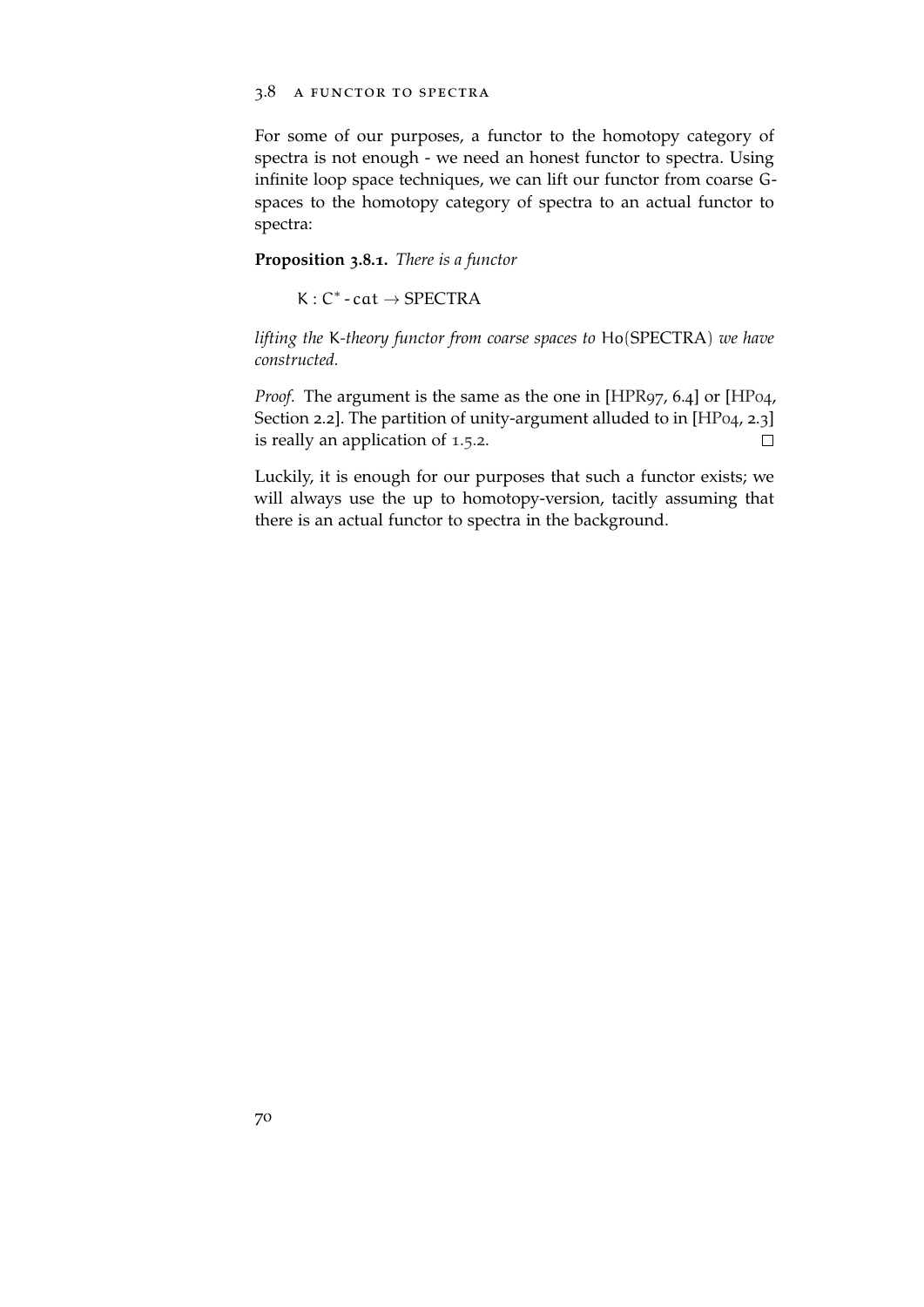In this section, we define the equivariant homology theory which occurs in the definition of the Baum-Connes map. Furthermore, we use controlled topology to give a very explicit description for this homology theory. This yields an explicit coarse space X whose Ktheory is the homotopy fiber of the Baum-Connes map, i.e. such that the Baum-Connes conjecture holds if and only if

 $\mathrm{KC}_*^G(X) = 0$ 

which we will later on use in the proof of the Baum-Connes conjecture for Farrell-Hsiang groups.

## 4.1 G-homology theories

**Definition 4.1.1.** A G-homology theory  $h^G(-)$  is a functor from G - CWcomplexes to SPECTRA such that

- (i)  $h^G$  is homotopy invariant: If  $f : X \to Y$  is a G-equivariant homotopy equivalence, the induced map  $h^G(f)$  is an equivalence of spectra.
- (ii)  $h^G$  turns homotopy pushout squares of  $G$  CW-complexes into homotopy pullback squares, i.e. satisfies Mayer-Vietoris.
- (iii) For a G CW-complex X, let  $\{X_i \mid i \in I\}$  be the ordered set of G-finite subcomplexes of X. Then the natural map

hocolim<sub>i</sub>  $h^G(X_i) \to h^G(X)$ 

is an equivalence of spectra.

We denote  $\pi_*(h^G(X))$  by  $H^G_*(X)$ .

### 4.2 a review of the davis-lück construction

Let G be a group.

**Definition 4.2.1.** The orbit category Or(G) of G is the category with objects the transitive G-spaces G/H and morphisms the G-maps.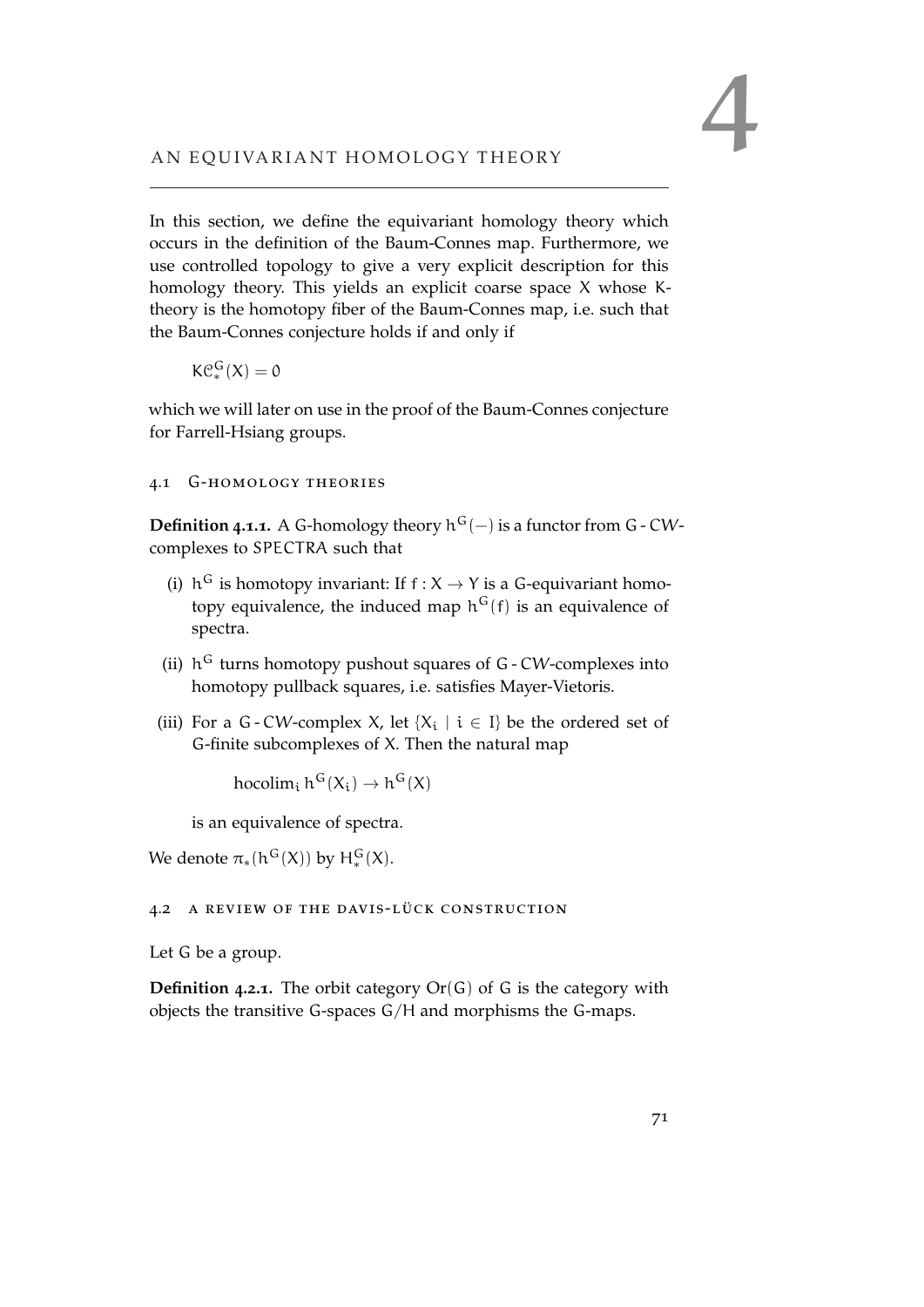The orbit category is a convenient way to keep track of the group G. For example, any G-space X gives rise to a contravariant functor from Or(G) to TOP by sending  $G/H$  to  $X^H = \text{map}_G(G/H, X)$ .

Recall that a non-equivariant homology theory is described by a spectrum, at least as long as one restricts attention to CW-complexes. For G-homology theories, we get a similar description using  $Or(G)$ spectra:

**Definition 4.2.2.** An Or(G)-spectrum is a covariant functor from Or(G) to the category of spectra.

**Theorem 4.2.3.** *Associated to each* Or(G)*-spectrum* E*, there is a* G*-homology theory*  $H^G(-;E)$  *such that* 

$$
H^G_*(G/H;E)\cong \pi_*(E(G/H))
$$

*Proof.* Given a G-space X, we form the associated contravariant Gspace map<sub>G</sub>(−, X) : Or(G)  $\rightarrow$  TOP as above. Now form the coend of this contravariant functor and the covariant functor E over the smash product of a space and a spectrum. In [\[DL](#page-151-1)98], this is called the balanced tensor product of E and map<sub>G</sub>( $-, X$ ). The result is a spectrum  $h^G(X; E) = E \wedge_G map_G(-, X)$ , and we set

$$
H^G_*(X; E) = \pi_*(E \wedge_G map_G(-, X))
$$

We refer the reader to [\[DL](#page-151-1)98] for further details.

 $\Box$ 

#### 4.3 groupoids and Or(G)-spectra

Fix a C<sup>\*</sup>-algebra A (with trivial G-action for now). As in [\[DL](#page-151-1)98, 2.2], we will associate an  $Or(G)$ -spectrum

 $A_r^G$ : Or(G)  $\rightarrow$  SPECTRA

to A. The first step is a functor

 $Gr: Or(G) \rightarrow GROUPOIDS<sup>inj</sup>$ 

where GROUPOIDS<sup>inj</sup> is the category of groupoids and faithful functors. On objects, Gr sends a transitive G-set S to the groupoid  $Gr(S)$ whose objects are the points of S. The morphisms in the groupoid  $Gr(S)$  are given as

 $\hom_{\mathsf{Gr}(\mathsf{S})}(\mathsf{s},\mathsf{t}) = \{\mathsf{g} \in \mathsf{G} \mid \mathsf{gs} = \mathsf{t}\}$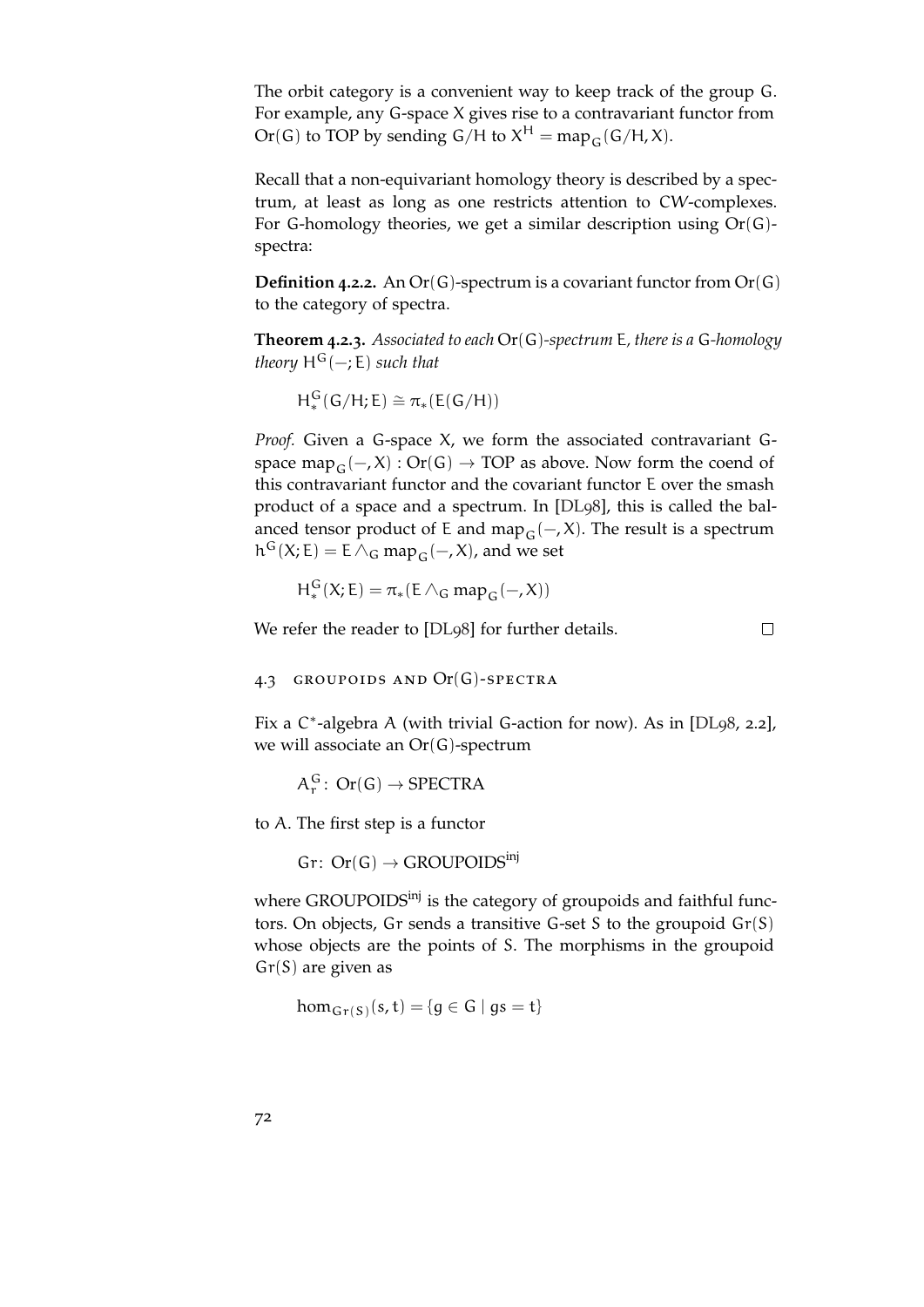and composition is group multiplication. This construction is often called the transport groupoid. Composing the functor Gr with the functor

# $\mathsf{A}^*_\mathsf{r}\colon \mathsf{GROUPOIDS}^\mathsf{inj} \to \mathsf{SPECTRA}$

we will now define yields an Or(G)-spectrum.

Let S be a groupoid. Let AS be the category with the same objects as S, but with morphism sets hom<sub>AS</sub>(s, t) the free left A-module with basis hom<sub>S</sub> $(s, t)$ . Composition is extended bilinearly from the composition in S. The category AS carries an involution which is given by  $(\sum a_i f_i)^* = \sum a_i^* f_i^{-1}$  for  $f_i$  morphisms in S. We define a norm on  $hom<sub>AS</sub>(s, t)$  as follows. Pick an object z such that t maps to z; it does not matter which one since all objects mapping to z are isomorphic in the groupoid anyway. We get a map

$$
i_{s,t;z}: \text{hom}_{AS}(s,t) \to \mathcal{B}(l^2(\text{hom}_S(t,z),A), l^2(\text{hom}_S(s,z),A))
$$

by precomposition, where we consider the Hilbert modules in the target as right modules so that composition from the left is A-linear. Note that this definition is not precisely the same as the one in [\[DL](#page-151-0)98], where composition from the right is used to define the above map. The map  $i_{s,t;z}$  indeed lands in the bounded, adjointable operators: For each morphism  $f : s \rightarrow t$  in S, composition with f sends the orthogonal basis hom $<sub>S</sub>(t, z)$  of the left-hand Hilbert module bijectively</sub> to the orthogonal basis hom<sub>S</sub>(s, z) of the right-hand one and hence  $i_{s,t;z}(f)$  is indeed bounded. The claim follows since any element of  $hom<sub>AS</sub>(s, t)$  is an A-linear combination of such morphisms. We then equip hom $_{AS}(s, t)$  with the restriction of the operator norm of the right-hand C ∗ -algebra.

It is easy to check that this representation is compatible with the involution, i.e. it does not matter whether one represents  $hom<sub>AS</sub>(s, t)$ as bounded operators first and then takes the adjoint, ending up in

$$
\mathcal{B}(l^2(hom_S(s,z),A), l^2(hom_S(t,z),A))
$$

or uses the involution on the category AS first to go to hom $(t, s)$  and then represent this as bounded operators on

$$
\mathcal{B}(l^2(hom_S(s,z),A), l^2(hom_S(t,z),A))
$$

To check this, it suffices by linearity to consider a morphism  $f: s \rightarrow t$ in S, where the claim is clear. So the involution is isometric and satisfies the C\*-identity. It is also straightforward to check that composition is submultiplicative, since again it does not matter whether one composes first and then represents or represents first and then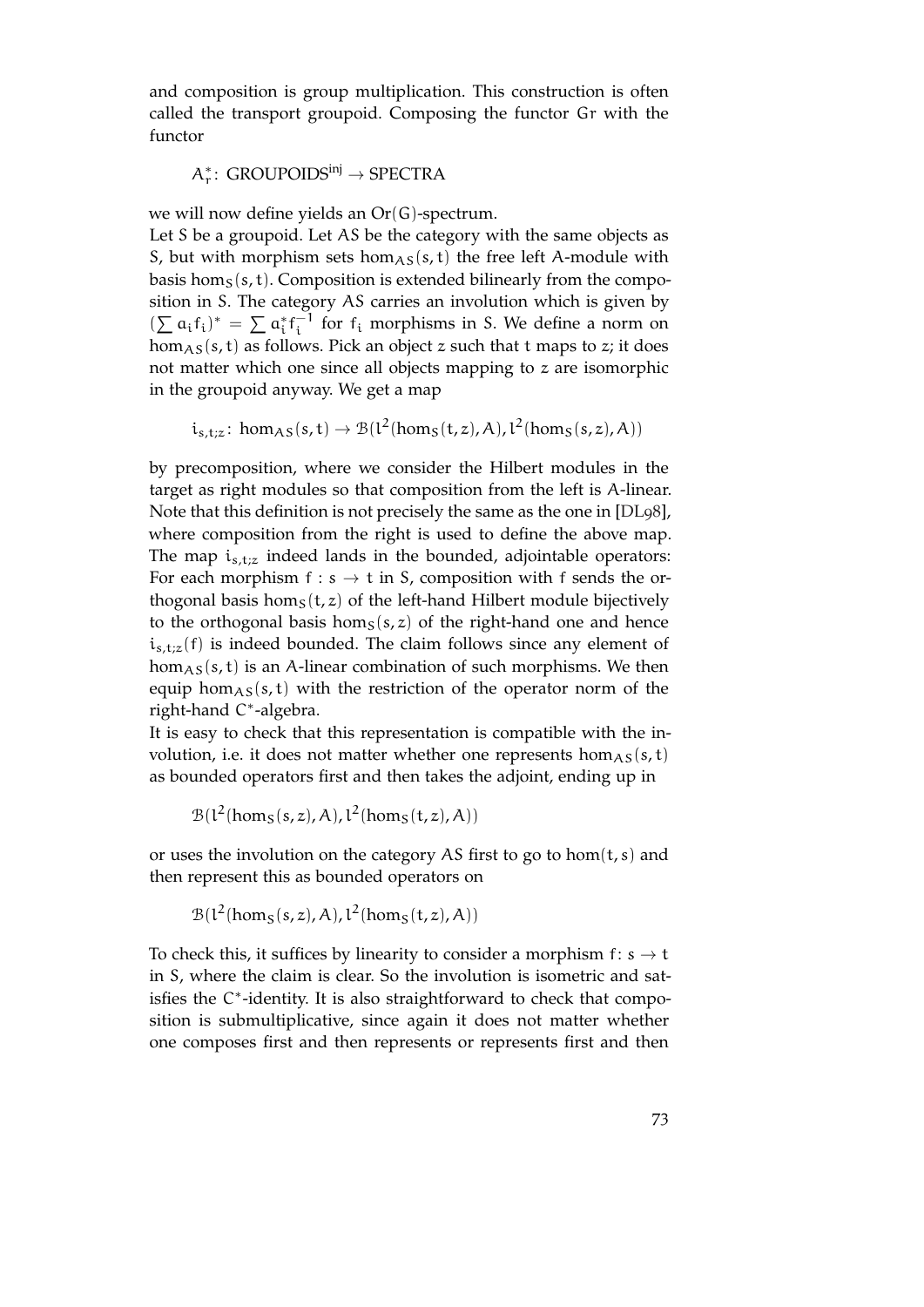composes the arising bounded operators. So AS is a pre-C\*-category (without direct sums). We then form the additive completion and norm complete the resulting additive pre-C<sup>\*</sup>-category to obtain a  $C^*$ -category  $A_r^*S$ . Finally, we take its topological K-theory to land in SPECTRA. This defines the functor  $A_r^*$ : GROUPOIDS  $\rightarrow$  SPECTRA on objects.

For morphisms, let F:  $S \rightarrow T$  be a faithful functor. It is clear how F induces a functor from AS to AT, even when F is not faithful. We have to check that AF:  $AS \rightarrow AT$  is isometric; then it extends to the completions. So let  $f = \sum a_i f_i : s \rightarrow s'$  be a morphism in AS, where the  $f_i$  are morphisms of S. The involved norms do not change when we compose with some morphisms  $s' \rightarrow s$  from S, so we may assume  $s = s'$ . Then we may regard  $H = End_S(s)$  as a subgroup of  $G = \text{End}_{T}(F(s))$  since F is faithful. Then we have

$$
l^2(hom_T(F(s),F(s))) = \bigoplus_{G/H} l^2(hom_S(s,s))
$$

where the sum is orthogonal. The operator

$$
F(f): l^2(\text{hom}_T(F(s), F(s))) \to l^2(\text{hom}_T(F(s), F(s)))
$$

respects this direct sum decomposition since all the  $f_i$  actually lie in  $H =$  End<sub>S</sub>(s, s). It follows that f and F(f) have the same norms.

*Example* 4.3.1*.* Let G be a group which we consider as a groupoid with one object. Then it follows straightforwardly from the definitions that the C\*-category  $A_r^*G$  is equivalent to the category of finitely generated free  $A_r^*$ G-modules.

Now we can define the Baum-Connes map.

**Definition 4.3.2.** Let  $A_r^G$  be the  $Or(G)$ -spectrum we have just defined. Let  $\mathfrak F$  be a family of subgroups of G and let  $E_{\mathfrak F}$ G denote the corresponding classifying space. The Baum-Connes assembly map of G with respect to  $\mathcal F$  with coefficients in A is the map

$$
H^G_*(E_{\mathcal{F}}G; A^G_r) \to H^G_*(*, A^G_r)
$$

induced by the projection of  $E_{\mathcal{F}}G$  to the point  $*$ .

<span id="page-73-0"></span>Note that this definition does not yet cover the case of a nontrivial G-action on A, which we also want to account for. We will discuss below the necessary modifications needed to cover this case as well. The functor  $A_r^*$  yields a compatible way to write down  $Or(G)$ -spectra for any group G. This is made precise in [\[LR](#page-152-0)05, 6.1], where it is shown that the homology theories we obtain from  $A_r^*$  for different groups G fit together to a so-called equivariant homology theory as defined in [\[LR](#page-152-0)05]. We are mainly interested in the transitivity properties of assembly maps this additional structure implies: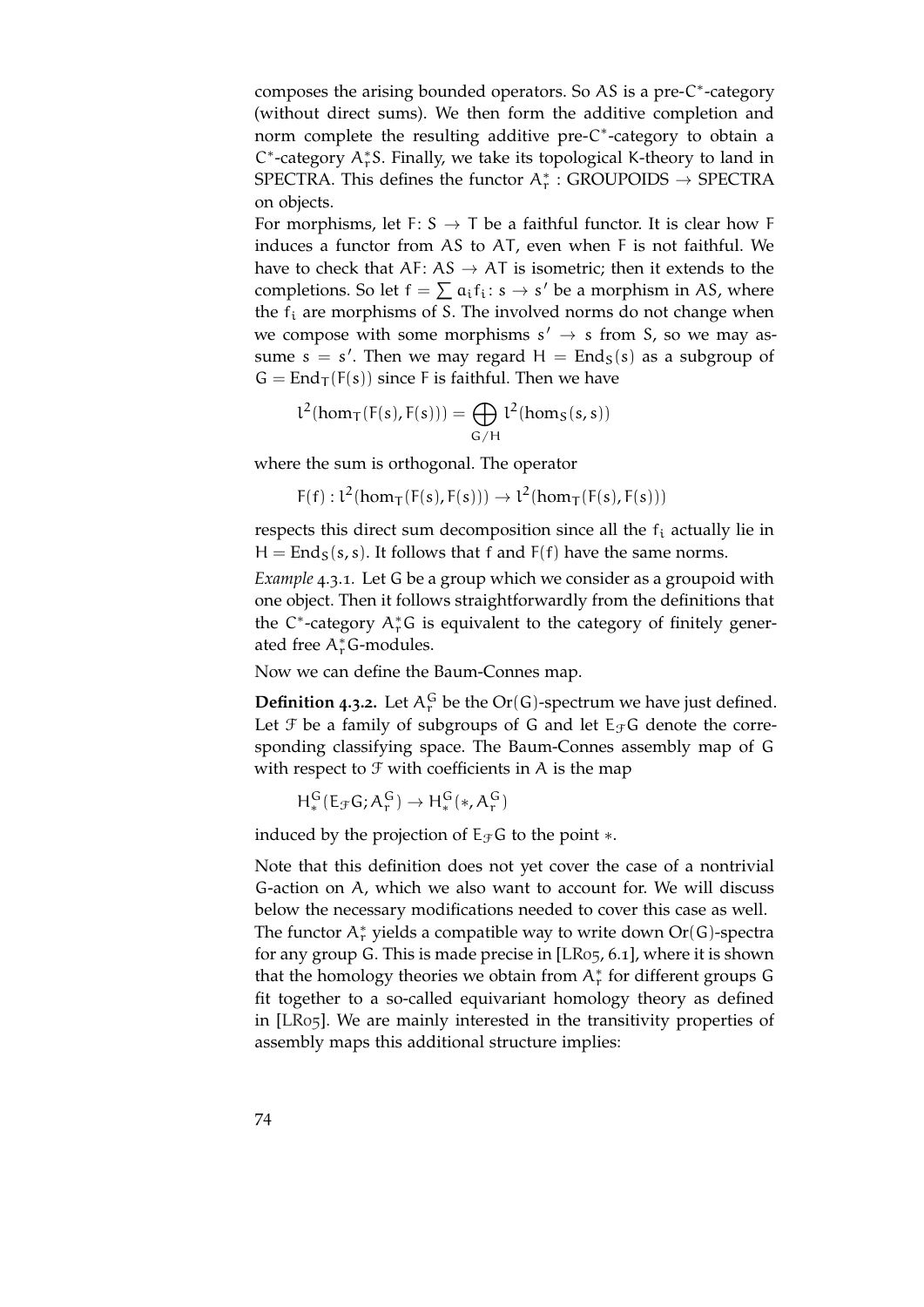**Theorem 4.3.3** (Transitivity principle)**.** *Fix a* C ∗ *-algebra* A *with trivial* G*-action. Let* G *be a group and* F ⊂ G *be two families of subgroups of* G*. If the Baum-Connes conjecture for* G *with coefficients in* A *with respect to* G *is true and for each* H ∈ G*, the Baum-Connes conjecture for* H *with coefficients in* A *with respect to the family* H ∩ F *is true, then the Baum-Connes conjecture for* G *with coefficients in* A *with respect to* F *is true.*

*Proof.* See [\[LR](#page-152-0)05, 2.9].

 $\Box$ 

Unfortunately, this result does not cover coefficients, and the above construction cannot take into account a G-action on A for a given, fixed group G. In [\[BEL](#page-150-0)08], the problem of non-trivial G-action on the coefficients is treated as follows.

Fix a group G. Let A be a G-C<sup>\*</sup>-algebra. Instead of looking at functors  $GROUPOIDS^{inj} \rightarrow SPECTRA$  we look at functors from groupoids over G to spectra, where the category of groupoids over G is the category with objects pairs  $(S, F)$  where S is a groupoid and F: S  $\rightarrow$  G is a functor, regarding G as a groupoid with one object. A morphism from  $(S, F)$  to  $(S', F')$  is a faithful functor T:  $S \rightarrow S'$  such that  $F'T =$ F: S  $\rightarrow$  G. We denote this category as GROUPOIDS<sup>inj</sup>  $\downarrow$  G. The most canonical objects are group homomorphism from a group H to G, and group homomorphisms into G are a good setup if we want to handle coefficients since we can now regard a G - C<sup>\*</sup>-algebra A also as an H - C<sup>\*</sup>-algebra by restriction along the given homomorphism and compare the two arising assembly maps. If a functor

E : GROUPOIDS<sup>inj</sup>  $\downarrow$  G  $\rightarrow$  SPECTRA

is given, we obtain for each group H equipped with a group homomorphism f: H  $\rightarrow$  G an Or(H)-spectrum as follows. First consider for a transitive H-set S the groupoid  $Gr(S)$  as above. This groupoid comes with a functor to G which on morphisms is given by sending a morphism h, which is really an element of H, to f(h). So Gr actually takes values in groupoids over G and hence can be composed with E to yield an Or(H)-spectrum

 $A_r^G$ : Or(H)  $\rightarrow$  SPECTRA

The advantage of this approach is that one can now prove the transitivity principle for all coefficients, see [\[BEL](#page-150-0)08, 3.3]. It remains to construct a suitable functor

E : GROUPOIDS<sup>inj</sup>  $\downarrow$  G  $\rightarrow$  SPECTRA

Its construction is deferred to an unpublished paper in the proof of [\[BEL](#page-150-0)08, 7.1], so we give the details of the construction of a functor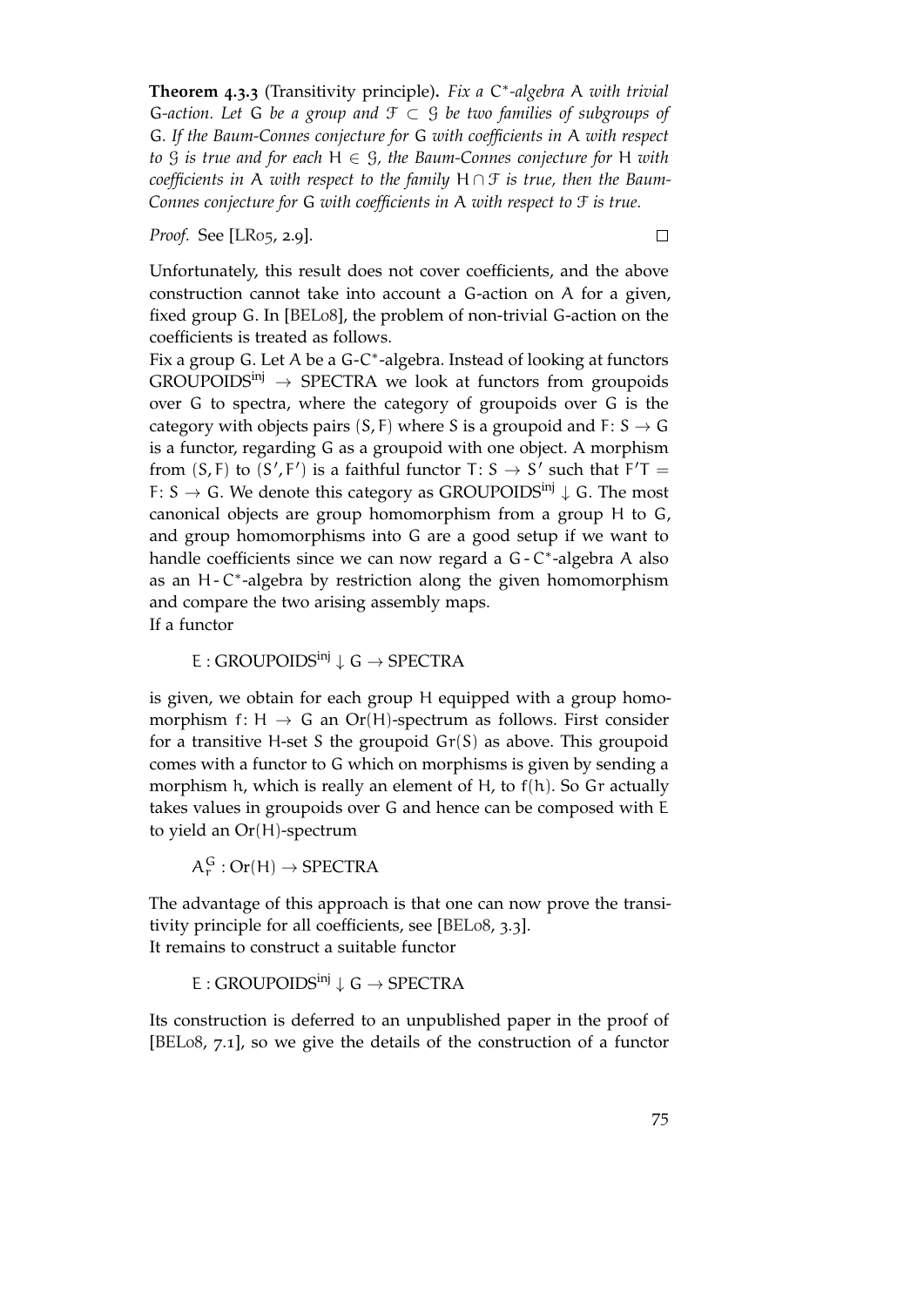GROUPOIDS<sup>inj</sup>  $\downarrow$  G  $\rightarrow$  SPECTRA. Of course, when G is trivial, we would like to recover the definitions we made above.

Let  $(S, F : S \rightarrow G)$  be a groupoid over G and A a G-C<sup>\*</sup>-algebra. We define a category  $A \rtimes_G S$  as follows. Its objects are those of S. As above, the morphism set hom $A_{A\alpha} S(s, t)$  is the free A-module generated by  $hom<sub>S</sub>(s, t)$ . The functor F only enters into the composition law and the involution. Composition will be **Z**-bilinear, but only A-linear in one of the two variables. To avoid confusion, we write  $\sigma_{\alpha} : A \rightarrow A$ for the action of  $q \in G$  on A. If  $e: s \to t$  and  $f: t \to z$  are morphisms in S and  $a, b \in A$ , we define the composition of ae and bf to be  $(b\sigma_{F(f)}(a))(f\circ e)$  and extend  $\mathbb Z$ -bilinearly. It is straightforward to verify that this composition law is associative. As above, we define a norm on hom $A_{A\setminus G}$ s (s, t) by picking an object z which is the target of some map from t, consider the map

$$
i_{s,t;z}:\text{hom}_{A\rtimes_G S}(s,t)\rightarrow \mathcal{B}(l^2(\text{hom}_S(t,z),A),l^2(\text{hom}_S(s,z),A))
$$

given by composition and equip hom $A_{\alpha}$ <sub>GS</sub>(s, t) with the operator norm of the right-hand side. The involution is defined by

$$
(\sum \, \alpha_i f_i)^* = \sum \, \sigma_{F(\, f_i)^{-1}}(\alpha_i)^* f_i^{-1}
$$

for morphisms  $f_i$  in S. It is checked as above that this gives  $A \rtimes_G S$ the structure of a (non-additive) pre-C ∗ -category. By completing with respect to the norm, we obtain a (non-additive)  $C^*$ -category  $\overline{A} \rtimes_r S$ and consider its additive completion  $(A \rtimes_r S)_{\oplus}$ . Taking its K-theory finally yields a spectrum. If  $G : (S, F) \rightarrow (S', F')$  is a morphism in GROUPOIDS<sup>inj</sup>  $\downarrow$  G, it is checked as above that G induces a C<sup>\*</sup>functor  $A \rtimes_{r} S \to A \rtimes_{r} S'$ . This finishes the construction.

*Example* 4.3.4*.* We consider G as a groupoid over itself via the identity map. Then the category  $A \times_{r} G$  we just constructed is equivalent to the C ∗ -category of finitely generated free modules over the algebra  $A \rtimes_{r} G$ . We ignore the conflict of notation since we will never again use the notation  $A \times_{r} G$  for the first category.

Now we can define the Baum-Connes assembly map with coefficients in A and with respect to the family of subgroups  $\mathcal F$  as above to be the map

 $H_*^G(E_{\mathcal{F}}G; A_r^G) \to H_*^G(*, A_r^G)$ 

induced by projection onto a point. The classical Baum-Connes conjecture is the case  $\mathcal{F} = \mathcal{F} \mathcal{I} \mathcal{N}$ . Since the classical Baum-Connes conjecture is true for virtually cyclic groups, we see using the transitivity principle that the classical Baum-Connes conjecture is equivalent to the Baum-Connes conjecture for the family VCYC. We will always use the family VCYC instead of FIN.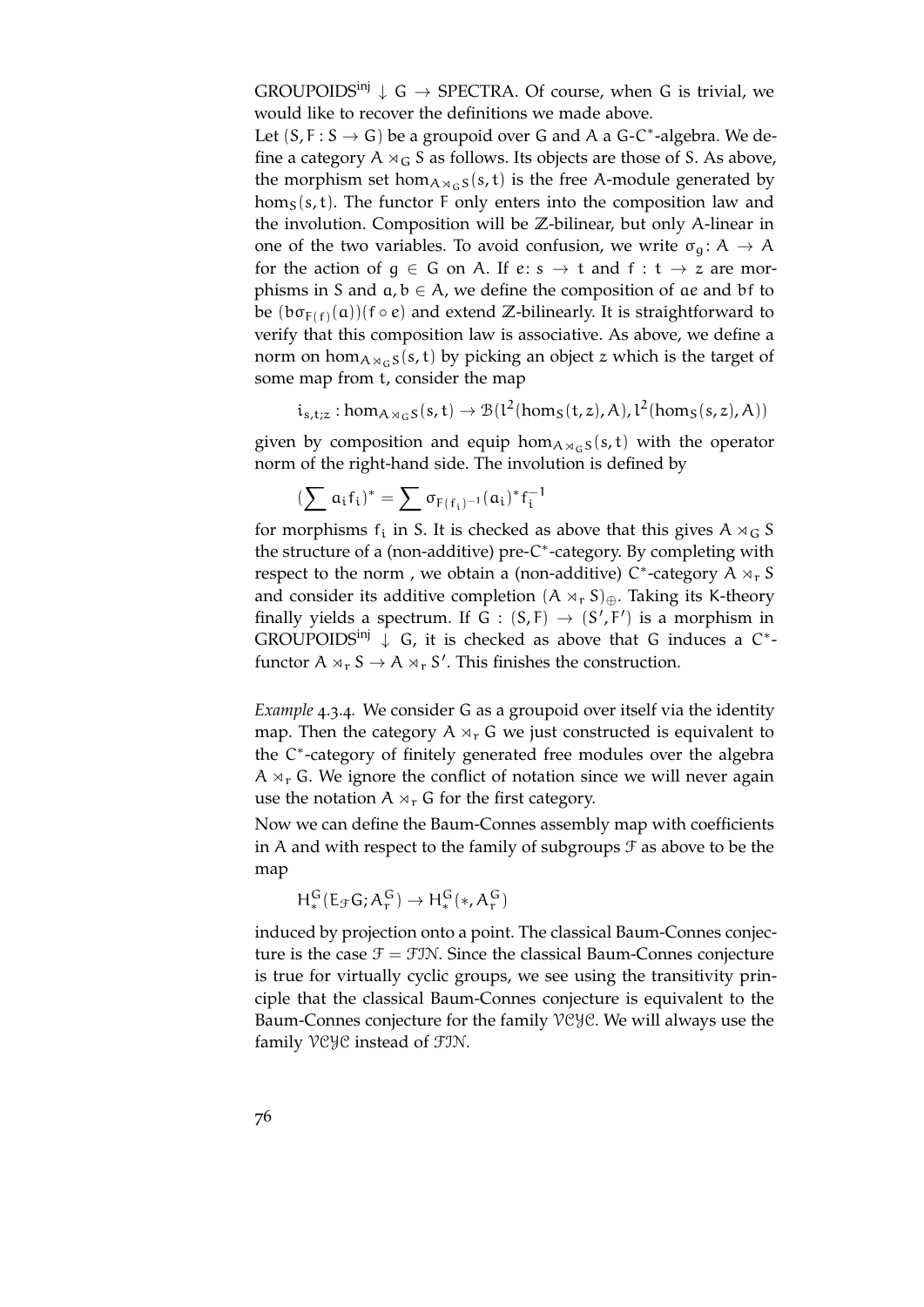# 4.4 equivariant homology theories from controlled topology

Fix a group G and a G-C<sup>\*</sup>-algebra A. Let X be a G-space. We will define a coarse structure on the G-space  $G \times X \times [1,\infty)$ . We begin by defining a morphism support condition  $\mathcal{E}_{\text{Gcc}}$  on  $X \times [1,\infty)$  which we will pull back to  $G \times X \times [1, \infty)$  eventually. The definition is the same as [\[BFJR](#page-150-1)04, 2.7].

**Definition 4.4.1.** Let E ⊂  $(X \times [1, \infty))^2$ . We say that E is continuously controlled if the following holds:

(i) For any  $x \in X$  and any  $G_x$ -invariant neighborhood U of  $(x, \infty)$ in  $X \times [1, \infty]$ , there is a smaller  $G_x$ -invariant neighborhood V  $\subset$ U of  $(x, \infty)$  such that

$$
(U^c \times V) \cap E = \varnothing
$$

where  $U^c$  is the complement of U in  $X \times [1, \infty]$ .

- (ii) There is  $R > 0$  such that whenever  $((x, t), (y, t')) \in E$ , we have  $d(t, t') < R$ .
- (iii) E is symmetric and G-invariant.

**Definition 4.4.2.** Let X be a G-space. Pick a word metric  $d_G$  on G. We define a coarse structure  $(\mathcal{E}_X, \mathcal{F}_X)$  on  $G \times X \times [1, \infty)$ . Let

$$
p: G \times X \times [1, \infty) \to X \times [1, \infty)
$$
  
q: G \times X \times [1, \infty) \to G \times X  
s: G \times X \times [1, \infty) \to G

be the projections. We let

$$
(\mathcal{E}, \mathcal{F}) = (\mathfrak{p}^{-1} \mathcal{E}_{\mathsf{Gcc}} \cap \mathfrak{s}^{-1} \mathcal{E}_{\mathbf{d}_{\mathsf{G}}}, \mathfrak{q}^{-1} \mathcal{F}_{\mathsf{G-compact}})
$$

We define the categories  $\mathcal{D}_{b}^{G}(X)$  and  $\mathcal{D}_{*}^{G}(X)$  as

$$
\mathcal{D}_{\mathfrak{b}}^{\mathsf{G}}(\mathsf{X}) = \mathcal{C}_{\mathfrak{b}}^{\mathsf{G}}(\mathsf{G} \times \mathsf{X} \times [1, \infty), \mathcal{E}_{\mathsf{X}}, \mathcal{F}_{\mathsf{X}})
$$

and similarly for  $\mathcal{D}_*^G$ .

**Definition** 4.4.3. Consider the inclusion i:  $G \times X \subset G \times X \times [1, \infty)$ . We define  $\mathcal{D}_*^G(X)^\infty$  to be the quotient of the inclusion

$$
\mathcal{C}_{*}^{G}(X \times G \times [1,\infty), \mathcal{E}_{X}(X \times G \times \{1\}), \mathcal{F}_{X}(X \times G \times \{1\}) \rightarrow \mathcal{D}_{*}^{G}(X)
$$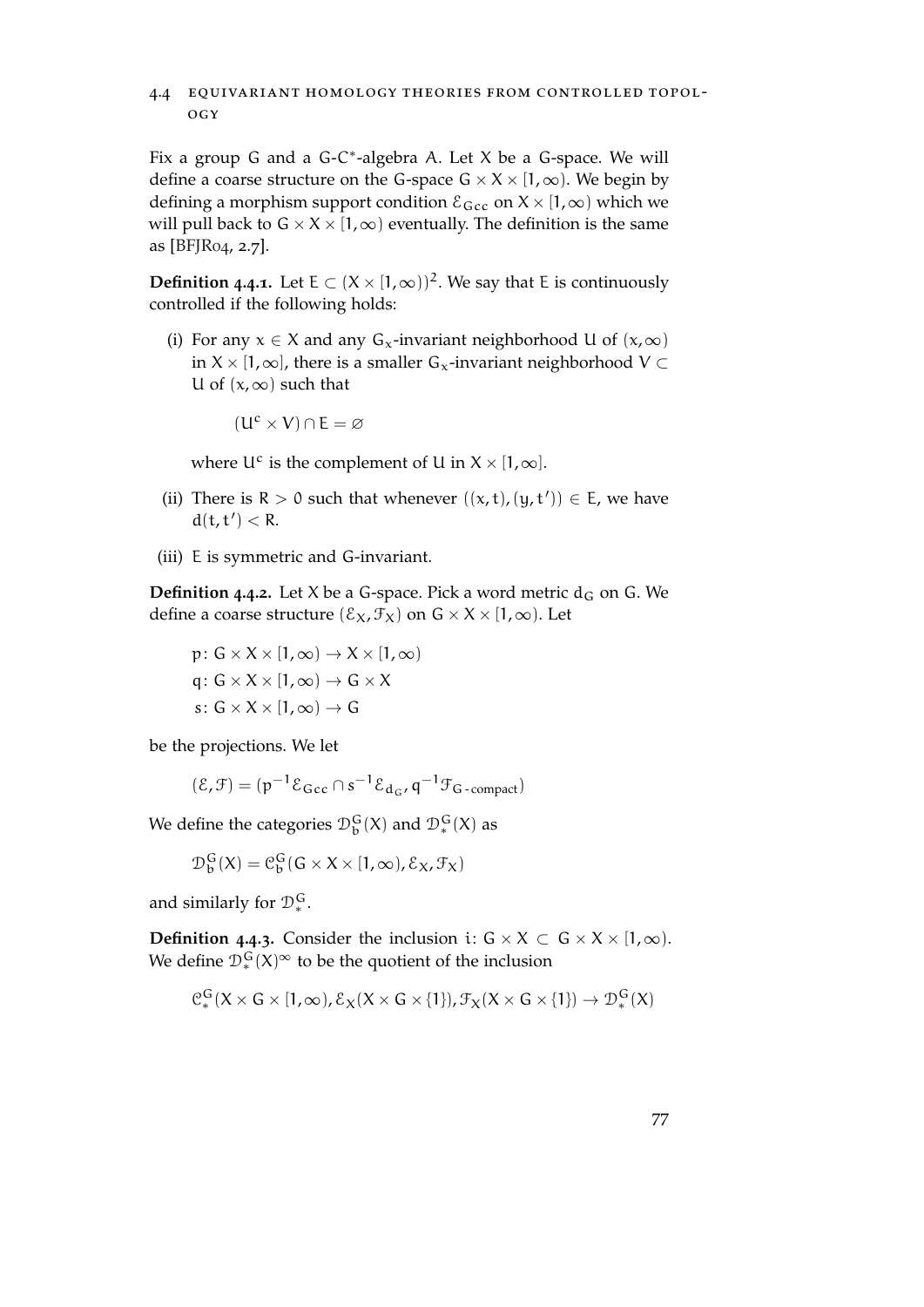and similarly, we define  $\mathcal{D}_{b}^{G}(X)^{\infty}$ . Even though  $(\mathcal{E}_{X}, \mathcal{F}_{X})$  may not be proper, it is proper in the  $[1,\infty)$ -direction, i.e. there is an equivalence of categories

$$
e_*^G(X \times G \times \{1\}, i^{-1}\mathcal{E}_X, i^{-1}\mathcal{F}_X)
$$
  
\n
$$
\downarrow
$$
  
\n
$$
e_*^G(X \times G \times [1, \infty), \mathcal{E}_X(X \times G \times \{1\}), \mathcal{F}_X(X \times G \times \{1\})
$$

<span id="page-77-0"></span>**Proposition 4.4.4.** For each X, the category  $C_*^G(X \times G \times [1, \infty), \mathcal{E}_X, \mathcal{F}(X \times G)$ G)) *is equivalent to the category of finitely generated free*  $A \rtimes_r G$ -modules, *and each map*  $X \to Y$  *induces an equivalence*  $\mathcal{C}_*^G(X \times G \times [1,\infty), \mathcal{E}_X, \mathcal{F}(X \times G)$  $G$ ))  $\rightarrow$   $C_{*}^{G}(Y \times G \times [1, \infty), \mathcal{E}_{X}, \mathcal{F}(Y \times G)).$ 

*Proof.* The allowed morphisms are the same in the two categories. Since any object is isomorphic to one only supported over  $X \times G \times \{1\}$ respectively  $Y \times G \times \{1\}$ , we can concentrate on such objects. By Gequivariance, such an object is determined by its restriction to  $X \times$  $e \times \{1\}$ , where it is finitely supported thanks to the G-compactness condition. Now pick a point  $x \in X$  and move all summands of the object over  $X \times e \times \{1\}$  to  $(x, e, 1)$ , which are only finitely many thanks to the G-compactness condition. Extending this G-equivariantly yields a new object isomorphic to the old one which is supported over the orbit of  $(x, e, 1)$ . The claims are now easy to check.  $\Box$ 

**Proposition 4.4.5.** A G-equivariant map  $f: X \rightarrow Y$  induces a functor

 $\mathcal{D}_*^{\mathsf{G}}(X) \to \mathcal{D}_*^{\mathsf{G}}(Y)$ 

*and similarly for* D<sup>G</sup> b *.*

*Proof.* This is not a triviality and is proven in [BF]R04, 3.3]. The reader should note that this fails if we do not pass from X to  $G \times X$ .  $\Box$ 

**Theorem 4.4.6.** *The functor sending the* G*-*CW*-complex* X *to the topologi*cal K-theory spectrum of  $\mathcal{D}_*^G(X)^\infty$  is an equivariant homology theory. Simi*larly, also sending* X *to the algebraic* K*-theory of* D<sup>G</sup> b (X)<sup>∞</sup> *is an equivariant homology theory.*

We prove this in several steps, concentrating on the statement for  $\mathcal{D}_{*}^{G}(X)^{\infty}$ ; the statement about  $\mathcal{D}_{b}^{G}(X)^{\infty}$  is proven in the same way. First note that by 4.[4](#page-77-0).4, in the fiber sequence

 $\mathsf{KC}_*^G(X \times G \times [1,\infty), \mathcal{E}_X, \mathcal{F}(X \times G)) \to \mathsf{KD}_*^G(X) \to \mathsf{KD}_*^G(X)^\infty$ 

the left-hand term is constant. It follows that the right-hand term is homotopy invariant and satisfies Mayer-Vietoris if and only if the middle term does, and we will argue in the middle term. The quotient construction is only necessary to obtain the disjoint union axiom.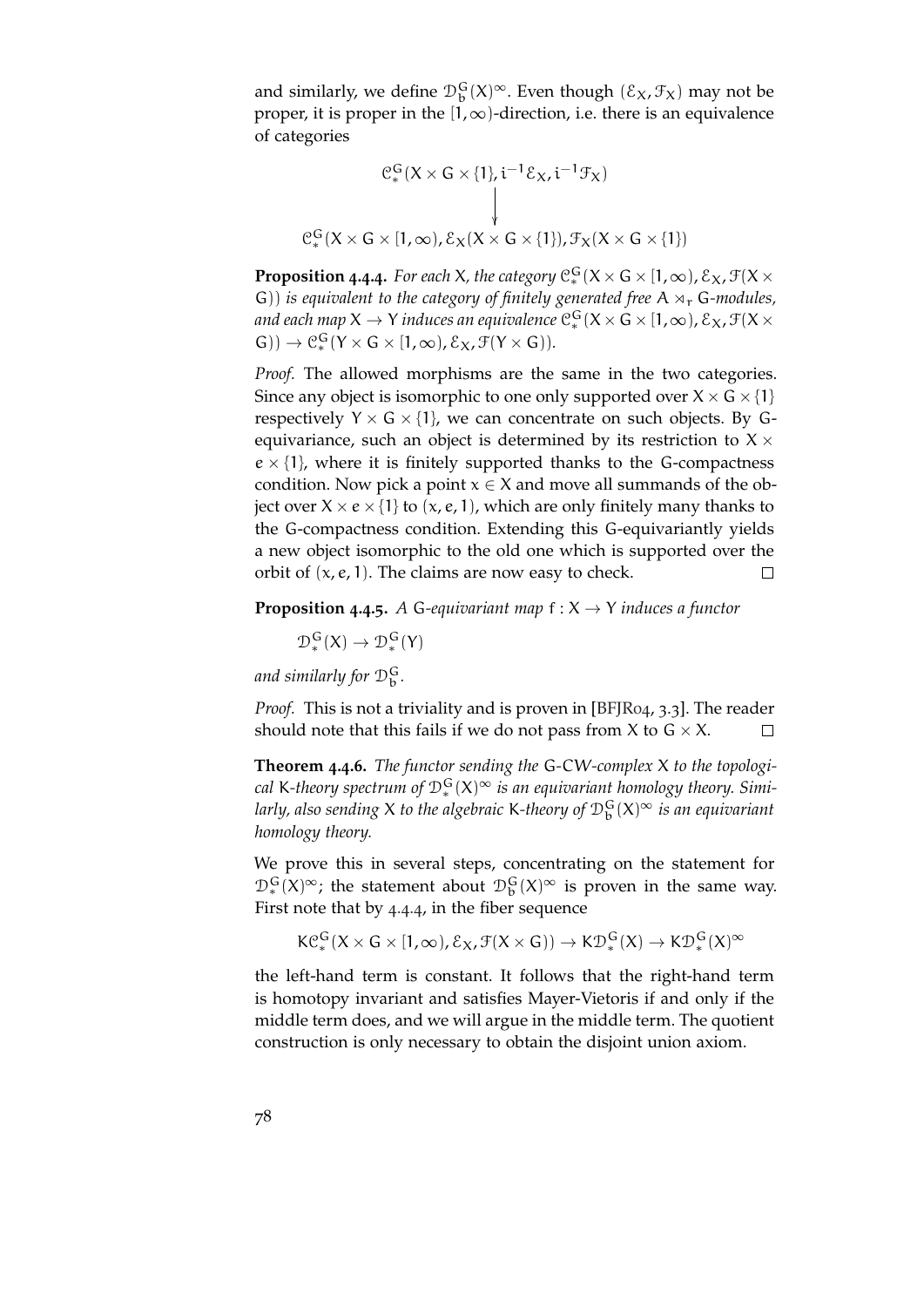**Proposition 4.4.7.** *For an arbitrary* G*-*CW*-complex* X*, the natural map*

hocolim<sub>C⊂X</sub> K $\mathcal{D}_*^G(X_C) \to K\mathcal{D}_*^G(X)$ 

*is an equivalence, where* C *runs over all* G*-compact subsets of* X*.*

*Proof.* Because of the G-compact object control condition in the definition of  $\mathcal{D}_*^G$ , it is easy to see that  $\mathcal{D}_*^G(X) = \cup \mathcal{D}_*^G(X_c)$ . This time, no completion is required: The union is basically a union of objects. Since K-theory of C\*-categories commutes with filtered unions by 3.1.[11](#page-51-0), the claim follows.  $\Box$ 

It hence suffices to prove the axioms of a homology theory for Gcompact G-CW-complexes. We will from now on assume that all involved G-CW-complexes are G-compact.

**Proposition 4.4.8.** The functor sending  $X$  to  $\mathcal{D}_*^G(X)$  is homotopy invariant.

*Proof.* The proof is nearly the same as the one in [\[BFJR](#page-150-1)04, 5.6] or the one in [\[Ull,](#page-153-0) 7.1]. We only have to be careful about the metric control condition in the G-direction which does not appear in [\[BFJR](#page-150-1)04].

Let X be a G-CW-complex. We have to see that  $\mathcal{D}_*^G(X \times I) \to \mathcal{D}_*^G(X)$ is an equivalence. Let  $X_i = X \times [i, 1]$  and  $Z_i = X \times [i, \infty)$  for  $i = 0, 1$ . We obtain coarse spaces  $X_i^{cc} = (G \times X_i \times [1, \infty), \mathcal{E}_{X_i}, \mathcal{F}_{X_i})$  and  $Z_i^{cc} = (G \times X_i \times [1, \infty), \mathcal{E}_{X_i}, \mathcal{F}_{X_i})$  $(G \times Z_i \times [1, \infty), \mathcal{E}_{Z_i}, \mathcal{F}_{Z_i})$ . Let  $Z_i^{cc'}$  be the coarse space obtained from  $Z_i^{cc}$  by relaxing the object support condition  $\mathcal{F}_{Z_i} = p^{-1}(\mathcal{F}_{Gc}(G \times Z_i))$ to G-compact support only in G  $\times$  X-direction, i.e. not in the [i,  $\infty$ )direction. Now consider the triple of coarse spaces  $(Z_0^{cc}, Z_1^{cc}, X_0^{cc})$ . We want to check that this triple is coarsely excisive, i.e. satisfies the coarse Mayer-Vietoris principle 3.[6](#page-63-0).5. Using [\[BFJR](#page-150-1)04, 5.3], this is not hard to verify.

Hence we get a homotopy pullback square

$$
K(\mathcal{C}_{*}^{G}(X_{1}^{cc})) \longrightarrow K(\mathcal{C}_{*}^{G}(X_{0}^{cc}))
$$
\n
$$
\downarrow \qquad \qquad \downarrow
$$
\n
$$
K(\mathcal{C}_{*}^{G}(Z_{1}^{cc'})) \longrightarrow K(Z_{0}^{cc'})
$$

We will argue in the next lemma that both lower categories admit an Eilenberg Swindle. It follows that the upper map is an equivalence of spectra, which was our goal.  $\Box$ 

**Lemma** 4.4.9. For  $i = 0, 1$ , the map

$$
s : [i, \infty) \times G \times X \times [1, \infty) \to [i, \infty) \times X \times G \times [1, \infty)
$$

$$
(\alpha, x, g, r) \mapsto (\alpha + \frac{1}{r}, x, g, r)
$$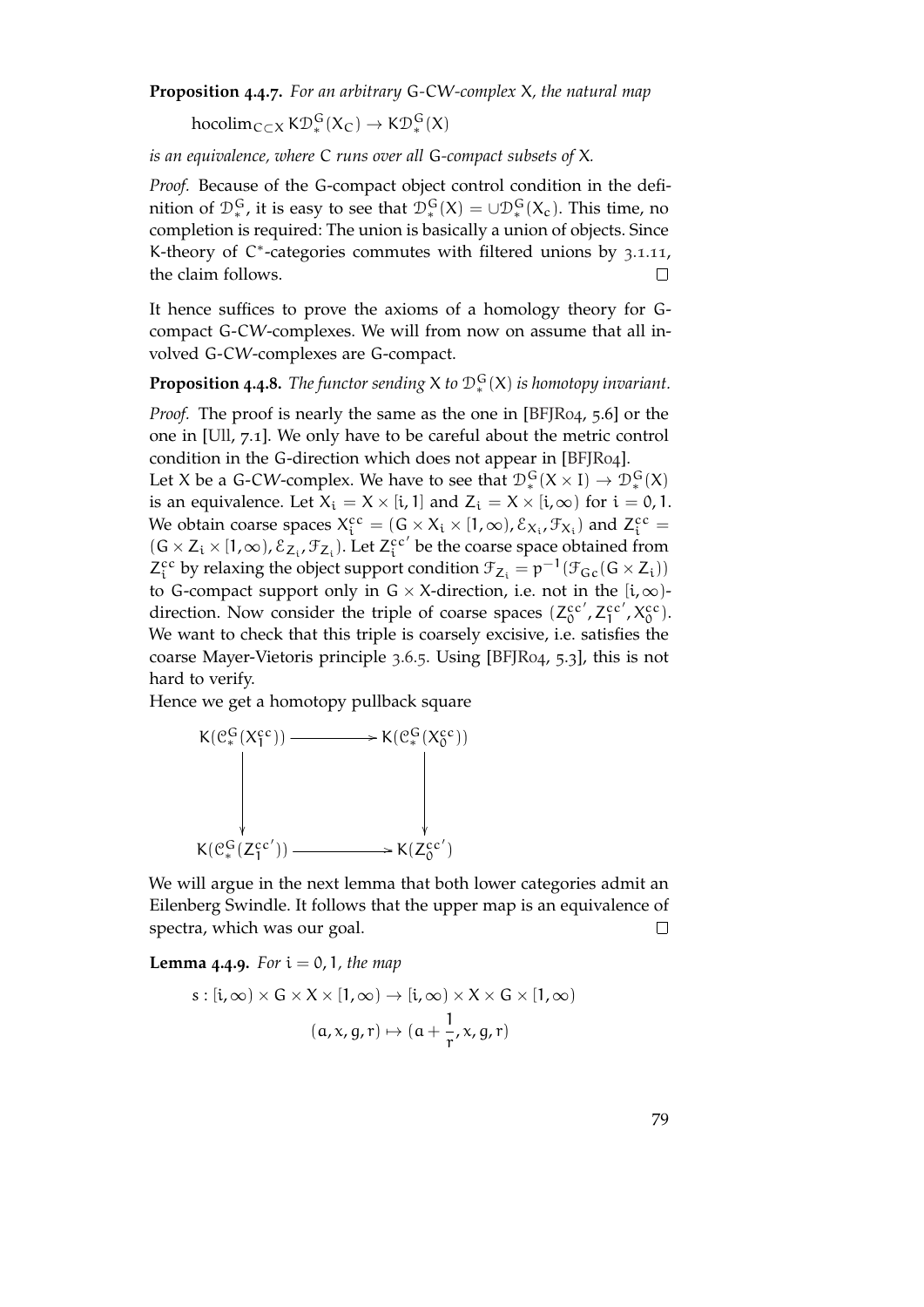*Proof.* See [\[Ull,](#page-153-0) 7.12].

**Proposition 4.4.10.** *The functor sending*  $X$  *to*  $\mathcal{D}_*^G(X)$  *satisfies Mayer-Vietoris.* 

*Proof.* Let  $X \leftarrow Y \rightarrow Z$  be a diagram of G-CW-complexes. Assume Y is nonemtpy; the case  $Y = \emptyset$  is a special case of the disjoint union axiom and will be proven below. By homotopy invariance of  $\mathcal{D}_{*}^{G}(-)$ , we can replace  $Y \rightarrow X$  and  $Y \rightarrow Z$  by the inclusions of Y into the respective mapping cylinders  $A = M_X$  and  $B = M_Z$ , such that  $A \cap B = Y$ . We now verify the conditions of the coarse Mayer-Vietoris principle [3](#page-63-0).6.5: For each  $E \in \mathcal{E}_X$ ,  $F \in \mathcal{F}_X$ , there is  $E' \in \mathcal{E}_X$ ,  $F' \in \mathcal{F}_X$  such that

$$
(G \times A \times [1, \infty) \cap F)^{E} \cap (G \times B \times [1, \infty) \cap F)^{E} \cap F \subset
$$
  

$$
\subset (G \times A \cap B \times [1, \infty) \cap F')^{E'} \cap F'
$$

Since nothing really happens in the G-direction, the metric control of E' in this direction can be taken to be the same as the control of E with respect to  $d_G$ . The difficult part is the continuous control condition. If  $p: G \times X \times [1, \infty) \rightarrow X \times [1, \infty)$  is the projection,  $U \subset X \times [1, \infty)$  and  $E'' \in \mathcal{E}_{cc}(X)$  are given, it is easy to verify that

$$
p^{-1}(U)^{p^{-1}(E'')} = p^{-1}(U^{E''})
$$

(this is a general statement and has really nothing to do with continuous control). It follows that it (nearly) suffices to see the Mayer-Vietoris condition for  $A \times [1, \infty)$ ,  $B \times [1, \infty)$  and  $A \cap B \times [1, \infty)$  with respect to the continuous control condition. This is verified in [\[BFJR](#page-150-1)04, 5.3]. Finally, if E is k-controlled in the G-direction, let  $F' \subset G \times X$  be the set consisting of all  $(h, x)$  such that there is  $g \in G$  with  $d_G(g, h) \le$ k and  $(g, x) \in F$ . It is easy to check that  $F'$  is G-compact and that this F' does the job.  $\Box$ 

<span id="page-79-0"></span>**Proposition 4.4.11.** *Let* X *be a* G*-compact* G*-*CW*-complex. Let* f *be any* morphism in  $\mathcal{D}_\mathbf{b}^\mathbf{G}(X)^\infty$ . Then f has a representative F in  $\mathcal{D}_\mathbf{b}^\mathbf{G}(X)$  with the *additional property that whenever* x, y *lie in different components of* X*,*  $F_{x,y} = 0.$ 

*Proof.* Pick any representative F of f, with F E-controlled. Fix a point  $x \in X$ . The component C<sub>x</sub> containing x is certainly invariant under the stabiliser of X. We can apply the defining property of the continuous control condition to  $U = C_x \times [1,\infty]$  to find a  $G_x$ -invariant neighborhood V of  $(x, \infty)$  such that f cannot connect points from inside  $G \times V$  to points outside of  $G \times U$ . By definition of the product topology, we can assume V after maybe throwing away some parts to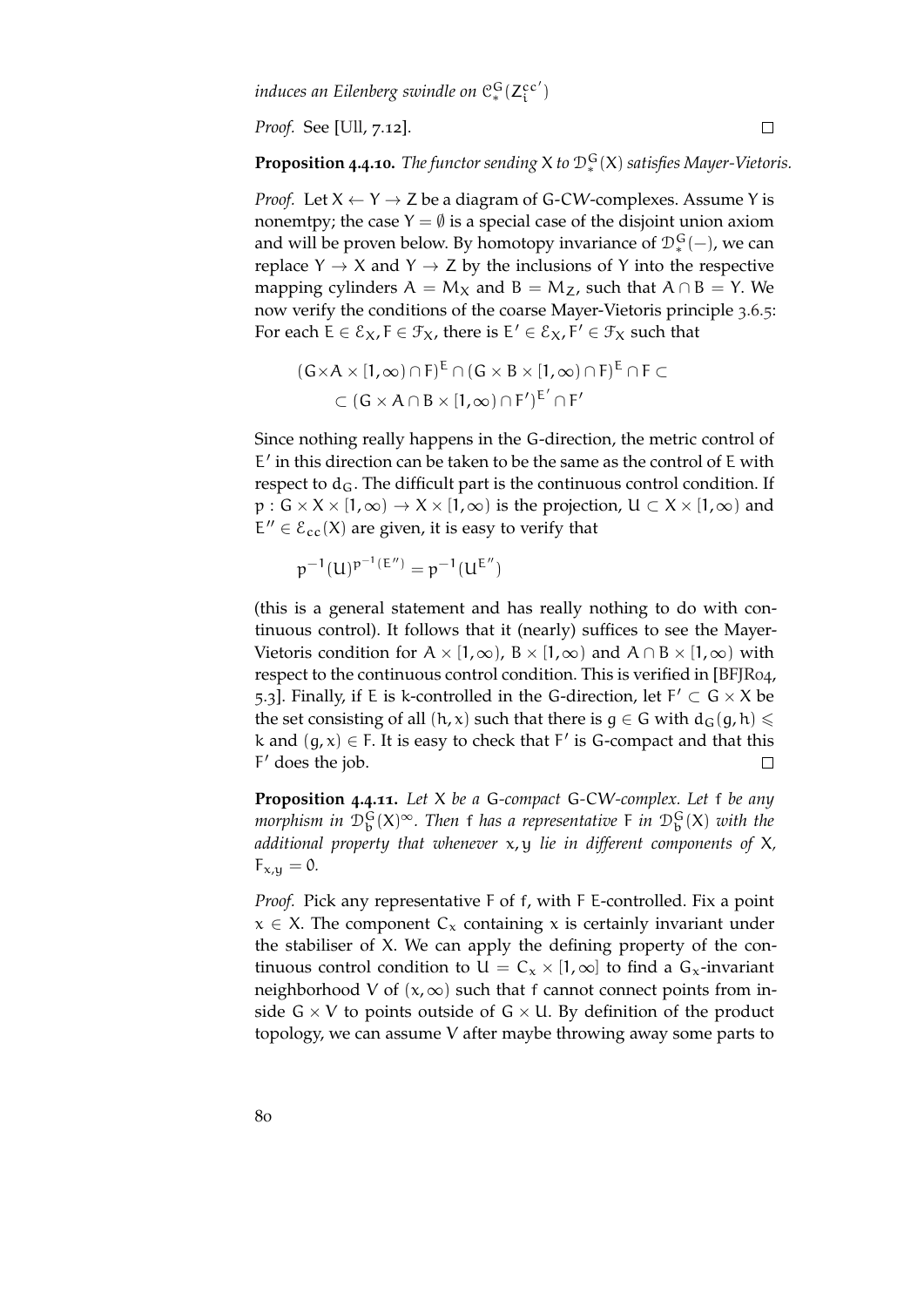be of the form  $S \times [t, \infty]$  where S is a neighborhoof of x in  $C_x$  and t ∈ **R**, and t may depend on x. It follows that after time t, F does not connect  $(g, x, t')$  to any point outside of  $G \times C_x \times [1, \infty)$  as long as  $t' > t$ . Since we throw away all information in [1, t] when passing to f, we may as well assume that F does not connect points from inside  $G \times C_x \times [1,\infty)$  to any point outside of  $G \times C_x \times [1,\infty)$  at all. By G-invariance, this is also true for all points in the orbit of G. Finally, since the source object of  $F$  is locally finite and  $X$  is G-compact, there are only finitely many G-orbits on which F can have components, so a finite repitition of the above argument yields the claim.

 $\Box$ 

**Proposition** 4.4.12. If  $X = Y \coprod Z$  as G-CW-complexes, then

$$
K\mathcal{D}_*^G(X)^\infty\cong K\mathcal{D}_*^G(Y)^\infty\vee K\mathcal{D}_*^G(Z)^\infty
$$

*Proof.* Applying the above proposition, we see that

 $\mathcal{D}_{\mathrm{b}}^{\mathrm{G}}(X)^{\infty} = \mathcal{D}_{\mathrm{b}}^{\mathrm{G}}(Y)^{\infty} \times \mathcal{D}_{\mathrm{b}}^{\mathrm{G}}(Z)^{\infty}$ 

as pre-normed categories. By completion, it follows

$$
\mathcal{D}^{\,G}_*(X)^\infty=\mathcal{D}^{\,G}_*(Y)^\infty\times\mathcal{D}^{\,G}_*(Z)^\infty
$$

The claim then easily follows.

#### 4.5 identifying the coefficients

To identify the G-homology theory we have constructed, we need to study the associated Or(G)-spectrum, i.e. the functor

$$
G/H\mapsto K\mathfrak{D}_*^G(G/H)^\infty
$$

Then we can employ [\[DL](#page-151-0)98, Section 6] which shows that the homology theory is uniquely determined by the Or(G)-spectrum. Recall that there is a fiber sequence

$$
K\mathcal{C}_*^G(G\times G/H,i^{-1}(\mathcal{E}_{G/H}),i^{-1}(\mathcal{F}_{G/H}))\to K\mathcal{D}_*^G(G/H)\to K\mathcal{D}_*^G(G/H)^\infty
$$

The only control condition playing a role in the left-hand spectrum is the G-compact object support condition, i.e.

$$
K\mathcal{C}_{*}^{G}(G\times G/H, i^{-1}(\mathcal{E}_{G/H}), i^{-1}(\mathcal{F}_{G/H}))=K\mathcal{C}_{*}^{G}(G\times G/H, \mathcal{F}_{Gc})
$$

By 4.4.[11](#page-79-0), we may add the additional control condition to the left and middle categories that a morphism is not allowed to connect different components of G/H without changing the quotient. So let

 $\Box$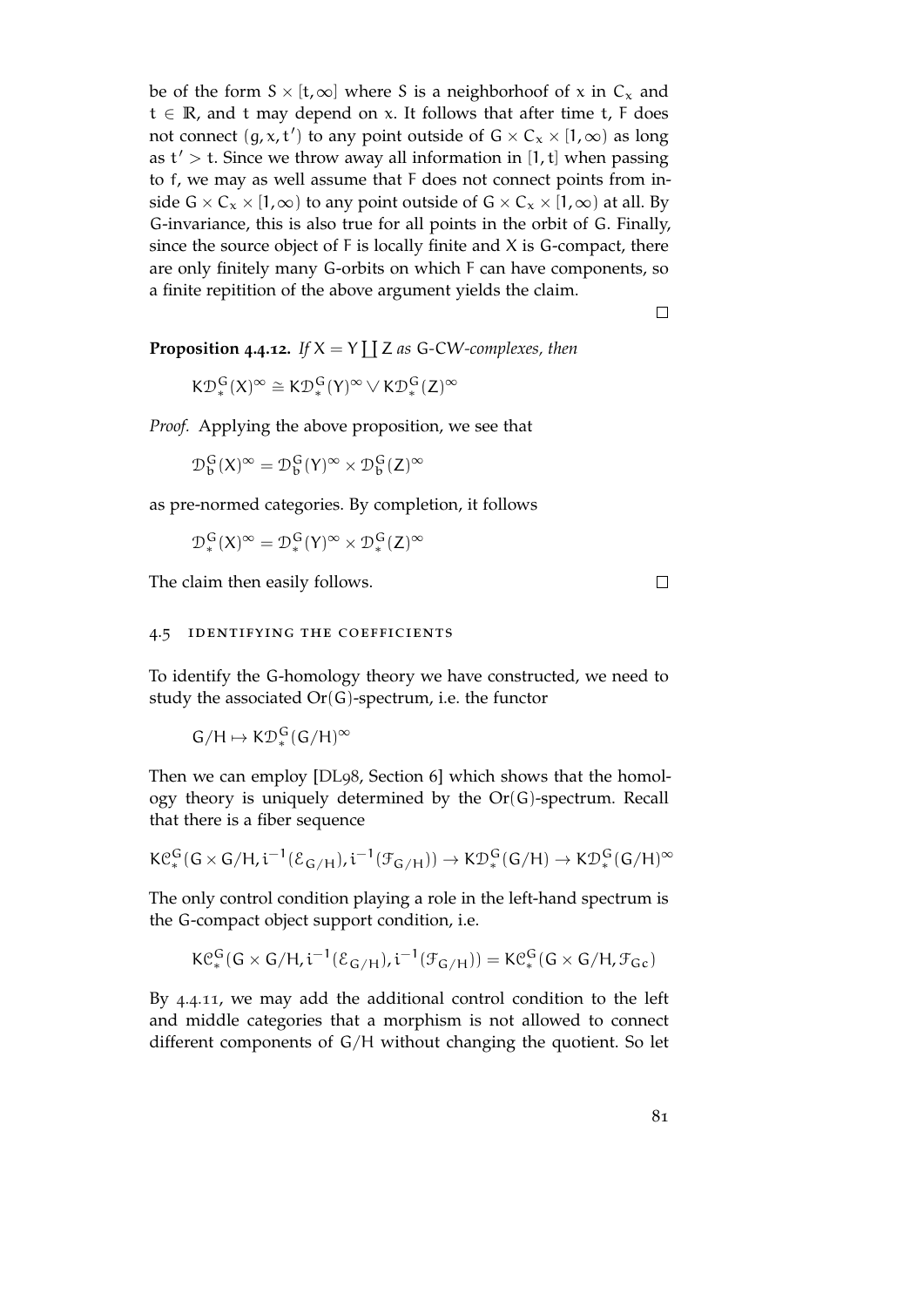$\mathcal{E}_{\Delta}$  be the morphism support condition on G/H which only contains the diagonal. We obtain a homotopy fiber sequence

$$
K\mathcal{C}_{*}^{G}(G \times G/H, p^{-1}(\mathcal{E}_{\Delta}), \mathcal{F}_{Gc})
$$
\n
$$
K\mathcal{C}_{*}^{G}(G \times G/H \times [1, \infty); \mathcal{E}_{G/H} \cap p^{-1}\mathcal{E}_{\Delta}, \mathcal{F}_{G/H})
$$
\n
$$
\downarrow
$$
\n
$$
K\mathcal{D}_{*}^{G}(G/H)^{\infty}
$$

Since G/H is discrete, the continuous control condition in the middle category is no additional restriction once one has accounted for metric control in the [1,∞)-direction. Hence the map  $G \times G/H \times$  $[1, \infty) \rightarrow G \times G/H \times [1, \infty)$ ,  $(g, g'H, t) \mapsto (g, g'H, t+1)$  induces an Eilenberg swindle on the middle term of the above homotopy fiber sequence. As in the proof of [3](#page-59-0).6.1, up to equivalence we may replace  $\mathsf{KC}^{\mathsf{G}}_*(\mathsf{G} \times \mathsf{G}/\mathsf{H}, p^{-1}(\mathcal{E}_{\Delta}), \mathcal{F}_{\mathsf{Gc}})$  by the K-theory of the non-unital category J which is the kernel of

$$
\mathcal{C}_{*}^{G}(G \times G/H \times [1,\infty); \mathcal{E}_{G/H} \cap p^{-1}\mathcal{E}_{\Delta}, \mathcal{F}_{G/H}) \to \mathcal{D}_{*}^{G}(G/H)^{\infty}
$$

Then the homotopy fiber sequence becomes an actual fibration of spectra, coming from the short exact sequence of C∗-algebras

$$
T(J) \to T(G \times G/H) \to T(G \times G/H)/J
$$

Regarding all three spectra as depending functorially on G/H, we hence obtain a pointwise fiber sequence of Or(G)-spectra

$$
KJ_{*}^{G}(G \times -, p^{-1}(\mathcal{E}_{\Delta}), \mathcal{F}_{Gc})
$$
\n
$$
K\mathcal{C}_{*}^{G}(G \times - \times [1, \infty); \mathcal{E}_{-} \cap p^{-1}\mathcal{E}_{\Delta}, \mathcal{F}_{-})
$$
\n
$$
\downarrow
$$
\n
$$
K\mathcal{D}_{*}^{G}(-)^{\infty}
$$

where "−" denotes functoriality in Or(G). The middle Or(G)-spectrum is contractible, and since we have a pointwise fibration, the boundary map of the fiber sequence gives an identification of  $Or(G)$ -spectra

$$
\Omega K J^G_*(G\times - ,p^{-1}(\mathcal{E}_{\Delta}) , \mathcal{F}_{Gc})\cong K \mathcal{D}_*^G(-)^{\infty}
$$

and we have an equivalence of  $Or(G)$ -spectra

$$
\mathsf{KJ}^{\mathsf{G}}_*(\mathsf{G} \times -, p^{-1}(\mathcal{E}_{\Delta}), \mathcal{F}_{\mathsf{G}c}) \cong \mathsf{K}\mathcal{C}^{\mathsf{G}}_*(\mathsf{G} \times -, p^{-1}(\mathcal{E}_{\Delta}), \mathcal{F}_{\mathsf{G}c})
$$

Altogether, it follows: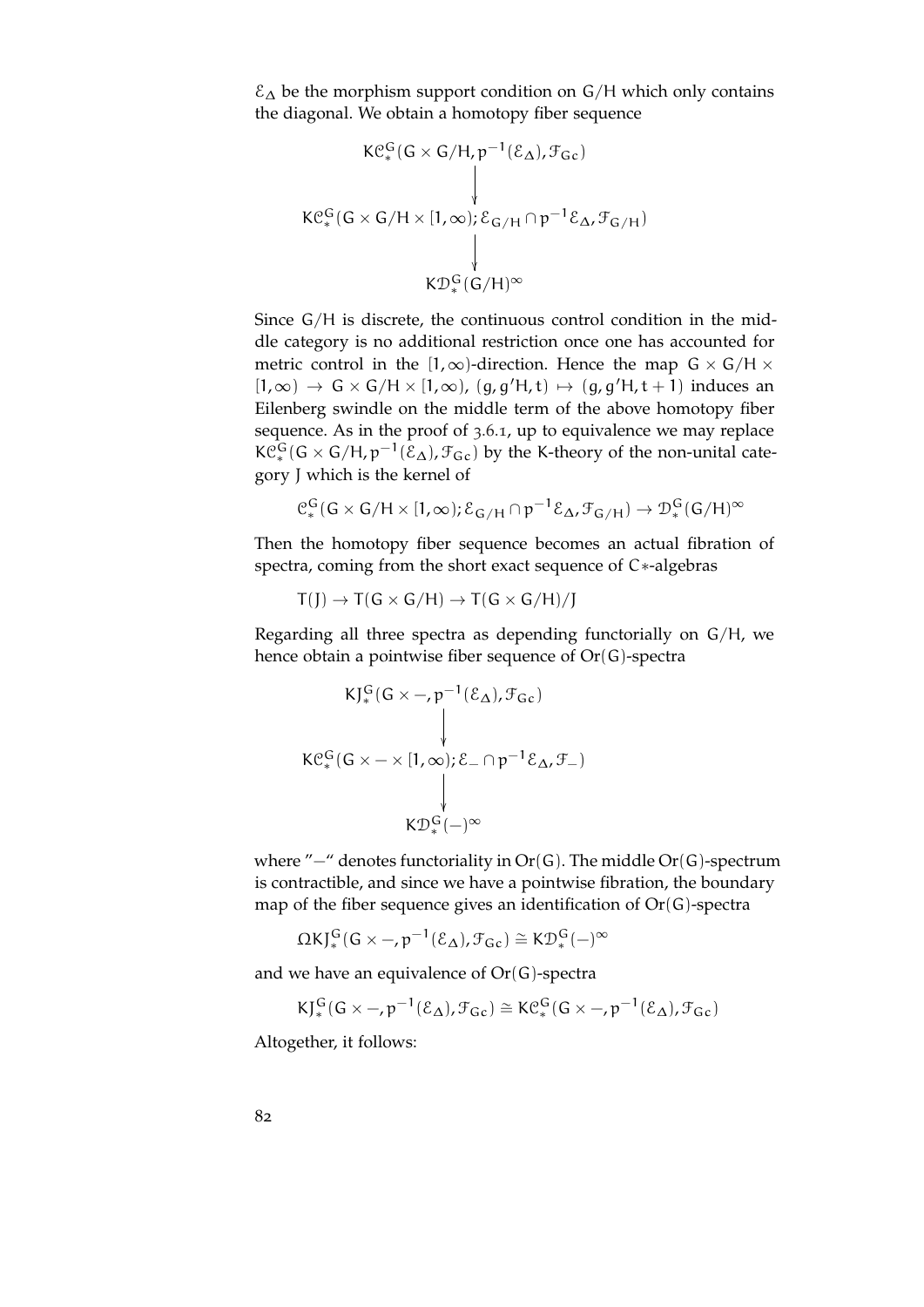**Proposition 4.5.1.** The homology theory  $\mathcal{D}_*^{\mathbf{G}}(\mathsf{X})$  is, up to a dimension shift *of* 1*, equivalent to the homology theory given by the* Or(G)*-spectrum*

$$
G/H \mapsto K\mathcal{C}_*^G(G \times G/H, p^{-1}(\mathcal{E}_{\Delta}), \mathcal{F}_{Gc})
$$

It remains to identify the  $Or(G)$ -spectrum on the right-hand side with the  $Or(G)$ -spectrum  $A_r^G$  constructed before.

**Proposition 4.5.2.** *The* Or(G)*-spectrum given by*

$$
G/H \mapsto K\mathcal{C}_{*}^{G}(G \times G/H; p^{-1}\mathcal{E}_{\Delta}, \mathcal{F}_{Gc}; A)
$$

is naturally weakly equivalent to the functor  $\mathsf{A}_\mathrm{r}^\mathrm{G}$  constructed after [4](#page-73-0).3.3.

Proof. Both functors are actually functors from  $Or(G)$  to C<sup>\*</sup>-categories composed with topological K-theory. So it suffices to see that the functors from  $Or(G)$  to  $C^*$ -categories are equivalent.

We first argue that the uncompleted versions  $\mathfrak{C}^G_\mathsf{b}(\mathsf{G} \times \mathsf{G}/\mathsf{H}; \mathsf{p}^{-1}\mathcal{E}_\Delta, \mathcal{F}_\mathsf{Gc})$ and  $(A \rtimes_G G/H)_{\oplus}$  are equivalent (in fact, even isomorphic). For s  $\in$  $G/H$ , let  $A_s$  be the object of  $\mathcal{C}_b^G(G \times G/H; p^{-1}\mathcal{E}_{\Delta}, \mathcal{F}_{Gc})$  which is only supported over the G-orbit of  $(e, s)$ , where it is A. Because of the G-compact object support condition, each object of the category

$$
\mathcal{C}_b^G(G \times G/H; p^{-1}\mathcal{E}_{\Delta}, \mathcal{F}_{Gc})
$$

is a direct sum of copies of  $A_s$  for varying s in a canonical way. So it suffices to see that the full subcategory of  $\mathfrak{C}^G_b(G \times G/H; p^{-1}\mathcal{E}_\Delta, \mathcal{F}_{Gc})$ spanned by the  $A_s$  is equivalent to  $A \rtimes_G G/H$ . Both categories have precisely one object for each  $s \in G/H$ , and the desired equivalence sends  $A_s$  to the object s of A  $\rtimes_G G/H$ . Now pick a morphism f:  $A_s \rightarrow$  $A_t$ . By G-invariance, f is determined by its components entering  $(e, t)$ . Because of the morphism support condition  $\mathcal{E}_\Delta$ , the only potential sources for these components are the  $(g, gs)$  for  $g \in G$  with  $gs = t$ . Now

$$
\sum_{g\in G;gs=t}f_{(e,t),(g,gs)}
$$

is a valid morphism of A  $\times_G G/H$ . Since we may choose the  $f_{(e,t),(q,qs)}$ arbitrary, this gives a bijection between the Hom-sets  $Hom(A<sub>s</sub>, A<sub>t</sub>)$  in  $\mathcal{C}_b^G$  (G × G/H;  $p^{-1}\mathcal{E}_\Delta$ ,  $\mathcal{F}_{Gc}$ ) and Hom(s, t) in A  $\rtimes_G$  G/H. We have to check compatibility with compositions. Since composition is bilinear, it suffices to consider f :  $A_s \rightarrow A_t$  which has only a single nonzero component  $f_{(e,t),(g,gs)}$  entering  $(e,t)$  and  $d : A_t \rightarrow A_r$  with only one nonzero component  $d_{(e,r),(h,ht)}$ . The composition of f and d in  $\mathcal{C}_{\mathfrak{b}}^{\mathsf{G}}(\mathsf{G} \times \mathsf{G}/\mathsf{H}; \mathfrak{p}^{-1}\mathcal{E}_{\Delta}, \mathcal{F}_{\mathsf{Gc}})$  also has only one nonzero component entering  $(e, r)$ , namely the one from  $(hg, hgs)$ . This component is

$$
d_{(e,r),(h,ht)} \cdot (h \cdot f_{(e,t),(g,gs)})
$$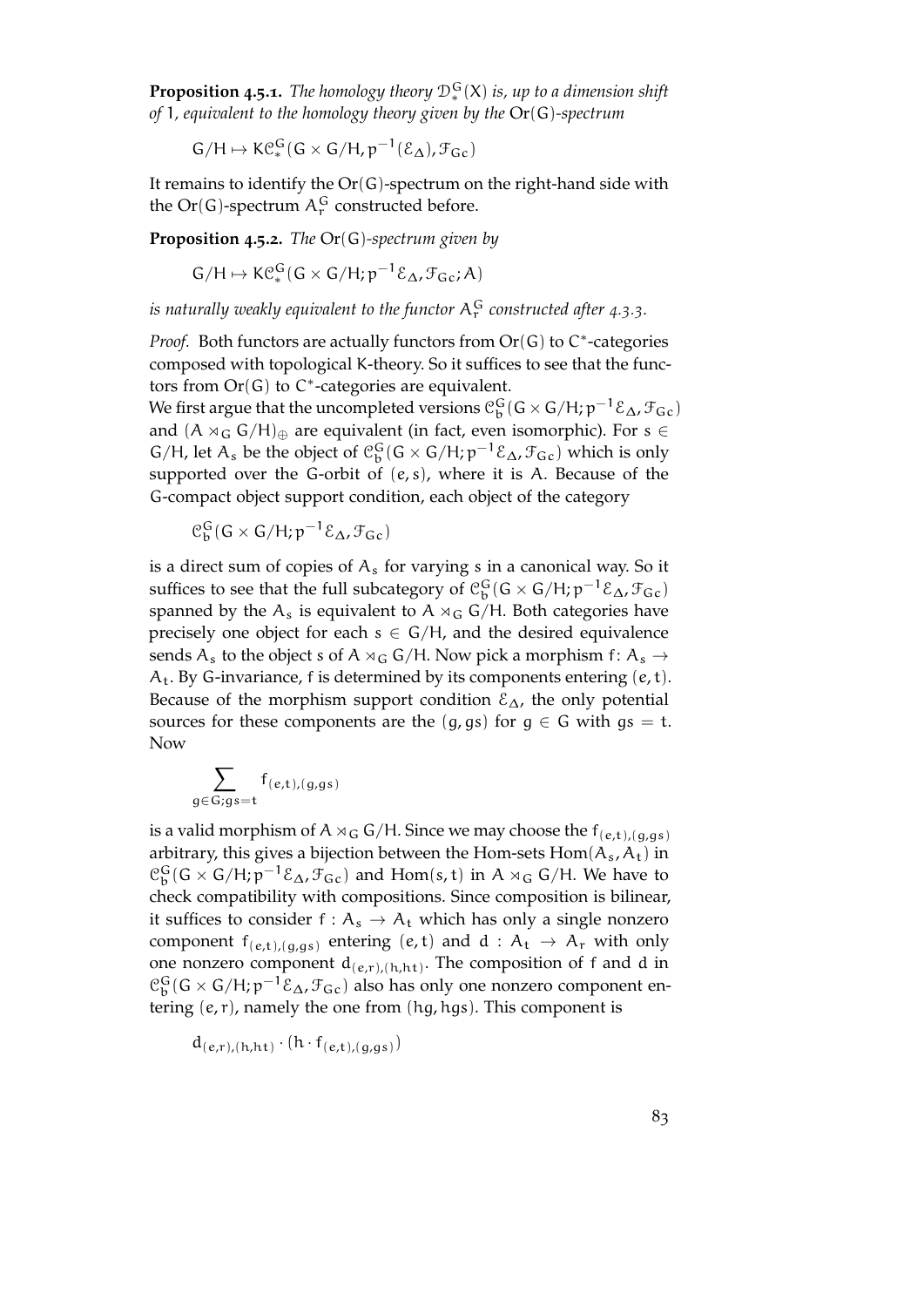This morphism is sent to  $d_{(e,r),(h,ht)} \cdot (h \cdot f_{(e,t),(g,gs)})$ hg, which is the same as the composition of  $d_{(e,r),(h,h)}$ h and  $f_{(e,t),(g,gs)}$ g in A  $\rtimes_G$  $G/H$ .

It is straightforward to check that this equivalence of categories is natural in the  $Or(G)$ -variable  $G/H$ . It remains to see that the norms on  $\mathcal{C}_{\rm b}^{\rm G}$  (G × G/H;  $p^{-1}\mathcal{E}_{\Delta}$ ,  $\mathcal{F}_{\rm Gc}$ ) and A × <sub>G</sub> G/H agree under this isomorphism. Fix  $s, t \in G/H$  and consider the map

 $i_{s,t}$ : hom<sub>A $\pi_{G} G/H}(s,t) \rightarrow B(l^2(hom_{G/H}(t,z),A), l^2(hom_{G/H}(s,z),A))$ </sub>

which defines the norm on  $hom<sub>A \rtimes_{G} G/H}(s, t)</sub>$ . To compute the norm on the category  $\mathfrak{C}^G_\mathsf{b}(\mathsf{G} \times \mathsf{G}/\mathsf{H}; \mathfrak{p}^{-1} \mathcal{E}_\Delta, \mathcal{F}_{\mathsf{Gc}})$ , we obtain an orthogonal splitting

$$
T(A_s) = \oplus_{(g,gs)} A \cong \oplus_{p \in G/H} \oplus_{g \in hom_{G/H}(s,p)} A_{(g,p)}
$$

and similarly for  $T(A_t)$ . For each morphism  $f: A_s \to A_t$  in  $\mathcal{C}_b^G(G \times$  $G/H$ ;  $p^{-1}\mathcal{E}_{\Delta}$ ,  $\mathcal{F}_{\text{Gc}}$ ), T(f) respects this splitting, i.e. T(f) is an orthogonal direct sum over G/H of maps

$$
\oplus_{g \in \text{hom}_{G/H}(s,p)} A_{(g,p)} \to \oplus_{g \in \text{hom}_{G/H}(t,p)} A_{(g,p)}
$$

where  $p \in G/H$  is fixed. The norm of each of these maps is the norm of f in A  $\times_G$  G/H by definition, and since the sum is orthogonal, also the norm of  $T(f)$  is the norm of f in A  $\rtimes_G G/H$ . This finishes the proof.  $\Box$ 

<span id="page-83-0"></span>Altogether, we arrive at the following result.

**Proposition 4.5.3.** *The Baum-Connes conjecture for the group* G *with coefficients in* A *with respect to the family* F *is true if and only if*

$$
K_*\mathcal{D}_*^G(E_{\mathcal{F}})=0
$$

*Proof.* Consider the following diagram of categories

$$
\begin{array}{ccc}\n\mathbb{C}_{\ast}^{G}(G \times E_{\mathcal{F}}) & \longrightarrow & \mathcal{D}_{\ast}^{G}(E_{\mathcal{F}}) \longrightarrow & \mathcal{D}_{\ast}^{G}(E_{\mathcal{F}})^{\infty} \\
\downarrow & & \downarrow & & \downarrow \\
\mathbb{C}_{\ast}^{G}(G) & \longrightarrow & \mathcal{D}_{\ast}^{G}(pt) \longrightarrow & \mathcal{D}_{\ast}^{G}(pt)^{\infty}\n\end{array}
$$

induced by the projection  $E_{\mathcal{F}} \to pt$ . The Baum-Connes map is the map in K-theory induced by the right-hand vertical map. The lefthand vertical map induces an isomorphism in K-theory since both categories are equivalent to finitely generated free  $A \rtimes_{r} G$ -modules, and both rows give rise to long exact sequences of K-groups. Hence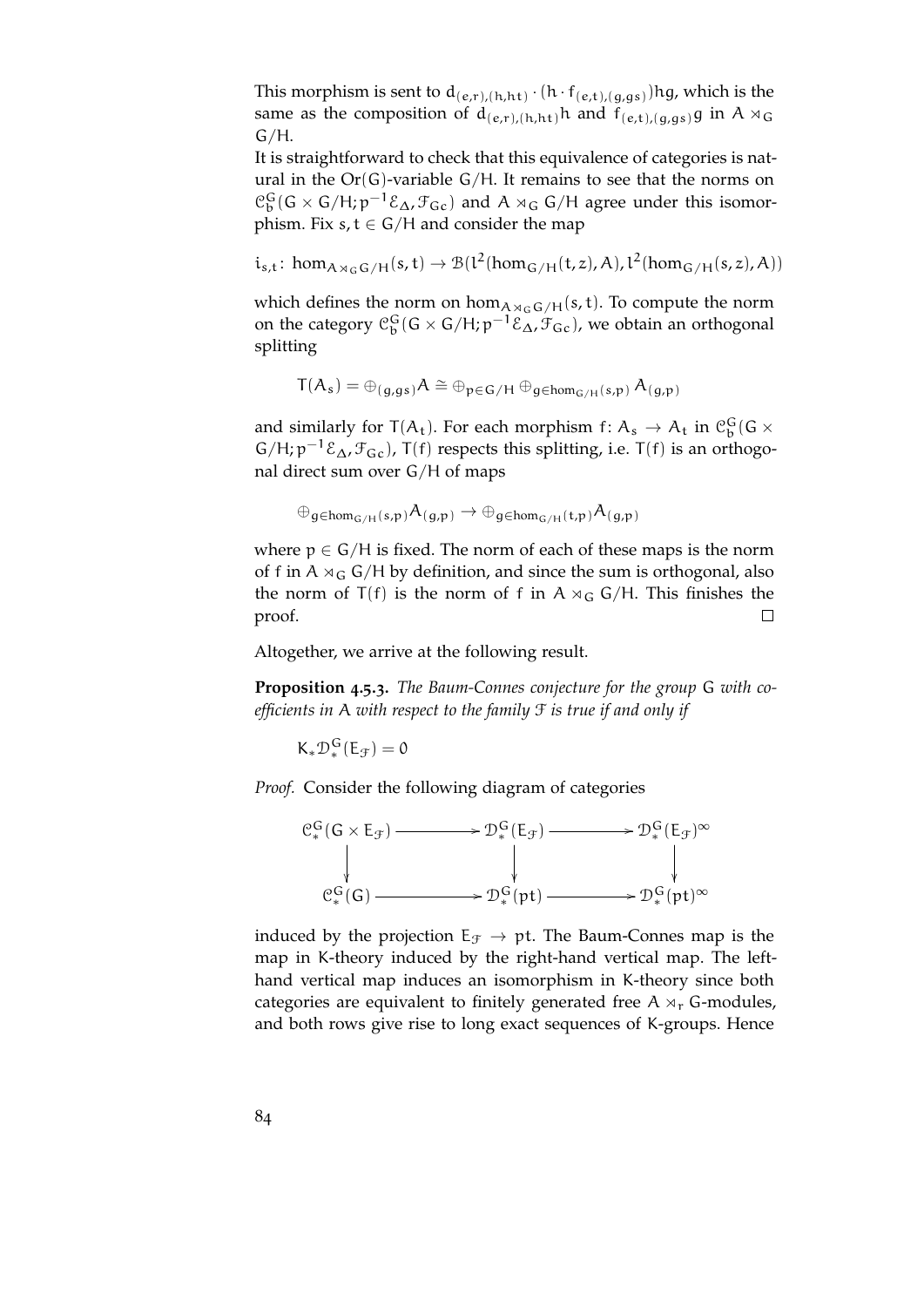the Baum-Connes map is an isomorphism if and only if the middle vertical map is an isomorphism in K-theory. The category

$$
\mathcal{D}_{*}^{G}(\mathrm{pt}) = \mathcal{C}_{*}^{G}(G \times \mathrm{pt} \times [1, \infty))
$$

allows an Eilenberg swindle  $(g, t) \mapsto (g, t + 1)$  and hence has trivial K-theory. So the middle vertical map is an isomorphism in K-theory if and only if  $K_*\mathcal{D}_*^G(E_{\mathcal{F}})=0$ .  $\Box$ 

Later on, we will need more flexible notation, so we also make the following definition:

<span id="page-84-0"></span>**Definition 4.5.4.** We denote  $\mathcal{D}_*^G(\mathsf{E}_{\mathcal{F}})$  as  $\mathcal{O}_*^G(\mathsf{E}_{\mathcal{F}}, \mathsf{G}, \mathsf{d}_{\mathsf{G}})$ .

The reason for this is that we later on want to vary the metric space  $(G, d_G)$  and want a uniform notation for this.

### 4.6 inheritance properties

We have the following inheritance properties for the Baum-Connes conjecture.

**Theorem 4.6.1.** *Consider a short exact sequence of groups*

 $0 \to G \to \Gamma \to H \to 0$ 

*Suppose that* H *satisfies the Baum-Connes conjecture with coefficients and that for each virtually cyclic subgroup* V *of* H*, its preimage in* Γ *satisfies the Baum-Connes conjecture. Then* Γ *satisfies the Baum-Connes conjecture with coefficients.*

*Proof.* This is [\[OO](#page-153-1)01, 3.3]. The assumptions there are even somewhat weaker, replacing virtually cyclic subgroups of H with finite ones.  $\Box$ 

**Theorem 4.6.2.** *The Baum-Connes conjecture with coefficients passes to subgroups, i.e. if* H ⊂ G *and* G *satisfies the Baum-Connes conjecture with coefficients, so does* H*.*

*Proof.* See [\[CE](#page-151-1)01, 2.5].

 $\Box$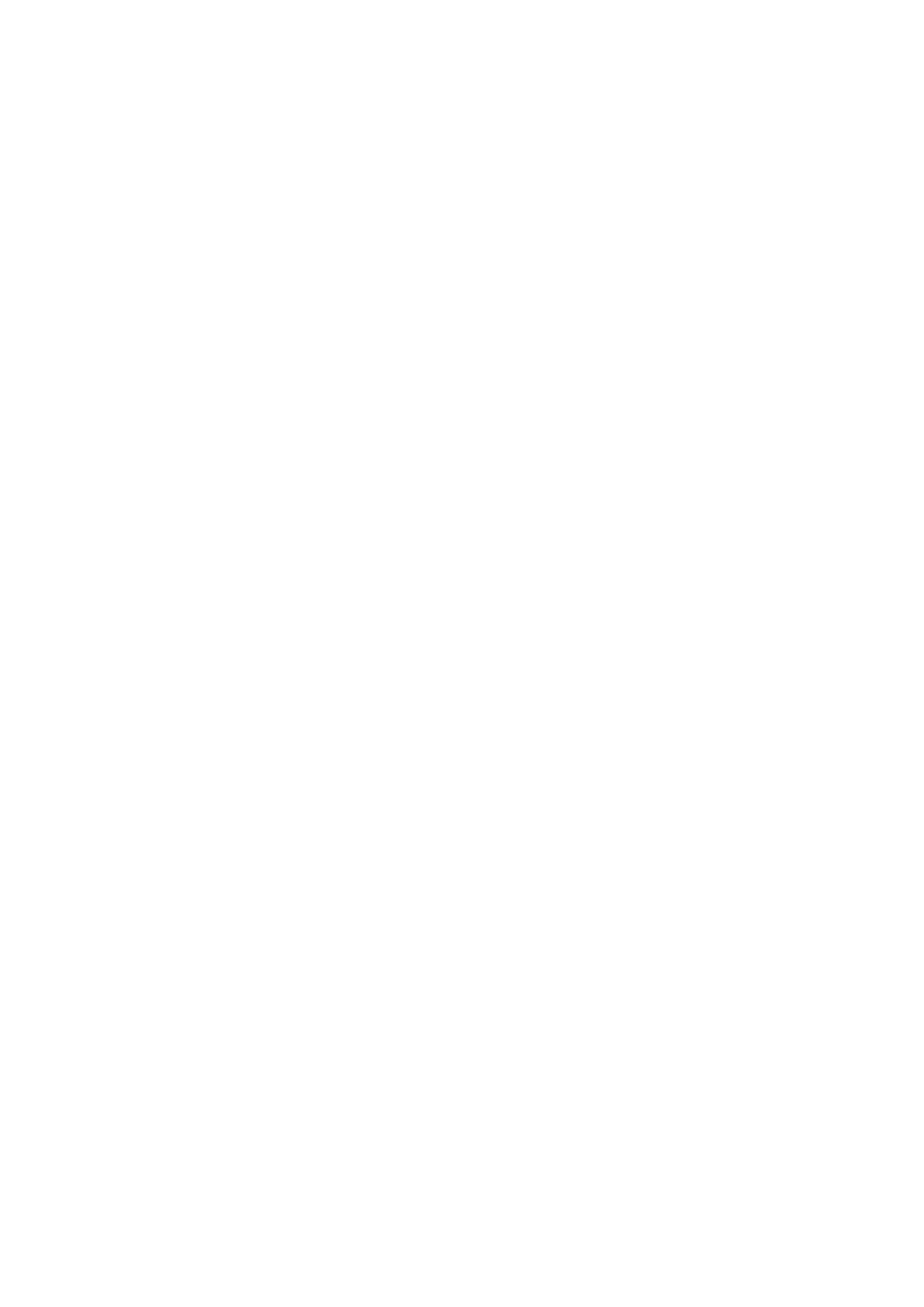In this section, we collect the necessary tools from the representation theory of finite groups and give a classical application to algebraic K-theory, which is the original motivation for the constructions we will consider later on.

### 5.1 swan groups and induction

Let G be a group. We will consider the categories of finite-dimensional complex respectively integral representations of G, together with the involution which associates to a representation  $ρ: G \rightarrow Aut(V)$  the dual representation  $\rho^* \colon G \to \text{Aut}(V^*)$  given by  $\rho^*(g) = \rho(g^{-1})^*.$ However, to make our constructions work, we need a stricter version of these categories. Additionally, for technical reasons which will be apparent later on we only want to consider unitary complex representations of G. This leads to the following definition.

**Definition 5.1.1.** Fix a group G. Let  $\text{mod}_{(C,G)}$  be the category with objects pairs ( $\mathbb{C}^n$ , *ρ*) where *ρ*: *G* → U(*n*) is a unitary representation of G. A morphism from  $(\mathbb{C}^n, \rho)$  to  $(\mathbb{C}^k, \tau)$  is a linear map f:  $\mathbb{C}^n \to \mathbb{C}^k$ such that  $f(\rho(q)v) = \tau(q)(f(v))$  for all  $q \in G$  and  $v \in \mathbb{C}^n$ . This is an exact category where we call a sequence exact if its underlying sequence of **C**-modules is exact. Since we imposed the unitary condition, this category is in fact split exact, i.e. each exact sequence

 $0 \to (C^n, ρ) \to (C^k, τ) \stackrel{f}{\to} (C^m, η) \to 0$ 

splits: The orthogonal complement of the kernel of f is G-invariant and isomorphic to  $(\mathbb{C}^m, \eta)$ .

The category mod<sub> $(C,G)$ </sub> also carries an involution, which is the identity on objects since  $ρ$  is unitary and so  $ρ(g<sup>-1</sup>)<sup>*</sup> = ρ(g)$ , and is given on a morphism  $f : (\mathbb{C}^n, \rho) \to (\mathbb{C}^k, \tau)$  by sending the matrix A representing f to its conjugate transpose  $A^*$  to obtain

 $f^* \colon (\mathbb{C}^k, \tau) \to (\mathbb{C}^n, \rho)$ 

Finally, we define the unitary Swan group  $Sw^u(G)$  of G as

 $Sw^{\mathfrak{u}}(\mathsf{G}) = \mathsf{K}_{\mathfrak{0}}(\text{mod}_{(\mathbb{C},\mathsf{G})})$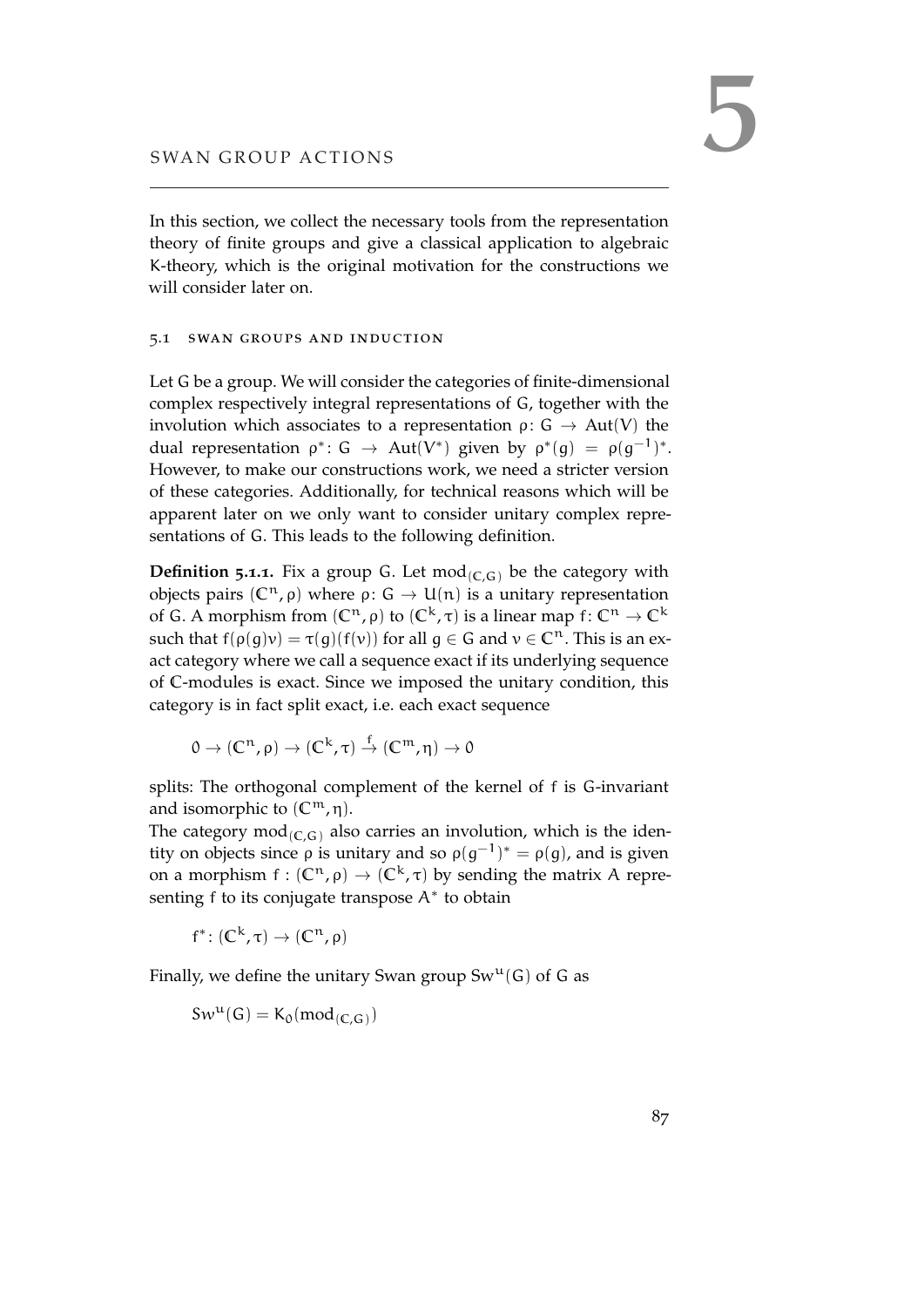**Definition 5.1.2.** Let mod<sub> $(Z,G)$ </sub> be the category with objects pairs  $(\mathbb{Z}^n, \rho)$  where  $\rho : G \to Gl_n(\mathbb{Z})$  is a representation of G. Morphisms are defined as above. This is an exact category where we call a sequence exact if its underlying sequence of **Z**-modules is exact. Note that this category is not split exact. The involution on  $\operatorname{mod}_{(\mathbb{Z},\mathsf{G})}$  is given by  $(\mathbb{Z}^n, \rho)^* = (\mathbb{Z}^n, \rho^*)$  where  $\rho^*(g) = (\rho(g^{-1}))^*$ , where the last  $*$  means transposing the  $n \times n$ -matrix  $\rho(g)$ . Finally, we define the  $(\text{integral})$  Swan group Sw(G) of G to be  $K_0(\text{mod}_{(\mathbb{Z},G)})$ .

Note that for a unitary representation,  $(\rho(g^{-1}))^* = \rho(g)$ . This is the reason we can arrange the involution to be the identity on objects in the unitary case. We will concentrate on the complex case. Let  $H \subset G$  be a finite-index subgroup. Then there are functors

$$
res_H^G\colon\thinspace mod_{(C,G)}\to mod_{(C,H)}
$$

and

 $ind_H^G$ :  $mod_{(C,H)} \rightarrow mod_{(C,G)}$ 

defined as follows. Let i: H  $\rightarrow$  G be the inclusion. The functor  $\mathrm{res}^{\mathrm{G}}_{\mathrm{H}}$ just sends a G-representation (**C**n, ρ) to the H-representation

 $res_H^G(\mathbb{C}^n, \rho) = (\mathbb{C}^n, \rho \circ i)$ 

and acts as identity on the underlying morphisms of vector spaces. The induction functor is more complicated to define since we have to write it down explicitly in our fixed coordinates; compare [\[BL,](#page-150-2) 2.C] for the following definition.

Pick representatives  $g_1, \ldots, g_m$  for  $G/H$ . Let  $(\mathbb{C}^n, \rho) \in \text{mod}_{(\mathbb{C}, H)}$  be a complex representation of H. Its image under  $ind_H^G$  is the object  $({\mathbb C}^{mn}, \eta)$ , where  $\eta(g) \in U(mn)$  is the matrix whose entry at  $(kn +$ i, k'n + i') is 0 as long as  $gg_{k'}H \neq g_kH$ , and is  $\rho(g_k^{-1}gg_{k'})_{i,i'}$  if  $gg'_{k}H = g_{k}H$ . On morphisms, ind $_{H}^{G}$  f is just  $\oplus_{G/H} f$ .

When G is finite,  $Sw^u(G)$  is just the complex representation ring of G. The following classical result is an important ingredient for our strategy. Recall that a finite group G is called p-elementary if it is the product of a cyclic group C and a p-group P, and elementary if it is p-elementary for some prime p.

**Theorem 5.1.3. The Brauer Induction Theorem:** *Let* G *be a finite group. Let* H *be the family of elementary subgroups of* G*. Then the map*

$$
\bigoplus_{H\in\mathfrak{R}}\text{ind}_H^G:\bigoplus_{H\in\mathfrak{R}}\text{Sw}^u(H)\to\text{Sw}^u(G)
$$

*is onto. In particular, we find*  $T_H \in Sw^u(H)$  *such that* 

$$
1_{Sw^u(G)}=\sum_{H\in\mathcal{H}}ind_H^G\,T_H
$$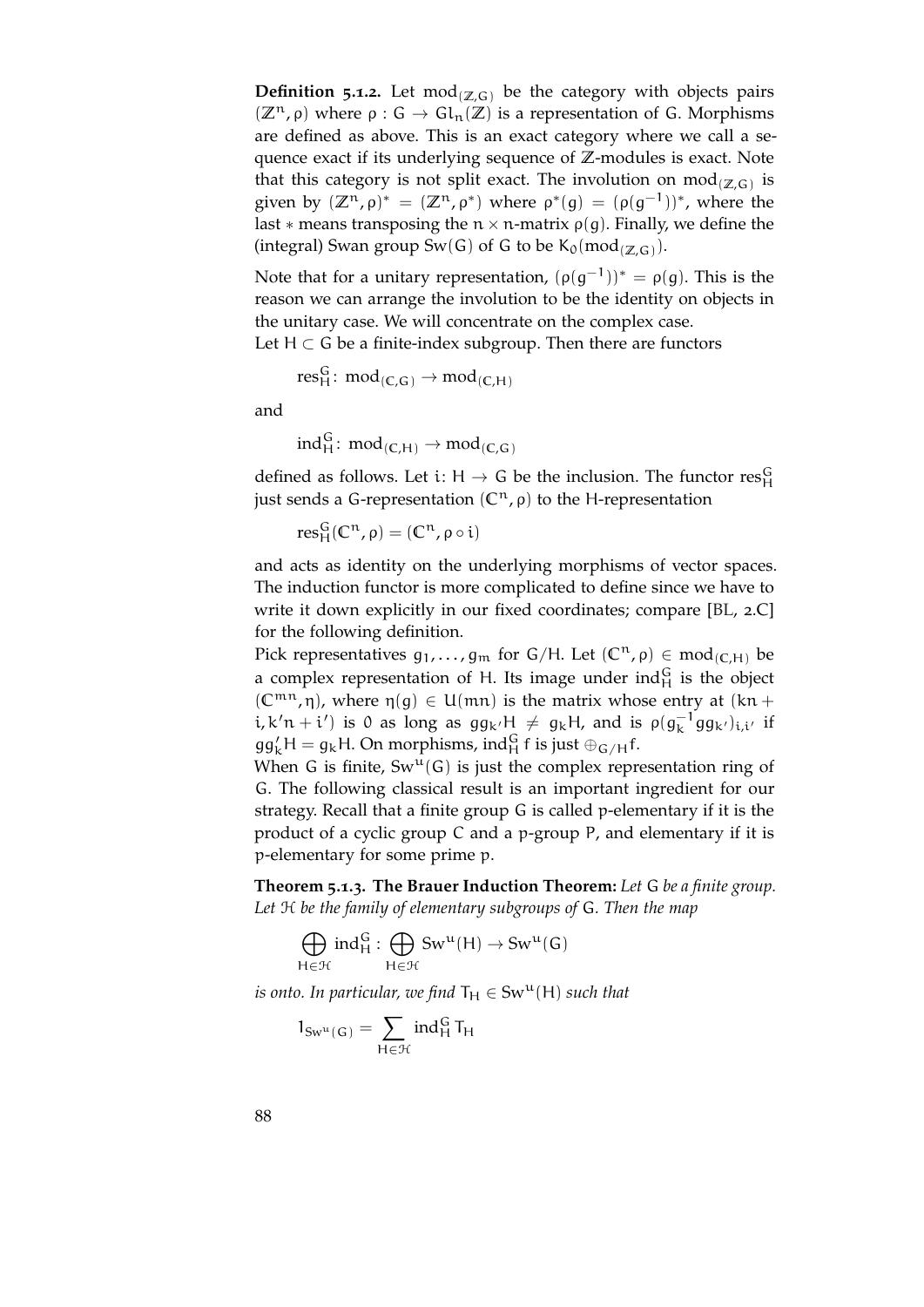For a proof, see [\[Ser](#page-153-2)77, Theorem 10.19]. We will also make use of the following, exchanging a simpler family of subgroups for a weaker statement.

**Theorem 5.1.4.** *Let* G *be a finite group of order* n*. Let* CYC *be the family of cyclic subgroups. Then the map*

$$
\bigoplus_{C\in \mathcal{C}}\limits g\mathcal{C}}\text{ind}_C^G:\bigoplus_{C\in \mathcal{C}}\mathcal{G}w^u(C)\rightarrow \mathcal{S}w^u(G)
$$

*has finite cokernel of exponent at most* n*, i.e. the cokernel is annihilated by multiplication with* n. In particular, we find  $T_C \in Sw(C)$  such that

$$
\mathfrak{n}\cdot 1_{Sw^u(G)}=\sum_{C\in \mathfrak{C}\mathcal{Y}\mathcal{C}}\text{ind}_C^G\, \mathsf{T}_C
$$

This is a stronger version of the Artin induction theorem. For a proof, see [\[Ser](#page-153-2)77, Proposition 9.27].

# 5.2 action of the swan group on the algebraic K-theory of complex group rings

For completeness' sake, we include this classical material which is the original motivation for our later constructions. Given a **C**-algebra A, a right AG-module M and an element

 $T = (\mathbb{C}^n, \rho)$  of mod<sub>(C,G)</sub>, we can form the tensor product over C

$$
T\otimes M=T\otimes_\mathbb{C} M
$$

and equip it with the diagonal G-action, where we also view T as a right G-module via  $vg = \rho(g^{-1})(v)$ . We will denote this module as  $T \otimes_{\Delta} M$ , to emphasize that the G-action is diagonal.

<span id="page-88-0"></span>**Proposition 5.2.1.** *If* M *is a finitely generated projective* AG*-module, then* T ⊗<sup>∆</sup> M *is also a finitely generated projective* AG*-module. Hence we get a biexact pairing*

 $mod_{(C,G)} \times \mathcal{P}(AG) \rightarrow \mathcal{P}(AG)$ 

*and hence an induced* Swu(G)*-module action on the algebraic* K*-theory of* AG*. The same holds for a complex algebra with* G*-action* A *and the twisted group ring*  $A \rtimes G$ *.* 

*Proof.* The reader should note that the unitary condition we imposed on our representations is not necessary here. It is easy to check that  $T \otimes_{\Delta} -$  is an additive functor. Hence it suffices to check that  $T \otimes_{\Delta} A G$ is projective as an AG-module. Let  $T \otimes_{r} AG$  denote the tensor product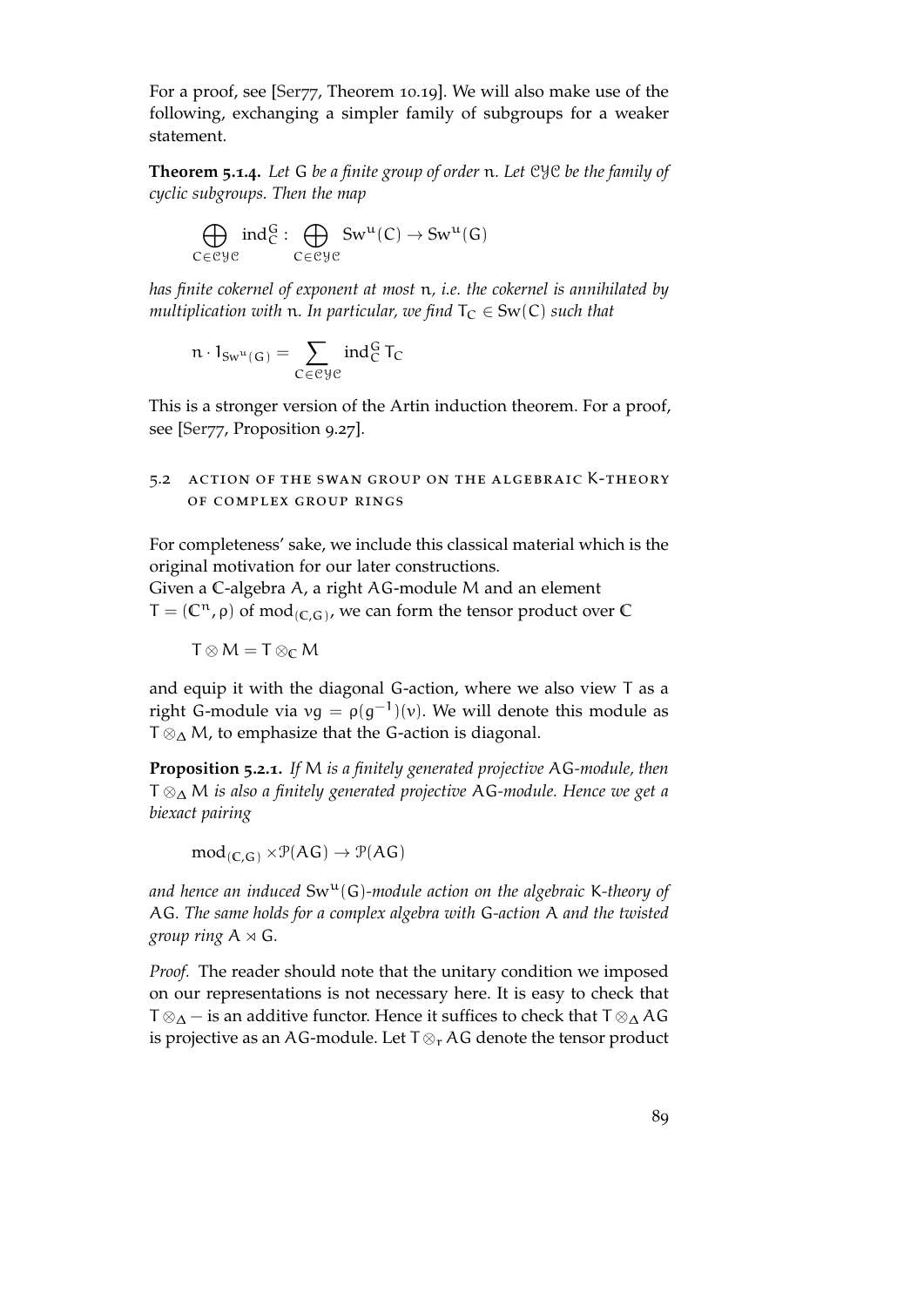with G only acting on AG. There is an AG-module isomorphism  $T \otimes_{\Delta} Y$ AG  $\rightarrow$  T  $\otimes_r$  AG sending t  $\otimes$  q to tg<sup>-1</sup>  $\otimes$  q and extending A-linearly, with inverse sending t ⊗ g to tg ⊗ g. Hence  $T \otimes_{\Delta} AG$  is free since

$$
T\otimes_r AG \cong \bigoplus_1^{\text{dim} T} AG
$$

clearly is.

The only potential difficulty in checking biexactness is that for a short exact sequence  $0 \to \mathsf{R} \to \mathsf{S} \to \mathsf{T} \to 0$  in mod<sub>(C,G)</sub> and a projective AGmodule M, also the sequence

 $0 \to R \otimes_{\Lambda} M \to S \otimes_{\Lambda} M \to T \otimes_{\Lambda} M \to 0$ 

is an exact sequence of projective AG-modules. But the underlying sequence of **C**-modules is exact since tensoring over **C** is exact, hence the sequence is also exact as a sequence of AG-modules. Alternatively, we can construct a section  $S \otimes_{\Delta} M \to T \otimes_{\Delta} M$  as follows: Consider the case  $M = AG$ . First pick a section q:  $T \rightarrow S$  as C-module maps. Then define

s:  $T \otimes_A AG \rightarrow S \otimes_A AG$ 

as s $(t \otimes g) = q(tg^{-1})g \otimes g$ . To understand this formula, note that s is the composition of the isomorphism  $\mathsf{T} \otimes_{\Delta} \mathsf{AG} \cong \mathsf{T} \otimes_{\mathsf{r}} \mathsf{AG}$  from above, the map q  $\otimes$  Id: T $\otimes_r AG \to S \otimes_r AG$  which is G-equivariant since G does not act on T respectively S, and finally the inverse of the isomorphism  $S \otimes_{\Delta} AG \cong S \otimes_{r} AG$ . Since  $p(g \cdot -) = g \cdot (p(-))$  and  $p \circ q = Id_T$ , it follows that  $(p \otimes Id) \circ s = Id_{T \otimes_A AG}$ . For general M, the claim now follows easily since a direct sum of two potential short exact sequences is exact if and only if the two original sort sequences where exact.

The claim about the module structure is a standard K-theory fact, see for example [\[Qui](#page-153-3)73, Cor. 1 on page 106]. The argument for twisted group rings is the same once one convinces oneself that  $S \otimes_{\Delta} (A \rtimes G)$ is indeed an  $A \rtimes G$ -module.  $\Box$ 

*Remark* 5.2.2*.* On first glance, the formulas we used here for the isomorphism  $T \otimes_{\Delta} AG \rightarrow T \otimes_{r} AG$  are different from the ones we will use in the construction of the transfer in [7](#page-102-0).1. The difference is that in the controlled setup, the right action of G on G will not come from right multiplication, but from left multiplication with the inverse, i.e. we view the A-module AG as a right G-module via g  $\cdot$  h  $=$  h $^{-1}$ g. This is still a free AG-module of rank one - a canonical isomorphism to AG with the usual right action is given by  $\mathfrak{g} \mapsto \mathfrak{g}^{-1}.$  As a consequence, formulas where we used an inverse here will be without an inverse later on and conversely.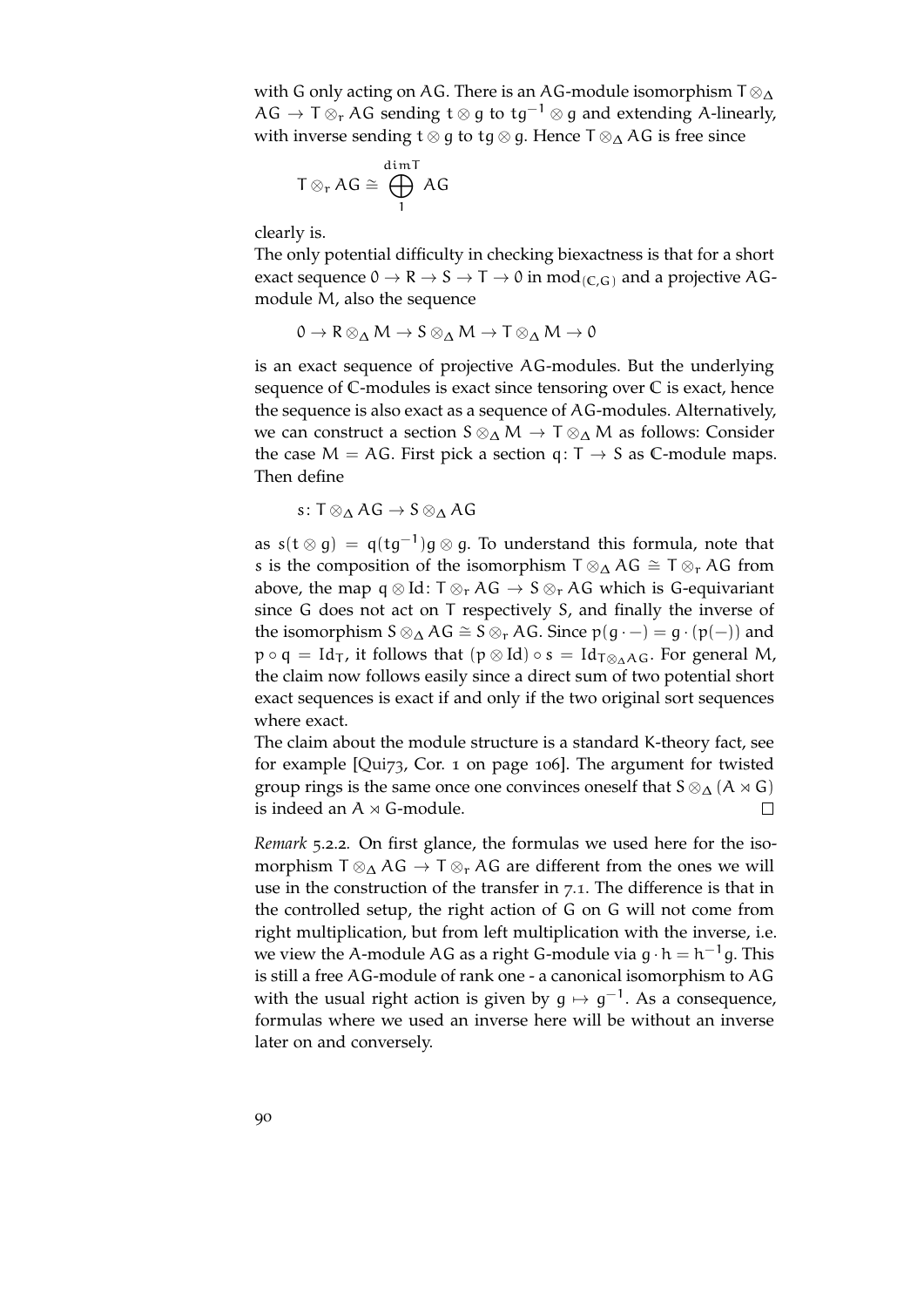### 5.3 some computations

Fortunately, we will never need any computations of concrete Swan groups; but for a few easy groups, we will indicate some results.

The integral Swan group  $Sw(G)$  is extremely hard to compute, even if G is an easy group. For some partial results for  $G = \mathbb{Z}$  see [\[Gra](#page-151-2)77, Cor. 5]. For finite groups, [\[Swa](#page-153-4)60] gives at least some structural induction results, but concrete computations are not easy. The interested reader may consult [\[CR](#page-151-3)06] for some concrete results.

In the complex case, one can do better. For finite groups, we are just considering the complex representation ring which is a well-studied object for a finite group. For abelian groups, we have the following:

**Proposition 5.3.1.** For  $G = \mathbb{Z}^n$  and  $s = (s_1, \ldots s_n) \in (S^1)^n$ , sending s *to the* **Z**n*-representation on* **C** *given by letting the* i*-th unit vector* e<sup>i</sup> *act as multiplication by* s<sup>i</sup> *induces an isomorphism*

$$
\mathbb{Z}[(S^1)^n] \to \text{Sw}^u(\mathbb{Z}^n)
$$

*Similarly, if* G *is abelian,*  $Sw^u(G)$  *is the free abelian group on the onedimensional representations, or in other words, the free abelian group on the set of group homomorphisms*

 $G \rightarrow S^1$ 

*Proof.* A  $\mathbb{Z}^n$ -representation on  $\mathbb{C}^k$  is determined by the actions of  $e_i$ , i.e. by n commuting unitary matrices  $A_i$ . Since unitary matrices are diagonalizable and commuting diagonalizable matrices are simultaneously diagonalizable, we can assume that all  $A_i$  are diagonal. But then clearly the representation splits as a sum of k one-dimensional representations. Now the claim is easy to check. The same argument works for any abelian group A to reduce to one-dimensional representations.

Decomposing a representation into its irreducible components and employing Schur's lemma to deduce that this decomposition is basically unique, we obtain the following:

**Proposition 5.3.2.** For any group  $G$ ,  $Sw^u(G)$  is free abelian on the set of *isomorphism classes of finite-dimensional irreducible unitary representations of* G*.*

## 5.4 the relationship with equivariant KK-theory

Let G be a discrete group. We want to shed some light on the relationship between  $Sw^u(G)$  and the Kasparov representation ring  $R(G) = KK_0^G(C, C).$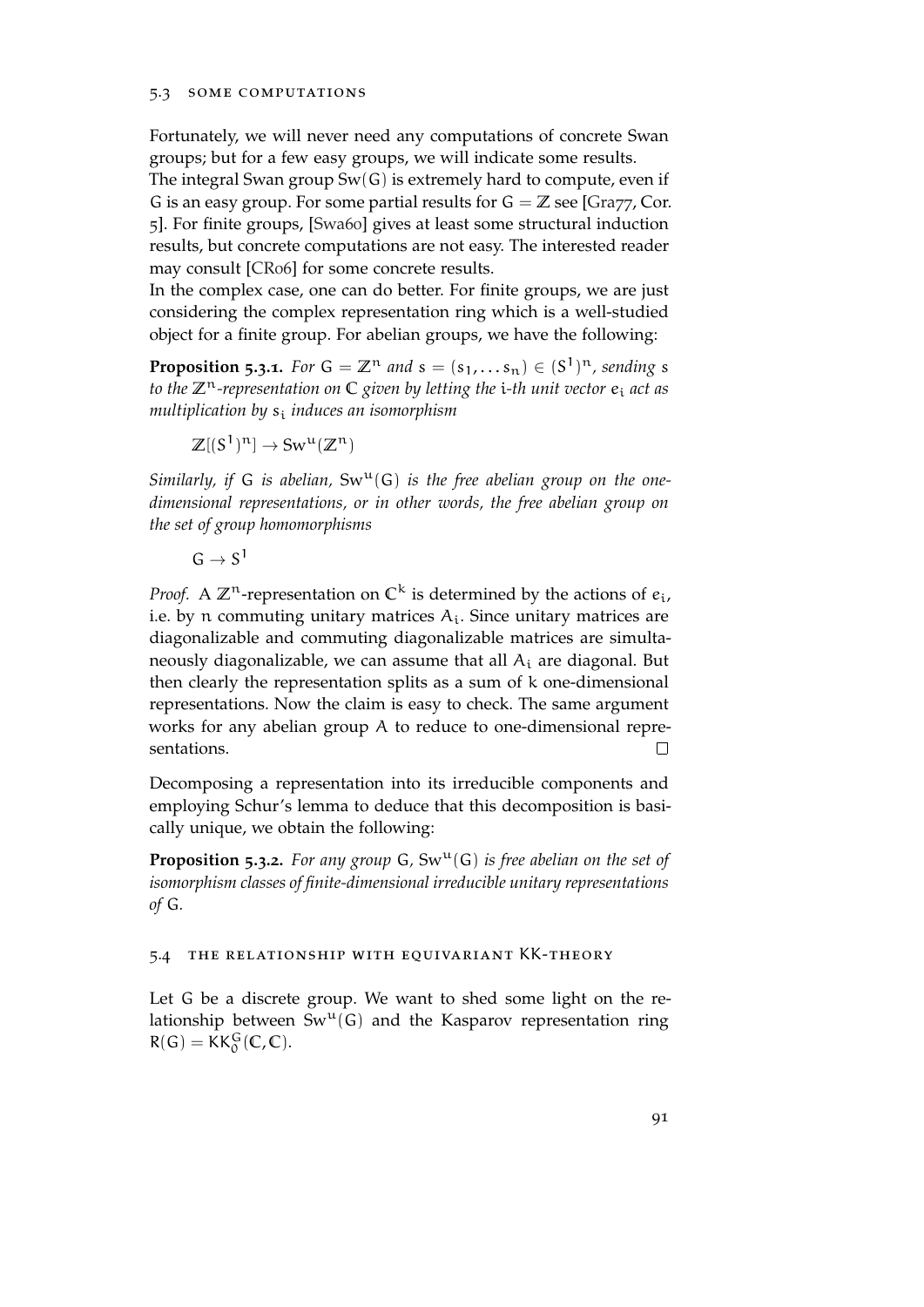**Definition 5.4.1**. A Kasparov G-module for  $(C, C)$  is a  $\mathbb{Z}/2\mathbb{Z}$ -graded separable Hilbert space  $\mathcal{H} = \mathcal{H}_0 \oplus \mathcal{H}_1$ , a unitary grading-preserving representation ρ of G on B(H) and a self-adjoint degree-1 operator F :  $H \rightarrow H$  such that  $F^2 - 1$  is a compact operator and for each  $g \in G$ ,  $\rho(g) \circ F \circ \rho(g^{-1}) - F$  is a compact operator. Two Kasparov modules ( $H$ ,  $\rho$ ,  $F$ ) and ( $H'$ ,  $F'$ ,  $\rho'$ ) are isomorphic if there is a gradingpreserving isomorphism  $T : \mathcal{H} \to \mathcal{H}'$  preserving all the structure, i.e. such that  $F = T^{-1} \circ F' \circ T$  and  $\rho(g) = T^{-1} \circ \rho'(g) \circ T$  for all  $g \in G$ . A Kasparov G-module is degenerate if  $F^2 = 1$  and  $\rho(g) \circ F \circ \rho(g)^{-1} =$ F on the nose, not only up to compact operators. Two Kasparov Gmodules (H,  $\rho$ , F) and (H',  $\rho'$ , F') are homotopic if  $\mathcal{H} = \mathcal{H}'$ ,  $\rho = \rho'$ and  $F, F'$  can be connected by a continuous path of operators  $F_t$  such that  $(\mathcal{H}, \rho, F_t)$  is a Kasparov G-module for all t.

We can form the direct sum of two Kasparov G-modules to obtain a new Kasparov G-module, so the isomorphism classes of Kasparov G-modules form a monoid. When one divides out homotopy and degenerate modules, the following proposition tells us that we obtain a group.

**Proposition 5.4.2.** *Let* (H, ρ, F) *be a Kasparov* G*-module. Let* H<sup>0</sup> *be* H *with grading reversed. Then* (H, ρ, F) ⊕ (H', ρ, F) *is homotopic to a degenerate Kasparov module.*

*Proof.* See [\[Val](#page-154-0)o2, 4.2.7].

**Definition 5.4.3.** We define  $KK_0^G(C, C)$  to be the monoid of isomorphism classes of Kasparov G-modules, modulo homotopy and degenerate Kasparov modules. The above lemma tells us that this is a group.

 $\Box$ 

We say that a Kasparov module  $(\mathcal{H}, \rho, F)$  is strict if it is strictly Gequivariant, i.e. satisfies  $\rho(g) \circ F = F \circ \rho(g)$  for all  $g \in G$ . A strict homotopy between two strict modules is a homotopy  $(\mathcal{H}, \rho, F_t)$  such that  $F_t$  is strict for all t.

**Definition 5.4.4.** Let  $KK_0^{G,strict}(\mathbb{C}, \mathbb{C})$  be the abelian group of isomorphism classes of strict Kasparov G-modules, modulo strict homotopy and degenerate modules.

The following theorem gives the precise relationship between KK and the unitary Swan group:

**Theorem 5.4.5.** *Let* G *be a group.*

- (*i*) *There is a canonical map*  $\gamma$ *:*  $\mathsf{KK}_{0}^{\mathsf{G},\mathsf{strict}}(\mathbb{C},\mathbb{C}) \to \mathsf{KK}_{0}^{\mathsf{G}}(\mathbb{C},\mathbb{C})$ *.*
- *(ii) If* G *is finite,* α *is an isomorphism.*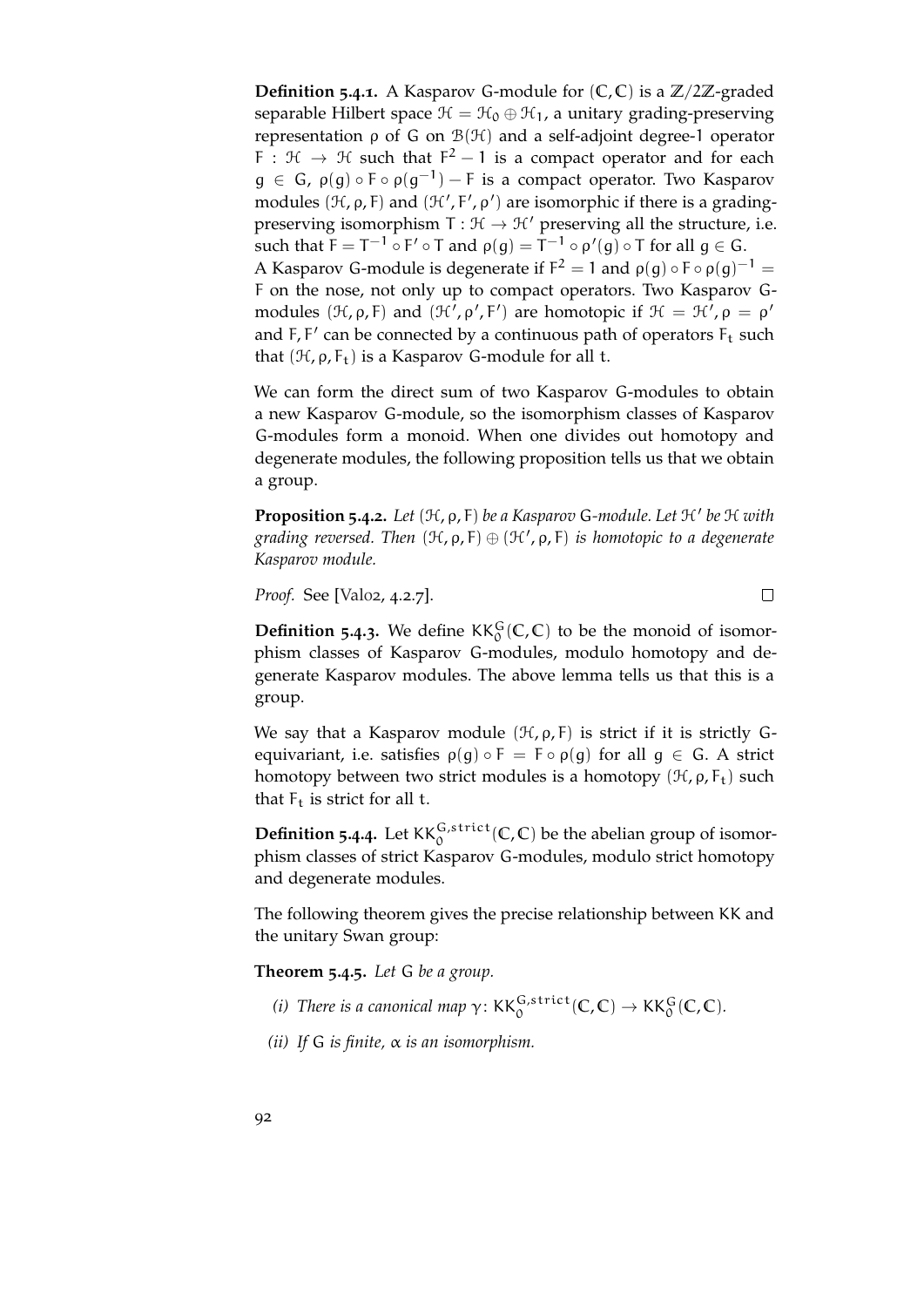*(iii) For any group* G*, there is a canonical isomorphism*

 $\alpha:Sw^{\mathfrak{u}}(\mathsf{G})\to \mathsf{KK}^{\mathsf{G},\mathsf{strict}}_{0}(\mathbb{C},\mathbb{C})$ 

*Proof.* The map  $\gamma$  is obtained by considering a strict module as an ordinary module. This is clearly well-defined.

To prove (ii), start with a Kasparov module  $(\mathcal{H}, \rho, F)$  and define

$$
F^G = \frac{1}{|G|} \sum_{g \in G} \rho(g) \circ F \circ \rho(g^{-1})
$$

which makes sense since G is finite. Since  $\rho(g) \circ F \circ \rho(g^{-1}) - F$  is compact for all G,  $F^G - F$  is compact, and  $F^G$  is clearly G-equivariant. The linear path from F to  $F^G$  then defines a homotopy from F to  $F^G$ ; this path indeed passes through Kasparov modules since  $F^G - F$  is compact, so the path is just a compact perturbation. Hence each ordinary module is homotopic to a strict one, proving surjectivity of  $\gamma$ . Similarly, we can average out any homotopy between equivariant Kasparov modules to obtain an equivariant homotopy, which proves injectivity.

For (iii), pick some element  $\eta \in Sw^{\mathfrak{u}}(G)$ , represented by a formal difference  $(C^n, ρ) - (C^k, τ)$  of two finite-dimensional representations of G. Let  $\mathcal{H} = \mathbb{C}^n \oplus \mathbb{C}^k$  with the representation  $\rho \oplus \tau$ , with  $\mathbb{C}^n$  the even part and  $\mathbb{C}^k$  the odd part, and let  $F = 0: \mathcal{H} \to \mathcal{H}$ . Since  $\mathcal{H}$  is finitedimensional, the compactness conditions are automatically satisfied, so we obtain a Kasparov G-module  $(\mathcal{H}, \rho \oplus \tau, 0)$ . In the case  $\rho = \tau$ , this module is homotopic to a degenerate one: Then

$$
\begin{pmatrix} 0 & 1 \\ 1 & 0 \end{pmatrix} : \mathbb{C}^n \oplus \mathbb{C}^n \to \mathbb{C}^n \oplus \mathbb{C}^n
$$

defines a degenerate module which is homotopic to  $(\mathcal{H}, \rho \oplus \rho, 0)$  via the linear homotopy - again, the compactness conditions are empty since all operators are compact anyway. This construction is compatible with direct sums. If  $(\mathcal{H}, \rho \oplus \tau, 0)$  is homotopic to a degenerate module, then  $\rho$  and  $\tau$  are isomorphic: The potential degenerate operator on H is of the form

$$
F = \begin{pmatrix} 0 & A \\ B & 0 \end{pmatrix} : \mathbb{C}^n \oplus \mathbb{C}^k \to \mathbb{C}^n \oplus \mathbb{C}^k
$$

and since  $F^2 = 1$ , we have  $AB = 1$ ,  $BA = 1$  and both A and B are Gequivariant since F is equivariant by definition of a degenerate module. Altogether, we see that the class of  $(\mathcal{H}, \rho \oplus \tau, 0)$  in KK $^G_0(\mathbb{C}, \mathbb{C})$  does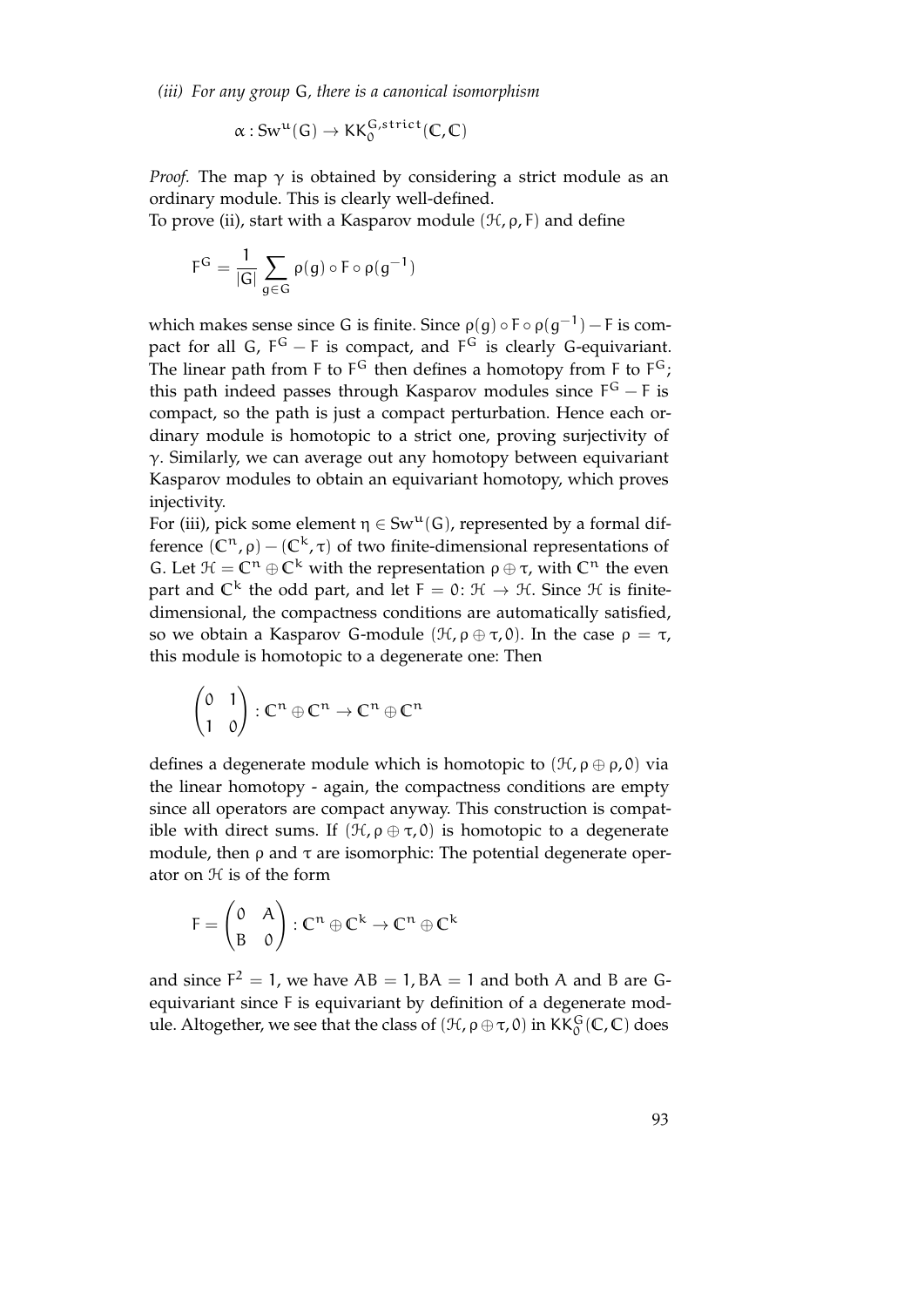not change when we pass from  $η = ρ - τ$  to  $η = ρ ⊕ ρ' - τ ⊕ ρ',$  so we indeed get a well-defined group homomorphism

$$
\alpha:Sw^u(\mathsf{G})\to KK^G_0(\mathbb{C},\mathbb{C})
$$

Let  $(\mathcal{H}, \rho, F)$  be a strict Kasparov module. Write  $\mathcal{H} = \mathcal{H}_0 \oplus \mathcal{H}_1$  and

$$
F = \begin{pmatrix} 0 & F_2 \\ F_1 & 0 \end{pmatrix}
$$

with respect to this decomposition. Since  $F^2 = 1$  up to compact operators,  $F_1$  is a G-equivariant Fredholm operator  $\mathcal{H}_0 \rightarrow \mathcal{H}_1$ , so its kernel and cokernel are finite-dimensional unitary representations of G. Set

 $\beta((\mathcal{H}, \rho, F)) = [ker(F_1)] - [coker(F_1)] \in Sw^{\mathfrak{u}}(G)$ 

If  $(\mathcal{H}, \rho, F)$  was degenerate to begin with, we have  $\beta((\mathcal{H}, \rho, F)) = 0$ since  $F^2 = 1$  means that  $F_1$  is invertible.

Under on-the-nose equivariant operator homotopies  $F<sup>t</sup>$ , the isomorphism classes of  $\ker(\mathsf{F}_1^{\mathsf{t}})$  and  $\operatorname{coker}(\mathsf{F}_1^{\mathsf{t}})$  can change. We have to argue that their formal difference does not change. The proof is similar to the fact that the Fredholm Index is locally constant, which indeed is the special case  $G = 1$ ; compare [\[HR](#page-152-1)oo, 2.1.5] and [\[LM](#page-152-2)89, III.9.4]. Let A, B, C be Hilbert spaces equipped with unitary G-representations. Let  $S: A \rightarrow B$  be an equivariant Fredholm operator. We define the equivariant index of S by

$$
index_G(S)=[ker(S)]-[coker(S)]\in Sw^u(G)
$$

What we want to prove is that this equivariant index is locally constant. If T:  $B \rightarrow C$  is another equivariant Fredholm operator, we have

$$
index_G(TS) = index_G(T) + index_G(S)
$$

since there is an exact sequence of G-modules

$$
0 \to \ker(S) \to \ker(TS) \to \ker(T)
$$
  

$$
\to \operatorname{coker}(S) \to \operatorname{coker}(TS) \to \operatorname{coker}(T) \to 0
$$

and hence the alternating sum of these six terms is zero in  $Sw^u(G)$ . Let J:  $A_1 = \text{ker}(S)^{\perp} \to A$  be the inclusion and P: B  $\to$  im(S) = B<sub>1</sub> the orthogonal projection. Both J and P are Fredholm and PSJ :  $A_1 \rightarrow B_1$ is invertible and hence has index zero. But then for each equivariant Fredholm operator S' sufficiently close to S, also PS'J is invertible since invertible operators form an open subset of all bounded operators. Altogether, it follows

$$
index_G(P) + index_G(S') + index_G(J) = index_G(PS') = 0
$$
  

$$
index_G(P) + index_G(S) + index_G(J) = index_G(PSJ) = 0
$$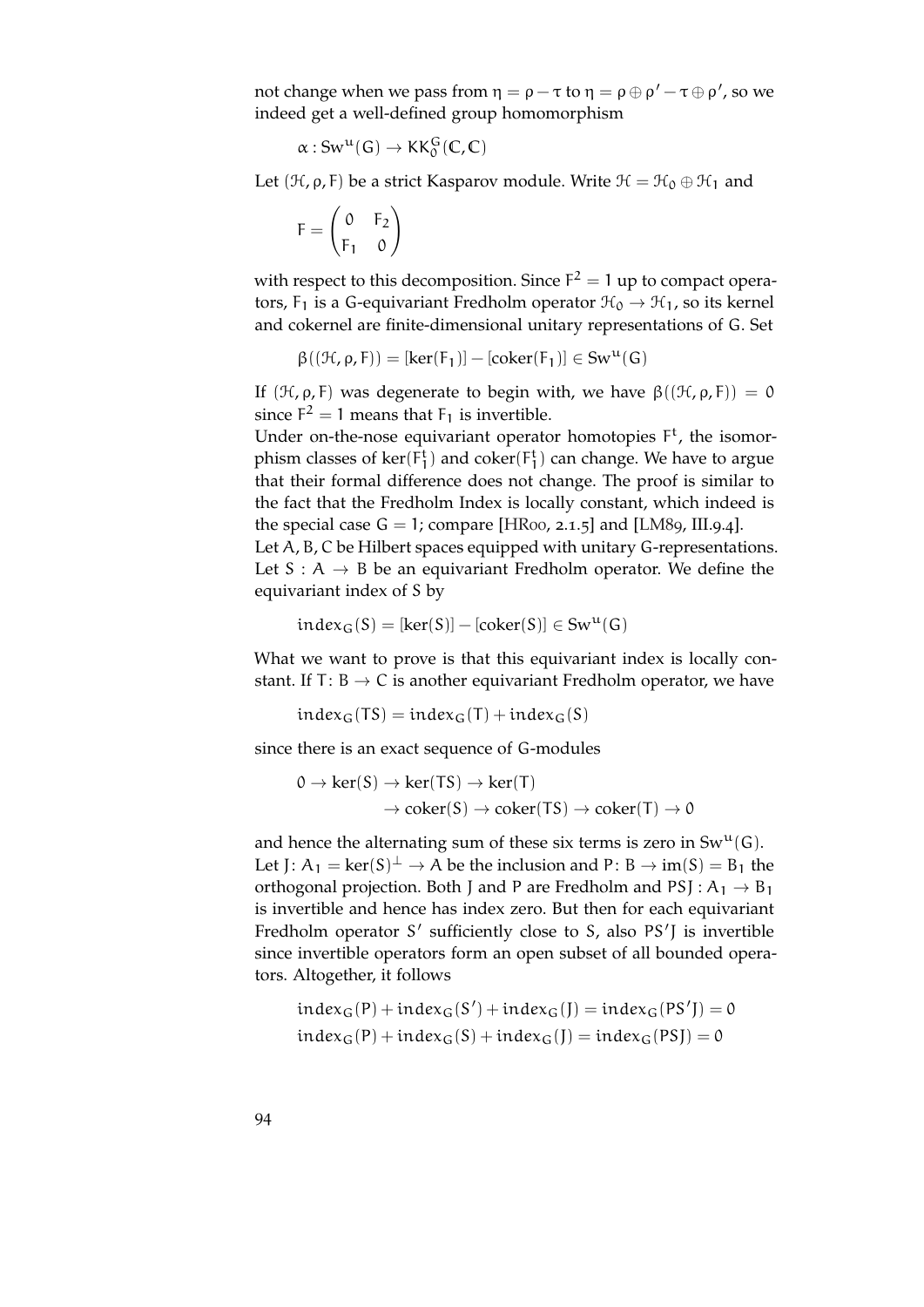and so inde $x_G(S) = \text{index}_G(S')$ . Hence the equivariant index is locally constant and so homotopic Kasparov modules have the same index. Altogether, we obtain from  $β$  a map which we will also call  $β$ 

$$
\beta\colon KK_0^G(\mathbb{C},\mathbb{C})\to Sw^u(G)
$$

Clearly,  $\beta \circ \alpha = id$ . For the other direction, start with an equivariant Kasparov module ( $H$ ,  $\rho$ , F). Write  $H_0 = \text{ker}(F_0) \oplus X$  where the sum is orthogonal, and similarly  $\mathcal{H}_1 = im(F_0) \oplus A$ , where  $A \cong \text{coker}(F_0)$ . The restriction of  $F_0$  to X then yields an isomorphism  $X \to im(F_0)$ with inverse F<sub>2</sub>. One can then manufacture a new Kasparov module with  $\mathcal{H}' = X \oplus im(F_0)$  and the restrictions of  $F_0$  and  $F_1$  which is degenerate, and the original Kasparov module is the direct sum of this degenerate module and  $(ker(F_0) \oplus coker(F_0), \rho, 0)$ , which means that  $\alpha \circ \beta$  is the identity.  $\Box$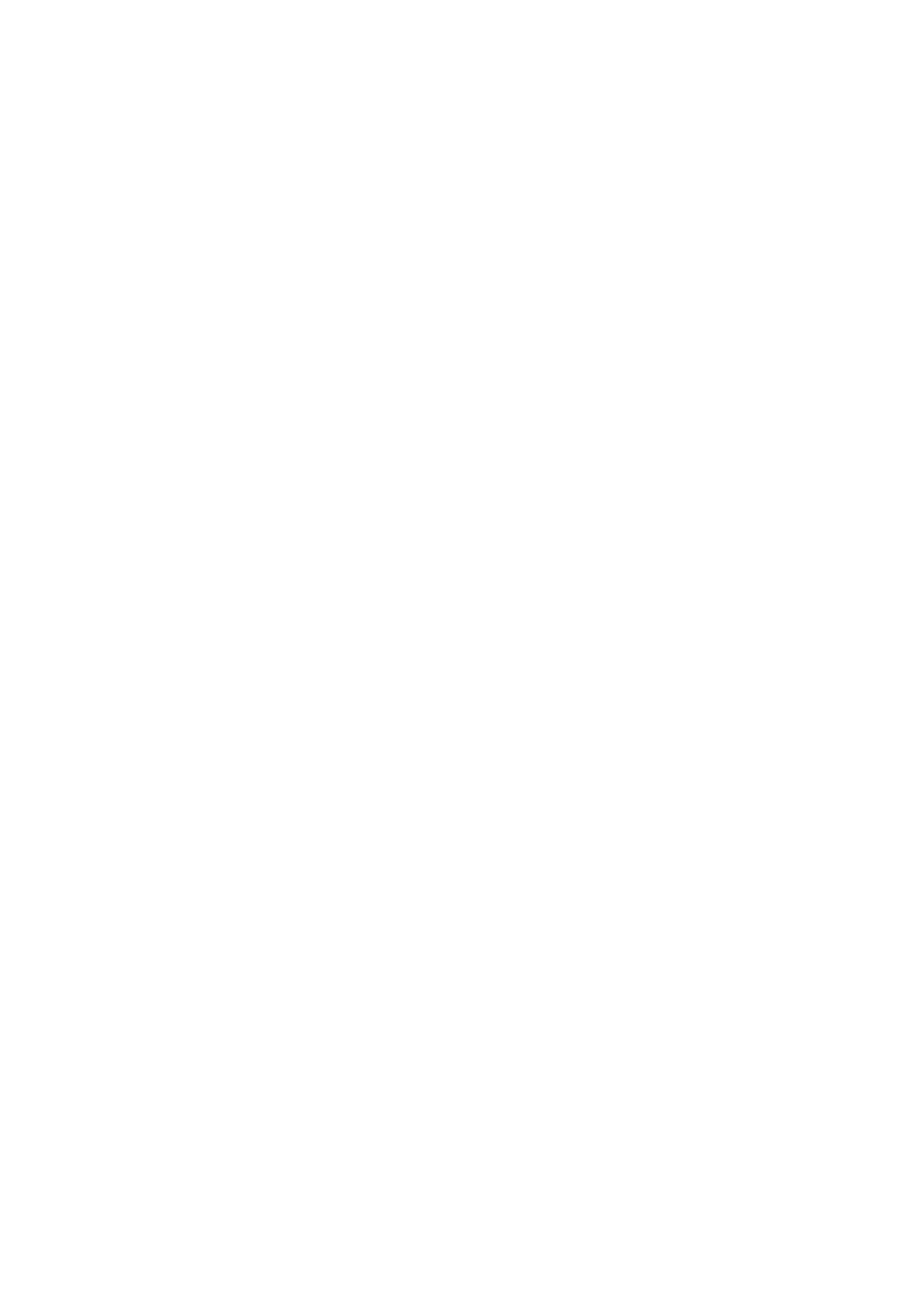We have now set up the technical machinery and will dive into the actual proof of the Baum-Connes conjecture. Both the mathematics and the notation is heavily influenced by the proof of the Farrell-Jones conjecture in [\[BL\]](#page-150-2). We begin with some categorical preliminaries.

## 6.1 tensor products on **C**-categories

Let C be an additive **C**-category. Up to equivalence, we can assume that  $C$  has a strictly associative direct sum: If necessary, replace  $C$  by the category  $\mathcal{C}_{\oplus}$  whose objects are finite sequences  $(A_1, A_2, \ldots, A_n)$ of objects of C and where a morphism from a sequence  $(A_1, \ldots, A_n)$ to  $(B_1, \ldots, B_m)$  consists of a matrix of morphisms  $f_{ij}: A_j \rightarrow B_i$ . Composition is matrix multiplication. The category  $C_{\oplus}$  has direct sums by just concatenating two sequences to one sequence, which is strictly associative, and the functor  $C \to C_{\oplus}$ ,  $A \mapsto (A)$  is an equivalence of categories with inverse given by

 $(A_1, \ldots, A_n) \mapsto A_1 \oplus A_2 \oplus \cdots \oplus A_n$ 

So we can assume that  $C$  is strictly associative.

Let V be the category with objects  $\mathbb{C}^n$ ,  $n \in \mathbb{N}$  and morphisms the complex linear maps. The category  $V$  is strict monoidal under the tensor product, which is a special case of the product we will define below. For any strictly associative additive **C**-category C, there is a strictly associative paring

 $-\otimes - : \mathcal{V} \otimes \mathcal{C} \mapsto \mathcal{C}$ 

defined as follows. On objects,

 $\mathbb{C}^{\mathfrak{n}} \otimes A = A \oplus A \oplus \cdots \oplus A(\mathfrak{n} \text{ summands})$ 

and on morphisms, given  $f: \mathbb{C}^n \to \mathbb{C}^k$  and  $\phi: A \to B$ , we let

 $f ⊗ Φ : C<sup>n</sup> ⊗ A → C<sup>k</sup> ⊗ B$ 

be the map whose  $(i, j)$ -component is  $f_{ij} \phi : A \rightarrow B$ , where  $f_{ij} \in \mathbb{C}$ and we are using the C-structure on  $\mathcal C$  to make sense of  $f_{ij}\phi$ . It is straightforward to check that this yields a strictly associative pairing, i.e. such that the two possible functors

 $\mathcal{V} \times \mathcal{V} \times \mathcal{C} \rightarrow \mathcal{C}$ 

are equal.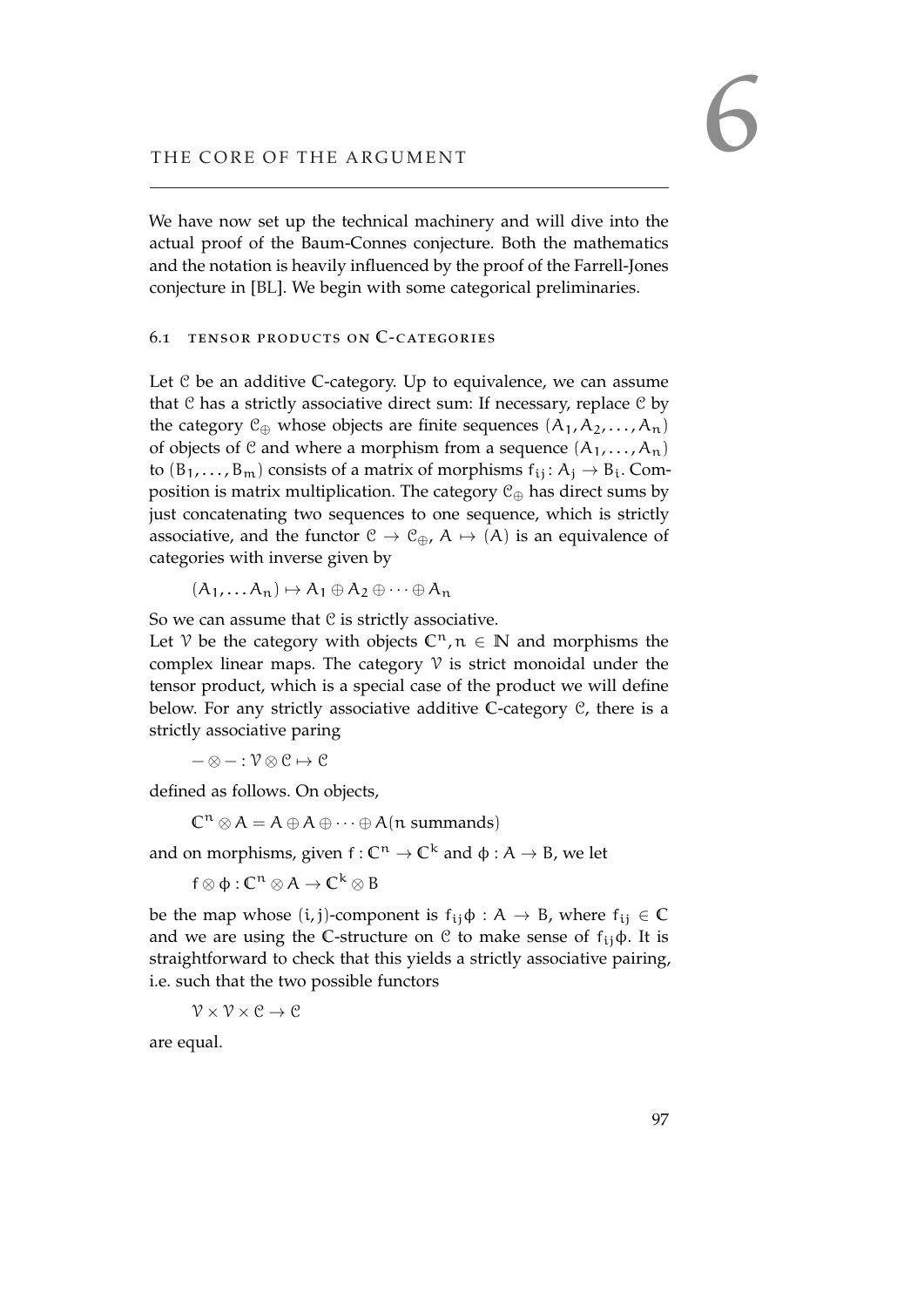Throughout this section, fix a G-C<sup>\*</sup>-algebra A. We will usually suppress A from the (already rather overloaded) notation. Our aim is to prove the Baum-Connes conjecture in some special cases. Recall the following result from [4](#page-83-0).5.3, together with the notation from [4](#page-84-0).5.4:

**Proposition 6.2.1.** *The Baum-Connes conjecture for* G *with respect to the family* F *is true if and only if*

$$
K_*{\mathcal O}_*^G(E_{\mathcal F},G,d_G)=0
$$

For a metric space  $(X, d)$  with a free, proper and isometric G-action and a G-space E, let

$$
p: X \times E \times [1, \infty) \to E \times [1, \infty)
$$
  
q: X \times E \times [1, \infty) \to X  
r: X \times E \times [1, \infty) \to X \times E

be the projections. Generalising the notation  $\mathcal{O}_*^G(\mathsf{E}_\mathcal{F},\mathsf{G},\mathsf{d}_\mathsf{G})$ , we set

$$
\mathcal{O}_{\mathfrak{b}}^{\mathfrak{G}}(\mathsf{E}, X, \mathsf{d}) = \mathcal{C}_{\mathfrak{b}}^{\mathfrak{G}}(X \times \mathsf{E} \times [1, \infty); \mathfrak{p}^{-1} \mathcal{E}_{\mathfrak{c} \mathfrak{c}} \cap \mathfrak{q}^{-1} \mathcal{E}_{\mathfrak{d}}^{\mathfrak{d}}, \mathfrak{r}^{-1} \mathcal{F}_{\mathfrak{c} \mathfrak{c}})
$$

Let  $(X_n, d_n)$  be a sequence of metric spaces equipped with free, proper and isometric G-actions. Then we define a subcategory

$$
\mathcal{O}_{b}^{G}(E,(X_{n},d_{n})_{n\in\mathbb{N}})
$$

of

$$
\prod_{n=1}^{\infty} \mathcal{O}_*^G(E, X_n, d_n)
$$

as follows: Objects are those of the product category  $\stackrel{\sim}{\Pi}$  $n=1$  $O_*^G(E, X_n, d_n).$ 

A morphism f from  $(M_n)_{n \in \mathbb{N}}$  to  $(N_n)_{n \in \mathbb{N}}$  in the product category is in  $\mathcal{O}_{\mathfrak{b}}^{\mathsf{G}}(\mathsf{E},(X_{\mathfrak{n}},d_{\mathfrak{n}})_{\mathfrak{n}\in\mathbb{N}})$  if the following conditions hold:

- (i) There is  $R > 0$  such that each  $f_n$  is R-controlled in the  $X_n$ direction. Then we say that f is R-controlled.
- (ii) The sequence of norms  $||f_n||$  is bounded.

This category is a normed category under the norm

$$
\|f\|=\sup_{n\in\mathbb{N}}\|f_n\|
$$

It is also closed under the involution, since if f is R-controlled, so is f<sup>\*</sup>, and since  $||f_n|| = ||f_n^*||$ . In this way,  $\mathcal{O}_b^G(E, (X_n, d_n)_{n \in \mathbb{N}})$  becomes a pre-C<sup>\*</sup>-category, and we let  $\mathcal{O}_*^G(E,(X_n,d_n)_{n\in\mathbb{N}})$  be its completion.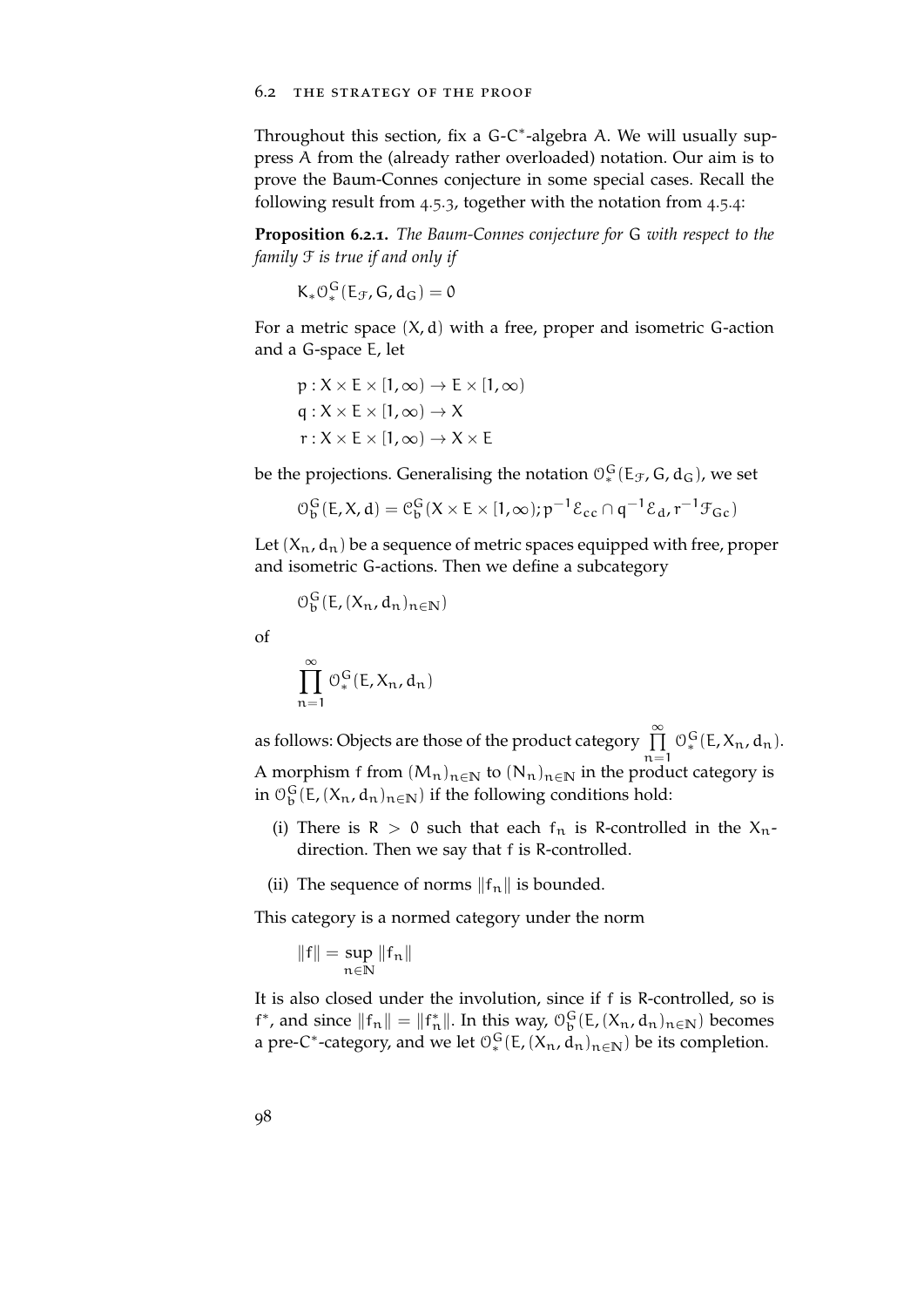Remark 6.2.2. Assume we have a C<sup>\*</sup>-algebra A which is faithfully represented on a Hilbert space H. Then the algebraic infinite product  $\prod_{i=1}^{\infty} A$  acts on  $\bigoplus_{i=1}^{\infty} \mathcal{H}$  diagonally. However, this representation of  $\prod_{i=1}^{\infty} A$  does not land in the bounded operators on  $\bigoplus_{i=1}^{\infty} \mathcal{H}$ ; a sequence  $(a_i)_{i \in \mathbb{N}}$  is sent to a bounded operator if and only if  $||a_i||$  is bounded. When imposing this additional condition, it is clear that the resulting subalgebra of  $\prod_{i=1}^{\infty} A$  is a C<sup>\*</sup>-algebra again. The above is the categorical analogue of this.

*Remark* 6.2.3*.* There is another way to think about the categories

 $\mathcal{O}_b^G(E, (X_n, d_n)_{n \in \mathbb{N}})$ 

Namely, consider the G-space  $Y = \coprod_{n \in \mathbb{N}} E \times [1, \infty) \times X_n$  and equip it with a coarse structure  $(\mathcal{E}, \mathcal{F})$  as follows: A set F ⊂ Y is in  $\mathcal{F}$  if and only if for each n, the intersection  $F \cap E \times [1,\infty) \times X_n$  is controlled in  $E \times [1,\infty) \times X_n$ , and a set  $D \subset Y \times Y$  is in  $\mathcal E$  if and only if, whenever  $(x, y) \in D$ , we have  $x, y \in E \times [1, \infty) \times X_n$  for the same n, i.e. morphisms are not allowed to connect different components, and such that the set

$$
\{(x,y)\in D\mid x\in E\times[1,\infty)\times X_n\}\subset (E\times[1,\infty)\times X_n)\times (E\times[1,\infty)\times X_n)
$$

is controlled in  $E \times [1,\infty) \times X_n$  for each n and additionally, such that there is an  $r > 0$  (independent of n) such that, whenever (x =  $(e, z, t), y = (e', z', t')) \in \mathcal{E}$ , we have  $d(z, z') < r$ . It is not hard to see that

$$
\mathcal{O}_{\mathbf{b}}^{\mathbf{G}}(\mathsf{E}, (X_{\mathbf{n}}, d_{\mathbf{n}})_{\mathbf{n} \in \mathbb{N}}) = \mathcal{C}_{\mathbf{b}}^{\mathbf{G}}(\mathsf{Y}; \mathcal{E}, \mathcal{F})
$$

and

$$
\mathcal{O}_{*}^{\mathsf{G}}(\mathsf{E}, (\mathsf{X}_{\mathsf{n}}, \mathsf{d}_{\mathsf{n}})_{\mathsf{n} \in \mathbb{N}}) = \mathcal{C}_{*}^{\mathsf{G}}(\mathsf{Y}; \mathcal{E}, \mathcal{F})
$$

#### 6.3 the diagram

Recall the definition of a Farrell-Hsiang group.

**Definition 6.3.1.** Let G be a group with a word metric  $d_G$  and  $\mathcal{F}$  a family of subgroups of G. We say that G is a Farrell-Hsiang group with respect to  $\mathcal F$  if the following condition is satisfied:

There exists a natural number N such that for each  $n \in \mathbb{N}$  there is a surjective group homomorphism  $\alpha_n : G \to F_n$  with  $F_n$  finite such that for each elementary subgroup  $C \subset F_n$  and  $H = \alpha_n^{-1}(C) \subset G$ , there is a simplicial complex  $E_H$  of dimension at most N and a simplicial H-action with isotropy in  $\mathcal{F}$ , and an H-equivariant map  $f_H : G \to E_H$ such that

$$
d^1_{E_H}(f_H(g),f_H(h))\leqslant \frac{1}{n}
$$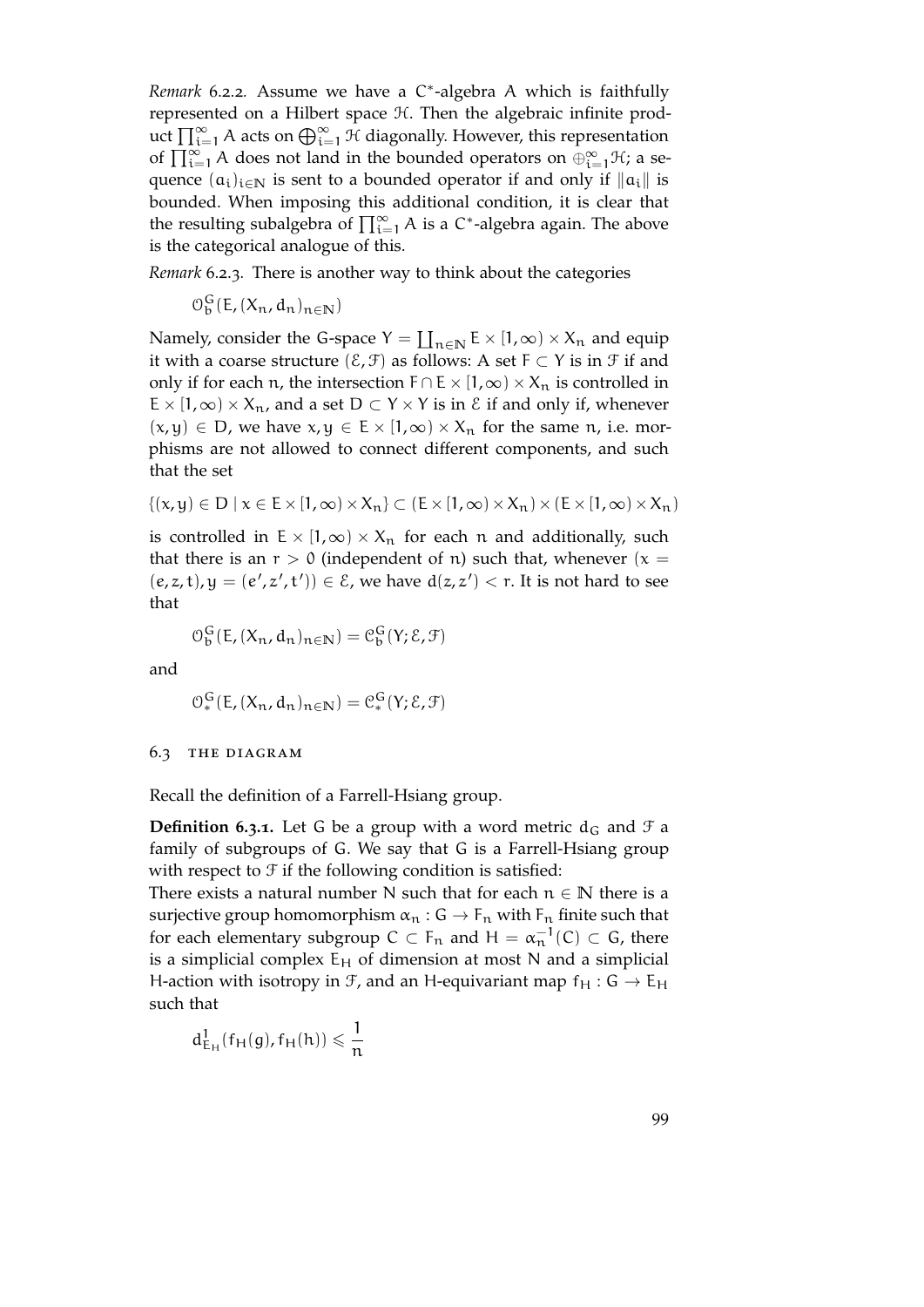for all g,  $h \in G$  with  $d_G(g, h) \leqslant n$ , where  $d_{E_H}^1$  is the  $l^1$ -metric on  $E_H$ and H acts by left multiplication on G.

*Remark* 6.3.2*.* Strictly speaking, this definition is not good. We should define a Farrell-Hsiang group to be a group G, together with a collection of finite-index subgroups  $H_i$  such that the map induced by induction

$$
\bigoplus_i \text{Sw}^u(\text{H}_i) \to \text{Sw}^u(\text{G})
$$

is onto, and such that for each  $H_i$  there is a simplicial complex  $E_{H_i}$  as in the above definition. The groups  $F_n$  are only used to get a hand on such a collection of subgroups. However, whenever we are in such a situation, i.e. have a collection of finite-index subgroups  $\mathsf{H}_{\mathfrak{t}}$  such that  $\bigoplus_i \text{Sw}^u(\mathsf{H}_i) \to \text{Sw}^u(\mathsf{G})$  is onto, there is a finite quotient F of G such that all H<sub>i</sub> are preimages of subgroups of F: If  $1 \in Sw^u(G)$  is in the image, it has to come from finitely many of the  $H_i$ , say  $H_1, \ldots, H_n$ . Then  $\bigcap_{i=1}^n$  H<sub>i</sub> still has finite index in G and hence has a finite-index subgroup K which is normal in G. Now set  $F = G/K$ . So all potentially interesting induction results have to arise in finite groups, though not necessarily from the Brauer induction theorem.

Let G be a Farrell-Hsiang group with respect to the family  $\mathcal{F}$ . Let  $\mathcal{H}_n$ be the family of subgroups of G obtained by pulling back the family of elementary subgroups of  $F_n$ . We define pseudo-metric spaces  $X_n, S_n$  as

$$
X_n=G\times\coprod_{H\in\mathcal{H}_n}ind_H^G\,E_H
$$

$$
S_n=\coprod_{H\in\mathcal{H}_n}G\times G/H
$$

with metrics

$$
d_{X_n}((g, x), (h, y)) = d_G(g, h) + n \cdot d^1(x, y)
$$

$$
d_{S_n}((g, aH), (h, bK)) = \begin{cases} d_G(g, h) \text{ if } K = H, aH = bK \\ \infty \text{ else} \end{cases}
$$

where  $d^1$  denotes the  $l^1$ -metric. Recall that the  $l^1$ -metric on the realization of an abstract simplicial complex X is defined as follows: If  $M = (m_i)_{i \in I}$  is the set of 0-simplices of X, let  $x = \sum a_i m_i$  and  $y = \sum b_i m_i$  be two points in the realization of X and set

$$
d^1(x,y)=\sum_{i\in I}|a_i-b_i|
$$

100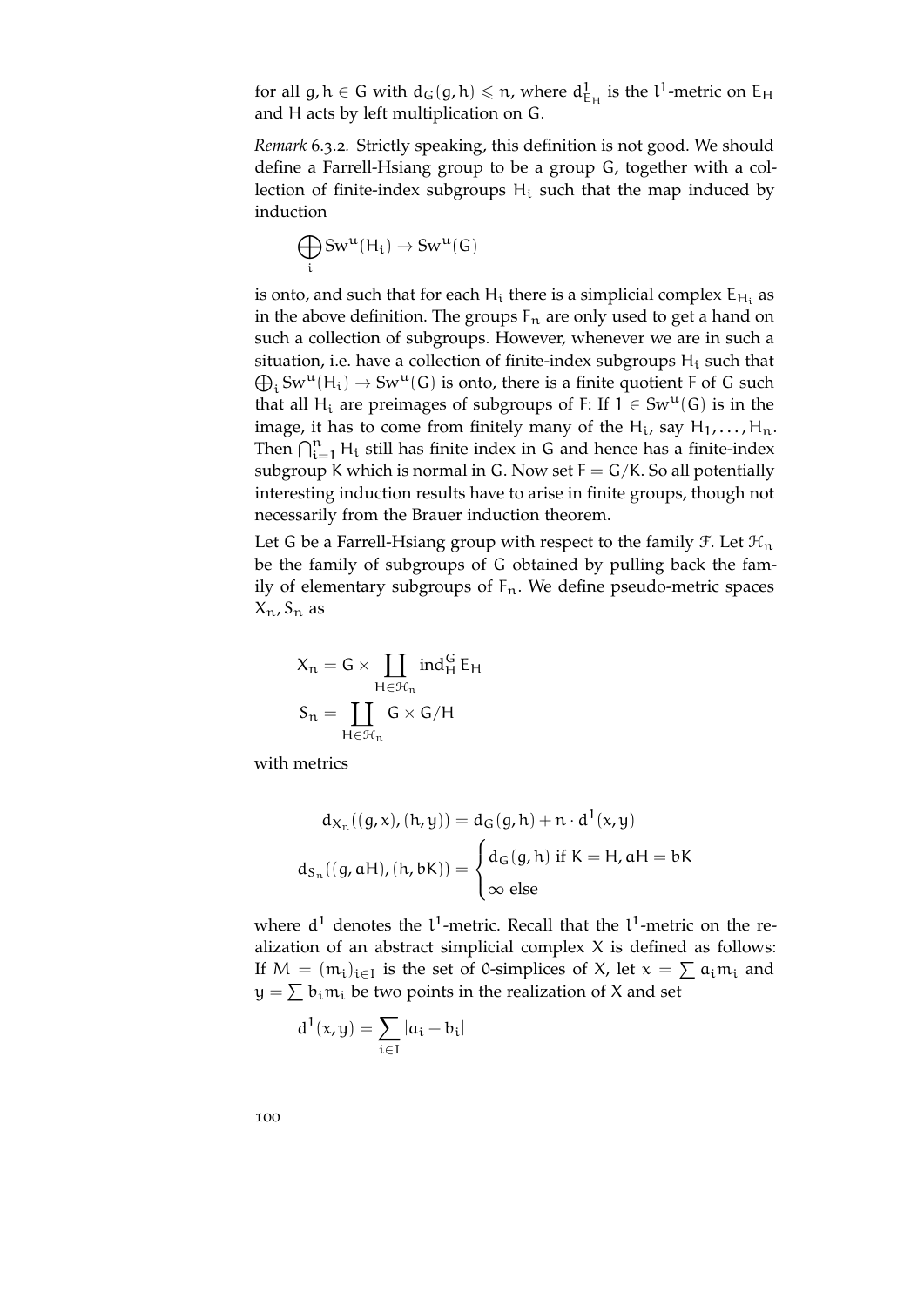The reader should note that the metric on  $X_n$  is basically scaled by a factor of n, i.e. it is quite hard to be controlled over  $X_n$  since the metric is so large. The proof of the Baum-Connes conjecture, relative to the family F, for Farrell-Hsiang groups is now organized around the following diagram, which is our analogue of [\[BL,](#page-150-2) Diagram 4.1]:



Some explanations are in order. The functor  $P_k$  is obtained by projecting  $\mathcal{O}_*^G(E, (S_n, d_{S_n})_{n \in \mathbb{N}})$  onto its k-th factor  $\mathcal{O}_*^G(E, S_k, d_{S_k})$  and then using the projection  $S_k \rightarrow G$ , and similarly for  $Q_k$ . The functor F will be constructed in [7](#page-112-0).3.1 such that the diagram is commutative; here the contracting properties of the maps  $G \rightarrow E_H$  occuring in the definition of a Farrell-Hsiang group are crucial because the metrics on the righthand scale are extremely large compared to those on the left-hand side, so to get a well-defined map, we need to contract distances. We will see

- (i) in [8](#page-114-0).1.1 that inc induces an isomorphism in K-theory, and
- (ii) in [7](#page-108-0).1.4. that for each  $\alpha \in K_* O_*^G(E, G, d_G)$ , there is an  $\alpha' \in$  $K_*\mathcal{O}_*^G(E, (S_n, d_{S_n})_{n \in \mathbb{N}})$  such that for all k, we have  $(P_k)_*(\alpha') =$ a. Note that this is stronger than  $(P_k)_*$  being onto: a' is independent of k.

Assuming these facts for the moment, we can prove the Baum-Connes conjecture for G:

**Theorem 6.3.3.** *Assuming the above two facts, the topological* K*-theory of*  $\mathcal{O}_*^G(E, G, d_G)$  *is trivial.* 

*Proof.* Pick  $a \in K_* O_*^G(E, G, d_G)$ . We find  $a' \in K_* O_*^G(E, (S_n, d_{S_n})_{n \in \mathbb{N}})$ such that  $(P_k)_*(\alpha') = \alpha$  for all k. Since K<sub>\*</sub>(inc) is an isomorphism, we find  $b \in K_*(\bigoplus_{n \in \mathbb{N}} \mathcal{O}_*^G(E, X_n, d_{X_n}))$  with  $inc_*(b) = F_*(a')$ . There is a k  $\in \mathbb{N}$  such that b comes from  $K_*(\bigoplus_{n=1}^k \mathcal{O}_*^G(E, X_n, d_{X_n}))$  since any element in the topological K-theory is represented by an actual morphism in the category. But now  $Q_{k+1} \circ inc_*(b) = 0$ , hence we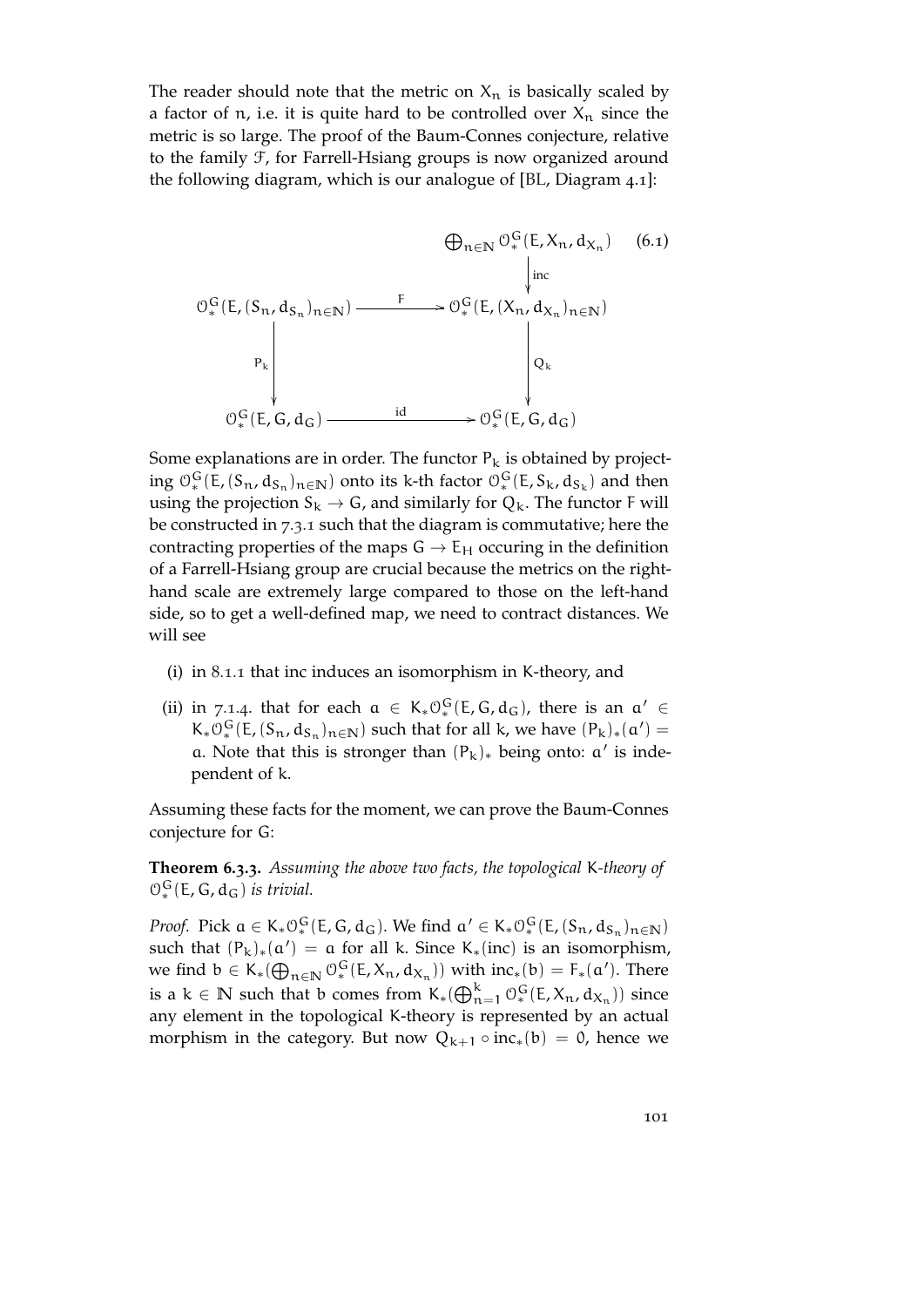have  $Q_{k+1}(F_*(\alpha')) = 0$ . By commutativity, this implies  $P_{k+1}(\alpha') = 0$ . Since  $a = P_{k+1}(a')$ , it follows  $a = 0$ , which is what we wanted to prove.  $\Box$ 

The next two chapters are devoted to the proofs of the facts (i) and (ii).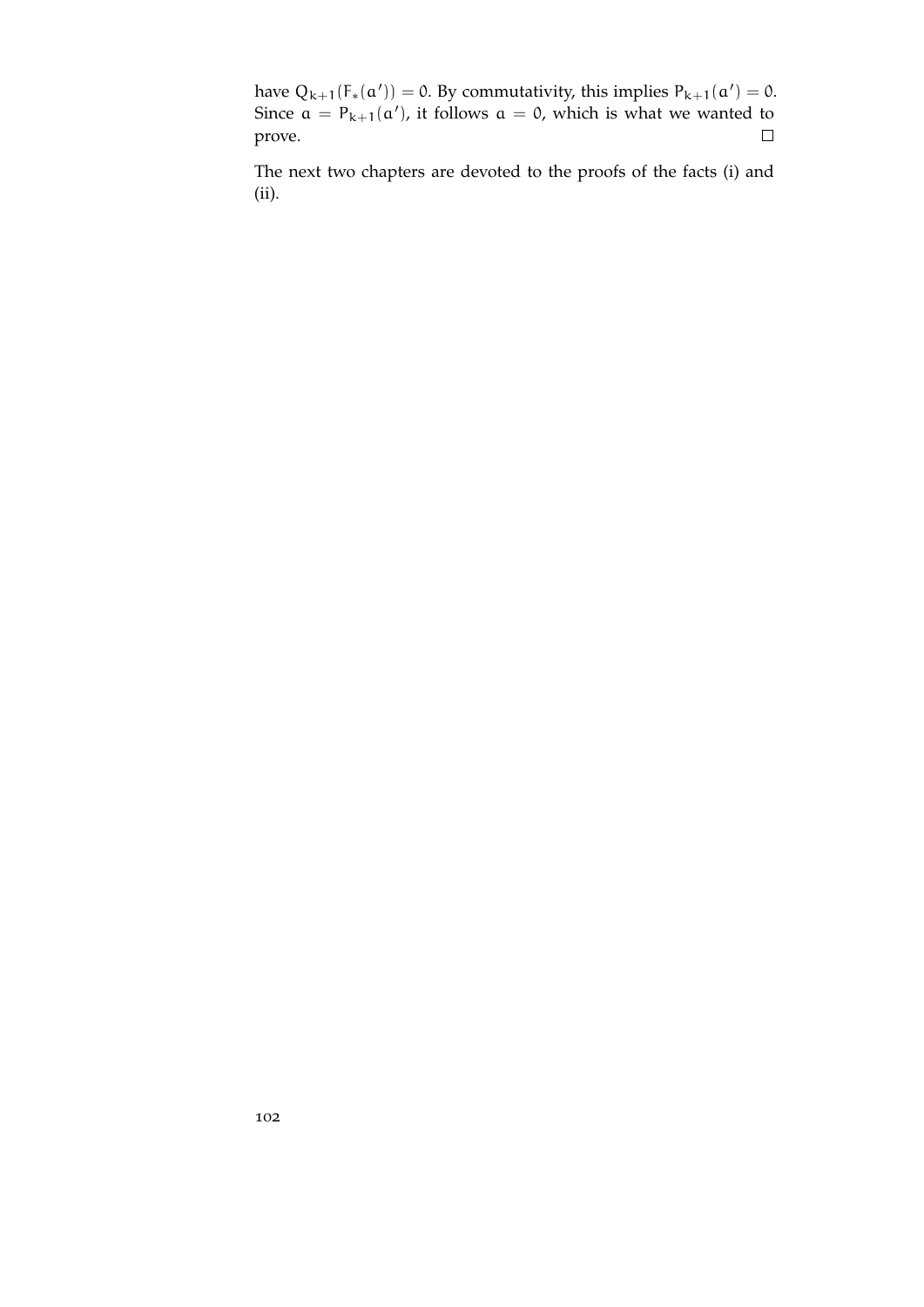In this section, we construct a single section which is a right inverse for all the maps

 $K_*P_k: K_*O_*^G(E, (S_n, d_{S_n})_{n \in \mathbb{N}}) \to K_*O_*^G(E, G, d_G)$ 

from section 6. The construction is the topological K-theory analogue of the construction in [\[BL\]](#page-150-2).

#### 7.1 swan group actions on controlled categories

As a warm-up, we want to define a functor

 $\operatorname{tr} \colon \operatorname{\mathsf{mod}}_{(\mathbb{C},\mathbb{G})} \times \mathbb{O}_*^{\mathbb{G}}(\mathsf{E},\mathsf{G},\mathsf{d}_\mathsf{G}) \to \mathbb{O}_*^{\mathbb{G}}(\mathsf{E},\mathsf{G},\mathsf{d}_\mathsf{G})$ 

which tries to mimic the Swan group action on  $\textsf{K}^\text{alg}_*(\mathsf{AG})$ . This will be the functor obtained by completion of the functor

$$
\text{tr}\colon \text{mod}_{(C,G)} \times \mathcal{O}_b^G(E,G,d_G) \to \mathcal{O}_b^G(E,G,d_G)
$$

defined as follows. Let M be an object of  $\mathcal{O}_b^G(E, G, d_G)$ . Let  $S = (\mathbb{C}^n, \rho)$ and  $T = (\mathbb{C}^k, \tau)$  be objects of  $mod_{(\mathbb{C}, \mathbb{G})}$  and  $f: S \to T$ . On objects, tr is given by

<span id="page-102-0"></span>
$$
(tr(S,M))_z = \mathbb{C}^n \otimes M_z
$$

and on morphisms, we define

$$
(\operatorname{tr}(f,\varphi))_{z,z'} = (f \circ \rho(g^{-1}g')) \otimes \varphi_{z,z'} \tag{7.1}
$$

for  $z = (g, e, t)$ ,  $z' = (g', e', t')$ . Recall that  $\phi_{z,z'}$  is the component of  $\phi$  mapping from  $z'$  to z.

Let us say a few words on the motivation for this formula. Since  $T(M)$ is a right A  $\times$  G-module, we have to view a representation  $(S, \rho)$  as a right G-module via

$$
\nu g = \rho(g^{-1})\nu
$$

Recall that in [5](#page-88-0).2.1, we defined a biexact functor

 $mod_{(C,G)} \times \mathcal{P}(AG) \rightarrow \mathcal{P}(AG)$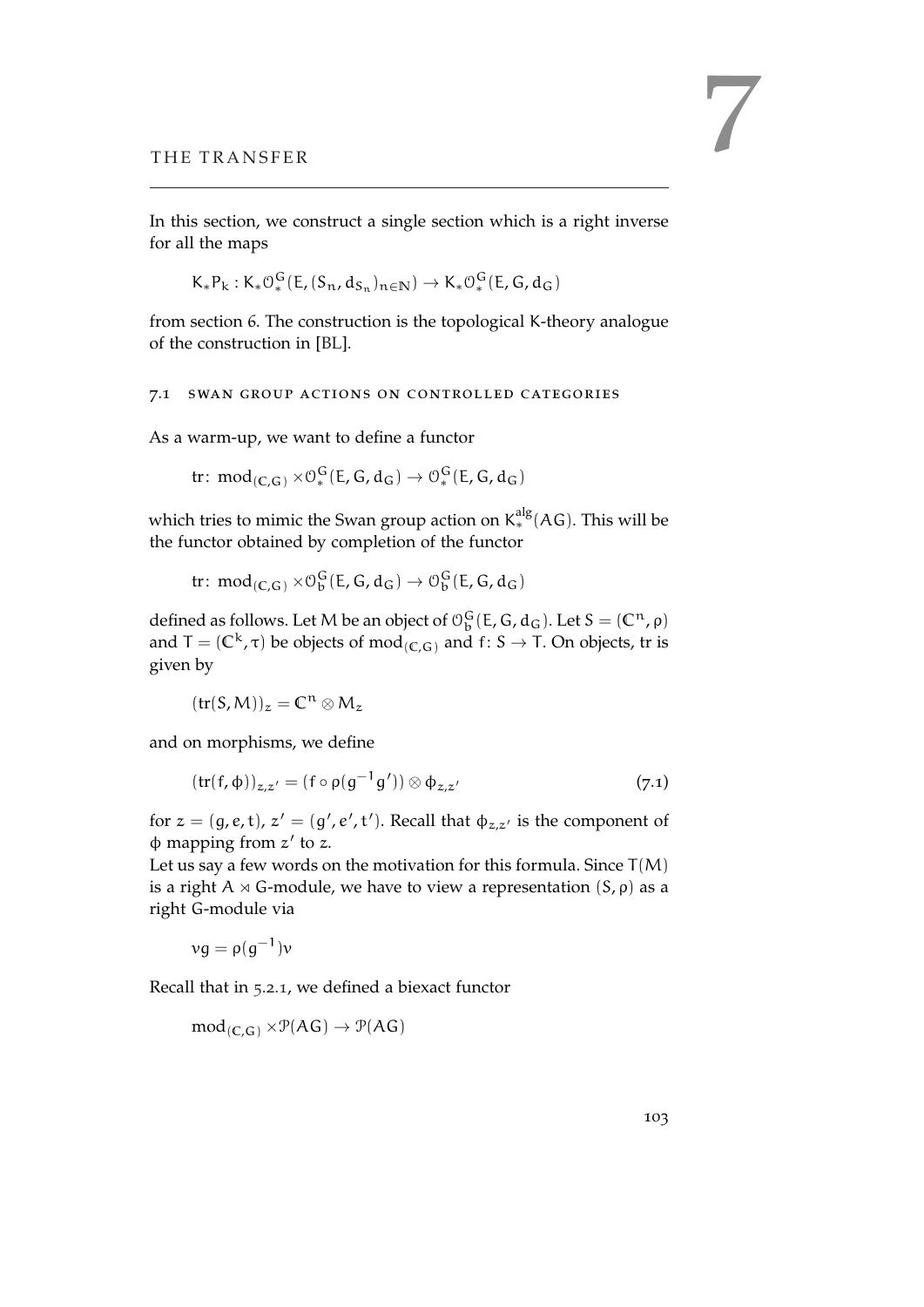via the tensor product with the diagonal G-action from the right. It turned out that there is an isomorphism, depending on the choice of a basis,

$$
S\otimes_{\Delta}(AG)^k\to S\otimes_{r}(AG)^k
$$

So when we restrict to a suitable category of AG-modules, say the category with objects only  $(AG)^n$ , which come with a preferred basis, we could define a biexact pairing via

$$
(S,M)\to S\otimes_r M
$$

on objects and push the G-action on S entirely into the morphisms: For f: S  $\rightarrow$  T a morphism in mod<sub>(C,G)</sub> and  $\phi$ :  $(AG)^n \rightarrow (AG)^k$ , we define a morphism  $S \otimes_{r} (AG)^{n} \to T \otimes_{r} (AG)^{k}$  as the unique morphism which makes the diagram

$$
S \otimes_{r} (AG)^{n} \longrightarrow T \otimes_{r} (AG)^{k}
$$

$$
\downarrow \cong \qquad \qquad \downarrow \cong
$$

$$
S \otimes_{\Delta} (AG)^{n} \xrightarrow{f \otimes \varphi} T \otimes_{\Delta} (AG)^{k}
$$

commutative. In our controlled setup, we can view an object M of  $\mathcal{O}_*^G$  (E, G,  $d_G$ ) – or rather, its total object – as a free right A  $\rtimes$  G-module with a preferred basis, thanks to the G-factor in the coarse space.Then we form for  $\varphi : M \to N$ ,  $f : S \to T$  the map  $S \otimes_r T(M) \to T \otimes_r T(N)$ as just described, where we have to view S and T as right G-modules via  $vg = \rho(g^{-1})v$ . The objects  $S \otimes_r T(M)$  and  $T \otimes_r T(N)$  make sense as objects of  $\mathcal{O}_*^G(E, G, d_G)$ , basically just as direct sums of copies of M respectively N, and we can write out the components of the map  $S \otimes_{r} T(M) \rightarrow T \otimes_{r} T(N)$ . The result is the above formula [7](#page-102-0).1 for tr. More precisely, the map

$$
S \otimes_{r} T(M) \to S \otimes_{\Delta} T(M)
$$
  

$$
\nu \otimes e_{(g',e',t'),n} \mapsto \nu g'^{-1} \otimes e_{(g',e',t'),n}
$$

is an isomorphism with inverse

$$
\nu\otimes e_{(\,g\hskip.4pt',e\hskip.4pt',\mathsf{t}\hskip.4pt'\hskip.4pt),n}\mapsto \nu g\hskip.7pt'\otimes e_{(\,g\hskip.4pt',e\hskip.4pt',\mathsf{t}\hskip.4pt')\hskip.4pt,n}
$$

When checking these maps are indeed G-equivariant, remember that G acts by  $e_{(g',e',t'),n} \cdot g = e_{(g^{-1}g',g^{-1}e',t'),n}$  and not by right multiplication on G. This is also the reason the formulas differ from the ones in the proof of [5](#page-88-0).2.1 by some inverses.

When we start with  $v \otimes e_{(g',e',t'),n} \in S \otimes_r T(M)$ , it is mapped to  $\log'^{-1}\otimes e_{(g',e',t'),n}\in S\otimes_{\Delta} T(M)$ , which in turn is mapped to

$$
\sum_{(g,e,t)}f(v)g'^{-1}\otimes \varphi_{(g,e,t),(g',e',t')}e_{(g',e',t'),n}\in T\otimes_{\Delta}T(N)
$$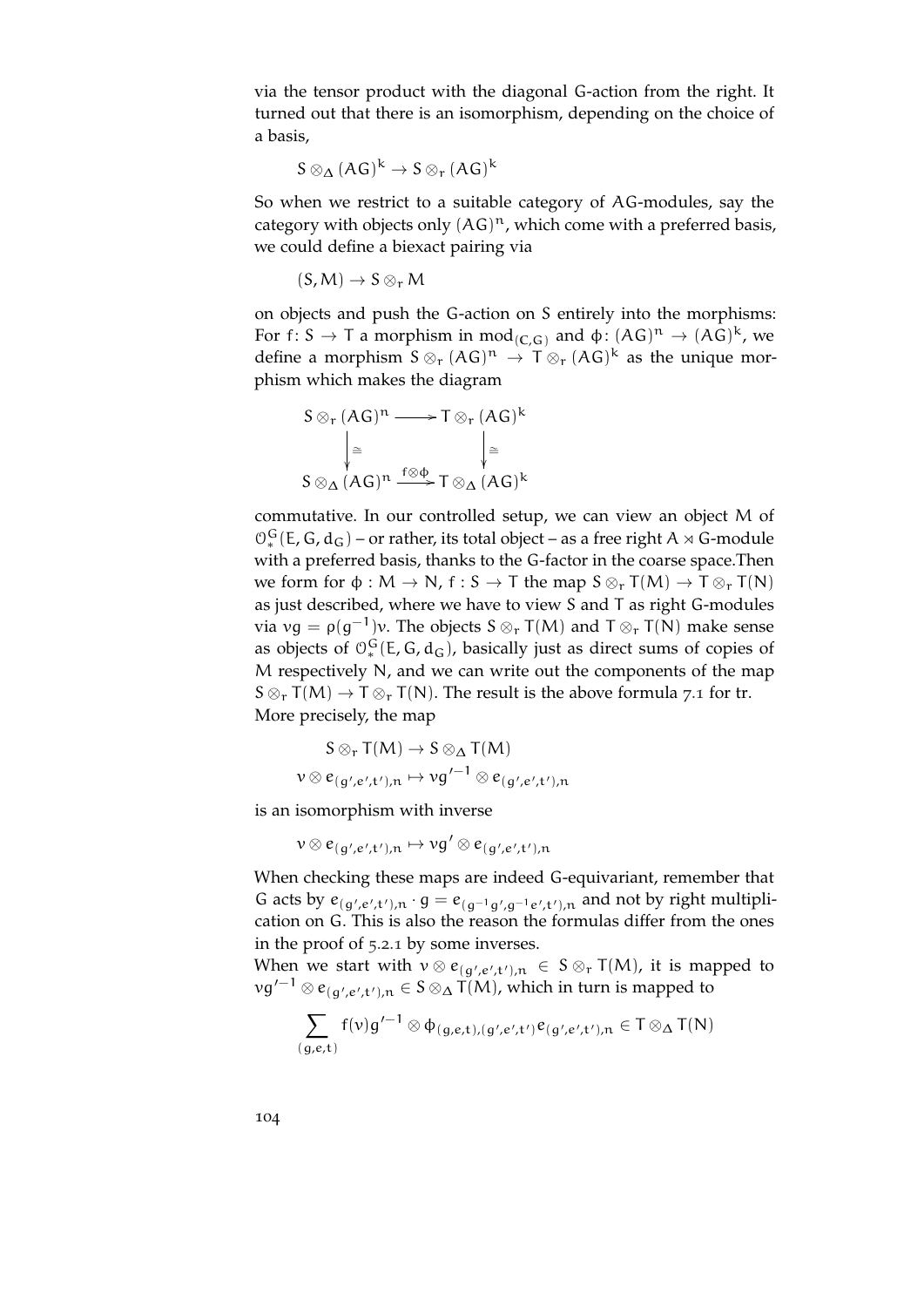under f ⊗ φ. Mapping back to  $T \otimes_T T(N)$  and projecting down onto the part of  $T \otimes_{r} T(N)$  supported over a single point  $(g, e, t)$  - which just means forgetting all but one summands in the sum - we obtain

$$
f(v)g'^{-1}g\otimes \varphi_{(g,e,t),(g',e',t')}(\varepsilon_{(g',e',t'),n})
$$

Since  $f(v)g'^{-1}g = f(\rho(g^{-1}g')(v))$ , this is precisely

$$
\operatorname{tr}(f,\varphi)_{(g,e,t),(g',e',t')}(v\otimes e_{(g',e',t'),n})
$$

as claimed.

The following proposition shows that  $tr(f, \phi)$  is indeed a morphism of  $\mathcal{O}_b^G(E, G, d_G)$ .

**Proposition 7.1.1.** *The functor* tr *is well-defined, continuous, compatible with involutions in the sense that* tr(S, −) *is a* ∗*-functor, biexact and extends to a biexact functor*

$$
\text{tr} \colon \text{mod}_{(C,G)} \times \mathcal{O}_{*}^{G}(E, G, d_G) \to \mathcal{O}_{*}^{G}(E, G, d_G)
$$

*Proof.* The control conditions are clearly satisfied since  $supp(tr(f, \phi)) =$ supp $(\phi)$ . Biexactness is clear since both categories carry the split exact structure. Alternatively, one can argue as follows. We have to see that for a short exact sequence

$$
0 \to R \to S \to T \to 0
$$

in mod<sub>(C,G)</sub> and for  $M \in \mathcal{O}_*^G(\mathsf{E},\mathsf{G},\mathsf{d}_\mathsf{G})$ , the sequence

 $0 \to \text{tr}(R, M) \to \text{tr}(S, M) \to \text{tr}(T, M) \to 0$ 

is split exact. For this, pick a section s:  $T \rightarrow S$  of the projection p :  $S \rightarrow T$  as C-modules, i.e. s is not necessarily G-equivariant. Then the map  $s': \text{tr}(T, M) \to \text{tr}(S, M)$  with components

$$
s'_{z,z'} = \begin{cases} s \otimes id_{M_z} & \text{if } z = z' \\ 0 & \text{else} \end{cases}
$$

is a section for tr(p, M). Recall that tr is essentially rewriting  $-\otimes_{\Delta}$  – in terms of  $-\otimes_r$  –, and it is clear that s, even if it is not equivariant, is a good candidate for a section in the  $-\otimes_r$  --picture since the Gactions on the (**C**, G)-modules do not play a role anyway on objects. Since  $T(s') = s \otimes Id$ :  $T \otimes T(M) \rightarrow S \otimes T(M)$ ,  $T(s')$  is clearly bounded and adjointable, and so s' is indeed an allowed morphism in the category  $\mathcal{O}_*^G(E,G,d_G)$ .

It is straightforward to check that for a fixed object S of mod(**C**,G) , the functor  $tr(S, -)$  is a  $*$ -functor.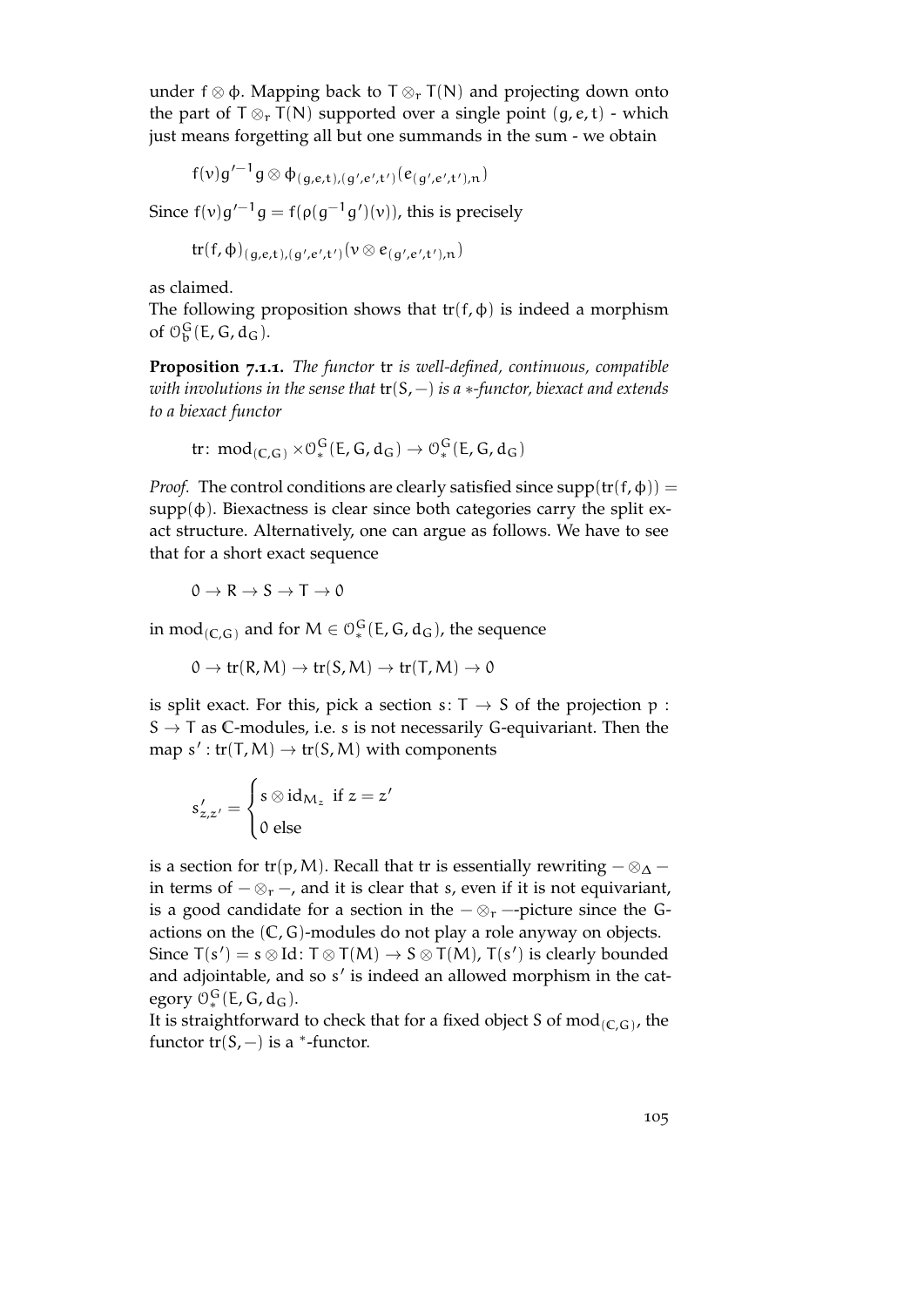To check that  $tr(f, \phi)$  is again bounded and adjointable, we have to understand what happens on the total objects. Let M be an object of  $\mathcal{O}_D^G(E, G, d_G)$ . Then we can view  $T(M) = \bigoplus_{x \in G} {}_{x}E_x[1,\infty) M_x$  as a right A  $\rtimes$  G-module as in [2](#page-34-0).3.4. Given an object S =  $(\mathbb{C}^n, \rho)$  of  $\operatorname{mod}_{(C,G)}$ , we view S as a right G-module via  $vg = \rho(g^{-1})(v)$  and we can consider  $T(tr(S, M)) \cong \mathbb{C}^n \otimes_{\mathbb{C}} T(M)$  as a right A  $\rtimes$  G-module in two different ways: we can let G act diagonally or only on the right-hand side. As usual, we write **C**<sup>n</sup> ⊗<sup>∆</sup> T(M) for the tensor product with the diagonal action and  $\mathbb{C}^n \otimes_r T(M)$  with the G-action only on  $T(M)$ . These two modules are isomorphic as right A  $\times$  G-Modules via the isomorphism

$$
U: \mathbb{C}^n \otimes_r T(M) \to \mathbb{C}^n \otimes_{\Delta} T(M)
$$

$$
v \otimes e_{(g,e,t),k} \mapsto v g^{-1} \otimes e_{(g,e,t),k}
$$

and extending A-linearly, where we use the notation from [2](#page-30-0).3.2 (viii). Since ρ is a unitary representation, U is a unitary operator: Pick an orthonormal basis  $v_i$  of  $\mathbb{C}^n$ . Then

$$
(\nu_i \otimes e_{(g,e,t),k})_{(g,e,t) \in G \times E \times [1,\infty),k,i}
$$

is an orthonormal basis for  $\mathbb{C}^n \otimes \mathsf{T}(M)$  as a right Hilbert A-module, and U sends this basis to another orthonormal basis since  $\rho(g)$  sends  $v_i$  to an orthonormal basis. This is the reason we had to impose the unitary condition on our representations.

Now for morphisms  $f : S = (\mathbb{C}^n, \rho) \to T = (\mathbb{C}^k, \tau)$  in mod<sub>(C,G)</sub> and  $\phi: M \to N$  in  $\mathcal{O}_{b}^{G}(E, G, d_{G})$ , we consider the diagram



The definition of the transfer functor is precisely such that this diagram commutes. Since both vertical maps are unitary operators, the norms of the top and bottom horizontal operators are equal. For the norm of the lower horizontal map, we have  $||f \otimes \phi|| \le ||f|| ||\phi||$ . Hence the map

$$
tr(\mathsf{f},-)\colon \operatorname{Hom}_{\mathcal{O}_b^G(E,G,d_G)}(M,N)\to \operatorname{Hom}_{\mathcal{O}_b^G(E,G,d_G)}(tr(T,M),tr(S,M))
$$

indeed takes values in  $\text{Hom}_{\mathcal{O}_b^G(E,G,d_G)}(\text{tr}(T,M),\text{tr}(S,M))$  and is bounded by ||f||. Since  $f \otimes \phi$  is adjointable, so is  $T(tr(f, \phi))$ . So we can complete this map to obtain

$$
tr(f,-)\colon \operatorname{Hom}_{\mathcal{O}_*^G(E,G,d_G)}(M,N)\to \operatorname{Hom}_{\mathcal{O}_*^G(E,G,d_G)}(tr(T,M),tr(S,M))
$$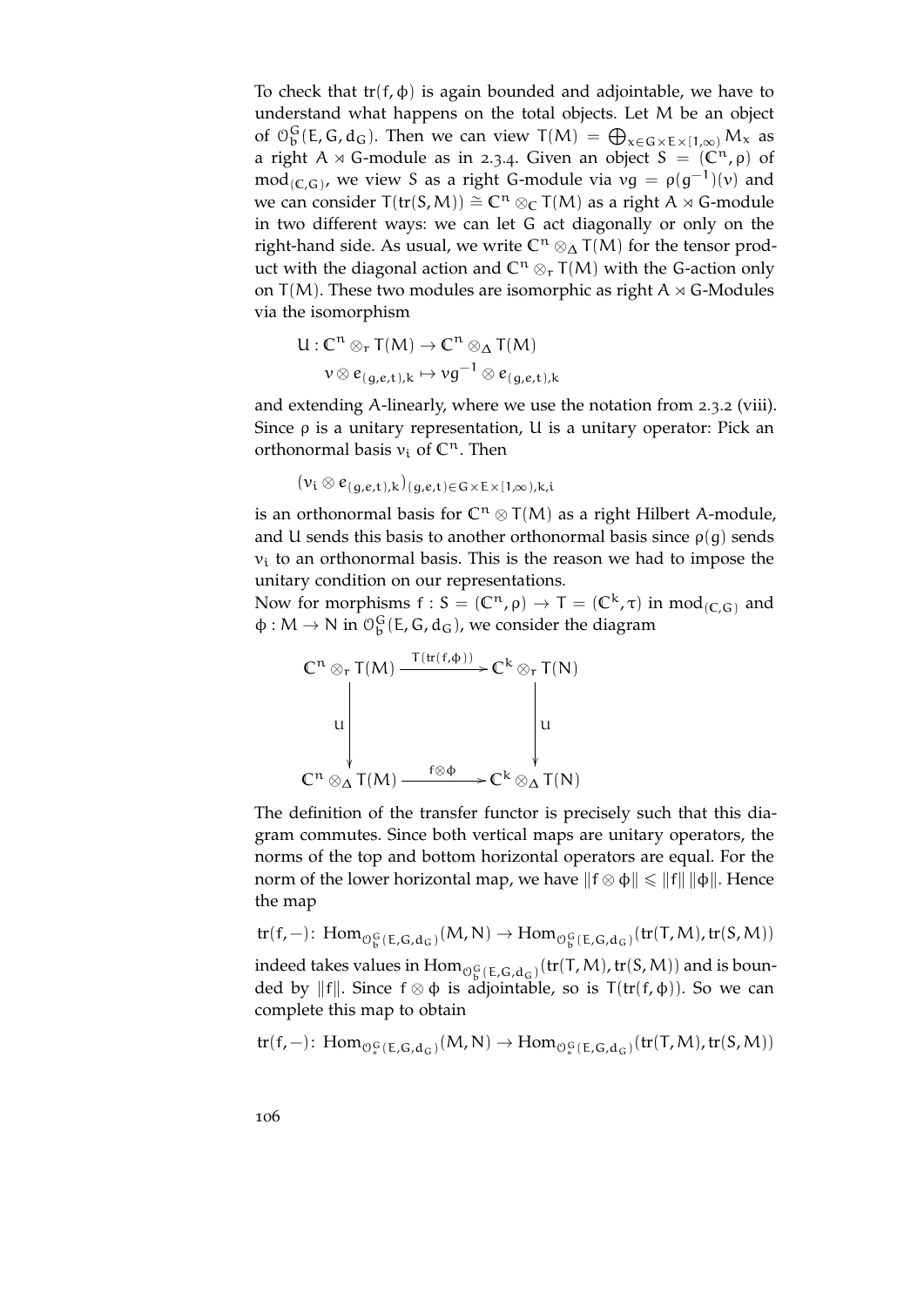In this way, we obtain a functor

 $\text{tr}\colon \operatorname{\text{mod}}_{(\mathbb{C},\mathbb{G})} \times \mathbb{O}_{*}^{\mathbb{G}}(\mathsf{E},\mathsf{G},\mathsf{d}_{\mathbb{G}}) \to \mathbb{O}_{*}^{\mathbb{G}}(\mathsf{E},\mathsf{G},\mathsf{d}_{\mathbb{G}})$ 

as desired. Exactness in the second variable is automatic since the exact structure is the split exact one and  $tr(S, -)$  is still an additive functor as the completion of an additive functor. Exactness in the first variable is proven as above.  $\Box$ 

<span id="page-106-0"></span>*Remark* 7.1.2*.* The definition here relies on the fact that our space has a factor G, so we have a canonical way to identify each orbit of the G-action with G. In general, if we tried to get the same definition working with some arbitrary free G-space X, we would have to choose isomorphisms of each orbit with G, which we cannot do in a coherent way in general. Basically we exploit that we have a canonically chosen basis of  $T(M)$  as A  $\times$  G-module for any object M.

Now let  $H \subset G$  be a finite-index subgroup of  $G$  – for example one of the subgroups pulled back from a subgroup of the finite group  $F_n$ under the map  $G \to F_n$  appearing in the definition of a Farrell-Hsiang group. We obtain a functor

$$
\text{tr}\circ\text{ind}_{\mathsf{H}}^{\mathsf{G}}\colon \text{mod}_{(\mathsf{C},\mathsf{H})} \times \mathcal{O}_{*}^{\mathsf{G}}(\mathsf{E},\mathsf{G},\mathsf{d}_{\mathsf{G}}) \rightarrow \mathcal{O}_{*}^{\mathsf{G}}(\mathsf{E},\mathsf{G},\mathsf{d}_{\mathsf{G}})
$$

by first inducing up from mod(**C**,H) to mod(**C**,G) and then applying tr. Now we want to lift this functor to a functor

$$
tr_H: \, \text{mod}_{(C,H)} \times \mathcal{O}_*^G(E,G,d_G) \to \mathcal{O}_*^G(E,G \times G/H,d)
$$

where  $G \times G/H$  is equipped with the diagonal G-action and the quasimetric d is given by

$$
d((g, aH), (h, bH)) = \begin{cases} d_G(g, h) \text{ if } aH = bH \\ \infty \text{ else} \end{cases}
$$

More precisely, let  $p: G \times G/H \rightarrow G$  be the projection. We want to define  $tr_H$  such that the following diagram commutes up to equivalence:



To write down tr<sub>H</sub>, it is more convenient to consider  $G \times_{1} G/H$  where G only acts on the left factor. This is G-homeomorphic to  $G \times_{\Delta} G/H$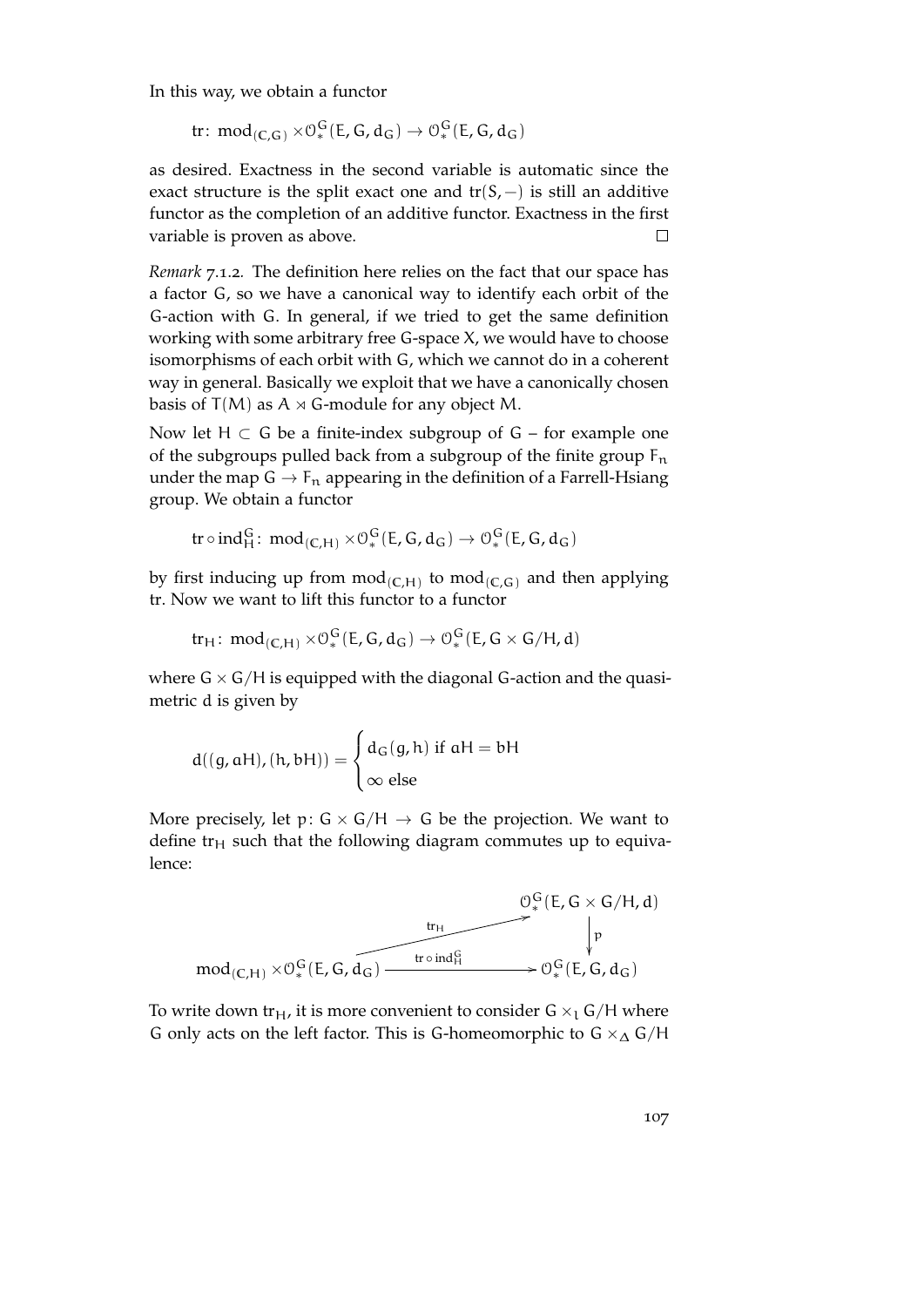via the map  $\mathsf{G}\times_\Delta \mathsf{G}/\mathsf{H} \to \mathsf{G}\times_\mathsf{L} \mathsf{G}/\mathsf{H}$ ,  $(\mathsf{g},\mathsf{a}\mathsf{H}) \mapsto (\mathsf{g},\mathsf{g}^{-1}\mathsf{a}\mathsf{H})$ . Under this isomorphism, the above metric becomes the metric

$$
d_{1}((g, aH), (h, bH)) = \begin{cases} d_{G}(g, h) \text{ if } gaH = hbH \\ \infty \text{ else} \end{cases}
$$

The motivation for the definition of tr<sub>H</sub> is as follows: If  $T \in \text{mod}_{(C,H)}$ and P is a **C**G-Module, we have the Frobenius reciprocity formula

$$
(ind_H^G\,T)\otimes_\Delta P\cong ind_H^G(T\otimes_\Delta res_H^G\,P)
$$

The left-hand side is analogous to  $tr \circ ind_H^G$ , and we will model the definition of  $tr<sub>H</sub>$  on the right-hand side. The formula actually nearly makes sense in our controlled context: We can restrict  $G \times E \times [1, \infty)$ to an H-space, which induces a functor

$$
\mathcal{O}_*^G(E,G,d_G) \to \mathcal{O}_*^H(E,G,d_G)
$$

then tensor with T, then induce up from H to G. However, in the last step of inducing up, we also have to induce up the underlying space of our controlled categories, whence the additional factor G/H. Also, when we want to let T act on  $\mathcal{O}_*^H(E,G,d_G)$ , we have to explicitly identify the H-orbits with H, compare [7](#page-106-0).1.2. The easiest way to do this is to identify G with  $H \times G/H$  as H-spaces. So let  $g_1, \ldots, g_k$  be a complete set of representatives of G/H and define an H-isomorphism

$$
\Phi: G \to H \times G/H
$$

$$
g \mapsto (gg_i, g_iH)
$$

where i is the unique i such that  $g^{-1}H = g_iH$ . Breaking down what the constructions in the Frobenius reciprocity formula mean on total objects, the design criterion for  $tr_H$  is now as follows: For objects M, N of  $\mathcal{O}_*^G(E, G, d_G)$ ,  $\varphi : M \to N$  and  $S, T \in mod_{(C,H)}$ ,  $f : S \to T$ , we want the following diagram to commute:

$$
T(tr_H(T,M)) = (ind_H^G S) \otimes_r T(M) \xrightarrow{T(tr_H(f,\varphi))} T(tr_H(S,N)) = (ind_H^G T) \otimes_r T(N)
$$
\n
$$
\begin{array}{c}\n\bigg| \cong \\
\begin{array}{ccc}\n\text{(ind}_H^G S) \otimes_\Delta T(M) & \xrightarrow{(\text{ind}_H^G f) \otimes \varphi} & \text{(ind}_H^G T) \otimes_\Delta T(N) \\
\bigg| \cong & \\
\text{(ind}_H^G S) \otimes_\Delta T(M) & \xrightarrow{(\text{ind}_H^G f) \otimes \varphi} & \text{(ind}_H^G T) \otimes_\Delta T(N) \\
\bigg| \cong & \\
\text{ind}_H^G (S \otimes_\Delta \text{res}_H^G T(M)) & \xrightarrow{\text{ind}_H^G (f \otimes \varphi)} & \text{ind}_H^G (T \otimes_\Delta \text{res}_H^G T(N))\n\end{array}\n\end{array}
$$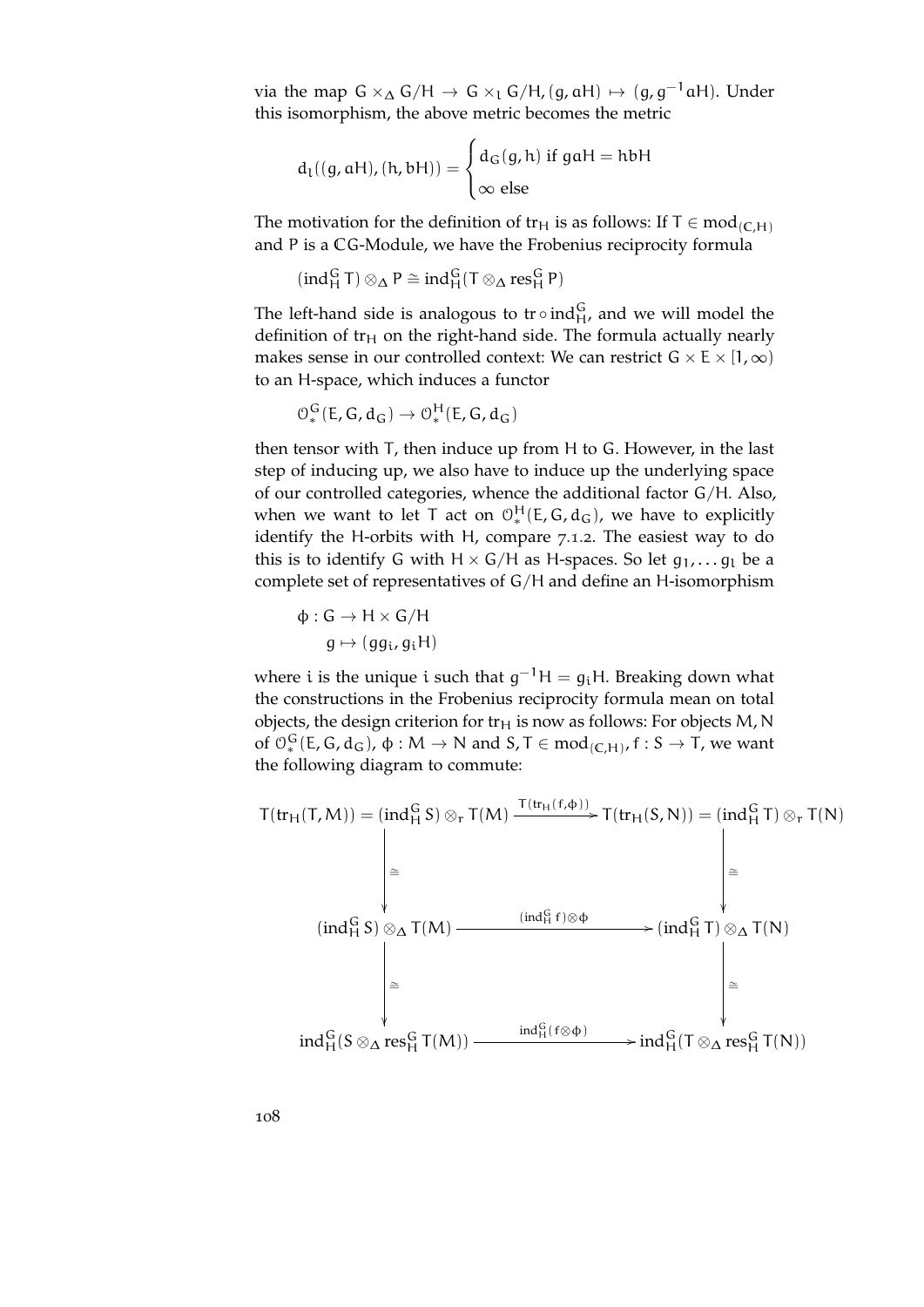Recall that the choice of the  $g_i$  enters into the coordinate description of ind $_{H}^{G}$  S and hence into this diagram. This leads to the following definition: On objects, we define  $tr<sub>H</sub>(T,M)$  for  $T = (C<sup>n</sup>, \rho)$  as

$$
\text{tr}_{H}(T,M)_{(g,\alpha H,e,t)} = C^{n} \otimes M_{(g,e,t)}
$$

For a morphism  $\phi: M \to N$  in  $\mathcal{O}_b^G(E, G, d_G)$  and  $f: T \to S$ , we define

$$
tr_{H}(f, \varphi)_{(g, g_{j}H, e, t), (g', g_{i}H, e', t')} = \begin{cases} f \circ \rho(g_{j}^{-1}g^{-1}g'g_{i}) \otimes \varphi_{(g, e, t), (g', e', t')} \\ \text{if } g_{j}^{-1}g^{-1}g'g_{i} \in H \\ 0 \text{ else} \end{cases}
$$

*Remark* 7.1.3*.* The reader should note that the corresponding definition in the published version of [\[BL\]](#page-150-0) is not correct and correspondingly looks very different. This is fixed in the version available on the homepage of the authors, where the formula still looks slightly different due to the fact that we use G  $\times$ <sub>1</sub> G/H and not G  $\times$ <sub>△</sub> G/H.

**Lemma** 7.1.4. The functor  $tr_H$  is well-defined, continuous, compatible with *the involutions and extends to the completions, i.e. we obtain a functor*

$$
tr_H:mod_{(C,H)}\otimes \mathcal{O}_*^G(E,G,d_G)\rightarrow \mathcal{O}_*^G(E,G\times_{\textbf{1}} G/H,d_{\textbf{1}})
$$

*Furthermore, if we let*  $P : G \times_L G/H \to G$  *be the canonical projection, the* functors  $\operatorname{tr} \circ \operatorname{ind}_H^G$  and  $\operatorname{P} \circ \operatorname{tr}_H$  are equivalent.

*Proof.* We first have to check that the functor respects the control conditions in the right-hand category. But by definition

$$
tr_{H}(f,\varphi)_{(g,g_{j}H,e,t),(g',g_{i}H,e',t')}
$$

is nonzero only if  $gg_jH = g'g_iH$ , i.e. only if  $d_l(g, g_jH), (g', g_iH)) < \infty$ in G  $\times$ <sub>1</sub> G/H. If  $\phi$  is k-controlled in G-direction, it is then clear that tr<sub>H</sub>(f,  $\phi$ ) is k-controlled in G ×<sub>l</sub> G/H-direction.

The transfer is now defined precisely such that the above diagram [7](#page-107-0).2 is commutative. Since the vertical maps are unitary, we find that tr<sub>H</sub>(f, −) is bounded by  $\left\|\text{ind}_{H}^{G} f\right\| = \|f\|$  and hence extends to the completions.

For the second claim, pick  $S = (\mathbb{C}^k, \rho) \in \text{mod}_{(\mathbb{C}, \mathbb{H})}$  and an object M of  $\mathcal{O}_*^G(E, G, d_G)$ . Then  $(tr \circ ind_H^G)(S, M)$  is the object of  $\mathcal{O}_*^G(E, G, d_G)$ which is given by

$$
(tr\circ ind_H^G)(S,M)_{(g,e,t)}=(\mathbb{C}^k)^n\otimes M_{(g,e,t)}\cong\oplus_{i=1}^n\mathbb{C}^k\otimes M_{(g,e,t)}
$$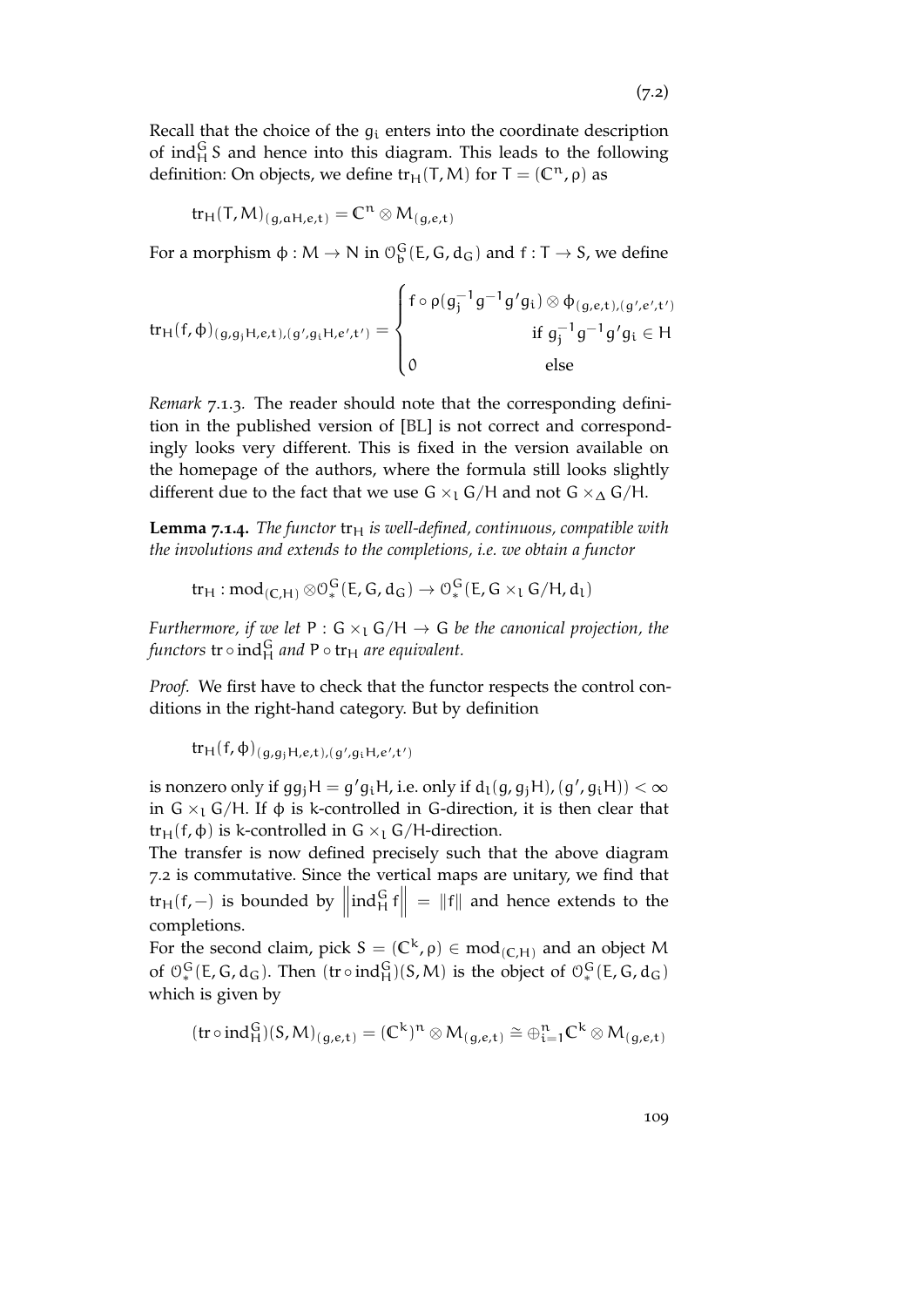and  $P(tr_H(S, M))$  is given by

$$
P(tr_H(S,M))_{(g,e,t)} = \oplus_{G/H} \mathbb{C}^k \otimes M_{(g,e,t)}
$$

since P projects away from G/H. These two objects are isomorphic by identifying the i-th summand of  $\oplus_{i=1}^n C^k \otimes M_{(g,e,t)}$  with the summand given by  $g_i$ H $\,$  in  $\oplus_{\mathsf{G}/\mathsf{H}} \mathsf{C}^\mathsf{k} \otimes \mathsf{M}_{(\mathsf{g},\mathsf{e},\mathsf{t})}.$  We have to check that this isomorphism is natural. However, given  $f: S \to T$  and  $\phi: M \to N$ , the  $(i, j)$ -components of  $P(tr_H(f, \phi))_{((g,e,t),(g',e',t'))}$  with respect to the above direct sum decompositions

$$
P(tr_H(S,M))_{(g,e,t)} = \oplus_{G/H} \mathbb{C}^k \otimes M_{(g,e,t)}
$$

and

$$
P(tr_H(T,N))_{(g',e',t')} = \oplus_{G/H} \mathbb{C}^{k'} \otimes N_{(g',e',t')}
$$

is given by

$$
\mathsf{f}\circ\mathsf{p}(\mathsf{g}_{\mathsf{j}}^{-1}\mathsf{g}^{-1}\mathsf{g}'\mathsf{g}_{\mathsf{i}})\otimes\mathsf{\varphi}_{(\mathsf{g},\boldsymbol{e},\boldsymbol{\mathsf{t}}),(\mathsf{g}',\boldsymbol{e}',\boldsymbol{\mathsf{t}}')}
$$

as long as  $g_j^{-1}g^{-1}g'g_i \in H$ , and is zero else. The components of  $(tr \circ ind_H^G)(f, \phi)_{(g,e,t),(g',e',t')}$  with respect to the sum decomposition are the same. This finishes the proof.  $\Box$ 

### 7.2 the transfer

From now on, the argument proceeds as in [\[BL\]](#page-150-0). We will construct a map  $K_*(\mathcal{O}_*^G(E,G,d_G)) \to K_*(\mathcal{O}_*^G(E,(S_n,d_{S_n})_{n\in\mathbb{N}}))$  which, for each k, gives a K-theoretic section to

$$
P_k \colon \mathcal{O}_*^G(E, (S_n, d_{S_n})_{n \in \mathbb{N}}) \to \mathcal{O}_*^G(E, G, d_G)
$$

To motivate the following constructions, note that splitting each functor  $\mathcal{O}_*^G(E, S_n, d_{S_n}) \to \mathcal{O}_*^G(E, G, d_G)$  individually nearly gives the desired result: We could try to define a functor

$$
\mathcal{O}_*^G(E,G,d_G) \to \mathcal{O}_*^G(E,(S_n,d_{S_n})_{n \in \mathbb{N}})
$$

as the functor induced by the individual sections for each n, using that the right-hand category is nearly a product. The situation is not quite that easy, since the category is not a product on the nose and we cannot split the projections  $\mathcal{O}_*^G(E, S_n, d_{S_n}) \to \mathcal{O}_*^G(E, G, d_G)$  on the nose by a functor in the other direction; instead, we construct two functors

$$
F_n^{\pm} : \mathcal{O}_*^G(E, G, d_G) \to \mathcal{O}_*^G(E, S_n, d_{S_n})
$$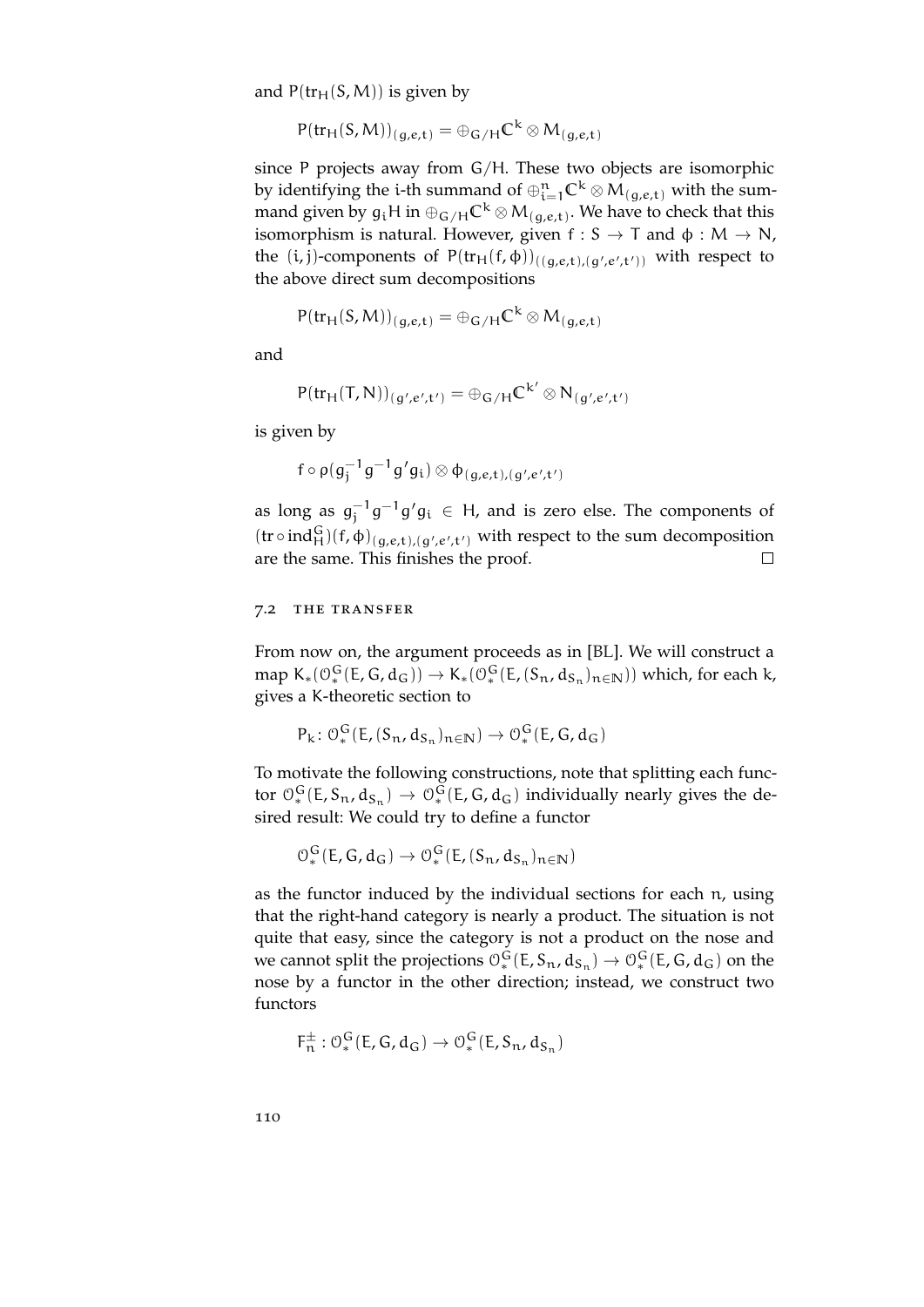in the other direction such that  $K_*(F_n^+) - K_*(F_n^-)$  splits the map on K-theory induced by the projection; but  $F_n^+ - F_n^-$  does not make sense as a functor. Then we have to be careful with the control conditions to assemble the  $F_n^+$  respectively  $F_n^-$  to two functors

$$
F^{\pm} : \mathcal{O}_*^G(E, G, d_G) \to \mathcal{O}_*^G(E, (S_n, d_{S_n})_{n \in \mathbb{N}})
$$

Finally,  $K_*(F^+) - K_*(F^-)$  is the desired splitting. Let  $p_n: S_n = \prod$  $H \in \mathcal{H}_n$  $G \times G/H \rightarrow G$  be the map which is the projection on each summand. It induces a functor

 $p_n: \mathcal{O}_*^G(E, S_n, d_{S_n}) \to \mathcal{O}_*^G(E, G, d_G)$ 

<span id="page-110-0"></span>**Proposition 7.2.1.** *For each* n*, there are* C ∗ *-functors*

$$
F_n^+, F_n^-: \mathcal{O}_*^G(E, G, d_G) \to \mathcal{O}_*^G(E, S_n, d_{S_n})
$$

such that  $K_*(p_n \circ F_n^+) - K_*(p_n \circ F_n^-)$  is the identity. The functors  $F_n^{\pm}$  re- $\rm{strict\,\,to\,functors\,\,} F_n^\pm \colon \mathbb{O}^G_b(E,G,d_G) \to \mathbb{O}^G_b(E,S_n,d_{S_n})$  , and these functors *have the property that they send* R*-controlled morphisms to* R*-controlled morphisms.*

*Proof.* We now consider  $G \times G/H$  for  $H \in \mathcal{H}_n$  with the diagonal Gaction again. By the Brauer induction theorem [5](#page-87-0).1.3 and since the family  $\mathcal{H}_n$  is the pullback of the family of elementary subgroups of  $F_n$ , we can find elements  $T_H \in Sw(C, H)$  such that

$$
1_{Sw^u(\mathbb{C},G)}=\sum_{H\in\mathcal{H}_n}ind_H^G\,T_H
$$

For each  $H \in \mathcal{H}_n$ , we can find  $T_H^+$  and  $T_H^-$  in  $mod_{(C,H)}$  such that  $T_H = T_H^+ - T_H^-$  and we have an inclusion map  $G \times G/H \rightarrow S_n$  inducing a map

$$
\varphi_H\colon \mathcal{O}_*^G(E,G\times G/H,d)\to \mathcal{O}_*^G(E,S_n,d_{S_n})
$$

Now let  $F_H^+$ :  $\mathcal{O}_*^G(E,G,d_G) \to \mathcal{O}_*^G(E,S_n,d_{S_n})$  be the composition  $\phi_H \circ$ tr<sub>H</sub>( $T_{\rm H}^+$ , –) and let  $F_{\rm H}^-$  be the composition  $\phi_H \circ \text{tr}_{H}(T_{\rm H}^-)$ . Now set

$$
F_n^\pm = \bigoplus_{H \in \mathcal{H}_n} F_H^\pm
$$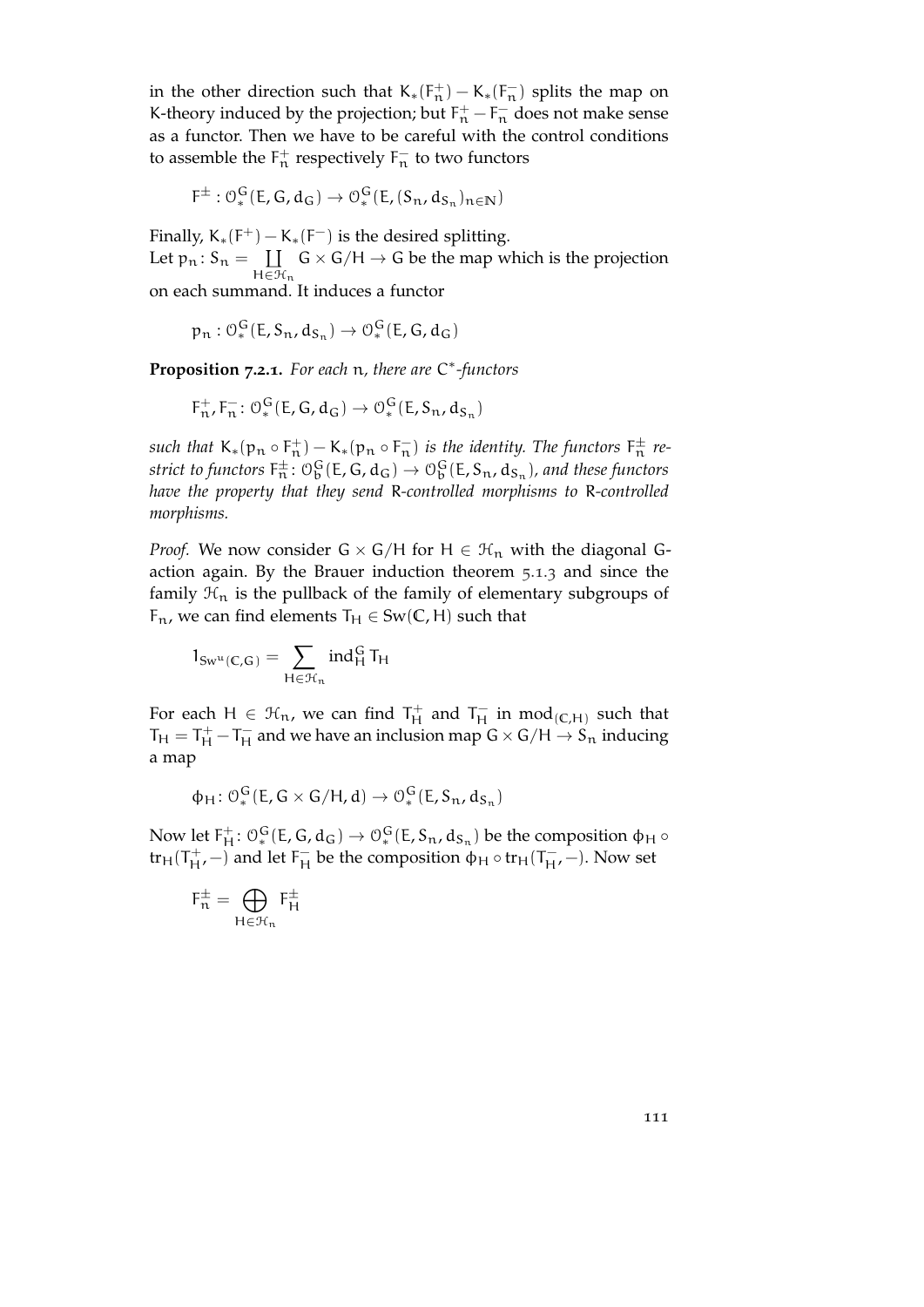As a direct sum of  $C^*$ -functors, these are  $C^*$ -functors. Now we compute for  $a \in K_*(\mathcal{O}_*^G(E,G,d_G))$ 

$$
(K_*(p_n \circ F_n^+) - K_*(p_n \circ F_n^-))(a)
$$
  
= 
$$
\sum_{H \in \mathcal{H}_n} K_*(p_n \circ F_H^+)(a) - K_*(p_n \circ F_H^-)(a)
$$
  
= 
$$
\sum_{H \in \mathcal{H}_n} K_*(p_n \circ \varphi_H \circ tr_H(T_H^+))(a) - K_*(p_n \circ \varphi_H \circ tr_H(T_H^-))(a)
$$
  
= 
$$
\sum_{H \in \mathcal{H}_n} K_*(tr(ind_H^G T_H^+,-))(a) - K_*(tr(ind_H^G(T_H^-,-)))(a)
$$
  
= 
$$
\sum_{H \in \mathcal{H}_n} (ind_H^G T_H) \otimes a
$$
  
= 
$$
1_{Sw^u(C,G)} \otimes a = a
$$

where the  $\otimes$  in the fourth and fifth line stands for the pairing

$$
\mathrm{Sw}^{\mathrm{u}}(\mathbb{C},\mathsf{G})\times K_*(\mathbb{O}_*^{\mathsf{G}}(\mathsf{E},\mathsf{G},\mathrm{d}_{\mathsf{G}}))\rightarrow K_*(\mathbb{O}_*^{\mathsf{G}}(\mathsf{E},\mathsf{G},\mathrm{d}_{\mathsf{G}}))
$$

induced by the biexact functor tr and we used that  $p_n \circ \phi_H$  is the projection  $G \times G/H \rightarrow G$ . The last claim of the proposition involving the R-controlled condition is not hard to check: All involved functors are defined as completions of functors between the bounded categories, so also  $F_n^{\pm}$  are, and the control condition follows since the transfer does not change control in the  $G \times G/H$ -direction.  $\Box$ 

<span id="page-111-0"></span>**Theorem 7.2.2.** For each  $a \in K_*(\mathcal{O}_*^G(E,G,d_G))$ , there is

$$
b\in K_*\mathcal{O}_*^G(E, (S_n, d_{S_n})_{n\in\mathbb{N}})
$$

*such that for all* k*, we have*  $(K_*(P_k))(b) = a$ .

*Proof.* Recall the functors  $F_n^{\pm}$ :  $\mathcal{O}_b^G(E, G, d_G) \rightarrow \mathcal{O}_b^G(E, S_n, d_{S_n})$  from [7](#page-110-0).2.1. Since these are restrictions of C<sup>\*</sup>-functors, they all have norm at most 1. Because of this and the fact that they all send R-controlled morphisms to R-controlled morphisms, the product functors

$$
\prod_n F_n^{\pm} : \mathcal{O}_b^G(E,G,d_G) \to \prod_n \mathcal{O}_b^G(E,\mathsf{S}_n,d_{\mathsf{S}_n})
$$

give rise to functors

$$
F^{\pm} : \mathcal{O}_{b}^{G}(E, G, d_{G}) \rightarrow \mathcal{O}_{b}^{G}(E, (S_{n}, d_{S_{n}})_{n \in \mathbb{N}})
$$

These are continuous with norm at most 1, hence extend to the completions, yielding functors

$$
F^{\pm} : \mathcal{O}_*^G(E, G, d_G) \to \mathcal{O}_*^G(E, (S_n, d_{S_n})_{n \in \mathbb{N}})
$$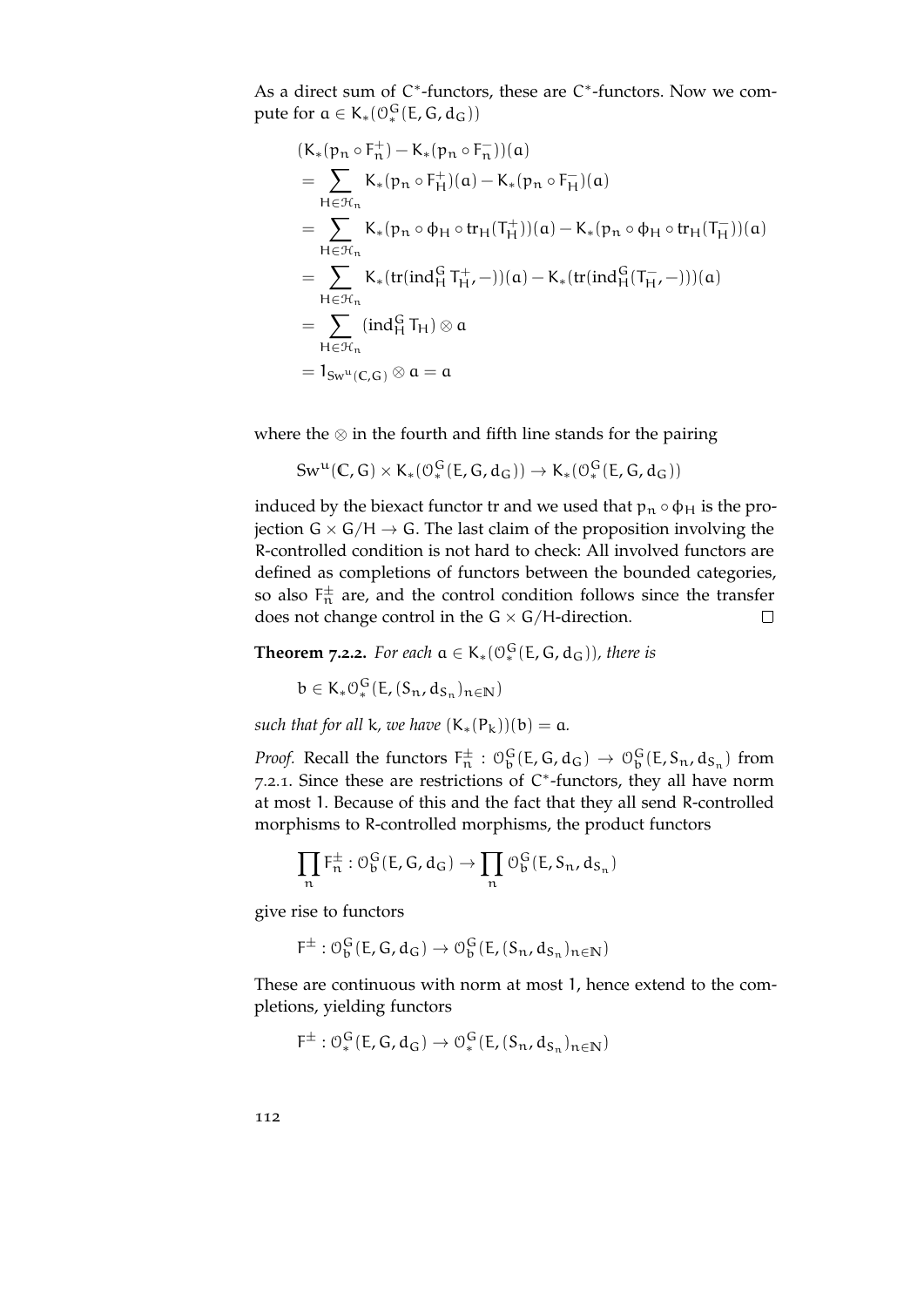Of course,  $F^{\pm}$  is the same functor we would have obtained by the restriction of

$$
\prod \mathsf{F}^{\pm}_n : \mathcal{O}_*^G(\mathsf{E},\mathsf{G},\mathsf{d}_\mathsf{G}) \to \prod \mathcal{O}_*^G(\mathsf{E},(S_n,\mathsf{d}_{S_n}))
$$

but we needed the roundabout argument to ensure that it actually takes values in  $\mathcal{O}_*^G(E, (S_n, d_{S_n})_{n \in \mathbb{N}})$ .

Inspection of the formulas now immediately gives  $P_k \circ F^{\pm} = p_k \circ F^{\pm}_k$  $\bar{k}$ . Hence we have by [7](#page-110-0).2.1

$$
K_*(P_k)(K_*(F^+) - K_*(F^-))(\alpha) = \alpha
$$

for all  $a \in K_* O_*^G(E, G, d_G)$ . Now set  $b = K_*(F^+)(a) - K_*(F^-(a))$ .  $\Box$ 

# 7.3 the horizontal map

Now we will define the horizontal map in our core diagram; compare [\[BL,](#page-150-0) 7.1]. We define a map  $f_n : S_n \to X_n$  as follows. First consider the map  $f_H : G \to E_H$ . Inducing up, we obtain a map

$$
ind_H^G f_H : G \times G/H \cong ind_H^G G \to ind_H^G E_H
$$
  
(a, gH) \mapsto (g, f\_H(g^{-1}a))

and then set

$$
f_n(a,gH) = (a, ind_H^G f_H(a,gH))
$$

<span id="page-112-0"></span>**Theorem 7.3.1.** The sequence of maps  $f_n$  fit together to induce a functor

 $F: \mathcal{O}_*^G(E, (S_n, d_{S_n})_{n \in \mathbb{N}}) \to \mathcal{O}_*^G(E, (X_n, d_{X_n})_{n \in \mathbb{N}})$ 

*such that*  $Q_k \circ F = P_k$  *for all*  $k$ *, i.e. the core diagram* [6](#page-100-0)*.1 commutes.* 

*Proof.* The proof is virtually the same as [\[BL,](#page-150-0) 7.1]. Again, it is enough to argue that we get a continuous functor on the uncompleted categories

$$
F: \mathcal{O}_b^G(E, (S_n, d_{S_n})_{n \in \mathbb{N}}) \to \mathcal{O}_b^G(E, (X_n, d_{X_n})_{n \in \mathbb{N}})
$$

For this, we only have to check the control conditions; continuity is automatic. We have to see that for each  $r > 0$  there is  $R > 0$ , independent of n, such that for all  $s, s' \in S_n$ , we have

$$
d_{S_n}(s,s') < r \Longrightarrow d_{X_n}(f_n(s),f_n(s')) < R
$$

First we claim that, as long as  $n > r$ ,  $R = r + 1$  does the job. Let  $s = (a, gH)$ ; then if  $d(s, s') < r$ , we must have  $s' = (a', gH)$ . Also,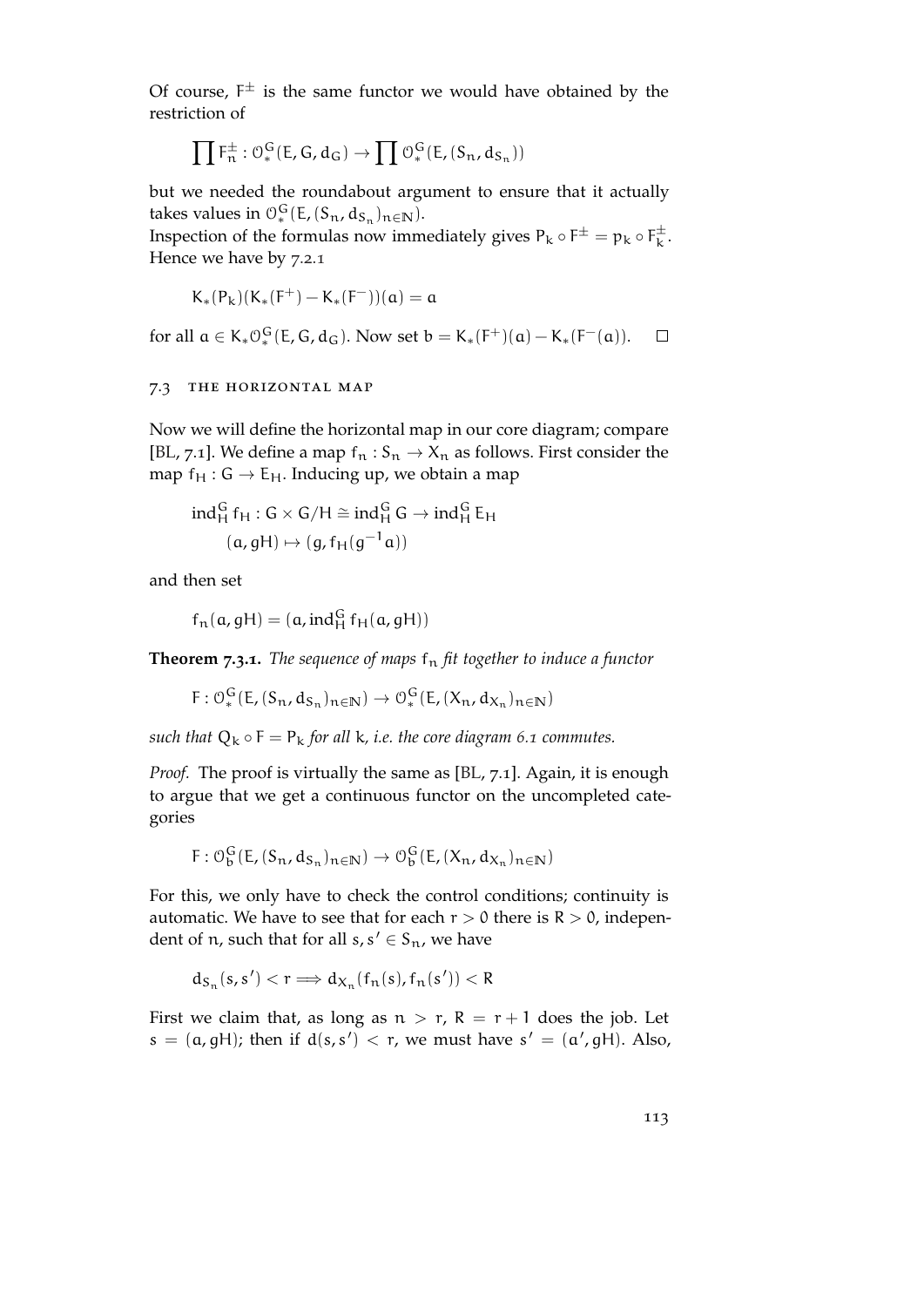$d_G(a, a') \leq d_{S_n}((a, gH), a', gH)) < r$  and by G-invariance of  $d_G$  also  $d_G(g^{-1}a, g^{-1}a') < r$ . It follows

$$
d_{X_n}(f_n(s), f_n(s')) = d_{X_n}((a, ind_H^G f_H(a, gH)), (a', ind_H^G f_H(a', gH)))
$$
  
=  $d_G(a, a') + n \cdot d_{ind_H^G E_H}^1(ind_H^G f_H(a, gH), ind_H^G f_H(a', gH))$   
=  $d_G(a, a') + n \cdot d_{E_H}^1(f_H(g^{-1}a), f_H(g^{-1}a'))$   
<  $r + n \cdot \frac{1}{n} = r + 1$ 

where in the last line, we use the contracting property of  $f_H$  and that  $d_G(g^{-1}a, g^{-1}a') < r$ . If  $n < r$ , we use that  $S_n$  is G-cofinite and that for each s, there are only finitely many s' with  $d_{S_n}(s,s') < r$ . Together, this implies that there are only finitely many cases to consider for  $n < r$ , which we can easily handle by letting R be the maximum of these finitely many  $d_{X_n}(f_n(s), f_n(s'))$ .

The commutativity of the diagram is immediate, since we project away from all factors where our map F does anything.  $\Box$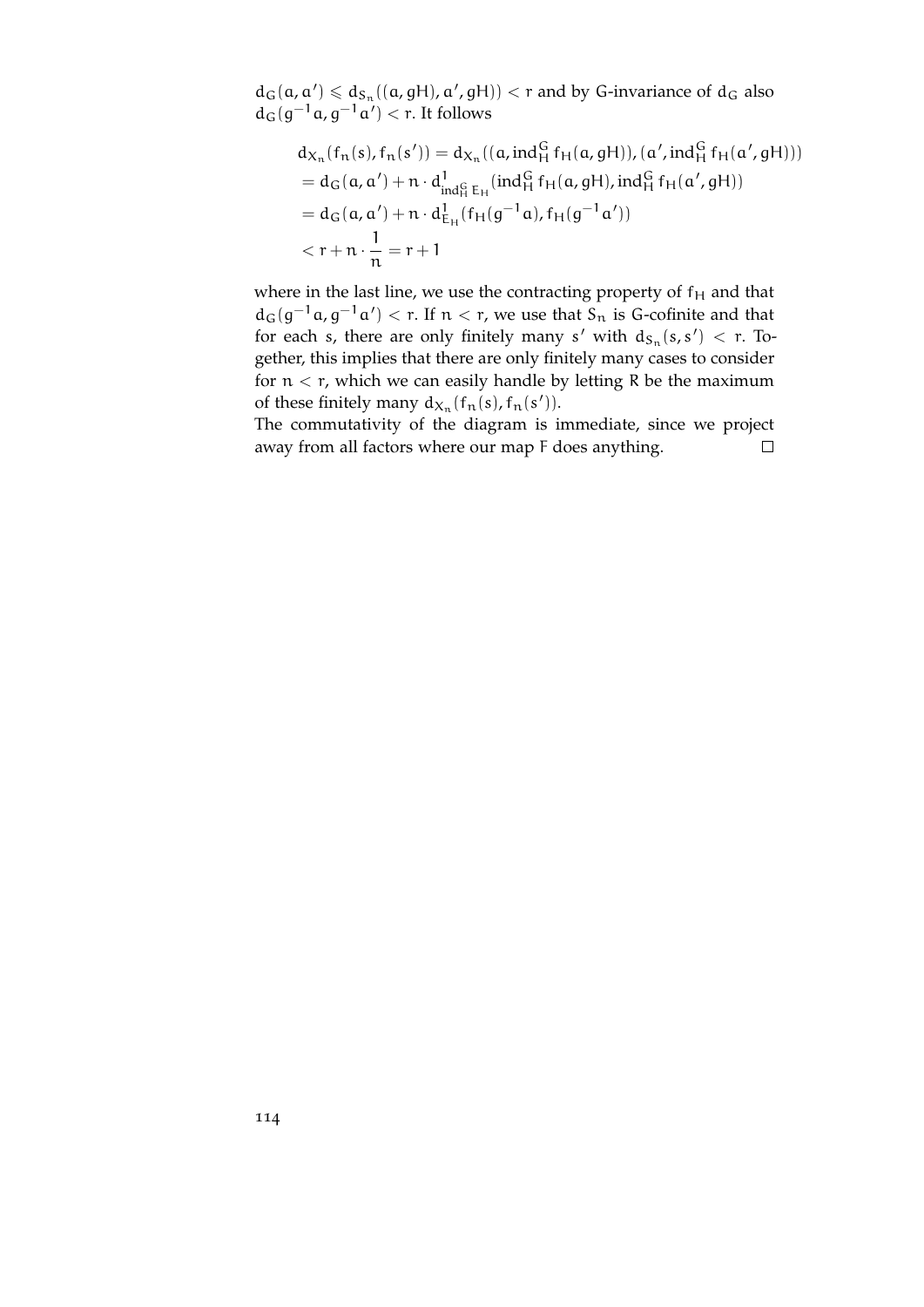In this section, we want to see that the map

$$
\oplus_{n\in\mathbb{N}}\mathcal{O}_{*}^{\mathsf{G}}(\mathsf{E},X_{n},\mathrm{d}_{X_{n}})\rightarrow\mathcal{O}_{*}^{\mathsf{G}}(\mathsf{E},(X_{n},\mathrm{d}_{X_{n}})_{n\in\mathbb{N}})
$$

induces an equivalence in topological K-theory.

## 8.1 topological K-theory and stability

The above claim will be a consequence of the following more general statement, which is the topological K-theory analogue of [\[BLR](#page-151-0)08b, 7.2]. The proof given here is an adaption to topological K-theory of the proof given in [\[BLR](#page-151-0)08b].

<span id="page-114-0"></span>**Theorem 8.1.1.** Let  $X_n$  be a sequence of simplicial complexes equipped *with simplicial* G-actions such that the dimensions of the  $X_n$  are uniformly *bounded by*  $N \in \mathbb{N}$ *. Let*  $d_n$  *be a quasimetric on*  $X_n$  *satisfying* 

 $d_n(x,y) \geqslant nd^1(x,y) \quad \forall x,y \in X_n$ 

*with equality if* x *and* y *lie in the same simplex of* Xn*. Assume that all isotropy groups of the G-actions on*  $X_n$  *are contained in the family*  $\mathcal F$  *and let*  $E = E_{\mathcal{F}} G$ . Let  $d_n$  be the metric on  $G \times X_n$  given by

$$
\widetilde{d_n}((g,x),(g',x')) = d_G(g,g') + d_n(x,x')
$$

*Then the functor*

$$
\bigoplus_{n\in \mathbb{N}} \mathcal{O}_*^G(E,G\times X_n, \widetilde{d_n})\rightarrow \mathcal{O}_*^G(E, (G\times X_n, \widetilde{d_n}))
$$

*induces an isomorphism in topological* K*-theory.*

*Remark* 8.1.2*.* In our case, we have

$$
X_n=\coprod_{H\in\mathcal{H}_n}\text{ind}_H^G\,E_H
$$

and

$$
d_n(x,y) = n \cdot d^1(x,y)
$$

The assumptions on the isotropy groups and on the dimension of the  $Z_n$  are true by definition of a Farrell-Hsiang group.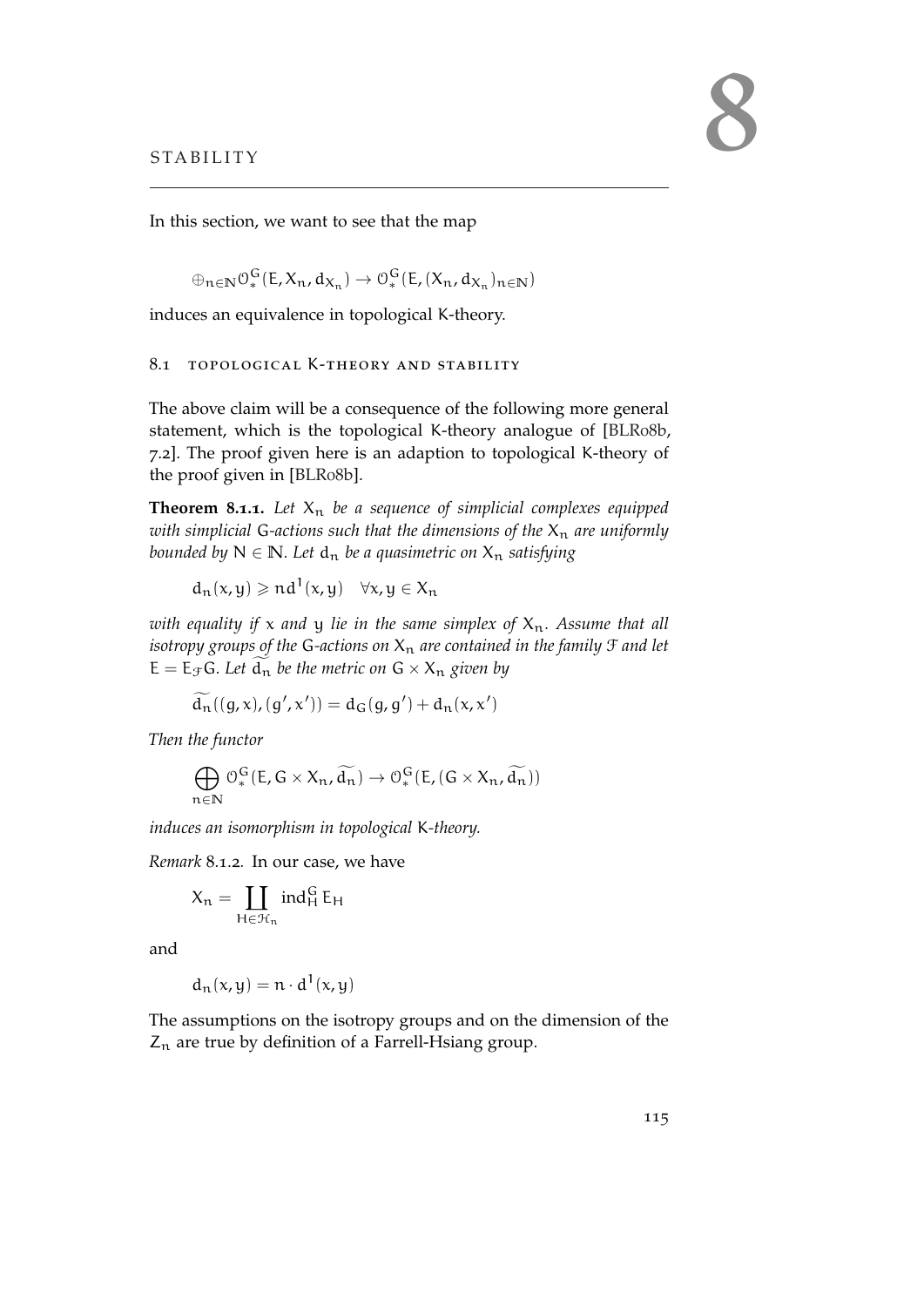We will split up the proof into a series of propositions. Let us first discuss what we have to prove. We can form the quotient C\*-category  $\mathcal{O}_{*}^{\mathsf{G}}(\mathsf{E},(X_{n},\mathsf{d}_{X_{n}})_{n\in\mathbb{N}})$ <sup>>⊕</sup> of the inclusion

$$
\oplus_{n\in\mathbb{N}}\mathcal{O}_{*}^{\mathsf{G}}(\mathsf{E},X_{n},\mathrm{d}_{X_{n}})\rightarrow\mathcal{O}_{*}^{\mathsf{G}}(\mathsf{E},(X_{n},\mathrm{d}_{X_{n}})_{n\in\mathbb{N}})
$$

The second proof of the fiber sequence theorem [3](#page-59-0).6.1 also applies in this setup to give a homotopy fiber sequence

$$
K(\bigoplus_{n\in\mathbb{N}}\mathcal{O}_{*}^G(E,X_n,d_{X_n}))\to K\mathcal{O}_{*}^G(E,(X_n,d_{X_n})_{n\in\mathbb{N}})\to K\mathcal{O}_{*}^G(E,(X_n,d_{X_n})_{n\in\mathbb{N}})^{>\oplus}
$$

We see that the original claim is equivalent to

$$
K\mathcal{O}_{*}^{G}(E,(X_{n},d_{X_{n}})_{n\in\mathbb{N}})^{>\oplus}=0
$$

This is what we will prove.

Fix a natural number N. Let  $Y_n$  be the disjoint union of the N-simplices of  $X_n$  with the quasi-metric

$$
d_n^{\infty}(x,y) = \begin{cases} nd^1(x,y) & \text{if } x,y \text{ lie in the same simplex} \\ \infty & \text{else} \end{cases}
$$

Let  $\partial Y_n$  be the disjoint union of the boundaries of the simplices of  $X_n$ with the restricted metric. Denote by  $d_n^{\infty}$  the metric on  $G \times Y_n$  given by

$$
\widetilde{d_n^{\infty}}((g,x),(g',x'))=d_G(g,g')+d_n(x,x')
$$

Both  $Y_n$  and  $\partial Y_n$  inherit G-actions whose isotropy is in the familiy  $\mathcal{F}$ .

<span id="page-115-0"></span>**Proposition 8.1.3.** *The* K-theory of  $\mathcal{O}_*^G(E,(G \times Y_n, d_n^{\infty})_{n \in \mathbb{N}})^{> \oplus}$  vanishes.

<span id="page-115-1"></span>**Proposition 8.1.4.** *The square induced from the attaching of the* N*-simplices*  $to X_n$ 

$$
\mathcal{O}_{*}^{G}(E,(G\times\partial Y_{n},\widetilde{d_{n}^{\infty}})_{n\in\mathbb{N}})^{>\oplus} \longrightarrow \mathcal{O}_{*}^{G}(E,(G\times Y_{n},\widetilde{d_{n}^{\infty}})_{n\in\mathbb{N}})^{>\oplus}
$$
\n
$$
\downarrow
$$
\n
$$
\mathcal{O}_{*}^{G}(E,(G\times X_{n}^{N-1},\widetilde{d_{n}})_{n\in\mathbb{N}})^{>\oplus} \longrightarrow \mathcal{O}_{*}^{G}(E,(G\times X_{n},\widetilde{d_{n}})_{n\in\mathbb{N}})^{>\oplus}
$$

*becomes homotopy cartesian after applying* K*-theory.*

Together, these two propositions imply [8](#page-114-0).1.1: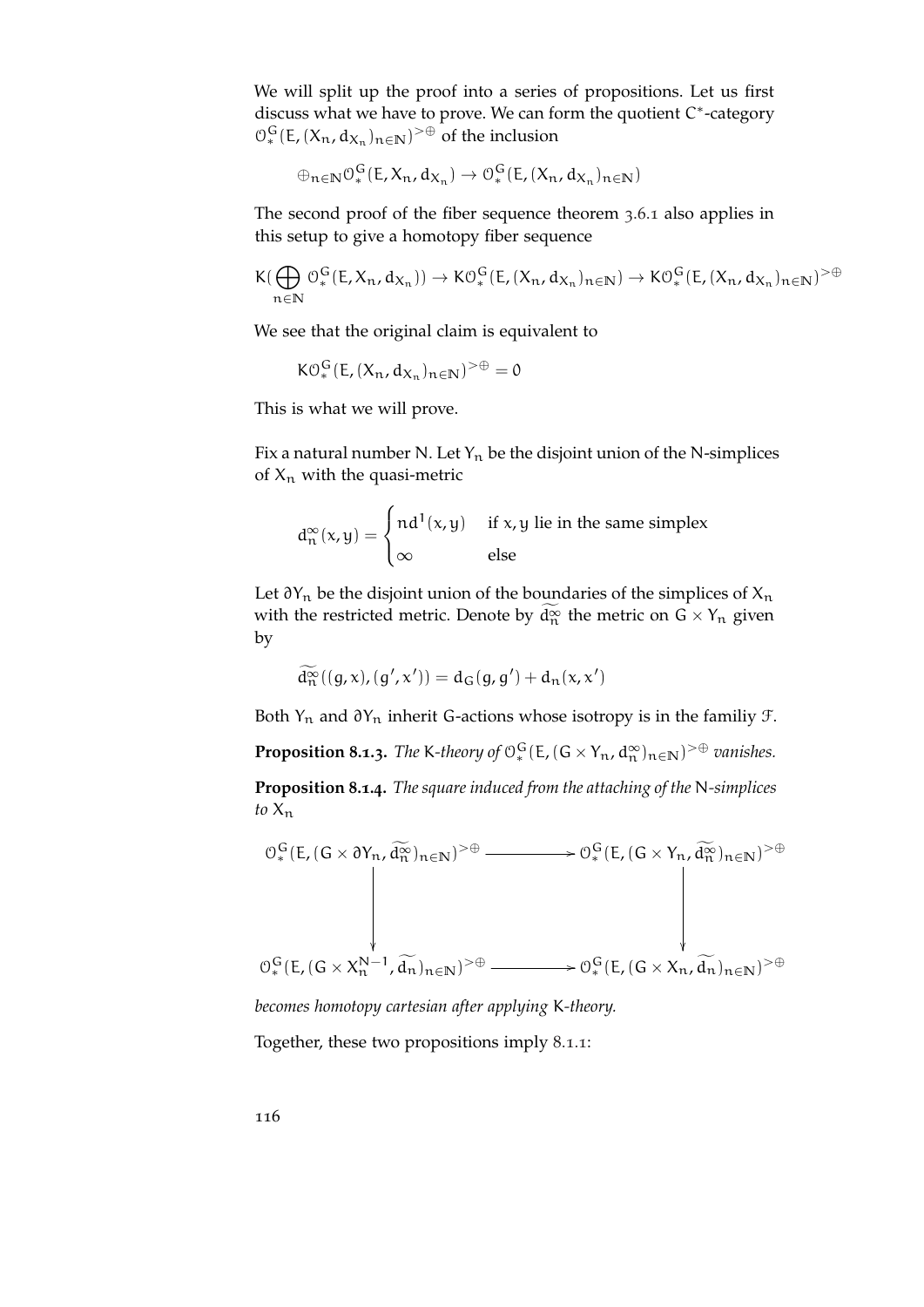*Proof of [8](#page-114-0).1.1.* The proof is now by induction on N. The case  $N = 0$  is covered by [8](#page-115-0).1.3. For the induction step, we argue in the diagram in [8](#page-115-1).1.4. By induction hypothesis, the K-theory of the two left-hand categories vanish since the simplicial complexes there have dimension at most  $N - 1$ . By [8](#page-115-0).1.3, the K-theory of the upper right-hand category vanishes. We conclude that the K-theory of the lower right-hand category also vanishes since the square is homotopy cartesian after K-theory.  $\Box$ 

*Proof of [8](#page-115-0).1.3.* This is proven by writing down an Eilenberg swindle on the coarse space (compare [6](#page-98-0).2.3) underlying the category  $\mathcal{O}_*^G(\mathsf{E}$ , (G  $\times$  $(Y_n, d_n^{\infty})_{n \in \mathbb{N}}$  which passes to  $\mathcal{O}_*^G(E, (G \times Y_n, d_n^{\infty})_{n \in \mathbb{N}})^{> \oplus}$ . The Eilenberg swindle is then the same as the one in [\[BLR](#page-151-0)08b, 7.4]. This is the place where the universal property of E enters into the proof.  $\Box$ 

*Proof of [8](#page-115-1).1.4.* The proof is nearly the same as [\[BLR](#page-151-0)08b, 7.5]. We give the details here to point out one subtle point one has to be careful about. To simplify notation, we abbreviate

$$
B = \coprod_{n \in \mathbb{N}} G \times \partial Y_n \times E \times [1, \infty)
$$
  
\n
$$
A = \coprod_{n \in \mathbb{N}} G \times X_n^{N-1} \times E \times [1, \infty)
$$
  
\n
$$
Y = \coprod_{n \in \mathbb{N}} G \times Y_n \times E \times [1, \infty)
$$
  
\n
$$
X = \coprod_{n \in \mathbb{N}} G \times X_n \times E \times [1, \infty)
$$

and introduce coarse structures on these four spaces as follows. A set  $E \subset B \times B$  is in  $\mathcal{E}_B$  if and only if there is for each n a continuously controlled subset  $J_n \subset (E \times [1, \infty))^2$  such that  $E \subset \coprod_{n \in \mathbb{N}}$ n∈**N**  $p_{n}^{-1}(J_{n})$  and additionally, there is  $R > 0$  such that whenever  $((g,y,e,t), (g',y',e',t')) \in$ E, we have  $d(g, g') < R$  and  $d_n^{\infty}(y, y') < R$ . Note that the first condition on E forces that y and y' lie in the same  $\partial Y_n$  and compare [6](#page-98-0).2.3. Similarly, we define  $\mathcal{E}_A$ ,  $\mathcal{E}_Y$  and  $\mathcal{E}_X$  with  $d_n$  in place of  $d_n^{\infty}$ . Let  $\mathcal{F}_{Gc}^B$ be the set of subsets of B of the form  $\coprod K_n$ , where  $K_n \subset G \times \partial Y_n \times$ n∈**N**  $E \times [1, \infty)$  is the preimage of a G-compact set in  $G \times \partial Y_n \times E$  under the canonical projection. Similarly, we define  $\mathcal{T}_{Gc}^A$ ,  $\mathcal{T}_{Gc}^X$  and  $\mathcal{T}_{Gc}^Y$ . Note that

$$
\mathcal{O}_{*}^{G}(E, (G \times \partial Y_{n}, \widetilde{d_{n}^{\infty}})_{n \in \mathbb{N}}) = \mathcal{C}_{*}^{G}(B, \mathcal{E}_{B}, \mathcal{F}_{Gc}^{B})
$$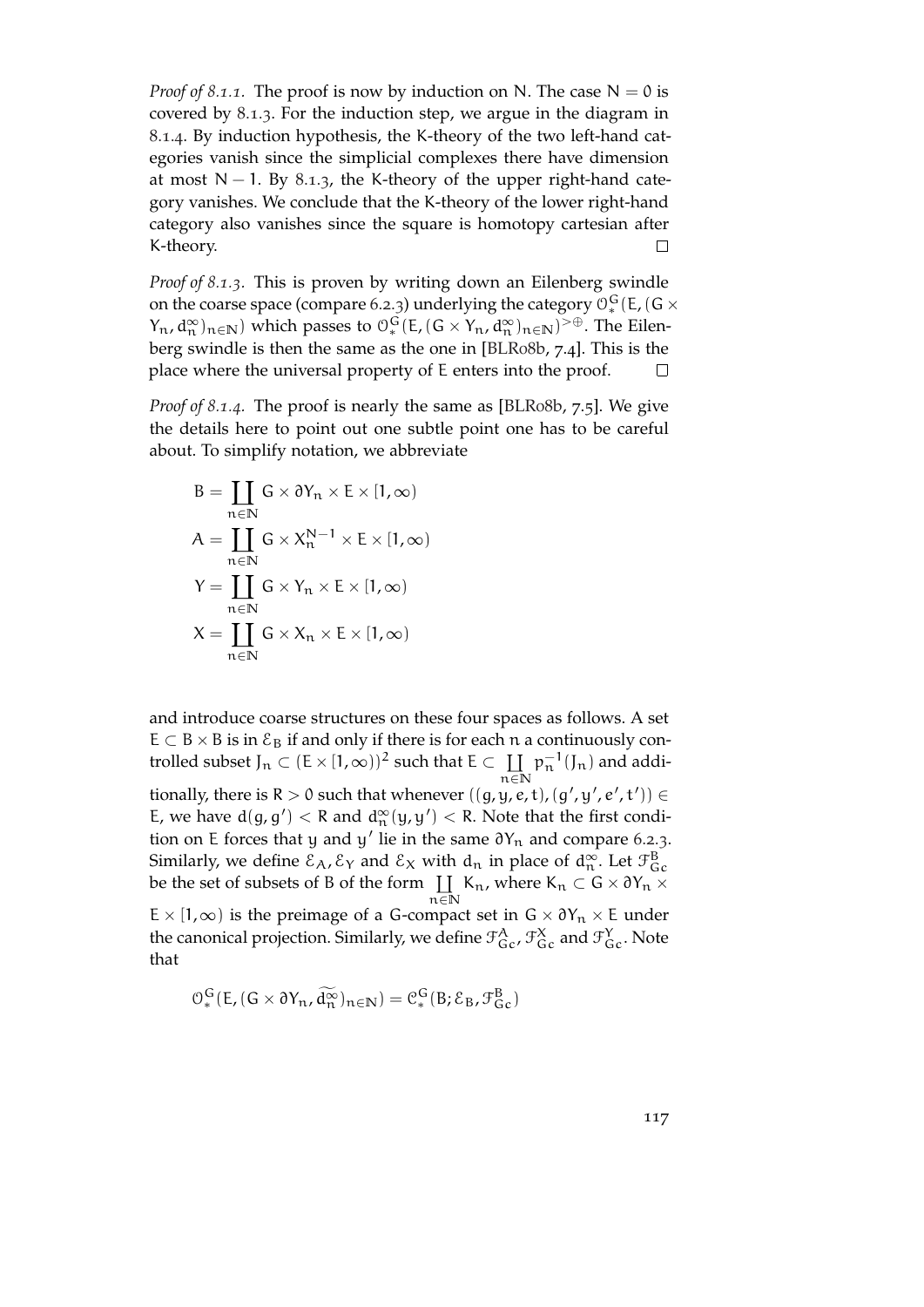and similarly for A, X, Y; compare [6](#page-98-0).2.3. We furthermore define  $\mathcal{F}_{\oplus}^{\textrm{B}}$  to be the collection of subsets of B of the form

$$
\coprod_{n=1}^k G \times \partial Y_n \times E \times [1, \infty)
$$

for  $k \in \mathbb{N}$  and similarly we define  $\mathcal{F}_{\oplus}^{\mathcal{A}}, \mathcal{F}_{\oplus}^{\mathcal{X}}, \mathcal{F}_{\oplus}^{\mathcal{Y}}$ . We have inclusions

$$
\mathcal{C}^{\mathsf{G}}_*(\mathsf{B}; \mathcal{E}_{\mathsf{B}}, \mathcal{F}^{\mathsf{B}}_{\mathsf{G}\mathsf{c}}\cap \mathcal{F}^{\mathsf{B}}_\oplus) \rightarrow \mathcal{C}^{\mathsf{G}}_*(\mathsf{B}; \mathcal{E}_{\mathsf{B}}; \mathcal{F}^{\mathsf{B}}_{\mathsf{G}\mathsf{c}})
$$

and similarly for  $A$ ,  $X$ ,  $Y$ . The quotient of this inclusion is precisely  $\mathcal{O}_*^G(E, (G \times \partial Y_n, \tilde{d}_n^{\infty})_{n \in \mathbb{N}})^{> \oplus}$ ; we from now on denote this quotient category by  $\mathcal{C}_{*}^{G}(B;\mathcal{E}_{B},\mathcal{F}_{GC}^{B})^{\geq \oplus}$  from now on. The diagram we consider in the proposition then becomes



As in the proof of [3](#page-63-0).6.5, we would like to replace A and B by X and Y with some changed control conditions. For R > 0 and F  $\in \mathcal{F}_{\text{G}c}^{\text{B}}$ , let  $\mathsf{F}^{\text{R}}$ be the subset of Y consisting of all points  $(g, y, e, t)$  such that there is  $(g, y', e, t) \in F$  with  $d_n^{\infty}(y, y') < R$  and let  $\mathcal{F}_B^Y$  be the collection of all these subsets; and similarly for  $\mathcal{T}_{A}^{X}$ . We obtain inclusion functors

$$
\begin{aligned} \mathcal{C}^G_*(B; \mathcal{E}_B; \mathcal{F}^B_{Gc})^{> \oplus } &\to \mathcal{C}^G_*(Y; \mathcal{E}_Y, \mathcal{F}^Y_{Gc} \cap \mathcal{F}^Y_B)^{> \oplus }\\ \mathcal{C}^G_*(A; \mathcal{E}_\mathcal{A}; \mathcal{F}^A_{Gc})^{> \oplus } &\to \mathcal{C}^G_*(X; \mathcal{E}_X, \mathcal{F}^X_{Gc} \cap \mathcal{F}^X_A)^{> \oplus } \end{aligned}
$$

and these functors are equivalences of categories. Indeed, that these functors are full and faithful is a direct consequence of the definitions. To see essential surjectivity, start with an object

$$
M\in\mathcal{C}_{*}^G(Y;\mathcal{E}_Y,\mathcal{F}_{G\,c}^Y\cap\mathcal{F}_{B}^Y)
$$

It is supported over some  $F^R$  where  $F \in \mathcal{F}_{Gc}^B$ . Because of the  $> \oplus$ quotient, we can assume that M is supported only over  $\cup$  $n = k$  $G \times Y_n \times$  $E \times [1, \infty)$  where k is chosen such that  $k > 2R$ . For  $(g, y, e, t)$  in the support of M, we hence find  $y' \in B$  such that  $d(y, y') < R$ , and we can make these choices in a G-invariant way. Pushing  $M_{(g,y,e^{\dagger})}$  forward to  $M_{(g,y',\varepsilon,t)}$ , we obtain a potential object of  $\mathfrak{C}_*^G(B;\mathcal{E}_B;\mathcal{F}_{Gc}^B)^{>0}$ , and similarly for A, X. The only potential worry is that this object may not be locally finite. But this is impossible since for fixed  $g \in G$ ,  $e \in E$ ,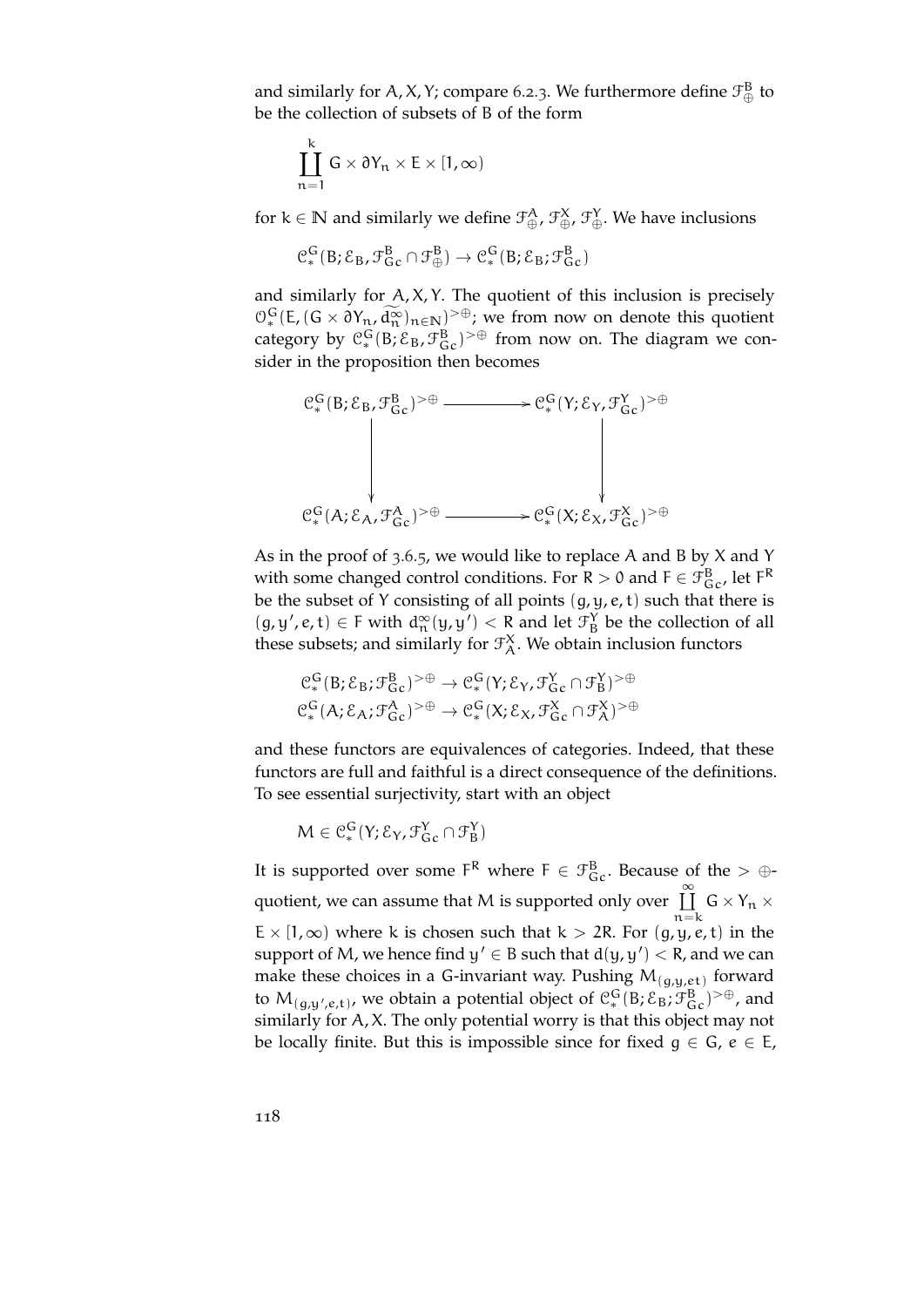$t \in [1,\infty)$ , only finitely many points of the form  $(g, y, e, t)$  in the support of M can have distance  $\lt R$  from a given  $(g, y', e, t)$  since any such y has to lie in a simplex intersecting a simplex containing  $y'$  thanks to the assumption  $k > 2R$ , but the set of all such  $y'$  has to be compact since else the support of M would not be G-compact in the  $G \times Y \times E$ -direction. Clearly the object we constructed is isomorphic to M, which finishes the claim.

So we now consider the diagram

$$
\begin{array}{ccc} \mathbb{C}_{*}^{G}(Y;\mathcal{E}_{Y},\mathcal{F}_{Gc}^{Y}\cap \mathcal{F}_{B}^{Y})^{>\oplus} & \longrightarrow & \mathbb{C}_{*}^{G}(Y;\mathcal{E}_{Y},\mathcal{F}_{Gc}^{Y})^{>\oplus} \\ & & \downarrow & & \downarrow \\ & & \mathbb{C}_{*}^{G}(X;\mathcal{E}_{X},\mathcal{F}_{Gc}^{X}\cap \mathcal{F}_{A}^{X})^{>\oplus} & \longrightarrow & \mathbb{C}_{*}^{G}(X;\mathcal{E}_{X},\mathcal{F}_{Gc}^{X})^{>\oplus} \end{array}
$$

and want to see it is homotopy cartesian. To see this, we again argue as in [3](#page-63-0).6.5 on the quotient categories; note that we really need the second proof of the fibration sequence theorem [3](#page-59-0).6.1 to conclude that we obtain fiber sequences in K-theory: This is not a quotient which arises out of killing a subspace.

So we consider the induced functor F on the quotients

$$
\mathcal{C}_{*}^{G}(Y;\mathcal{E}_{Y},\mathcal{F}_{Gc}^{Y})^{\oplus,B}\to\mathcal{C}_{*}^{G}(X;\mathcal{E}_{X},\mathcal{F}_{Gc}^{X})^{\oplus,A}
$$

Since in the right-hand category we ignore all objects supported over A, we may assume that an object is only supported over  $X - A$ . But since  $X - A \cong Y - B$ , this means that F is essentially surjective. The functor F is also faithful since the original functor

 $\mathfrak{C}^{\mathsf{G}}_*(\mathsf{Y}; \mathcal{E}_\mathsf{Y}, \mathcal{F}^\mathsf{Y}_{\mathsf{G}\mathsf{c}})^\oplus \to \mathfrak{C}^{\mathsf{G}}_*(\mathsf{X}; \mathcal{E}_\mathsf{X}, \mathcal{F}^\mathsf{X}_{\mathsf{G}\mathsf{c}})^\oplus$ 

was and the preimage of each  $F \in \mathcal{F}_A^X$  is contained in some  $F' \in \mathcal{F}_B^Y$ because of the condition  $d_n(x, y) \geqslant nd^1(x, y)$  in  $X_n$ .

Now let φ be any morphism in the category  $\mathcal{C}_{\mathfrak{b}}^{\mathsf{G}}(\mathsf{X}; \mathcal{E}_{\mathsf{X}}, \mathcal{F}_{\mathsf{Gc}}^{\mathsf{X}})$ . We can write  $\phi$  as a sum  $\psi + \tau$  where  $\psi$  has no component connecting different N-simplices of  $\prod_{n\in\mathbb{N}} X_n$  and  $\tau$  only has such components. We can lift  $\psi$  to  $\mathfrak{C}^G_\mathfrak{b}(Y;\mathcal{E}_Y,\mathcal{F}^Y_{\mathsf{G}_\mathbf{C}})$ . Lemma [8](#page-118-0).1.5 below implies that  $\tau$  factors over some  $F \in \mathcal{F}_A^X$  and is hence 0 in the quotient  $\mathcal{C}_b^G(X; \mathcal{E}_X, \mathcal{F}_{G_c}^X)^{\oplus, A}$ . Since C<sup>\*</sup>-functors have closed image, this implies that

$$
\mathfrak{C}^G_*(Y;\mathcal{E}_Y,\mathcal{F}^Y_{G\,c})^{\oplus,\mathsf{B}}\to \mathfrak{C}^G_*(X;\mathcal{E}_X,\mathcal{F}^X_{G\,c})^{\oplus,\mathsf{A}}
$$

is full. This finishes the proof.

 $\Box$ 

<span id="page-118-0"></span>**Lemma 8.1.5.** *For an* n*-dimensional simplicial complex* X*, a point* x *in some*  $n$ -simplex  $\Delta$  and a point  $y \in X - \Delta$  there is  $z \in \partial \Delta$  such that  $d^1(x, z) \leq$  $2d^1(x,y)$ .

*Proof.* See [\[BLR](#page-151-0)08b, 7.15]

 $\Box$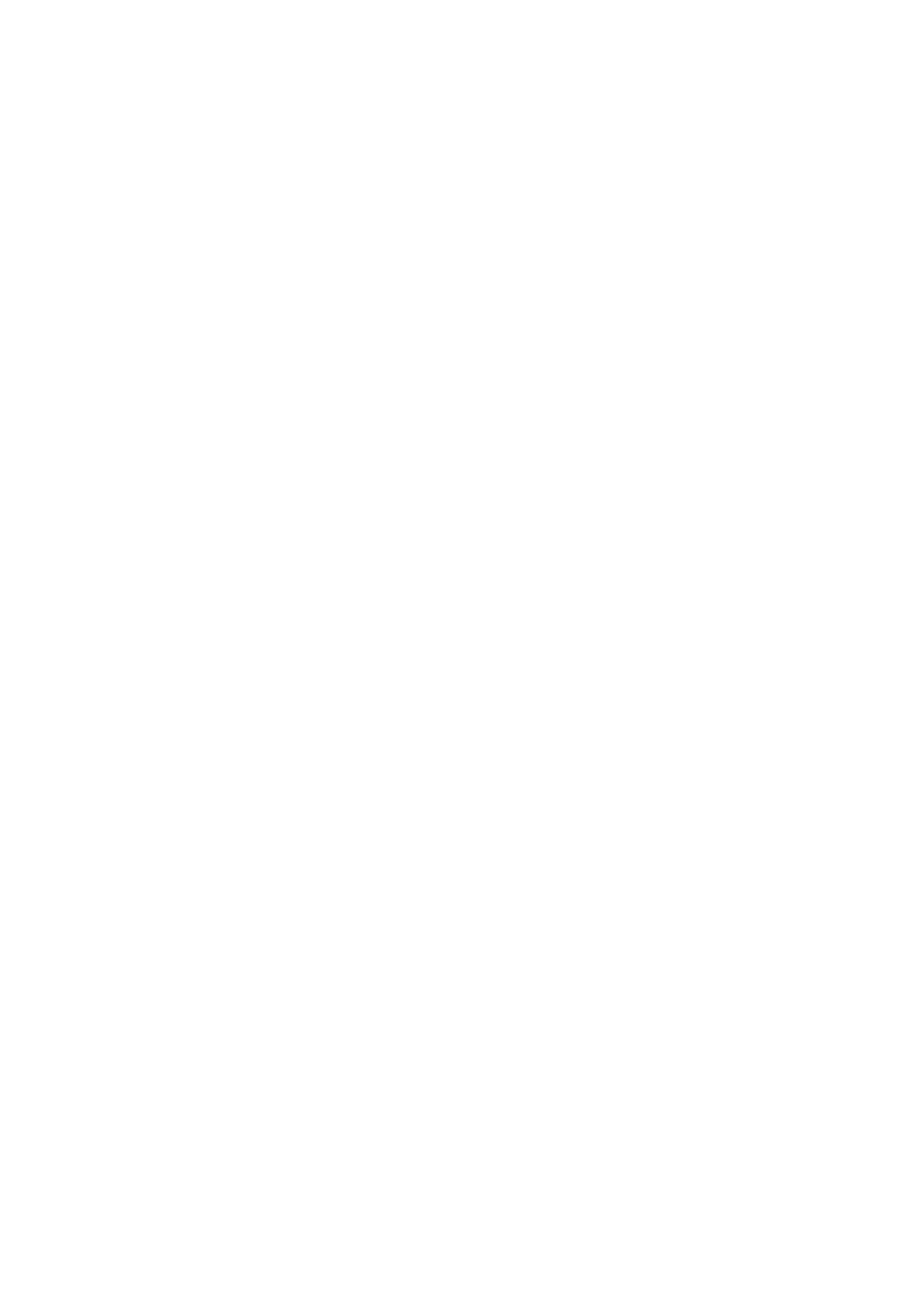In this section, we employ the Artin induction theorem [5](#page-88-0).1.4 to obtain rational results or results after localisation at a prime for the Baum-Connes or Farrell-Jones conjecture. For this end, we change the definition of a Farrell-Hsiang group from [\[BFL\]](#page-150-1) slightly so that it fits into this context.

#### 9.1 rational farrell-hsiang groups

**Definition 9.1.1.** Let G be a group with a word metric  $d_G$  and  $\mathcal{F}$  a family of subgroups of G.

(i) We say that G is a rational Farrell-Hsiang group with respect to F if the following condition is satisfied:

There exists a natural number N and for each  $n \in \mathbb{N}$  there is a surjective group homomorphism  $\alpha_n: G \to F_n$  with  $F_n$  finite such that for each *cyclic* subgroup  $C \subset F_n$  and  $H = \alpha_n^{-1}(C) \subset G$ , there is a simplicial complex  $E_H$  of dimension at most N and a simplicial H-action with isotropy in  $F$ , and an H-equivariant map  $f_H$ :  $G \rightarrow E_H$  such that

$$
d^1_{E_H}(f_H(g),f_H(h))\leqslant \frac{1}{n}
$$

for all  $g,h\in G$  with  $d_G(g,h)\leqslant n$ , where  $d_{E_H}^1$  is the  $l^1$ -metric on E<sup>H</sup>

(ii) If in addition each of the finite quotients  $\mathsf{F}_\mathfrak{n}$  has order not divisible by a prime p, we say that G is a Farrell-Hsiang group with respect to  $\mathcal F$  at the prime p.

<span id="page-120-0"></span>**Theorem 9.1.2.** *If* G *is a rational Farrell-Hsiang group, the Baum-Connes assembly map for* F *is a rational isomorphism. If* G *is a Farrell-Hsiang group at the prime* p*, the Baum-Connes assembly map for* F *is an isomorphism after localising at* p*.*

To prove this, recall the main diagram we organized the proof around: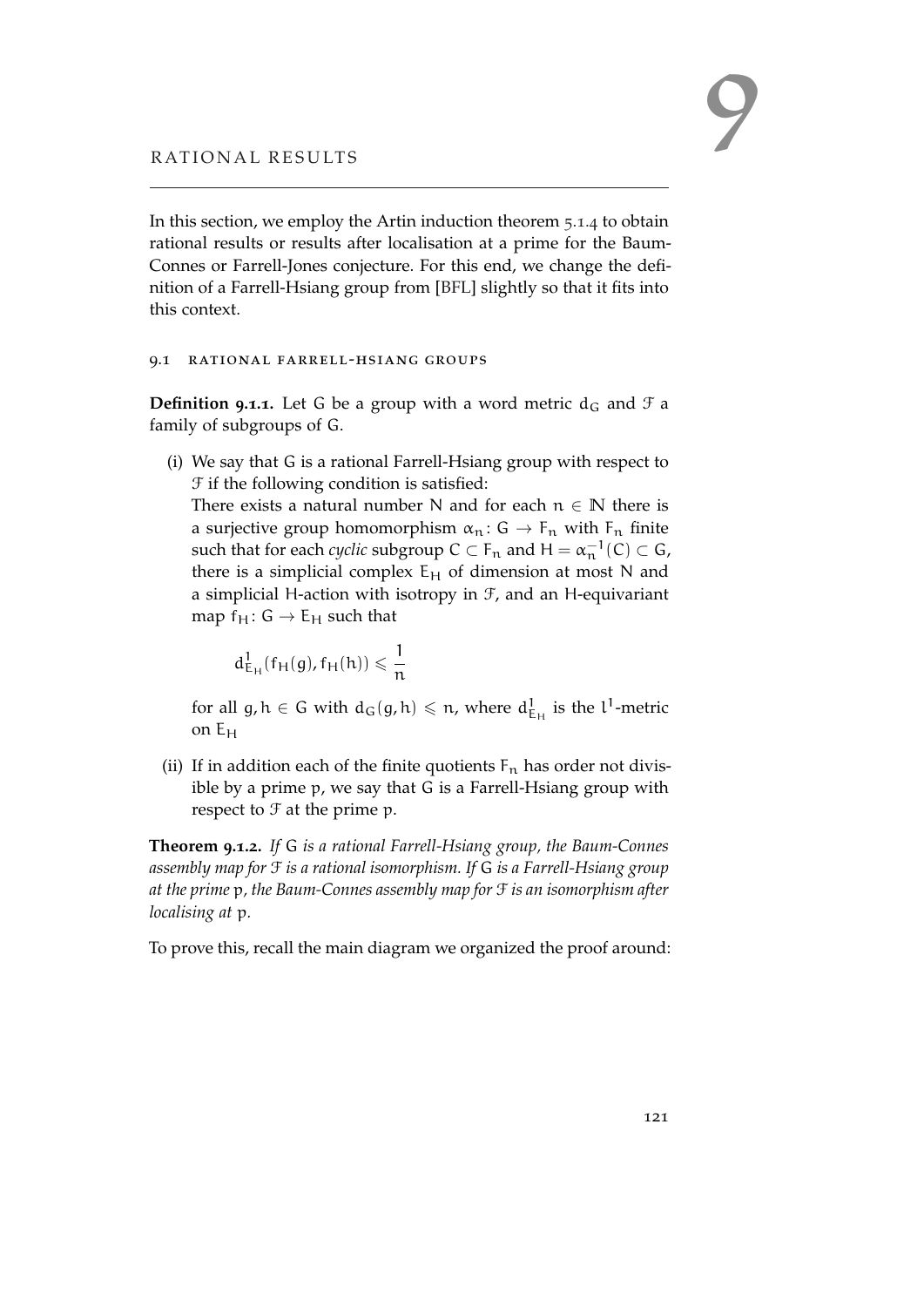

We will again argue in this diagram, with slightly changed definitions. Let  $\mathcal{H}_n$  be the family of subgroups of G obtained by pulling back the family of *cyclic* subgroups of  $F_n$ . As before, we define pseudo-metric spaces  $X_n$ ,  $S_n$  as

$$
X_n = G \times \coprod_{H \in \mathcal{H}_n} ind_H^G E_H
$$

$$
S_n = \coprod_{H \in \mathcal{H}_n} G \times G/H
$$

with metrics

$$
d_{X_n}((g, x), (h, y)) = d_G(g, h) + n \cdot d_{ind_H^G E_H}^1(x, y)
$$

$$
d_{S_n}((g, aH), (h, bK)) = \begin{cases} d_G(g, h) \text{ if } K = H, aH = bK \\ \infty \text{ else} \end{cases}
$$

where  $d^1$  denotes the  $l^1$ -metric. The only difference to the definitions we had before is that H only runs through the preimages of cyclic subgroups of  $F_n$ . The existence of the upper horizontal map is proven precisely as in [7](#page-112-0).3.1. Theorem [9](#page-120-0).1.2 will be a consequence of the following two propositions and some basic representation theory of finite groups.

<span id="page-121-0"></span>**Proposition 9.1.3.** Assume that for each  $a \in K_*(\mathcal{O}_*^G(E,G,d_G))$  there is  $b \in K_* \mathcal{O}_*^G(E, (S_n, d_{S_n})_{n \in \mathbb{N}})$  *such that for all* k*, the element*  $K_*(P_k)(b)$  *is some integral multiple of* a*. Then we have*

$$
K_*(\mathcal{O}_*^G(E,G,d_G))\otimes \mathbb{Q}=\mathbb{0}
$$

*and hence the assembly map for* F *is a rational isomorphism.*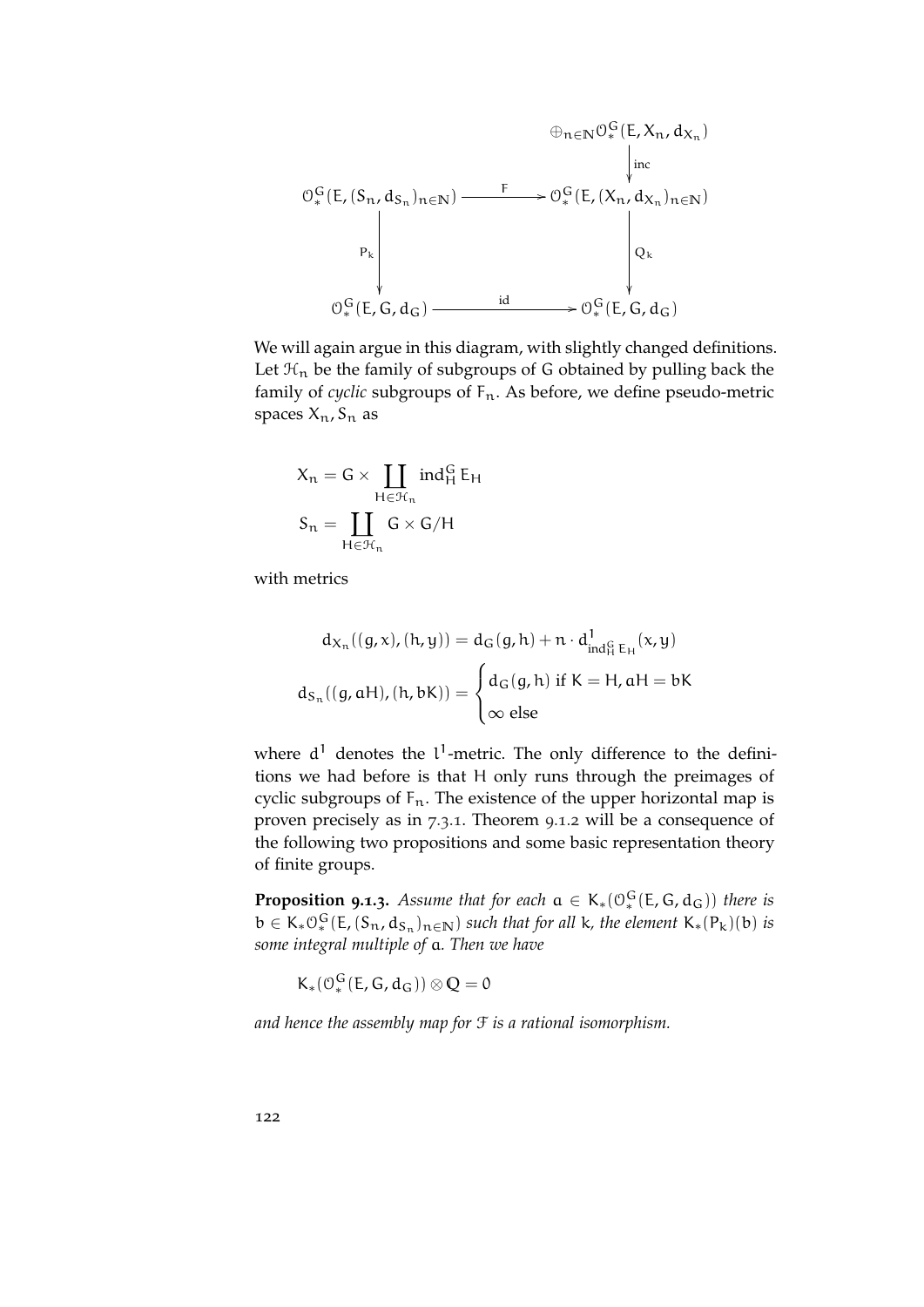*Proof.* Consider  $K_*(F)(b) \in K_*\mathcal{O}_*^G(E, (X_n, d_{X_n})_{n \in \mathbb{N}})$ . Pick a preimage c of K<sub>\*</sub>(F)(b) in K<sub>\*</sub> ⊕<sub>n∈N</sub>  $0_*^G$ (E, X<sub>n</sub>, d<sub>X<sub>n</sub></sub>) and choose k large enough such that  $K_*(Q_k \circ inc)(c) = 0$ , which is possible by [8](#page-114-0).1.1. It follows that  $K_*(Q_k \circ F)(b) = 0$ , but by assumption,  $K_*(Q_k \circ F)(b) = K_*(P_k)(b)$ is a multiple of a. So there is an n with  $na = 0$  which proves the claim.  $\Box$ 

<span id="page-122-0"></span>**Proposition 9.1.4.** Let  $p$  be a prime. If for each  $a \in K_*(0_*^G(E,G,d_G))$ *there is*  $b \in K_* O_*^G(E, (S_n, d_{S_n})_{n \in \mathbb{N}})$  *such that for all* k,  $K_*(P_k)(b) = n_k a$ *with*  $n_k$  *not divisible by* P, then

 $K_*(\mathcal{O}_*^G(E,G,d_G))\otimes \mathbb{Z}_{(p)}=0$ 

*and hence the assembly map for* F *is an isomorphism after localizing at* p*.*

*Proof.* As above, consider  $K_*(F)(b) \in K_* \mathcal{O}_*^G(E, (X_n, d_{X_n})_{n \in \mathbb{N}})$ . Pick a preimage c of K<sub>\*</sub>(F)(b) in K<sub>\*</sub>  $\oplus_{n\in\mathbb{N}}$   $\mathcal{O}_*^G(E,X_n,d_{X_n})$  and choose k large enough such that  $K_*(Q_k \circ inc)(c) = 0$ . So  $K_*(Q_k \circ F)(b) = 0$ , but by assumption,  $K_*(Q_k \circ F)(b) = n_k a$ . So  $n_k a = 0$ , and since  $n_k$  is inverted when we localize at p,  $a = 0$  in K<sub>\*</sub>( $\mathcal{O}_*^G(E, G, d_G)$ )  $\otimes \mathbb{Z}_p$ .

*Proof of [9](#page-120-0).1.2.* We check the conditions of [9](#page-121-0).1.3 respectively [9](#page-122-0).1.4. Let n ∈ **N** be given and let H be the collection of subgroups of G consisting of H  $\subset$  G which are preimages of cyclic subgroups of  $F_n$  under  $\alpha_n$ . Let  $p_n: O_*^G(E, S_n, d_{S_n}) \to O_*^G(E, G, d_G)$  be the projection. As in [7](#page-110-0).2.1, we construct functors

$$
F_n^{\pm} \colon \mathcal{O}_*^G(E, G, d_G) \to \mathcal{O}_*^G(E, S_n, d_{S_n})
$$

such that  $K_*(p_n \circ F_n^+) - K_*(p_n \circ F_n^-)$  is multiplication with the order of  $F_n$ . Then the argument proceeds as in the proof of [7](#page-111-0).2.2. Let m be the order of  $F_n$ . By the Artin induction theorem [5](#page-88-0).1.4, we find elements  $T_H \in Sw(\mathbb{C}, H)$  for  $H \in \mathcal{H}$  with

$$
\mathfrak{m}_{Sw(C,G)}=\sum_{H\in\mathcal{H}}ind_H^G T_H
$$

Pick  $T_H^{\pm} \in \text{mod}_{(C,H)}$  with  $T_H = T_H^+ - T_H^-$ . Let

$$
\varphi_H\colon \mathcal{O}_*^G(E,G\times G/H,d)\to \mathcal{O}_*^G(E,S_n,d_{S_n})
$$

be the map induced by the inclusion  $G \times G/H \rightarrow S_n$ . Now define  $F_H^{\pm}$ :  $\mathcal{O}_*^G$  (E, G, d<sub>G</sub>)  $\rightarrow \mathcal{O}_*^G$  (E,  $S_n$ , d<sub>S<sub>n</sub></sub>) by

 $F_H^{\pm} = \phi_H \circ tr_H(T_H^{\pm}, -)$ 

and set

 $F_n^{\pm} = \oplus_{H \in \mathcal{H}} F_H^{\pm}$ H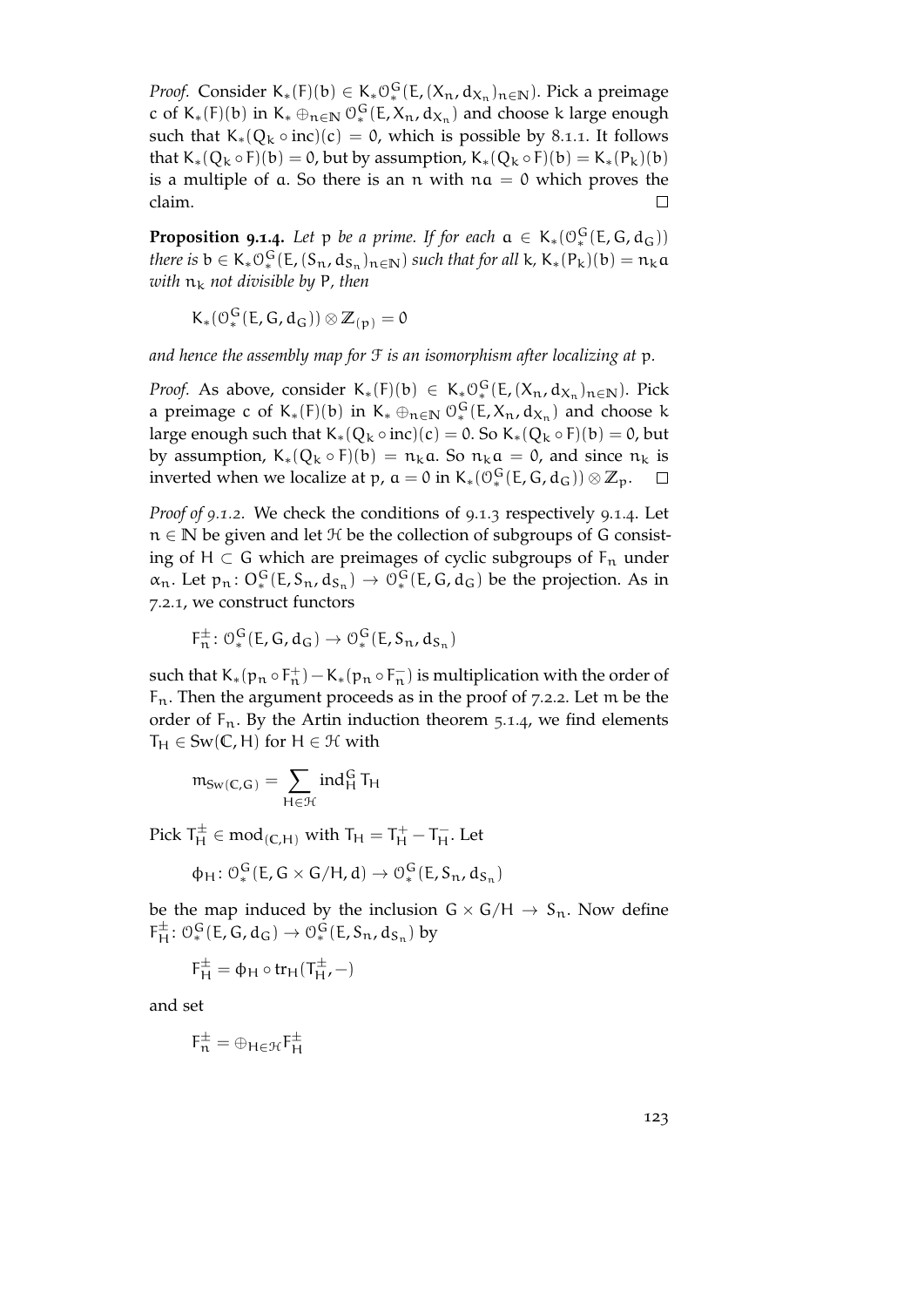The proof of and the definitions in [7](#page-111-0).2.2 can be copied word-by-word, with the only difference in the end being that

$$
K_*(p_n\circ F_n^+)-K_*(p_n\circ F_n^-)(a)=ma
$$

instead of a.

 $\Box$ 

The same proof yields a similar statement for the Farrell-Jones conjecture:

**Theorem 9.1.5.** *Let* G *be a rational Farrell-Hsiang group with respect to the family* F*. Let* A *be an additive category with* G*-action which is enriched over a field* F *of characteristic* 0*. Then the Farrell-Jones conjecture with coefficients in* A *with respect to the family* F *is true rationally. Similarly, if* G *is a Farrell-Hsiang group with respect to* F *at the prime* p*, then the Farrell-Jones conjecture with coefficients in* A *with respect to* F *is true after inverting* p*.*

Note that we need the assumption about the field F to ensure that we can employ the Artin induction theorem.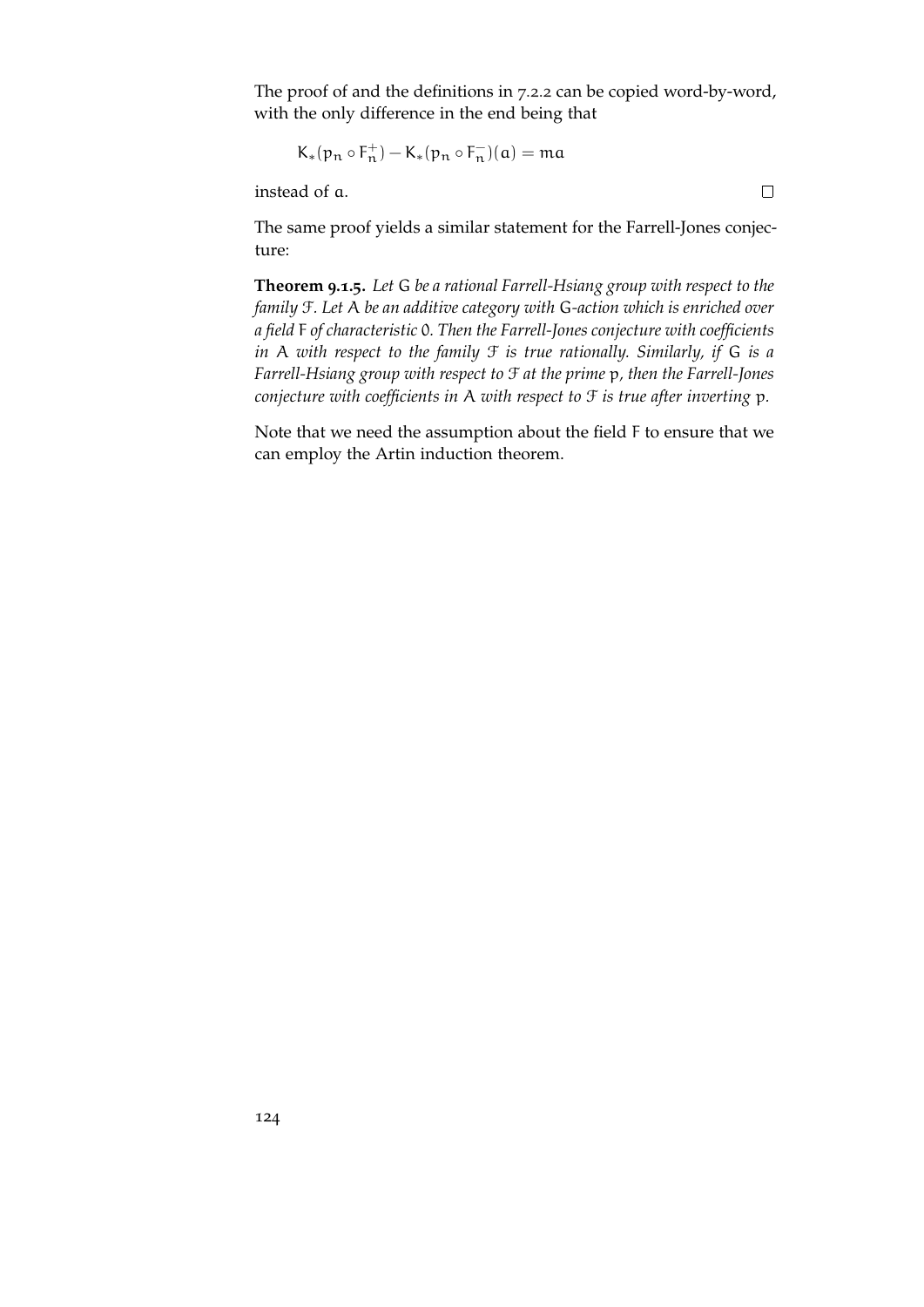In this section, we will show how even in seemingly trivial cases, we can extract quite some information from the fact that Farrell-Hsiang groups satisfy the Baum-Connes or Farrell-Jones conjectures, which yields induction theorems for the Farrell-Jones and Baum-Connes conjecture allowing one to restrict to smaller families than VCYC and FIN. The results are not new and are mainly contained in [\[BL](#page-150-2)07], but with different proofs, though in the end they also rely on the same induction theorems.

### 10.1 some examples of farrell-hsiang groups

**Definition 10.1.1.** Let FIN be the family of finite groups, H the family of hyperelementary groups and  $\epsilon$  the family of elementary groups. For a subfamily  $\mathfrak{F} \subset \mathfrak{FIN}$ , let  $\mathfrak{F}'$  be the family consisting of all groups G which lie in  $\mathcal F$  or for which there is an extension

 $1 \rightarrow \mathbb{Z} \rightarrow G \rightarrow F \rightarrow 1$ 

with  $F \in \mathcal{F}$ . Note that  $\mathcal{FIN}' = \mathcal{VCVC}$ .

**Theorem 10.1.2.** *Let* G *be a group. Let* A *be a* G*-*C ∗ *-algebra and* B *an additive category with* G*-action Let* KA *respectively* K algB *be the* Or(G) *spectra associated to* A *respectively* A *as in [4](#page-71-0).3 respectively [\[BR](#page-151-1)07]. Then the following relative assembly maps are bijective:*

$$
H_*^G(E_{\mathcal{H}}, K^{alg} \mathcal{B}) \to H_*^G(E_{\mathcal{F}\mathcal{J}\mathcal{N}}, K^{alg} \mathcal{B})
$$
  
\n
$$
H_*^G(E_{\mathcal{H}}, K\mathcal{A}) \to H_*^G(E_{\mathcal{F}\mathcal{J}\mathcal{N}}, K\mathcal{A})
$$
  
\n
$$
H_*^G(E_{\mathcal{E}}, K\mathcal{A}) \to H_*^G(E_{\mathcal{F}\mathcal{J}\mathcal{N}}, K\mathcal{A})
$$
  
\n
$$
H_*^G(E_{\mathcal{H}'}, K^{alg} \mathcal{B}) \to H_*^G(E_{\mathcal{V}e \mathcal{Y}e}, K^{alg} \mathcal{B})
$$
  
\n
$$
H_*^G(E_{\mathcal{H}'}, K\mathcal{A}) \to H_*^G(E_{\mathcal{V}e \mathcal{Y}e}, K\mathcal{A})
$$
  
\n
$$
H_*^G(E_{\mathcal{E}'}, K\mathcal{A}) \to H_*^G(E_{\mathcal{V}e \mathcal{Y}e}, K\mathcal{A})
$$

*Proof.* We concentrate on the hyperelementary result; the result about  $\epsilon$  is proven in the same way. By the transitivity principle, it suffices to prove that each group in FIN respectively VCYC satisfies the Baum-Connes respectively Farrell-Jones conjecture with respect to the family  $H$  respectively  $H'$ . Let G be a finite group and  $H(G)$  the family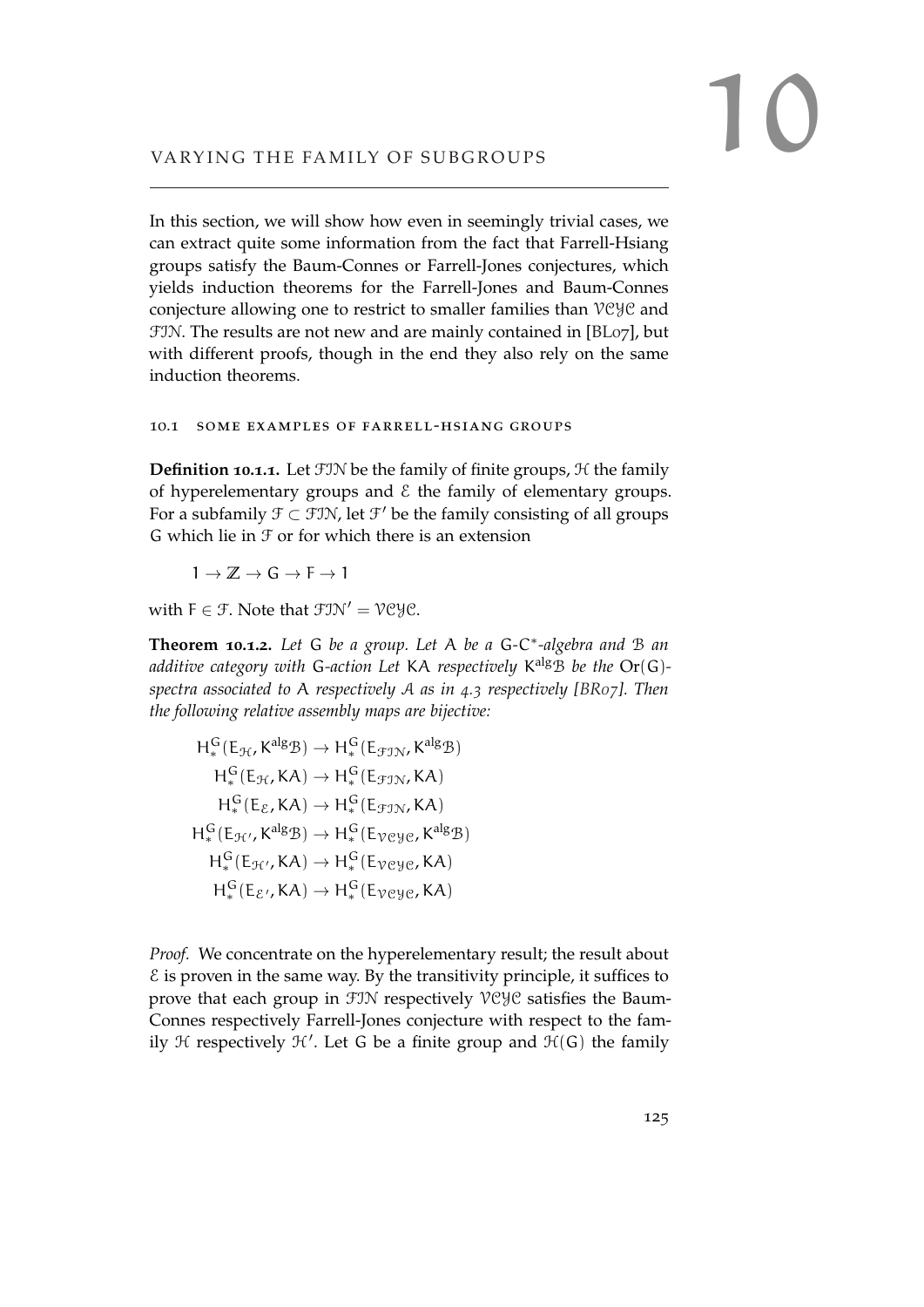of hyperelementary subgroups of G. By the results of [\[BL\]](#page-150-0) and our own results, it suffices to see that G is a Farrell-Hsiang group with respect to the family  $\mathcal{H}(G)$ . For each  $n \in \mathbb{N}$ , we set  $F_n = G$  and  $\alpha_n = Id: G \rightarrow F_n$ . For each hyperelementary subgroup H of G, we let  $E_H$  be the one-point space and let  $f_H: G \to E_H$  be the obvious map. Clearly,  $f_H$  is H-invariant and sufficiently contracting; and since H is in the family with respect to which we want to prove the Baum-Connes respectively Farrell-Jones conjecture, the isotropy of the onepoint space is contained in the family. This handles the first three maps.

For the second set of maps, it again suffices to prove that each virtually cyclic group G satisfies the Farrell-Jones respectively Baum-Connes conjecture with respect to the family  $H'$ . So let G be virtually cyclic and consider an extension

 $1 \rightarrow \mathbb{Z} \rightarrow G \rightarrow F \rightarrow 1$ 

with F finite. We prove that G is a Farrell-Hsiang group with respect to the family  $\mathcal{H}'$ . For each n, let  $F_n = F$  and let  $\alpha_n : G \to F$  be the projection from the extension above. For each hyperelementary subgroup H  $\subset$  F, the preimage  $\alpha^{-1}(H) \subset G$  is contained in the family  $\mathcal{H}'$ . This again allows us to set  $E_H = *,$  and hence G is a Farrell-Hsiang group with respect to  $H'$ .  $\Box$ 

We can formulate a slightly more general version of the same argument:

**Proposition 10.1.3.** *Let* G *be a group, together with a group homomorphism* f : G → F *to a finite group. Assume that for each hyperelementary subgroup* H ⊂ F, f<sup>-1</sup>(H) satisfies the Farrell-Jones or Baum-Connes conjecture. Then *also* G *satisfies the Farrell-Jones or Baum-Connes conjecture.*

*Proof.* Again we can set  $F_n = F$  and  $E_H = *$  to conclude that G is a Farrell-Hsiang group with respect to the family of preimages of  $\Box$ hyperelementary groups.

10.2 rational reductions

With the same kind of arguments and the rational version of Farrell-Hsiang groups, we can prove the following:

**Theorem 10.2.1.** *Let* G *be a group. Let* A *be a* G*-*C ∗ *-algebra and* B *an additive category with* G*-action Let* KA *respectively* K algB *be the* Or(G) *spectra associated to* A *respectively* B *as in [4](#page-71-0).3 respectively [\[BR](#page-151-1)07]. Let*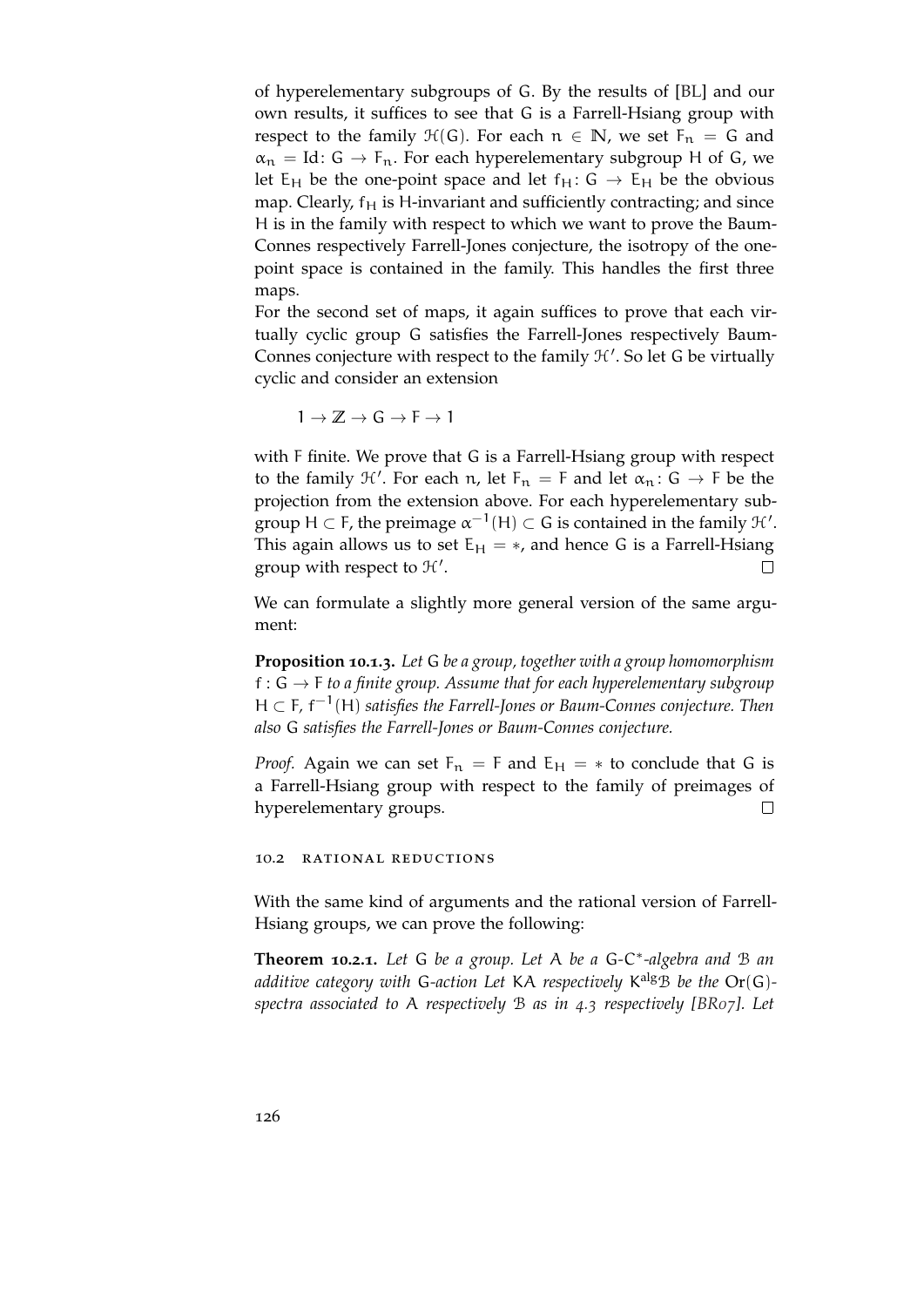FINCYC *be the family of finite cyclic groups. Then the following relative assembly maps are rational isomorphisms:*

$$
H_*^G(\text{E}_{\text{fJNeY}e}, \text{K}^{\text{alg}} \mathcal{B}) \to H_*^G(\text{E}_{\text{fJN}}, \text{K}^{\text{alg}} \mathcal{B})
$$

$$
H_*^G(\text{E}_{\text{fJNeY}e}, \text{KA}) \to H_*^G(\text{E}_{\text{fJN}}, \text{KA})
$$

$$
H_*^G(\text{E}_{\text{fJNeY}e'}, \text{K}^{\text{alg}} \mathcal{B}) \to H_*^G(\text{E}_{\text{VeY}e}, \text{K}^{\text{alg}} \mathcal{B})
$$

$$
H_*^G(\text{E}_{\text{fJNeY}e'}, \text{KA}) \to H_*^G(\text{E}_{\text{VeY}e}, \text{KA})
$$

*Remark* 10.2.2*.* In the case of the Baum-Connes map, this statement is true even before tensoring with **Q**; see [\[BL](#page-150-2)07, Section 6]. The technique used there significantly differs from the rest of [\[BL](#page-150-2)07] in that it uses no induction results.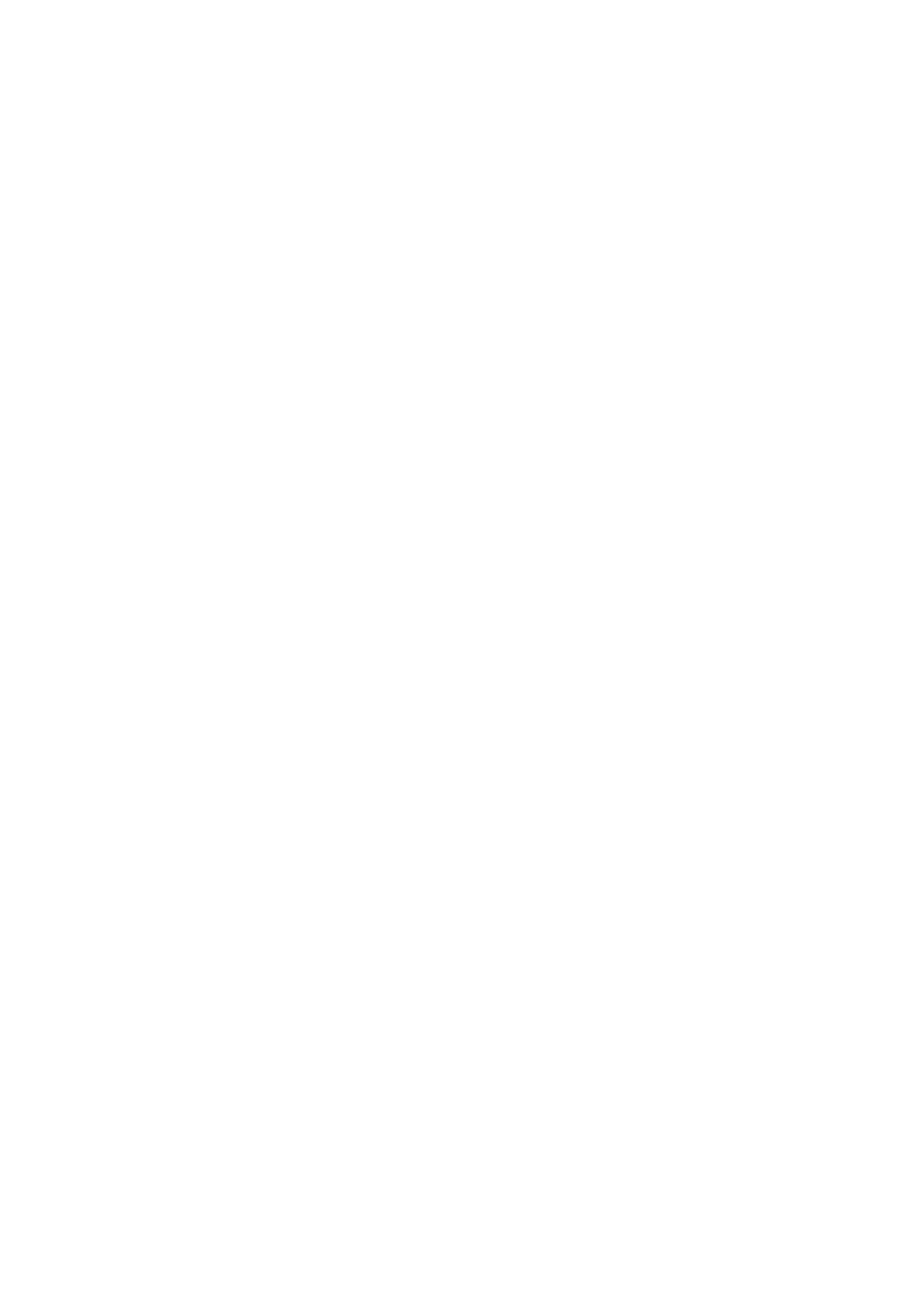The following is mostly an account of the results of [\[BFL\]](#page-150-1), which we include to have a concrete example of non-trivial Farrell-Hsiang groups. We will prove that all virtually finitely generated abelian groups satisfy the Baum-Connes conjecture. The strategy of the proof is a mixture of using the Farrell-Hsiang method and inheritance properties of the Baum-Connes conjecture. Note that since virtually finitely generated abelian groups are amenable, the Baum-Connes conjecture is known for these groups and we get no new results, only a different proof.

11.1 THE CASE  $\mathbb{Z}^2$ 

Before going on to more complicated examples, it is worthwile studying the case of  $\mathbb{Z}^2$  in detail.

<span id="page-128-0"></span>**Proposition 11.1.1.** *The group* **Z**<sup>2</sup> *is a Farrell-Hsiang group with respect to the family of virtually cyclic subgroups and hence satisfies the Baum-Connes Conjecture.*

<span id="page-128-1"></span>For this, we need the following lemma.

**Lemma 11.1.2.** Let  $p$  be a prime and  $C \subset (\mathbb{Z}/p)^2$  a cyclic non-trivial *subgroup. Then there is a map*  $r: \mathbb{Z}^2 \to \mathbb{Z}$  *whose kernel reduces modulo* p *to* C *and such that*

$$
r_{\mathbb{R}}=r\otimes_{\mathbb{Z}}\mathrm{id}_{\mathbb{R}}\colon\mathbb{R}^2\to\mathbb{R}
$$

*satisfies*

$$
d(r_{\mathbb{R}}(x),r_{\mathbb{R}}(y))\leqslant \sqrt{2p}\cdot d(x,y)
$$

for all  $\mathsf{x},\mathsf{y} \in \mathbb{R}^2$  , where  $\mathsf{d}$  is the euclidean metric on  $\mathbb{R}^2$  respectively  $\mathbb{R}.$ 

*Proof.* If C is one of the two factors of  $(\mathbb{Z}/p)^2$ , the projection onto the other factor does the job. Otherwise, C has a generator which lifts under projection mod p to an element of the form  $(1, k) \in \mathbb{Z}^2$ , with which projection from p to an element of the form  $(1, \infty) \subseteq \mathbb{Z}^2$ , while  $k \in \mathbb{Z}$  and  $0 < k < p$ . Consider all pairs  $(s, t) \in \mathbb{Z}^2$  with  $\sqrt{p} \geqslant s, t \geqslant 0$ and  $(s, t) \neq (0, 0)$ . Since there are at least  $p + 1$  such pairs, there have to be two such pairs  $(s, t)$ ,  $(s', t')$  such that

 $s + tk = s' + t'k \mod p$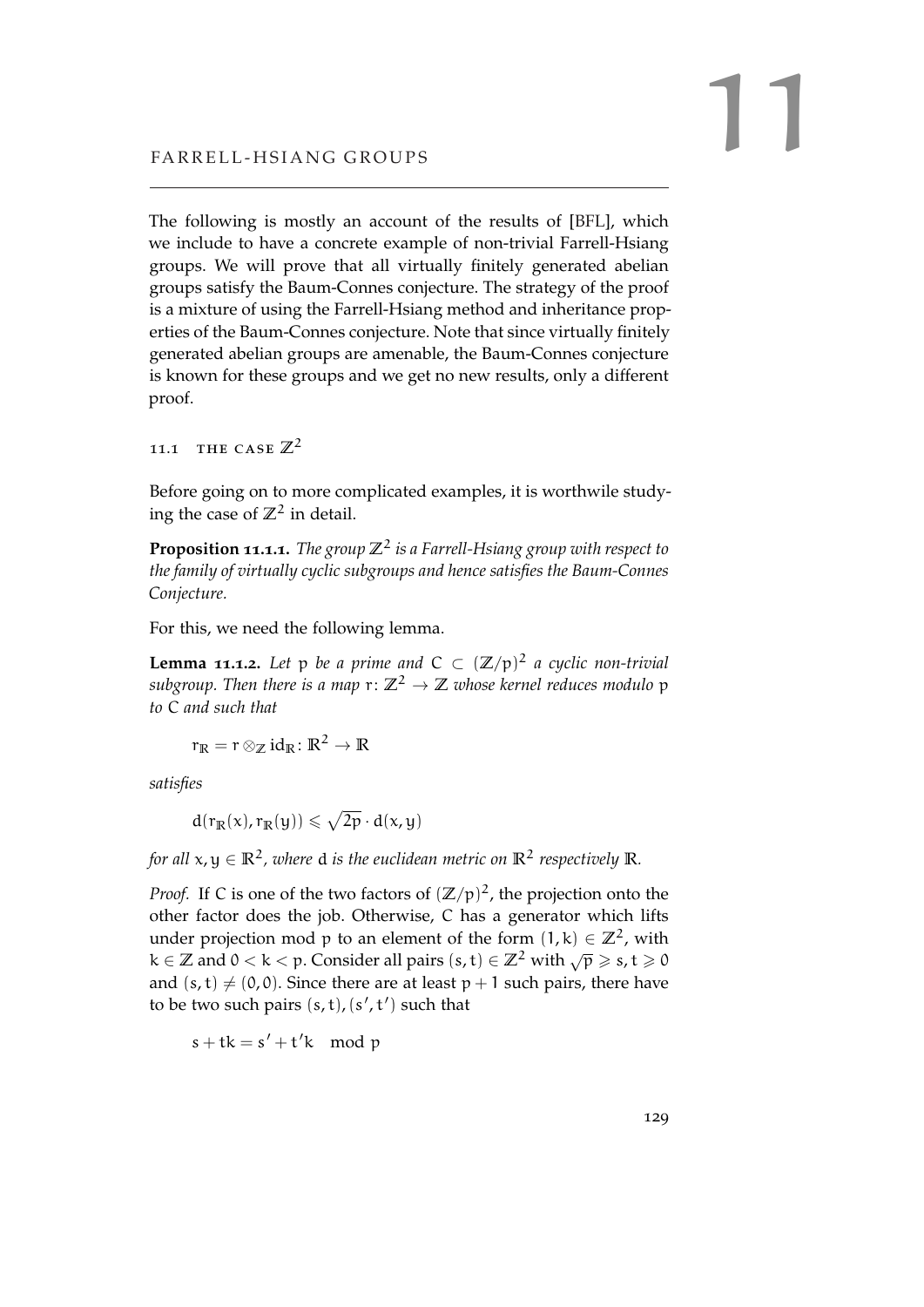or, put otherwise,  $(s - s') + (t - t')k = 0 \mod p$ . Since s, s', t, t' are nonnegative, the absolute values of  $S = s - s'$  and  $T = t - t'$  are still at most  $\sqrt{p}$ . Now set  $r(a, b) = Sa + Tb$ . Then  $r(1, k) = S + Tk$ is divisible by  $k$  and hence  $(1, k)$  lies in the mod p-reduction of the kernel of r as desired. Since r is nonzero and also nonzero mod p, C is indeed all of the kernel. The inequality

$$
d(r_{\mathbb{R}}(x),r_{\mathbb{R}}(y))\leqslant \sqrt{2p}\cdot d(x,y)
$$

easily follows from  $|S| \le \sqrt{p}$  and  $|T| \le \sqrt{p}$ 

*Proof of [11](#page-128-0).1.1.* This is adapted from [\[BFL,](#page-150-1) 2.8]. We let  $\mathbb{Z}^2$  act on  $\mathbb{R}^2$ by isometries in the obvious way. Pick a word metric d on  $\mathbb{Z}^2$  and a point  $x \in \mathbb{R}^2$ ; for distinction, we denote the euclidean metric on  $\mathbb{R}^2$ by  $d_{euc}$ . Then evaluation at x defines a map

$$
\varepsilon: \mathbb{Z}^2 \to \mathbb{R}^2
$$

We could pick  $x = 0$ , and then e is just the canonical inclusion, but since the situation will be more complicated later on, we directly write things up this way. By the Švarc-Milnor Lemma [\[BH](#page-150-3)99, 8.19], e is a quasi-isometry, hence there are constants  $C, D > 0$  such that

$$
d_{euc}(\varepsilon(g),\varepsilon(h))\leqslant Cd(g,h)+D
$$

for all  $g, h \in \mathbb{Z}^2$ . Pick a natural number n. To prove that  $\mathbb{Z}^2$  is a Farrell-Hsiang group, we need to provide a quotient map

$$
\alpha_n\colon\mathbb{Z}^2\to F_n
$$

into a finite group  $F_n$  with certain properties. Since  $F_n$  should not be elementary itself, the simplest possible quotient of  $\mathbb{Z}^2$  to use is  $F_n = (\mathbb{Z}/pq)^2$  for two different primes p and q. As long as one picks p and q big enough, this will actually be enough; one could work out how big precisely in the end, dependent on n. So let us set out to verify the conditions on a Farrell-Hsiang group.

Let  $E \subset (\mathbb{Z}/pq)^2$  be an r-elementary subgroup. Without loss of generality, we can assume  $r = q$ . Then the quotient map  $(\mathbb{Z}/pq)^2 \rightarrow$  $(\mathbb{Z}/p)^2$  sends E to a cyclic subgroup C of  $(\mathbb{Z}/p)^2$ . If C is nontrivial, let  $r : \mathbb{Z}^2 \to \mathbb{Z}$  be a map as in the above lemma; if C is trivial, let r be the projection onto the first factor. Let H be the preimage of

 $\Box$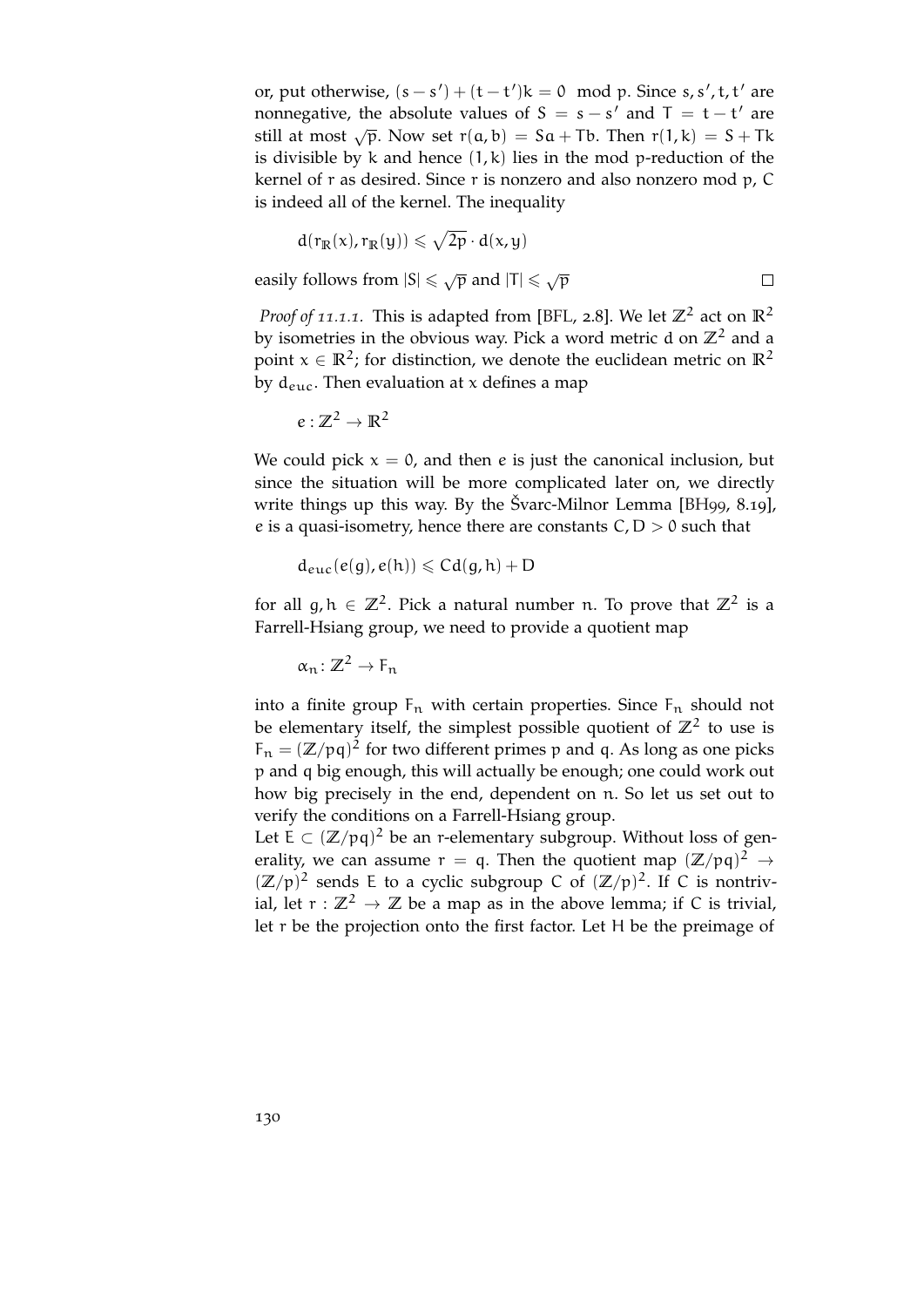E under the projection  $\mathbb{Z}^2 \to (\mathbb{Z}/pq)^2$ . Now consider the following commutative diagram:



Chasing around this diagram, one sees that  $r(H) \subset p\mathbb{Z}$  since H has to go to zero in the lower right corner. Now let  $E_H$  be the simplicial complex with underlying space **R**, with the integers as 0-simplices. We define a map  $\mathbb{Z}^2 \to \mathsf{E}_{\mathsf{H}}$  as the composite

$$
f_H: \mathbb{Z}^2 \xrightarrow{e} \mathbb{R}^2 \xrightarrow{r_R} \mathbb{R} \xrightarrow{\cdot \frac{1}{p}} \mathbb{R} = E_H
$$

Now we need to define an H-action on  $E_H$  such that this map is Hequivariant. Of course, there is a very easy H-action on  $\mathbb{R}$ :  $r_{\mathbb{R}}$  sends H to **Z**, and **Z** acts on **R** by translations. However, because of the 1  $\frac{1}{p}$ -factor, this action will not make  $f_H$  H-equivariant, and we cannot omit this factor because then  $f<sub>H</sub>$  is not contracting at all and hence useless for our purpose. So we would like to divide the H-action on **R** by p - and we can because  $r(H)$  ⊂ p $\mathbb{Z}$ . So we define an H-action on **R** by letting h act as translation with the integer  $\frac{r_{\mathbb{R}}(h)}{p}$ . With this H-action,  $f_H$  is H-equivariant and all isotropy groups of  $E_H$  for the Haction are cyclic since the isotropy subgroups have to lie in the kernel of r. It remains to see that  $f_H$  is sufficiently contracting. Let g,  $h \in \mathbb{Z}^2$ be such that  $d(g, h) \leq n$ . Then we estimate

$$
d^{l'}(f_H(g), f_H(h)) \leq d_{euc}(f_H(g), f_H(h))
$$
  
=  $\frac{1}{p} d_{euc}(r_R(e(g)), r_R(e(h)))$   
 $\leq \frac{1}{p} \sqrt{2p} \cdot d_{euc}(e(g), e(h))$   
 $\leq \frac{\sqrt{2}}{\sqrt{p}} (Cd(g, h) + D)$   
 $\leq \frac{\sqrt{2}}{\sqrt{p}} (Cn + D)$ 

If p (and also q, since we picked p without loss of generality above) is sufficiently large, this is smaller than  $\frac{1}{n}$ . So if we pick p, q large enough,  $f_H$  has the desired contracting properties. Hence  $\mathbb{Z}^2$  is a Farrell-Hsiang group with respect to the family of virtually cyclic subgroups.  $\Box$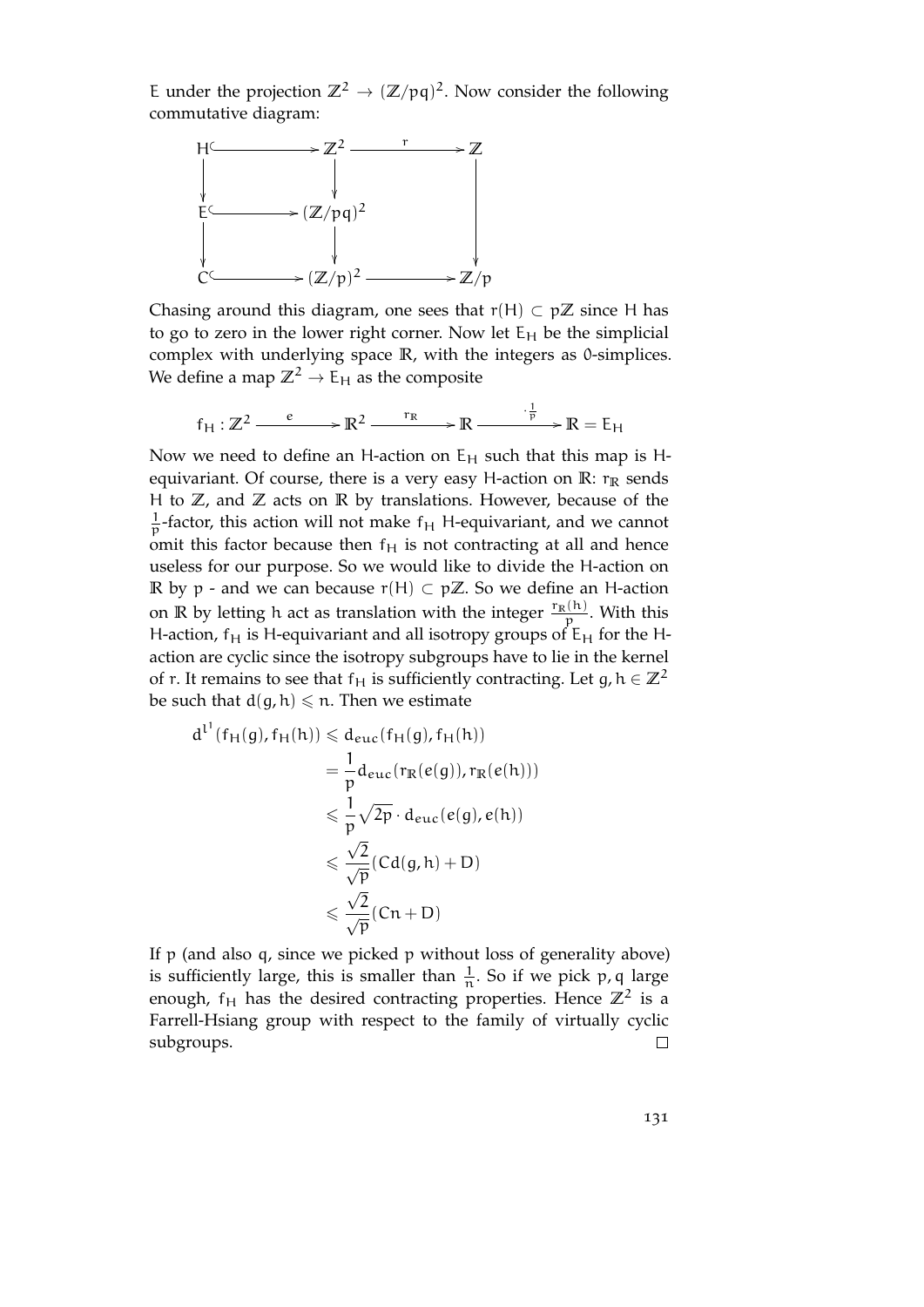The next-most complicated example is the group  $\mathbb{Z}^2 \rtimes_{-id} \mathbb{Z}/2$ . Trying to apply a similar argument, we will run into some problems.

**Proposition 11.1.3.** *The group*  $\mathbb{Z}^2 \rtimes_{-id} \mathbb{Z}/2$  *is a Farrell-Hsiang group with respect to the family* VCYC*.*

*Proof.* This is [\[BFL,](#page-150-1) 2.8]. We will try to mimick the above proof for **Z**<sup>2</sup>. Pick a word metric d on G =  $\mathbb{Z}^2$  ×<sub>−id</sub>  $\mathbb{Z}/2$ . The group G acts by isometries on **R**<sup>2</sup> , and evaluation at some point of **R**<sup>2</sup> yields a quasi-isometry

$$
e\colon G\to\mathbb{R}^2
$$

So there are constants  $A$ ,  $B > 0$  such that

$$
d^{euc}(e(g),e(h))\leqslant Ad(g,h)+B
$$

for all g,  $h \in G$ . Now fix a natural number  $n > 0$ . We need to provide a map from G onto a finite group  $F_n$ . Since G is non-abelian, it does not make sense to form  $G/(pq)$  as we did for  $\mathbb{Z}^2$ ; however, we can consider the subgroup  $pq\mathbb{Z}^2 \subset \mathbb{Z}^2 \subset G$ , which is normal since  $pq\mathbb{Z}^2$ is characteristic in the normal subgroup  $\mathbb{Z}^2$ . So we define for primes  $p, q > 2$  the group

$$
G_{pq} = G/(pq\mathbb{Z}^2)
$$

and similarly  $G_p$  and  $G_q$ . We let  $a: G \rightarrow G_{pq}$  be the projection. Let  $E \subset G_{pq}$  be an elementary subgroup. We may assume without loss of generality that E is either q-elementary or 2-elementary. Then the image of  $E \cap \mathbb{Z}^2 / pq\mathbb{Z}^2$  under the projection  $\mathbb{Z}^2 / pq\mathbb{Z}^2 \to \mathbb{Z}^2 / p\mathbb{Z}^2$  is a cyclic group C. If C is trivial, let  $r : \mathbb{Z}^2 \to \mathbb{Z}$  be the projection onto the first factor; if not, let  $r : \mathbb{Z}^2 \to \mathbb{Z}$  be a map as in [11](#page-128-1).1.2 with respect to C. Let  $r_{\mathbb{R}} = r \otimes \text{Id}$ :  $\mathbb{R}^2 \to \mathbb{R}$ . We have

$$
d(r_{\mathbb{R}}(x_1), r_{\mathbb{R}}(x_2)) \leqslant \sqrt{2p} d^{euc}(x_1, x_2)
$$

Let H  $\subset$  G be the preimage of E under the projection  $G \rightarrow G_{pq}$ . Then

$$
r(H \cap \mathbb{Z}^2) \subset p\mathbb{Z}
$$

This would allow us to define an action of  $H \cap \mathbb{Z}^2$  on  $\mathbb{R}$  by letting  $e \in H \cap \mathbb{Z}^2$  act as  $\frac{r(e)}{p}$ . However, this is not sufficient: We need an action of H, so we have to take the  $\mathbb{Z}/2$ -factor into account. Out of r, we can manufacture a map

$$
\bar{r} = r \times Id : G = \mathbb{Z}^2 \times_{-Id} \mathbb{Z}/2 \to D_{\infty} = \mathbb{Z} \times_{-Id} \mathbb{Z}/2
$$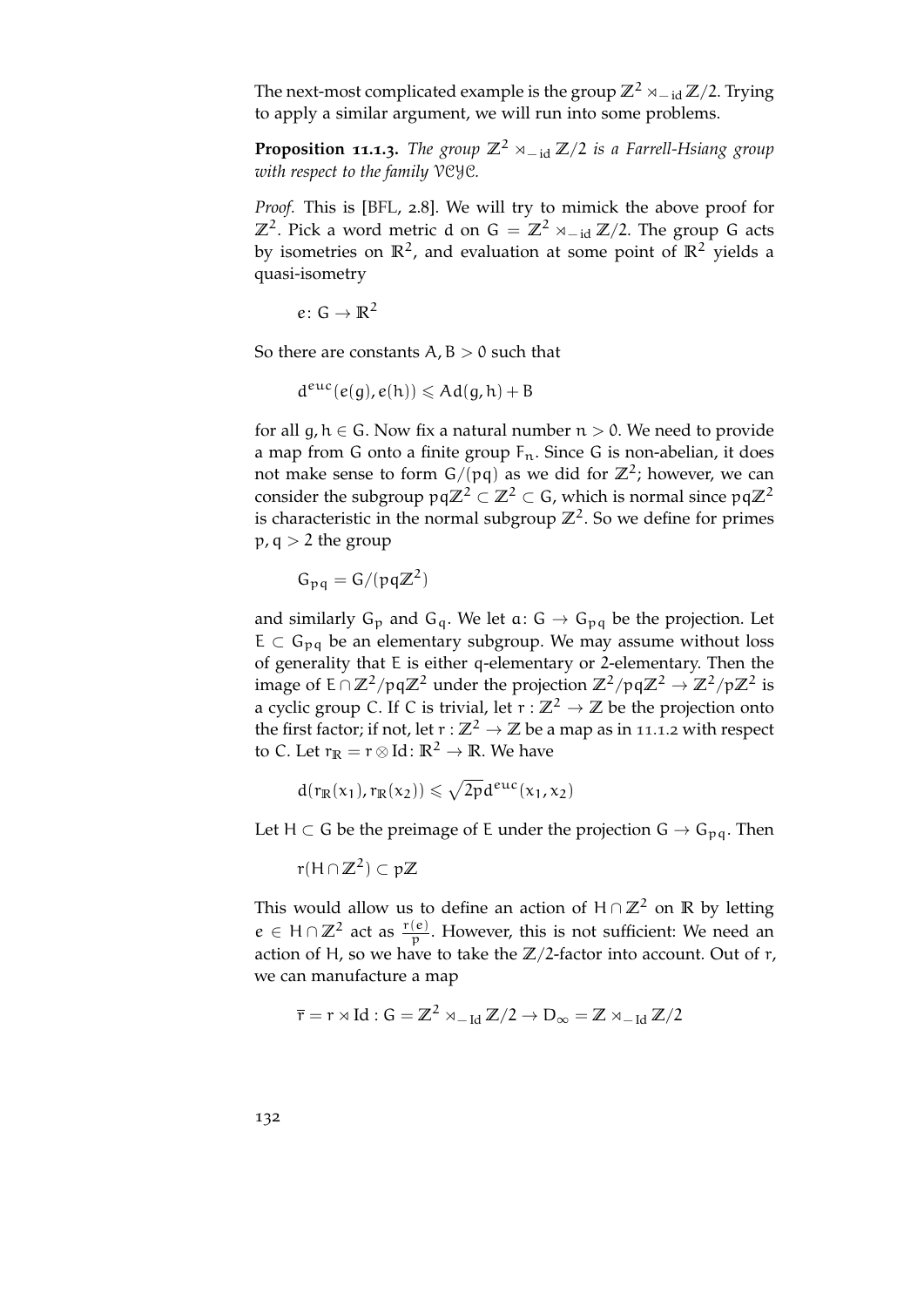We know that  $\bar{r}(H) \cap \mathbb{Z} \subset p\mathbb{Z}$ . We now have to extend multiplication by p, defined on  $\mathbb{Z}$ , to a map φ defined on all of  $D_{\infty}$  such that

$$
\overline{r}(H) \subset \varphi(D_{\infty})
$$

Then we could try to define an H-action on **R** by letting  $h \in H$  act as the  $d \in D_{\infty}$  which satisfies  $\bar{r}(h) = \phi(d)$ . So let

$$
\varphi = p \rtimes Id \colon \mathbb{Z} \rtimes_{-\operatorname{Id}} \mathbb{Z}/2 \to \mathbb{Z} \rtimes_{-\operatorname{Id}} \mathbb{Z}/2
$$

It follows that  $\bar{r}(H) \subset \phi(D_{\infty})$ . Let  $E_H$  be the simplicial complex with underlying space **R** and 0-simplices at  $\frac{z}{2}$ ,  $z \in \mathbb{Z}$ . The usual D<sub>∞</sub>-action on **R** is a simplicial action. Now define a map f:  $G \rightarrow E_H$  as the composition

$$
G \stackrel{e}{\rightarrow} \mathbb{R}^2 \stackrel{r_{\mathbb{R}}}{\longrightarrow} \mathbb{R} \stackrel{\frac{1}{p}}{\rightarrow} \mathbb{R}
$$

Define an H-action on **R** by letting  $h \in H$  act on **R** as the unique  $d \in D_{\infty}$  with  $\varphi(d) = \overline{r}(h)$ . Then f is H-equivariant thanks to the fact that

$$
p \cdot gx = \varphi(g) \cdot px
$$

for  $x \in \mathbb{R}, g \in D_{\infty}$ . All isotropy groups of the H-action on E<sub>H</sub> are virtually cyclic: For  $x \in \mathbb{R}$ , certainly the kernel Z of  $\overline{r}$ : H  $\rightarrow$  D<sub>∞</sub> stabilizes x, so we obtain a map  $Z \rightarrow H_x$ . The group Z is cyclic and the cokernel consists at most of the finite stabilizer of  $x$  under the  $D_{\infty}$ -action. Finally, we estimate for g,  $h \in G$  with  $d(g, h) \leq n$ 

$$
d^{l'}(f_H(g), f_H(h)) \leq 2d_{euc}(f_H(g), f_H(h))
$$
  
=  $2\frac{1}{p}d_{euc}(r_R(e(g)), r_R(e(h)))$   
 $\leq 2\frac{1}{p}\sqrt{2p} \cdot d_{euc}(e(g), e(h))$   
 $\leq 2\frac{\sqrt{2}}{p}(Ad(g, h) + B)$   
 $\leq 2\frac{\sqrt{2}}{p}(An + B)$ 

Picking p large enough makes this arbitarily small. Since p was picked without loss of generality, note that this also forces us to pick q large.  $\Box$ 

When trying to generalize this line of argument to arbitrary groups acting by isometries on some euclidean space, one runs into two problems: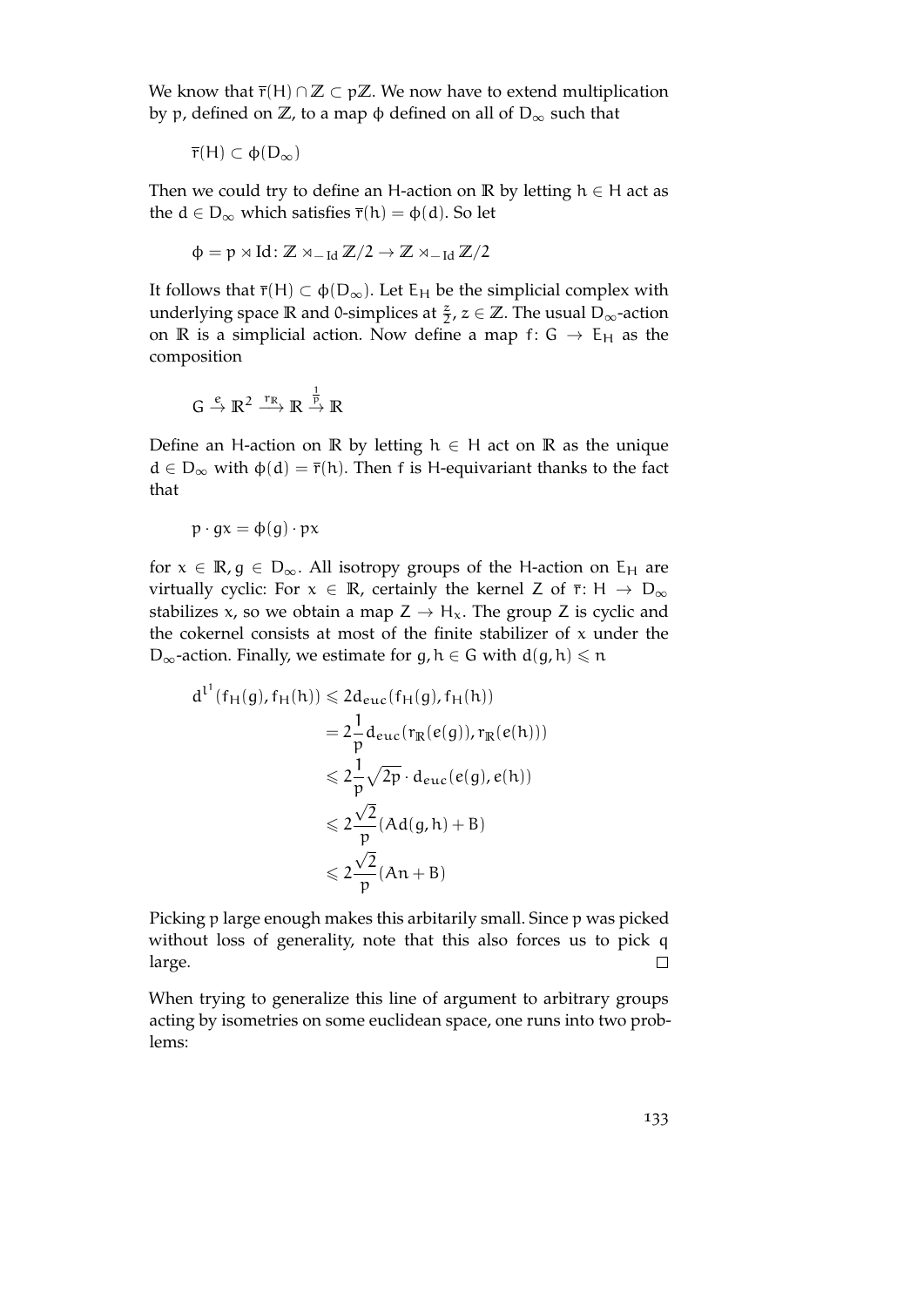- (i) In general, such groups are not semidirect products, so we cannot define a map  $φ$  as in the above proof.
- (ii) Even when we have some suitable map  $\phi$ , it may not satisfy

 $p \cdot qx = \phi(q) \cdot px$ 

Both problems can be solved using group cohomology and will be addressed in the next section.

#### 11.2 crystallographic groups

In this section, we assemble the necessary facts on virtually finitely generated abelian groups and crystallographic groups. We will use [\[Bro](#page-151-2)94] as a standard reference on group cohomology.

**Definition 11.2.1.** Let G be a group.

- (i) We say that G is an abstract crystallographic group of rank n if it has a normal, finite-index subgroup A which is free abelian of rank n and such that  $cen(A) = A$ , i.e. no element of G which is not already in A commutes with all elements of A.
- (ii) We say that G is a concrete crystallographic group of rank n if G is isomorphic to a cocompact discrete subgroup of the group of isometries of **R**n.

**Proposition 11.2.2.** *The subgroup* A *in the definition of an abstract crystallographic* G *is unique and so the holonomy group*  $F = G/A$  *of* G *is well-defined. Furthermore, a group is an abstract crystallographic group of rank* n *if and only if it is a concrete crystallographic group. Furthermore,* n *is unique.*

*Proof.* Let G be an abstract crystallographic group of rank n and let B be another subgroup of G with the same properties as A. Then  $A \cap B$ is of finite index in both A and B. Since any group automorphism of  $\mathbb{Z}^n$  inducing the identity on a finite-index subgroup is itself the identity, the centralizer of  $A \cap B$  is equal to the centralizers of both A and B, which implies  $A = B$  because  $A = \text{cen}(A)$  and  $B = \text{cen}(B)$ . It also follows that the n in the definition of an abstract crystallographic group is unique.

Let F be the quotient  $G/A$ . The conjugation action of F on A is faithful since A is its own centralizer and hence conjugation by  $g \in G$  only induces the identity on A if  $q \in A$ . Pick an isomorphism  $A \cong \mathbb{Z}^n$  and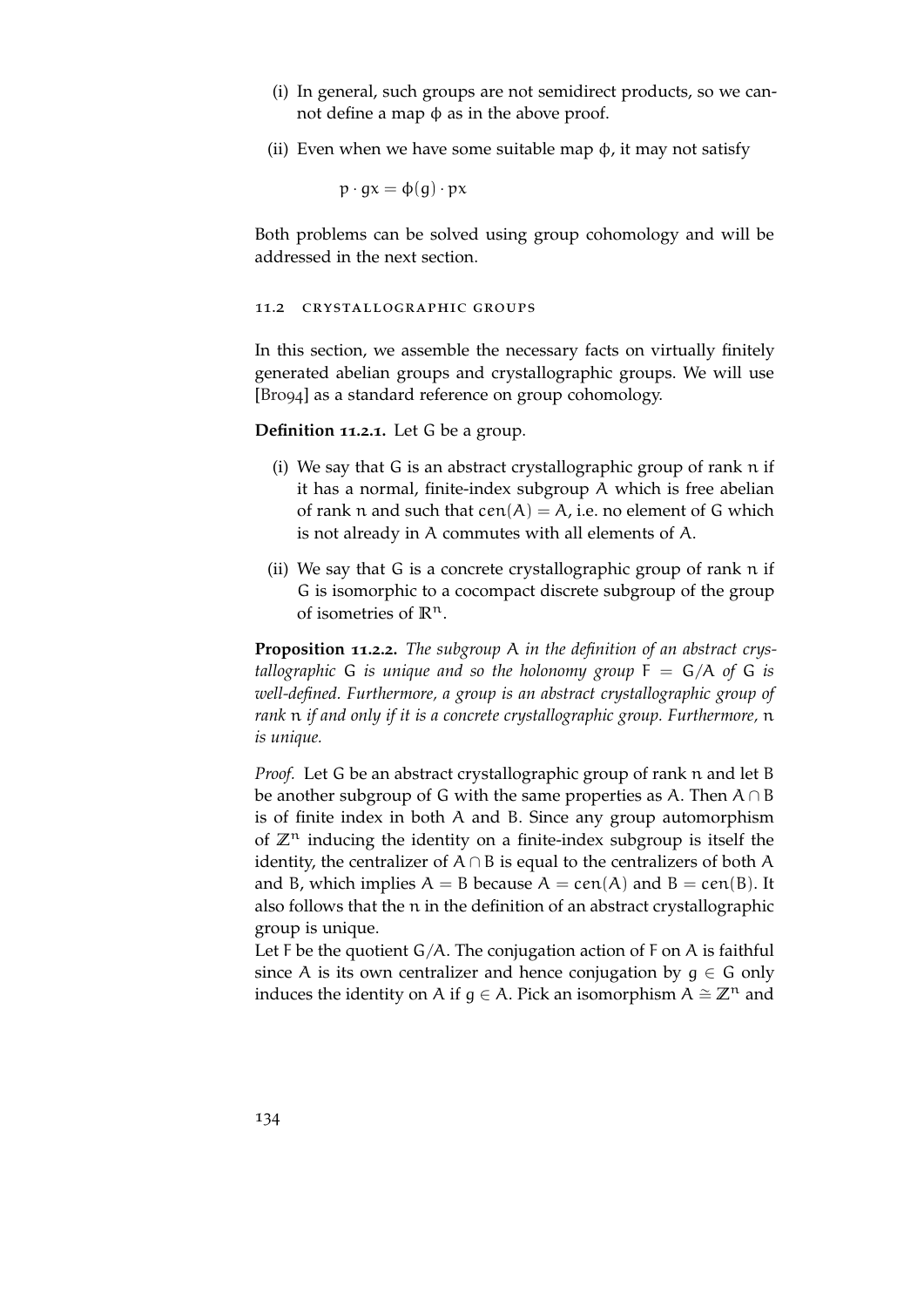consider the inclusion  $\mathbb{Z}^n \subset \mathbb{R}^n$ . We obtain a diagram of extensions as in [\[Bro](#page-151-2)94, Exercise IV.3.1]



All vertical maps are injective, and the lower horizontal row is semisplit since  $H^2(F, \mathbb{R}^n) = 0$  by finiteness of F, see [\[Bro](#page-151-2)94, IV.10.2]. Picking a scalar product on  $\mathbb{R}^n$  such that F acts by isometries on  $\mathbb{R}^n$ , it is easy to see that  $G'$  acts cocompactly and discretely on  $\mathbb{R}^n$  by isometries.

The other direction is Bieberbach's theorem, see [\[Far](#page-151-3)81, Theorem 14] or [\[Aus](#page-150-4)65].  $\Box$ 

*Example* 11.2.3*.* Not every crystallographic group G is a split extension of A and  $F = G/A$ . For example, let φ, ψ be the isometries of  $\mathbb{R}^2$ given by

$$
\Phi(x, y) = (-x, y + 1)
$$

$$
\psi(x, y) = (x + 1, -y)
$$

Then  $\phi^2$  is translation by (0, 2) and  $\psi^2$  is translation by (2,0), generating the translation subgroup of the group of isometries generated by φ and ψ. The canonical extension of this crystallographic group is

$$
0 \to \mathbb{Z}\varphi^2 \oplus \mathbb{Z}\psi^2 \to \mathbb{Z}\varphi \oplus \mathbb{Z}\psi \to \mathbb{Z}/2\mathbb{Z} \oplus \mathbb{Z}/2\mathbb{Z} \to 0
$$

which clearly is not split.

**Definition 11.2.4.** Let G be a crystallographic group with A the subgroup of translations and F the finite holonomy group and s an integer. We say that a group homomorphism  $\phi$ :  $G \rightarrow G$  is s-expansive if it fits into a commutative diagram



**Proposition 11.2.5.** Let G be a crystallographic group and  $s \neq 0$  an integer.

*(i) If*  $s = 1$  *mod* |F|*, there exists an s-expansive homomorphism*  $\phi : G \rightarrow$ G*.*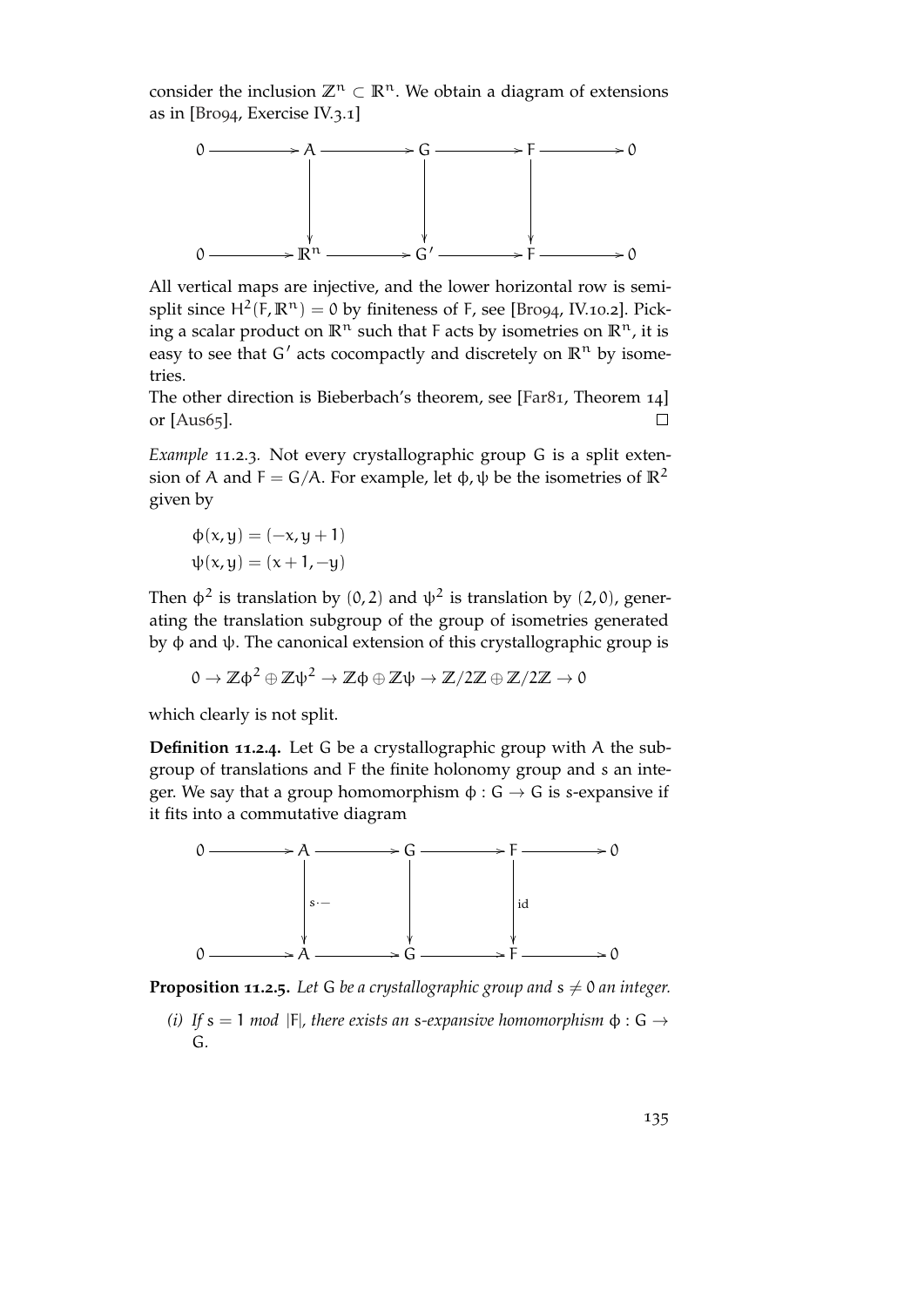*(ii)* For every such  $\phi$ , there is  $\mu \in \mathbb{R}^n$  such that the map

$$
f = f_{(s,u)} : \mathbb{R}^n \to \mathbb{R}^n, x \mapsto sx + u
$$

*is*  $\varphi$ *-equivariant, i.e. satisfies*  $f(g(x)) = \varphi(g)f(x)$  *for all*  $x \in \mathbb{R}^n$ *.* 

*Proof.* For i), fix the F-module structure on A given by the extension G. We certainly find some extension  $0 \rightarrow A \rightarrow G' \rightarrow F \rightarrow 0$  inducing the given F-action on A and fitting into a commutative diagram



The class of the lower extension in  $H^2(F, A)$  is the s-fold multiple of the class of the upper extension. See [\[Bro](#page-151-2)94, Exercise IV.3.1]. Since H<sup>2</sup>(F, A) is |F|-torsion by [\[Bro](#page-151-2)94, III.10.2], it follows that multiplication by s is an isomorphism on  $H^2(F, A)$  and hence the two extensions are isomorphic. Then the  $\phi$  in the above diagram is our desired sexpansive map.

For ii), let us write out what the condition on u means. For  $g \in G$ , we find  $M_g \in F$  and  $v_g \in \mathbb{R}^n$  such that  $gx = M_g x + v_g$ . Then the equation  $f(g(x)) = \phi(g)f(x)$  reads

$$
s(M_g x + v_g) + u = M_{\varphi(g)} sx + M_{\varphi(g)} u + v_{\varphi(g)}
$$

However, since  $M_q$  is the image of g under the projection  $G \rightarrow F$ and  $\phi$  induces the identity on F, we have  $M_g = M_{\phi(g)}$ . Then we can simplify and reach

 $u - g \cdot u = v_{\phi(g)} - s \cdot v_g$ 

where  $q - i s$  the conjugation action of G on A and hence on  $\mathbb{R}^n$ . Define a map d:  $G \to \mathbb{R}^n$  by  $d(g) = v_{\phi(g)} - s \cdot v_g$ . It is easy to check that d is a derivation, i.e. satisfies  $d(gh) = dg + gdh$ . If  $g \in A$ , we have  $v_{\phi(a)} = sv_q$  since  $\phi$  is multiplication by s on A. Hence  $d = 0$  on A and we get an induced derivation

$$
d: F \to \mathbb{R}^n
$$

Since  $H^1(F, \mathbb{R}^n) = 0$ , this derivation has to be principal by [\[Bro](#page-151-2)94, Exercise III.1.2]. So there is  $u \in \mathbb{R}^n$  such that d is equal to the principal derivation sending g to  $u - gu$ . This was what we set out to prove.  $\Box$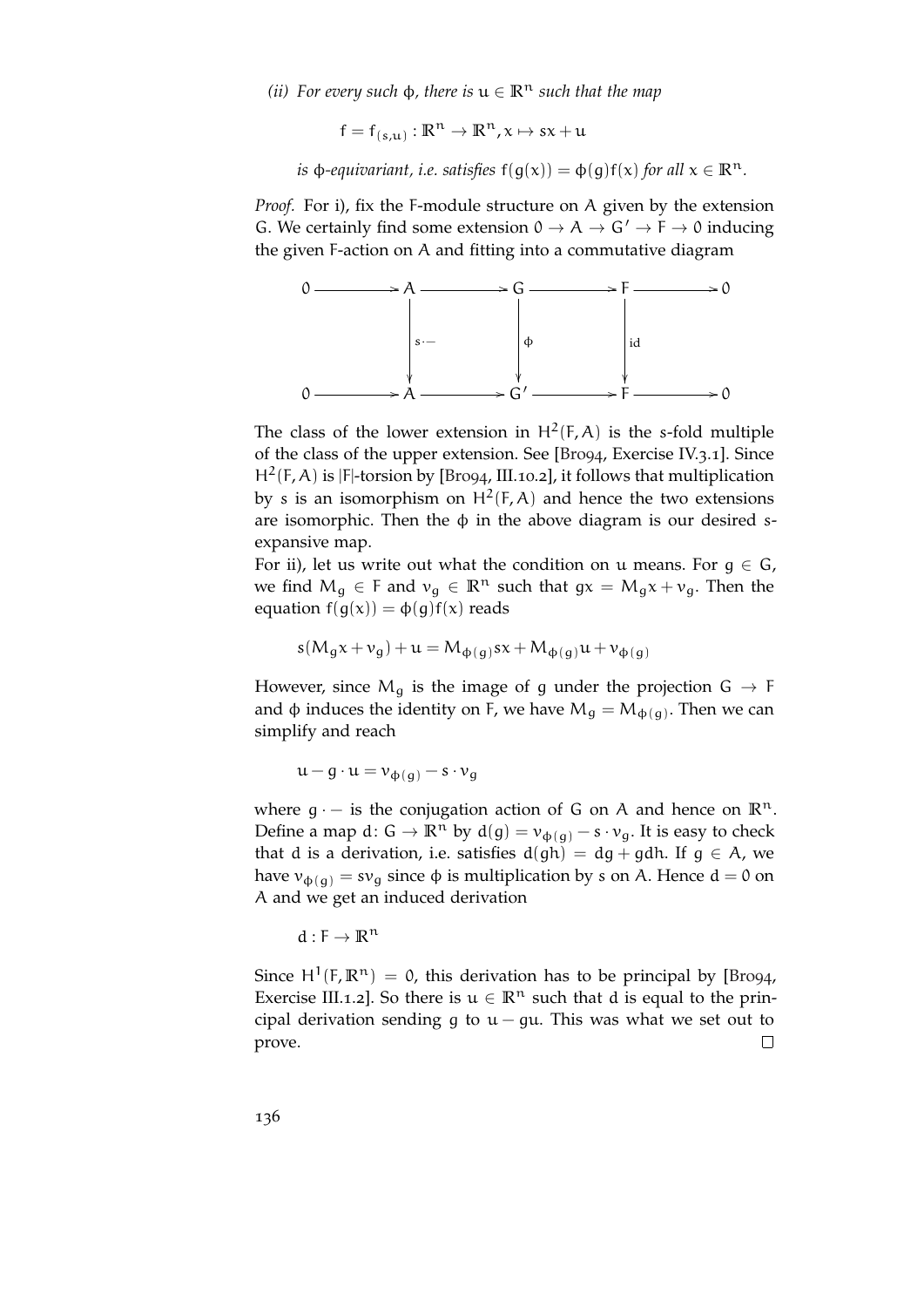## 11.3 the baum-connes conjecture for virtually finitely generated abelian groups

In this section, we put the Farrell-Hsiang method to some serious work to conclude the Baum-Connes conjecture for virtually finitely generated abelian groups. We start with a reduction to crystallographic groups.

<span id="page-136-0"></span>**Proposition 11.3.1.** *Each virtually finitely generated abelian group* G *of virtually cohomological dimension* n *admits an epimorphism with finite kernel onto a crystallographic group of rank* n*.*

*Proof.* Let G be a virtually finitely generated abelian group. Let A be a finitely generated abelian subgroup of finite index. We may assume without loss of generality that A is normal in G with quotient F. We have  $A = \mathbb{Z}^n \oplus H$  for some finite abelian group H; let  $f : A \to \mathbb{Z}^n$  be the projection. Since F is finite, there is an F-action on  $\mathbb{Z}^n$  such that f is an F-map. Now consider the extension induced by f and G

$$
0\to \mathbb{Z}^n\to G'\to F\to 0
$$

Note that actually H is normal in G and  $G' = G/H$ , so there is a map  $G \rightarrow G'$  with kernel H. Now consider the inclusion  $\mathbb{Z}^n \rightarrow \mathbb{R}^n$  and the induced map on extensions



Since  $H^2(F, \mathbb{R}^n) = 0$ , the lower extension is semisplit. Let L be the kernel of the representation  $F \to GL_n(\mathbb{R})$  obtained from the splitting. Then we obtain a map of semisplit extensions



and  $G'''$  is clearly acting by isometries on  $\mathbb{R}^n$ . Since also the map  $G'' \rightarrow G'''$  has finite kernel, the composition  $G \rightarrow G'''$  has finite kernel. The image of G in  $G'''$  is then a crystallographic group of rank n as desired.  $\Box$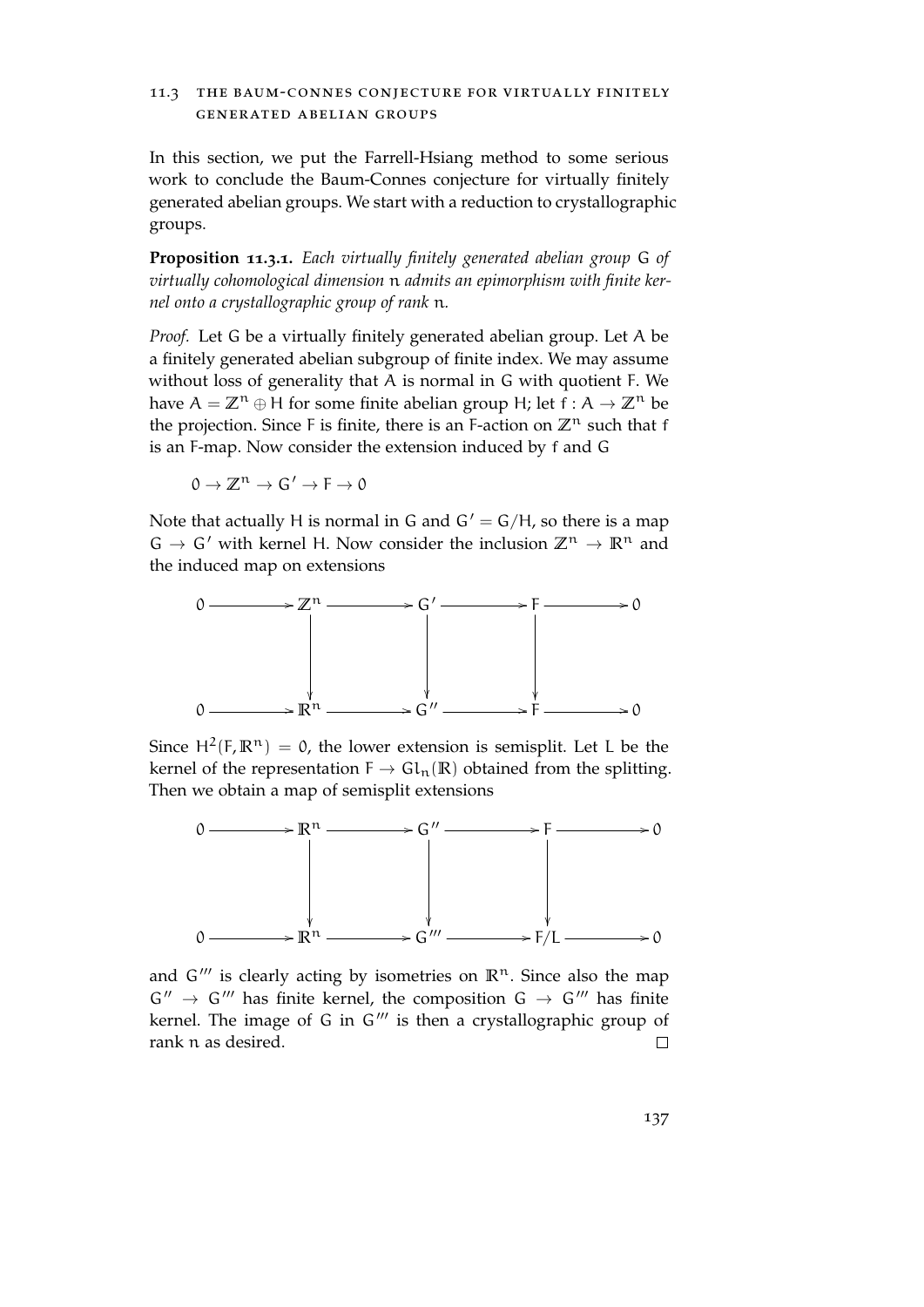**Theorem 11.3.2.** *The Baum-Connes Conjecture for virtually finitely generated abelian groups is true.*

The proof is quite long and will be by induction on the virtual cohomological dimension of the virtually finitely generated abelian group. It proceeds as follows:

- Assume the Baum-Connes conjecture is true for virtually finitely generated abelian groups of  $\text{vcd} < \text{n}$ .
- Then to prove the Baum-Connes conjecture for virtually finitely generated abelian groups of  $vcd = n$ , it suffices to prove the Baum-Connes conjecture for crystallographic groups of rank n by [11](#page-136-0).3.1 and the inheritance results for the Baum-Connes conjecture .
- Now prove the Baum-Connes conjecture for a crystallographic group G of rank n by induction on the order of the holonomy group  $F = G/\mathbb{Z}^n$ . We distinguish 2 cases: If G contains an infinite normal cyclic subgroup, we can reduce to the induction hypothesis by inheritance results for the Baum-Connes conjecture. This also takes care of the induction start  $G = \mathbb{Z}^n$ . If not, we prove that G is a Farrell-Hsiang group with respect to a family of subgroups for which we already know the Baum-Connes conjecture by the induction hypothesis and use the transitivity principle.
- A few examples of rank 2 have to be treated separately to implement the induction start.

Let us begin with the last item. The examples we have to deal with separately are precisely those crystallographic groups of rank 2 which do have an infinite cyclic normal subgroup, and it turns out there are not so many of those:

<span id="page-137-0"></span>**Proposition 11.3.3.** *Let* G *be a crystallographic group of rank* 2 *with an infinite cyclic normal subgroup* C*. Then the holonomy group* F *of* G *is either trivial,*  $\mathbb{Z}/2$  *or*  $\mathbb{Z}/2 \oplus \mathbb{Z}/2$  *with the* F-action on  $\mathbb{Z}^2 \subset G$  *being determined by two maps*  $\sigma_i : F \to \pm 1$  *via*  $f \cdot (a, b) = (\sigma_1(f)a, \sigma_2(f)b)$ *. Furthermore, if* F *is nontrivial* G *has either precisely two normal, maximal cyclic subgroups or* **F** =  $\mathbb{Z}/2$  *and* **G** =  $\mathbb{Z}^2$  × −1  $\mathbb{Z}/2$  *is the infinite dihedral group.* 

*Proof.* We can assume that C is maximal. Let  $\rho: F \to GL_2(\mathbb{Z})$  be the conjugation action and consider its rationalization  $\rho_0$ : F  $\rightarrow$  GL<sub>2</sub>(Q). Since C is invariant under the conjugation action of F,  $\rho_0$  contains an invariant subspace of dimension at least one and hence **Q**<sup>2</sup> splits as F-module into two summands  $D_1, D_2$  with F acting on  $D_i$  via a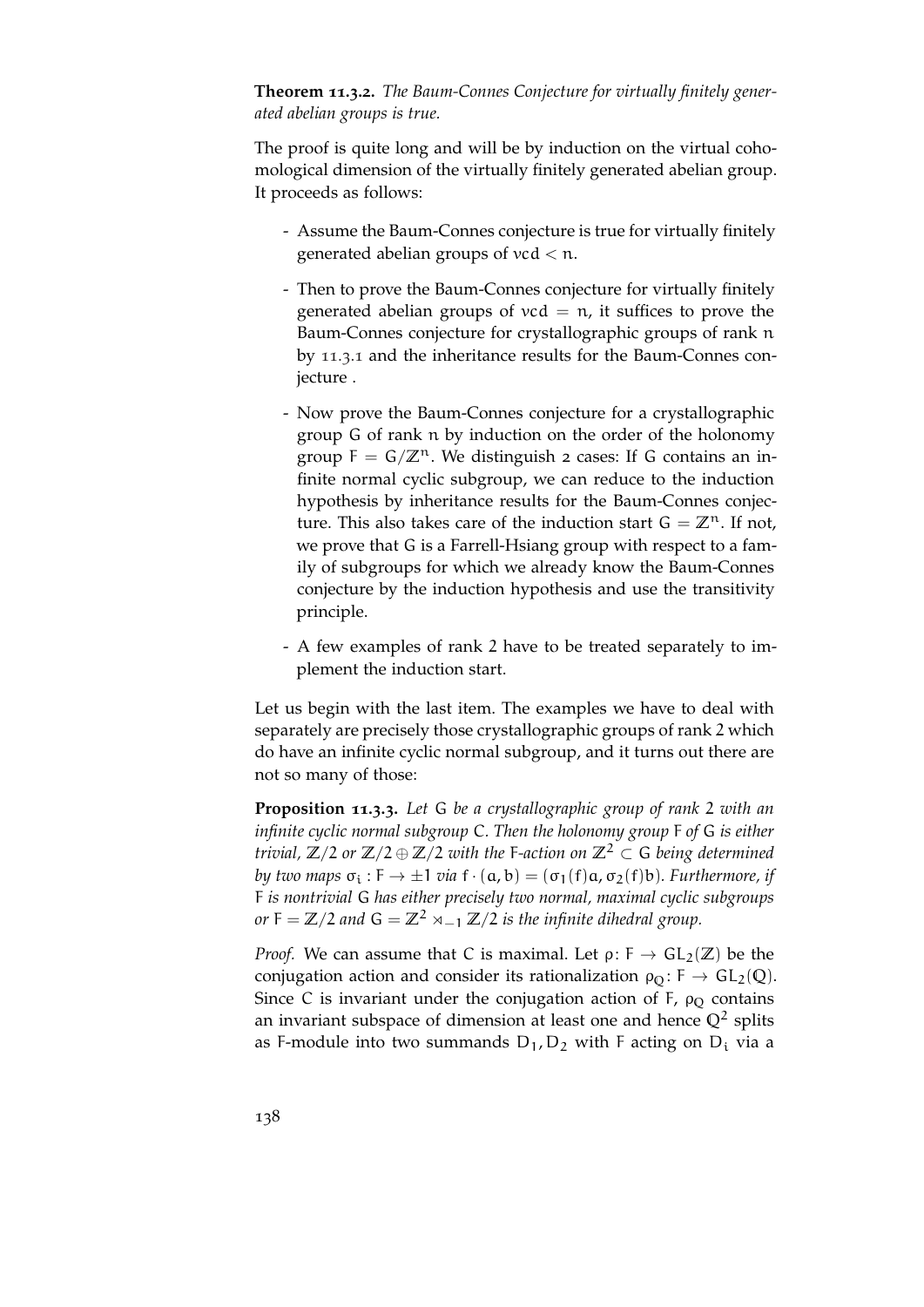homomorphism  $\sigma_i : F \to \pm 1$ . Since  $\rho$  is injective and factors through  $\pm 1 \times \pm 1$ , we must have  $F = 0$ ,  $\mathbb{Z}/2$  or  $\mathbb{Z}/2 \oplus \mathbb{Z}/2$  as claimed.

Now G has certainly two distinct maximal cyclic subgroups  $C_1$  and  $C_2$ , namely the unique maximal integral subgroups of  $D_1$  and  $D_2$ . If F does not act on  $\mathbb{Z}^2$  as multiplication by  $-1$  (and hence  $F = \mathbb{Z}/2\mathbb{Z}$ ), the rationalization of each other normal infinite maximal cyclic subgroup C has to be either  $D_1$  or  $D_2$ , and hence  $C = C_1$  or  $C = C_2$ . Note that in these cases,  $σ₁$  and  $σ₂$  are always different.  $\Box$ 

*Remark* 11.3.4. Note that it may happen that  $C_1 \oplus C_2 \neq \mathbb{Z}^2$ ; for example for the representation of  $\mathbb{Z}/2$  on  $\mathbb{Z}^2$  given by

$$
i(1,0) = (1,0)
$$
  

$$
i(0,1) = (-1,-1)
$$

with i the generator of  $\mathbb{Z}/2$  has  $C_1$  generated by  $(1, 0)$  and  $C_2$  generated by  $(1, 2)$ .

**Proposition 11.3.5.** *Let* G *be a crystallographic group of rank two which has a normal infinite cyclic subgroup. Then* G *satisfies the Baum-Connes conjecture.*

*Proof.* This is [\[BFL,](#page-150-1) 2.15]. By [11](#page-137-0).3.3, there are only very few cases we need to consider. Since we already dealt with  $\mathbb{Z}^2$  and  $\mathbb{Z}^2 \rtimes_{-1d} \mathbb{Z}/2$ , we can assume that G has precisely two maximal infinite cyclic subgroups which are invariant under the action of the holonomy group F. Pick a maximal normal infinite cyclic  $C \subset \mathbb{Z}^2$  ⊂ G which is F-invariant. Consider the diagram



with the vertical maps the quotient projections. The group  $G/C$  is virtually abelian and hence projects with finite kernel onto a crystallographic group  $\Delta_C$  of rank one, say via p : G/C  $\rightarrow \Delta_C$ . Let  $\mathbb{Z} \cong A_C \subset \Delta_C$  be the subgroup of translations and  $F_{\Delta_C}$  the holonomy group of  $\Delta_C$ . We have that  $\Delta_C$  is either **Z** or  $\mathbb{Z} \rtimes_{-1d} \mathbb{Z}/2\mathbb{Z}$ . There is a commutative diagram

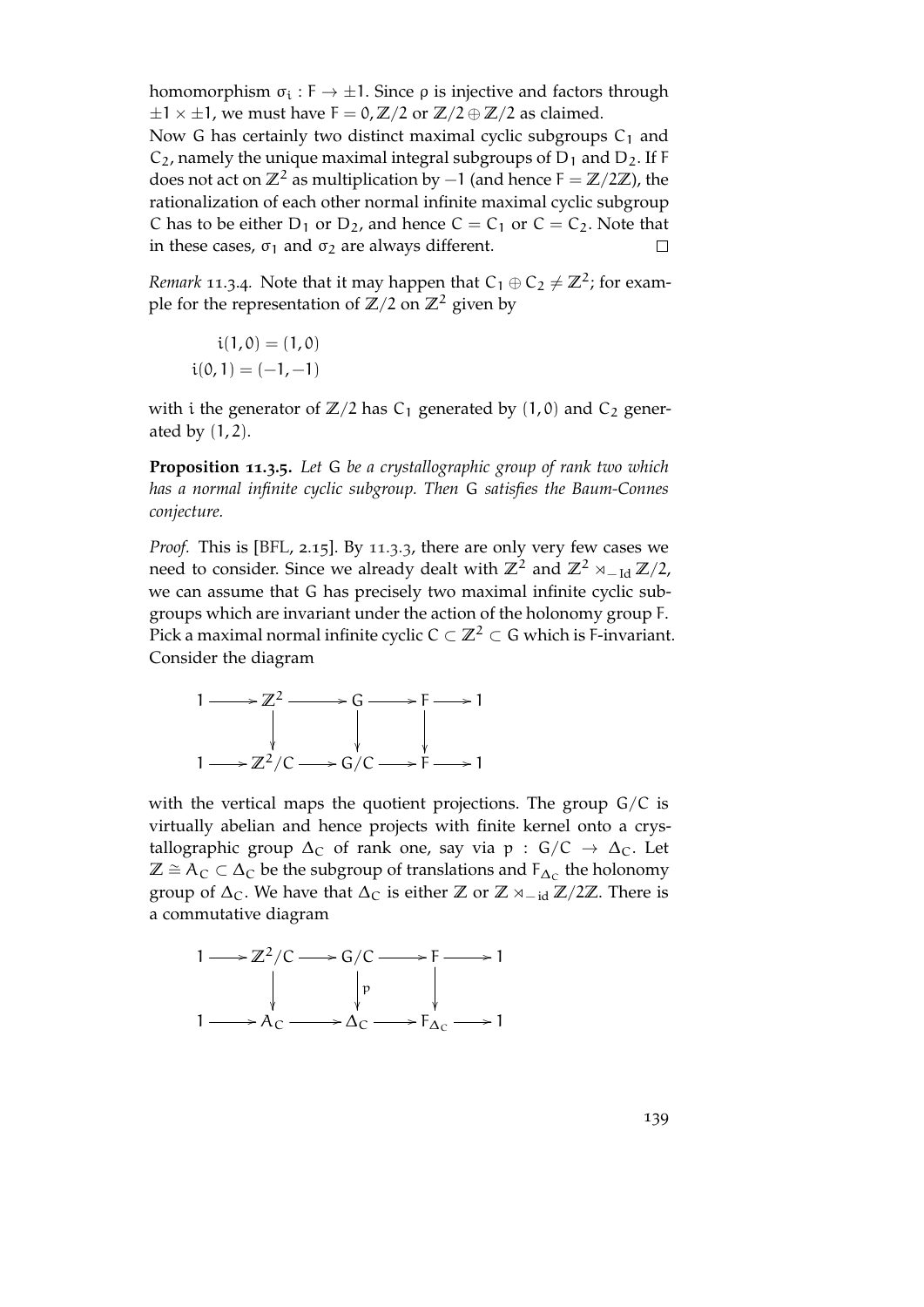From the two diagrams, we obtain maps

$$
\nu_C \colon G \to \Delta_C
$$

$$
\mu_C \colon \mathbb{Z}^2 \to A_C
$$

Let  $d_G$  and  $d_{\Delta_C}$  be word metrics. Then there are constants K<sub>1</sub>, K<sub>2</sub> such that

$$
d_{\Delta_C}(\nu_C(g),\nu_C(h))\leqslant K_1d_G(g,h)+K_2
$$

since  $v<sub>C</sub>$  is onto and each two word metrics are quasiisometric. Furthermore,  $K_i$  can be chosen independent from  $C$  since there are only finitely many (in fact, two) maximal infinite F-invariant subgroups  $C \subset \mathbb{Z}^2 \subset G$ .

The group  $\Delta_C$  acts on **R** in the usual way. Equip **R** with the simplicial complex structure with 0-simplices  $\{n/2 \mid n \in \mathbb{Z}\}\$ . Then  $\Delta_C$  acts simplicially on **R**.

Let  $ev_C : \Delta_C \to \mathbb{R}$  be given by evaluation at one point. By the Švarc-Milnor Lemma [\[BH](#page-150-3)99, 8.19], the estimate  $d^{1}(x,y) \leq 2d^{euc}(x,y)$  and the existence of the constants  $K_1, K_2$  above, we conclude that there are constants  $D_1$ ,  $D_2$  such that

$$
d^1(ev_C(v_C(g)), ev_C(v_C(h))) \leqslant D_1d_G(g,h) + D_2
$$

for all  $q, h \in G$ .

Assume by induction that the Baum-Connes conjecture is known for all crystallographic groups of rank 2 whose holonomy group has lower order than F. Let  $\mathcal F$  be the family obtained by adding these groups to VCYC. We prove that G is a Farrell-Hsiang group with respect to  $F$ , which implies via the transitivity principle that it satisfies the Baum-Connes conjecture. In fact, the induction is not really an induction since the order of F is 2 or 4 anyway, so there are only two cases to consider.

Fix a natural number n. For an odd prime p, which we will eventually pick large enough, let  $G_p = G/p\mathbb{Z}^2$  and consider the extension

 $1 \rightarrow \mathbb{Z}^2 / p \mathbb{Z}^2 \rightarrow G_p \rightarrow F \rightarrow 1$ 

which exists since the order of F is either 2 or 4. Let  $a_n: G \to G_p$  be the projection. This will be the map occuring in the definition of a Farrell-Hsiang group.

Pick a hyperelementary subgroup  $H \subset G_p$  and let  $\bar{H} = a_n^{-1}(H)$ . If the projection  $pr: G_p \to F$  does not send H onto G,  $\overline{H} \in \mathcal{F}$  and we can pick  $E_H = *$ . So assume that  $pr(H) = F$ .

We claim that then,  $\mathbb{Z}^2/p\mathbb{Z}^2 \cap H$  is cyclic. There is a prime q, a qgroup Q and a cyclic group D of order prime to q such that there is a short exact sequence

 $1 \rightarrow D \rightarrow H \rightarrow Q \rightarrow 1$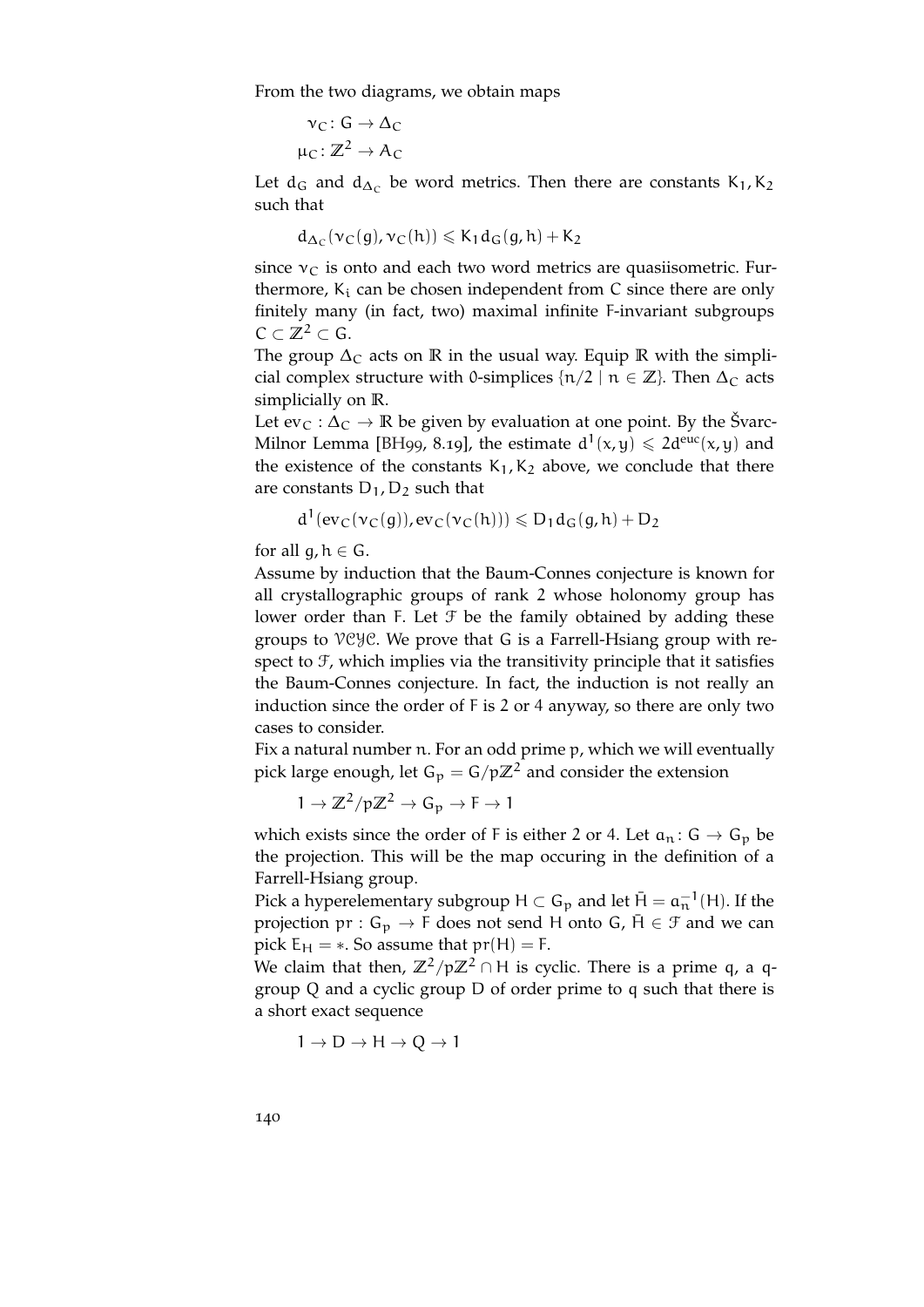If  $p \neq q$ ,  $\mathbb{Z}^2/p\mathbb{Z}^2 \cap H$  is a subgroup of D and hence cyclic. If  $p = q$ , assume that  $\mathbb{Z}^2/p\mathbb{Z}^2 \cap H = \mathbb{Z}^2/p\mathbb{Z}^2$  which is the only chance for  $\mathbb{Z}^2$ /p $\mathbb{Z}^2$  ∩ H to be noncyclic. Since H projects onto F, this forces H =  $G_p$ . But then the composite

$$
\mathbb{Z}^2 / p \mathbb{Z}^2 \to G_p = H \to Q
$$

must be an isomorphism since p is odd and F has order 2 or 4. It follows that  $\mathbb{Z}^2/p\mathbb{Z}^2 \to G_p$  splits and that the conjugation action of F on  $\mathbb{Z}^2/\mathfrak{p}\mathbb{Z}^2$  is trivial. Since p is odd, this contradicts the fact from [11](#page-137-0).3.3 that F acts on  $\mathbb{Z}^2/p\mathbb{Z}^2$  via multiplication by  $-1$  on a cyclic subgroup of  $\mathbb{Z}^2/\mathfrak{p}\mathbb{Z}^2$ . Hence  $\mathbb{Z}^2/\mathfrak{p}\mathbb{Z}^2\cap\mathsf{H}$  must be cyclic.

Recall that  $\mathbb{Z}^2$  has two maximal infinite cyclic subgroups  $C_1$ ,  $C_2$  on which F acts by multiplication by  $\pm 1$ . Integrally, it may be  $C_1 \oplus C_2 \neq$  $\mathbb{Z}^2$ , but after reduction mod p, we must have

$$
\mathbb{Z}^2/p\mathbb{Z}^2=C_1/p\oplus C_2/p
$$

where F acts by multiplication by  $\pm 1$  and differently on the two summands. Since H projects onto F,  $\mathbb{Z}^2/p\mathbb{Z}^2 \cap H$  is invariant under the F-action and hence contained in one of the two summands  $C_i/p$ . Let  $C = C_i$  for this i.

Let  $\xi$ :  $\mathbb{Z}^2 \to \mathbb{Z}^2/\mathbb{C}$  be the projection. We claim that

$$
\xi(\bar{H}\cap\mathbb{Z}^2)\subset p(A/C)
$$

Indeed,  $(મcap \mathbb{Z}^2)/p$  is contained in C/p, so ξ( $H \cap \mathbb{Z}^2$ ) ⊂ p(A/C). Furthermore, we have

 $\mu_C(\bar{H} \cap \mathbb{Z}^2) \subset pA_C$ 

since the map  $\phi$ :  $\mathbb{Z}^2/\mathbb{C} \to \mathbb{A}_{\mathbb{C}}$  is injective and  $\mu_{\mathbb{C}} = \phi \circ \xi$ . This forces

$$
\mu_C(\bar{H})\cap A_C\subset pA_C
$$

since  $\mu_{\mathsf{C}}(\bar{\mathsf{H}} \cap \mathbb{Z}^2)$  is a finite-index subgroup of  $\mu_{\mathsf{C}}(\bar{\mathsf{H}}) \cap \mathsf{A}_{\mathsf{C}}$  of even index since the order of F is 2 or 4. We now need a p-expansive map  $\phi : \Delta_{\rm C} \rightarrow \Delta_{\rm C}$ , together with a  $\phi$ -invariant affine map

$$
\mathfrak{a}_{(p,w)}\colon\mathbb{R}\to\mathbb{R}, x\mapsto px+w
$$

such that

$$
\nu_C(\bar{H})\subset im(\varphi)
$$

If  $\Delta_C = \mathbb{Z}$ , just take  $\phi$  to be multiplication by p and  $\mu = 0$ . If  $\Delta =$ **Z**  $\times$ <sub>−id</sub> **Z**/2, let t be the generator of **Z**/2 and for  $\mu \in \mathbb{Z}^n$  define  $\phi_u: \Delta \to \Delta$  by  $\phi_u(t) = ut$  and  $\phi_u(x) = px$  for  $x \in \mathbb{Z}^n$ . It is easy to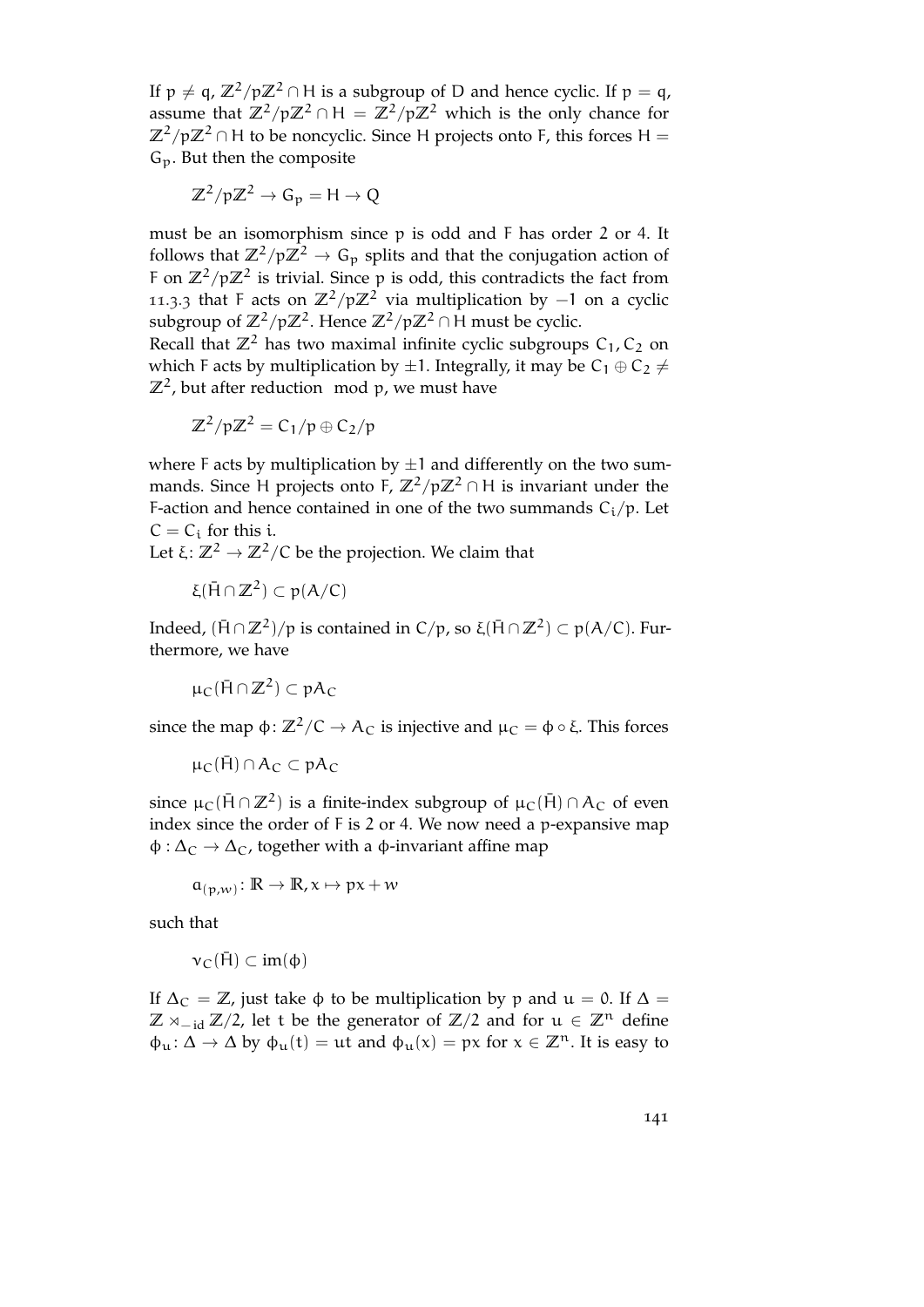check that this yields a group homomorphism as claimed. If  $v_c(H)$ projects to 0 in  $\mathbb{Z}/2$ , we can take  $\phi_0$ . If not, pick  $\mathfrak{u} \in \mathbb{Z}^n$  such that ut  $\in$  H̃. We claim that  $\phi_u$  has the desired properties. If  $h \in \nu_C(\bar{H})$ , we either have  $h \in \nu_C(\bar{H}) \cap \mathbb{Z}$ , so h is divisible by p and in the image of  $\phi_{\mu}$ , or  $h = xt$  for  $x \in \mathbb{Z}$ . But since  $ut \in im(\phi)$  and  $(xt)(ut) =$  $x - u \in v_C(\overline{H}) \subset p\mathbb{Z}$  is also in the image of  $\phi$ ,  $xt \in im(\phi)$  as claimed. Finally,  $\mathfrak{a}_{(\mathfrak{p},\mathfrak{u}/2)}$  is  $\mathfrak{\phi}$ -invariant.

Let  $E_H$  be the simplicial complex with underlying space  $\mathbb R$  and 0simplices  $\{n/2 \mid n \in \mathbb{Z}\}\$ . The group  $\Delta_C$  acts on  $E_H$ . Define

$$
f_H\colon G \xrightarrow{\nu_C} \Delta_C \xrightarrow{ev_C} \mathbb{R} \xrightarrow{(a_{(p,w)})^{-1}} \mathbb{R} = E_H
$$

Equip E<sub>H</sub> with the H-action where  $h \in \overline{H}$  acts by the unique  $q \in \Delta_C$ which satisfies  $\phi(q) = v_C(h)$ . It is easy to check that  $f_H$  is  $\overline{H}$ -invariant and  $E_H$  has virtually cyclic isotropy. Finally, we estimate for g,  $h \in G$ with  $d_G(q, h) \leq n$ 

$$
d^{1}(f_{H}(g), f_{H}(h)) \leq 2d^{euc}(f_{H}(g), f_{H}(h))
$$
  
=  $\frac{2}{p}d^{euc}(ev \circ v_{C}(g), ev \circ v_{C}(h))$   
 $\leq \frac{2}{p}(D_{1}d_{G}(g, h) + D_{2})$   
 $\leq \frac{2}{p}(D_{1}n + D_{2})$ 

Now pick p large enough such that the last expression is at most  $\frac{1}{n}$ . This finishes the proof.  $\Box$ 

Now we can state one more inheritance property we will need.

**Proposition 11.3.6.** *Let*

 $1 \rightarrow V \rightarrow G \rightarrow H \rightarrow 1$ 

*be a short exact sequences of groups with* V *virtually cyclic such that* H *satisfies the Baum-Connes conjecture. Then also* G *satisfies the Baum-Connes conjecture.*

*Proof.* This is essentially the Baum-Connes version of [\[BFL,](#page-150-1) 2.22]. Let F be the family of subgroups of G obtained by pulling back the family VCYC of subgroups of H. If all  $F \in \mathcal{F}$  satisfy the Baum-Connes conjecture, the transitivity principle tells us that G satisfies the Baum-Connes conjecture. Each such F sits in a short exact sequence

 $1 \rightarrow V \rightarrow F \rightarrow K \rightarrow 1$ 

with also K virtually cyclic. We claim that F satisfies the Baum-Connes conjecture. This is clear if V is finite, so let  $C \subset V$  be an infinite cyclic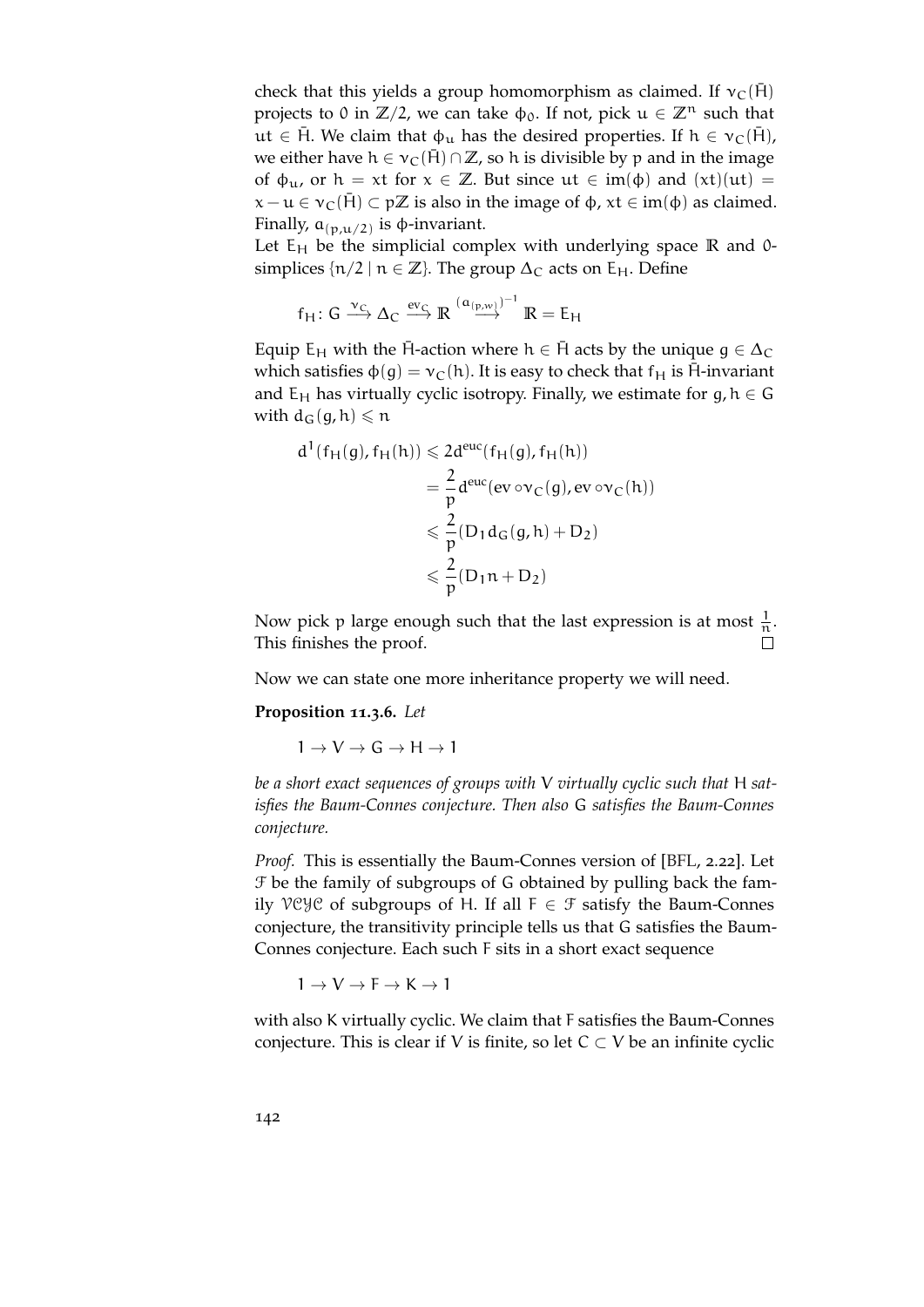normal subgroup. Let  $C' = \bigcap_{\phi \in Aut(V)} \phi(C)$ . Since V contains only finitely many subgroups of a given index, this is a finite intersection, and  $C'$  is characteristic and hence in particular normal in F. The group F is virtually finitely generated abelian and hence admits a surjection onto a crystallographic group G of rank 2 with finite kernel by [11](#page-136-0).3.1. Then the image of  $C'$  is an infinite cyclic normal subgroup of  $G$  and hence G is a Farrell-Hsiang group with respect to the family VCYC. It follows that G satisfies the Baum-Connes conjecture.  $\Box$ 

In the induction step, we will use the following:

**Proposition 11.3.7.** *Let* ∆ *be a crystallographic group and let*

$$
0 \to \mathbb{Z}^n \to \Delta \to G \to 1
$$

*be the canonical group extension with* G *finite of order* 2 <sup>k</sup>l *with* l *odd. Let* p *be a prime with*  $(p, l) = 1$ ,  $(p - 1, l) = 1$  *and*  $p = 3 \mod 4$ *. Consider for some*  $r \in \mathbb{N}$  *the extension* 

$$
0 \to \mathbb{Z}^n / p^r \mathbb{Z}^n \to \Delta / p^r \mathbb{Z}^n \to G \to 1
$$

*Let*  $H \subset \Delta/p^r \mathbb{Z}^n$  *be a hyperelementary subgroup such that*  $H \rightarrow G$  *is surjective but not injective. Then* **Z**<sup>n</sup> *has an infinite cyclic subgroup which is invariant under the* G*-action.*

*Proof.* We find a number k and a prime q such that there is an extension

$$
1 \to C_s \to H \to Q \to 1
$$

with  $C_s$  cyclic of order s and Q a q-group, with  $(q, s) = 1$ . We know that H ∩  $\mathbb{Z}^n/p^r\mathbb{Z}^n \neq 0$ .

First let us consider the case that  $\mathbb{Z}^n/p^r\mathbb{Z}^n \cap C_s = 0$ . The order of H∩ $\mathbb{Z}^n/p^r\mathbb{Z}^n$  divides both q<sup>i</sup>s and p<sup>r</sup>. Also, H∩ $\mathbb{Z}^n/p^r\mathbb{Z}^n$  cannot contain elements of order dividing s since  $C_s \cap \mathbb{Z}^n/p^r \mathbb{Z}^n = 0$  and  $C_s$ is the group of elements in H whose order divides s. It follows that  $q = p$ . So, by our assumption on p, we must have  $(q, |G|) = 1$ . Since  $H \rightarrow G$  is onto and all elements of order  $q^j$  have to go to zero since  $(q, |G|) = 1$ , this implies that  $C_s \rightarrow G$  is onto. So G is cyclic and we have an extension

$$
1\to \mathbb{Z}^n\to \Delta\to \mathbb{Z}/m\mathbb{Z}\to 1
$$

Represent  $\Delta$  as a group of isometries of  $\mathbb{R}^n$ . Let  $M \in O(n)$  be a generator of  $\mathbb{Z}/m\mathbb{Z}$ . Regarding  $\mathbb{Z}^n$  as sitting inside  $\mathbb{R}^n$ , pick a basis  $v_1, \ldots, v_n \in \mathbb{Z}^n$  of  $\mathbb{R}^n$ . Note that  $\mathbb{R}^n$  does not necessarily carry the standard scalar product. There must be an i such that  $v = v_i + Mv_i +$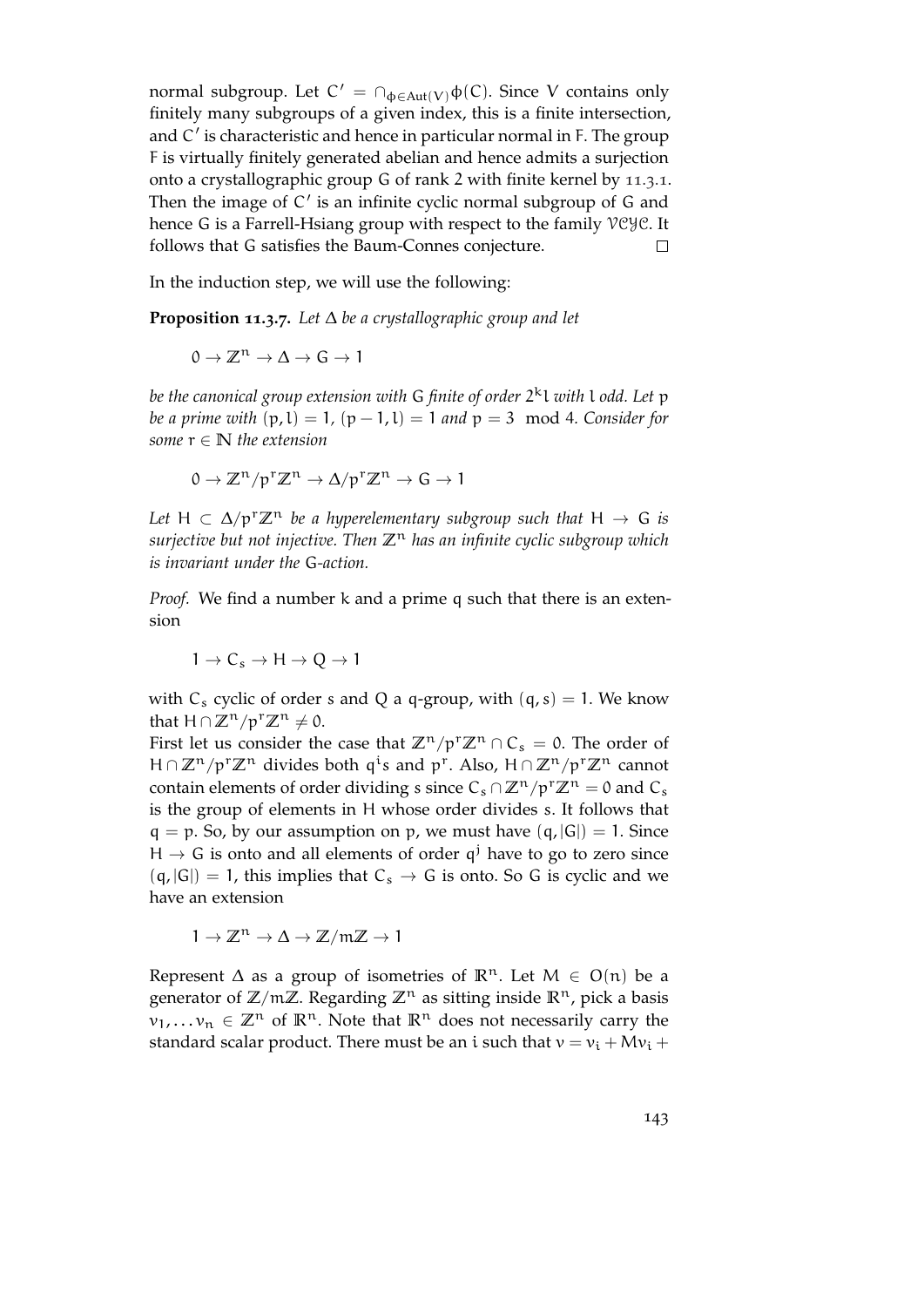$\cdots + M^{m-1}v_i$  is not the zero vector since  $1 + x + x^2 + \cdots + x^{m-1}$  cannot be the minimal polynomial of M since it lacks the Eigenvalue 1. Then  $\nu$  is an eigenvector of M for the eigenvalue 1, and hence  $\nu$  is an eigenvector of all orthogonal matrices occuring in ∆. Since we can regard M as a matrix with integral entries, it follows that  $v \in \mathbb{Z}^n$ . Clearly, v spans a normal infinite cyclic subgroup.

Now assume that  $\mathbb{Z}^n/p^r\mathbb{Z}^n \cap C_s \neq 0$ . Then no element of H except those whose order divides s can go to 0 in G since  $(s, p^r) \neq 1$  forces  $q \neq p$ . So  $H \cap \mathbb{Z}^n / p^r \mathbb{Z}^n$  is cyclic of order, say,  $p^{\nu}$ . Now consider the conjugation-representation

 $\rho: G \to Aut(H \cap \mathbb{Z}^n / p^r \mathbb{Z}^n)$ 

obtained from the short exact sequence

$$
1 \to H \cap \mathbb{Z}^n / p^r \mathbb{Z}^n \to H \to G \to 1
$$

and let  $G_0$  be the image of  $\rho$ . We must have

$$
|G_0| | (|Aut(H \cap \mathbb{Z}^n/p^r \mathbb{Z}^n)|, |G|) = ((p-1)p^{\nu-1}, 2^k l) = 1
$$
 or 2

by our assumptions on p. Let F be the kernel of ρ. Then clearly,  $(\mathbb{Z}^n/p^r\mathbb{Z}^n)^F \neq 0$  and so  $(\mathbb{Z}^n)^F \neq 0$  since there is an exact sequence

$$
(\mathbb{Z}^n)^F \to (\mathbb{Z}^n/p^r\mathbb{Z}^n)^F \to H^1(F,p^r\mathbb{Z}^n) \stackrel{f}{\to} H^1(F,\mathbb{Z}^n)
$$

where the map f is multiplication by  $p<sup>r</sup>$  and hence an isomorphism since p does not divide the order of F, so  $(\mathbb{Z}^n)^\mathsf{F} \to (\mathbb{Z}^n/p^r\mathbb{Z}^n)^\mathsf{F}$  has to be onto.

Let  $x \in \mathbb{Z}^n$  be an F-fixed vector and  $q \in G$ ,  $\neq$  F. Then either  $x +$  $\rho(q)(x)$  is nonzero, and then G-fixed, or g and hence also all other g' ∈ G – F act as multiplication by –1 on x. Then the subgroup of  $\mathbb{Z}^n$ generated by  $x$  is G-invariant.  $\Box$ 

Now we are ready for the induction step:

**Proposition 11.3.8.** *Let* G *be a crystallographic group of rank* n*. Assume that the Baum-Connes conjecture is known for all virtually finitely generated abelian groups of virtual cohomological dimension at most* n − 1 *and all crystallographic groups of rank* n *whose holonomy has smaller rank than the holonomy of* G*. Then* G *satisfies the Baum-Connes conjecture as well.*

*Proof.* This is [\[BFL,](#page-150-1) Section 2.3]. Let G be a crystallographic group of rank n, and let

 $0 \to A \to G \to F \to 1$ 

be the associated extension with A finitely generated free abelian. Let F be the family of subgroups of G consisting of all subgroups of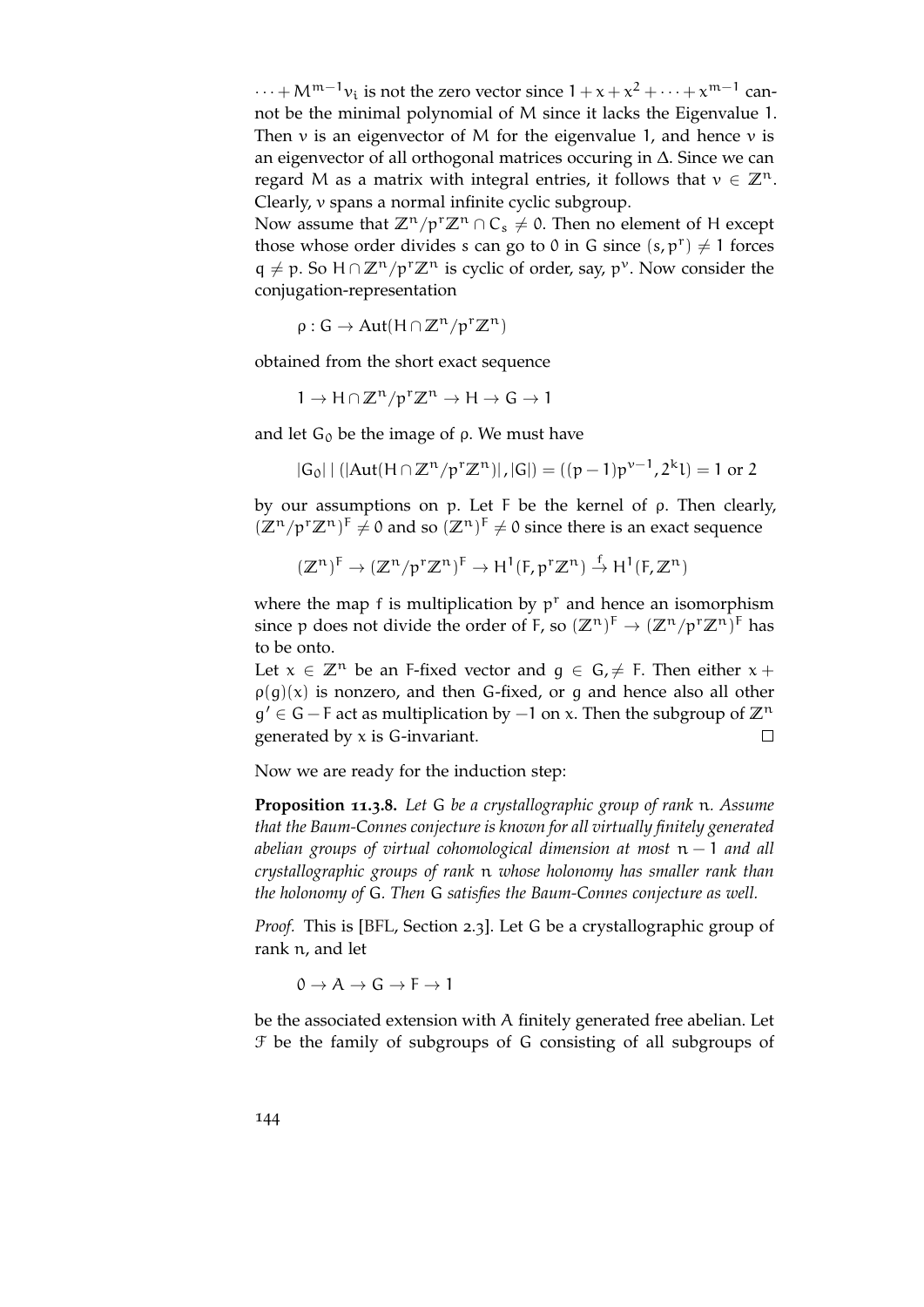G of rank at most  $n - 1$  and all subgroups of G of rank n whose holonomy group has lower order than F. By induction hypothesis and the transitivity principle, it suffices to see that G satisfies the Baum-Connes conjecture with respect to the family  $\mathcal F$  since the groups in  $\mathcal F$  are either virtually finitely generated abelian of rank at most n – 1 or crystallographic of rank n with lower-order holonomy group. We proceed to prove that G is a Farrell-Hsiang group with respect to F. Equip G with some word metric  $d_G$ . Evaluation at some point of  $\mathbb{R}^n$ gives a map

ev:  $G \to \mathbb{R}^n$ 

and by the Švarc-Milnor Lemma [\[BH](#page-150-0)99, 8.19], we find constants  $C_1, C_2$  > 0 such that

$$
d(ev(g), ev(h)) \leqslant C_1 d_G(g, h) + C_2.
$$

Fix a natural number n. We can equip  $\mathbb{R}^n$  with the structure of a simplicial complex such that the G-action is simplicial; denote  $\mathbb{R}^n$ with this simplicial structure by E. All simplicial complexes occuring from now on are E, but with varying group actions.

Since we want to employ [11](#page-142-0).3.7, write  $|F| = 2^k 1$  with l odd and pick a prime p with

$$
(p, l) = 1
$$

$$
(p - 1, l) = 1
$$

$$
p = 3 \mod 4
$$

There are infinitely many such primes: Pick a number m which is 2 modulo 1 and 3 modulo 4, which is possible since  $(4, 1) = 1$ , and apply Dirichlet's theorem to conclude that there are infinitely many primes p with

$$
p \mod{4l} = m
$$

and each such prime will satisfy  $p = 2 \mod 1$  and  $p = 3 \mod 4$ , which forces  $(p, l) = (p - 1, l) = 1$  since l is at least 3. We will eventually use this to choose p very large in order to obtain the necessary contracting properties. Finally, since  $(p, 2^k l) = 1$ , we find a number  $r > 0$  such that

 $p^r = 1 \mod |F|$ 

Since A is normal in G and  $p^r A$  is a characteristic subgroup of A, also p<sup>r</sup>A is normal in G. Let

$$
A_{p^r} = A/(p^r A)
$$

$$
G_{p^r} = G/(p^r A)
$$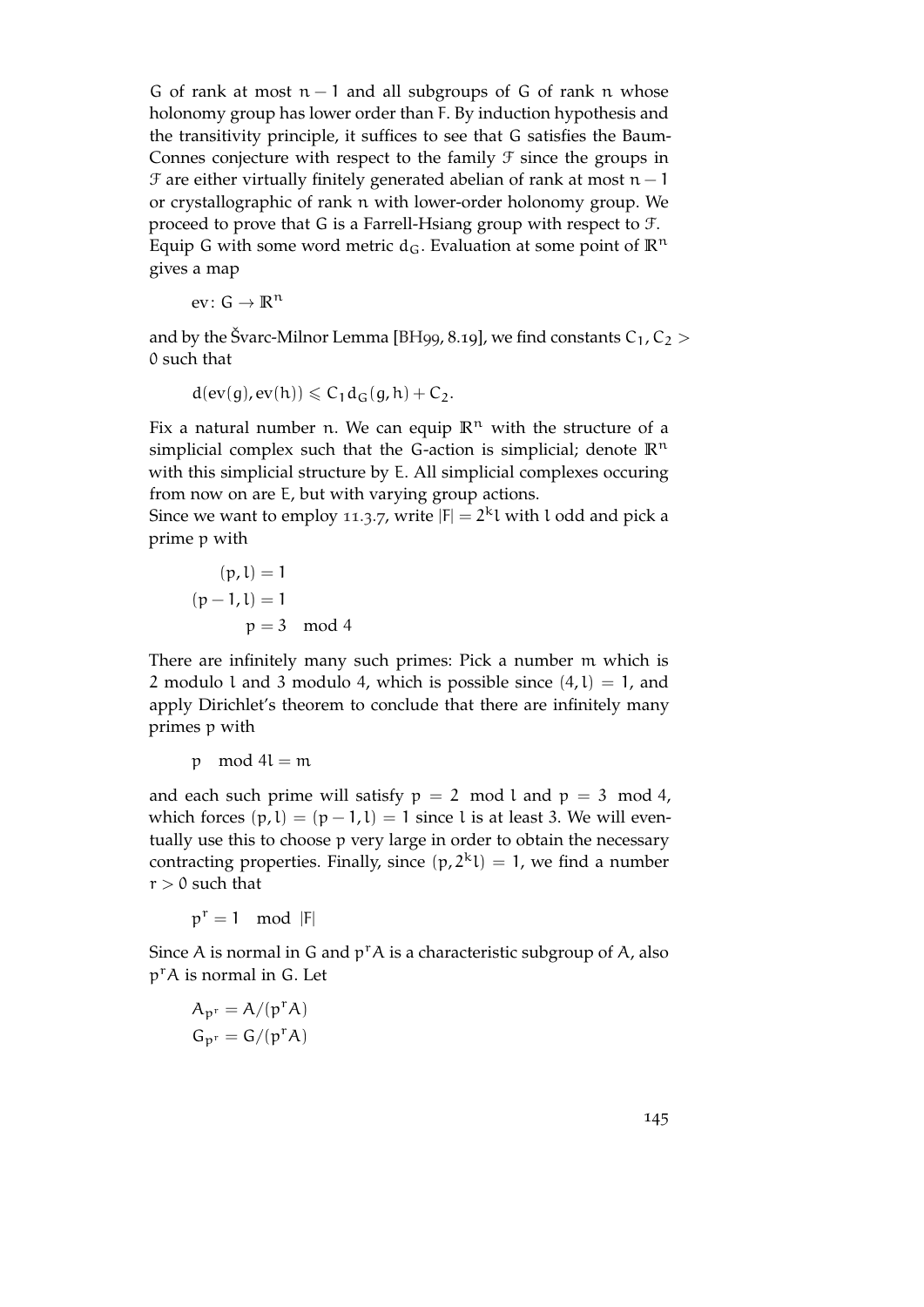The projection

 $a_{p^r}: G \to G_{p^r}$ 

will play the role of the map  $\alpha_n$  appearing in the definition of a Farrell-Hsiang group.

Let  $H \subset G_{p^r}$  be a hyperelementary subgroup (for the Baum-Connes conjecture, elementary would suffice) and let  $\overline{H}$  be its preimage under  $a_{p^r}$ . If under the projection  $pr_{p^r}: G_{p^r} \to F$ , H is not sent onto all of F,  $\overline{H}$  is a crystallographic group of the same rank as G, but with lowerorder holonomy and is hence contained in the family F. This allows us to set  $E_H = *$ . So we now assume that  $pr_{p^r}(H) = F$ .

If  $pr_{p^r}: H \to F$  is not an isomorphism, we can employ [11](#page-142-0).3.7 to conclude that G has a normal infinite cyclic subgroup C. Then [11](#page-141-0).3.6 shows that it suffices to see the Baum-Connes conjecture for G/C which is a virtually abelian group of virtual cohomological dimension 1 lower than the rank of G, for which we know the Baum-Connes conjecture by induction hypothesis.

So we can assume that  $pr_{p^r}: H \to F$  is an isomorphism. In particular, the short exact sequence

$$
0 \to A_{p^r} \to G_{p^r} \to F \to 1
$$

splits. Since  $p^r = 1 \mod |F|$ , we find by [11](#page-134-0).2.5 a  $p^r$ -expansive map  $\phi: G \to G$ . The composite  $a_{p^r} \circ \phi: G \to G_{p^r}$  vanishes on A and hence factors over  $\overline{\Phi}$  : F  $\rightarrow$  G<sub>p<sup>r</sup></sub>, i.e. we have

$$
a_{p^r} \circ \phi = \overline{\phi} \circ pr
$$

$$
pr_{p^r} \circ \overline{\phi} = id_F
$$

where  $pr: G \to F$  is the projection. Hence  $\overline{\Phi}$  is another splitting of

 $0 \to A_{p^r} \to G_{p^r} \to F \to 1$ 

We conclude from [\[Bro](#page-151-0)94, IV.2.3] and  $H^1(F; A_{p^r}) = 0$  that the two splittings are conjugated and hence that H and  $\text{im}(\mathfrak{a}_{p^r} \circ \phi) = \text{im}(\overline{\phi})$ are conjugated in  $G_{p^r}$ . Hence also their preimages in G are conjugated.

If we can handle im( $\phi$ ), i.e. find a suitable map  $f: G \to E_{im(\overline{\varphi})}$ , then we can define an H-action on  $\mathsf{E}_{\mathsf{im}(\overline{\Phi})}$  by conjugating the im( $\varphi$ )-action; precomposing f with the conjugation which maps  $\text{im}(\overline{\phi})$  to H then yields a map  $f_H : G \to E_H$  with the desired properties.

So we may assume that  $H = im(\overline{\phi})$  and claim that then

$$
\overline{H} = im \, \varphi
$$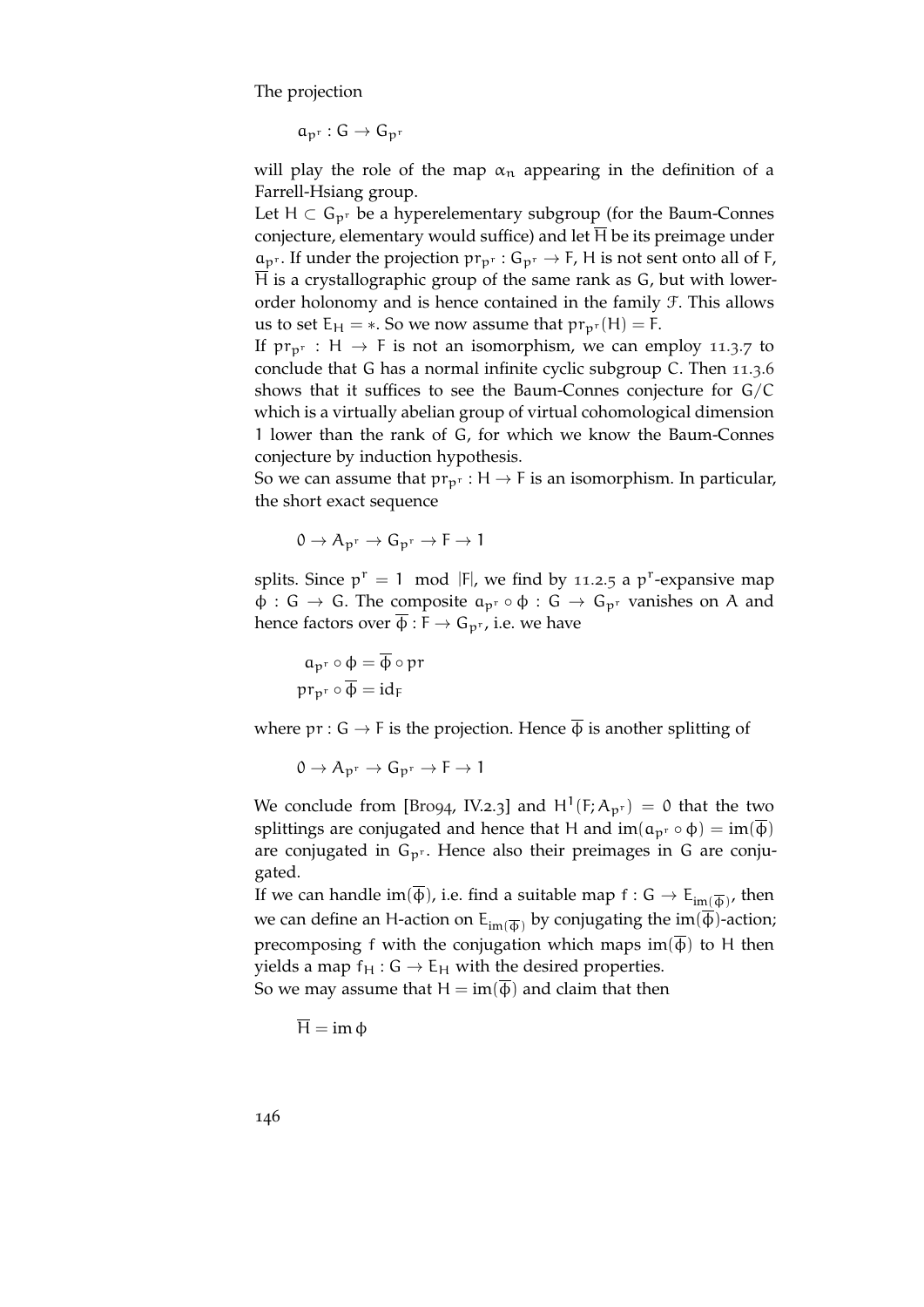Indeed, if  $h \in \overline{H}$ , we find  $g \in G$  with  $a_{p^r}(h) = a_{p^r}(\phi(g))$  since H = im( $a_{p^r} \circ \phi$ ) and hence  $h^{-1}\phi(g)$  is in the kernel of  $a_{p^r}$  which is  $p^r A$ , which by definition is in the image of  $\phi$ . Conversely, if  $g =$  $\varphi(s) \in \text{im}(\varphi)$ , we have  $a_{p^r}(g) = a_{p^r}(\varphi(s)) \in H$  and so  $g \in \overline{H}$ . The reader should compare this point to the condition

$$
r(H)\subset p\mathbb{Z}
$$

appearing in the proof for  $\mathbb{Z}^2$ ; it is the analogue in our more complicated situation.

Finally, there is by [11](#page-134-0).2.5 a  $u \in \mathbb{R}^n$  such that the affine map

 $f = f_{p^r,u}: \mathbb{R}^n \to \mathbb{R}^n, x \mapsto p^r x + u$ 

is φ-equivariant, i.e. satisfies

$$
f(gx) = \varphi(g)f(x)
$$

for all  $g \in G$ ,  $x \in \mathbb{R}^n$ . Now consider the map

$$
f_H:G\stackrel{ev}{\to} \mathbb{R}^n\stackrel{f^{-1}}{\to} \mathbb{R}^n=E_H
$$

This map has the required contracting properties if p is large enough: We estimate for g,  $h \in G$  with  $d_G(g, h) < n$ 

$$
d^{euc}(f_H(g), f_H(h)) = d^{euc}(f^{-1}(ev(g)), f^{-1}(ev(h)))
$$
  

$$
\leq \frac{1}{p^r} d(ev(g), ev(h))
$$
  

$$
\leq \frac{1}{p^r} (C_1 d_G(g, h) + C_2)
$$
  

$$
\leq \frac{1}{p^r} (C_1 n + C_2)
$$

The last line can be made arbitrarily small by picking large p. Unfortunately, we have to consider the  $l^1$ -metric on E and not the euclidean one, so we are not yet done. But since the simplicial complex structure on  $\mathbb{R}^n$  is locally finite, we find that for given  $\epsilon > 0$  there is  $\delta > 0$ such that

$$
d^{euc}(x,y)\leqslant \delta \Rightarrow d^{l^1}(x,y)\leqslant \varepsilon
$$

Picking the  $\delta$  for  $\epsilon = \frac{1}{n}$  $\frac{1}{n}$  and choosing p large enough such that

$$
\frac{1}{p^r}(C_1n+C_2)\leqslant \delta
$$

then shows that  $f_H$  has the required contracting properties. Finally, we have to define an  $\overline{H}$ -action on E<sub>H</sub>. We do this by letting  $h \in \overline{H}$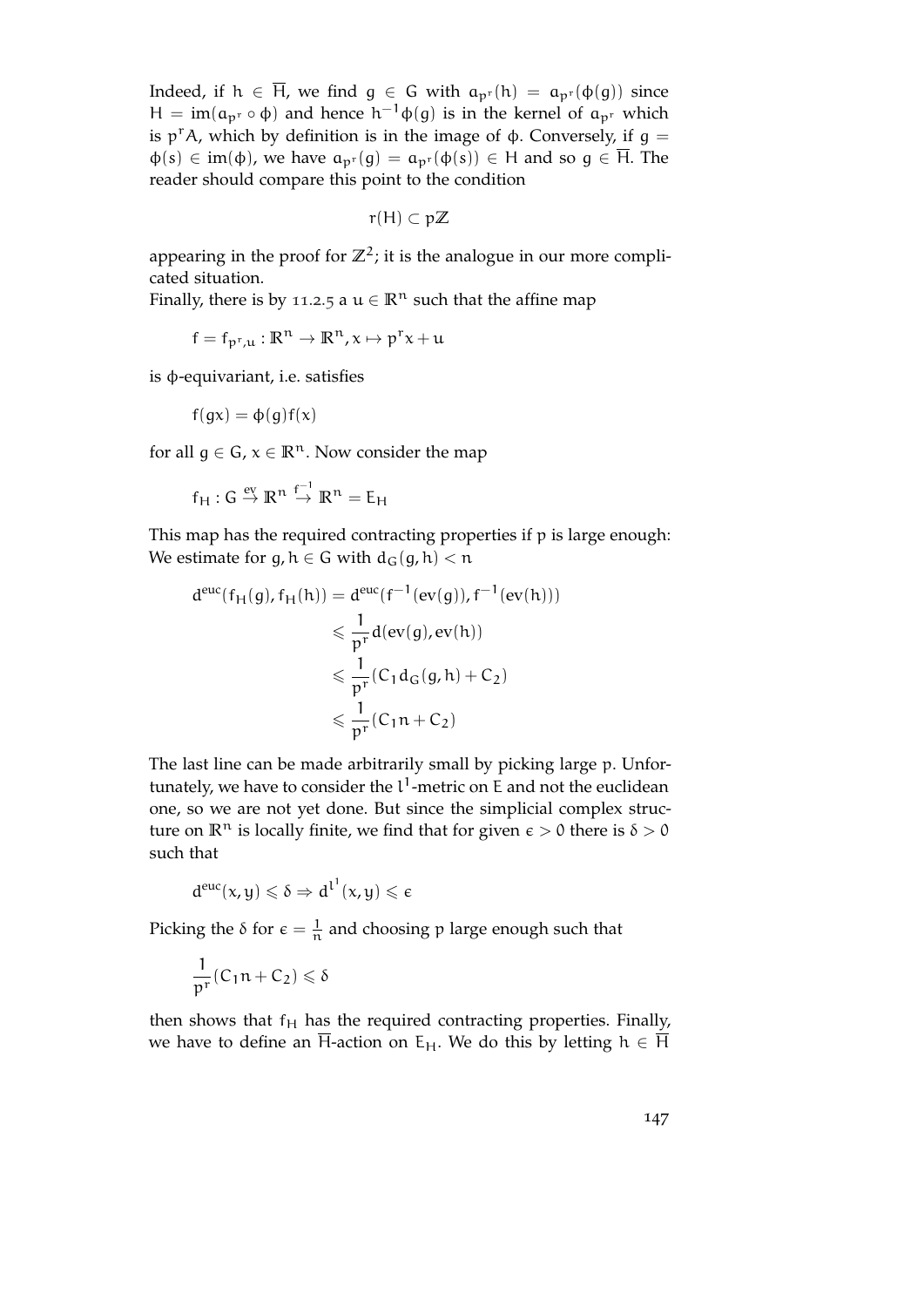act on  $E_H$  as the unique  $g \in G$  with  $\phi(g) = h$  which is possible since im( $\phi$ ) =  $\overline{H}$ . Since f is  $\phi$ -equivariant, it is easy to check that  $f_H$  is  $\overline{H}$ -equivariant. Finally, since the isotropy of G acting on  $\mathbb{R}^n$  is finite, also the isotropy of  $\overline{H}$  acting on E is finite and hence contained in F. Hence G is a Farrell-Hsiang group with respect to F. Since we know the Baum-Connes conjecture for all groups in  $F$ , the Transitivity principle implies that G satisfies the Baum-Connes conjecture.  $\Box$ 

*Remark* 11.3.9*.* The reader should note that nothing interesting happens once F is not elementary itself. This can be understood in the context of [10](#page-125-0).1.3: All preimages of elementary subgroups of F satisfy the Baum-Connes conjecture by induction hypothesis, and hence so does G.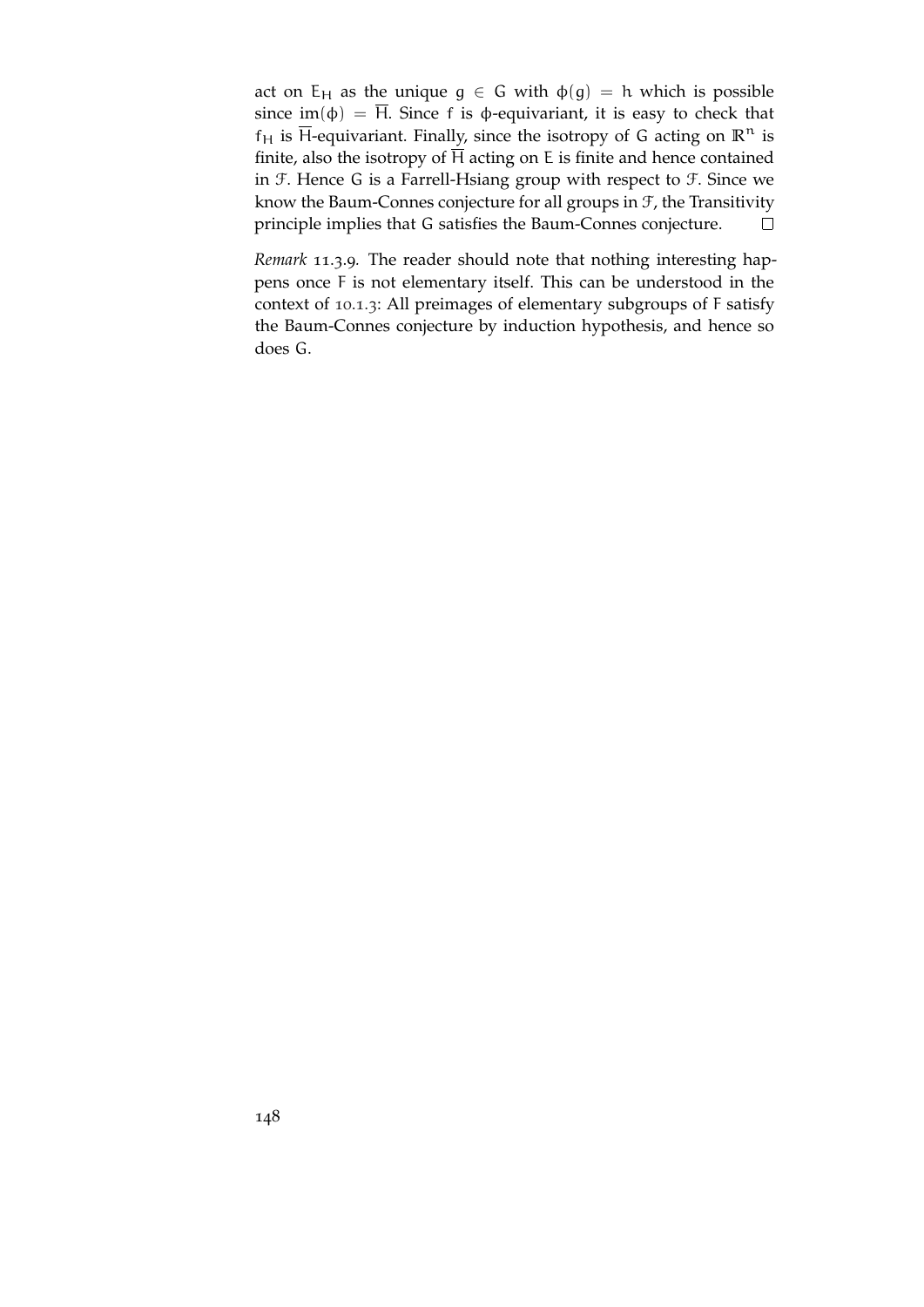## 12.1 THE TRANSFER

An immediate question is whether the transfer from [\[BLR](#page-151-1)08b] or [\[BL](#page-150-1)12a] can be carried over to the topological K-theory setting. In the construction, three things stand out which do not directly work in topological K-theory:

- (i) The Waldhausen construction, cf. [\[Wal](#page-154-0)85], plays an important role, and it is not immediately clear how to generalize the Waldhausen construction to topological K-theory.
- (ii) The singular chain complex of a space X plays an important role. In the topological setting, we would like that the complex singular chain complex is a complex of pre-Hilbert spaces and bounded operators between them, which it is not. Any potential construction along the lines of [\[BLR](#page-151-1)08b] should run into continuity problems at this point.
- (iii) Finally, the transfer in [\[BLR](#page-151-1)08b] depends on the fact that each morphism is actually controlled. In the topological setup, this is no longer true, and we do not have completion devices at our disposal since the (rather weird) categories considered in [\[BLR](#page-151-1)08b] do not carry norms.

The third point is actually the most serious one, whereas the first one is in fact a non-factor: We seek to prove a surjectivity result, so we may work with algebraic K-theory in the first place since there is a natural surjection  $\textsf{K}^\text{alg}_{\textsf{i}}$  $i^{\text{alg}}(\mathcal{C}) \rightarrow K_i(\mathcal{C})$ ,  $i = 0, 1$ , for any C<sup>\*</sup>-category  $\mathcal{C}$ . The second one needs some treatment; it could for example be solved by additionally assuming that the space X under consideration is a finite simplicial complex. This, however, would severely restrict the usefulness of the transfer. Altogether, it seems that a genuine new idea is necessary to obtain a transfer in the topological K-theory setup under the conditions of [\[BLR](#page-151-1)08b].

In contrast, the transfer we have considered is substantially easier: The necessary section is essentially given by the formal difference of two functors, where "formal difference" only makes sense in K-theory. This avoids the three difficulties above altogether.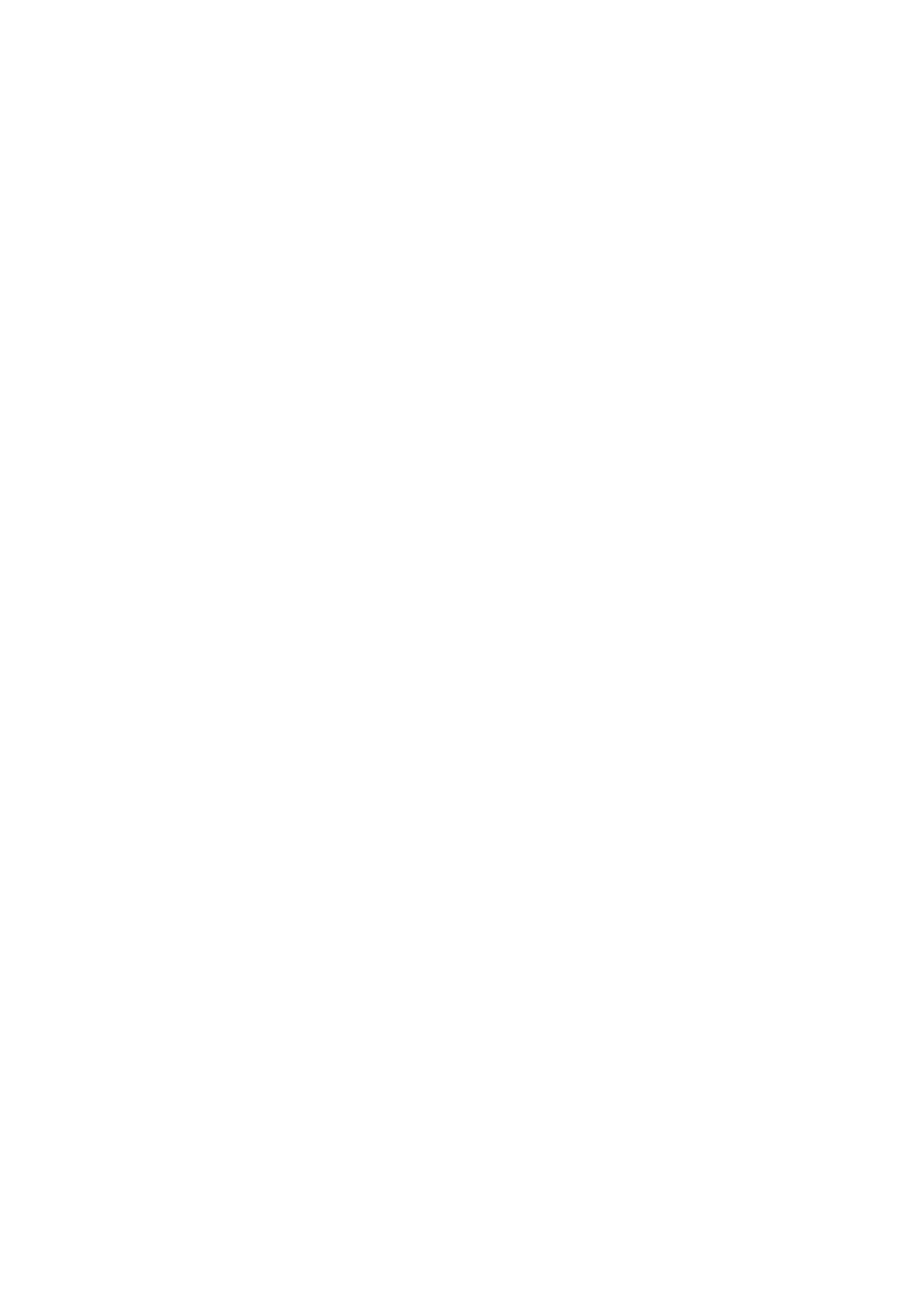- [Aus65] Louis Auslander. An account of the theory of crystallographic groups. *Proc. Amer. Math. Soc.*, 16:1230–1236, 1965.
- [BEL08] Arthur Bartels, Siegfried Echterhoff, and Wolfgang Lück. Inheritance of isomorphism conjectures under colimits. In K*-theory and noncommutative geometry*, EMS Ser. Congr. Rep., pages 41–70. Eur. Math. Soc., Zürich, 2008.
- <span id="page-150-0"></span>[BFJR04] Arthur Bartels, Tom Farrell, Lowell Jones, and Holger Reich. On the isomorphism conjecture in algebraic K-theory. *Topology*, 43(1):157–213, 2004.
	- [BFL] Arthur Bartels, Tom Farrell, and Wolfgang Lück. The Farrell-Jones conjecture for cocompact lattices in virtually connected lie groups. Preprint, 2011, arXiv:1101.0469.
	- [BH99] Martin R. Bridson and André Haefliger. *Metric spaces of non-positive curvature*, volume 319 of *Grundlehren der Mathematischen Wissenschaften [Fundamental Principles of Mathematical Sciences]*. Springer-Verlag, Berlin, 1999.
		- [BL] Arthur Bartels and Wolfgang Lück. The Farrell-Hsiang method revisited. Preprint, 2011, to appear in *Math. Annalen*, arXiv:1101.0466.
	- [BL07] Arthur Bartels and Wolfgang Lück. Induction theorems and isomorphism conjectures for K- and L-theory. *Forum Math.*, 19(3):379–406, 2007.
- <span id="page-150-1"></span>[BL12a] Arthur Bartels and Wolfgang Lück. The Borel conjecture for hyperbolic and CAT(0)-groups. *Annals of Mathematics*, 175:631–689, 2012.
- [BL12b] Arthur Bartels and Wolfgang Lück. Geodesic flow for CAT(0)-groups. *Geometry and Topology*, 16:1345–1391, 2012.
- [Bla98] Bruce Blackadar. K*-theory for operator algebras*, volume 5 of *Mathematical Sciences Research Institute Publications*. Cambridge University Press, Cambridge, second edition, 1998.
- [BLR08a] Arthur Bartels, Wolfgang Lück, and Holger Reich. Equivariant covers for hyperbolic groups. *Geom. Topol.*, 12(3):1799–1882, 2008.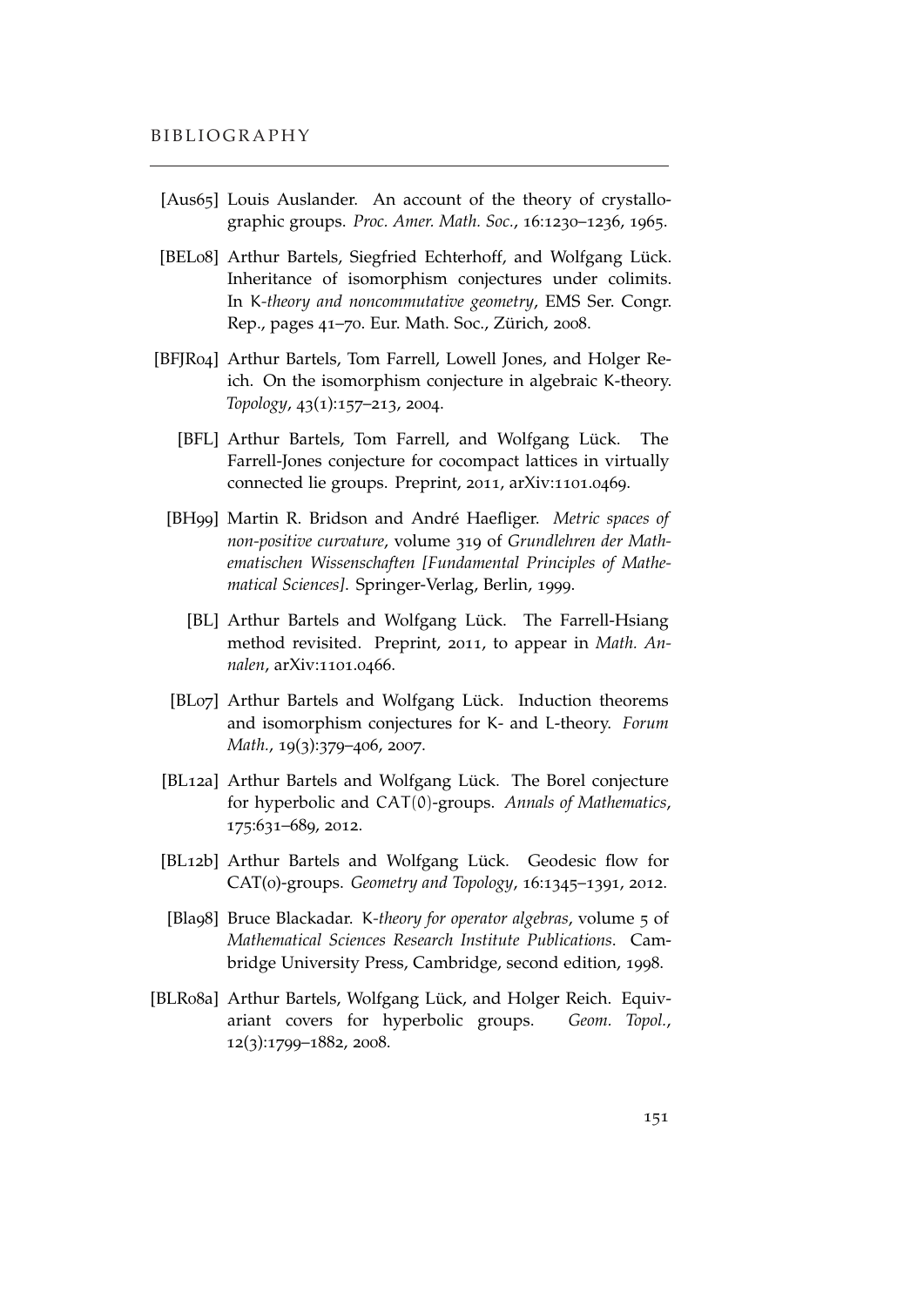- <span id="page-151-1"></span><span id="page-151-0"></span>[BLR08b] Arthur Bartels, Wolfgang Lück, and Holger Reich. The Ktheoretic Farrell-Jones conjecture for hyperbolic groups. *Invent. Math.*, 172(1):29–70, 2008.
	- [BR05] Arthur Bartels and Holger Reich. On the Farrell-Jones conjecture for higher algebraic K-theory. *J. Amer. Math. Soc.*, 18(3):501–545 (electronic), 2005.
	- [BR07] Arthur Bartels and Holger Reich. Coefficients for the Farrell-Jones conjecture. *Adv. Math.*, 209(1):337–362, 2007.
	- [Bro94] Kenneth S. Brown. *Cohomology of groups*, volume 87 of *Graduate Texts in Mathematics*. Springer-Verlag, New York, 1994. Corrected reprint of the 1982 original.
	- [CE01] Jérôme Chabert and Siegfried Echterhoff. Permanence properties of the Baum-Connes conjecture. *Doc. Math.*, 6:127–183 (electronic), 2001.
	- [CP97] Manuel Cárdenas and Erik K. Pedersen. On the Karoubi filtration of a category. K*-Theory*, 12(2):165–191, 1997.
	- [CR06] Charles W. Curtis and Irving Reiner. *Representation theory of finite groups and associative algebras*. AMS Chelsea Publishing, Providence, RI, 2006. Reprint of the 1962 original.
	- [DL98] James F. Davis and Wolfgang Lück. Spaces over a category and assembly maps in isomorphism conjectures in K- and L-theory. K*-Theory*, 15(3):201–252, 1998.
	- [Far81] Daniel R. Farkas. Crystallographic groups and their mathematics. *Rocky Mountain J. Math.*, 11(4):511–551, 1981.
	- [FH78] Tom Farrell and Wu-Chung Hsiang. The topological-Euclidean space form problem. *Invent. Math.*, 45(2):181–192, 1978.
	- [FJ86] Tom Farrell and Lowell Jones. K-theory and dynamics. I. *Ann. of Math. (2)*, 124(3):531–569, 1986.
	- [FJ87] Tom Farrell and Lowell Jones. K-theory and dynamics. II. *Ann. of Math. (2)*, 126(3):451–493, 1987.
- [GHT00] Erik Guentner, Nigel Higson, and Jody Trout. Equivariant E-theory for C<sup>\*</sup>-algebras. Mem. Amer. Math. Soc., 148(703):viii+86, 2000.
- [Gra77] Daniel R. Grayson. The K-theory of endomorphisms. *J. Algebra*, 48(2):439–446, 1977.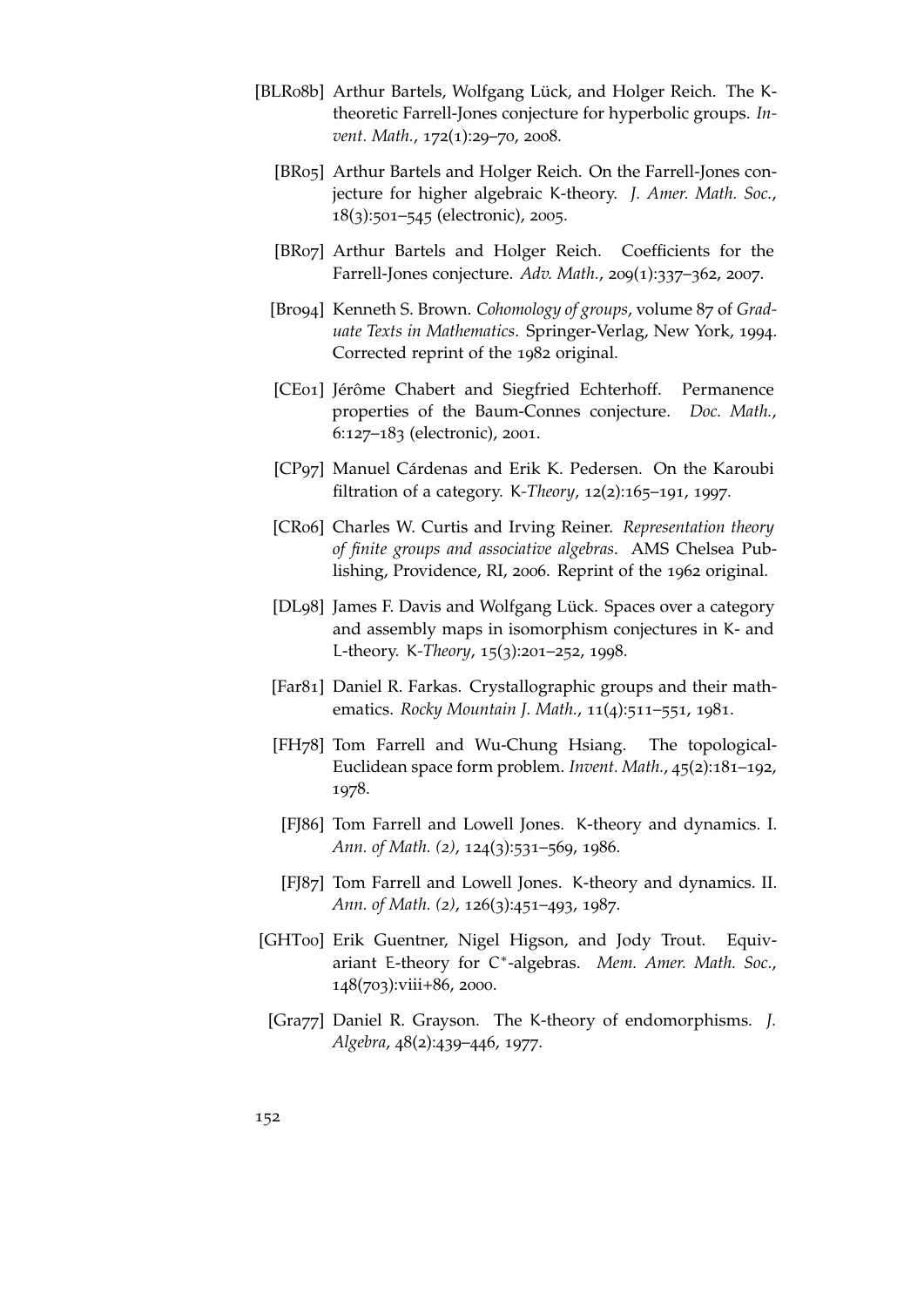- [Hig90] Nigel Higson. A primer on KK-theory. In *Operator theory: operator algebras and applications, Part 1 (Durham, NH, 1988)*, volume 51 of *Proc. Sympos. Pure Math.*, pages 239– 283. Amer. Math. Soc., Providence, RI, 1990.
- [HK01] Nigel Higson and Gennadi Kasparov. E-theory and KKtheory for groups which act properly and isometrically on Hilbert space. *Invent. Math.*, 144(1):23–74, 2001.
- [HP04] Ian Hambleton and Erik K. Pedersen. Identifying assembly maps in K- and L-theory. *Math. Ann.*, 328(1-2):27–57, 2004.
- [HPR97] Nigel Higson, Erik Kjær Pedersen, and John Roe. C\*algebras and controlled topology. K*-Theory*, 11(3):209–239, 1997.
- [HR00] Nigel Higson and John Roe. *Analytic* K*-homology*. Oxford Mathematical Monographs. Oxford University Press, Oxford, 2000. Oxford Science Publications.
- [Kar08] Max Karoubi. K*-theory*. Classics in Mathematics. Springer-Verlag, Berlin, 2008. An introduction, Reprint of the 1978 edition, With a new postface by the author and a list of errata.
- [Kas88] Gennadi Kasparov. Equivariant KK-theory and the Novikov conjecture. *Invent. Math.*, 91(1):147–201, 1988.
- [Laf02] Vincent Lafforgue. K-théorie bivariante pour les algèbres de Banach et conjecture de Baum-Connes. *Invent. Math.*, 149(1):1–95, 2002.
- [Lan95] E. Christopher Lance. *Hilbert* C ∗ *-modules*, volume 210 of *London Mathematical Society Lecture Note Series*. Cambridge University Press, Cambridge, 1995. A toolkit for operator algebraists.
- [LM89] H. Blaine Lawson, Jr. and Marie-Louise Michelsohn. *Spin geometry*, volume 38 of *Princeton Mathematical Series*. Princeton University Press, Princeton, NJ, 1989.
- [LR05] Wolfgang Lück and Holger Reich. The Baum-Connes and the Farrell-Jones conjectures in K- and L-theory. In *Handbook of* K*-theory. Vol. 1, 2*, pages 703–842. Springer, Berlin, 2005.
- [Mit02] Paul Mitchener. C ∗ -categories. *Proc. London Math. Society*, 84:375–404, 2002.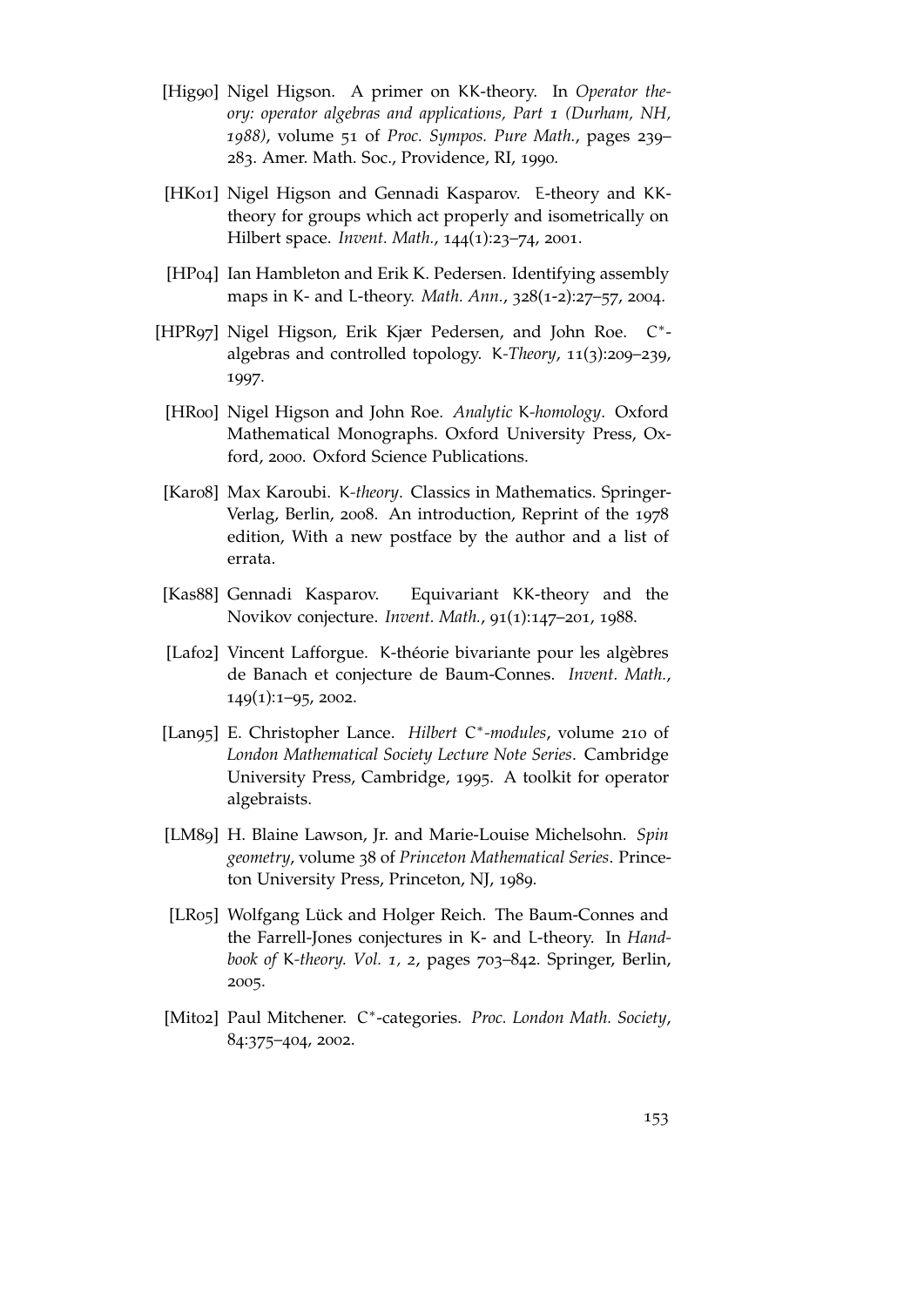- [Mur90] Gerard J. Murphy. C<sup>\*</sup>-algebras and operator theory. Academic Press Inc., Boston, MA, 1990.
- [MY02] Igor Mineyev and Guoliang Yu. The Baum-Connes conjecture for hyperbolic groups. *Invent. Math.*, 149(1):97–122, 2002.
- [OO01] Hervé Oyono-Oyono. Baum-Connes conjecture and extensions. *J. Reine Angew. Math.*, 532:133–149, 2001.
- [Qui73] Daniel Quillen. Higher algebraic K-theory. I. In *Algebraic* K*theory, I: Higher* K*-theories (Proc. Conf., Battelle Memorial Inst., Seattle, Wash., 1972)*, pages 85–147. Lecture Notes in Math., Vol. 341. Springer, Berlin, 1973.
- [Qui12] Frank Quinn. Algebraic K-theory over virtually abelian groups. *J. Pure Appl. Algebra*, 216(1):170–183, 2012.
- [RLL00] Mikael Rørdam, Flemming Larsen, and Niels Laustsen. *An introduction to* K*-theory for* C ∗ *-algebras*, volume 49 of *London Mathematical Society Student Texts*. Cambridge University Press, Cambridge, 2000.
- [Ros94] Jonathan Rosenberg. *Algebraic* K*-theory and its applications*, volume 147 of *Graduate Texts in Mathematics*. Springer-Verlag, New York, 1994.
- [Rud91] Walter Rudin. *Functional analysis*. International Series in Pure and Applied Mathematics. McGraw-Hill Inc., New York, second edition, 1991.
- [Ser77] Jean-Pierre Serre. *Linear representations of finite groups*. Springer-Verlag, New York, 1977. Translated from the second French edition by Leonard L. Scott, Graduate Texts in Mathematics, Vol. 42.
	- [Str] Neil Strickland. The Category of CGWH Spaces. [http:](http://math.mit.edu/~mbehrens/18.906/cgwh.pdf) [//math.mit.edu/~mbehrens/18.906/cgwh.pdf](http://math.mit.edu/~mbehrens/18.906/cgwh.pdf).
- [Swa60] Richard G. Swan. Induced representations and projective modules. *Ann. of Math. (2)*, 71:552–578, 1960.
	- [Ull] Mark Ullmann. Controlled algebra for simplicial rings and the algebraic k-theory assembly map. Phd thesis, 2011, available online at [http://docserv.uni-duesseldorf.de/](http://docserv.uni-duesseldorf.de/servlets/DocumentServlet?id=17133) [servlets/DocumentServlet?id=17133](http://docserv.uni-duesseldorf.de/servlets/DocumentServlet?id=17133).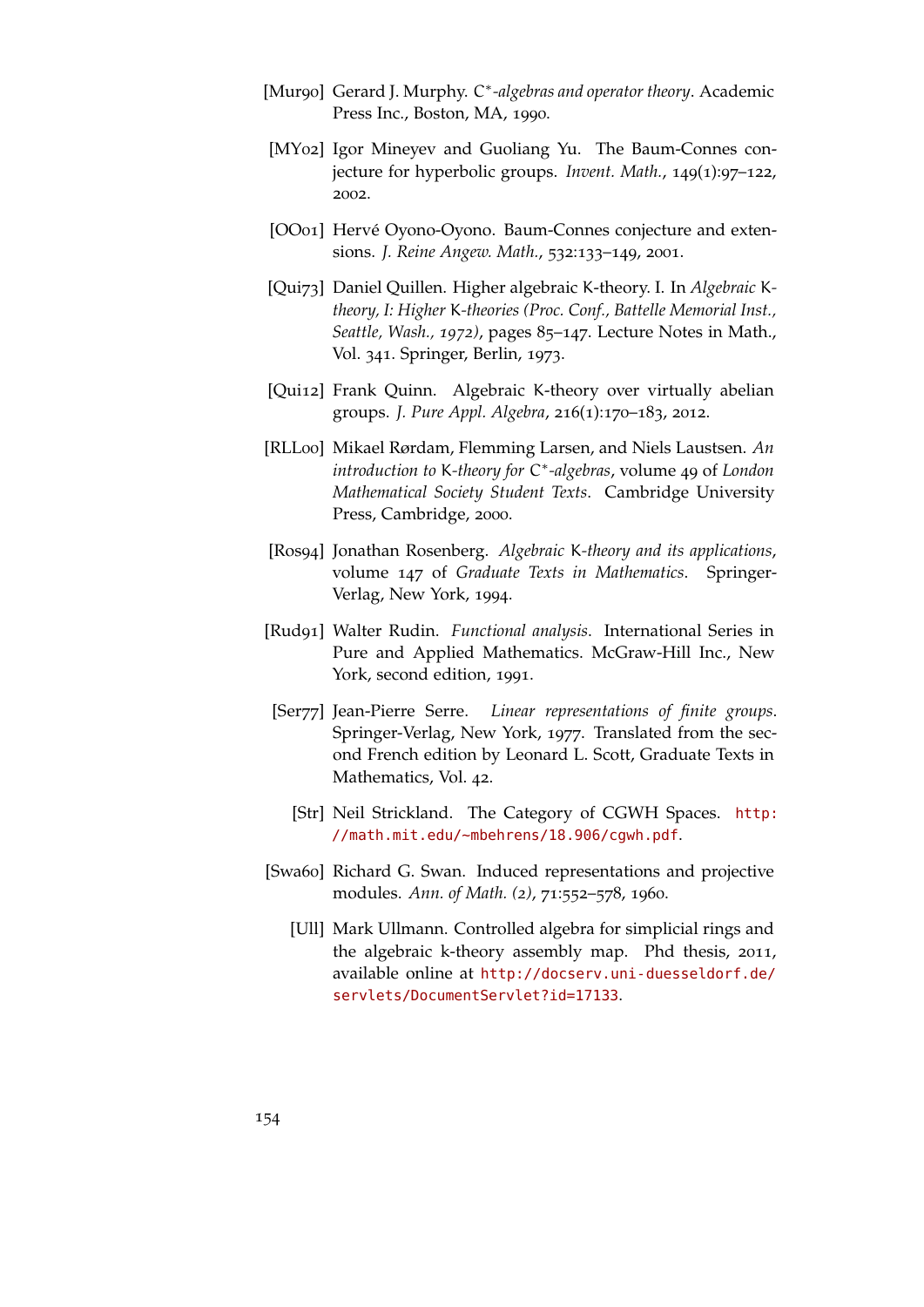- [Val02] Alain Valette. *Introduction to the Baum-Connes conjecture*. Lectures in Mathematics ETH Zürich. Birkhäuser Verlag, Basel, 2002. From notes taken by Indira Chatterji, With an appendix by Guido Mislin.
- <span id="page-154-0"></span>[Wal85] Friedhelm Waldhausen. Algebraic K-theory of spaces. In *Algebraic and geometric topology (New Brunswick, N.J., 1983)*, volume 1126 of *Lecture Notes in Math.*, pages 318–419. Springer, Berlin, 1985.
- [Weg12] Christian Wegner. The K-theoretic Farrell-Jones conjecture for CAT(0)-groups. *Proc. Amer. Math. Soc.*, 140(3):779–793, 2012.
- [WO93] Niels Erik Wegge-Olsen. K*-theory and* C ∗ *-algebras*. Oxford Science Publications. The Clarendon Press Oxford University Press, New York, 1993. A friendly approach.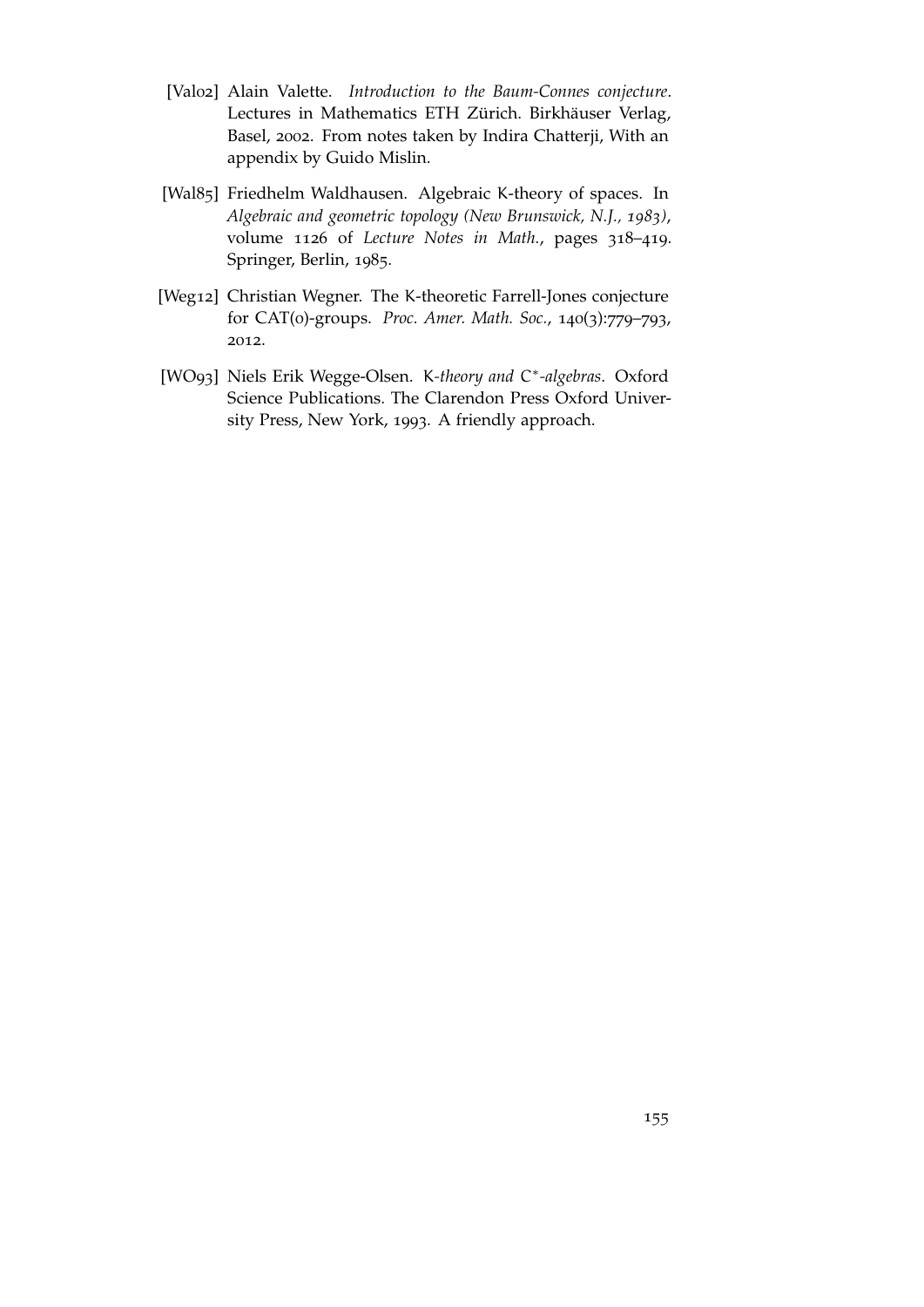The Farrell-Jones conjecture in algebraic K-theory proposes a formula for the K-groups of group rings. Similarly, the Baum-Connes conjecture proposes a formula for the topological K-groups of the reduced group C ∗ -algebra. Both conjectures are known for large classes of groups. We present, for the first time, a proof for some cases of the Baum-Connes conjecture which employs the methods used for proving cases of the Farrell-Jones conjecture. The main ingredients are controlled algebra and induction theorems for group representations.

## **ZUSAMMENFASSUNG**

Die Farrell-Jones-Vermutung in der algebraischen K-Theorie sagt vorher, wie sich die K-Gruppen von Gruppenringen verhalten. Die Baum-Connes-Vermutung ist eine ähnliche Vermutung über die topologische K-Theorie von Gruppen-C<sup>\*</sup>-Algebren. Beide Vermutungen sind für viele Gruppen bekannt. In dieser Arbeit wird ein Beweis einiger Fälle der Baum-Connes-Vermutung mit den Beweismethoden der Farrell-Jones-Vermutung gegeben. Die wichtigsten Hilfsmittel sind kontrollierte Algebra und Induktionstheoreme aus der Darstellungstheorie endlicher Gruppen.